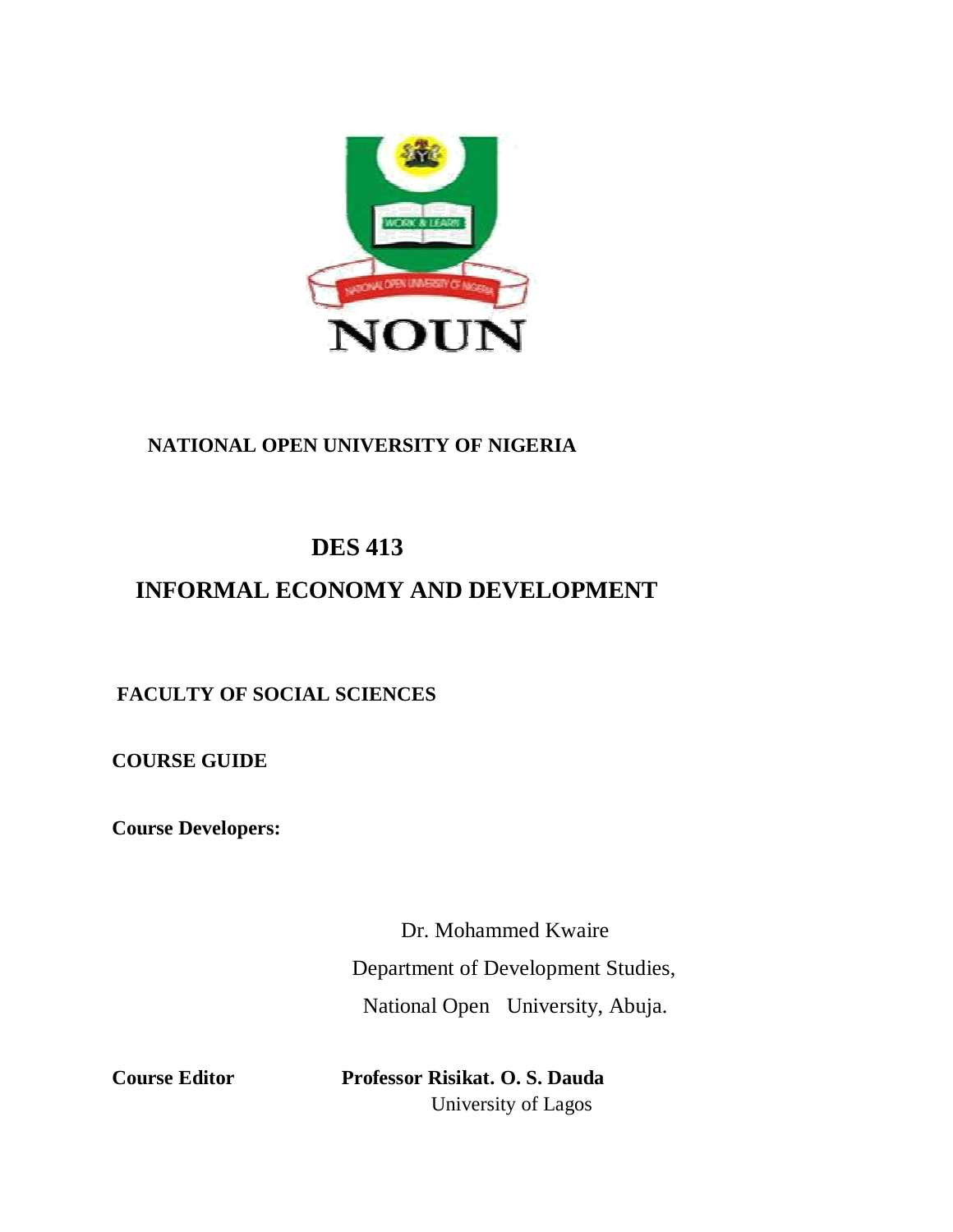## **CONTENT**

| Introduction                         |
|--------------------------------------|
| <b>Course Content</b>                |
| <b>Course Aims</b>                   |
| <b>Course Objectives</b>             |
| Working through This Course          |
| <b>Course Materials</b>              |
| <b>Study Units</b>                   |
| <b>Textbooks and References</b>      |
| <b>Assignment File</b>               |
| <b>Presentation Schedule</b>         |
| Assessment                           |
| Tutor-Marked Assignment (TMAs)       |
| <b>Final Examination and Grading</b> |
| <b>Course Marking Scheme</b>         |
| How to Get the Most from This Course |
| <b>Tutors and Tutorials</b>          |
|                                      |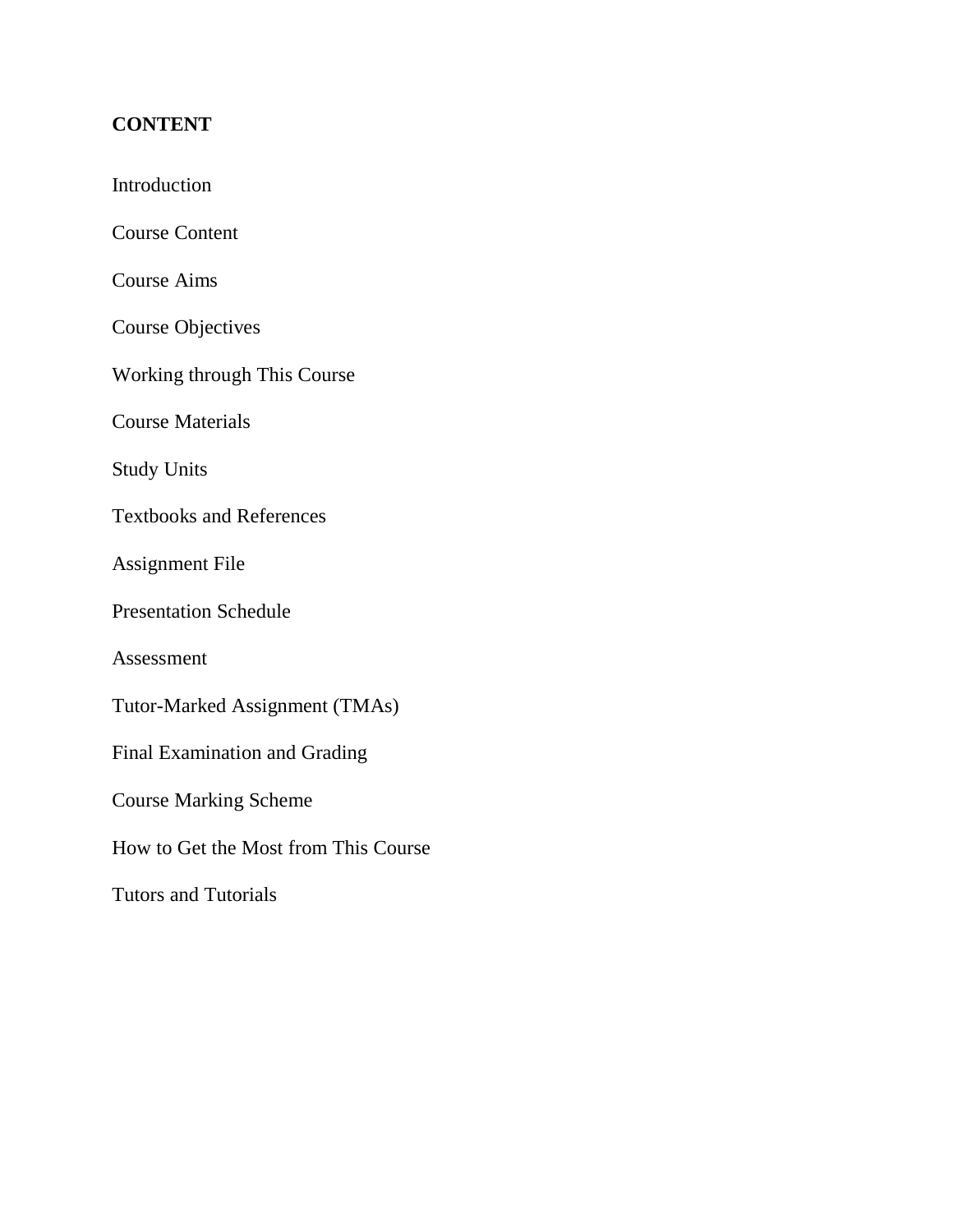### **Introduction**

DES 413: Informal Economy and Development is a two-credit and one-semester course. The course is made up of thirteen units spread across four modules. This course guide provides you with information on informal economy and its nexus to development; the structure of the course material and how to work through it to achieve each unit's objectives and the overall aims of the course. The tutor marked assignments (TMAs) provide you with evaluative exercises to enable you monitor your grasp of the content of the material.

### **Course Content**

The course focuses on the functions of the informal economy to socio-economic development. Its overall purpose is to equip you with an introductory knowledge on the complexities in the definition of an informal economy and its composition to enable you delineate how it contributes to national development through productive activities; employment, revenue and income generation; its relationships with formal economy at national and global contexts; and its problems and prospects in Nigeria among others.

### **Course Aims**

At the end of the course period, you are expected to be able to:

- To demonstrate an in-depth understanding of the nature, structure and functions of an informal economy and how it contributes to national development beyond the narrow confines of conventional economic sphere.
- Explain the articulation of informal and formal sectors of an economy in the development process beyond the dualists' propositions.
- Come up with effective ideas that could enhance better understanding of the sector so as to improve policies on how to make it more productive and formal particularly in Nigeria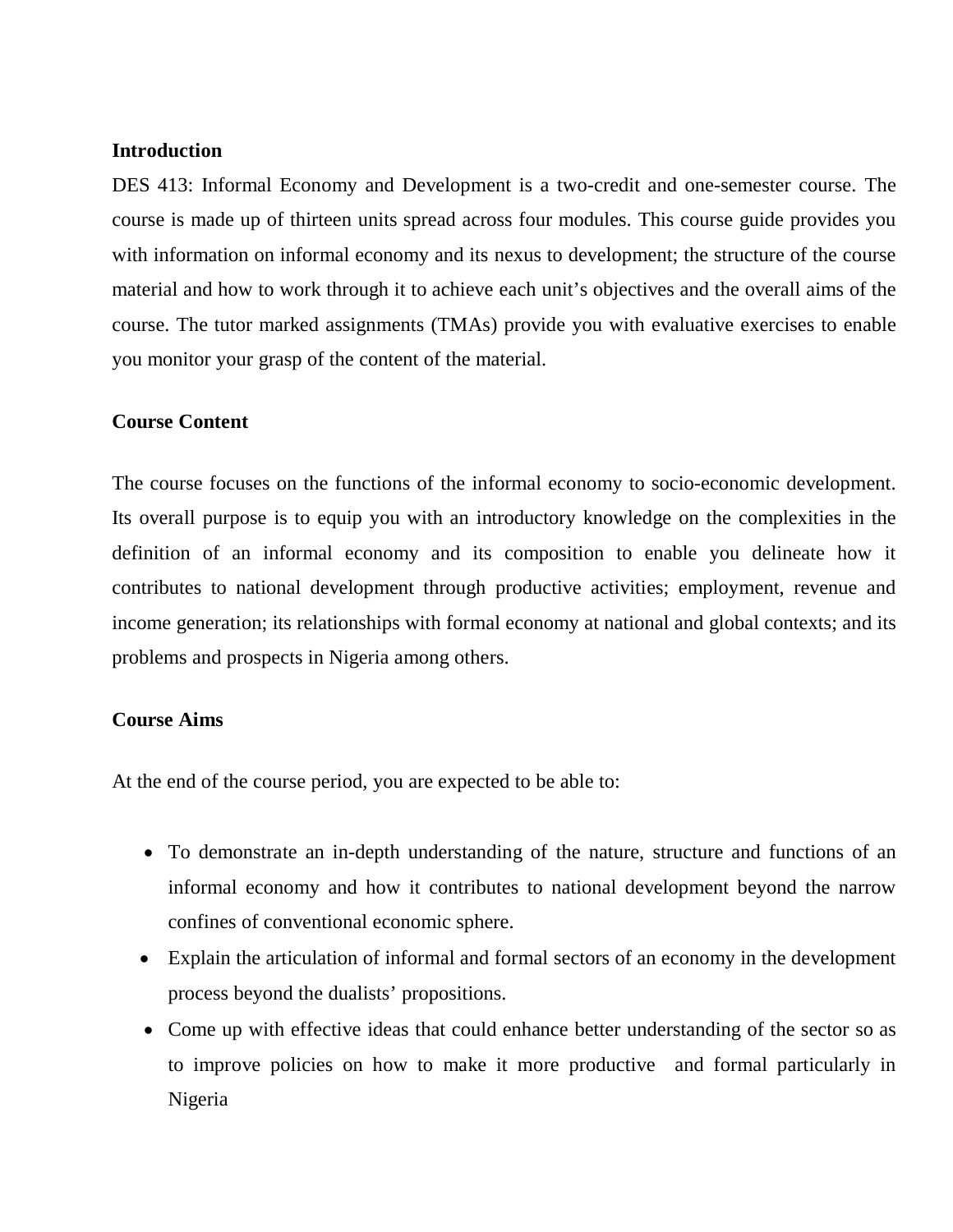### **Course Objectives**

To achieve the broad aims of the course, there are specific objectives spelt out at the beginning of each unit. You are to refer to them in the course of your study of each unit to check on your comprehension. You should always look at the unit objectives after completing a unit to assess your learning outcomes.

### **Working through the Course**

To successfully complete this course, you are required to read the study units, referenced books and other materials spelt out.

Each unit contains self-assessment exercises called Student Assessment Exercises (SAE). At some point in the course, you will be required to submit assignments for assessment purposes. At the end of the course there is a final examination. This course should take about 15weeks to complete and some components of the course are outlined under the course material subsection.

### **Course Material**

The major components of the course, What you have to do and how you should allocate your time to each unit in order to complete the course successfully on time are listed follows:

- 1. Course guide
- 2. Study units
- 3. Textbooks
- 4. Assignments
- 5. Presentation schedule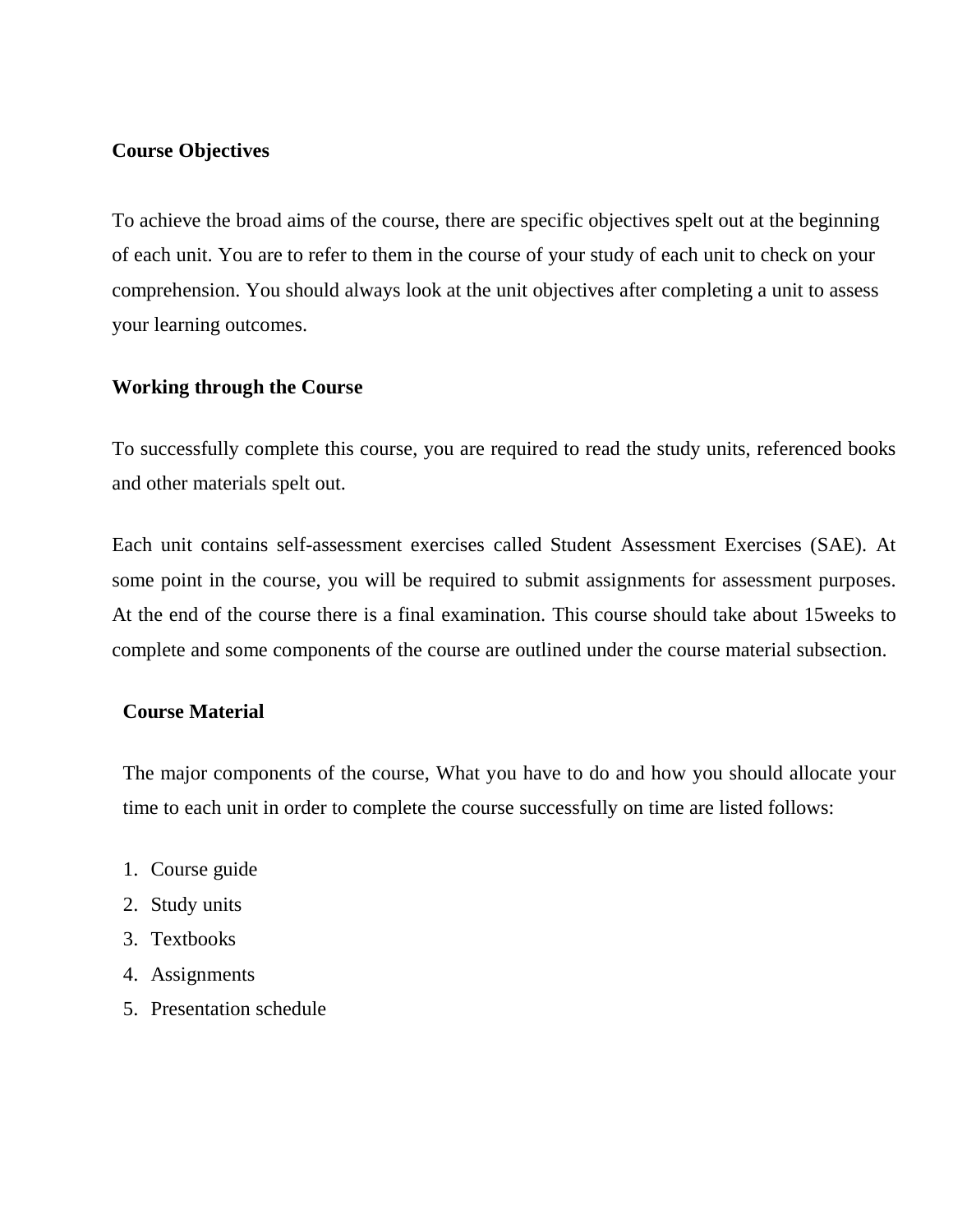### **Study Units**

There are 13 units in the course which should be studied cautiously and meticulously.

### **MODULE 1: THE NATURE AND SCOPE OF INFORMAL EONOMY**

- Unit 1: Historical development of the Concept of Informal Economy.
- Unit 2: Definitions and Scope of Informal Economy.
- Unit 3: Theories of Informal Economy.
- Unit 4: Characteristics of Informal Economy.

## **MODULE TWO: INFORMAL ECONOMY AND THE NATIONAL ECONOMY.**

- Unit 1: Contributions of Informal Economy to National Economy.
- Unit 2: .The State and Informal Economy.
- Unit 3: Revenue Generating Capacity in Informal Economy.

### **MODULE THREE: INFORMAL ECONOMY AND DEVELOPMENT**

- Unit 1: Dynamics of the Informal Economy.
- Unit 2: Globalization and the Informal Economy.
- Unit 3: Advantages and Disadvantages of the Informal Economy.

### **MODULE FOUR: THE INFORMAL ECONOMY IN NIGERIA**

- Unit 1: The Determinants and Structure of Informal Economy in Nigeria.
- Unit 2: Informal Economy in Nigeria's Development process..
- Unit 3: Problems and Prospects of the Informal Economy in Nigeria.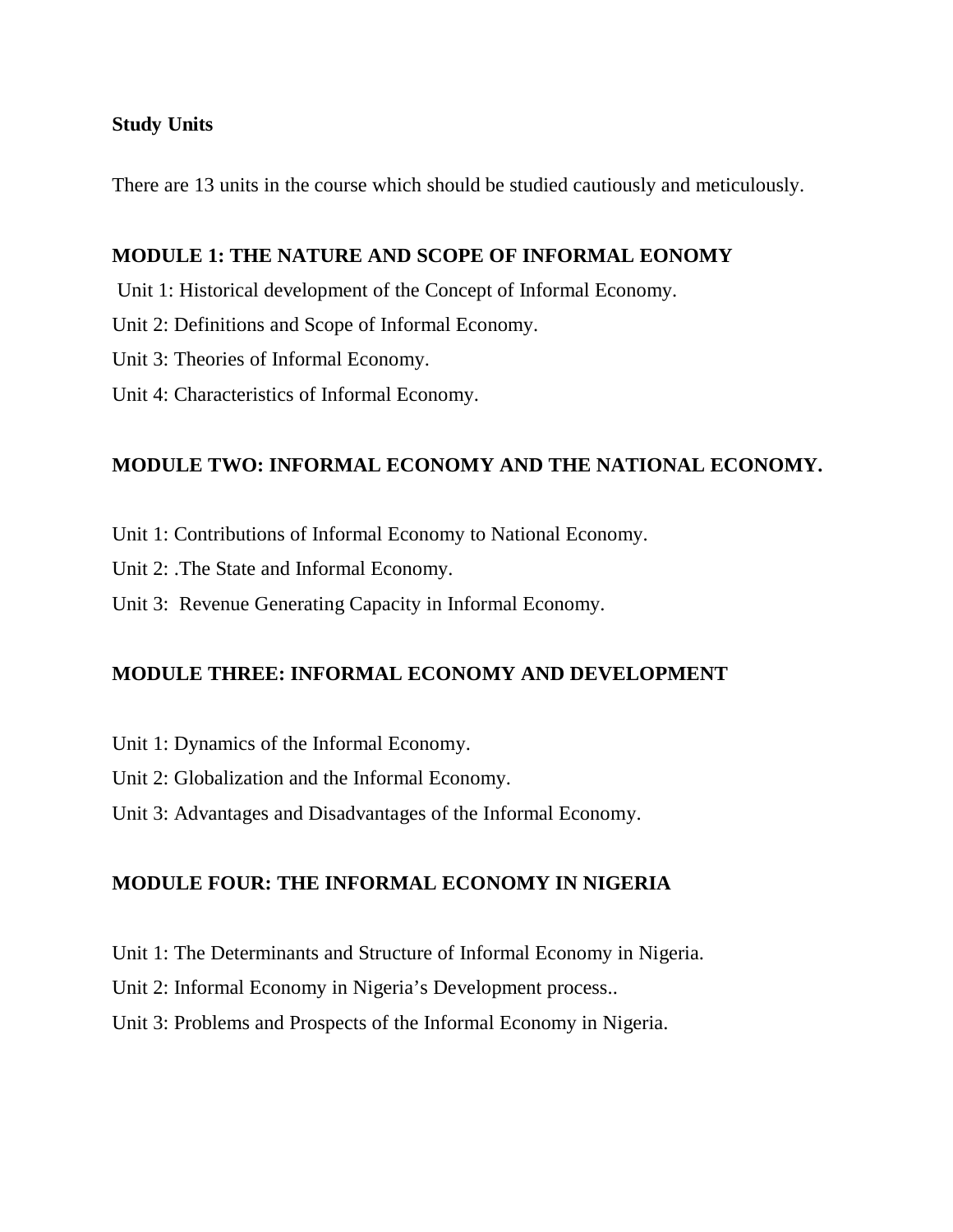Each study unit will take at least two hours, and it include the introduction, objective, main content, self-assessment exercise, conclusion, summary and reference. Other areas border on the Tutor-Marked Assessment (TMA) questions. Some of the self-assessment exercise will necessitate discussion, brainstorming and argument with some of your colleagues.

There are also textbooks under the reference and other (on-line and off-line) resources for further reading. They are meant to give you additional information. You are required to study the materials; practice the self-assessment exercise and tutor-marked assignment (TMA) questions for greater and in-depth understanding of the course. By so doing, the stated learning objectives of the course would have been achieved.

### **References for Further Reading**

For further reading and more detailed information about the course, the following materials and sites are recommended:

Charmes J. (2019) A Brief History of 50 Years of Conceptualisation and Measurement of the Informal Economy. In: Dimensions of Resilience in Developing Countries. Demographic Transformation and Socio-Economic Development, vol 10. Springer, Cham. https://doi.org/10.1007/978-3-030-04076-5\_2

The ILO portal on the informal economy provides access to numerous publications, reports and statistics on the informal economy.

 The ILO Library guide includes a page on the informal economy which facilitates access to a broad range of material, grouped into different themes, sectors and regions.

wiego.org focuses on the concrete reality of the working poor, especially women, in the informal economy. Our research and policy agenda reflects their needs and demands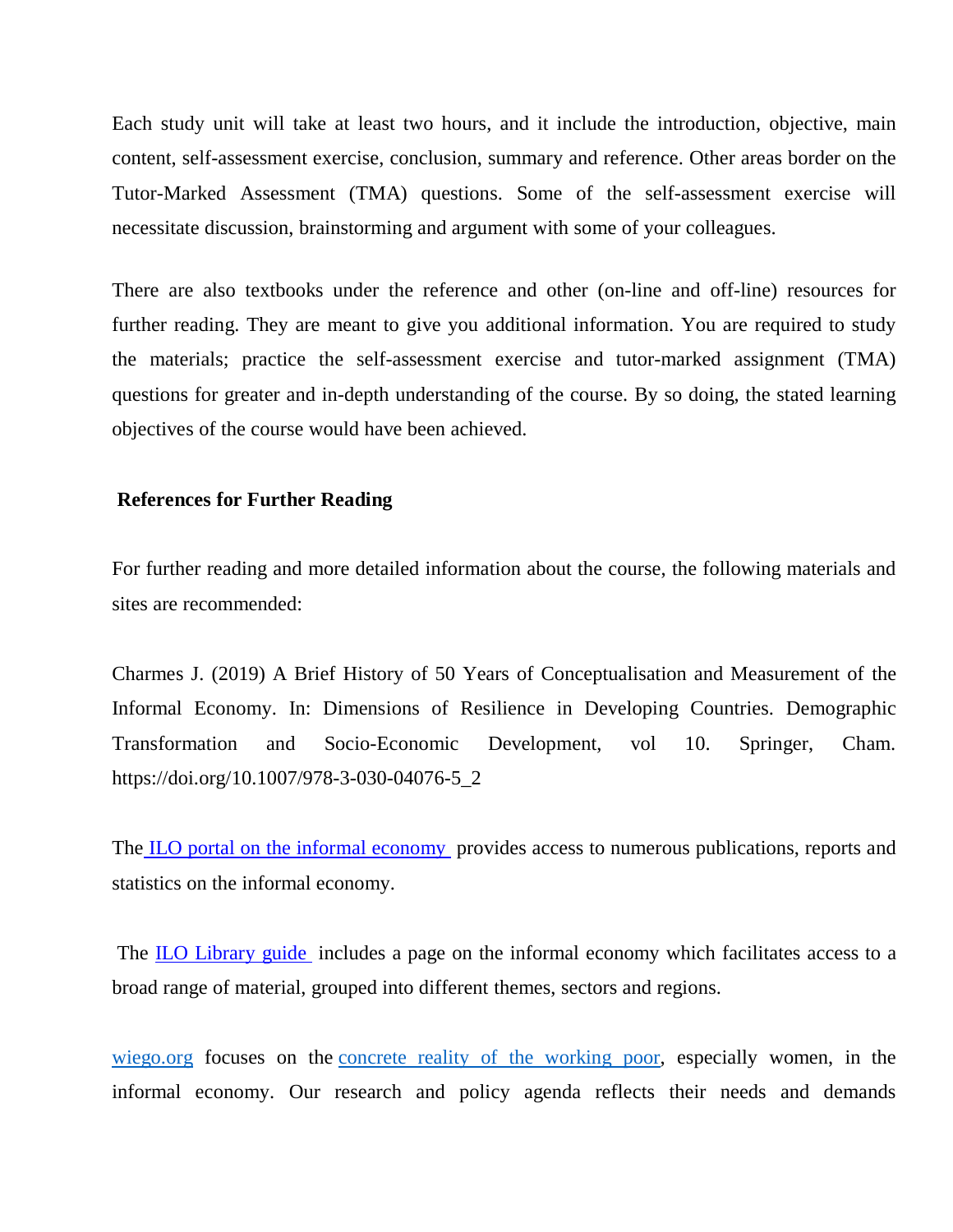particularly sectors that employ large numbers of poorer working women (domestic work, home-based production, street vending, and waste picking). There are interesting videos for you to view and download.

#### **Assessment**

There are two types of assessments in the course. First is the tutor-marked assignments; and the second is a written examination. In attempting the assignments, you are expected to apply the information, knowledge and techniques gathered during the course. The assignments must be submitted to your course tutor for formal Assessment in accordance with stated deadlines.

#### **Tutor-Marked Assignments (TMAs)**

There are three tutor-marked assignments to be submitted in this course. The TMAs constitute 30% of the total score. You are encouraged to work all the questions thoroughly.

Assignment questions for the units in this course are contained in the Assignment File. You will be able to complete your assignments from the information and materials contained in your set books, reading and study units. However, it is desirable that you demonstrate that you have read and researched more widely than the required minimum. You should use other references to have a broad viewpoint of the subject and also to give you a deeper understanding of the subject.

When you have completed each assignment, send it, together with a TMA form, to your tutor. Make sure that each assignment reaches your tutor on or before the deadline given in the Presentation File. If for any reason, you cannot complete your work on time, contact your tutor before the assignment is due to discuss the possibility of an extension. Extensions will not be granted after the due date unless there are exceptional circumstance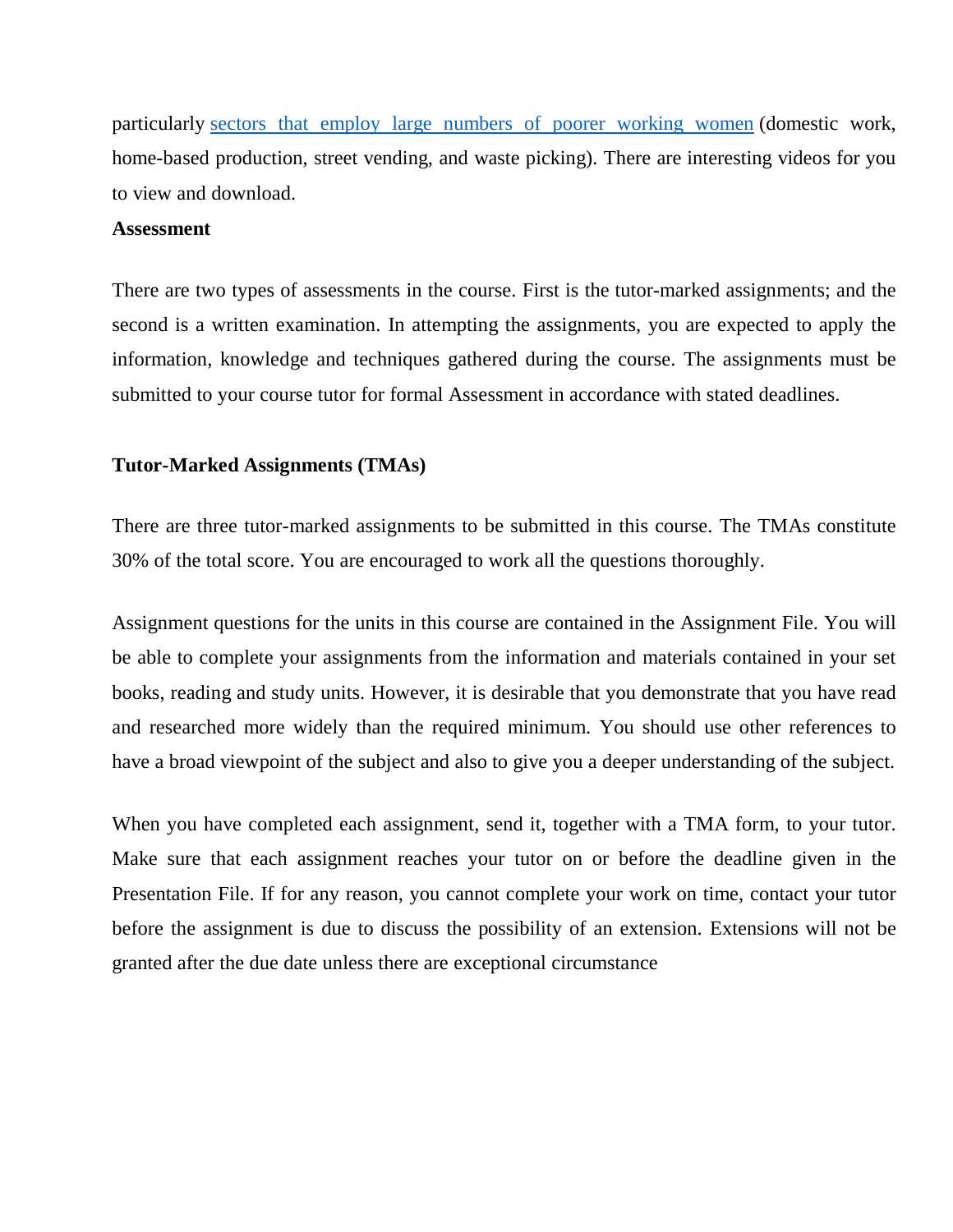### **Final Examination and Grading**

The final examination will be of two and a half hours duration and have a value of 70% of the total course grade. The examination will consist of questions which reflect the types of selfassessment practice exercises and tutor-marked problems you have previously encountered. All areas of the course will be assessed

Revise the entire course material using the time between finishing the last unit in the module and that of sitting for the final examination. You might find it useful to review your self-assessment.

### **Course Marking Scheme**

The Table presented below indicates the total marks (100%) allocation.

| <b>Assignment</b>                                      | <b>Marks</b> |
|--------------------------------------------------------|--------------|
| Assignments (Best two out of three marked assignments) | 30%          |
| <b>Final Examination</b>                               | 70%          |
| <b>Total</b>                                           | 100%         |

### **How To Get The Most From This Course**

In distance learning, the study units replace the University lecturer. This is one of the great advantages of distance learning; you can read and work through specially designed study materials at your own pace and at a time and place that suit you best.

Think of it as reading the lecture instead of listening to a lecturer. In the same way that a lecturer might set you some reading to do, the study units tell you when to read your books or other material, and when to embark on discussion with your colleagues. Just as a lecturer might give you an in-class exercise, your study units provides exercises for you to do at appropriate points.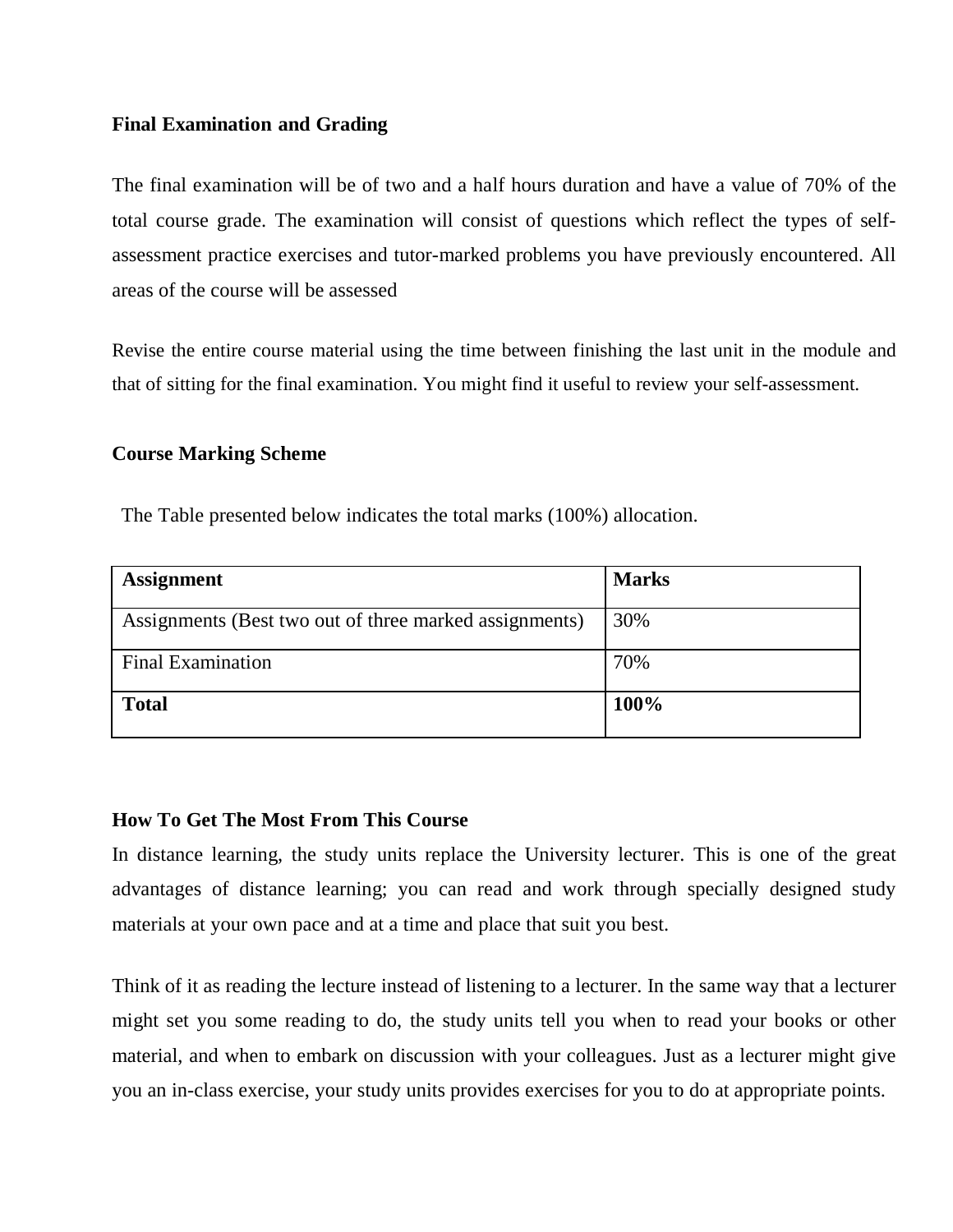Each of the study units follows a common format. The first item is an introduction to the subject matter of the unit and how a particular unit is integrated with the other units and the course as a whole. Next is a set of learning objectives. These objectives let you know what you should be able to do by the time you have completed the unit.

You should use these objectives to guide your study. When you have finished the unit you must re-check whether you have achieved the objectives. If you make a habit of doing this you will significantly improve your chances of passing the course and getting the best grade.

The main body of the unit guides you through the required reading from other sources. This will usually be either from your set books or from a readings section.

Self-assessments are interspersed throughout the units. Working through these tests will help you achieve the objectives of the unit and prepare you for the assignments and the examination. You should do each self-assessment exercises as you come to it in the study unit. Also, ensure to master some major historical dates and events during the course of studying the material.

The following is a practical strategy for working through the course. If you run into any trouble, consult your tutor. Remember that your tutor's job is to help you. When you need help, don't hesitate to call and ask your tutor to provide it.

- 1. Read this Course Guide thoroughly.
- 2. Organize a study schedule. Refer to the `Course overview' for more details. Note the time you are expected to spend on each unit and how the assignments relate to the units. Important information, e.g. details of your tutorials, and the date of the first day of the semester is available from study centre. You need to gather together all this information in one place, such as your diary or a wall calendar. Whatever method you choose to use, you should decide on and write in your own dates for working breach unit.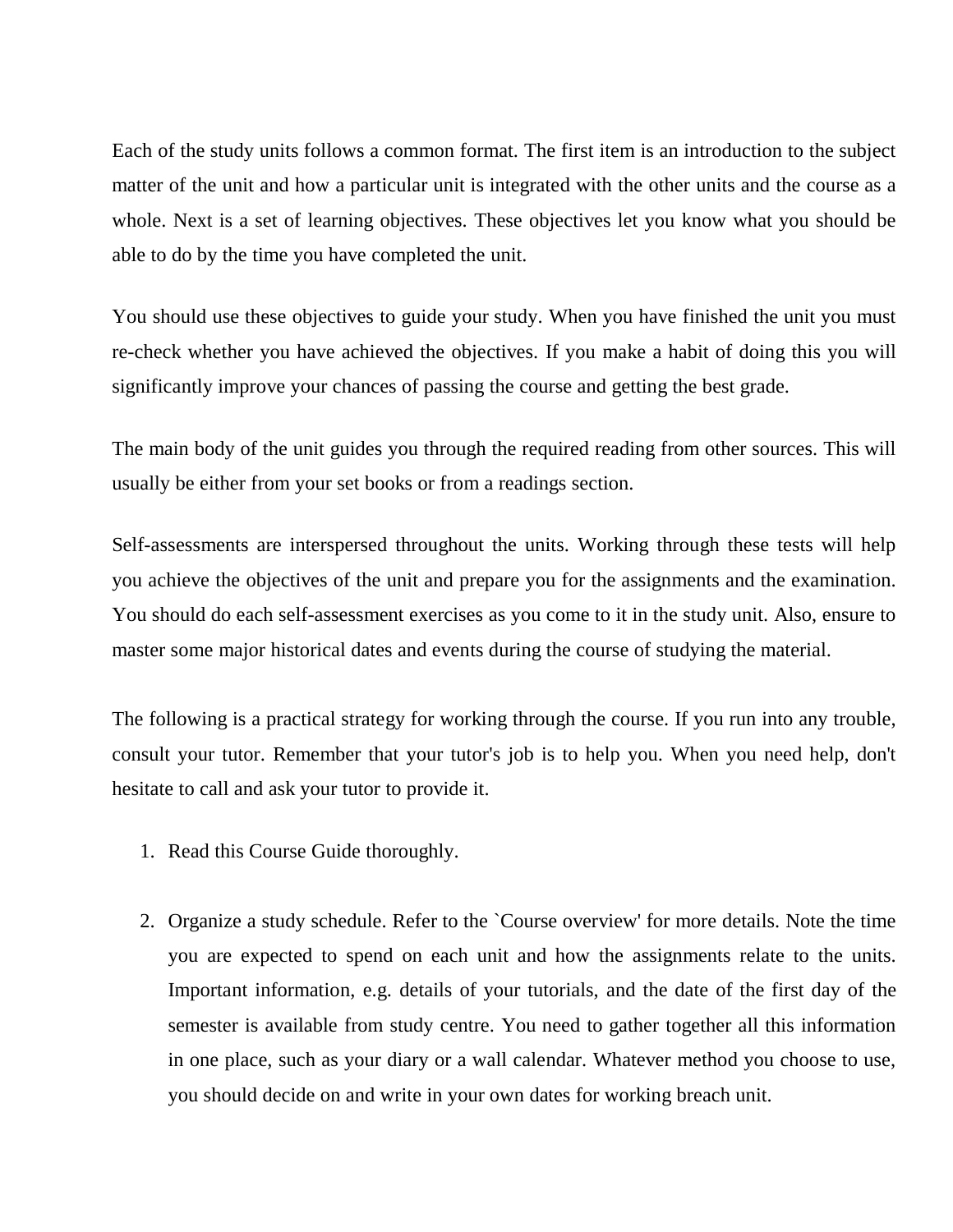- 3. Once you have created your own study schedule, do everything you can to stick to it. The major reason that students fail is that they get behind with their course work. If you get into difficulties with your schedule, let your tutor know before it is too late for help.
- 4. Turn to Unit 1 and read the introduction and the objectives for the unit.
- 5. Assemble the study materials. Information about what you need for a unit is given in the `Overview' at the beginning of each unit. You will also need both the study unit you are working on and one of your set books on your desk at the same time.
- 6. Work through the unit. The content of the unit itself has been arranged to provide a sequence for you to follow. As you work through the unit you will be instructed to read sections from your set books or other articles. Use the unit to guide your reading.
- 7. Up-to-date course information will be continuously delivered to you at the study centre.
- 8. Work before the relevant due date (about 4 weeks before due dates), get the Assignment File for the next required assignment. Keep in mind that you will learn a lot by doing the assignments carefully. They have been designed to help you meet the objectives of the course and, therefore, will help you pass the exam. Submit all assignments no later than the due date.
- 9. Review the objectives for each study unit to confirm that you have achieved them. If you feel unsure about any of the objectives, review the study material or consult your tutor.
- 10.When you are confident that you have achieved a unit's objectives, you can then start on the next unit. Proceed unit by unit through the course and try to space your study so that you keep yourself on schedule.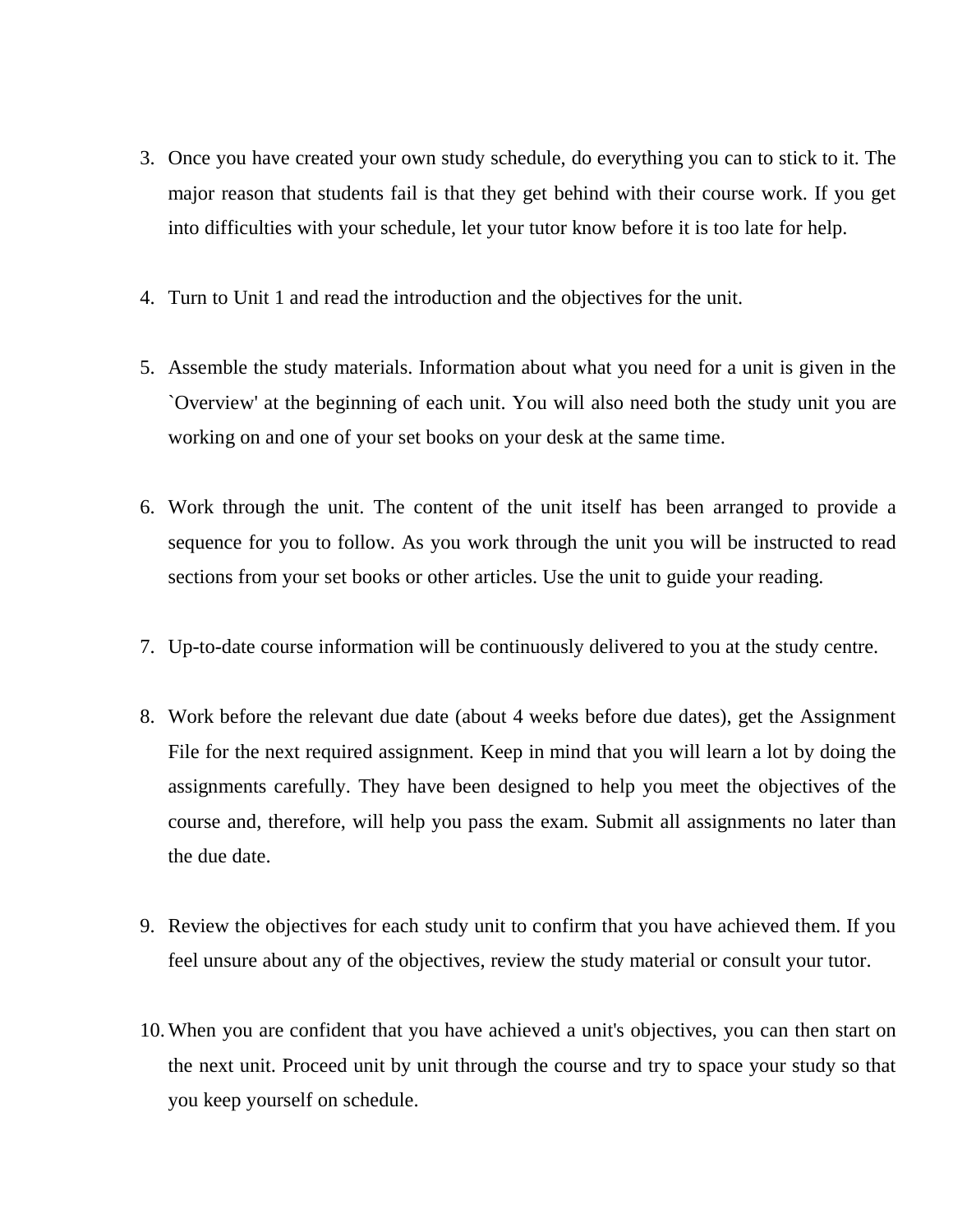- 11.When you have submitted an assignment to your tutor for marking do not wait for its return `before starting on the next units. Keep to your schedule. When the assignment is returned, pay particular attention to your tutor's comments, both on the tutor-marked assignment form and also written on the assignment. Consult your tutor as soon as possible if you have any questions or problems.
- 12.After completing the last unit, review the course and prepare yourself for the final examination. Check that you have achieved the unit objectives (listed at the beginning of each unit) and the course objectives (listed in this Course Guide).

#### **Tutors and Facilitation**

There are some hours of online facilitation provided in support of this course. You will be notified of the dates, times and website address and particulars of your tutor as soon as you are registered for the course.

Do not hesitate to contact your tutor by telephone, e-mail, or discussion board if you need help. The following might be circumstances in which you would find help necessary. Contact your tutor if.

- You do not understand any part of the study units or the assigned readings
- You have difficulty with the self-assessment exercises
- You have a question or problems with an assignment, concepts, tables or diagrams etc

You should try your best to attend the online facilitation because it is the only medium you have to interact with your tutor and to ask questions which are answered instantly. You can raise any problem encountered in the course of your study. To gain the maximum benefit from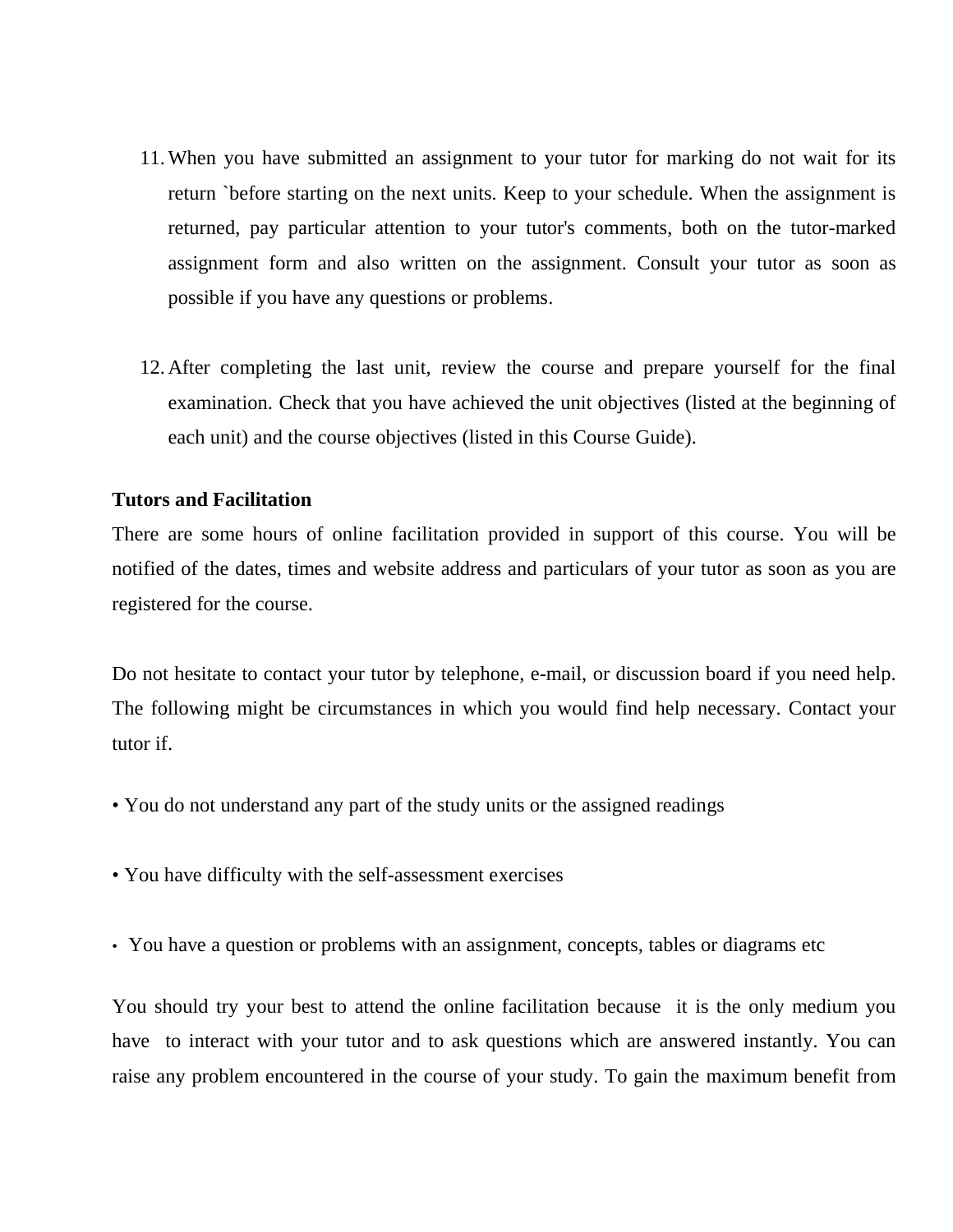course tutorials, prepare a question list before attending them. You will learn a lot from participating in online discussions.

### **MODULE 1: THE NATURE AND SCOPE OF INFORMAL ECONOMY**

Unit 1: Historical development of the Concept of Informal Economy

Unit 2: Definition and Scope of Informal Economy.

Unit 3: Theories of Informal Economy

Unit 4: Characteristics of Informal Economy

### **Unit 1: Historical Development of Informal Economy**

### **CONTENT**

1.0 Introduction

### 2.0 Objectives

- 3.0 Main Content
- 3.1.1 The Informal Economy in the developing world
- 3.1.2 Informal Economy in the developed world.
- 4.0 Conclusion
- 5.0 Summary
- 6.0 Tutor-Marked Assignment
- 7.0 References/ Further Readings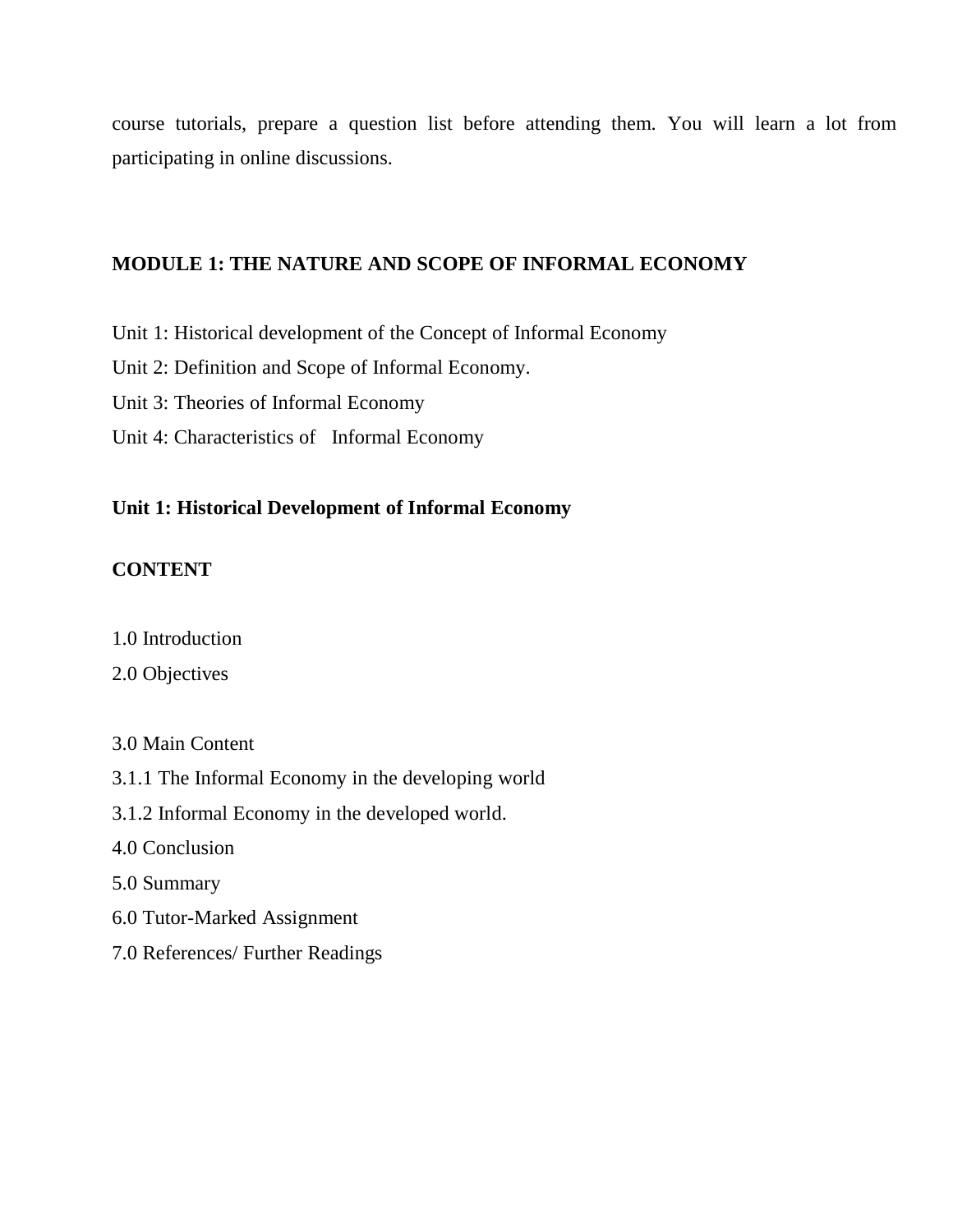#### **1.0 INTRODUCTION**

The traditional economy bogusly characterised as "informal economy" has since the dawn of human civilization been a vehicle in the economic growth and development of societies, and as a marker of societal development. Until the 19 century expansion of Western civilization to other parts of the world, the idea of an "informal sector" in a national economy was unknown. The Eurocentric dualisation of societies in the aftermath of European expansion and colonial civilization mission led to the demarcation of societies in to two distinctive enclaves of traditional or informal (non-Western) in contrast to modern or formal (Western) which was applied to economic activities as well. Ever since the distinction, the informal/ traditional economy is viewed in neo-liberal thinking as an obstacle to the growth and overall development of nations in the global South. Hence, both the colonial and neo-colonial nea-liberal development agendas in the global South aimed at formalising their economies along Western lines. Unfortunately, the precise boundaries and features of an informal economy are yet to be mapped out to facilitate the envisaged gradual transformation of the "sector" to a formal one. Instead it has stubbornly persisted as to become the most dominant in the economies of the developing world, while maintaining niches in the economies of the formal developed world. The persistence of informal economies across the globe, according to neo-Marxist literature, derives from the sway of capitalist system with its inherent profit maximization which the informality renders.

### **2.0 OBJECTIVES**

At the end of this unit, you should be able to:

- Briefly explain the historical development of the idea of an informal economy and its applicability to both the developing and developed countries.
- .Explain how the Europeans' acquisition of colonies and spheres of influence in the non-European territories since the 19 century perpetuated the informal economy.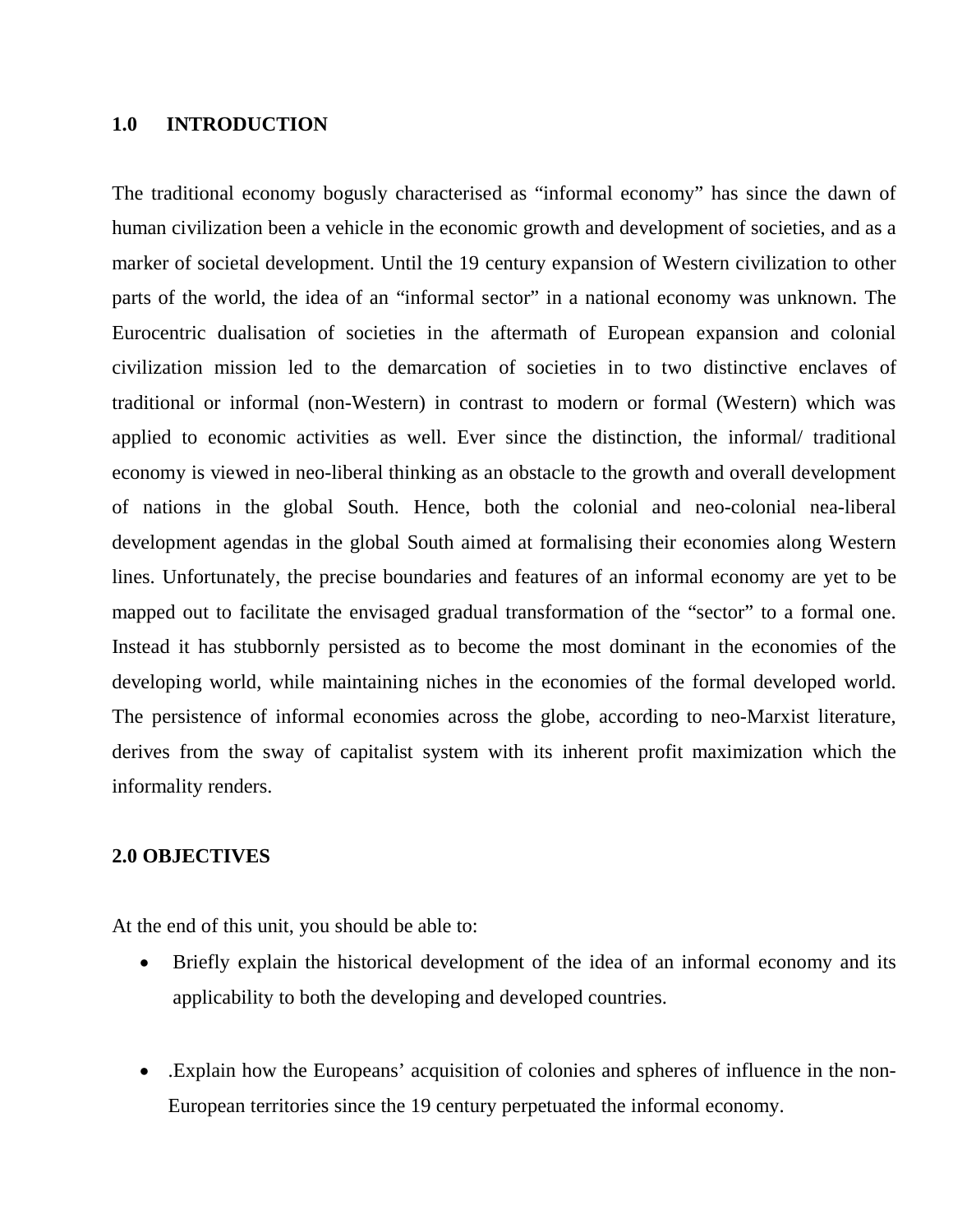#### **3.0 MAIN CONTENT**

#### **3.1.1: The Informal Economy in the Developing World**

The evolution of informal economy as a concept to describe national economic activities cuts across the conventional division of societies in to developed and developing countries because the informal economy is found not only in  $21<sup>st</sup>$  century across the globe, but also in the past societies. For instance, Hart, the British anthropologist who coined the concept of "informal sector" in his 1971 lecture at the Institute for Development Studies (IDS) in Sussex to designate the unskilled Ghanaian rural migrant community in Accra, admitted that "the social phenomenon (ie informal sector) is real enough and of some antiquity"(Hart,1985). This is because the reality of informal sector derives from its pivotal role in the development of preindustrial capitalist societies globally before its current insignificance. As Hopkins (1973, 244) notes with regard to West Africa, that the domestic economy was ignored by the colonial administration because it was an insignificant source of state revenue, while to the foreign firms it was outside the export-import trade. To date, most neo-liberal attacks on informal economy hinges on tax evasion being a defining feature of informality. For example, Ulyssea (2020) argued that in both developed and developing countries many formally registered firms evade taxes by underreporting revenues and many formal firms hire some fraction of their labor force informally to evade the costs implied by the labor regulation.

We shall explain the genesis in the development of informal economy concept first in the developing world before locating its empirical evidence in the developed world. Thus, to better understand the concept of contemporary informal economy in the developing world, it is necessary to situate it in the context of 19 century European expansion (Imperialism) in to what they considered as underdeveloped world, which is now generally referred to as developing world or less developed countries (LDCs). The expansion has two implications on the reorientation and reconsolidation of the indigenous economies of the underdeveloped world.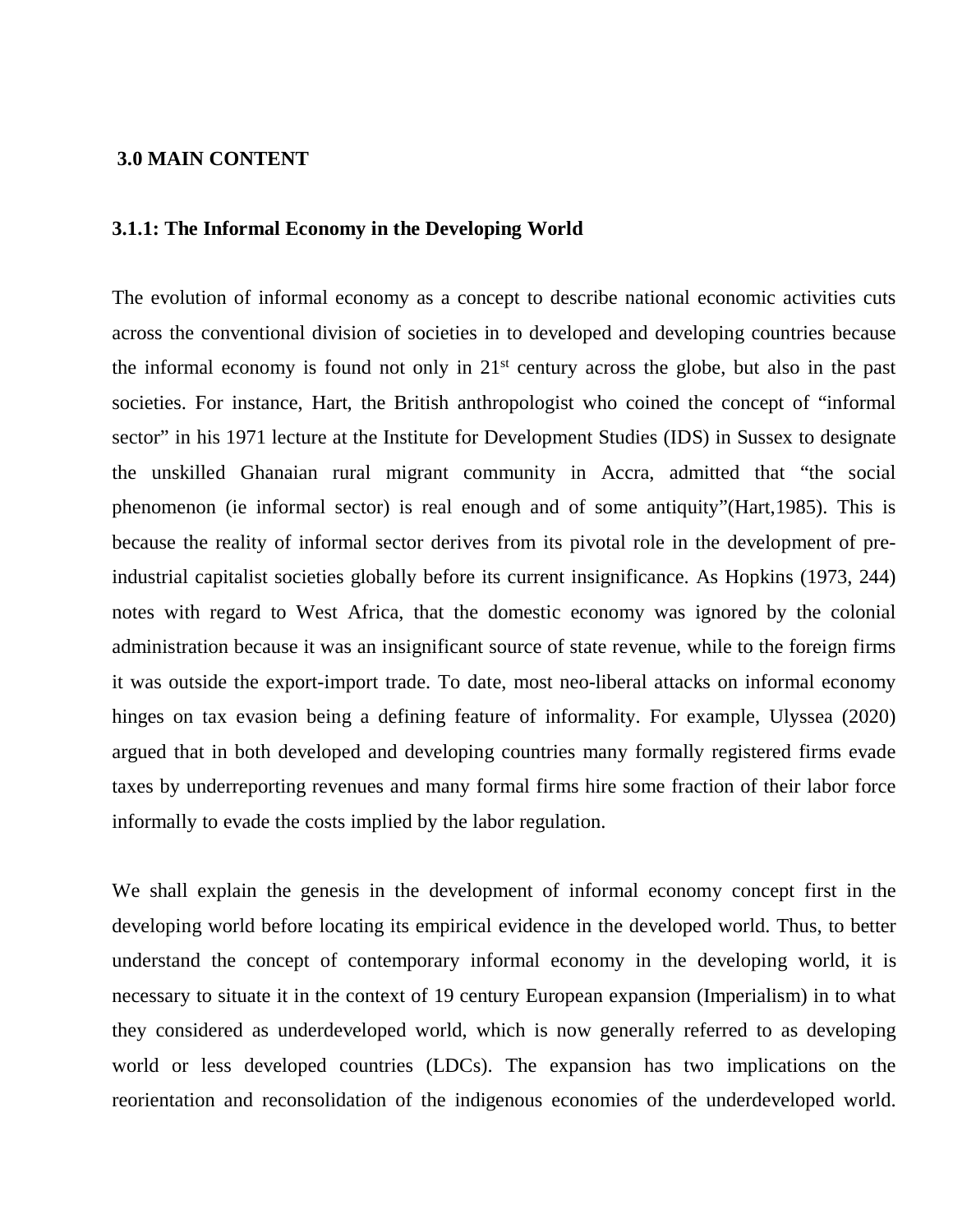Firstly, the expansion was largely economically motivated by the needs to acquire raw materials, markets for surplus manufactured goods and profitable investment opportunities for surplus capital (Wolff,1974, 313). Consequently, the indigenous economies of those regions that had hitherto sustained economic growth and development propelled by native agriculture, industries and long distance trade were systematically confined to supplying raw materials, labour, and consumers on informal terms. In the process many native industries were obliterated such as the textile industries in India and elsewhere. It was in this context that Rodney wrote his *How Europe Underdeveloped Africa* to explain the destruction of indigenous industries and skills as the main cause of the continent's underdevelopment.

And secondly, as the expansion contained a cultural content expressed in "civilisation mission", the colonial state undertook policies to civilise/modernise the non-Western cultures. Accordingly the interaction between the colonies/ spheres of influence and the European colonists was explained from a dualised lens of informal/traditional enclaves in contrast to the formal/modern enclaves of Europeans. Elaborating on this Eurocentric duality, Hart.(1985) observed that although informal economy does not exist in any empirical sense other than as a way of contrasting some phenomena with that of the West, yet from the standpoint of Western civilization, whatever it cannot control or comprehend is "informal".. In colonial Uganda for instance, the British colonial urban policy of racial segregation produced a spacial duality which separated Kampala city exclusively for European and Indian settlers with their trading areas around the city, and the proximate Mengo African community which was excluded from the city in both administration and economy because its informal vending was considered chaotic and violated the city's aesthetic and sanitary standards (Young,2019).

The idea of informal sector as a separate enclave received further boost from the bourgeoning development economics literature of the day. For example, in 1954 Sir Arthur Lewis's published paper on 'Economic Development with unlimited supplies of labour' in which he explained a dual economy thesis: that in the early stages of development, a small, urban, industrialised sector which provides wage employment interacts with its surrounding large,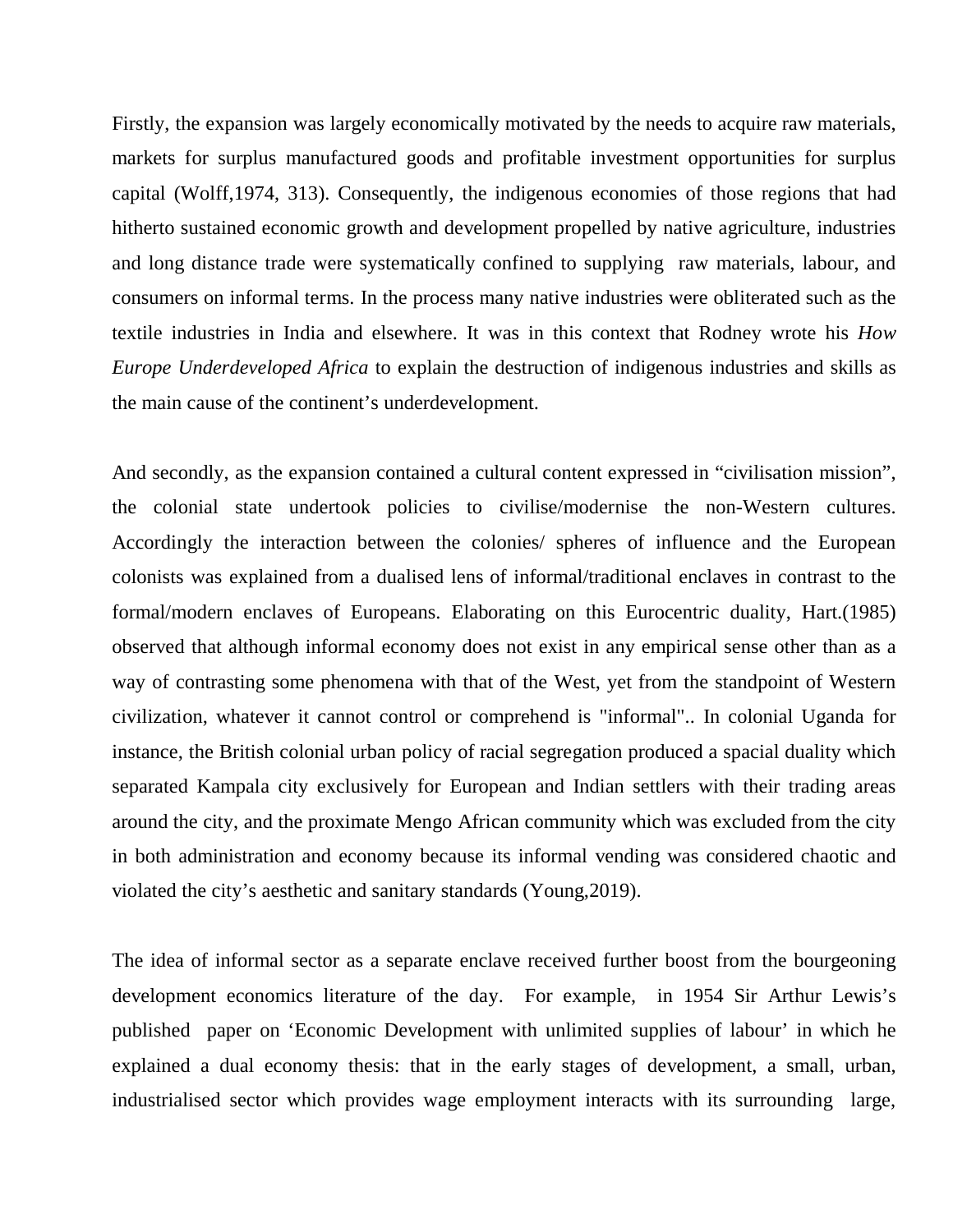rural traditional sector that supplied labour. Similarly, the modernisation theory despite its many versions converge on the following propositions that: (1) contemporary developing societies are at a pre-modern stage of evolutionary development, and for them to achieve economic growth they need to adopt social, political, and economic institutions of the West; (2) the industrialized West is the epitome of modern people, values, institutions, and societies and a template for the rest of the world (3); tradition is opposite to and incompatible with modernity; (4) the causes of delayed economic and social development (i.e., underdevelopment) are to be found within the traditional society (5) modernization is the result of the importation of complex Western technology which will clear away traditional structural and cultural institutions that are incompatible with such development(Encyclopedia of Sociology, n.d).

The ideas of Lewis, modernisation theorists, and other development economists played important roles in influencing the concern of international community and political leaders in developing countries on the need to pursue national development policies and plans that reduce informality and promote economic growth and development. Thus, in his speech at the United Nations General Assembly on 25 September 1961, the United States President John F. Kennedy not only appreciated the efforts of the UN in encouraging economic growth, but expressed his concern about development prospects in poor countries, and then pledged his country's willingness to share its capital and technology to help other nations help themselves. He also proposed that the 1960s be called United Nations Development Decade which was accordingly endorsed (Chauvin, n.d.).

The idea that "complex Western technology" should be the pivot around which the economic process in the developing world should revolve found expression not only in President Kennedy's 1961 speech, but also in the sway of import-substitution industrialisation projects that pervaded the implementation of the UN Development Decade program in line with what Kuhnen (n.d..) called "growth-by-industrialization." Although by the end of the decade the 5% growth target had been achieved, the strategy of "growth-by-industrialization failed for a number of reasons: the industrialised countries granted less development aid than expected; they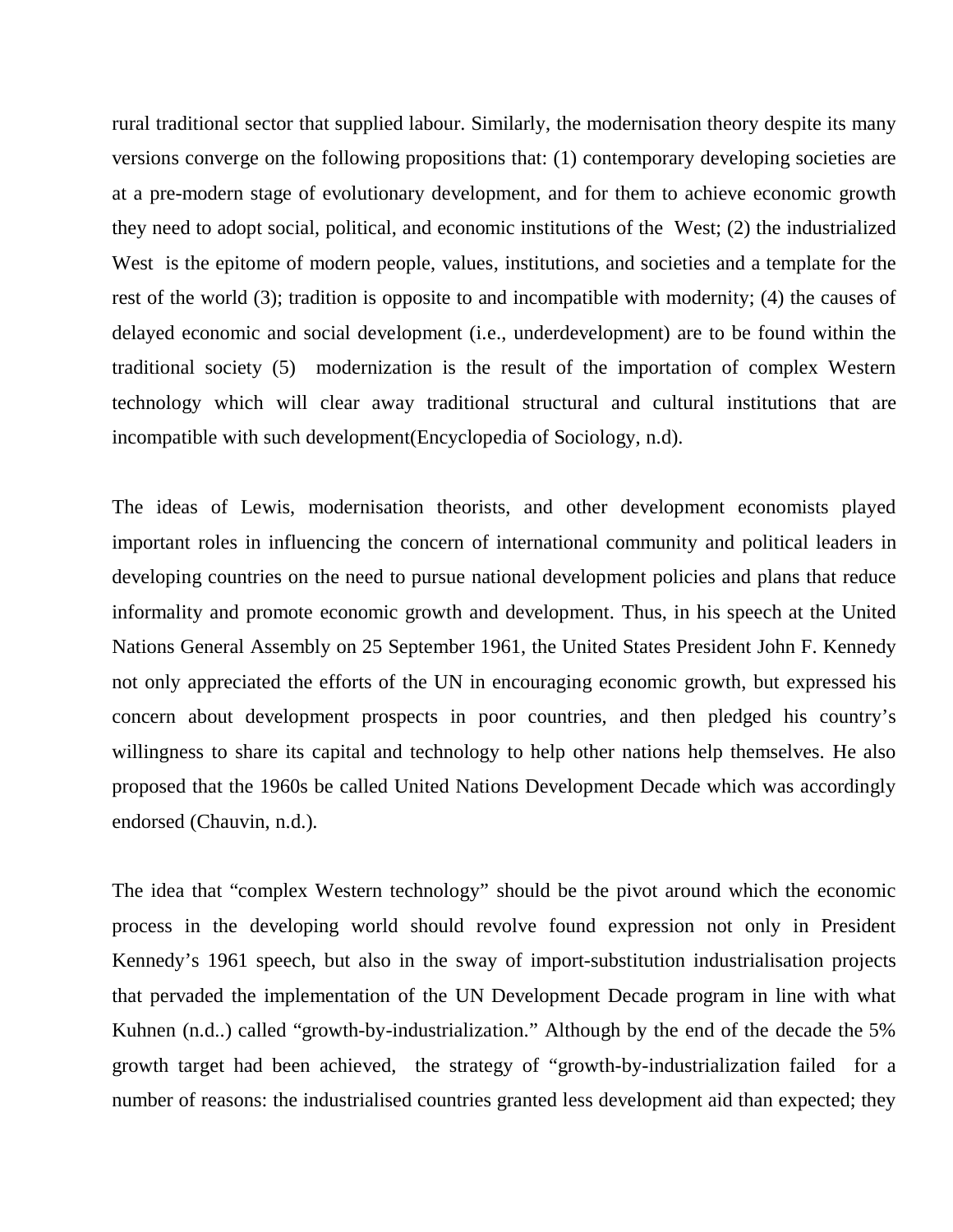declined to make trade concessions to the poor countries; they paid low prices to developing countries' produce; and the mismatch between the high population growth that occurred in the period and the feeble industrial development which failed absorb surplus labour (Kuhnen, n.d). The persistent widespread unemployment in developing world led the development economist Hans Singer in 1970 to attribute the trend to an imbalance between the extensive use of capitalintensive technology and limited creation of jobs caused by high population growth in response to progress in health and disease control (Chen,2012). The inability of modern economic growth to generate adequate employment opportunities in the wake of high population growth in the developing world became the preoccupation of International Labour Organisation (ILO) to help solve unemployment and underemployment problems particularly in the developing world. Accordingly, the ILO multi-disciplinary "employment missions" were sent to various developing countries such as Hans Singer and Richard Jolly 1972 Kenya Mission in which they adopted the concept of informal sector in their influential ILO report. The concept not only strengthened the formal/informal dualism, but also provided a good framework for researchers in the Institute for Development Studies and the ILO economists who enthusiastically adopted it although its meaning, boundary and implications remained ambiguous and widely contested (Benanav, 2019; Chen, 2012; Chaudhuri, and Mukhopadhyay, 2010.; Hart,1985; WIEGO, n.d).

#### **3.1.2 Informal Economy in the Developed World**

Contrary to the propositions of Lewis and modernization theory that the informal economy will gradually and eventually wither away under the weight of modernity, pockets of informal economic activities still thrive in the West where modernization was born. For instance, Miller (2006) citing .Alexander, (2003) notes that despite human rights principle and rule of law heritage in the US, so many people are being trafficked in to the country annually some of whom worked in sweatshops in Los Angeles's garment industry characterized by low minimum wage, job insecurity, and poor working conditions including sexual favors and harassment by supervisors. Swaminathan (1991) also notes considerable growth in small-scale informal enterprises in European countries particularly in Italy and Spain, while Williams (2014) reports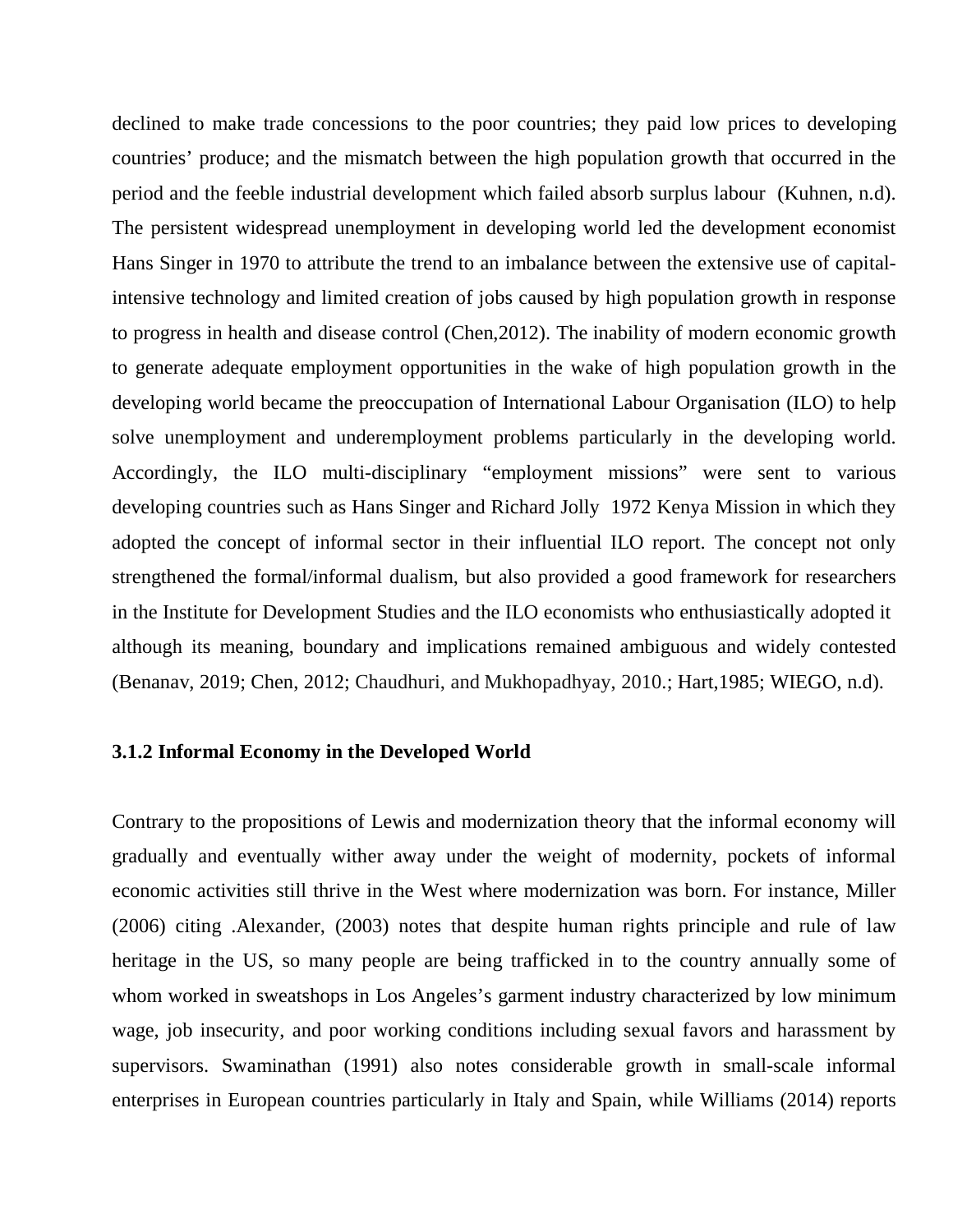that in 2012 the size of the informal economy in percentage of GDP in the United Kingdom was 10.1 (equivalent to £150 billion per annum); 10.8% in France; 13.3% in Germany and 21.6% in Italy. The survival of informal economy in the developed countries is linked to two factors, the first being the contention of neo-Marxists as captured in Bromley (1978) cited in Swaminathan (1991) who argued that the informal economy have important links with the formal one in a dependent and subordinate relationship to the capitalist sector to which it provides cheap labour and wage goods. And the second based on neo-liberal argument of flexible specialization which refers to the development of a specialised and small scale system of production that exhibits flexibility in production in contrast to the relatively rigid and large scale, mass production factory system.

But whereas the informal economy is shrinking in the developed countries, it is inversely expanding in developing countries except in some countries such as China and India which are experiencing rapid industrial growth. For instance, the share of informal economy in percentage contribution to GDP in Italy has progressively declined from 26.1% in 2003 to24.4% in 2005 and 22.3% in 2007 (see Table 9) before settling at 21.6% in 2012. The divergent outcome between the developed and developing countries could be attributed to the prediction of modernisation theory which correlated modernisation with decline in informality in the developed economies, although it was flawed in the developing world where poverty has persisted, and as Williams (2014) predicts, the greater is the percentage of the population at risk of poverty in a country, the larger is the informal economy.

#### **4.0 CONCLUSION**

In this unit you have learnt that the informal economy prevails not only in the developing countries but also in the developed ones as well for variety of reasons. In the developing world it grew in response to colonial rule, inappropriate industrialization strategy based on capital intensive variety, and high population growth in the face of low formal employment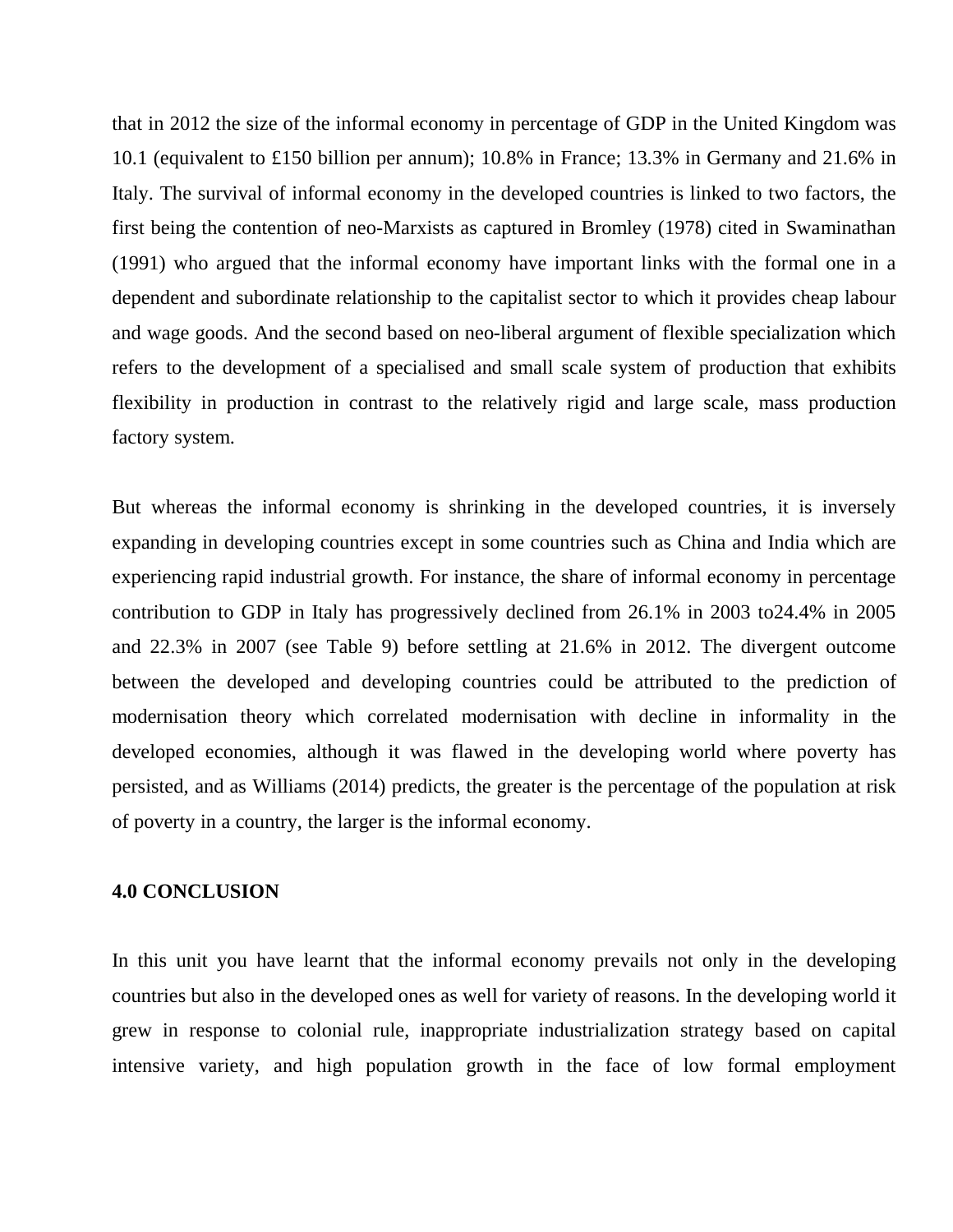opportunities. In the developed world it declines in response to modernization of economic activities and institutions.

#### **5.0 SUMMARY**

Although the idea of informal economy has its genesis in the 19 century European expansion across the globe, the system of production that the Europeans designated as "informal" grew out of pre-industrial urbanization, crafts production and long distance several centuries ago. Its wide spread prevalence in the developing world stems from the failure of modernisation programmes, the profit maximisation principle of capitalist system and high population growth which in combination caused unemployment and underemployment to grow. Consequently, the unemployed have no alternative other than to embrace informal economy either for survival or as a stepping stone to formal employment. Its survival in the developed countries in contradiction to modernisation thesis has been linked to profit maximization and the cost saving flexible production strategy based on smaller units.

#### **6.0 TUTOR-MARKED ASSIGNMENTS**

- 1. How did European global expansion in the 19 century give rise to the idea of informal economy?
- 2. Explain the persistence of informal economy in the developed countries despite modernisation.

#### **7.0 REFERENCES/FURTHER READING**

Benanav, A. (2019). The origins of informality: the ILO at the limit of the concept of unemployment. Journal of Global History 14: 107–125,doi:10.1017/S1740022818000372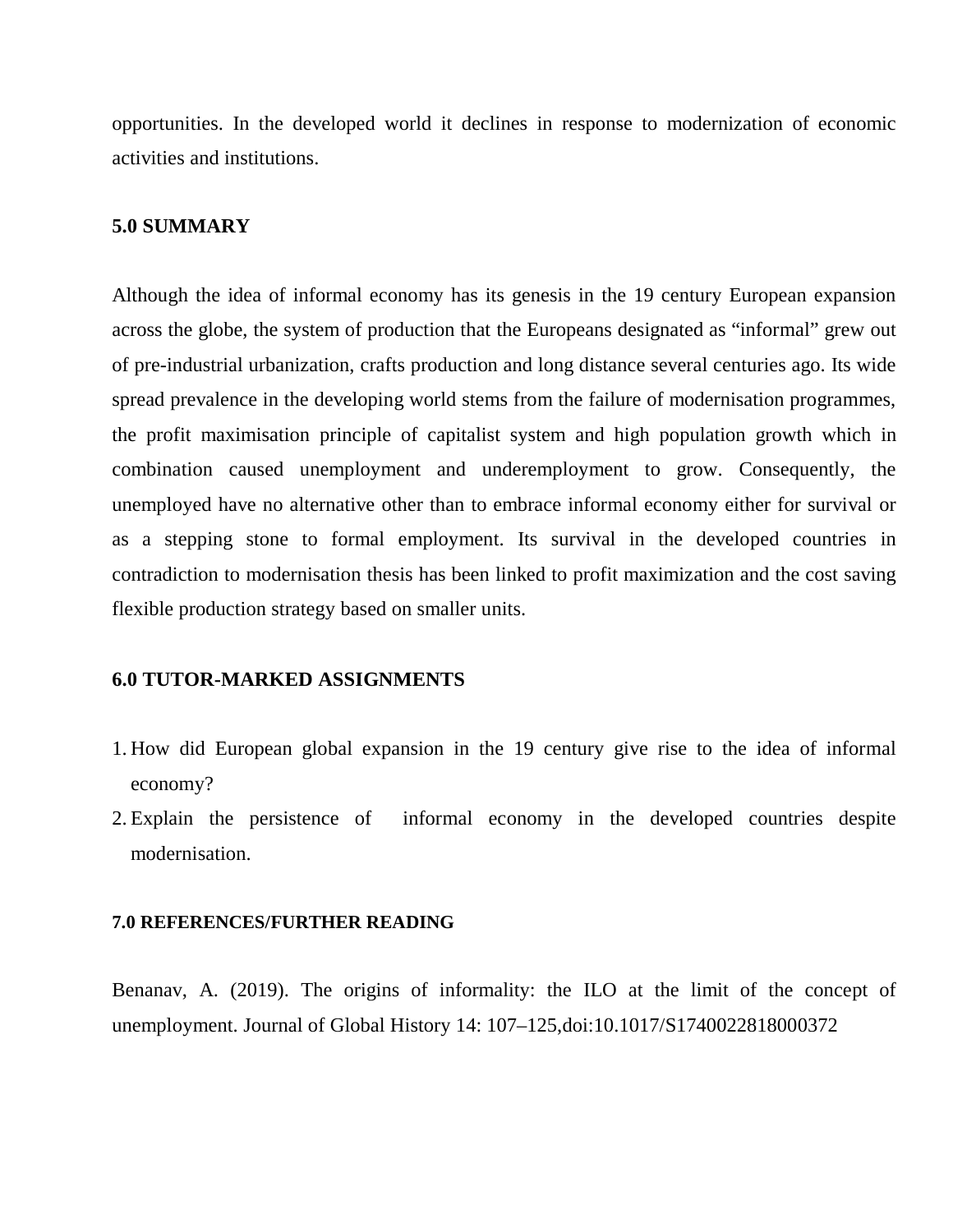Chaudhuri, S. and Mukhopadhyay, U.( 2010).*Revisiting the Informal Sector: A General Equilibrium Approach*. www.springer.com. DOI 10.1007/978-1-4419-1194-0

Chauvin, M. (n.d.).Three decades of development. Retrieved September 4, 2021, from *http://www.nzdl.org/cgi-bin/library.cgi?e*

Chen, M.A.(2012) The Informal Economy: Definitions,. Theories and Policies. Working Paper No 1. https://www.wiego.org

Encyclopedia of Sociology.(n.d.). Modernization Theory. Retrieved September 3, 2021, from *https://www.encyclopedia.com/social-sciences/*

Economics discussion.(n.d.).The Lewis Model of Economic Development. Retrieved September 3, 2021, from *https://www.economicsdiscussion.net/economic-development/the-lewis-model-ofeconomic-development/26298*

Hart, K.(1985).The Informal Economy. https://www.jstor.org/stable/23816368

Hopkins, A G.(1973). *An Economic History of West Africa*, Essex, Longman Group.

Kuhnen, F.(n.d.). First Development Decade 1960 – 1970. Retrieved September 4, 2021, from *http://www.professor-frithjof-kuhnen.de/publications/development-third-world/2.htm*

Miller, B. J.(2006). Living Outside the Law: How the Informal Economy Frustrates Enforcement of the Human Rights Regime for Billions of the World's Most Marginalized Citizens.https://scholarlycommons.law.northwestern.edu/cgi/viewcontent.cgi?article=1050&con text=njihr

Portes, A., Castells, M. and Benton, L. A. (Edited), (1989).*The Informal Economy: Studies in Advanced and Less Developed Countries.* London, The Johns Hopkins Press.

Rodney, W. (1972). *How Europe Underdeveloped Africa*. Abuja, Panaf Press.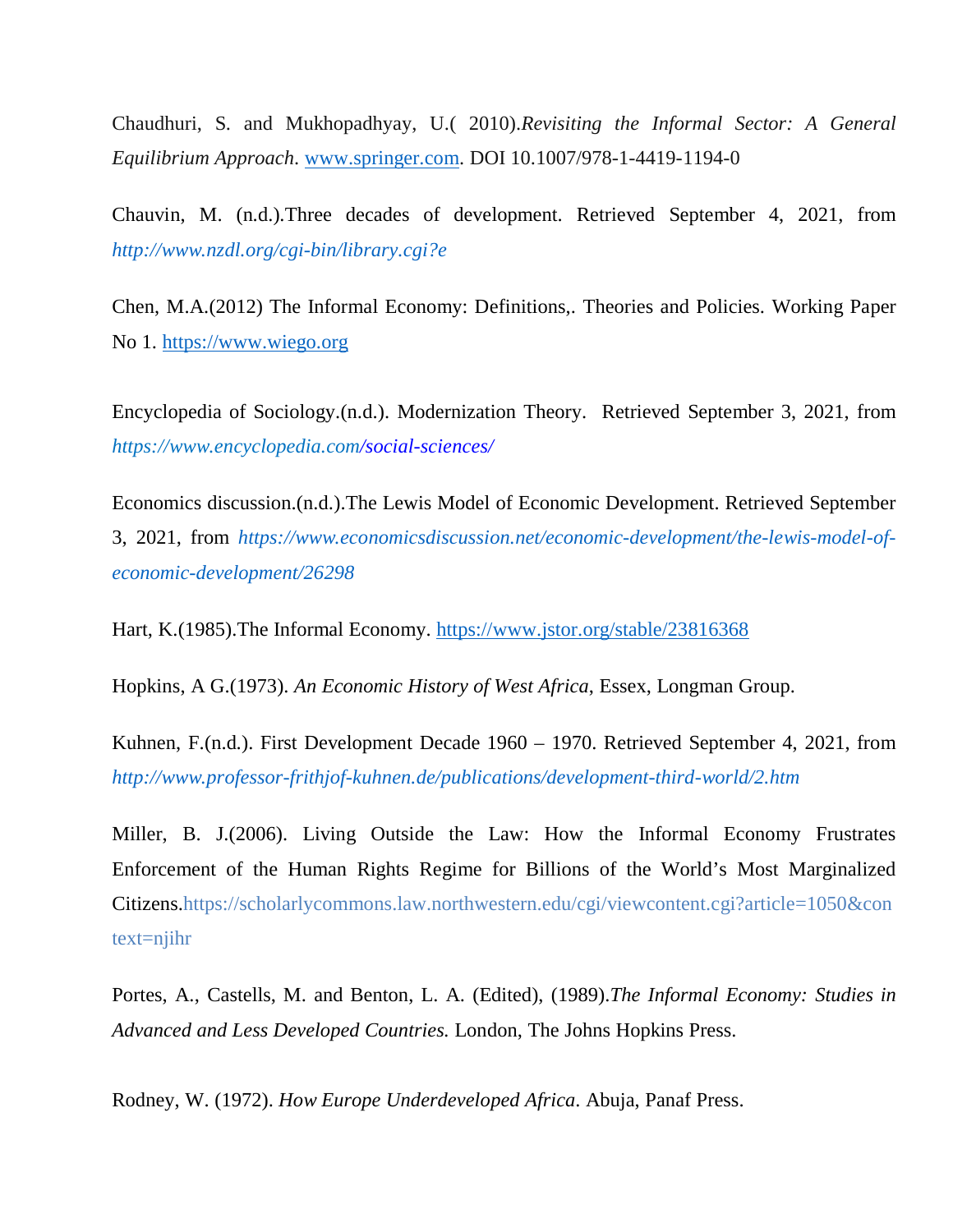Swaminathan, M.(1991). Understanding the "Informal Sector": A Survey. https://www.wider.unu.edu

Ulyssea, G.(2020, May 1). Informality: Causes and Consequences for Development https://www.annualreviews.org/doi/full/10.1146/annurev-economics-082119-121914

Williams, C. C.(2014). The Informal Economy and Poverty: Evidence and Policy Review.https://www.researchgate.net%2Fpublication%2F260453006\_The\_Informal\_Economy\_ and\_Poverty\_Evidence\_and\_Policy\_Review&usg=AOvVaw0HnboCQKQmQardHXJZqdJ6

Wolff, R.D.(1974). Modern Imperialism: The View from the Metropolis. In Robert E. Baldwin and J. David Richardson, *International Trade and Finance,* Boston, Little, Brown and Company

### **Unit 2: Definition and Scope of Informal Economy**

### **CONTENT**

1.0 Introduction

2.0 Objectives

3.0 Main Content

- 3.1.1 Definition of Informal Economy.
- 3.1.2 The Scope of Informal Economy.

4.0 Conclusion

5.0 Summary

- 6.0 Tutor-Marked Assignment
- 7.0 References/ Further Readings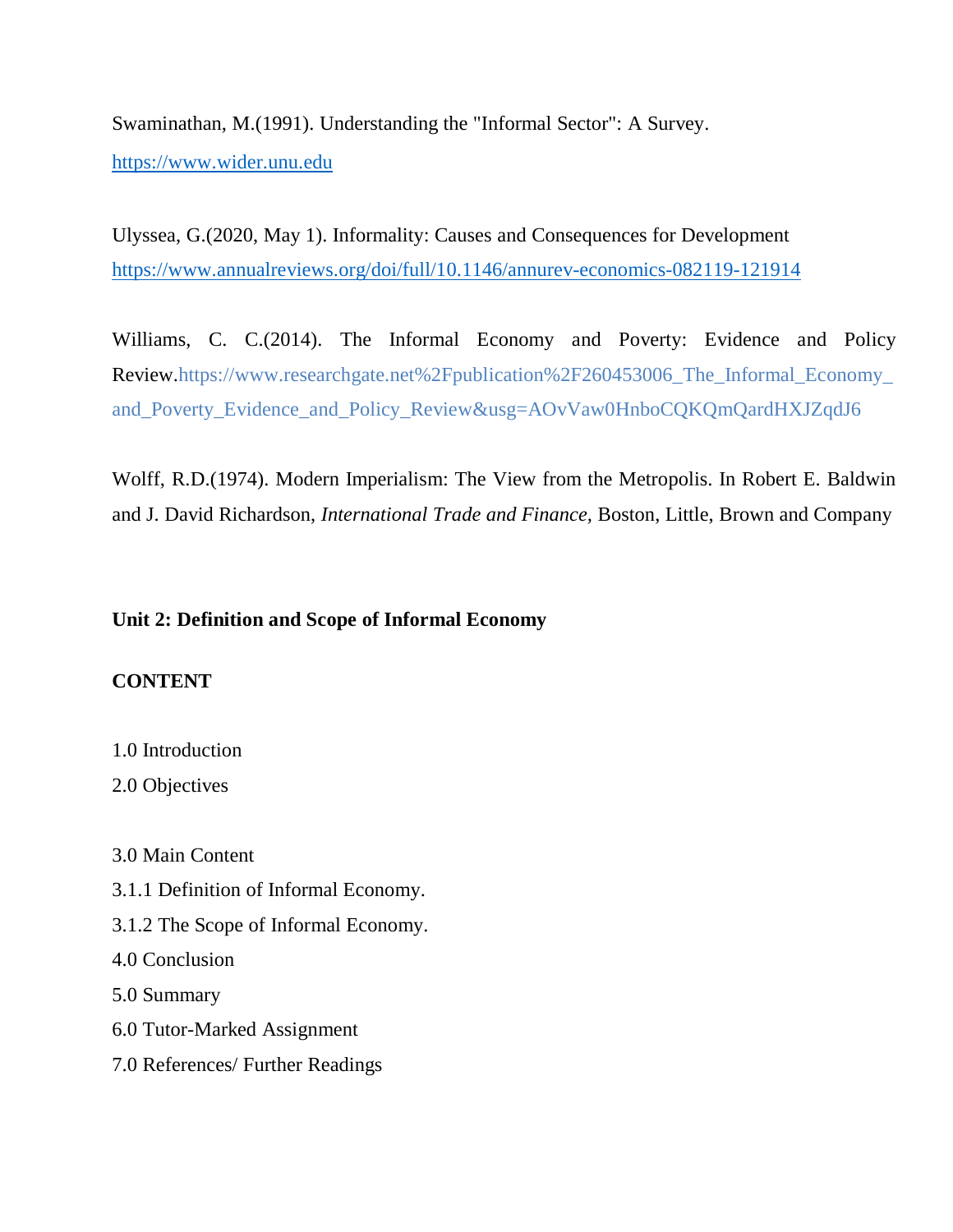### **1.0 INTRODUCTION**

Like all other concepts, informal economy lacks a universal definition for a number of reasons: the diversity in the range of activities, differing sizes in its workforce; the formal and informal relationships; legal and illegal activities; and its continuity across developed, transition and developing countries among others. But despite its diversity and complexities operational definition are necessary to guide study, research and policy formulation not only to understand it, but also to improve its contribution to national development.

### **2.0 OBJECTIVES**

At the end of this unit, you should be able to:

- Develop a robust understanding of an informal economy.
- Delineate the major activities in the informal economy.

### **3.0 MAIN CONTENT**

### **3.1.1 Definitions of Informal Economy**.

Although Hart has been associated with the construction of the term "informal sector," (1971), based on his fieldwork in Nima (Accra low income neighbourhood) for a PhD in Anthropology at Cambridge University, he did not define it conceptually other than as "economic activities which take place outside the framework of official institutions" and to delineate its contrasting features with the formal sector as cited in Charmes (n.d) as follows:

### **1. A- Informal income opportunities (legitimate)**

i. Primary and secondary activities – farming, market-gardening, building contractors and associated activities, self-employed artisans, shoe-makers, tailors, etc.,manufacturers of beers and spirits,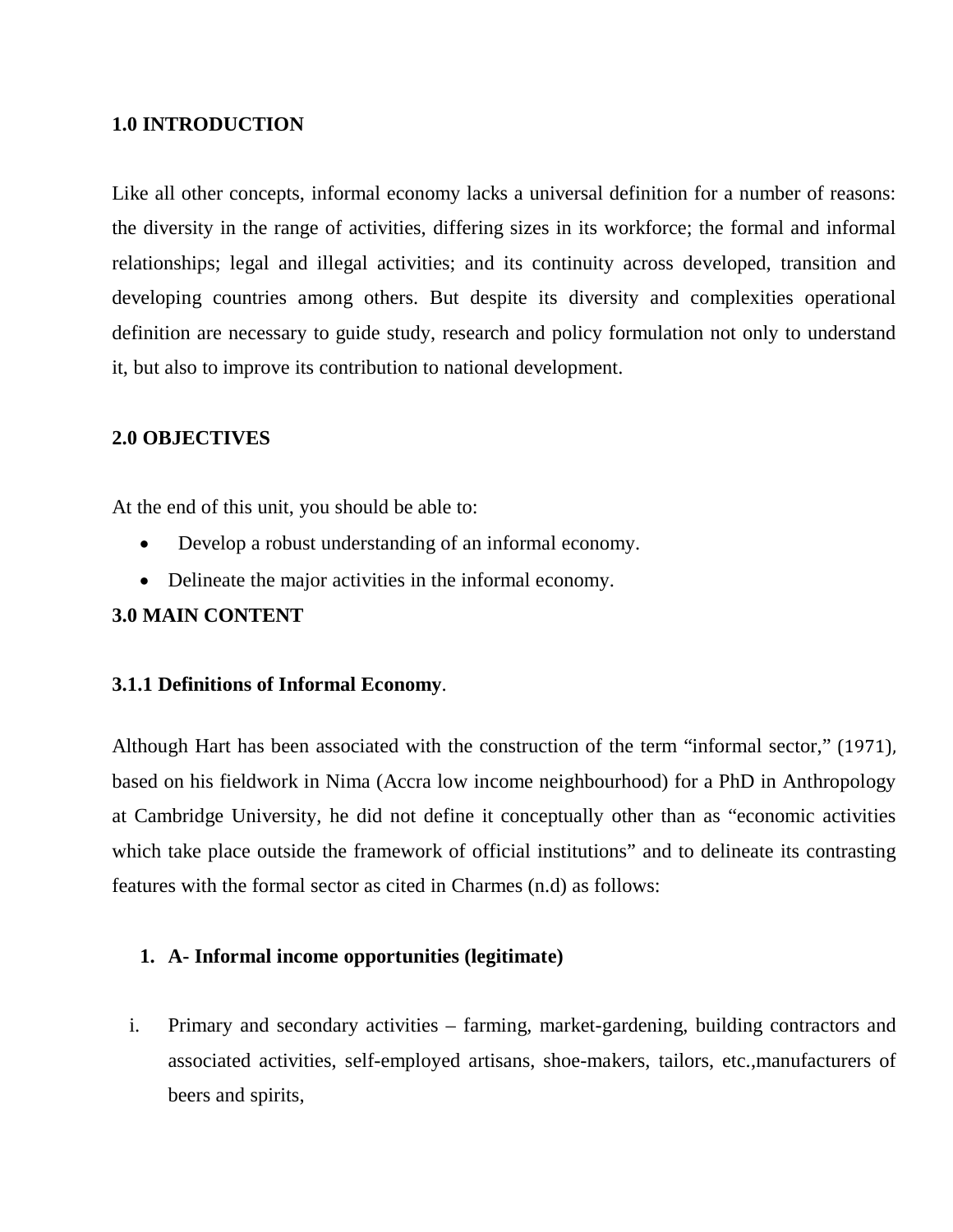- ii. Tertiary enterprises with relatively large capital inputs housing, transport, utilities, commodity speculation, rentier activities, etc.,
- iii. Small scale distribution market operatives, petty trade, street hawkers, caterers in food and drink, bars, carriers (kayakaya), commission agents and dealers,
- iv. Other services musicians, launderers, shoeshiners, barbers, night soil removers photographers, etc.; brokerage and middlemanship (the maigada system in markets, law courts, etc.); ritual services, magic and medicine,
- v. Private transfers payments gifts and similar flows of money and goods between persons; borrowing, begging.

### **1. B- Informal income opportunities (illegitimate)**

- i. Services 'spivvery' in general; receiving stolen goods, usury and pawn-broking (at illegal interest rates), drug-pushing, prostitution, poncing ('pilot boy'), smuggling, bribery, political corruption Tammany Hallstyle, protection rackets,
- ii. Transfers petty theft (pickpockets, etc.), larceny (burglary and armed robbery), peculation and embezzlement, confidence tricksters (money doubling, etc.), gambling.

### **2. Formal income opportunities**

- i. Public sector wages
- ii. Private sector wages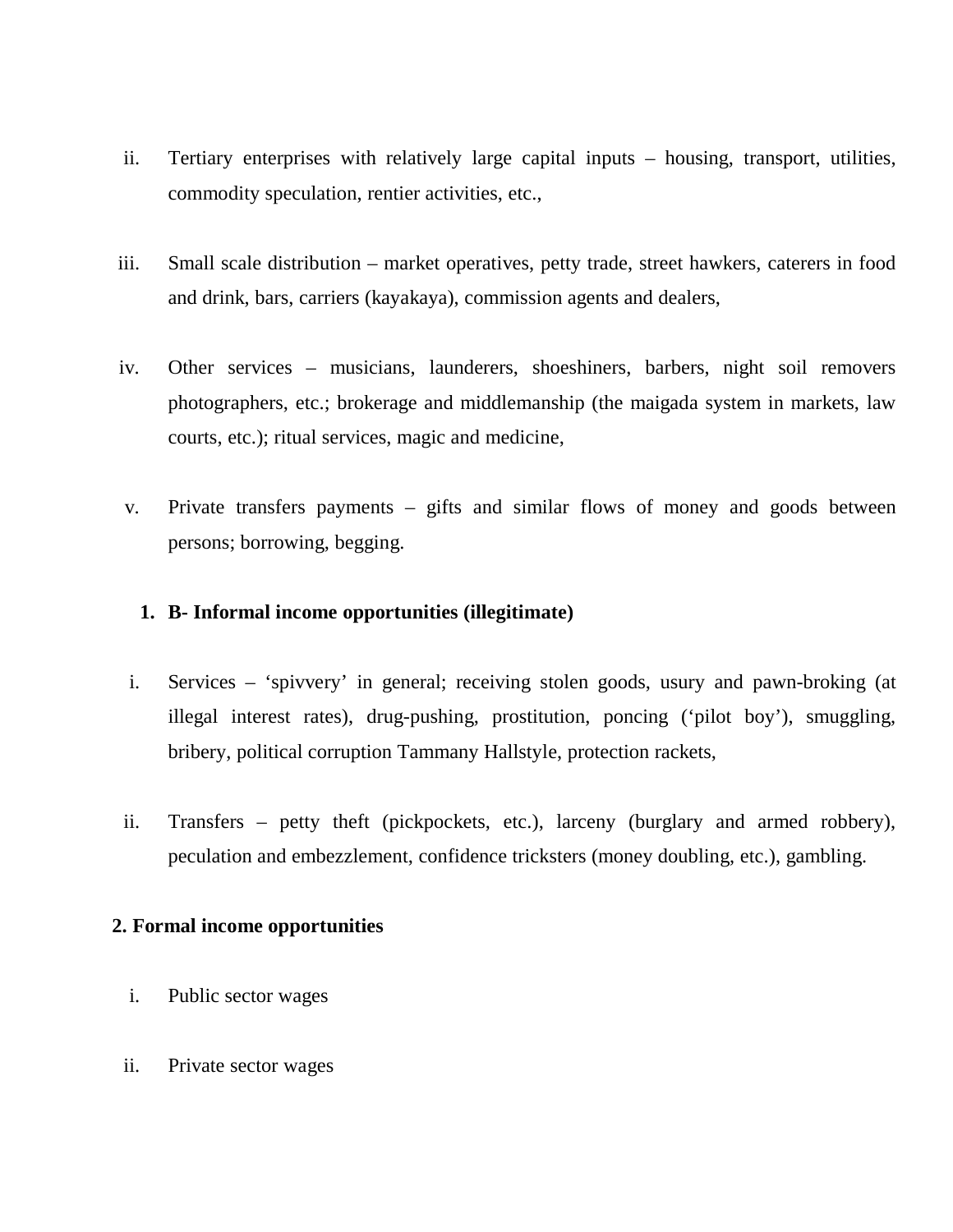iii. Transfer payments – pensions, unemployment benefits (if any), etc.

.Similarly, the 1972 Kenya mission headed by Hans Singer, with Richard Jolly, Dharam Gaï and John Weeks (from IDS), Ajit Bhalla and Louis Emmerij (from ILO), adopted a dual frame work to define the informal sector by contrasting it with the formal one as epitomized in Weeks (1975) quoted in Barnett, (1988, p.71): that the basis of the formal/informal dichotomy derives from the differences between them in which the former which corresponds to the "modern" is large scale; uses capital intensive and imported techniques; and it is organised on the basis of the wage labour system in contrast to the latter which is small scale and organized on the basis of family labour, clientage or apprenticeship; and uses labour intensive and local or locally adapted techniques. Furthermore, although S. V. Sethuraman of the ILO has elaborated that the informal/formal distinction upheld by the ILO is different from the preceding traditional-modern distinction that was based primarily on technology (Swaminathan,1991). Despite the elaboration the general perception of informal sector as being essentially traditional and in need of modernisation is yet to be abandoned since there exists cultural norms in land ownership and other matters which are considered obnoxious to modernity. At any rate however, the Kenya mission report went on to delineate the informal sector characteristics as quoted in Charmes (n.d) as follows:

#### **(A) Informal Sector.**

- (1) small scale of operation;
- (2) family ownership;
- (3) reliance on indigenous resources;
- (4) labour intensive activity, technology adapted to local conditions;
- (5) skills acquired outside the formal school system;
- (6) ease of entry into the activity; and
- (7) operation in unregulated, competitive markets.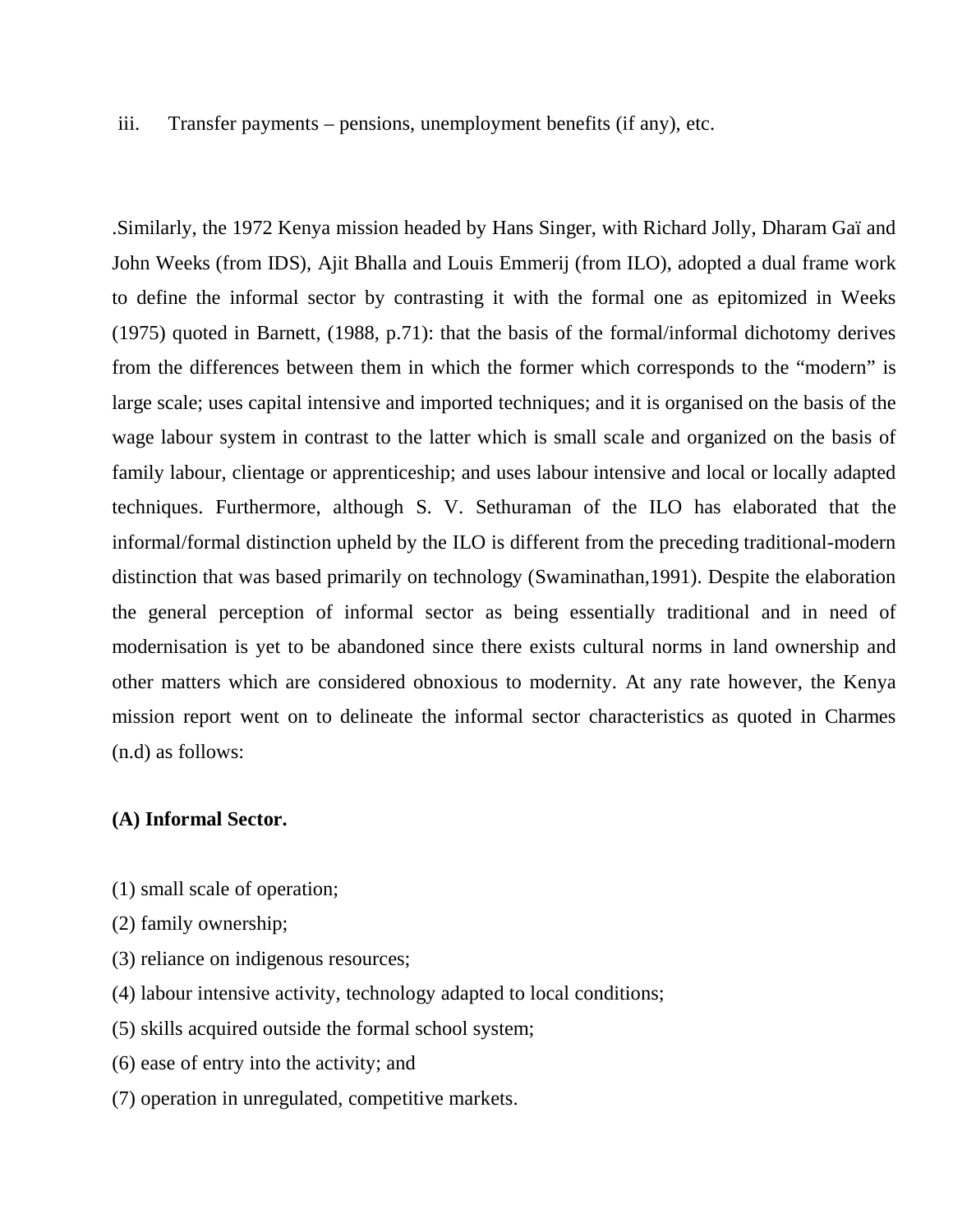### **(B)Formal Sector**

1) difficult entry,

- 2) frequent reliance on overseas resources,
- 3) corporate ownership,
- 4) large scale of operation,
- 5) capital-intensive and often imported technology,
- 6) formally acquired skills, often expatriate, and
- 7) protected markets (through tariffs quotas and trade licenses)."

. Although the above ILO specified characteristics of informal enterprises are necessary for government action aimed at promoting employment-oriented development (Swaminathan,1991), the informal labour has not been captured to ensure that it benefits from decent work conditions and wages. Also, critics have noted other flaws such as emphasis on the organisational structure of a unit of production rather than its technology and case studies of informal activities showing important exceptions to each of the seven features, that entry into informal activities can be quite selective and competitive rather than easy; family-owned enterprises often employ non-family labour; which index to use in a definition of a small-scale enterprise: number of workers, capital stock, turnover or energy consumption etc.(Swaminathan,1991). The difficulty in an accurate and robust definition of informal economy has resulted into numerous and varied operational definitions based on whatever criteria fits the imagination of the author or the environment and context of the study area. Swaminathan,(1991) has noted the following varieties among many:

- 1. "enterprises operating out of a temporary physical structure" (House, 1984),
- 2. unskilled workers, skilled manual workers and handicraftsmen(Dasgupta, 1973)
- 3. "small-scale wholly African owned enterprises employing not more than 10 persons" (Aryee, 1976)
- 4. "self-employed [persons] with less than 13 years of schooling" (Trrell, 1976)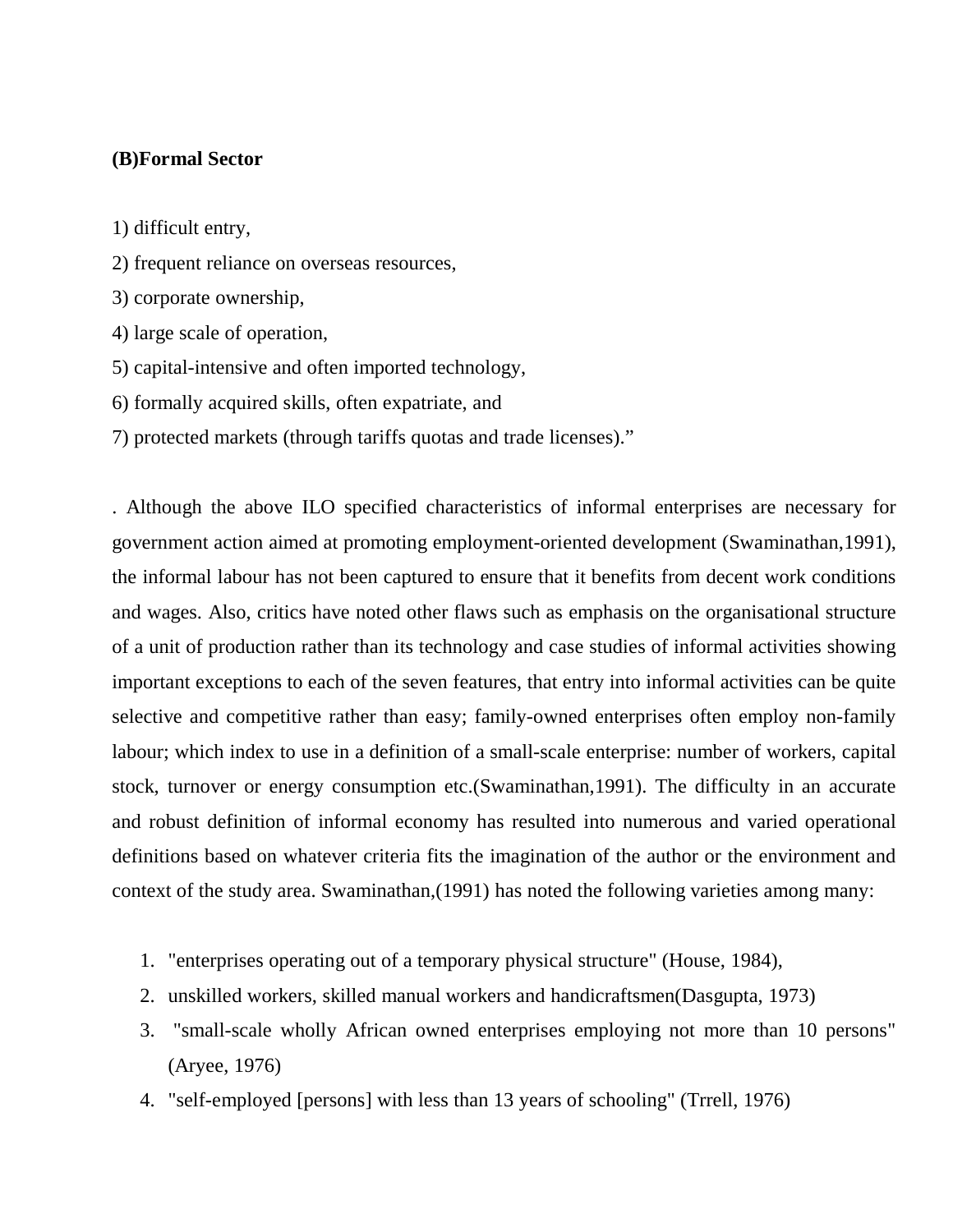- 5. "small-scale enterprises whose labour input is predominantly provided by relatives of the owner" (ILO, 1976)
- 6. "community of traditional artisans and traders, small in scale and bound to a long established range of goods and services" (Hofmann, 1986)

In another vein, the Nigeria's Bank of Industry defines the informal sector as "any economic activity or source of income that is not fully regulated by the government and other public authorities…enterprises that are not officially registered and do not maintain a complete set of accounts; and workers who hold jobs lacking basic social or legal protection and employment benefits" (BOI, 2018).

Also the Organisation for Economic Cooperation and Development (OECD) defined the informal sector as "…comprising those house hold unincorporated enterprises with market production are: that are:

- Informal own account enterprises (optionally, all, or those that are not registered under specific forms of national legislation);
- Enterprises of informal employers (optionally, all those with less than a specified level of employment and/or not registered and/or employees not registered (OECD, 2003).

Perhaps, the most robust definition of the informal economy concept remains the ILO because of its ability to draw other organisations and institutions to the task of formulating a universally agreed operational definition: the World Bank, IMF, international Expert Group on Informal Sector Statistics (called the Delhi Group),OECD, the global network Women in Informal Employment: Globalizing and Organizing (WIEGO)) etc. Most importantly also, the ILO hosts conferences of the International Conference of Labour Statisticians (ICLS) every five years and coordinates the outcomes to develop new conceptual frameworks for measuring informality. In this regard, the most significant of such conferences on the definition of informal economy is that of 2003 which accepted the 2002 International Labour Conference resolution that the term "informal economy" should be substituted for "informal sector" to better describe the sheer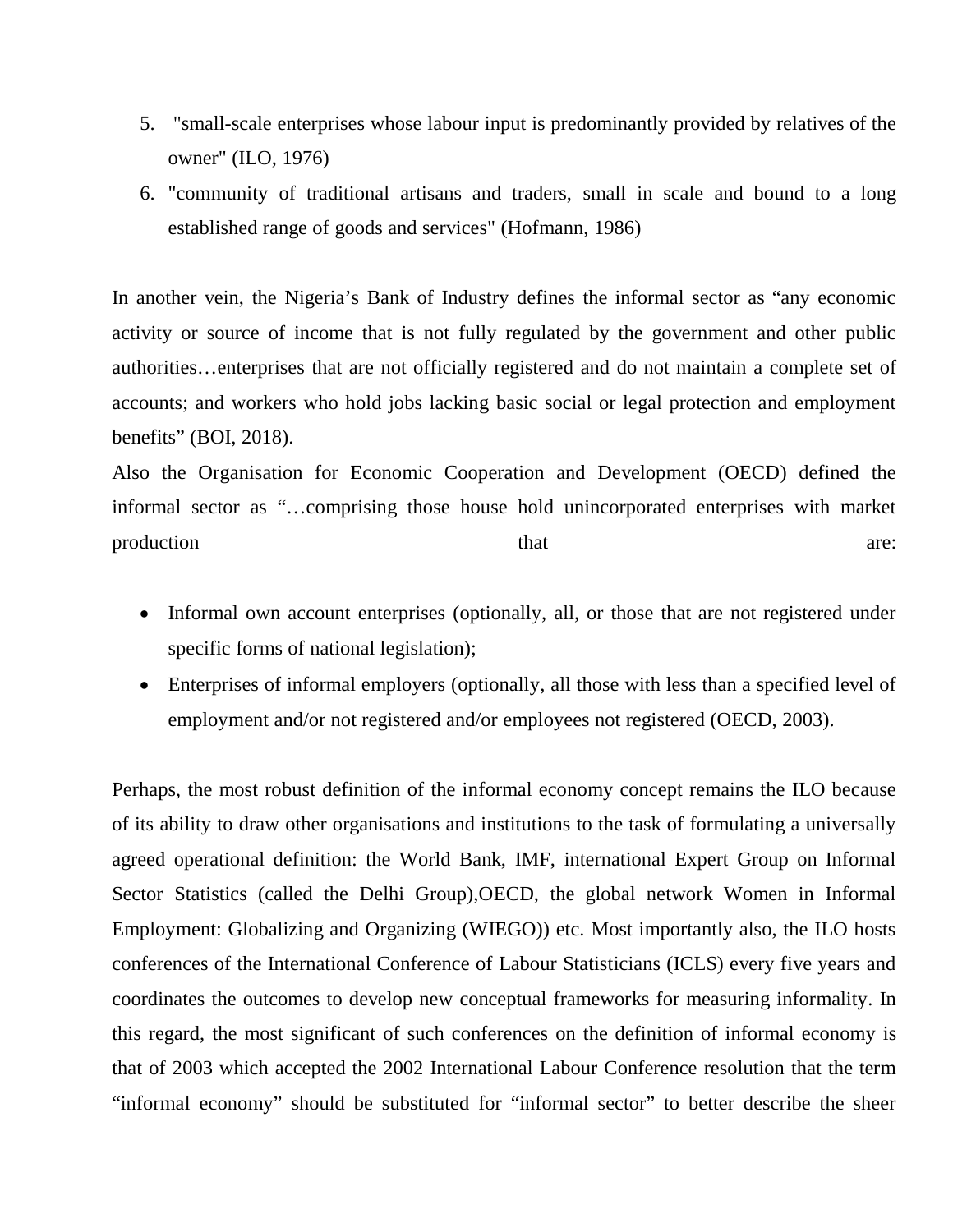scope and diversity of the phenomenon around the world. Consequently, the 17th International Conference of Labour Statisticians of 2003 adopted the resolution, and accordingly, the informal economy which replaced the earlier concept of informal sector was defined as "all activities that are, in law or practice, not covered or insufficiently covered by formal arrangements" (ILO. ,n. d.)<sup>c</sup> Moreover the definition of informal workers was expanded to tally with the adopted concept of informal economy. Thus, the 2003 ICLS defined informal employment as "employment without legal and social protection—both inside and outside the informal sector" which it spelled out to includes the following categories of work:

#### **(1)Informal self-employment** including:

- employers in informal enterprises
- own account workers in informal enterprises
- contributing family workers (in informal and formal enterprises)
- members of informal producers' cooperatives (where these exist) 3

**(2)Informal wage employment:** employees hired without **social protection contributions** by formal or informal enterprises or as paid domestic workers by households:

- employees of informal enterprises
- casual or day labourers
- temporary or part-time workers
- paid domestic workers
- contract workers
- unregistered or undeclared workers
- $\bullet$  industrial outworkers (also called homeworkers (ILO.(n.d.) $\degree$ ; Chen, 2012).

The substitution of informal sector with informal economy marked the abandonment of the earlier dualist frame work by ILO in tune with the positions of Portes and other critics of dualism (Benanav, 2019). Even the Kenya mission report of 1972 is said to have distanced itself from the "informal sector"concept which it claimed originated not from its high-level foreign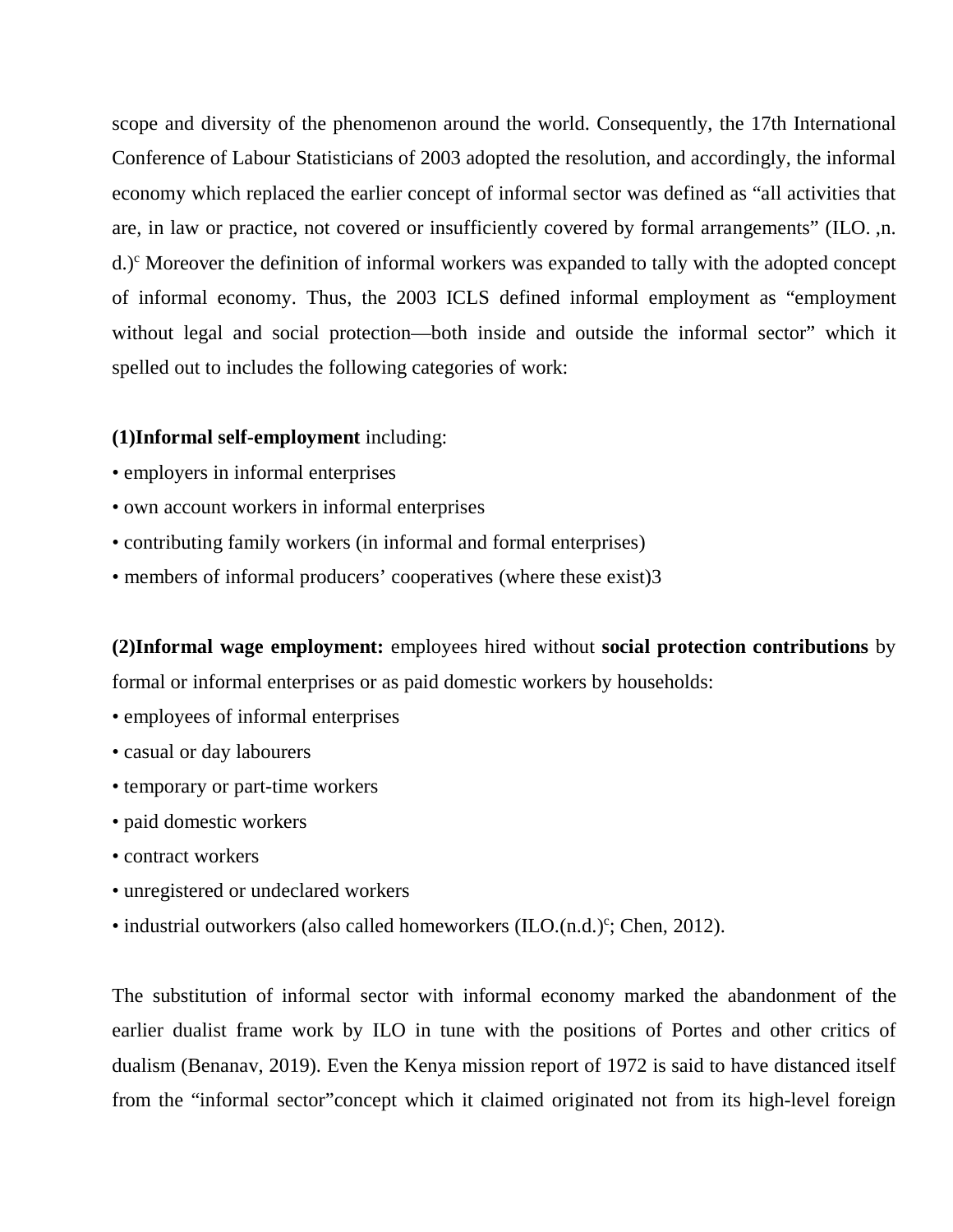development experts, but from the work and the staff of the Institute of Development Studies of the University of Nairobi (ILO., n.d.)<sup>a</sup>. Another milestone in the adoption of informal economy frame work is the integration of informal workers with informal enterprises for a better measurement of informal economy across nations to identify the causes and consequences of informality; the characteristics of informality; and the linkages between the informal economy and formal regulated economy (ILO. ,n. d.)<sup>c</sup>. With this development, the informal economy is now recognized and accepted as an empirical reality in national development process with its intrinsic laws of motion, but which for the sake of national development ought to be formalized in tune with global reality. Formalisation would optimize its contributions to fiscal growth through tax system to enable the state promote meaningful development, while compliance with labour regulation would protect workers' rights and welfare as a necessary condition for productivity and overall national growth and development. But the conventional Western centric formalistion format as espoused in modernization theory which requires whole sale adaptation to Western form of formality has largely failed over the years and calls for new understanding of varied trajectories to formalization as explained in Module two; Unit three. Also, despite this landmark Benanav (2019) observed that even 2003 definition of informality failed to capture the growth of atypical informal employment relationships within the formal enterprises in many countries including clandestine employment, involuntary part-time work, work on short-term contract, casual work and 'labour on call. The ILO had already realised the shortcomings of the 2003 statistical standards for measuring the informal economy which it hoped to address in the  $21<sup>st</sup> ICLS$  in 2023 (I LO, n.d.)<sup>b</sup> Moreover the definition of informal workers was expanded as a result of the new concept of informal economy. Being an integral part of informal economy, the 2003 ICLS defined informal employment as "employment without legal and social protection both inside and outside the informal sector" which it spelled out to includes the following categories of work:

### **Informal self-employment** including:

- employers in informal enterprises
- own account workers in informal enterprises
- contributing family workers (in informal and formal enterprises)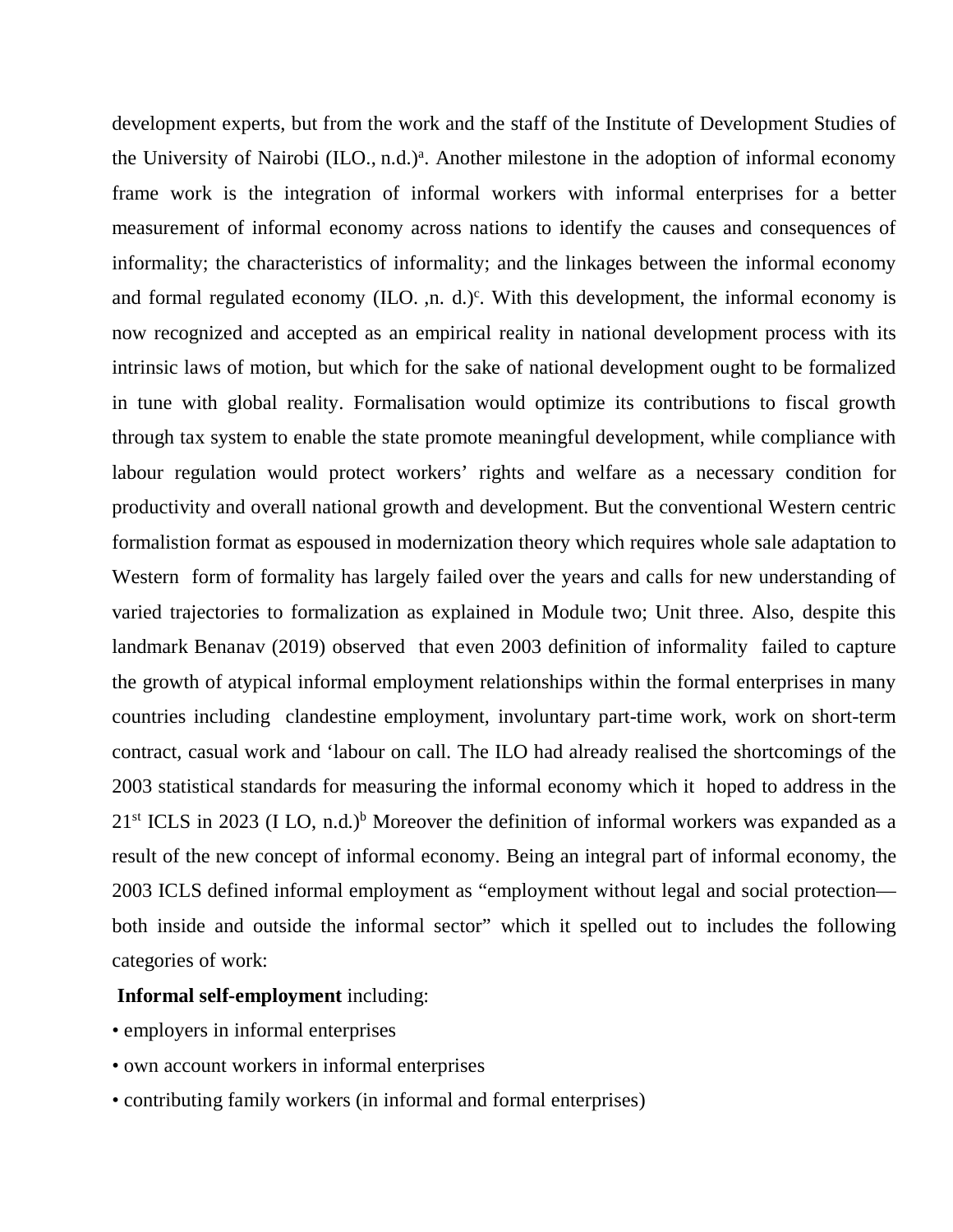• members of informal producers' cooperatives (where these exist) 3

**Informal wage employment:** employees hired without **social protection contributions** by formal or informal enterprises or as paid domestic workers by households:

- employees of informal enterprises
- casual or day labourers
- temporary or part-time workers
- paid domestic workers
- contract workers
- unregistered or undeclared workers
- $\bullet$  industrial outworkers (also called homeworkers (ILO.(n.d.) $\degree$ ; Chen, 2012).

The substitution of informal sector with informal economy marked the abandonment of the earlier dualist frame work by ILO in tune with the positions of Portes and the underground school critics of dualism (Benanav, 2019). In fact the Kenya mission report of 1972 distanced itself from the "informal sector idea" which it claimed originated not from its high-level foreign development experts, but from the work and the staff of the Institute of Development Studies of the University of Nairobi (ILO., n.d.)<sup>a</sup>. Another milestone in the adoption of informal economy frame work is the integration of informal workers with informal enterprises for a better measurement of informal economy across nations on the causes and consequences of informality; the characteristics of informality; and the linkages between the informal economy and formal regulated economy (ILO. ,n. d.)<sup>c</sup>. With this development, the informal economy is now recognized and accepted as an empirical reality in national development process with its intrinsic laws of motion, but which for the sake of national development ought to be formalized in tune with global reality. Formalisation would optimize its contributions to fiscal growth through tax system to enable the state promote meaningful development, while compliance with labour regulation would protect workers' rights and welfare as a necessary condition for productivity and overall national growth and development. But the conventional Western centric formalistion format as espoused in modernization theory which requires whole sale adaptation to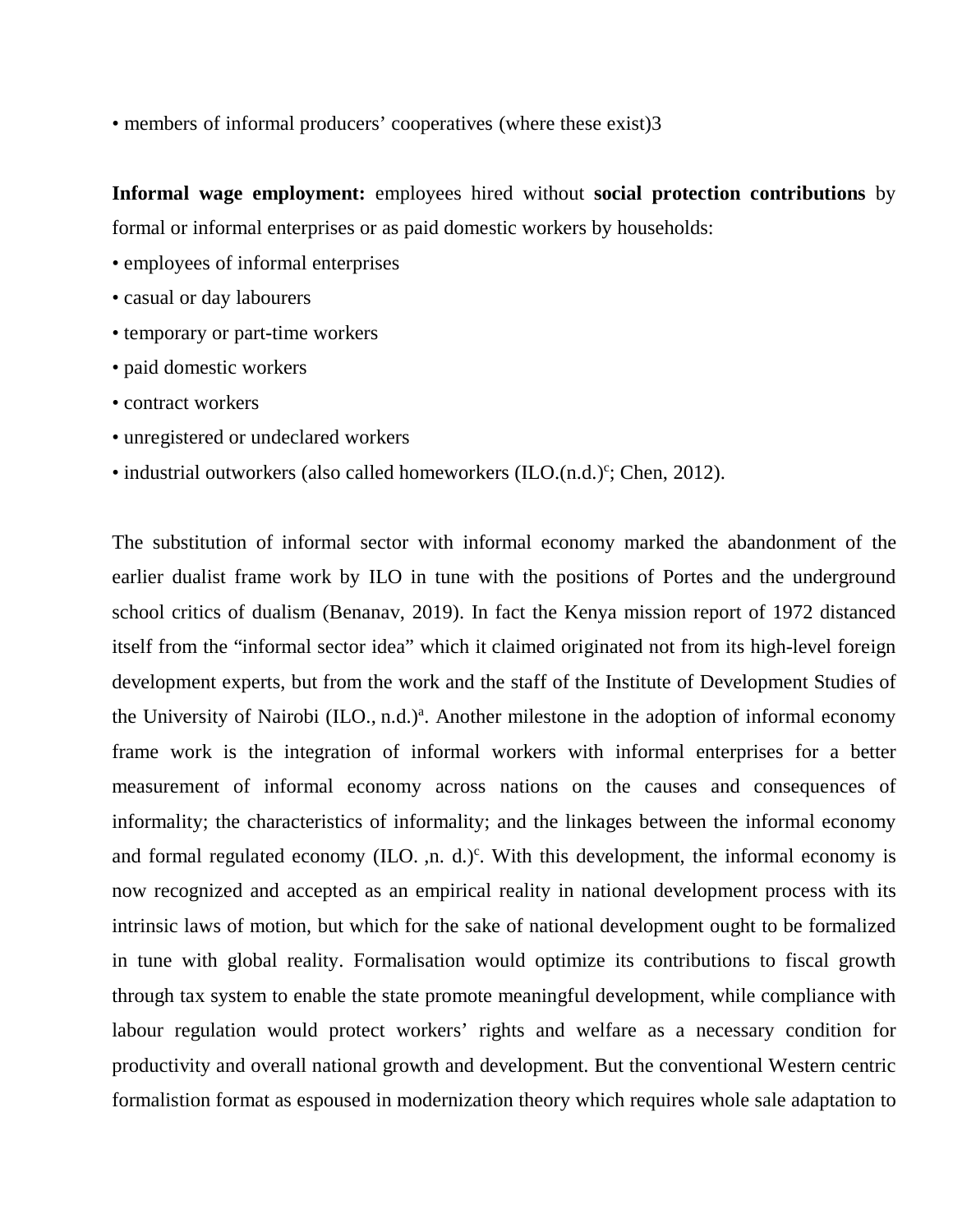Western from of formality has largely failed over the years and calls for new understanding of varied trajectories to formalization as explained in Module two; Unit three.

But as Benanav (2019) observed, even in 2003, the definition of informality that the ILO had standardized had failed to capture the growth of atypical informal employment relationships within the formal enterprises in many countries including clandestine employment, involuntary part-time work, work on short-term contract, casual work and 'labour on call. However, the ILO had already realized the weaknesses of 2003 statistical standards for measuring the informal economy and had taken measures to address them in the  $21<sup>st</sup> ICLS$  in 2023 (I LO, n.d.)<sup>b</sup>

#### **3.1.2 The Scope of Informal Economy.**

 The scope of informal employment is very considerable because of its three fundamental features. First, its global spread cuts across all nations in the developed, transition and developing economies. For instance, in the developing world where it predominates more than one-half of non-agricultural employment are said to be informal: 82 per cent in South Asia; 66 per cent in Sub-Saharan Africa; 65 per cent in East and Southeast Asia; 51 per cent in Latin America; 45in the Middle East and North Africa; 33 per cent in China's six cities; and 10 per cent in Eastern Europe and Central Asia (Vanek et.al, 2014). Second, the heterogeneity of its products and services; differing sizes in capital requirements and labour input; and the incidence of illegal goods and services is another source of diversity. Thirdly the articulation of the informal economy with the formal one through contractual relationships and informal employment in formal firms poses a demarcation problem between the two segments. These challenges not withstanding table one below provides a glimpse of some of the predominant and conspicuous goods and services in the informal economy.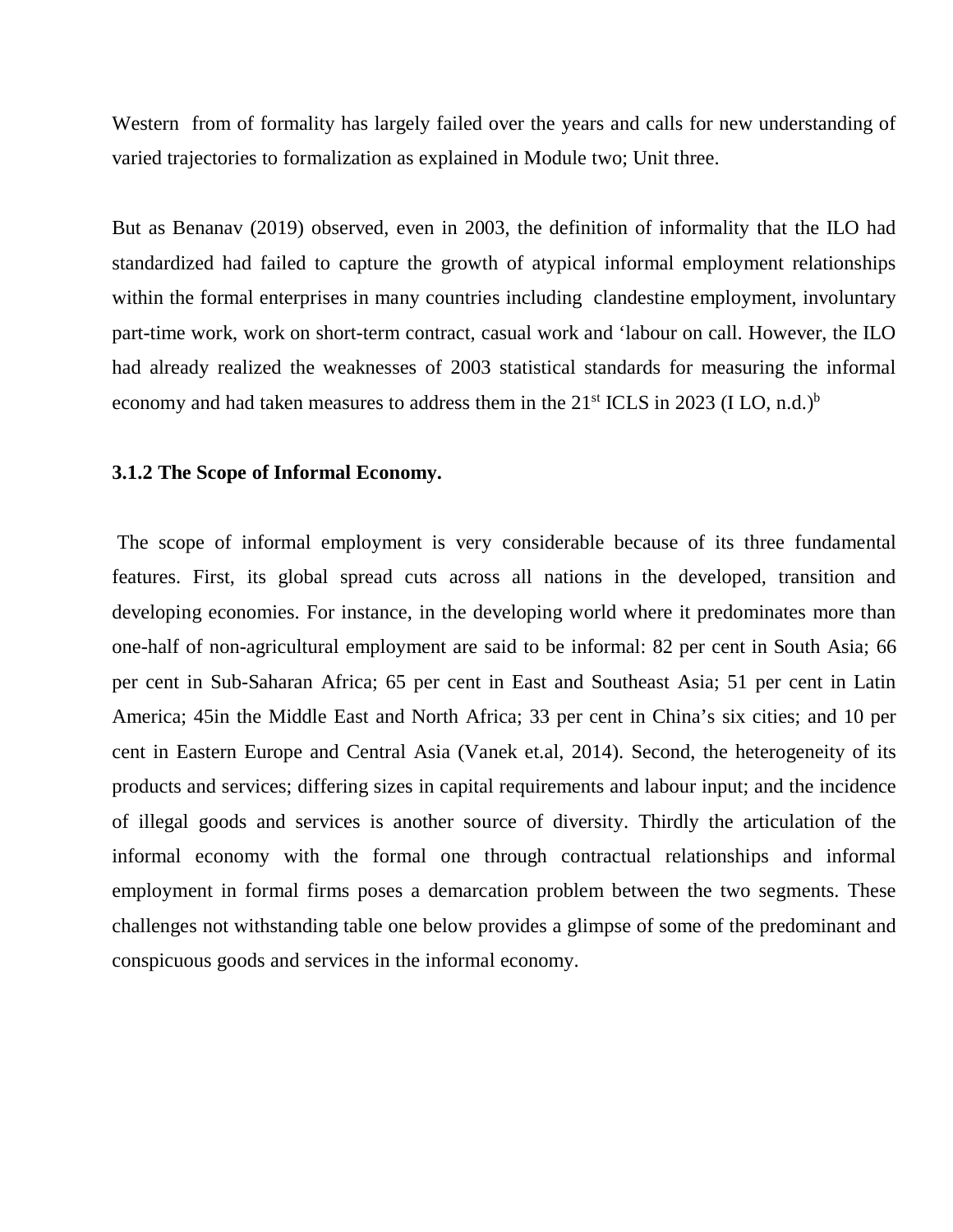### **TABLE ONE**

## **Scope of Informal Activities**

| <b>CATEGORY</b>             | <b>ACTIVITIES</b>                                                       |
|-----------------------------|-------------------------------------------------------------------------|
| <b>DOMESTIC WORKERS</b>     | Sweeping ; cleaning; washing clothes and dishes; shopping and           |
|                             | cooking; care to children, elderly, and disabled; gardening, driving,   |
|                             | and security services etc.                                              |
| HOME-BASED WORKERS          | Production of goods or services in or near their homes for local,       |
|                             | domestic or global markets; assembling of electronic parts; furniture   |
|                             | and fixtures; IT services; garment workers and embroiderers; incense-   |
|                             | stick and cigarette rollers; football or kite makers; shoe making; hair |
|                             | plaiting; Quranic/Almajiri school system; local crafts; metal works;    |
|                             | auto-mechanic workshops; etc.                                           |
| <b>STREET VENDORS</b>       | Provide easy access to a wide range of goods and services in public     |
|                             | spaces: fresh vegetables;<br>prepared foods; building materials;        |
|                             | garments; crafts, consumer electronics; auto repairs; haircuts and      |
|                             | saloons; books; mobile phones; second hand clothing and electronics;    |
|                             | taxi drivers, cart pullers, bicycle peddlers, rickshaw pullers, and     |
|                             | camel, bullock, or horse cart drivers etc.                              |
| <b>WASTE PICKERS</b>        | Collection of household or commercial/industrial waste from private     |
|                             | waste bins, dumpsters, along streets and waterways, dumps and           |
|                             | landfills; collection and selling of recyclables to middlemen or        |
|                             | businesses; working in recycling warehouses and recycling plants        |
|                             | owned by their cooperatives or associations etc.                        |
| <b>AGRICULTURAL WORKERS</b> | Production and processing of agricultural crops for consumption by      |
|                             | humans, animals and industries; livestock breeding, poultry, fishing    |
|                             | hunting etc.                                                            |

**Source**: compiled from Alfers and Pryor,.(n.d.). Occupational Groups in the Informal Economy. wiego.org , and expanded by the author for agricultural workers category and others in the rest of the categories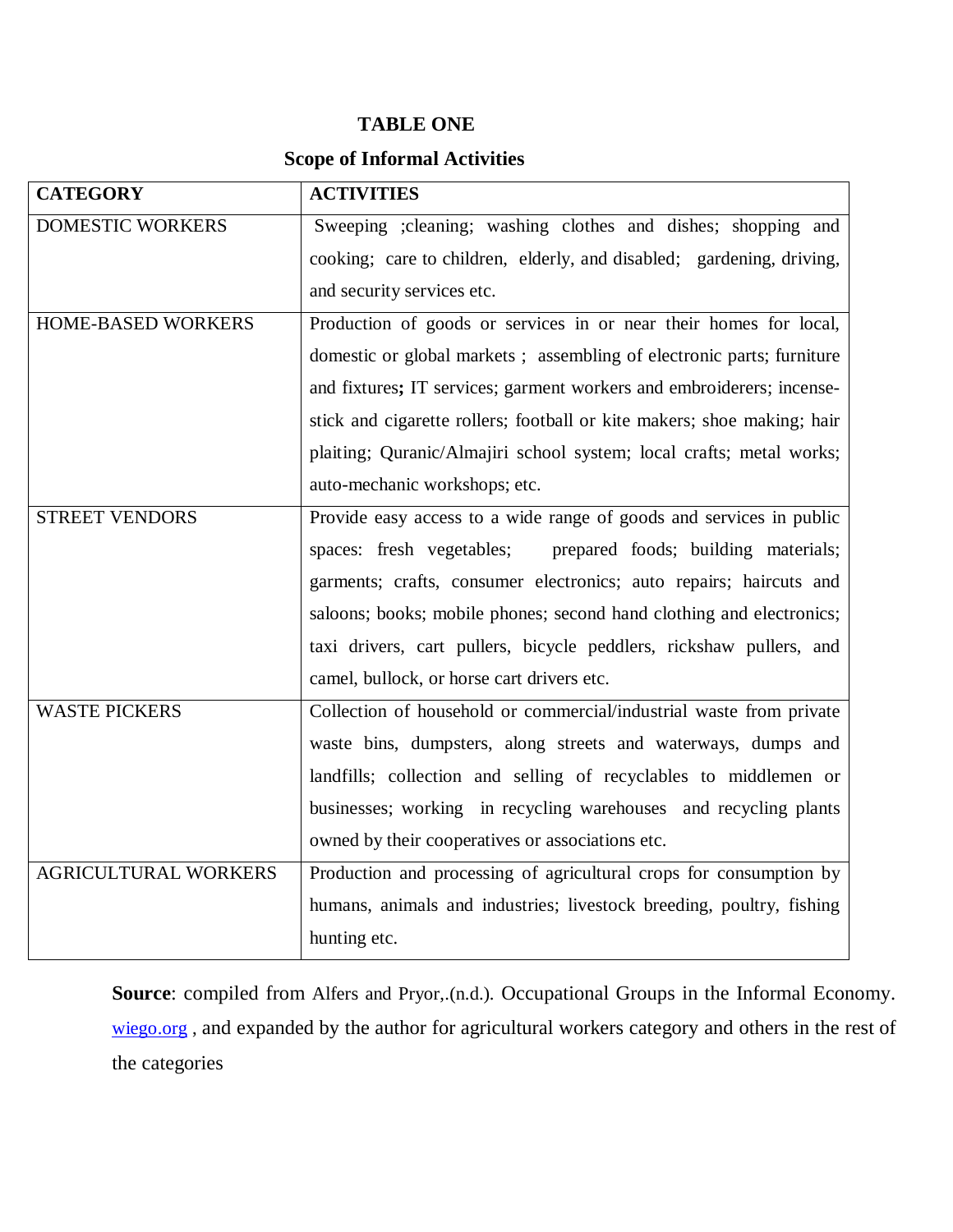Although other features in the scope of informal economy have not been included in the table other than to capture the magnitude of differing activities, yet it is pertinant to draw attention to other un-captured statistics which shows that predominance of females in the informal economy over males in the developing countries, except in East and Southeast Asia, although the male predominance is not much as shown in table two. Also Vanek et.al..(2014) have reported that in most OECD countries, women predominate in temporary and part-time employment more than men. Also, Houseman and Osawa (2003) have observed that part-time and temporary help employment have experienced some growth especially in France, Germany, the Netherlands, Spain and Japan..

### **TABLE TWO**

| <b>REGION/ COUNTRY</b>                   | <b>FEMALE</b> | <b>MALE</b> |
|------------------------------------------|---------------|-------------|
| South Asia                               | 83            | 82          |
| Sub-Saharan Africa                       | 74            | 61          |
| Latin America/Caribbean                  | 54            | 48          |
| Urban China                              | 36            | 30          |
| East and Southeast Asia(excluding China) | 64            | 65          |
| Middle East and North Africa             | 47            | 35          |

#### **Percentage of Women and Men in the Informal Economy in Developing World**

Compiled from Vanek et.al..(2014). **Statistics on the Informal Economy: Definitions, Regional Estimates and Challenges**. wiego.org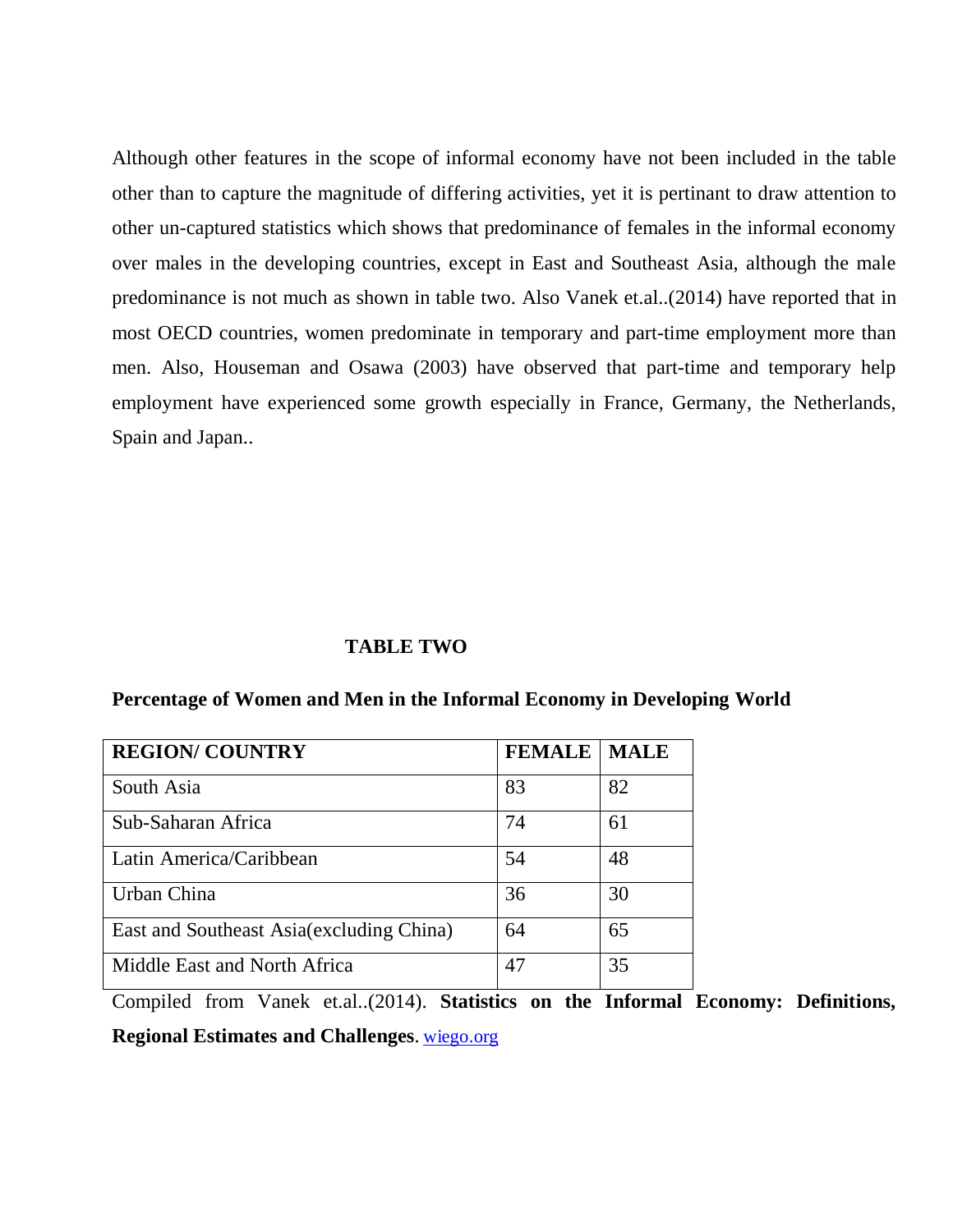### **TABLE THREE**

# **Distribution of Informal Economy Industries (As Percentage of Non-Agricultural Employment)**

| <b>REGION</b>               | <b>INDUSTRIES</b>          |       |
|-----------------------------|----------------------------|-------|
|                             | Manufacturing/Construction | Trade |
| $MENA*$                     | 41                         | 32.6  |
| Latin America               | 41                         | 34.6  |
| Sub-Saharan Africa          | 24.1                       | 34.0  |
| Asia                        | 26.8                       | 26.4  |
| <b>Transition Countries</b> | 18                         | 22.6  |

**Source:** constructed from figures extracted in Charmes, J.(2012). The Informal Economy Worldwide: Trends and Characteristics. https://journals.sagepub.com MENA**\*** refers to Middle East North Africa region.

### **4.0 CONCLUSION**

In this unit you have been introduced to a variety of definitions of informal economy from some scholars and organisations to acquaint you with the difficulties involved in defining such a vast and heterogeneous sector which also shaped its scope in incorporating diverse activities. You have also been exposed to the inappropriateness of the concept of informal sector which is now replaced by informal economy which is more robust in dealing with its heterogeneity. An operational definition of the concept is still an unconquered terrain because of its melting pot nature where the formal and informal, the rich and the poor, the skilled and unskilled converge in pursuit of set motivations. As regards the scope of informal economy the diversity and heterogeneity issues as well as the adequacy and reliability of national statistics have combined to stiffle accurate measurement. Nevertheless, the predominance of women in the informal economy is very glaring, whilst in industry agric, construction are more imposing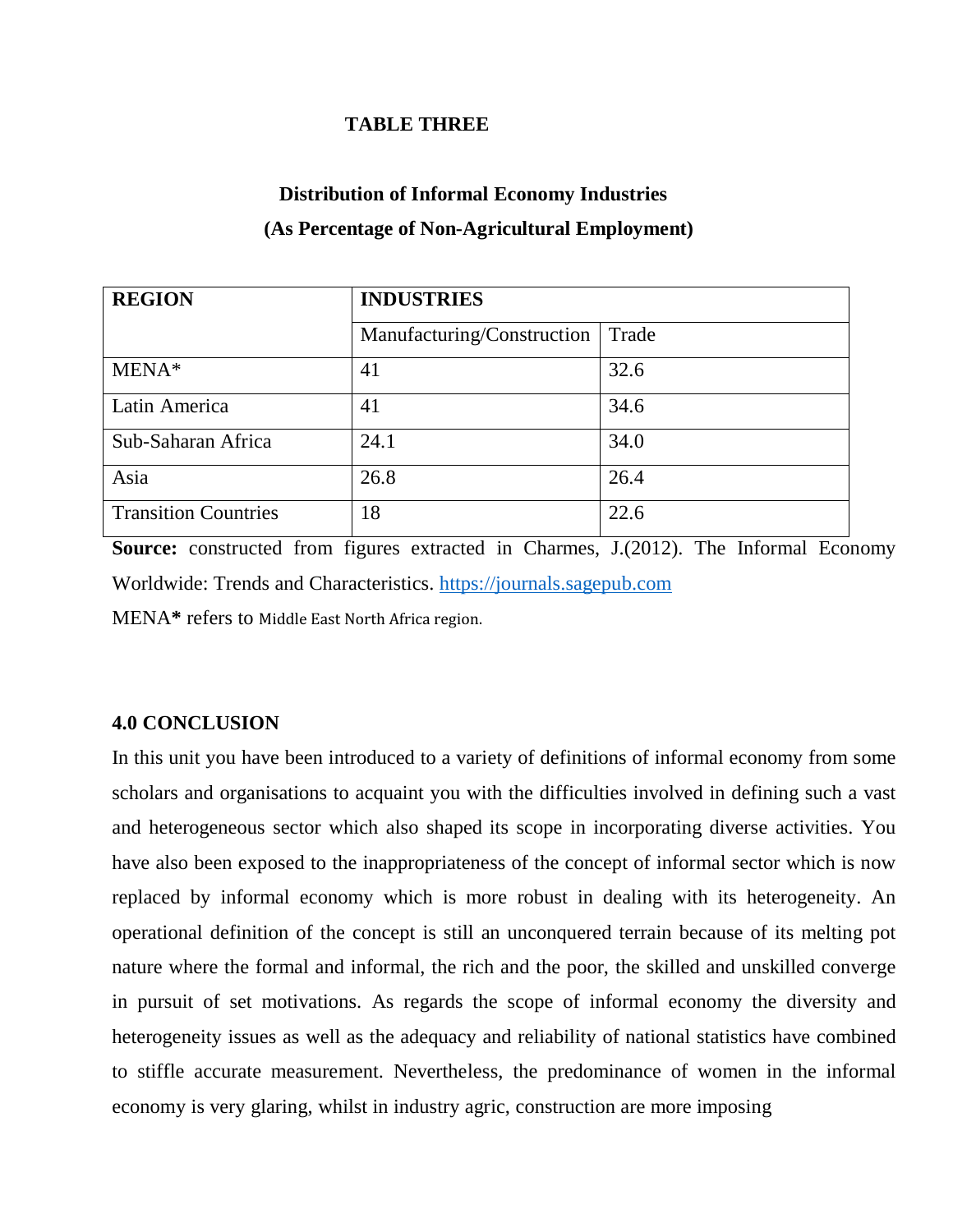### **5.0 SUMMARY**

Despite the varied definitions of informal economy there are shared similarities. Generally, all informal activities evade state taxation and regulations; that it a source of cheap labor for maximum profits by formal firms; that the conditions of work and wages are poor. There are also nuances in its scope which shows that the informal economy is more wide spread in developing countries relative to developed ones; and that females are more likely to work in informal economy than males.

### **6.0TUTOR-MARKED ASSIGNMENT**

- 1. Critically evaluate the 2003 ILO definition of informal economy?
- 2. Using your community as a case study compile a list of informal economic activities by industries and by gender..

### **7.0 REFERENCES/ FURTHER READINGS**

Barnett, T.(1988). *Sociology and Development,* London, Hutchinson

BOI.(2018).Economic Development Through the Nigerian Informal Sector: A Bank of Industry Perspective; Working Paper Series: No.2. https://www.boi.ng/

Charmes, J.(2012). The Informal Economy Worldwide: Trends and Characteristics. https://journals.sagepub.com/doi/pdf/10.1177/097380101200600202

Charmes, J.(n.d). The informal economy: Definitions, Size, Contribution, Characteristics and Trends. https://europa.eu ›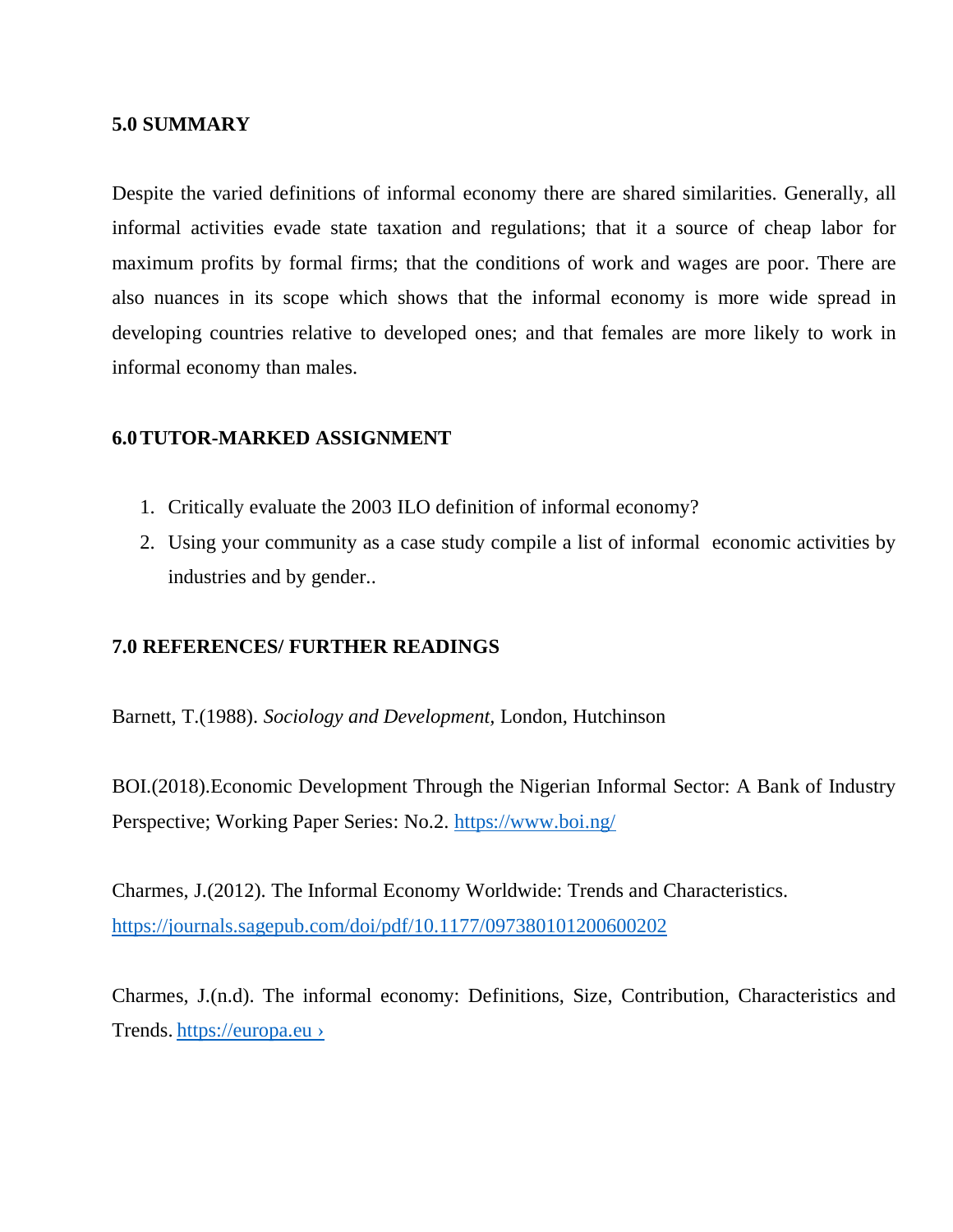Chen, M.A.(2012) The Informal Economy: Definitions,. Theories and Policies. Working Paper No 1. https://www.wiego.org

Hamilton, B.(2020 ). Informal sector in dire situation, yet contributes billions to economy. lowvelder.co.za

Hart, K.(1985).The Informal Economy. https://www.jstor.org/stable/23816368

Houseman, S. and Osawa, M. (2003). Introduction. In Susan, H. and Machiko. (Ed)..*Nonstandard Work in Developed Economies: Causes and Consequences.* Michigan, W.E. Upjohn Institute for Employment Research.

International Labour Organisation .(n.d)<sup>a</sup> Informal Economy. *ilo.org* 

International Labour Organisation(,n.d.)<sup>b</sup> Informality. https://ilostat.ilo.org/topics/informality/#working-group

International Labour Organisation.(n.d.)<sup>c</sup>. Decent Work and the Informal Economy. https://www.ilo.org/wcmsp5/groups/public/---ed\_emp/- emp\_policy/ documents/ publication/wcms\_210442.pdf

Organisation for Economic Cooperation and Developmnt.(2003). Glossary. https://stats.oecd.org/glossary/detail.asp?ID=1350

Ulyssea, G.(2020, May 1). Informality: Causes and Consequences for Development https://www.annualreviews.org/doi/full/10.1146/annurev-economics-082119-121914

Vanek, J., Chen, M.A., Carré, F. Heintz, J. and Hussmanns, R. (2014). Statistics on the Informal Economy: Definitions, Regional Estimates & Challenges. https://www.wiego.org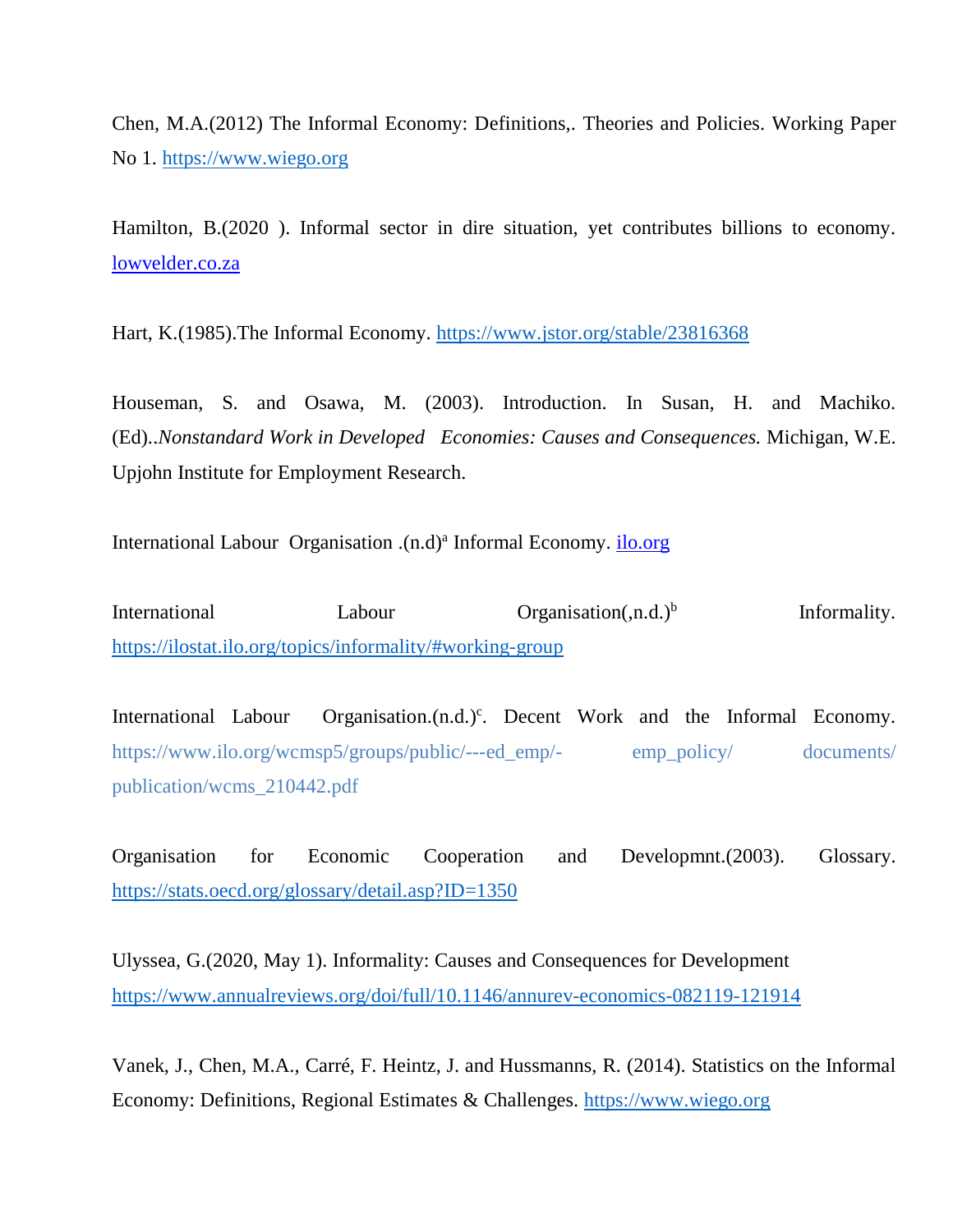### **Unit 3: Theories of Informal Economy**

### **CONTENT**

- 1.0 Introduction
- 2.0 Objectives
- 3.0 Main Content
- 3.1 The Modernisation Theory
- 3.2 The Neo-Marxist Theory
- 3.3 The Neo-Liberal Theory
- 3.4 The Informalisation Theory.
- 4.0 Conclusion
- 5.0 Summary
- 6.0 Tutor-Marked Assignment
- 7.0 References/ Further Readings

## **2.0 OBJECTIVES**

At the end of this unit, you should be able to:

- Explain the main theories of informal economy.
- .Evaluate their major strengths and weaknesses.

### **1.0 INTRODUCTION**

The theories of informal economy arose to fill in gaps in our understanding of why and how the segment persisted in both developing and developed economies. Initially it was explained as a negative mirror of formal and modern Western civilization in non-European societies especially in modernisation theory. The post war collapse of the Keynesian model of economic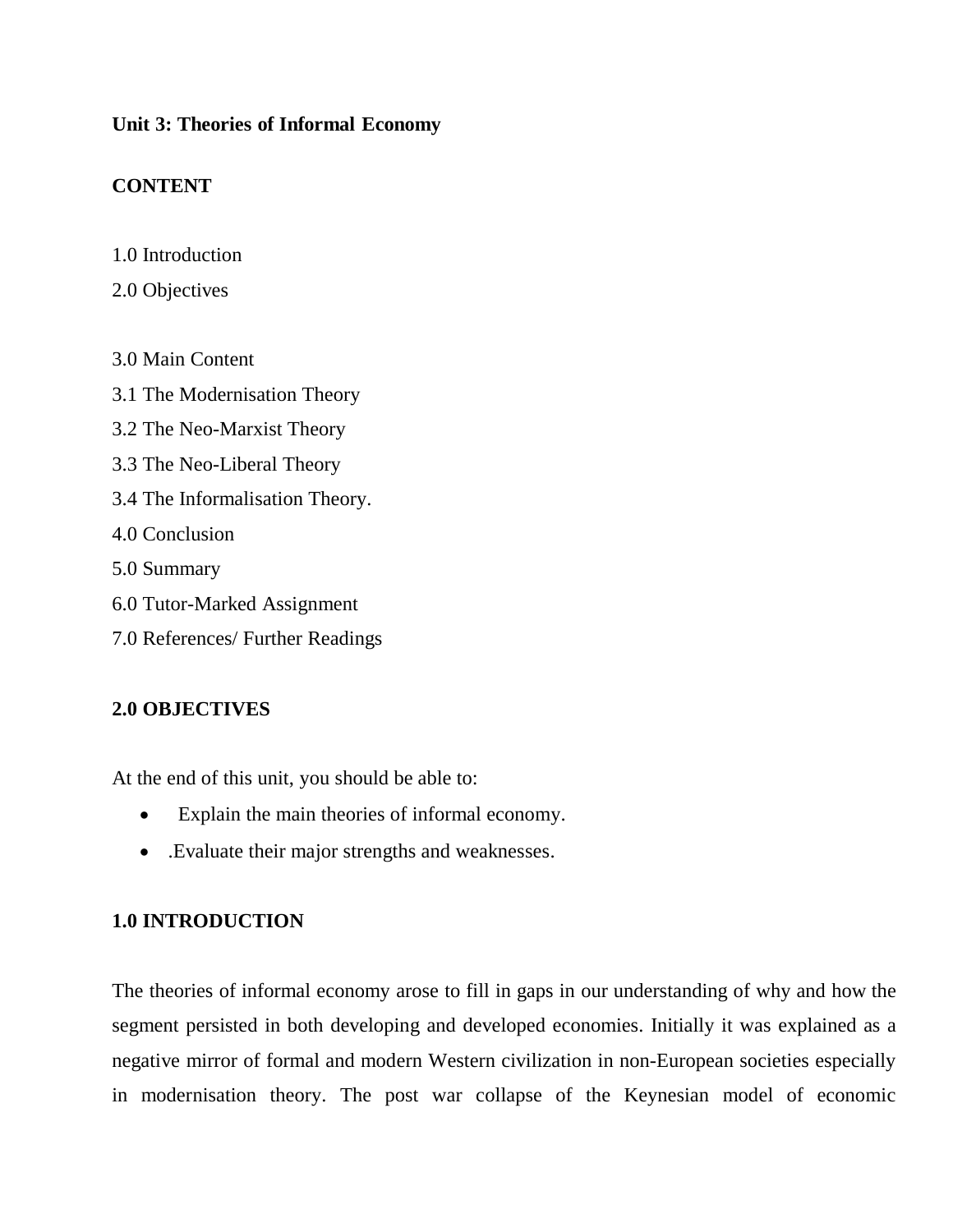development in 1970s gave impetus to the rise of alternative and often critical theories of informal economy: neo-Marxist; neo-liberal; and informalisation theories.

#### **3.0 MAIN CONTENT**

#### **3.1 The Modernisation Theory.**

The theory is the first to be developed in the second half of the 20th century and is said to be rooted in Arthur Lewis 1950s works, and those of Harris and Todaro. It asserted that an economic system is divided into two distinct sectors: the formal which symbolizes development, advancement, and modernity, and the informal which is traditional, underdeveloped, backward, and pre-modern. The theory predicts that informal economies will shrink as nations entered advanced stage of economic development. This view of two different economic enclaves in national economies which developed as a consequence of European imperialism is also referred to as dualism theory, and or formalization theory because all non-Western countries are collectively labeled as "developing" or Third World in contrast to the "developed" or First World (Williams and Windebank,1998). Recently La Porta and Shleifer (2018) have used the theory to analyse the workings of informal economy, and have confirmed its explanatory validity in their research findings which discovered that: informal firms are inefficient because they use low quality inputs and are run by low educated workers; that firms are small and wages are low which lead to tax evasion and disregard for regulations; there is no evidence of informal firms becoming formal as the vast majority of them began and ended their lives as unproductive firms; and that high productivity comes from formal firms and it rises rapidly with the size. They therefore concluded that to stimulate economic development the state should support the creation of formal firms, modern practices and educated managers.

 Similarly, Williams and Kedir (2018 also found that institutions are the main drivers of both formal and informal economies because all societies have dual institutions which predispose people to choose between formal or informal options: formal institutions prescribe legally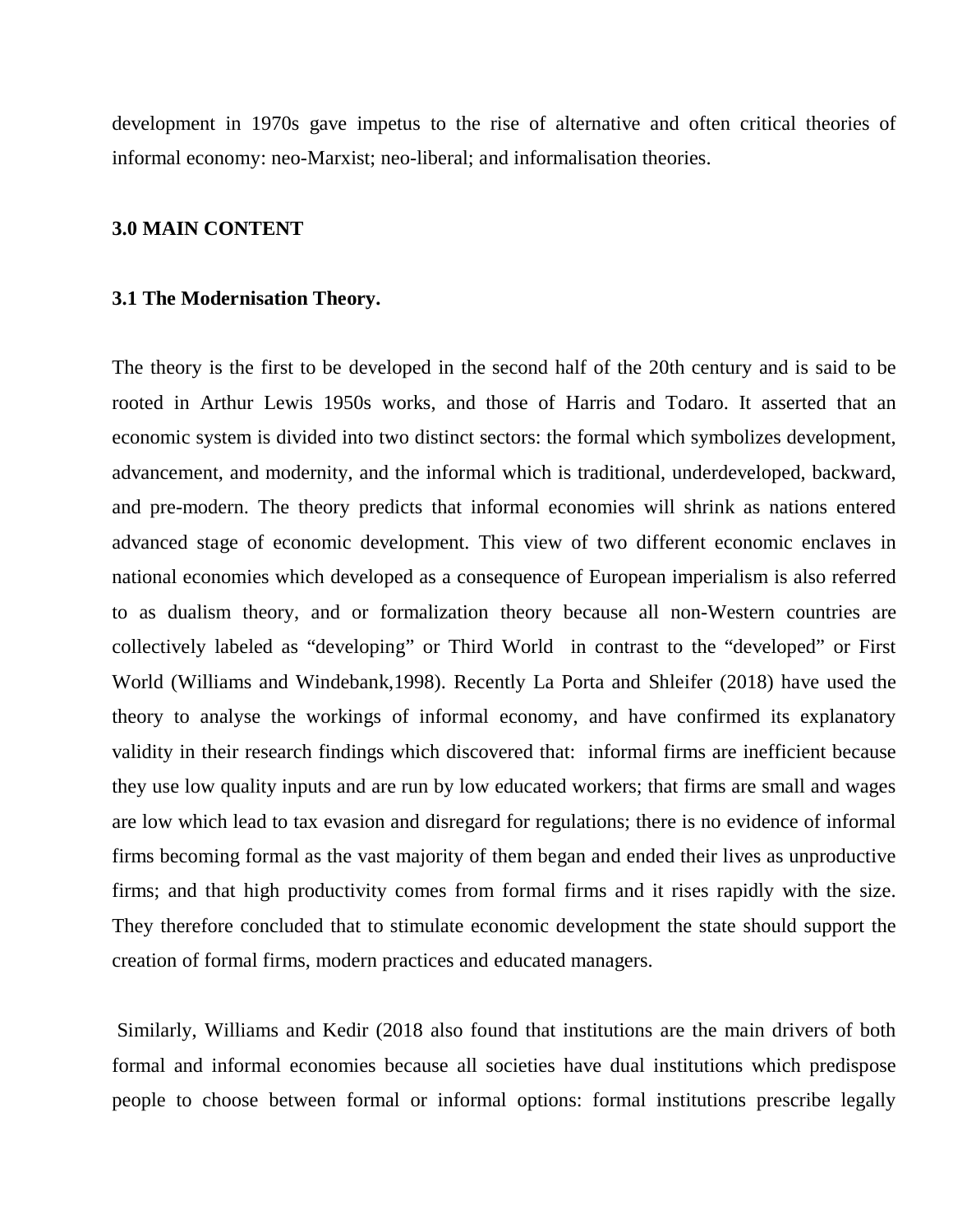binding laws and regulations which economic institutions ought to obey, but informal entrepreneurs choose operate outside the formal rules of the game but within the norms, values and beliefs of informal institutions that govern their behavior, whilst criminal entrepreneurs operate outside both formal and informal rules of economic behavior. The argument has offered further support to the modernisation theory because as noted above La Porta and Shleifer have called for modern practices in informal economy to stimulate economic development.

Until the attacks of critical and Marxist scholars modernisation thesis was an admired development theory of development economists including the ILO (before the 2003 revision of informal economy concept) which adopted the modernisation frame work in its development strategy for developing countries during the 1970s Development Decade programme . But as critics rightly pointed out, the informal economy has been thriving across the globe in both developing and developed countries and that economic growth does not necessarily bring about a reduction of informal activities as envisaged in modernisation theory because in some countries informal economies are found to grow alongside the development of modern economies (Chen 2012;Nackerdien and Yu,2017;Huang and Wang,2020).

#### **3.2 The Neo-Marxist Theory**

Influenced by Keynesianism in which a greater degree of government regulation of economy is advocated, the neo-Marxist theory upheld the state's central role in the economy but gave more radical twist in the interpretation of Keynes (Gerry, 1987), to accord with Marxism. Popularised in the 1970s partly because of the failure of modernisation theory, the neo-Marxist theory, often called dependency theory or political economy posit that the capitalist state (either colonial or post-colonial) intervenes in the economies of the underdeveloped or developing countries to promote subordinate exchange relations with the industrialised economies which inhibits the developmental potentials of informal economy by reducing it to petty commodity production and distribution of formal manufactured goods and services. This unequal relationship promoted capital accumulation in industrialised economies, and poverty in the developing countries.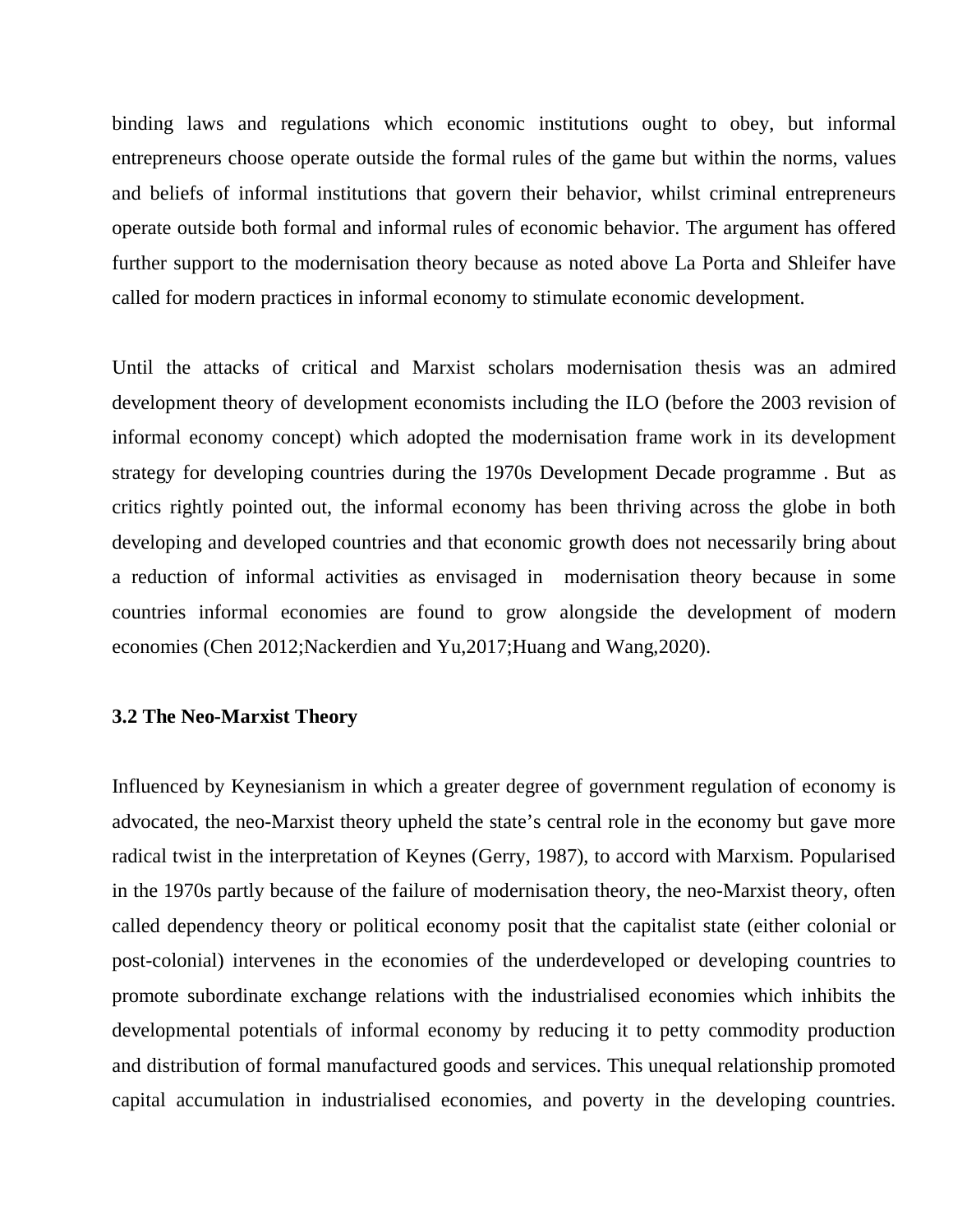Unlike the modernization theory of dual relationship between developed and developing countries along modern and traditional dichotomy, neo-Marxist theory posit an integrated triad relationship of the core industrialised countries, the developing semi-peripheral and the underdeveloped peripheral countries. The prevalence of informal employment outside the core region is said to be due to a lack of state intervention to protect workers peasnts from exploitation and poverty because the large formal capitalist firms have reduce the informal economy to an enclave for raw materials, cheap labour, off-shoring industries, subcontracting, and consumption of manufactured goods (Gerry, 1987;Williams,2015; Chen 2012; Williams and Kedir, 2018).

Elaborating on the structure of informal economy Kay 2011) quoted in Nackerdien and Yu,(2017) divides the informal economy in to two components of dynamic and static sectors with the former composed of small firms which try to develop without costly regulation, and the latter consisting of workers who are unable to find work in the formal sector. Thus, whereas the former facilitates off-shoring industries, subcontracting chains, and flexible specialization, the latter constitutes what Marx in the 19 century called "reserve army of labour", and the main source of cheap labour through maintaining low wages, poor working conditions and a compliant workforce by employers.

#### **3.3 The Neo-liberal Theory**

Unlike the neo-Marxist theory which incorporated Keynesianism in its theoretical formulation, the neoliberal theory arose in opposition to the proposition of Keynesian economists' call for state intervention in the economy in the early 1970s before the policies fell apart in the wake of economic crises that struck on the world economy. As the protagonists of neo-liberalism such as Becker, de Soto, London and Hart, Nwabuzor, Sauvy, etc. asserted, informal employment is the result of high tax rates, corrupt state system and cumbersome bureaucracy coupled with too much state interference in the smooth operation of free market which force workers to rationally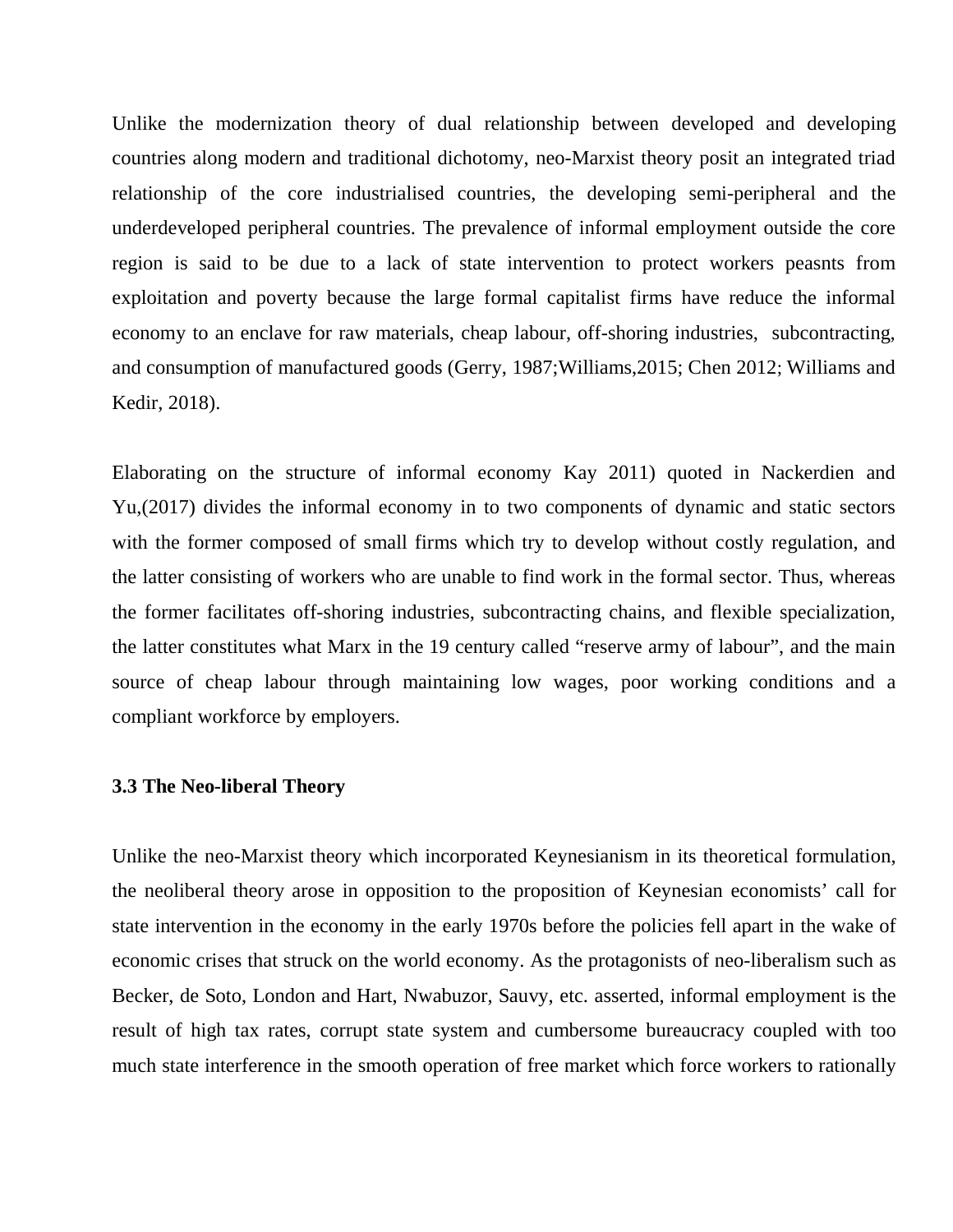embrace the informal economy to escape the overbearing state (Williams, 2015; Monbiot, 2016; Huang and Wang,.2020).

In spite of its onslaught against the claims of modernisation and neo-Marxist theories, the neoliberal propositions that burdensome taxation and too much state interference cause informality have been proven invalid in an evaluative study in 41 developing and transition economies. By Williams (2015) who discovered that there is little evidence in support of the claims that higher levels of informal employment are prevalent in countries with higher taxes, corruption and state interference nor do tax reductions, tackling corruption and pursuing minimal state intervention eliminate informal employment. Nevertheless, he found evidence in support of the political economy perspective that higher levels of informal employment are found in economies with less state intervention to protect workers from falling into poverty. However, contrary to Williams(2015) Huang and Wang, (2020) have reported that empirical research has supported the neoliberal perspective which shows positive correlation between higher tax burden or imposed heavier regulations (e.g., time-consuming business registration, high-cost labor regulation) and a higher share of the informal economy, although they warned that deregulation might lead to the deterioration of job quality and growth of indecent work in support of the neo-Marxist perspective as evidence exists that capitalist firms being essentially profit-driven lack motivations for improving the social benefits of their workers.

#### **3.4 The Informalisation Theory**

.

According to Gerry (1987) the informalisation originated from American sociologists who noticed the growth of a parallel system of labor organisation alongside the formal laboremployer structures in industrialised economies similar to the type found in developing countries which emulated the West's development process. Being an increasingly popular view held by both rightwing and leftwing commentators (Williams and Windebank, 1998) the theory posits that informal employment is either a new form of advanced capitalist exploitation(leftists: Amin and Frank) or a response to overregulated market(rightists: Castells and Fortes, de Soto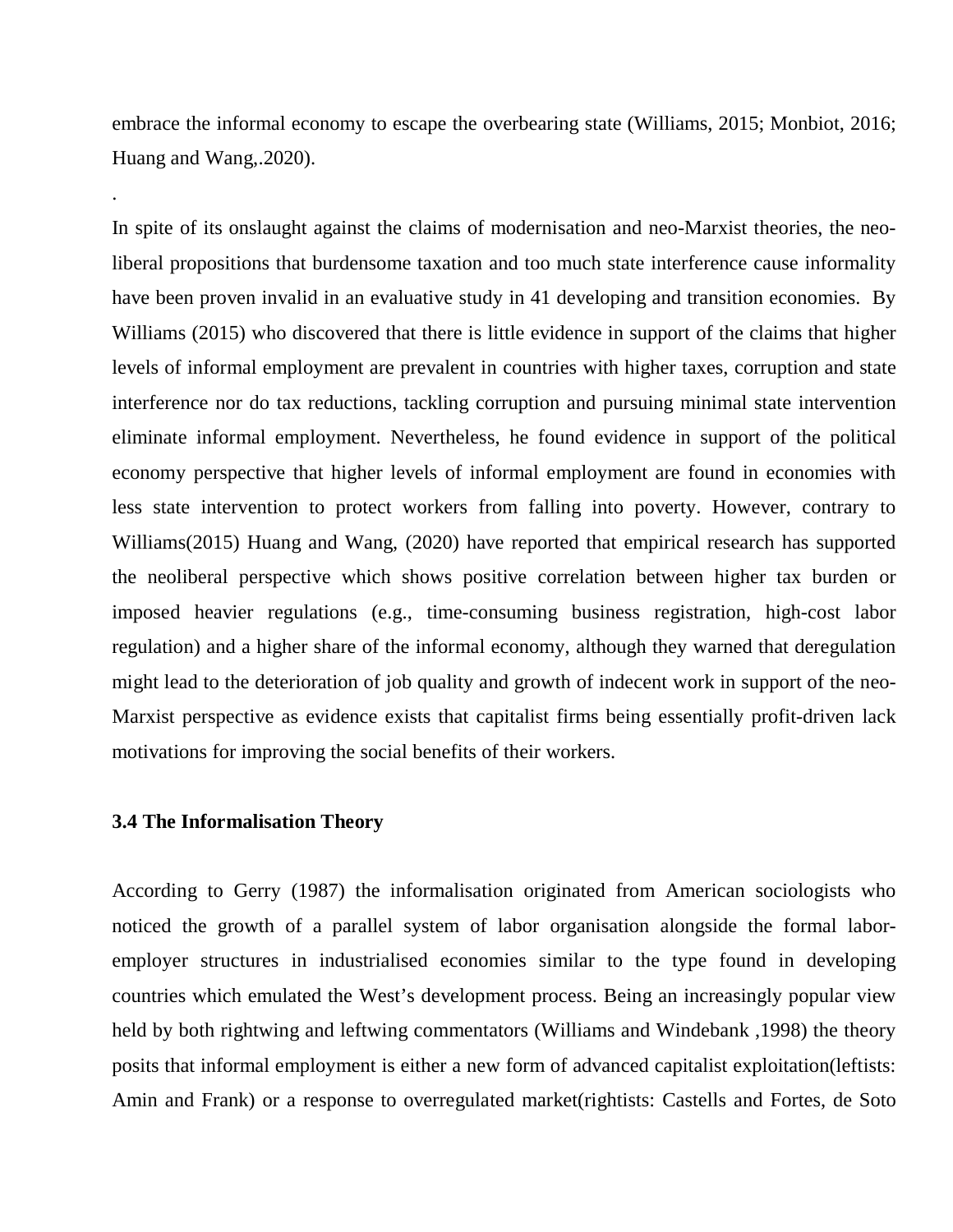and Ybarra). It asserts that the renewed expansion in informal economy in the advanced economies resulted from the following: cyclical economic crises; globalised market competitions; and the sway of neoliberal free market and deregulation policies (also called Washington Consensus). Thus in order to surmount the challenges formal firms had to lean on informal economy to survive, to compete, and make profit.

Finally, and in the light of these conflicting assertions and counter assertions in theoretical and empirical positions, Chen (2012); and Huang and Wang (2020) have propose the blending of the the schools of thought to fashion out a multi-disciplinary perspective relevant to the heterogeneity of the informal economy.

#### **4.0 CONCLUSION**

For a robust understanding of informal economy, none of the three theories is universally valid, but each of them provides a methodological tool to analyse context specific situations in both developed and developing countries

#### **5.0 SUMMARY**

The four theories discussed have collectively provided a robust understanding of informal economy across the globe but individually fall short in robust explanation. However they provide frame works for explaining contemporary incidence of informal economy since the 19 century colonialism, but failed to adequately account for its resilience. The modernization theory failed to explain the incidence of informal economy in the developed countries, and the articulation of formal and informal economies to cut costs. The neo-Marxist theory viewed the post-colonial state as the mediator between capital and labour resulting in structural dependence of developing countries in exploitative relations that reproduces informal economy. This argument also fails to explain the informality in the developed economies where the state discourages informality for its inefficiency and tax evasion. The neo-liberal theory viewed the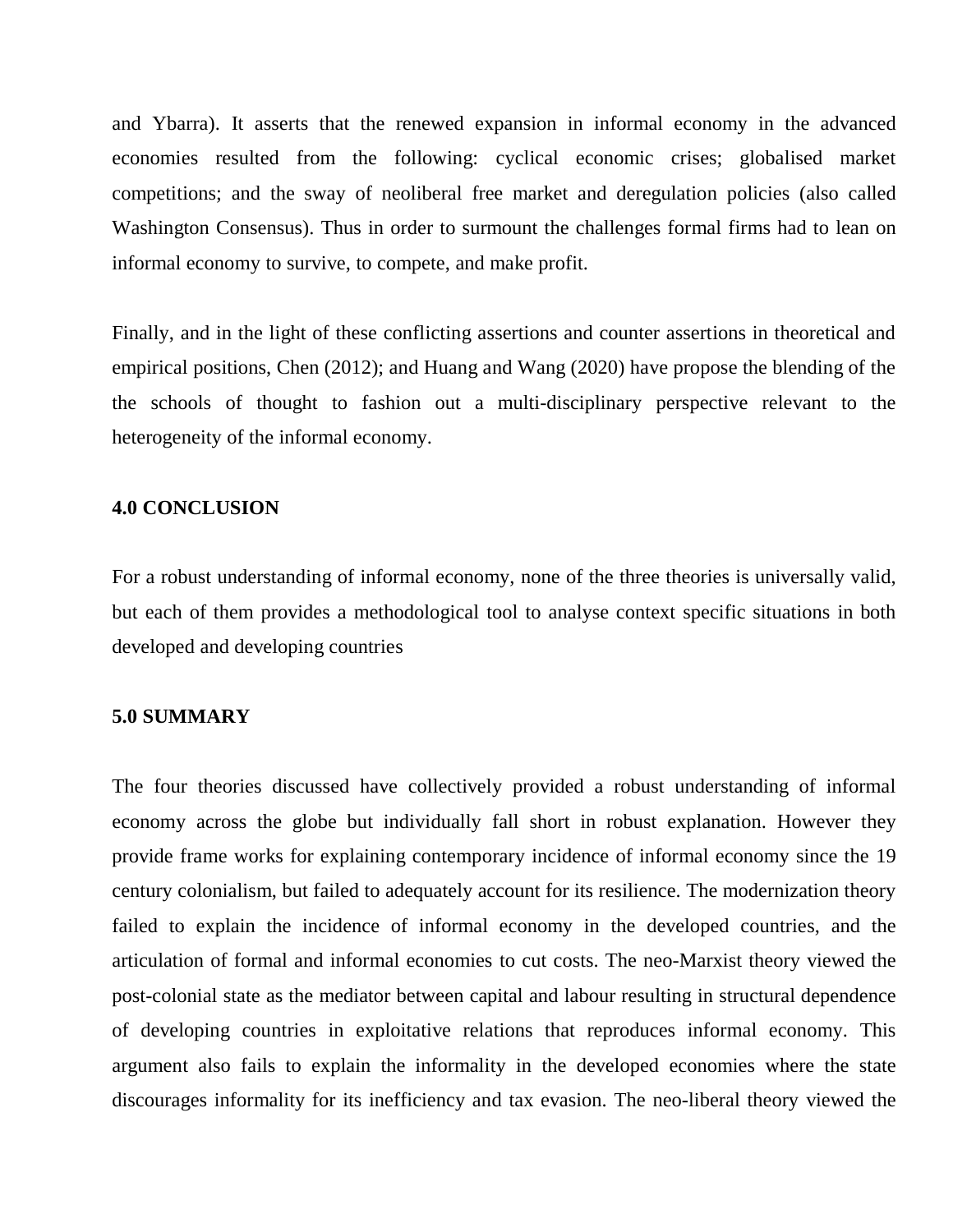state negatively as the main contributor to the development of informal economy globally in countries where taxes are high and regulations burdensome. Finally, the informalisation theory emerged as paradigm to forge a common ground which is highly unlikely.

#### **6.0 TUTOR-MARKED ASSIGNMENT**

1. Discuss the strengths and weaknesses of neo-Marxism in relation to the survival of informal economy

2.. Explain the similarities of neo-liberal and modernization theories

3. Does the infomalisation theory provide a robust analytical frame work for explaining informality?

## **7.0 REFERENCES/FURTHER READING**

Huang, G., Xue, D. and Wang, B.(2020). Integrating Theories on Informal Economies: An Examination of Causes of Urban Informal Economies in China https://mdpires.com/d\_attachment/sustainability/sustainability-1202738/article\_deploy/sustainability-12- 02738-v2.pdf

Gerry, C. (Sep., 1987). Developing Economies and the Informal Sector in Historical Perspective. https://www.jstor.org/stable/1046197

La Porta, R. and Shleifer, A. (Fall, 2008). The Unofficial Economy and Economic Development. https://www.jstor.org/stable/27720402?seq=1#metadata\_info\_tab\_contents

Monbiot, G. (2016, Apr 15) Neoliberalism – the ideology at the root of all our problems. theguardian.com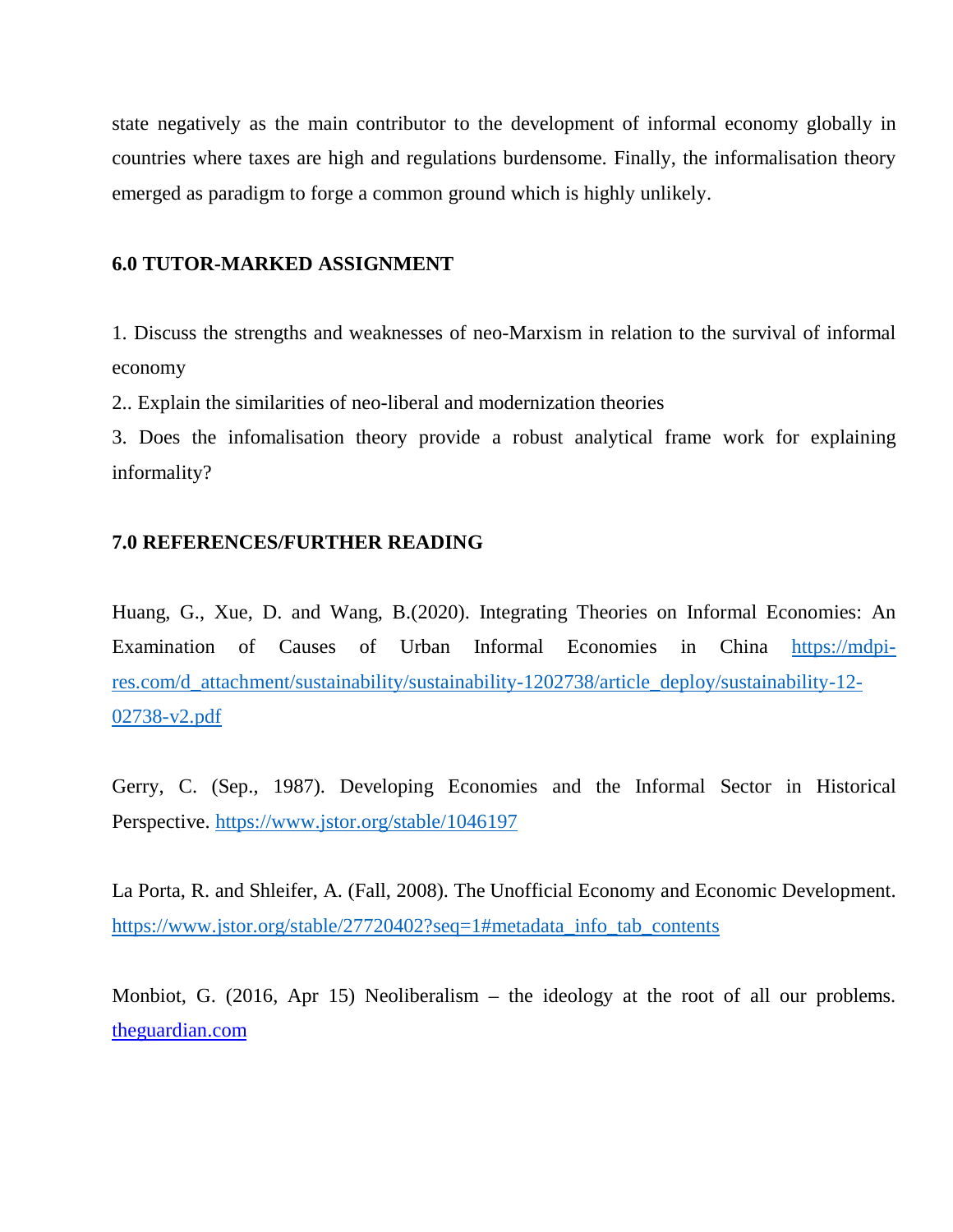Nackerdien, F. & Yu, D.(2017). A panel data analysis on the formal-informal sector linkages in South Africa. https://2017.essa.org.za/fullpaper/essa\_3263.pdf

Williams, C. C. and Windebank, J.( 1998). *Informal Employment in the Advanced Economies.* Routledge, London and New York.

Williams, C.C. (2015) Tackling informal employment in developing and transition economies: A critical evaluation of the neoliberal approach. https://doi.org/10.1504/IJBG.2015.068619

Williams, C.C. and Kedir, A.( 2018).Evaluating competing theories of informal sector entrepreneurship: a study of the determinants of cross-country variations in enterprises startingup unregistered. https://doi.org/10.1177/1465750318782766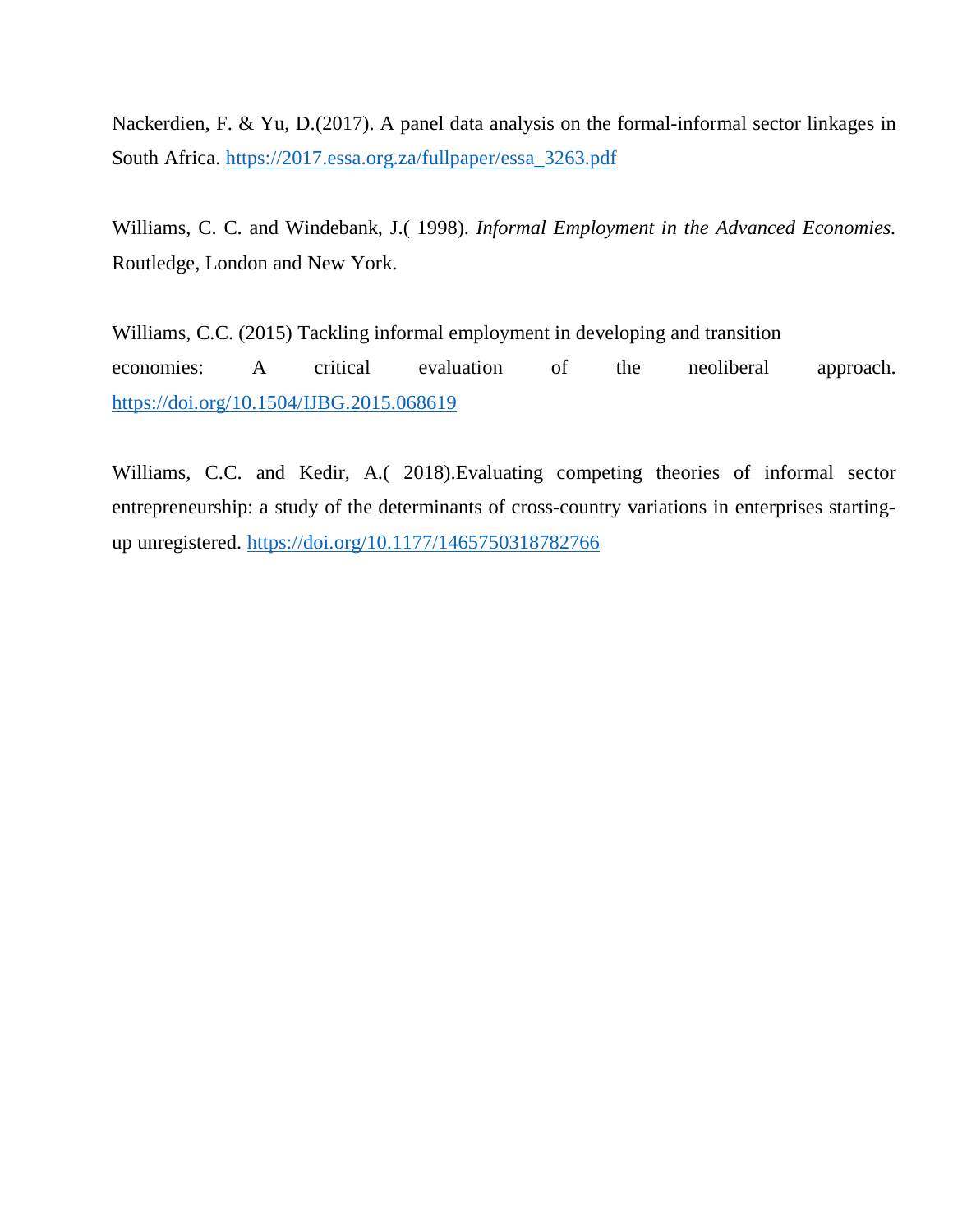## **Unit 4: Characteristics of Informal Economy**

# **CONTENT**

1.0 Introduction 2.0 Objectives 3.0 Main Content 3.1. Earliest. Characterisation 3.2 Latest Characterisation 4.0 Conclusion 5.0 Summary 6.0 Tutor-Marked Assignment 7.0 References/ Further Readings

## **1.0 INTRODUCTION**

Until recently, pioneer works in the1970s on the characteristics of informal economy adopted a comparative method of delineation relative to the formal economy. Thus, Hart's anthropological characterization was rooted in the frame work of primitive societies being contrasted with the civilized Western societies as already noted, while subsequent characterizations are merely additions to his template to reflect new understanding of the sector.

## **2.0 OBJECTIVE**

At the end of the unit, you expected to be able to:

 Itemize the main characteristics of informal economy as an independent segment in a national economy.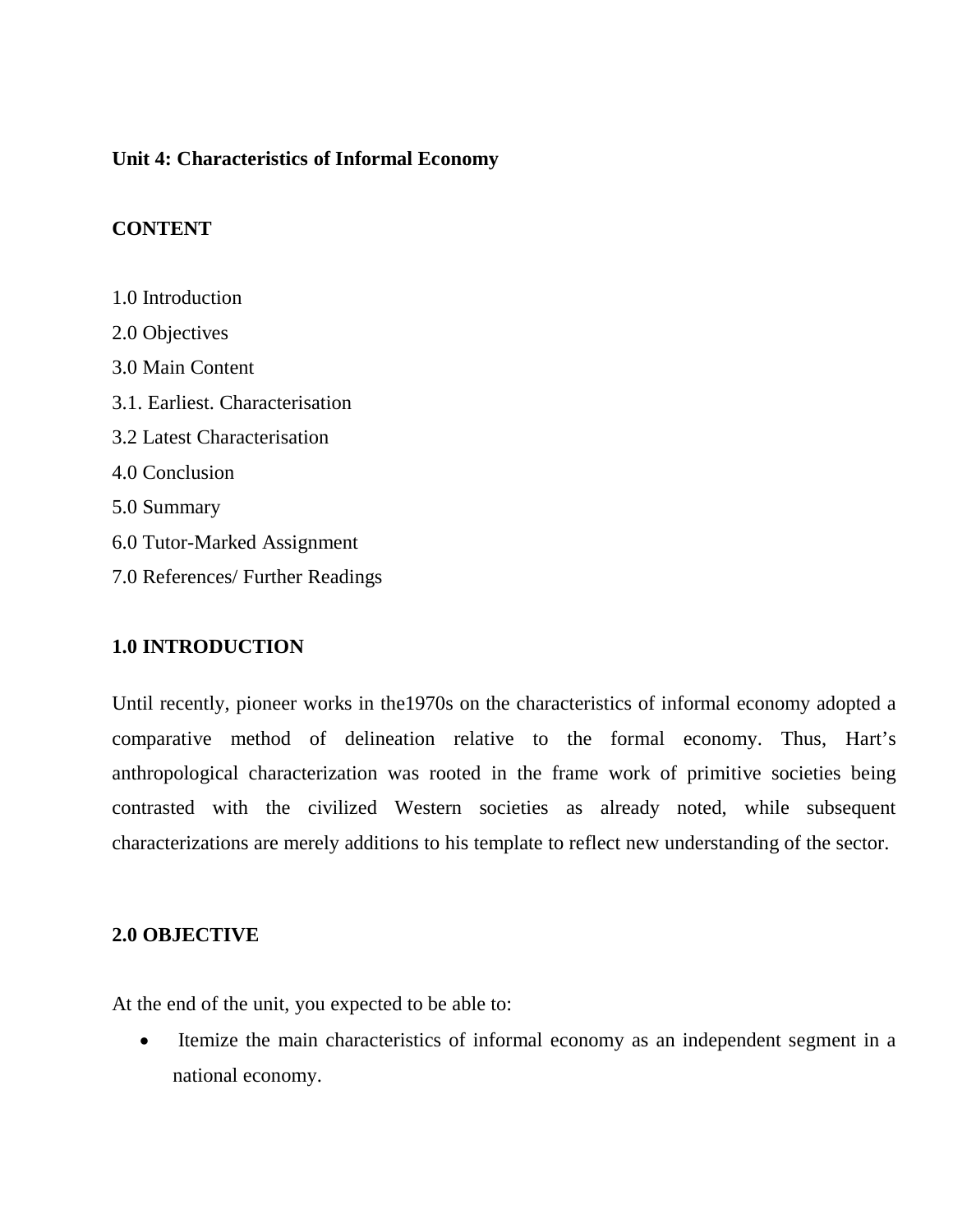#### **3.0 MAIN CONTENT**

#### **3.1.1 Earliest Characterization**

Undoubtedly, Hart's 1972 characterization already noted is the earliest and forms the template for subsequent delineation of the features of informal economy particular by contrasting it with the Western conception of formality rather than as segment of a nation economy with its roots in the past. For instance, Castells and Portes (1989, pp12-13) have argued that it was because of the existence of a formal economy that the idea of "informal" was born as an integral component of total national economies in both developed and developing economies, rather than a marginal outpost.

Drawing from Hart's 1972 characterisation by contrast with formal, Milton Santos' 1979 characterisation of informal sector cited in Gerry (1987) adopted the contrast method, but with a more elaborate details. But whereas Hart and GDRC did recognise technology adaptation in informal economy to increases output and hence income, Santos disregarded the innovation saw it as purely labour intensive. Also, whereas Santos saw the functional role of the state in aiding the formal sector Hart did not.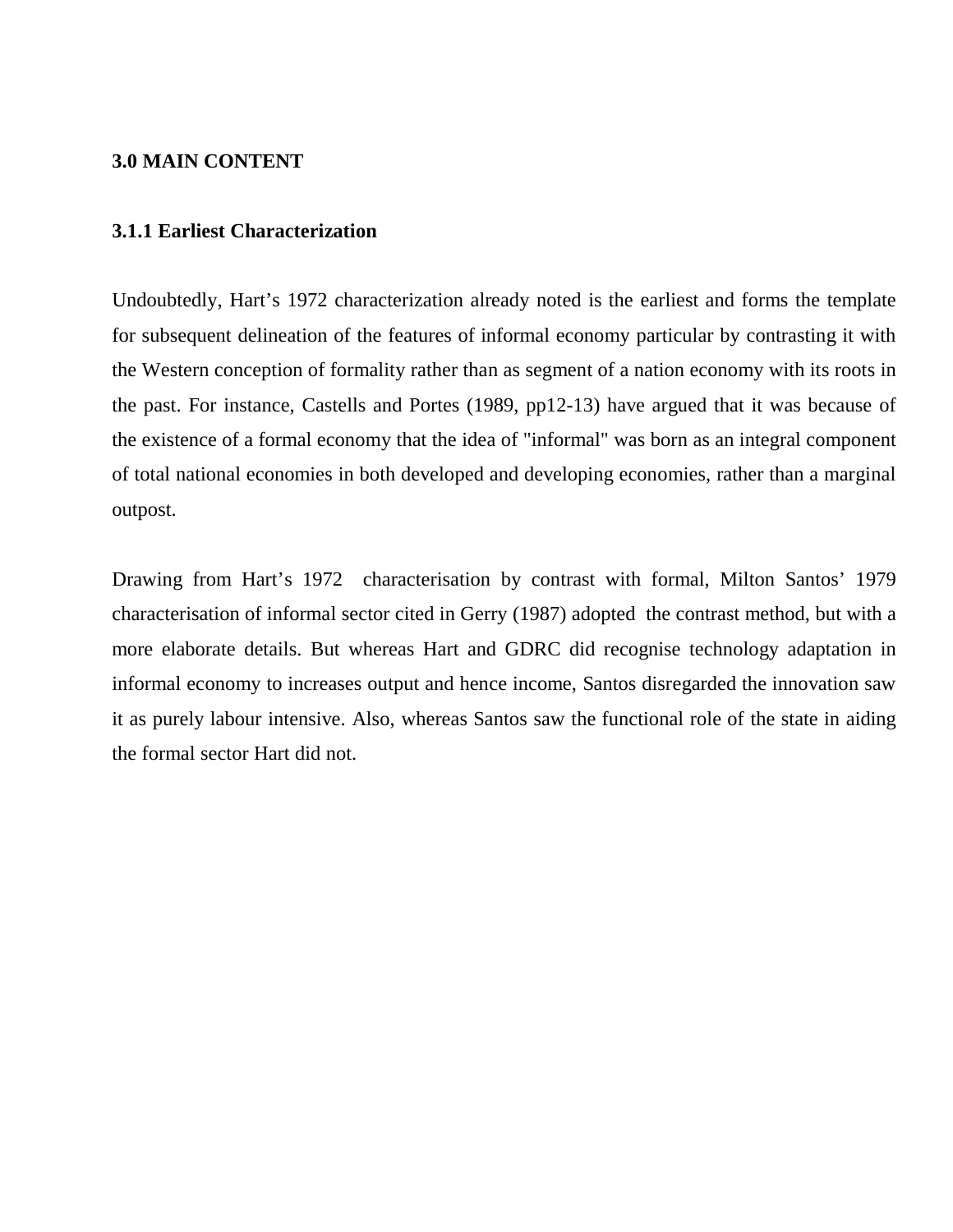# **TABLE FOUR**

| S/No           | <b>CATEGORY</b>         | <b>FORMAL</b>                | <b>INFORMAL</b>       |
|----------------|-------------------------|------------------------------|-----------------------|
| 1              | Technology              | Capital intensive            | Labor intensive       |
| $\overline{2}$ | Organization            | <b>Bureaucratic</b>          | Family based          |
| 3              | Capital                 | Abundant                     | Scarce                |
| $\overline{4}$ | Work hours              | Regular                      | Irregular             |
| 5              | Wages                   | Normal; regular              | Rare; irregular       |
| 6              | Inventories             | Large; quality               | Small; low-grade      |
| $\overline{7}$ | Prices                  | Often fixed                  | Often negotiable      |
| 8              | Credit                  | Banks & similar institutions | Personal; non-bank    |
| 9              | Profits                 | Large on high turnover       | Low on small turnover |
| 10             | <b>Client relations</b> | Impersonal                   | Personal              |
| 11             | <b>Fixed costs</b>      | Large                        | Negligible            |
| 12             | Publicity               | Necessary                    | Little or none        |
| 13             | Re-use of goods         | None; wasteful               | Frequent recycling    |
| 14             | Overhead capital        | Indispensible                | Dispensible           |
| 15             | State aid               | Large                        | Almost none           |
| 16             | Foreign dependence      | Great; often export oriented | Small or none         |

**Source**: Adapted from Gerry, C. (Sep., 1987). Developing Economies and the Informal Sector in Historical Perspective. https://www.jstor.org/stable/1046197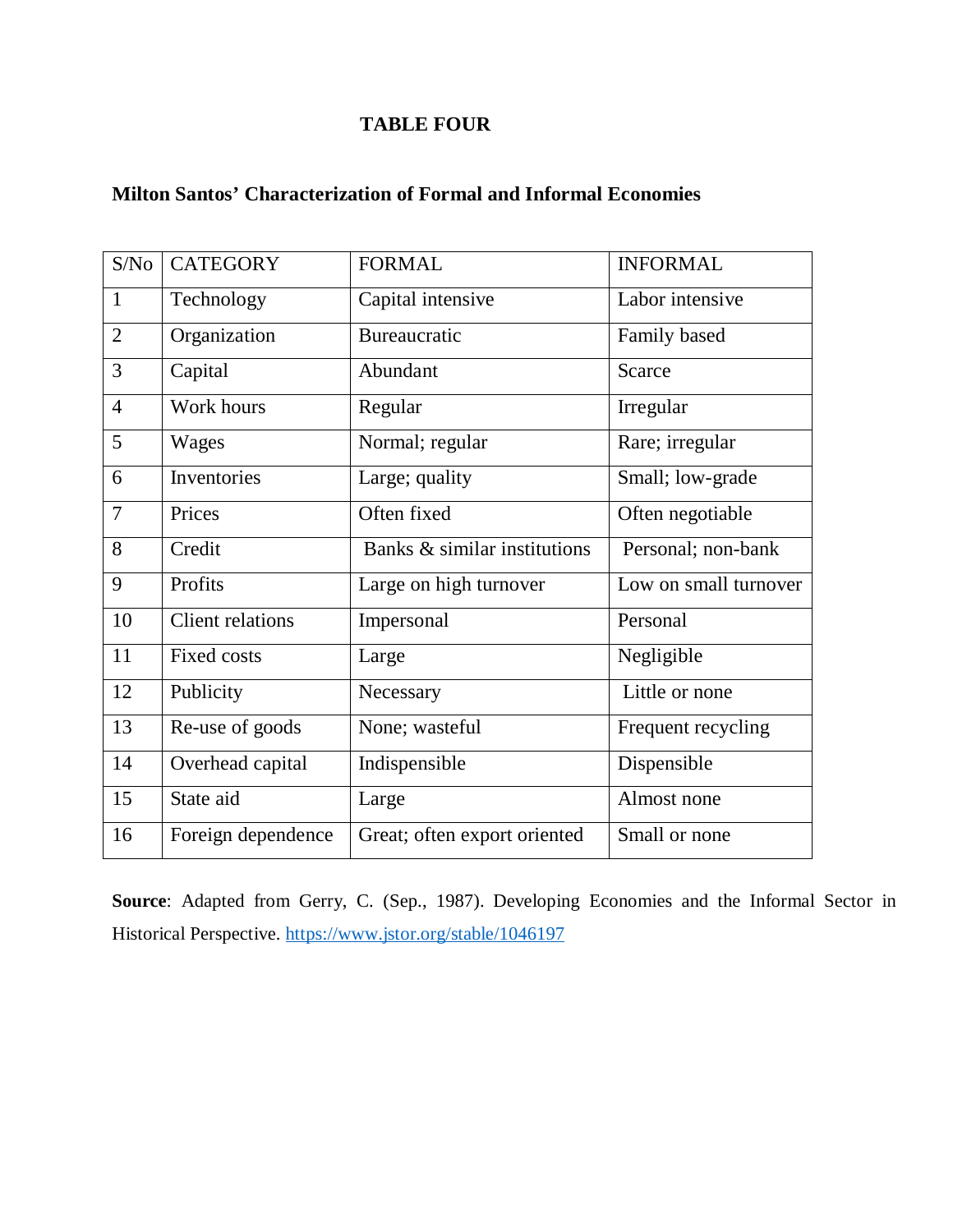## **3.1.2 Latest Characterization**

Unlike the earlier characterization, the GDRC's Characterization (table five) not only differs from those in table four in the size of the features of the informal economy activities but also in seeing the sector independent of formal which gave recognition to habitat which Hart and Santos ignored perhaps due their assumptions that the economy was family based.

## **TABLE FIVE**

# **GDRC's Characterization of Informal Economy**

| <b>Employment Characteristics</b>                                                                                                                                                                                                                                                                                              | <b>Enterprise Characteristics</b>                                                                                                                                                                                                                                                                                                                        |
|--------------------------------------------------------------------------------------------------------------------------------------------------------------------------------------------------------------------------------------------------------------------------------------------------------------------------------|----------------------------------------------------------------------------------------------------------------------------------------------------------------------------------------------------------------------------------------------------------------------------------------------------------------------------------------------------------|
| Absence of official protection and<br>recognition<br>Non coverage by minimum wage<br>legislation & social security system<br>Predominance of own-account and<br>self-employment work<br>Absence of trade union organization<br>Low income and wages<br>Little job security<br>No fringe benefits from institutional<br>sources | Unregulated and competitive markets<br>Small scale operation with individual or<br>family ownership<br>Ease of entry<br>Reliance on locally available resources<br>Family ownership of enterprises<br>Labour<br>intensive<br>adapted<br>and<br>technology<br>Absence of access to institutional credit<br>$\bullet$<br>or other supports and protections |
| <b>Habitat Characteristics</b>                                                                                                                                                                                                                                                                                                 | <b>Credit</b><br><b>Characteristics</b>                                                                                                                                                                                                                                                                                                                  |
| Unauthorized use of vacant public or<br>private land<br>Illegal subdivision and/or rental of                                                                                                                                                                                                                                   | Unregulated and non-subsidized<br>Easy accessibility                                                                                                                                                                                                                                                                                                     |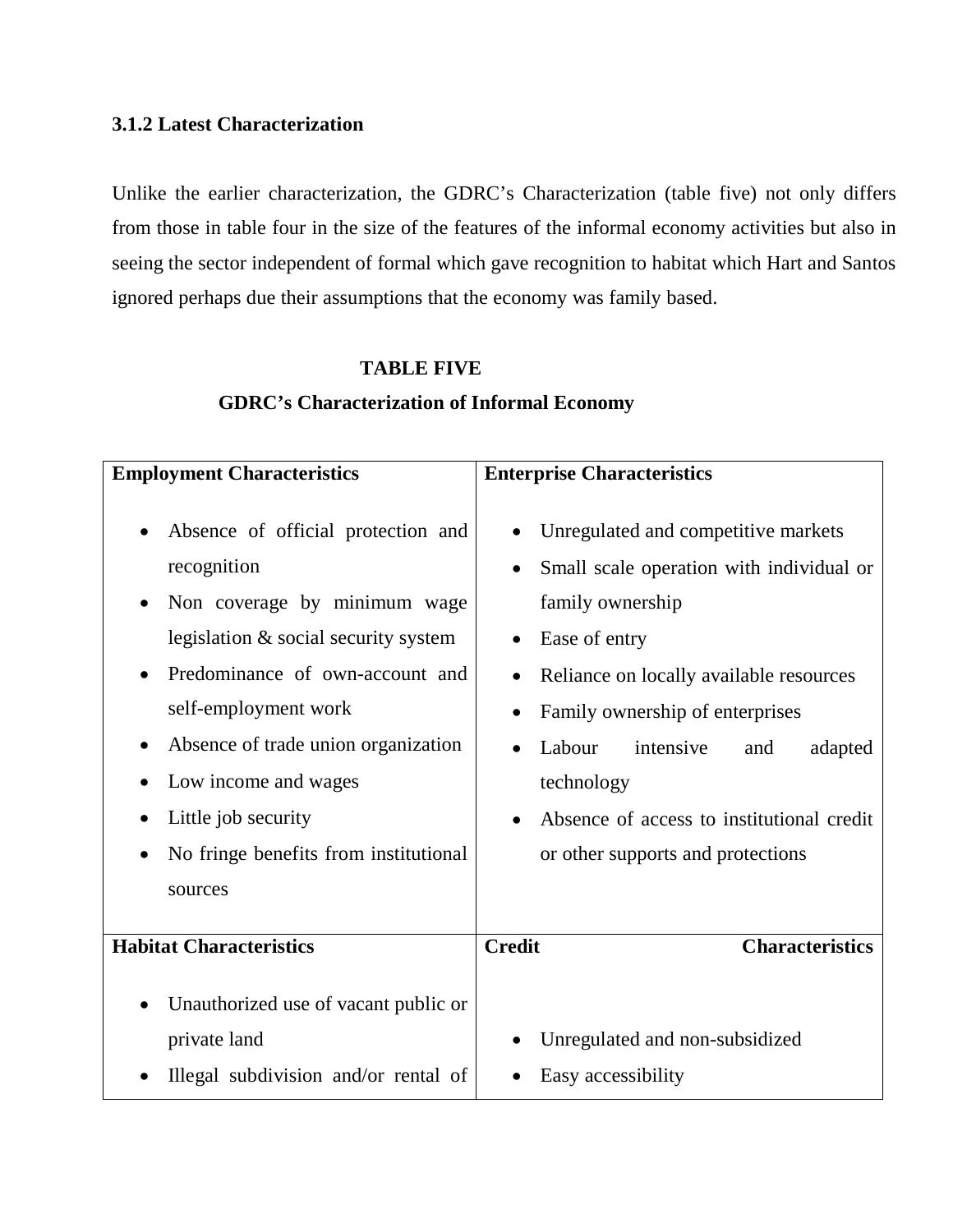| land                                              | Availability in very small size and for<br>$\bullet$ |
|---------------------------------------------------|------------------------------------------------------|
| Unauthorized<br>construction<br>of<br>$\bullet$   | short terms                                          |
| structures and buildings                          | • Low administrative and procedural costs            |
| Reliance on low cost and locally<br>$\bullet$     | Little of no collateral requirements<br>$\bullet$    |
| available<br>construction<br>scrap                | Flexible interest rates (fom very high to            |
| materials                                         | no interest at all)                                  |
| Absence of restrictive standards and<br>$\bullet$ | flexible<br>transactions<br>Highly<br>and            |
| regulations                                       | repayments tailored to individual needs              |
| Reliance on family<br>labour<br>and<br>$\bullet$  |                                                      |
| artisanal techniques for construction             |                                                      |
| Non-availability of mortgage or any<br>$\bullet$  |                                                      |
| other subsidized finance                          |                                                      |
|                                                   |                                                      |

**Source:** Adapted from GDRC.(n.d.). Distinguishing Characteristics of the Informal Sector. Retrieved on September 11.2021 at https://www.gdrc.org/informal/1-is\_characteristics.html

# **4.0 CONCLUSION**

Despite the various attempts to map out the features of an informal economy, its sheer diversity and complexity have been the main stumbling blocks.

# **5.0 SUMMARY**

The delineation of the features of informal economy was pioneered by Hart who compared it with the formal economy to deduce its features. This initial effoert despite its shortcomings provided many scholars with as a standard template until recently when the informal economy was began to be studied as a segment in a national economy. Generally, the most predominant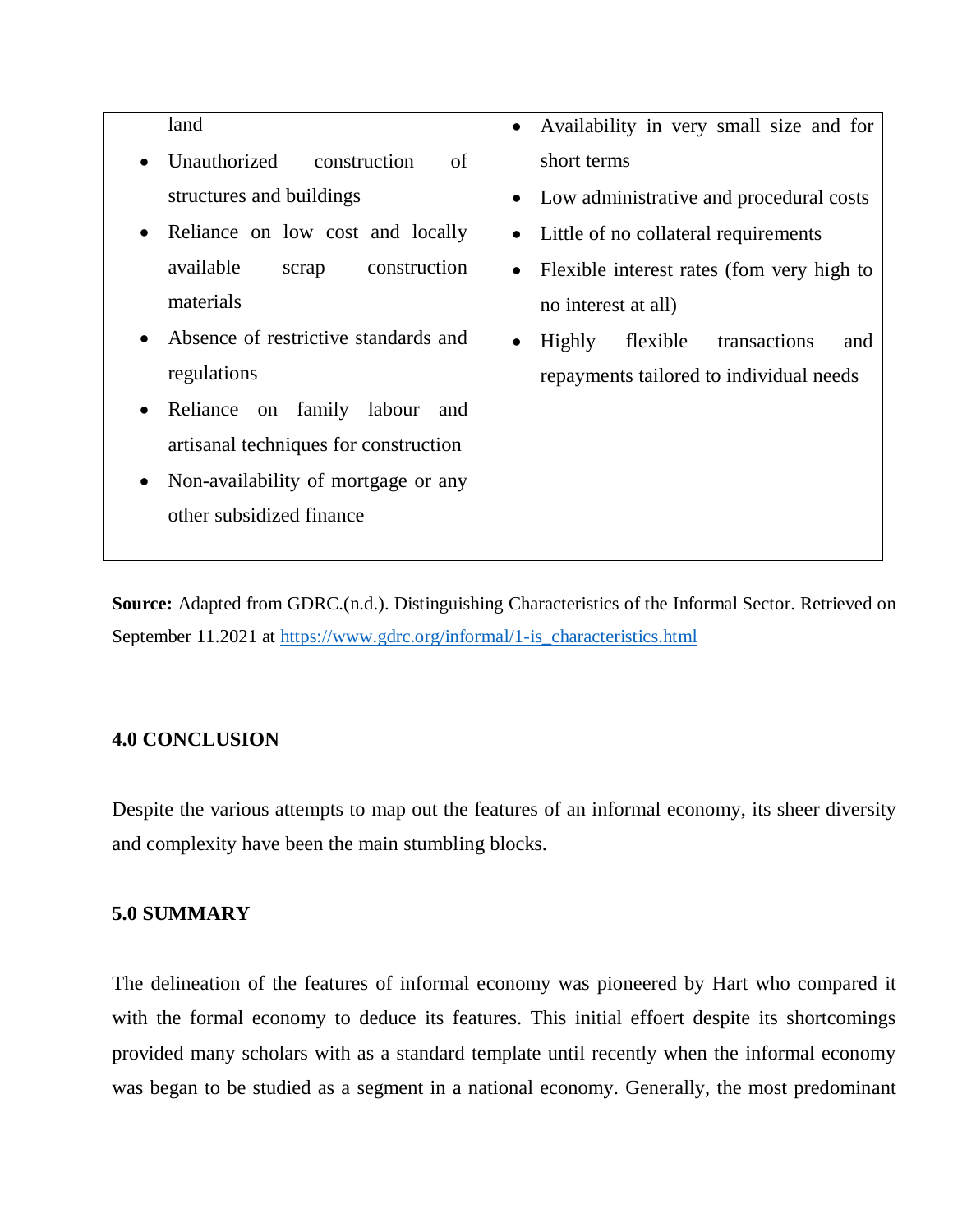features relate to size, poor working conditions and wages, tax evasion and disregard for state regulations, and predominance of women.

## **6.0TUTOR-MARKED ASSIGNMENT**

- 1. Why is the characterization of informal economy problematic?
- 2. What distinguishes earlier characterization of informal economy from the lates one?

#### **7.0 REFERENCES/ FURTHER READINGS**

Castells and Portes(1989). Dynamics, and Effects of **the** Informal Economy. In Alejandro Portes, A., Castells, M. and Benton, L. A. (Edited).*The Informal Economy: Studies in Advanced and Less Developed Countries.* London, The Johns Hopkins Press.

GDRC.(n.d.). Distinguishing Characteristics of the Informal Sector. Retrieved on September 11.2021 at https://www.gdrc.org/informal/1-is\_characteristics.html

Gerry, C. (Sep., 1987). Developing Economies and the Informal Sector in Historical Perspective. https://www.jstor.org/stable/1046197

Lupi, A.(2018). Theories and concepts. https://europa.eu/capacity4dev/rnsf-mit/wiki/121 theories-and-concepts

Nwankwo, N. E.(2019).Spatial politics and gendered strategies: women traders and institutions in Oke Arin market, Lagos. https://www.cambridge.org/core/journals/africa/article/spatial-politics-andgendered-strategies-women-traders-and-institutions-in-oke-arin-market-lagos/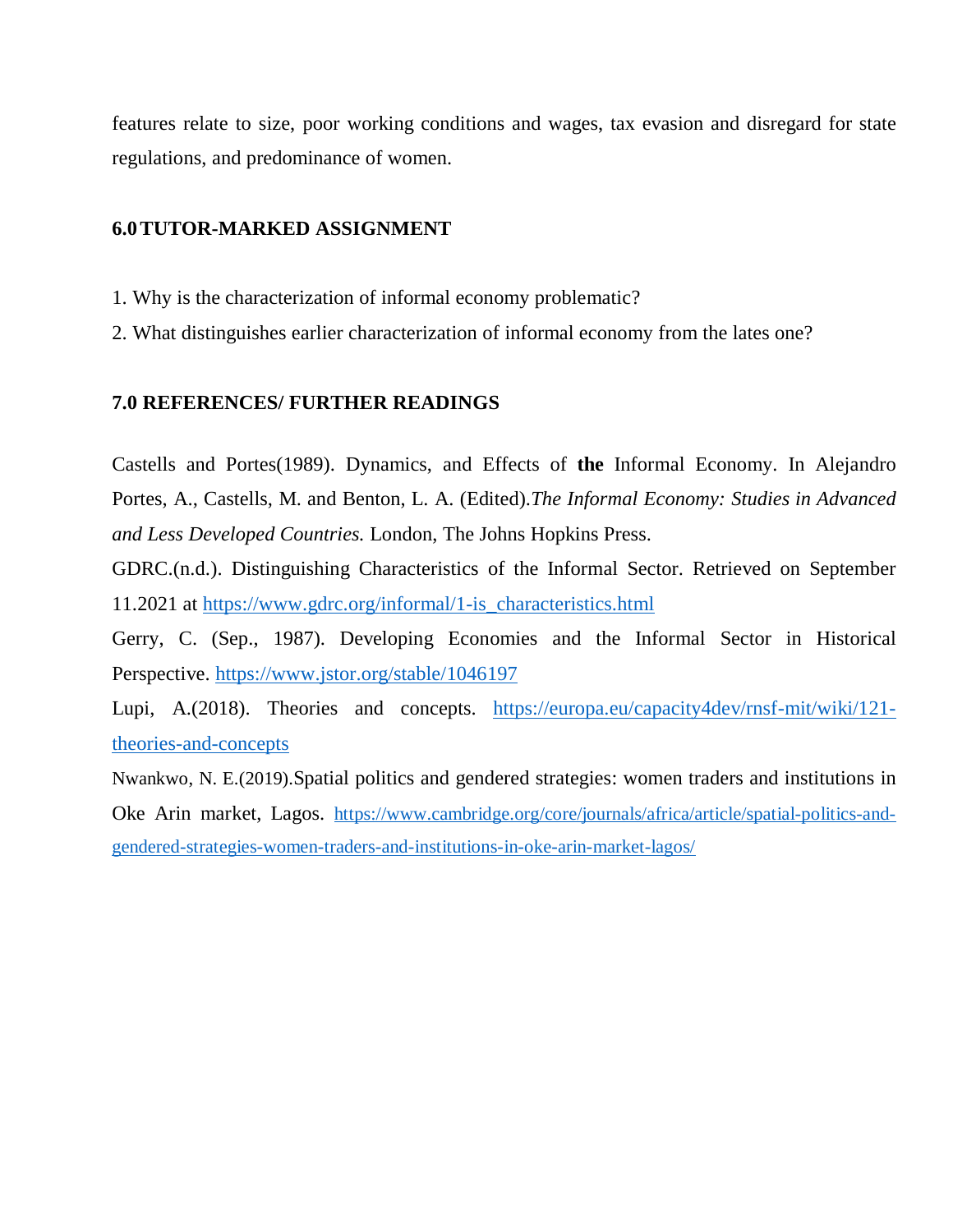## **MODULE TWO: INFORMAL ECONOMY AND THE NATIONAL ECONOMY.**

Unit 1: Contributions of Informal Economy to National Economy

- Unit 2: .The State and Informal Economy
- Unit 3: Revenue Generating Capacity in Informal Economy

# **Unit 1: Contributions of Informal Economy to National Economy**

# **CONTENT.**

- 1.0 Introduction
- 2.0 Objectives
- 3.0 Main Content
- 3.1.1 Informal Economy and Economic Growth in Developing countries.
- 3.1.2 Informal Economy and Economic Growth in Developed Countries.
- 4.0 Conclusion
- 5.0 Summary
- 6.0 Tutor-Marked Assignment
- 7.0 References/ Further Readings

# **1.0 INTRODUCTION.**

The wide spread prevalence of informal economy in the developing countries; the complexity of the segment; and competing theories about its nature, composition and dynamism have divided scholars, institutions and policy makers over its contribution to national economic growth and development. For example La Porta and Shleifer (2014) using the modernization conceptual work have argued against the impact of informal economy on economic growth because it has extremely low productivity compared to the formal economy; and that the informal firms are typically small, inefficient, and run by poorly educated entrepreneurs. They added that even the lowering of registration costs cannot transform many informal firms into formal nor unleash economic growth.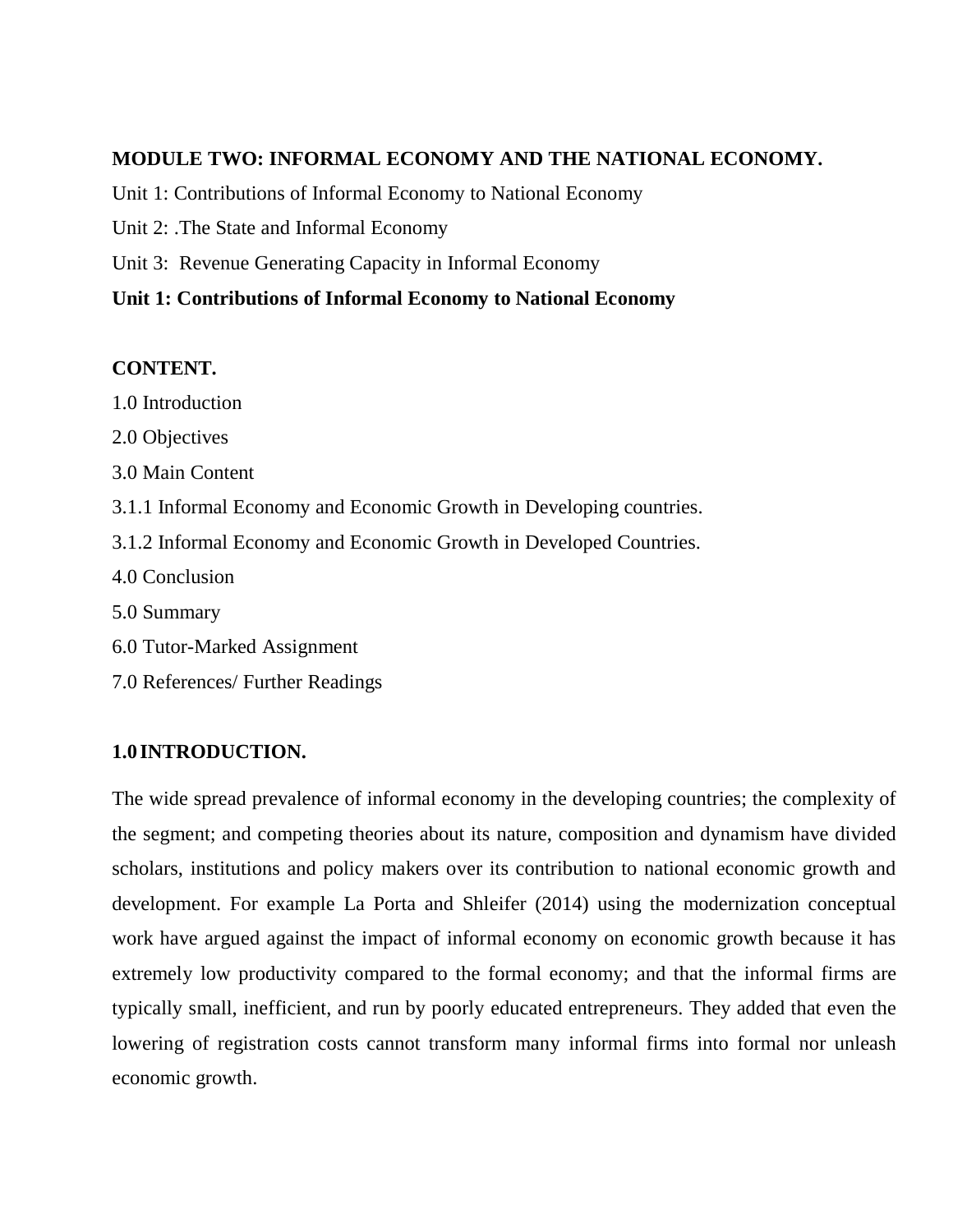But Castells and Portes(1989, p.12) taking a different lens and in a neo-Marxian tinge, asserted that the notions of economic dualism and social marginality which have been so pervasive in the development literature despite empirical evidence against such notions, studies in both developed and developing countries have proven the economic dynamism of the informal economy and the relatively high level of income of many informal entrepreneurs, which is sometimes higher than the formal economy workers. They further argued that there is strong evidence of the systematic linkage between formal and informal sectors dictated by the urge of the former to exploit the latter for profitability.

Similarly, Bromley, (1990) observed that although de Soto did not directly oppose dualistic divisions of the economy and labor market, yet he endorsed the formal-informal continuum and the significance of "informality." Being a neo-liberal, his concern was with how the state stifles enterprises through interference in the economy which hurt entrepreneurs desperately struggling to make a living. By 1980s, the neoliberal idea of free markets has virtually taken a global sway as the United States, United Kingdom, ILO and IMF became its vanguards. Thus, the IMF accepted the informal economy **"**as comprising activities that have market value and would add to tax revenue and GDP if they were recorded." But the high incidence and persistence of informal labor in emerging market and developing economies was condemned as an obstacle to sustainable development and informal firms as being small, with low productivity and do not contribute to the tax base (Deléchat and Medina,2020). However, the widespread assumption that the informal economy has low productivity and, therefore, contributes to low growth in countries does not hold in developing countries where large informal economies exist despite the need for improvement in the methods for measuring the contribution of the sector (Devlin, n.d.). Also Huang, Xue, and Wang, (2020 have cited a

2018 ILO report which showed that two billion or (61.2%) of the global employed population aged 15 years and over were informal workers.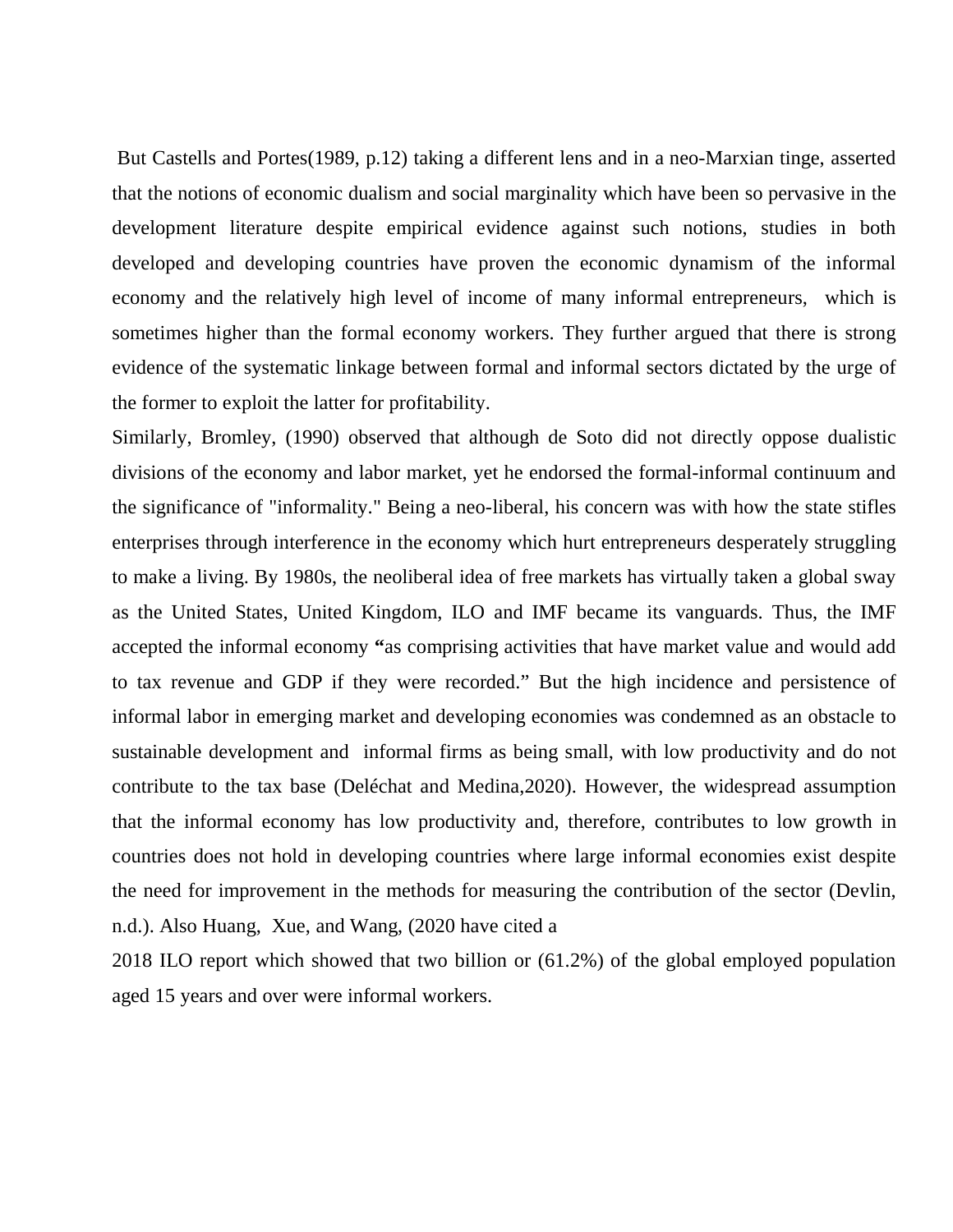# **2.0 OBJECTIVES**

At the end of this unit you are expected to

- Understand the contribution of informal economy to economic growth.
- Delineate the key sectors in the contribution to the economic growth.

## **3.0 MAIN CONTENT**

## **3.1.1 Informal Economy and Economic Growth**

Generally, the informal economy contributes to economic growth in all countries regardless of the level of development through economic activities by enterprises which produce goods, services and state revenue for national development programmes on one hand, and employment opportunities for working age populations on the other hand. Since the presence of an informal economy in a national economy is a function of national advancement as espoused in the modernization theory, then the higher the level of development, the lower the level of informality? As Loayza, (n.d) posited informality is a fundamental characteristic of underdevelopment as depicted in graph one below which shows the predominance of informal enterprises in Sub-Saharan Africa and Latin America which is > 40% in contrast to the developed countries where it is  $\langle 20\% \rangle$ . Similarly, whereas informal employment is  $\langle 10\% \rangle$  in developed countries, it is 90% in Southern Asia and Sub-Saharan Africa.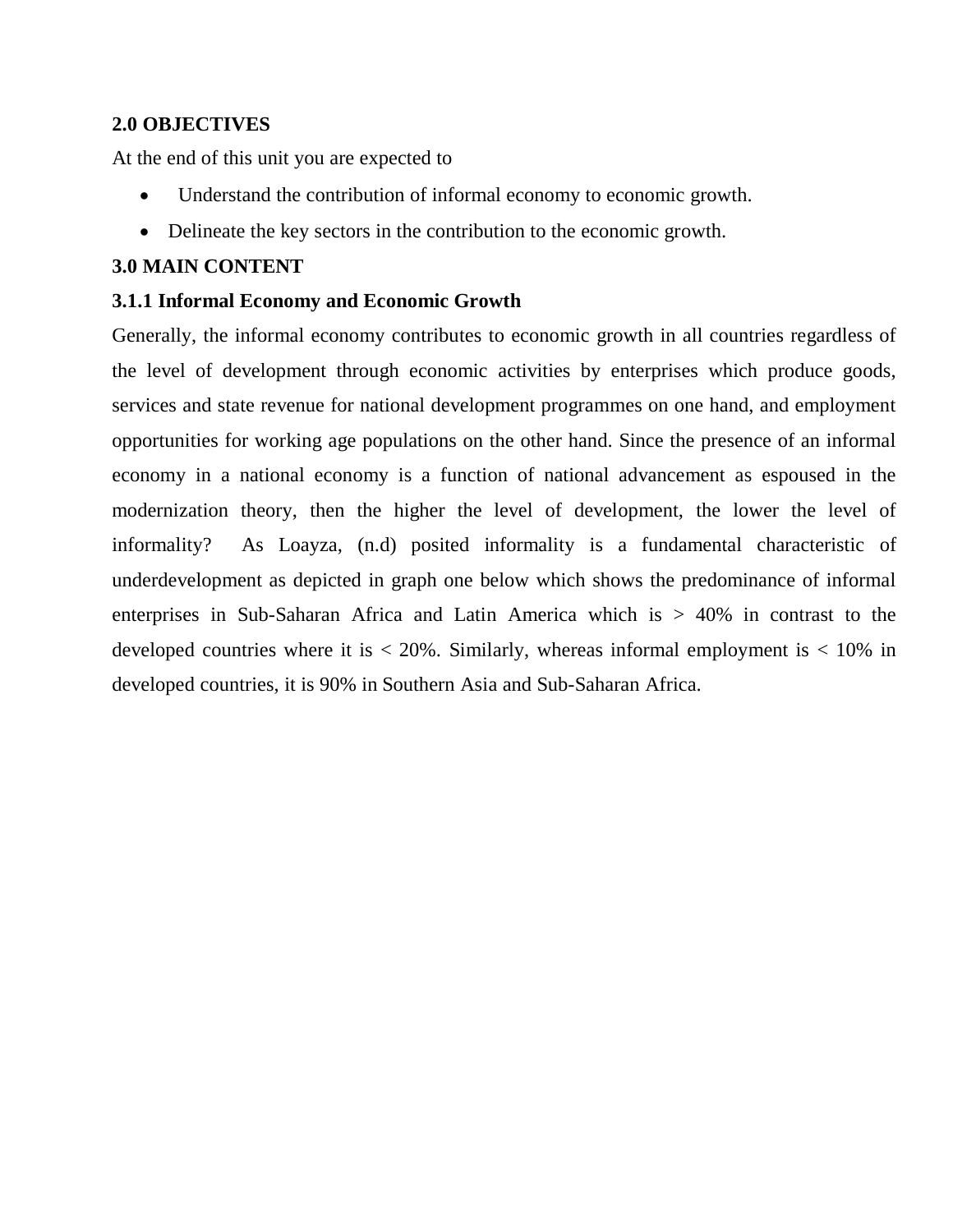## **DIAGRAM ONE**

## **Percentage of Informality in Production and Employment**



# **Across World Regions**

**Source:** Loayza, N.V. (n.d).Globalization and Informality: Two Challenges to Development and Integration. https://www.bbvaopenmind.com/en/articles/globalization-and-informality-two-challengesto-development-and-integration/

## **3.1.2 Informal Economy and Economic Growth in Developing Countries.**

Undoubtedly, informal economy is the bedrock of the economies of most developing countries in terms of employment generation, poverty alleviation, and contribution to GDP.

 According to La Porta and Shleifer, (2014), informal firms account for up to half of economic activity in developing economies. In China for instance, informal employment is the main source of employment in cities and provides more employment opportunities than the formal economy (Huang, Xue and Wang, 2020). Thus, informal employment grew from 111.5 million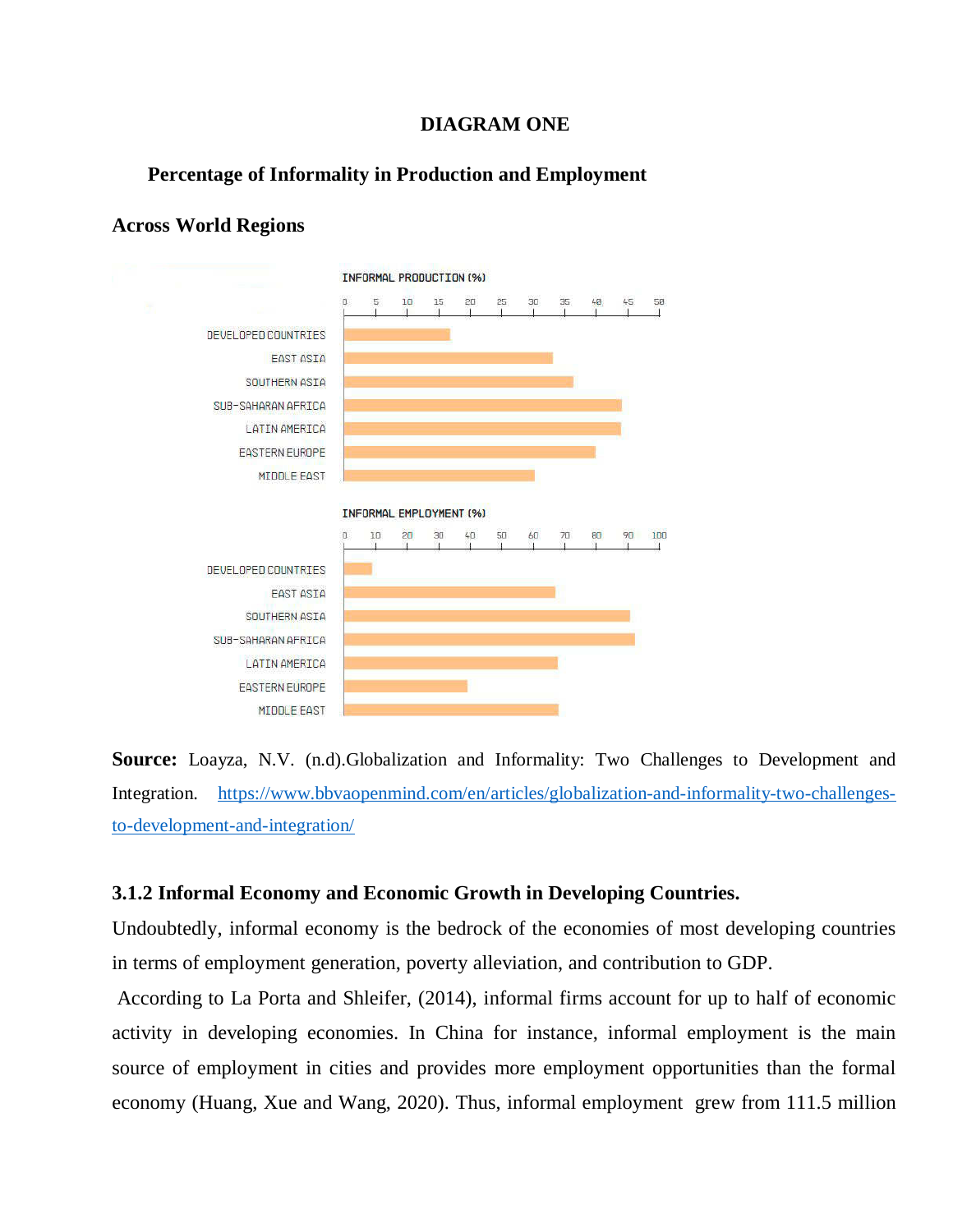in 2000 to 214.8 million in 2010, including 44.6 million self-employment persons composed of small-shop and stall owners, artisans and apprentices, and proprietors of small eateries and food stalls(ibid).

 Similarly, in India where the formal economy employed only 10 % of the nation's workforce( or 48 million) out of 472 million economically active people in 2011-12, the informal economy sustained the livelihoods of more than 400 million workers and their families Ghatak (2017).In Sub-Saharan Africa, excluding South Africa, 78% of non-agricultural employment is in informal economy, and in South Africa where apartheid policies excluded the black majority from the core national economy dominated by capital intensive industries about 1.1million nonagricultural employment was created between 1997 and 2005 (Altman, 2008).

As regards distribution of non-agricultural economic activities by sector, Farrell, (2004) contends that the greatest concentrations were in retailing and construction in which companies are often small in scale and geographically dispersed to avoid detection. But .Charmes (2000) outlines the following distributions:

- In all countries it represents a very high proportion of trade employment (73 to 99% of total employment in this sector, and the most often >90 % ); and women account for >50% (and up to >90 %) of the labour force (except in Tunisia and in India due to the restrictions.
- In the **industrial sector**, the share of informal economy is also very high in employment generation (from 55 % in Kenya to 97 %in Benin) and for value addition (from 33 % in the Philippines to 71% in Burkina Faso, but with a lower contribution for Kenya, 11.8%, Indonesia, 16.7% and Tunisia, 21.4%); and women's participation ranges from 25 % (in India, Tunisia, Chad) to 88 % (in Burkina Faso).
- In services, the share is lower in employment (from 31 % in Tunisia to 70 % in Benin and Kenya) and in GDP (from 10 % in Benin to 57 % in Burkina Faso).
- Women's participation accounts for nearly 54%; and women's contribution to GDP to more than 53 % exception in India and Tunisia where the figures are lower.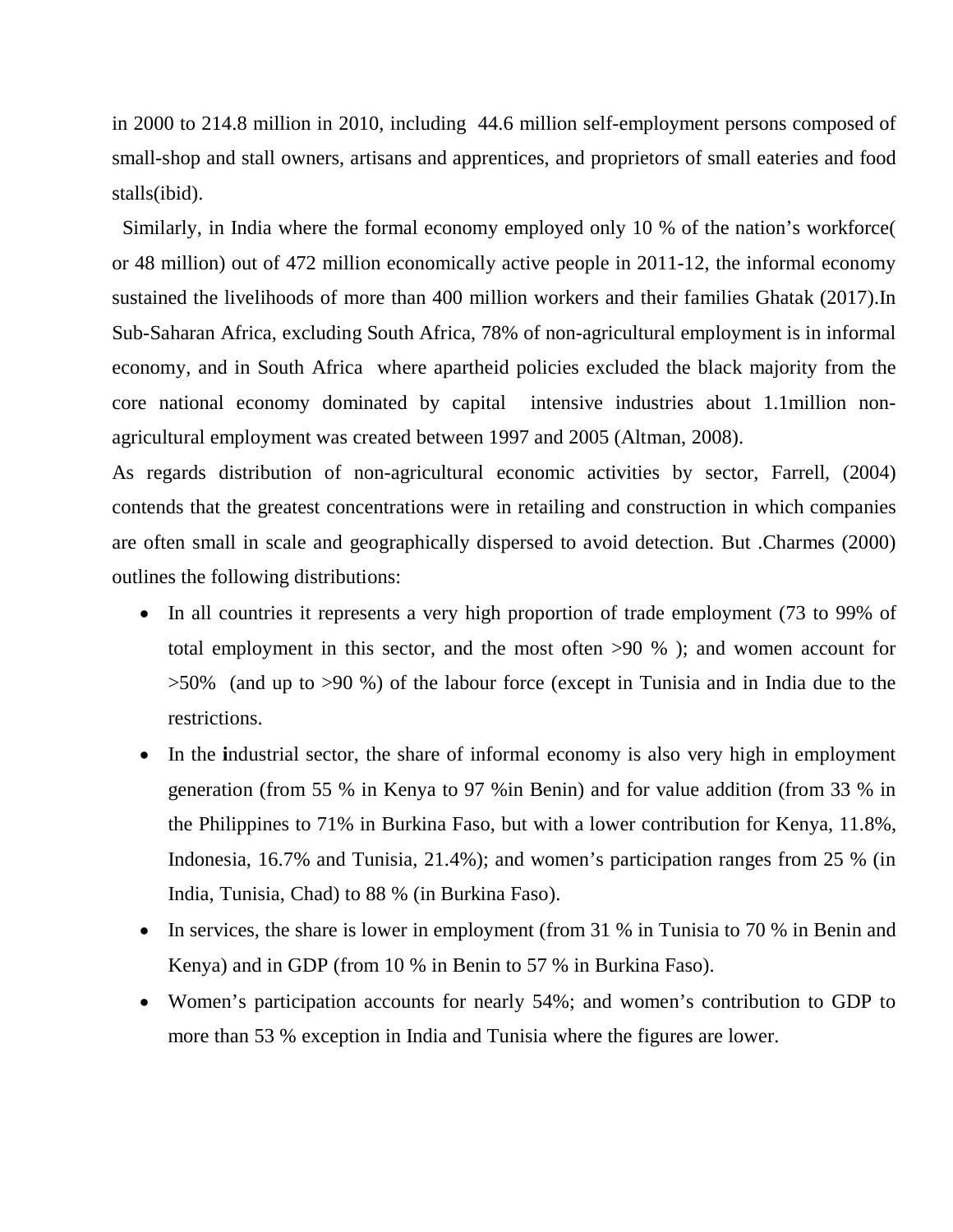#### **TABLE SIX**

**Estimated Share of Value-Added Activities in Informal Industries in Percentage of GDP In Developing Countries.** 

| <b>INDUSTRY</b>             |          | % SHARE IN GDP  |        |         |    |     |
|-----------------------------|----------|-----------------|--------|---------|----|-----|
| Construction                |          | >80             |        |         |    |     |
| Apparel                     |          | 80              |        |         |    |     |
| Retail                      |          | 80              |        |         |    |     |
| Cement                      |          | $>30$           |        |         |    |     |
| <b>Steel</b>                |          | $>30$           |        |         |    |     |
| <b>Auto Parts</b>           |          | 30              |        |         |    |     |
| <b>Food Processing</b>      |          | 30              |        |         |    |     |
| <b>Consumer Electronics</b> |          | $20 - 25$       |        |         |    |     |
| Software                    |          | 20              |        |         |    |     |
| Source:                     | Farrell, | $D.(2004).$ The | hidden | dangers | of | the |

economy.https://immagic.com/eLibrary/ARCHIVES/GENERAL/MCKNSYUS/M040413F.pdf

As regards the contribution of informal economy to GDP however, table seven provides its glimpse in some selected countries. It shows the high incidence of informality in developing countries relative to transition countries; and the high incidence of agriculture in Sub-Saharan Africa relative to the transition countries, Asia and Latin America. The informality of agriculture in Sub-Saharan Africa is typified by smallholders who represent 80% of all farms in the region and produce up to 90% of food products in some countries according to Livingston *et al.* (2011), cited in Weng, (2015).

But as Charmes,(2000) observed, the statistics deployed in the measurements across the developing world are mostly tentative because they are based on estimates in Africa and in various Asian countries while in Latin America data are scarce. Another hindrance to accurate measurements is the articulation of formal-informal activities in some industries and services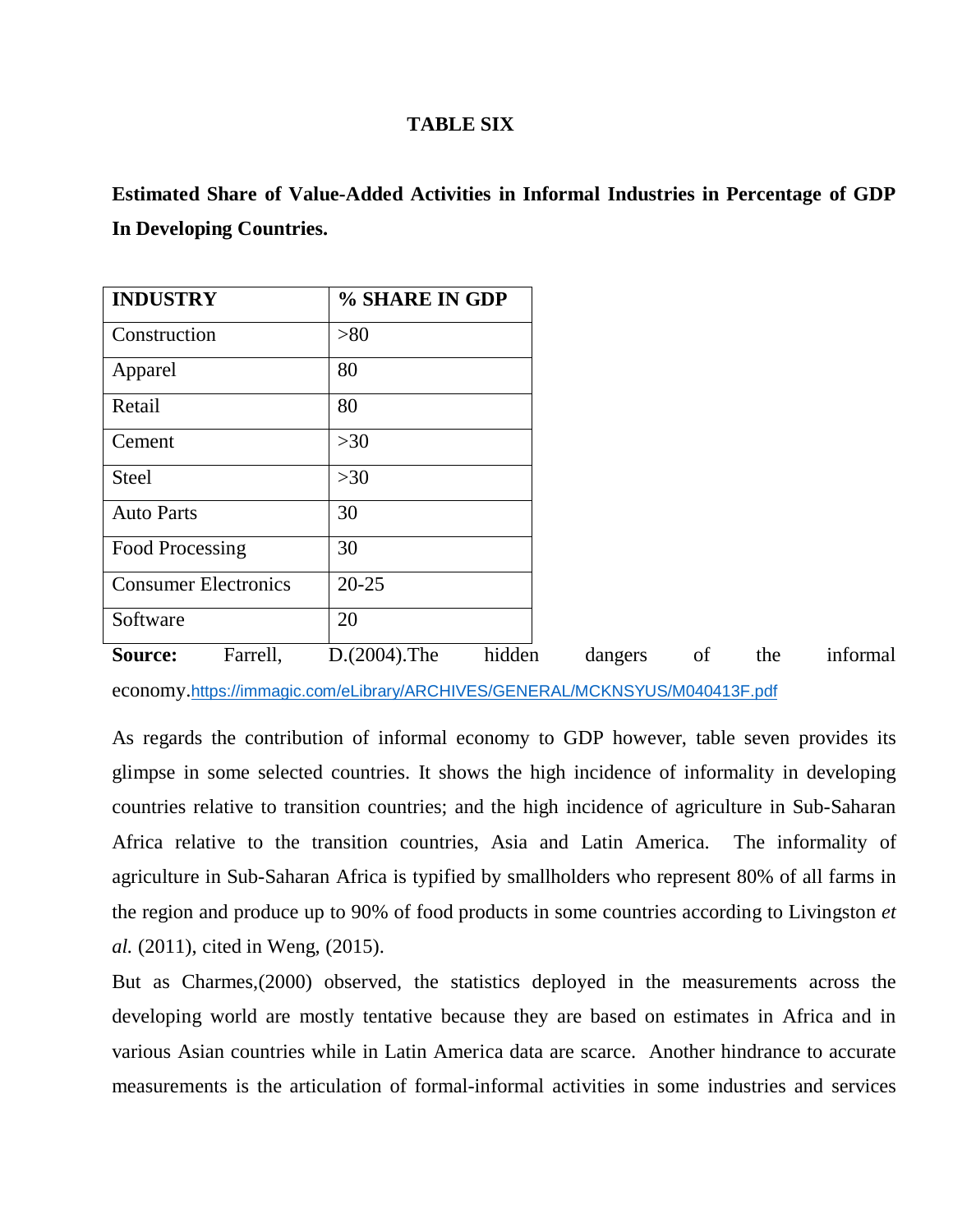which could cause underestimation or over estimation on either side. For instance, Devlin's (n.d.) study of the informal economy in China found out that it provides low-cost labour, inputs, goods, and services to both formal and informal enterprises. Another nuanced issue although not captured in the table is the relatively low contribution of the informal economy to the South Africa's GDP which Altman, (2008) citing Budlender, Buwembo and Shabalala (2001) estimated at between 8-12% , far below the threshold of.>50% for Sub-Saharan Africa. According to Altman, (2008) the low contribution to South Africa's GDP was caused by state policies such as apartheid which impoverished the black majority citizens who denied quality formal education and access to business activities in white dominated zones, and the adoption of capital intensive industrialization.

## **TABLE SEVEN**

#### **Informal Economy Contribution to GDP in Selected Developing Countries in 2010s**

|                         | (A)                                                                               | <b>(B)</b>                                                                              | Difference<br><b>Between</b>                                    |  |
|-------------------------|-----------------------------------------------------------------------------------|-----------------------------------------------------------------------------------------|-----------------------------------------------------------------|--|
| Countries (years)       | Informal Economy in<br>$\%$<br>of total GDP<br><i>(including)</i><br>agriculture) | Informal Economy in<br>of<br>$\%$<br>total<br><b>GDP</b><br>(excluding)<br>agriculture) | $(A)$ and $(B)$ as input<br>of Agriculture in %<br>of total GDP |  |
|                         |                                                                                   |                                                                                         |                                                                 |  |
| Algeria (2013)<br>43,5% |                                                                                   | 33,8%                                                                                   | 9.7                                                             |  |
| 21,1%<br>Egypt $(2012)$ |                                                                                   | 7,5%                                                                                    | 13.6                                                            |  |
|                         |                                                                                   |                                                                                         |                                                                 |  |
| Benin (2012)            | 57,8%                                                                             | 35,5%                                                                                   | 22.3                                                            |  |
| Mali (2013)             | 64,4%                                                                             | 28,4%                                                                                   | 36.0                                                            |  |
| Niger (2013)            | 58,0%                                                                             | 22,2%                                                                                   | 35.8                                                            |  |
|                         |                                                                                   |                                                                                         |                                                                 |  |
| India (2013)<br>41,6%   |                                                                                   | 25,9%                                                                                   | 15.7                                                            |  |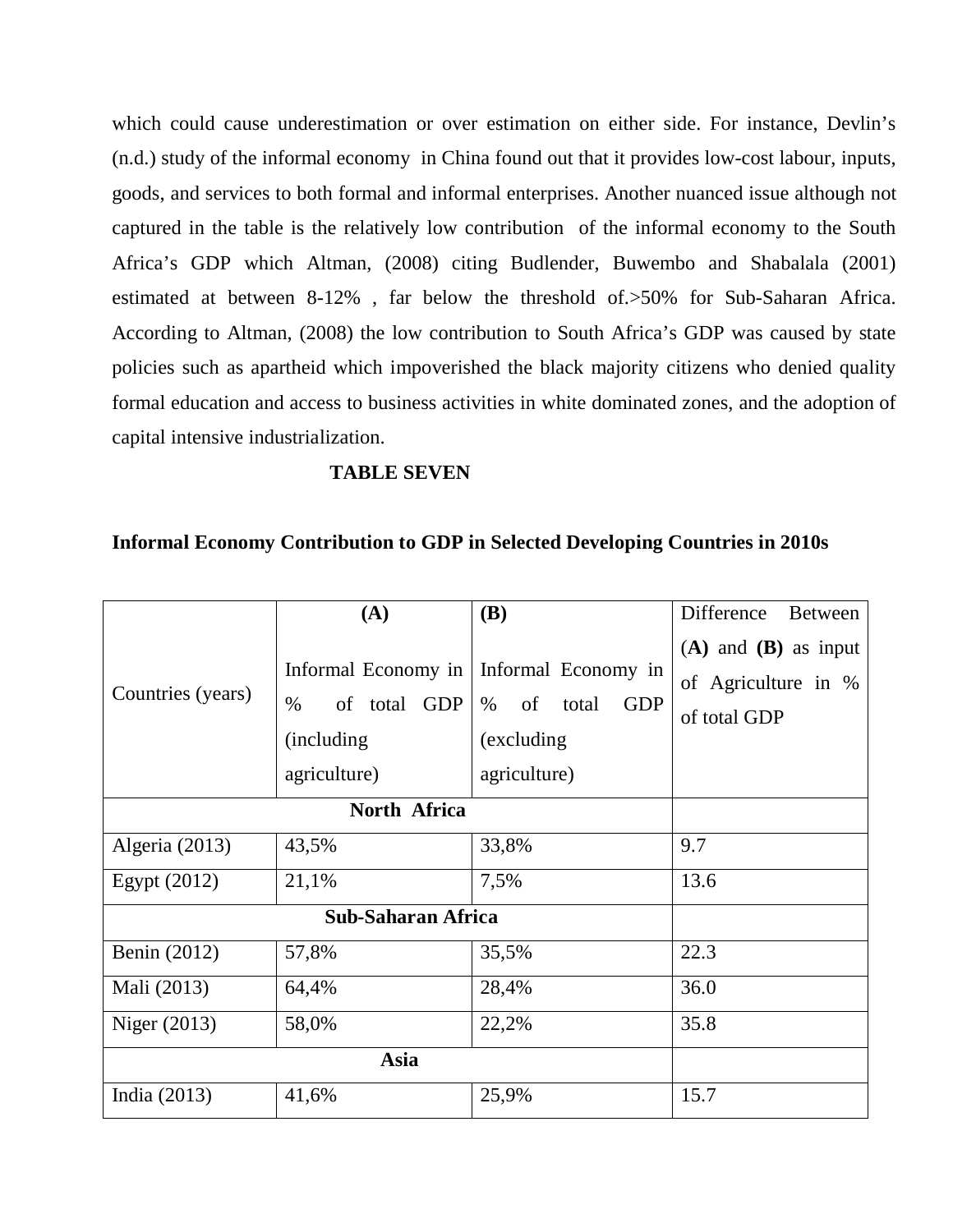| Russia (2013)    | 8,4%  | 6,5%  | 1.9  |
|------------------|-------|-------|------|
| Ukraine $(2013)$ | 19,8% | 15,2% | 4,6  |
|                  |       |       |      |
| Nicaragua (2011) | 40,0% | 25,3% | 14.7 |
| Venezuela (2007) | 16,5% | 15,2% | 1.3  |

**Source:** Adapted from Lupi, A. **(**2018,Jun12). Contribution of the informal economy to GDP. https://europa.eu/capacity4dev/rnsf-mit/wiki/133-contribution-informal-economy-gdp. The last column on Agriculture is added by the author.

# **3.1.3 Informal Economy and Economic Growth in Developed Countries.**

Contrary to the proposition of the modernization theory noted above (Module 1,Unit3), informal economy did not wither away as a result of advanced economic growth and development of national economies in developed countries. Houseman and Osawa, (2003) have observed that in virtually all European countries, the US and Japan, the fraction who are in part-time, temporary, or other nonstandard positions has increased in recent years. The nonstandard employment, or shadow economy in the phraseology of Schneider, a Professor of Economics at Johannes Kepler University of Linz, Austria, who carried out a deep study of the informal economy across the world defined the economy as "all market-based legal production of goods and services that are deliberately concealed from public authorities for the following reasons:

- 1. To avoid payment of income, value added or other taxes,
- 2. to avoid payment of social security contributions,
- 3. to avoid having to meet certain legal labour market standards, such as minimum wages, maximum working hours, safety standards, etc., and
- 4. to avoid complying with certain administrative procedures, such as completing statistical questionnaires or other administrative forms." (Schneider, 2009)

Although his findings for the 21 OECD countries he studied showed that since the end of 1990's the size of the informal or shadow economy in most of the countries had declined up to 2007 the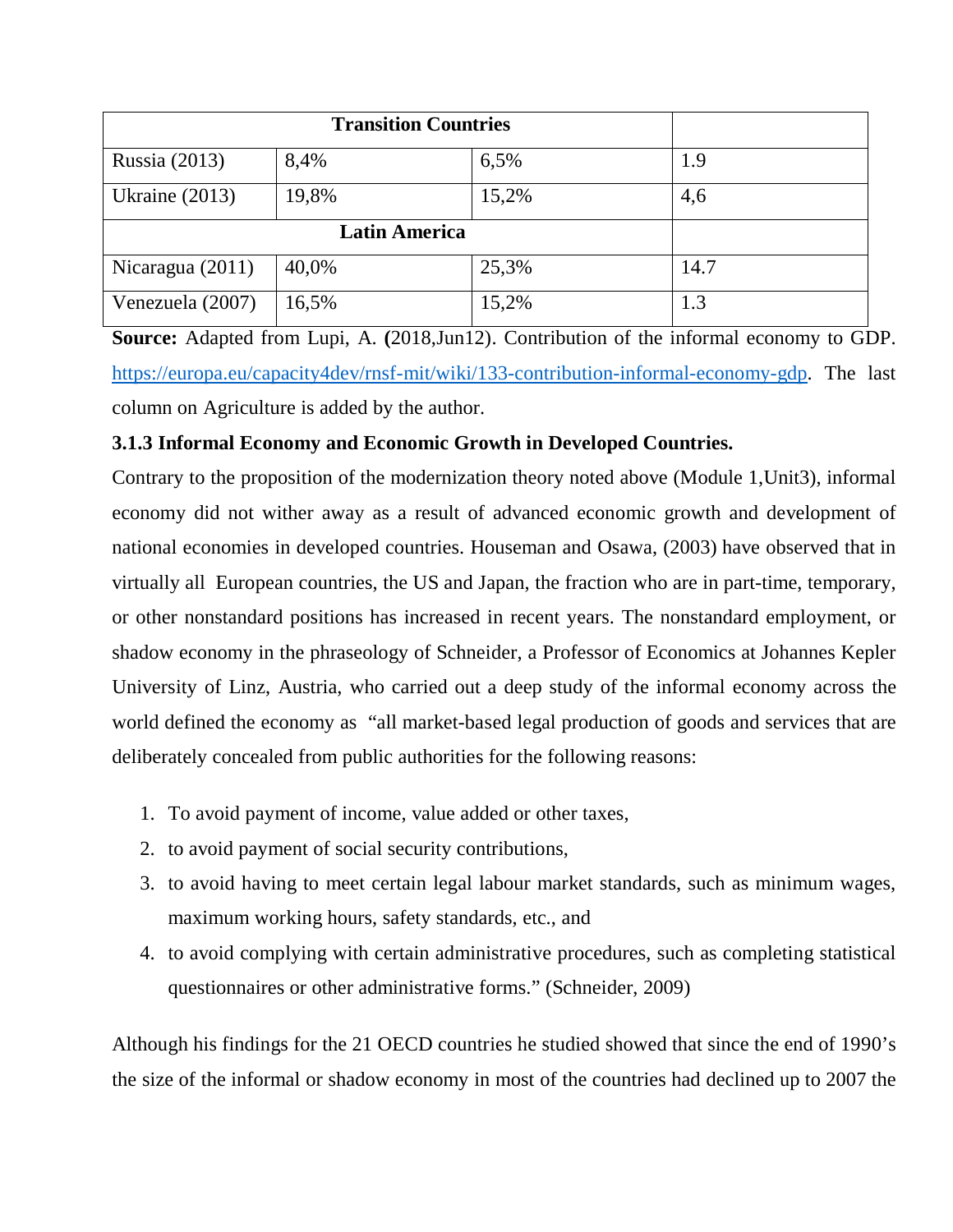terminal date of the study (see table seven), the trend was not sustained as the 2008 economic meltdown triggered crisis that stimulated informal economic activities. In China for instance, 130 million migrant workers lost their jobs by January, 2009 according to official Chinese figures (Chaudhuri and Mukhopadhyay, 2010), while urban informal employment grew from 111.5 million in2000 to 214.8 million in 2010(Huang, Xue and Wang, 2020). Similarly, in Canada from 2007 to 2012, the informal or underground economy is said to have grown by 14%, while contribution to GDP expanded to 17% (Market Business News,2021), compared to12.6 % in 2007 (see table seven). The four dominant sectors which represented 66% of Canada's total (estimated) shadow economy are:

- Residential construction: 28%
- Insurance, finance, real estate, rental, leasing, and holding companies: 14%
- Retail trade: 12%
- Food services and catering: 12% (Market Business News, 2021)...

On the contribution of informal economy to GDP in the developed countries, Schneider, (2009) estimated that in 2007, the US shadow economy injected 7.2% to GDP excluding criminal activities such as hacking for organized crime, drug dealing, smuggling, gun selling, etc. Table seven provides the statistics for five other selected developed economies.

## **TABLE EIGHT**

**Estimated Share of Informal Economy in the GDP in Selected Developed Countries: 2003-2007** 

| Country              | Informal Economy (In % of official GDP |      |      |
|----------------------|----------------------------------------|------|------|
|                      | 2003                                   | 2005 | 2007 |
| Canada               | 15.1                                   | 14.3 | 12.6 |
| <b>United States</b> | 8.5                                    | 8.2  | 7.2  |
| Germany              | 17.1                                   | 15.4 | 14.8 |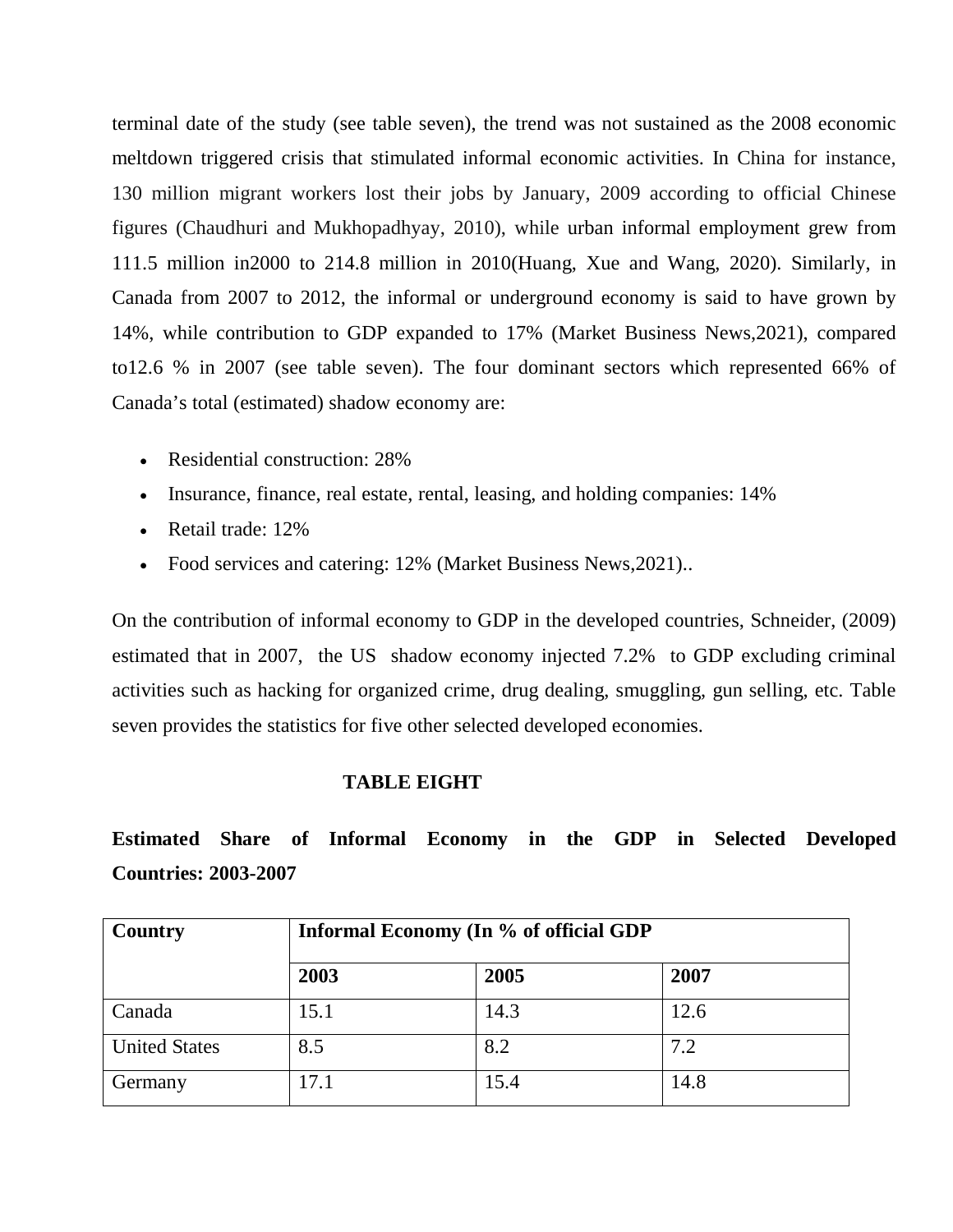| <b>Great Britain</b> | 12.2 | 12.0 | 10.6 |
|----------------------|------|------|------|
| France               | 14.7 | 13.8 | 11.8 |
| Italy                | 26.1 | 24.4 | 22.3 |

**Source:** Adapted from Schneider, F. (2009).Size and Development of the Shadow Economy in Germany, Austria and Other OECD Countries Some Preliminary Findings. https://www.cairn.info/revue-economique-2009-5-page-1079.htm

As the statistics clearly reveals the US had the least informal economy contribution to its national GDP while Italy had the highest which partly reflects their different development levels. Thus, in 2019 whereas US GDP was \$21,433.23 billion, and its GDP per Capita was \$65,297.517, those of Italy were \$2,003.58 billion GDP, and \$33,225.617 GDP per Capita (Boyle, 2021). In another contrast, Nigeria's GDP in 2019 was \$448.12 billion and its GDP per Capita was \$2,229.917 leading to wide spread poverty at a rate of 40.1% in 2019 (ibid). Consequently, poverty and unemployment triggered informal emigration to richer countries in the course of the 1980s and 1990s as thousands of Nigerians dispersed to the US, Saudi Arabia and Europe in response to a strong demand for unskilled labour and a relatively liberal immigration policy in southern Europe. Nigerian women and men found work, primarily in agriculture and the service sector such as African food markets, hairdressers, telephone centres, video rental shops, travel agencies and money transfer (Carling, 2006). Italy's relative high incidence of informal economy pulled many Nigerians in response to a high demand for agricultural workers and prostitutes which started slowly in the second half of the 1980s.Most women leaving Edo State for Europe to work as prostitutes go to Italy first before proceeding to Netherlands, Spain, Germany, Belgium or Austria (ibid). But, the most wide spread informal activity which cuts cross all countries of the world seems to be street vending. Daniels (2004: 503) cited in Wilson, (2014), found out that a number of highly populated urban areas of the world or "mega-cities" contain thousands of street vendors including Tokyo, Bombay, Lagos, São Paulo, Mexico City, Dhaka, New York and Los Angeles, Karachi, Manila, Cairo etc. This finding contrasts with how Barnett, (1988, pp. 69-70 ) described

Third World cities which he said differed from those in Europe and North America by: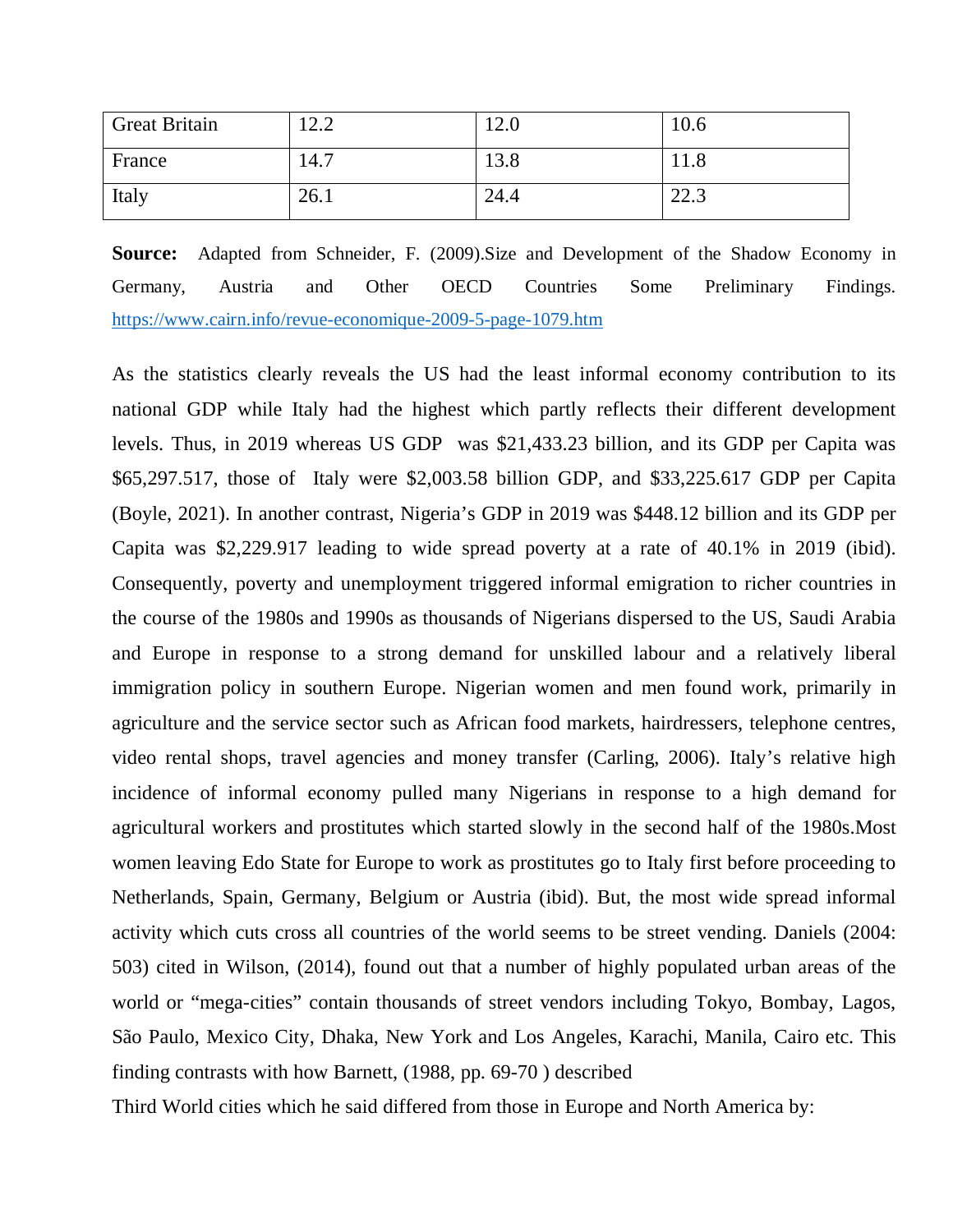"not being based on widespread industrial development. Many people spend their lives in occasional casual employment in the service sector, working when they can as mechanics, shining shoes, washing cars, selling cigarettes, and sometimes as beggars and prostitutes. This kind of employment/ unemployment is called the informal sector".

#### **4.0 CONCLUSION.**

Although the significance of informal economy cuts across developed, transition and developing economies boundaries, it is more important in the developing countries where agriculture, trade, industry and services are the major sources of employment and GDP growth. Also, it is the principal source of employment and income for women in the developing world especially in agriculture and trade sectors. In the developed economies it provides employment and income to those that could not be absorbed in to the formal economy. Finally, in all countries the formal economy is intricately linked to the formal economy either as a supplier of inputs such as raw materials and cheap labour or in redistribution of manufactured goods and services of transnational and national firms.

#### **5.0 SUMMARY.**

The informal economy contributes significantly to the economic growth of developing countries especially in the areas of GDP and employment. In the developed countries although the contributions to national GDP and employment are relatively low, yet it provides employment for domestic workers, own-account workers internally, and the formal firms with migrant workers and subcontracting of production out to developing or transition countries.

#### **6.0TUTOR-MARKED ASSIGNMENT**

- 1. What is the relationship between informal economy and underdevelopment?
- 2. Should the informal economy in the developing countries be formalized?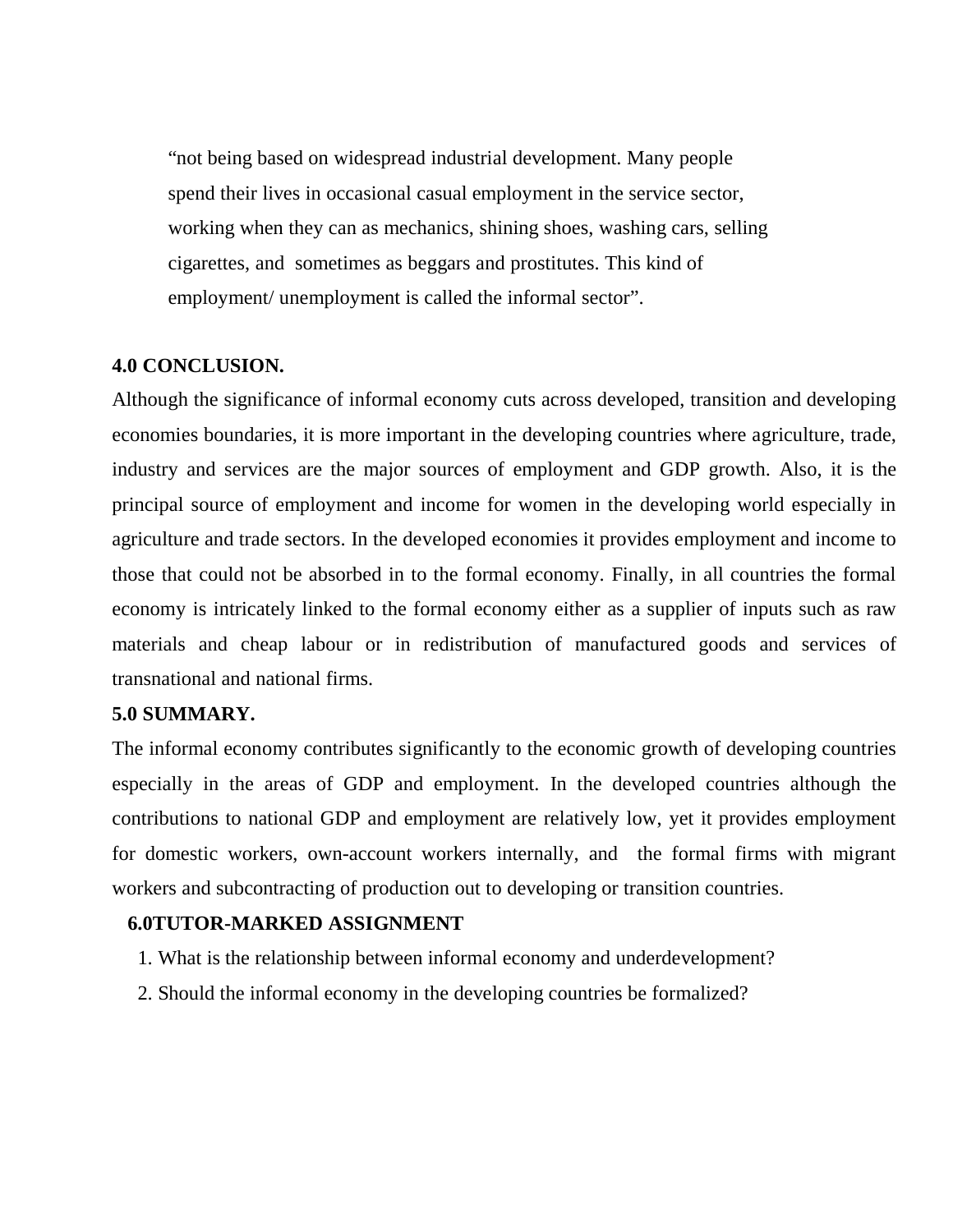# **7.0 REFERENCES/ FURTHER READINGS**

Altman, M. (2008). Formal-Informal Economy Linkages. https://www.gtac.gov.za/Researchdocs/Formal-informal%20Economy%20Linkages.pdf

Barnett, T.(1988). *Sociology and Development,* London, Hutchinson

Boyle. M.J. (2021, April 24). Top 25 Developed and Developing Countries https://www.investopedia.com/updates/top-developing-countries/Full Bio

Bromley, R.(1990,Oct).Production and Reproduction in Latin American Cities: Concepts, Linkages, and Empirical Trends. https://www.jstor.org/stable/143968

Carling, J. (2006).Migration, Human Smuggling and Trafficking from Nigeria to Europe.

https://publications.iom.int/system/files/pdf/mrs23.pdf

Castells, A. and Portes, A.(1989). Dynamics, and **Effects** of **the** Inormal Economy. In Alejandro Portes, A., Castells, M. and Benton, L. A. (Edited), (1989).*The Informal Economy: Studies in Advanced and Less Developed Countries.* London, The Johns Hopkins Press

Deléchat, C. and Medina, L.(2020). What Is the Informal Economy? https://www.imf.org/external/pubs/ft/fandd/2020/12/pdf/what-is-the-informal-economybasics.pdf

Devlin, R. T.(n.d.). Impact of the Informal Economy on Economic Growth. wiego.org

Farrell, D.(2004). The hidden dangers of the informal economy.https://immagic.com/eLibrary/ARCHIVES/GENERAL/MCKNSYUS/M040413F.pdf

Ghatak, A. R. (2017,Sep14)**.**India's informal sector is the backbone of the economy. https://www.dandc.eu

Houseman, S. and Osawa, M. (2003). Introduction. In Susan, H. and Machiko. (Ed)..*Nonstandard Work in Developed Economies: Causes and Consequences.* Michigan, W.E. Upjohn Institute for Employment Research.

Huang, G. , Xue, D. and Wang, Bo. (2020, March 31). Integrating Theories on Informal Economies: An Examination of Causes of Urban Informal Economies in China. https://res.mdpi.com/d\_attachment/sustainability/sustainability-12- 02738/article\_deploy/sustainability-12-02738-v2.pdf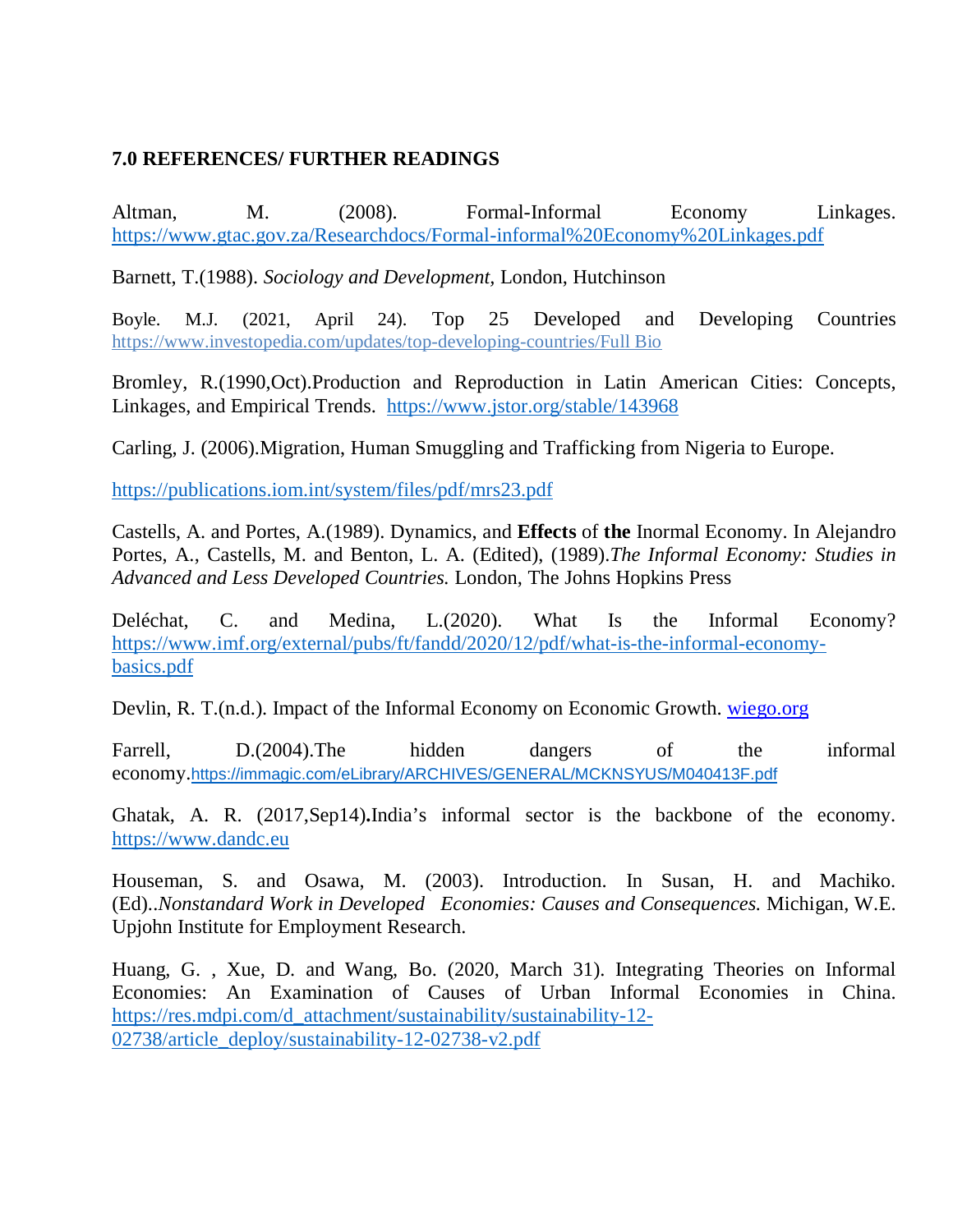Loayza, N.V. (n.d).Globalization and Informality: Two Challenges to Development and Integration. https://www.bbvaopenmind.com/en/articles/globalization-and-informality-twochallenges-to-development-and-integration/

La Porta, R. and Shleifer A. 2014). Informality and Development**.**  https://scholar.harvard.edu/files/shleifer/files/informality. DOI:10.1257/jep.28.3.109

Lupi, A. **(**2018,Jun 12). Contribution of the informal economy to GDP.

https://europa.eu/capacity4dev/rnsf-mit/wiki/133-contribution-informal-economy-gdp

Market Business News.(2021). Informal sector - definition and meaning. marketbusinessnews.com

Schneider, F. (2009).Size and Development of the Shadow Economy in Germany, Austria and Other OECD Countries Some Preliminary Findings. https://www.cairn.info/revue-economique-2009-5-page-1079.htm

Weng, X. (2015).The rural informal Economy: Understanding drivers and livelihood impacts in agriculture, timber and mining. http://pubs.iied.org/16590IIED

Wilson, T.D.(2014, May2). Introduction: Approaches to the Informal Economy. https://www.researchgate.net/publication/261913347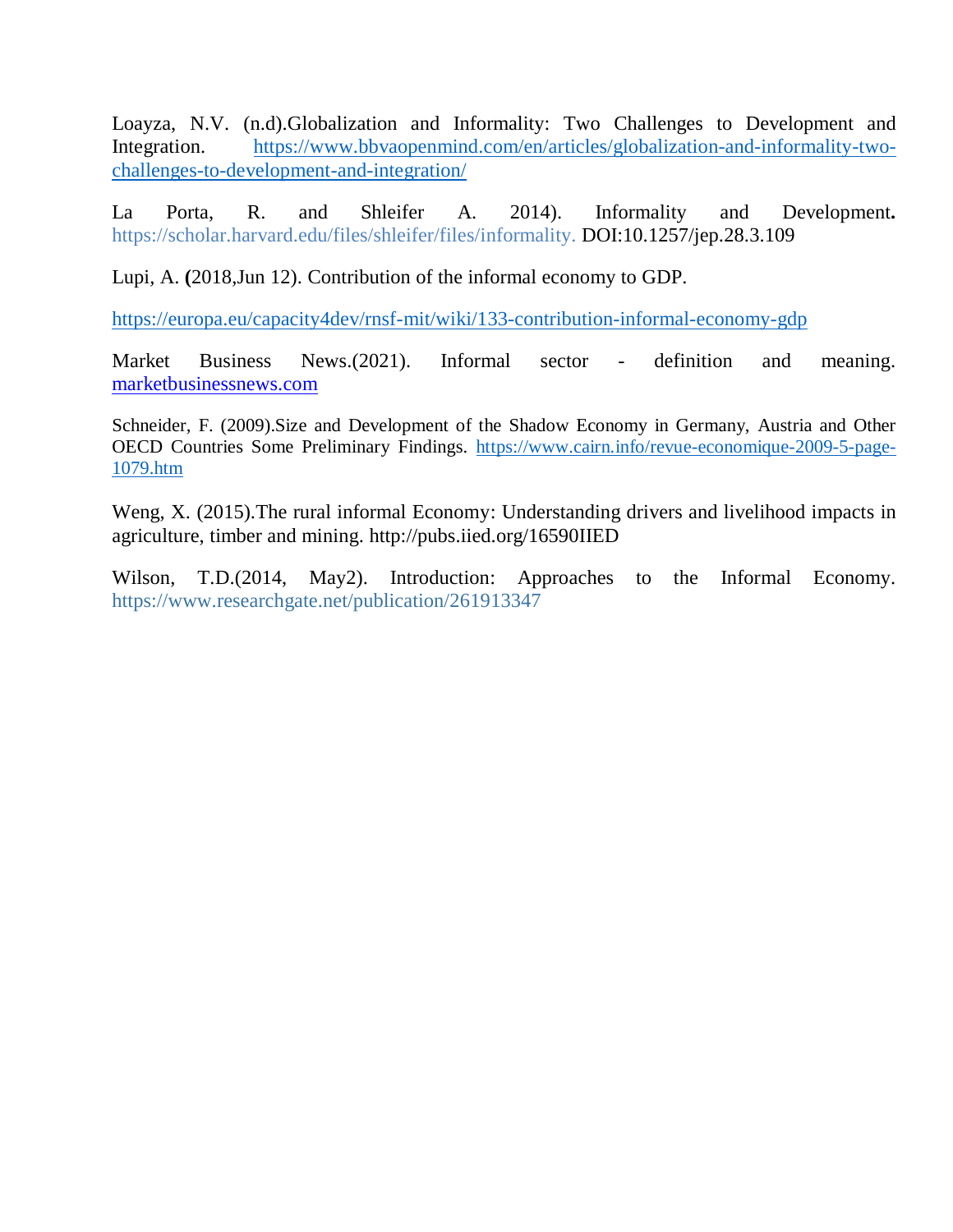# **Unit 2: The State and Informal Economy CONTENT**

- 1.0 Introduction
- 2.0 Objectives
- 3.0 Main Content
- 3.1.1 Taxation
- 3.1.2 Regulations.
- 4.0 Conclusion
- 5.0 Summary
- 6.0 Tutor-Marked Assignment
- 7.0 References/ Further Readings

# **1.0 INTRODUCTION**

Since the state partly derives its legitimacy from the outcomes of its development policies which depend on financial capacity, then, its relationship with the informal economy hovers on taxation and regulations. The former enriches the state coffers and the latter ensures compliance to rules which the state promulgates or permits relevant authorities to do for the mutual benefits of the state and the society. But since the emergence of the formal-informal dichotomy, the informal economy has been predominantly defined from the legal framework. Thus, in his study on the causes and consequences of informality and implications on development, Ulyssea,(2020),described informal firms as those that do not register with the tax authorities and comply with regulations, and informal workers as those who do not have a formal labor contract. Similarly Loayza, **(**n.d) affirming the definition introduced by de Soto in1989 conceptualized informal economy as "the set of companies, workers, and activities operating outside legal frameworks and regulations", which the International Conference of Labour Statisticians adapted in the 2003standard definition in which the phrase "not legally regulated" is embedded. This unit will engage you in figuring out whether taxes are paid in informal economy or not and whether regulations are obeyed or not, a nd why.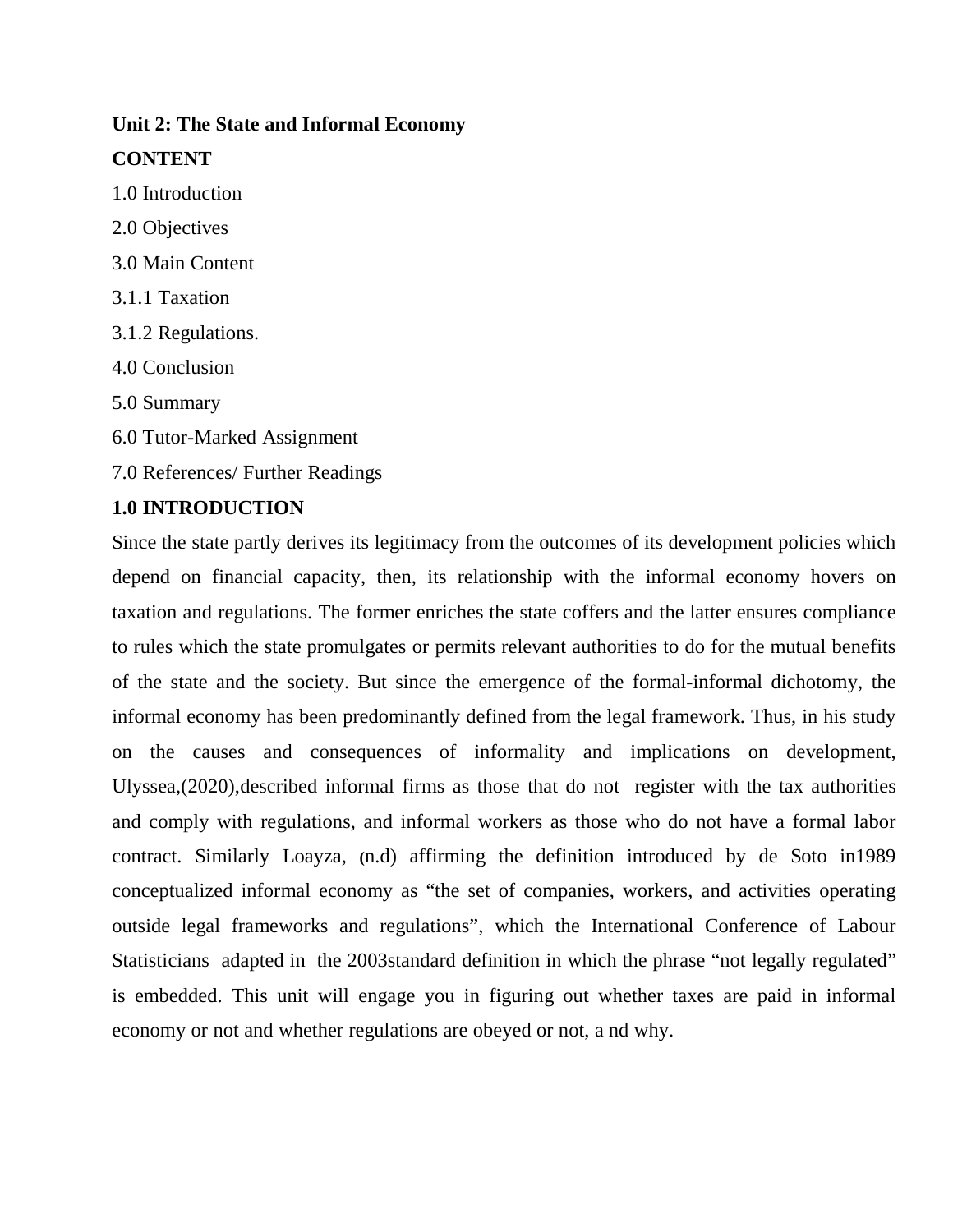# **2.0 OBJECTIVES**

At the end of this unit you are expected to able to

- Explain the issues and problems in informal economy taxation and regulations.
- .Suggest measures to make informal economy tax and regulations compliant for improved state revenue and employee security and welfare

# **3.0 MAIN CONTENT**

## **3.1.1 Taxation**

State taxation is an old institution that has been deployed in state building and nation building projects. But as Leah Gardner (2013:224), cited in Meagher,(2016) rightly argued, the colonial experience in Africa in particular has distorted the functional role of taxation from that of nation building to that of state building to maintain law and order. Consequently, tax payment becomes worthless as the payee derives little or no benefit which leads to evasion. However, Rogan (2019) and Joshi et al (2014) have done extensive literature reviews on taxation in the informal economy posited four different motivations for its significance:

- 1. Its potential benefits in terms of revenue generation capacity due its large size in many developing countries (which is still growing) and large share in GDP which could be mobilized to augment the relatively small tax bases in those countries which depended almost exclusively to taxes from employees of large private firms and the public sector (Schneider & Klinglmair 2004; Schneider et al. 2010)
- 2. Tax compliance among informal economy enterprises and workers could promote "tax morale" and greater compliance among larger formal firms (Torgler 2003; Alm et al. 2004; Torgler and Schneider 2007).
- 3. Registration for tax could trigger formalization process which could improve growth in informal firms as well as a multiplier effect on the growth of larger formal firms (Perryet al. 2007; Fajnzylber et al. 2009, 2009; Loeprick 2009; de Mel, McKenzie, and Woodruff,2012).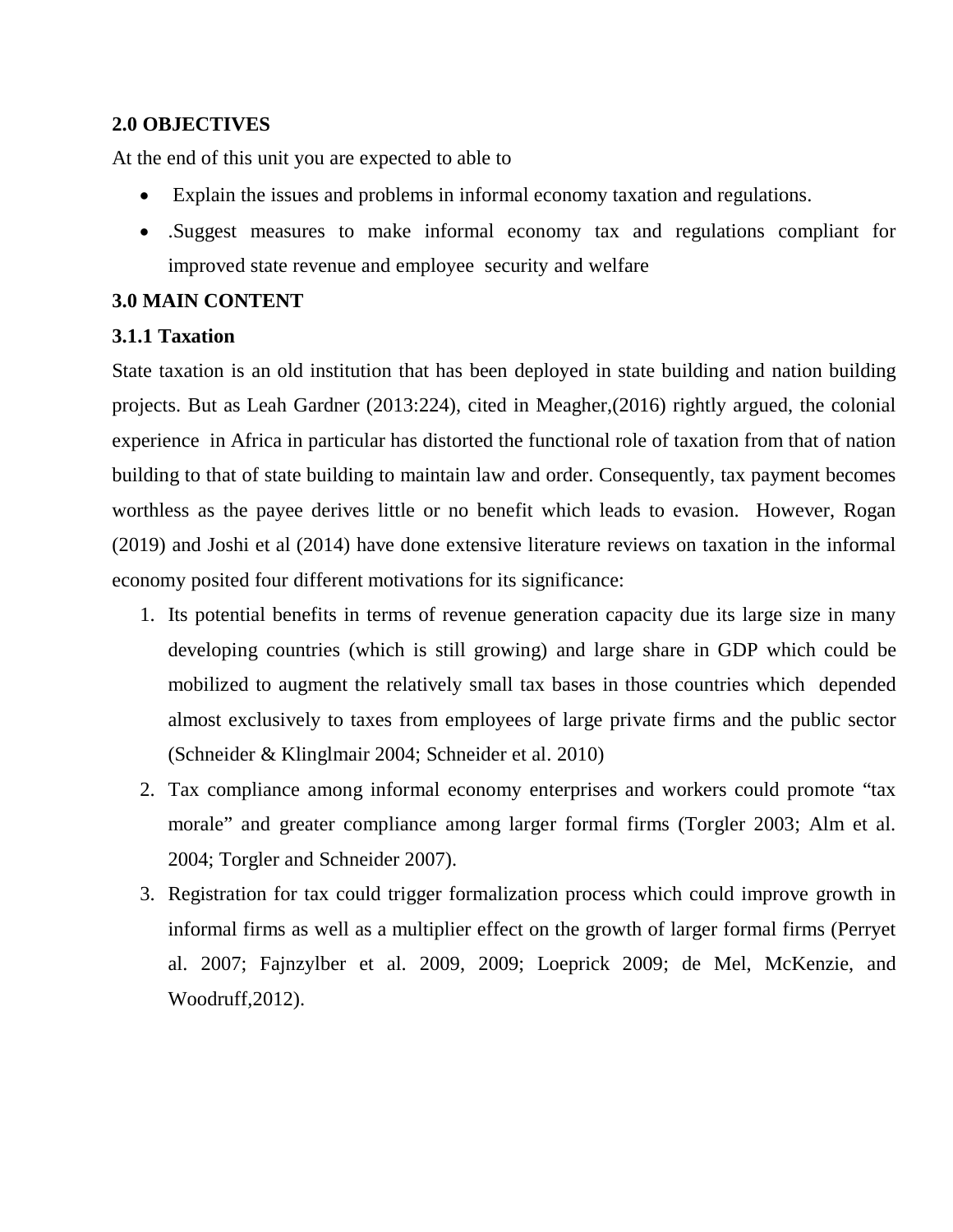4. Tax compliance by informal economy firms could improve the social contract between the state and business which could foster good governance, political accountability and civic engagement which enhances state legitimacy (Joshi & Ayee 2008; Prichard 2009, 2015).

But as regards the first expectation, Keen, (2012) cited in Joshi et al (2014) argued that informal economy potential revenue yields are low; administrative costs are high; tax incidence is likely to be regressive; and tax enforcement risks exposing vulnerable firms to harassment. But contrary to Keen, in Lagos State where political leadership undertook administrative reforms, public education and improvements in public service delivery there was rapid improvement in tax performance and voluntary compliance on the part of citizens through which 53% of its N500 billion state budget was generated from taxes on citizens in 2013 compared to Kano State which generated only 13 % for its budget(Meagher, 2016), due to lack of similar measures. Similarly, in the United States Paglin, (1994) cited in Miller (2006) ,estimated that the unreported income from the informal economy was worth \$492 billion in 1994 equivalent to 9.6% of all personal income and 8.1% of GDP. According to Market Business News.(2021), in the state of California alone which has America's largest GDP, between 15% to 17% of its labor force work in the informal economy, and it generates between \$60 billion and \$140 billion annually.

On the second expectation on improved tax morale in formal economy, it is not the tax evasion in the informal economy that triggered partial compliance by formal firms, but the high rate which the firms considered unprofitable as neo-liberal theory predicts. So it is the threshold that matters rather than formal economy evasion. On the third expectation that taxation could induce formalization, Joshi et al, (2014) have cautioned that despite a convincing body of evidence that formalization can drive broader economic gains, there remains significant uncertainty about whether the smallest micro firms would benefit.

And finally, tax payment may not be the only bargaining strength for engaging the state to fulfill the social contract as Meagher (2011) found in Kano State in 2011.When the state government decided to tax motorcycle taxi operators, some five hundred aggrieved members deployed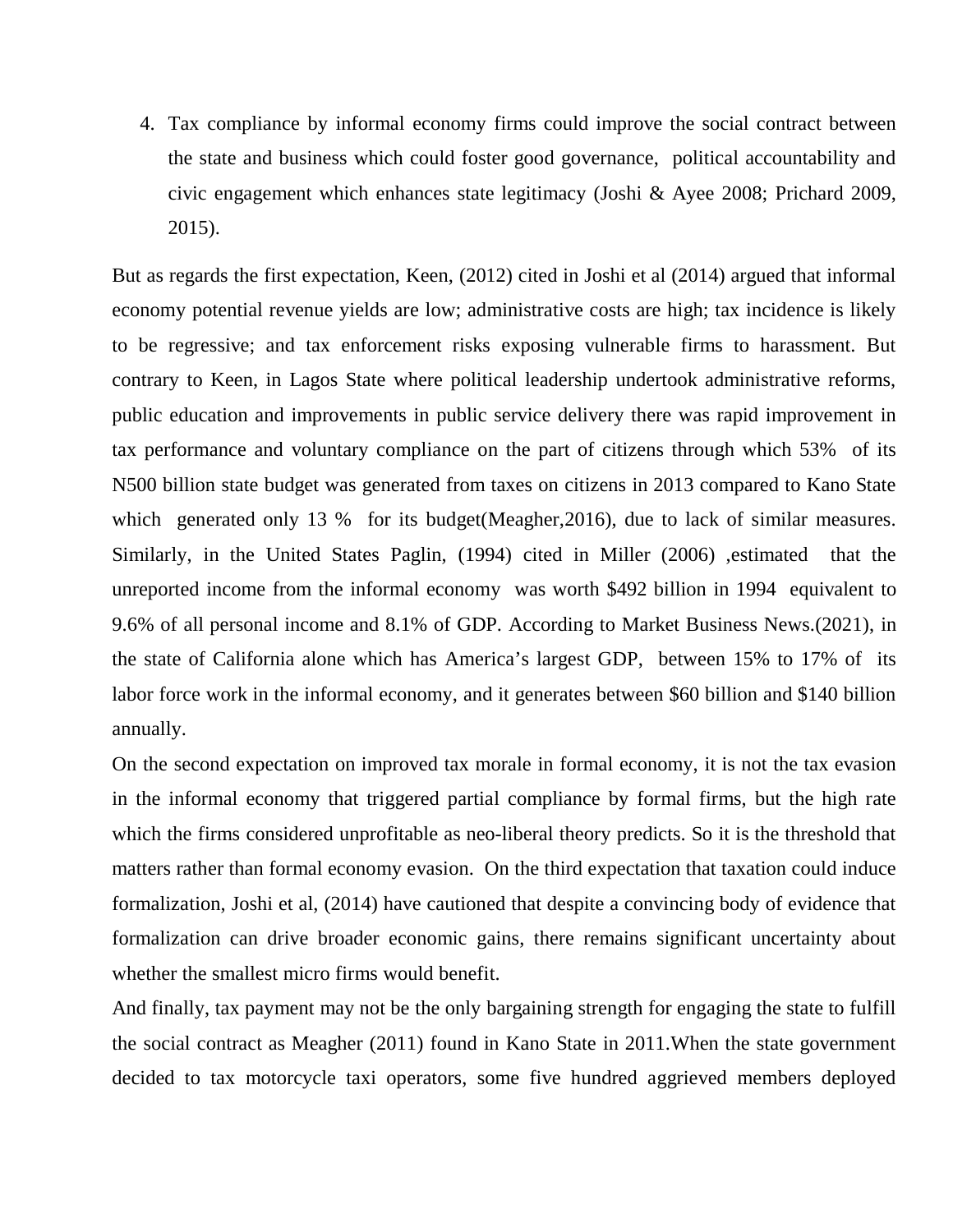traditional bargaining strategy rather tax payment to engage the state through the Emir of Kano who intervened on their behalf and the decision dropped to the frustration of the State revenue officers.

As regards the contributions of informal economy taxes to state coffers however, they are likely to be substantial despite very little information on the amounts paid to local authorities partly because the taxes/fees are varied and are not accounted for in municipal budgets or financial statements (Rogan,2019). For instance, market revenues in Ghana in the form of fees and stall rents represented an average of 27% and 24% of local government tax revenue from 2001 to 2011 according to Clark(2010) cited in Rogan (2019). The informal sector employers and ownaccount workers pay assorted taxes either directly or indirectly. In the former through presumptive taxation which is a uniform and fixed amount tax based on the "presumed" incomes of different occupations**;** tax stamp programmes for informal traders; and a flat rate tax on retail turnover. And in the latter through VAT and import duties (Rogan,2019).

#### **3.1.2 Regulations.**

Unlike taxation which is virtually the prerogative of the state, regulations emanate from both the state and non-state actors. As indicated in table nine below for example, whereas legislations one to seven could emanate from a national state, legislation eight could emanate from United Nations Environment Programme (UNEP); legislation nine from ILO; legislation twelve from IMF or World Bank; and legislation sixteen from World Trade Organization. Also, although some scholars such as Swaminathan, (1991) have singled out state regulation as the defining characteristic of informal economy, Weng's (2015) study on the rural informal economy in agriculture, timber and mining sectors in sub-Saharan Africa discovered that customary rights and norms largely shaped the behavior of economic actors as opposed to state regulation that was perceived as exclusionary and costly. Thus, as de Soto,(1988) pointed out:

 …in the case of Peruvians at least and …this is true of the other Latin American countries too, it is not a question of things being done illegally due to a vocation for illegality, but because the law itself was extremely costly for them…above all we like to overregulate ourselves… a problem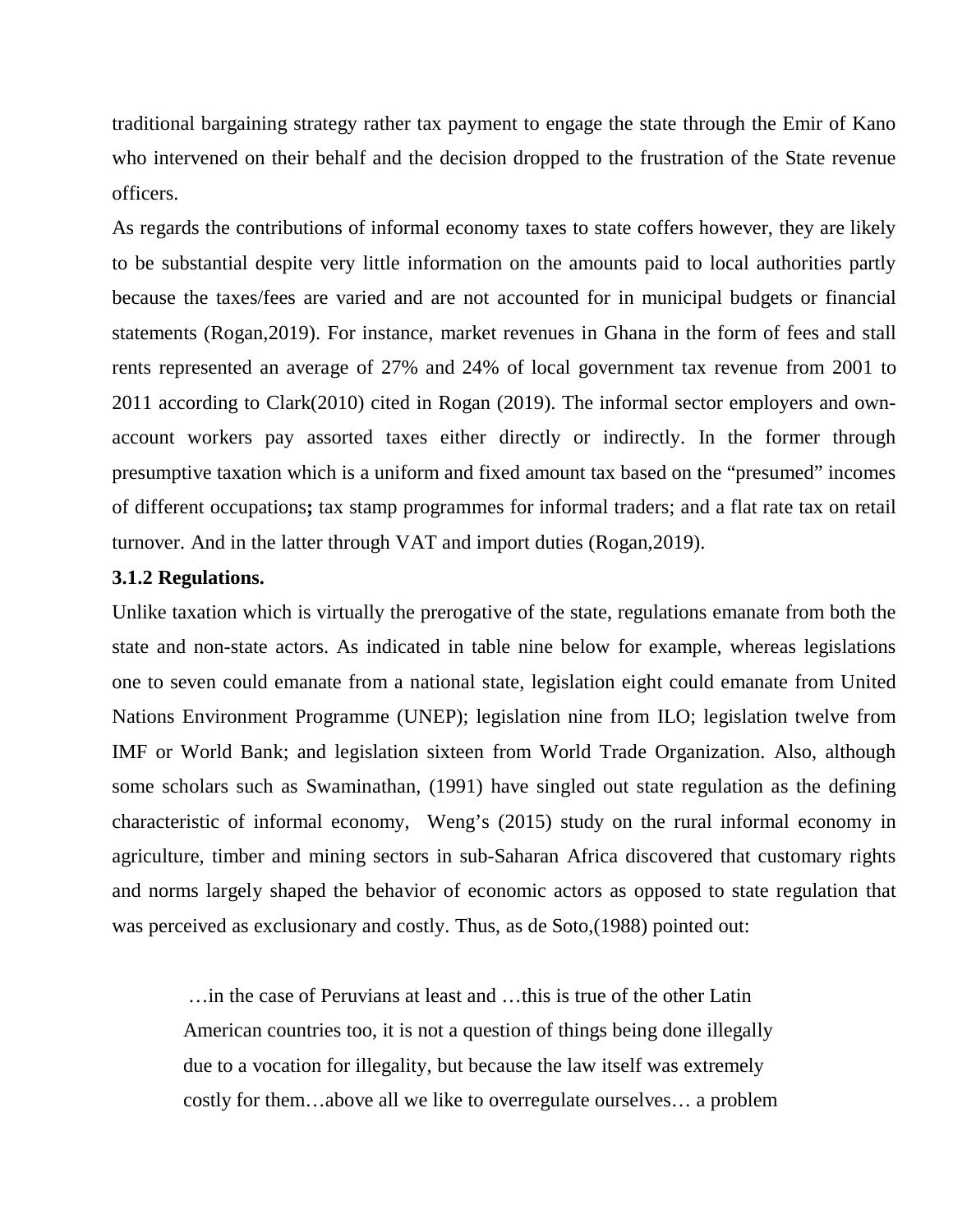inherited from Spain and from which we will not easily extricate ourselves.

Moreover, state regulations have multiple objectives. In a study of street and market vendors in Guadalajara and Mexico City Martí (1994) cited in Wilson (2014) found three objectives: revenue maximization policy in which large merchants contributed most funds to municipal revenues, while street and market vendors supplied from 5 to 10% of the total; subsistence goods maximization policy in which vendors supplied basic foodstuffs and other goods to a poorly paid labor force to lower pressures on wage increase; and the federal government's modernization policy which prohibited the public presence of street and market vendors.

#### **TABLE NINE**

#### **Examples of Legislations/ Regulations Affecting Informal and Formal Economies**

| 1. Company, commercial and contract laws    | 10. Rental laws                               |
|---------------------------------------------|-----------------------------------------------|
| 2. Property laws, including property rights | 11. Laws of association                       |
| 3. Taxation laws                            | 12. Credit legislation, banking and financial |
| 4. Accountancy law                          | market laws                                   |
| 5. Bankruptcy law                           | 13. Stock exchange law                        |
| 6. Laws concerning compensation for damage  | 14. Insurance laws                            |
| 7. Laws concerning consumer safeguards,     | 15. Intellectual property rights law          |
| 8. Laws concerning environmental protection | 16. Laws on competition, including anti-trust |
| 9. Labor laws, minimum wage laws, working   | laws                                          |
| safety laws                                 |                                               |

**Source:** Adapted from OECD, (2004). Promoting Entrepreneurship and Innovative SMEs in a Global Economy: Towards a More Responsible and Inclusive Globalisation https://www.oecd.org/cfe/smes/31919278.pdf

In another vein, critics have found ambivalence in the state attitude to taxing and regulating the informal economy. Joshi, Prichard and Heady (2014) have argued that politicians deliberately keep the informal economy as it is to ensure secured votes during elections because once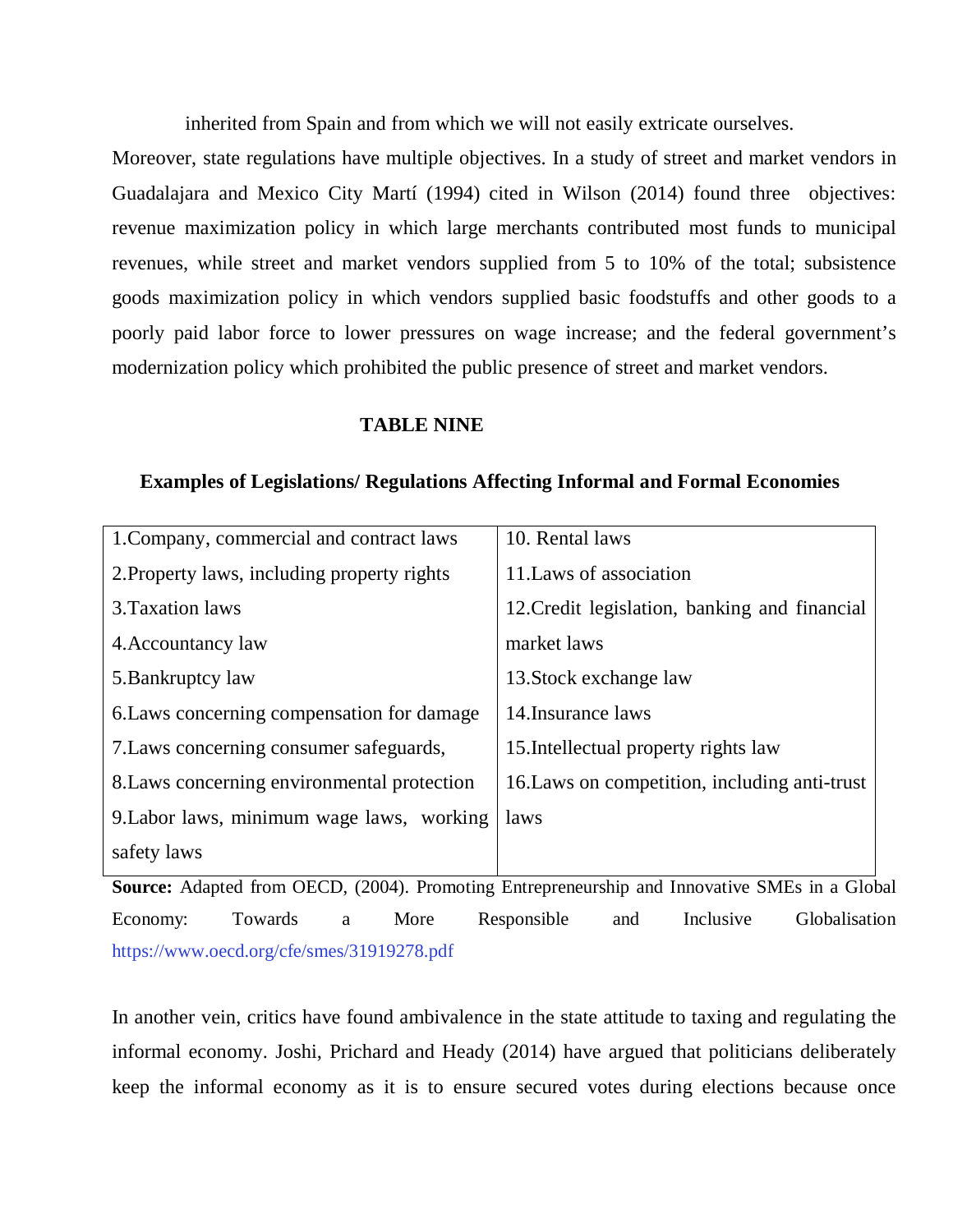formalized they could lose their hold over such workers' votes since they would be free to vote as they wanted. Similarly, Castells and Portes (1989, p27) note that European governments count on the informal economy to reduce unemployment and to provide new incentives to battered national economies. Furthermore, the state in the highly developed countries is said to have sustained the informal economy due to its several advantages: at least 2/3 of the income earned in the informal economy is immediately spent in the formal economy; it increases the standard of living because it provides employment to at least 1/3 of the working population which diverts their attention away from unproductive demonstrations; and between 40 and 50% of its activities have a complementary character, which increases the size of formal economy contribution to GDP (Schneider, 2009). Apart from complementing the formal economy, Mukherjee (2016) attributed the contemporary growth of informal economy in response to globalization because of its advantages in reducing transaction costs, and in sidestepping the bureaucratic obligations.

#### **4.0 CONCLUSION**

The informal economy has potential revenue generation capacity which is being partially tapped directly because of lack of formalization, and indirectly from its complementary role in servicing the formal economy which contributes directly to the state coffers. Onerous taxation and regulations have stymied the full realization of the revenue yields in informal economy forcing it to operate underground. The lack of genuine commitment by the state in both developed and developing countries to effect formalization of informal economy for political and economic reasons contributes to below potential revenue yields.

#### **5.0 SUMMARY**

Despite the overwhelming view that informal economy neither pays taxes nor obeys state regulations, there is no empirically valid evidence. The evidence in Mexico City and Lagos shows that informal economy firms and workers pay dues especially if the revenue is spent on social ends as in the Lagos case. Disregard for regulations derive from their unprofitability and overregulation, and the decision of the political elites to soften full implementation in exchange for votes during elections.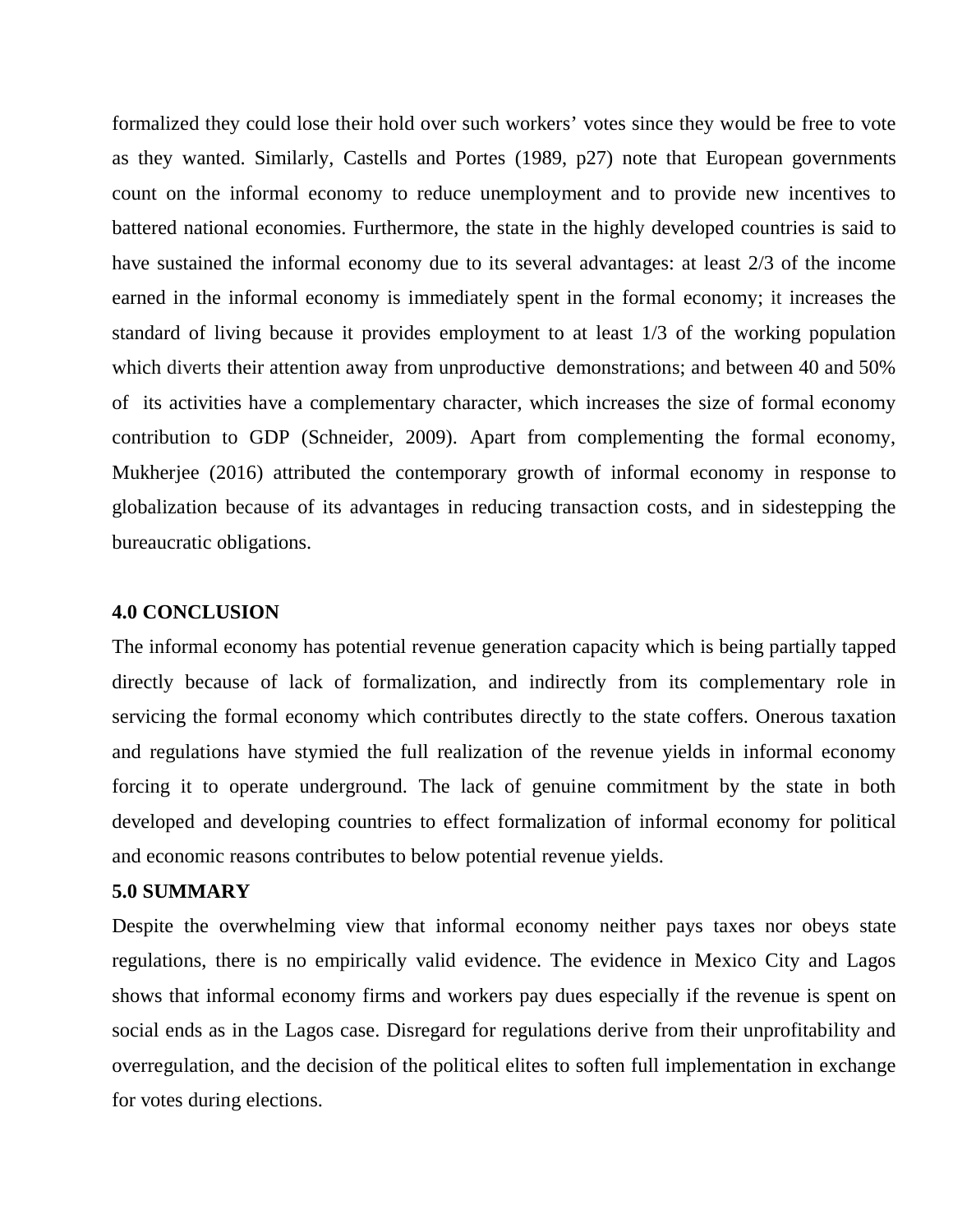## **6.0 TUTOR-MARKED ASSIGNMENT**

- 1. Discuss the costs and benefits of taxing the informal economy.
- 2. To what extent is regulation a form of taxation?

## **7.0 REFERENCES/ FURTHER READINGS**

de Soto, H.(1988). Why Does the Informal Economy Matter? http://www.hacer.org/pdf/Desoto002.pdf

Joshi, A., Prichard,W. and Heady, C. (2014). Taxing the Informal Economy: The Current State of Knowledge and Agendas for Future Research, The Journal of Development Studies, 50:10, 1325-1347, DOI: 10.1080/00220388.2014.940910

Loayza, N.V.(n.d).Globalization and Informality: Two Challenges to Development and Integration. https://www.bbvaopenmind.com/en/articles/globalization-and-informality-twochallenges-to-development-and-integration/

Market Business News.(2021). Informal sector - definition and meaning. **marketbusinessnew** s.com

Meagher, K.(2016).Taxing times: taxation, divided societies and the informal economy in Northern Nigeria*.* http://eprints.lse.ac.uk/68064/. DOI: 10.1080/00220388.2016.1262026

Miller, B. J.(2006). Living Outside the Law: How the Informal Economy Frustrates Enforcement of the Human Rights Regime for Billions of the World's Most Marginalized Citizens.https://scholarlycommons.law.northwestern.edu/cgi/viewcontent.cgi?article=1050&con text=njihr.

Mukherjee, D.(2016).Informal Economy in Emerging Economies: Not a Substitute But a Complement!. https://ijbed.org/cdn/article\_file/i-12\_c-121.pdf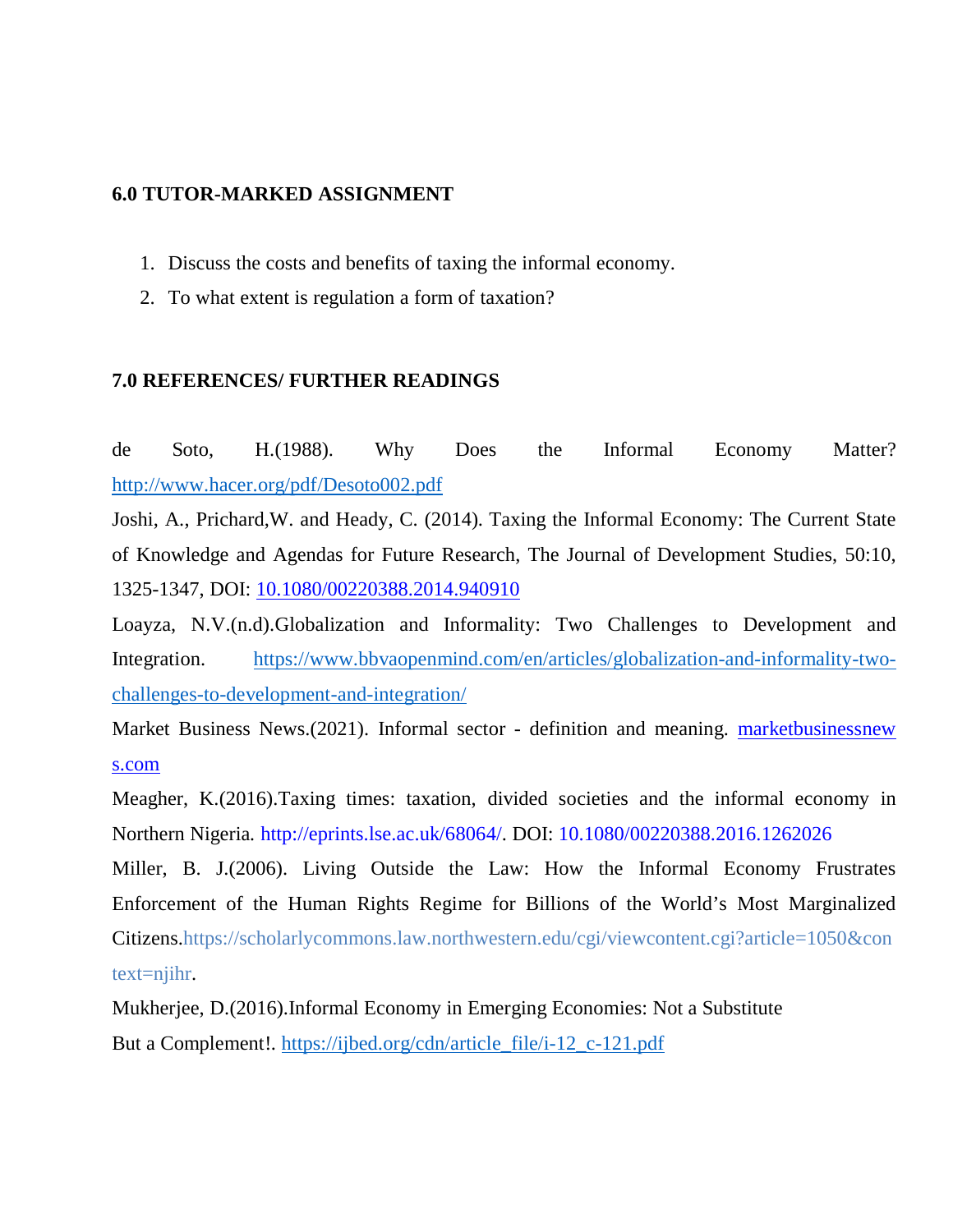Rogan, M. (2019, Sep). Tax justice and the informal Economy: A Review of the Debates(working paper No41). www.wiego.org/wiego-publication-series.

Schneider, F. (2009).Size and Development of the Shadow Economy in Germany, Austria and other OECD Countries: Some Preliminary Findings. https://www.cairn.info/revue-economique-2009-5-page-1079.htm

Swaminathan, M.(1991). Understanding the "Informal Sector": A Survey. https://www.wider.unu.edu/sites/default/files/WP95.pdf

Ulyssea, G.(2020, May 1). Informality: Causes and Consequences for Development

https://www.annualreviews.org/doi/full/10.1146/annurev-economics-082119-121914

Weng, X. (2015).The Rural Informal Economy: Understanding Drivers and Livelihood Impacts in Agriculture, Timber and Mining. http://pubs.iied.org/16590IIED

Wilson, T.D.(2014, May2). Introduction: Approaches to the Informal Economy. https://www.researchgate.net/publication/261913347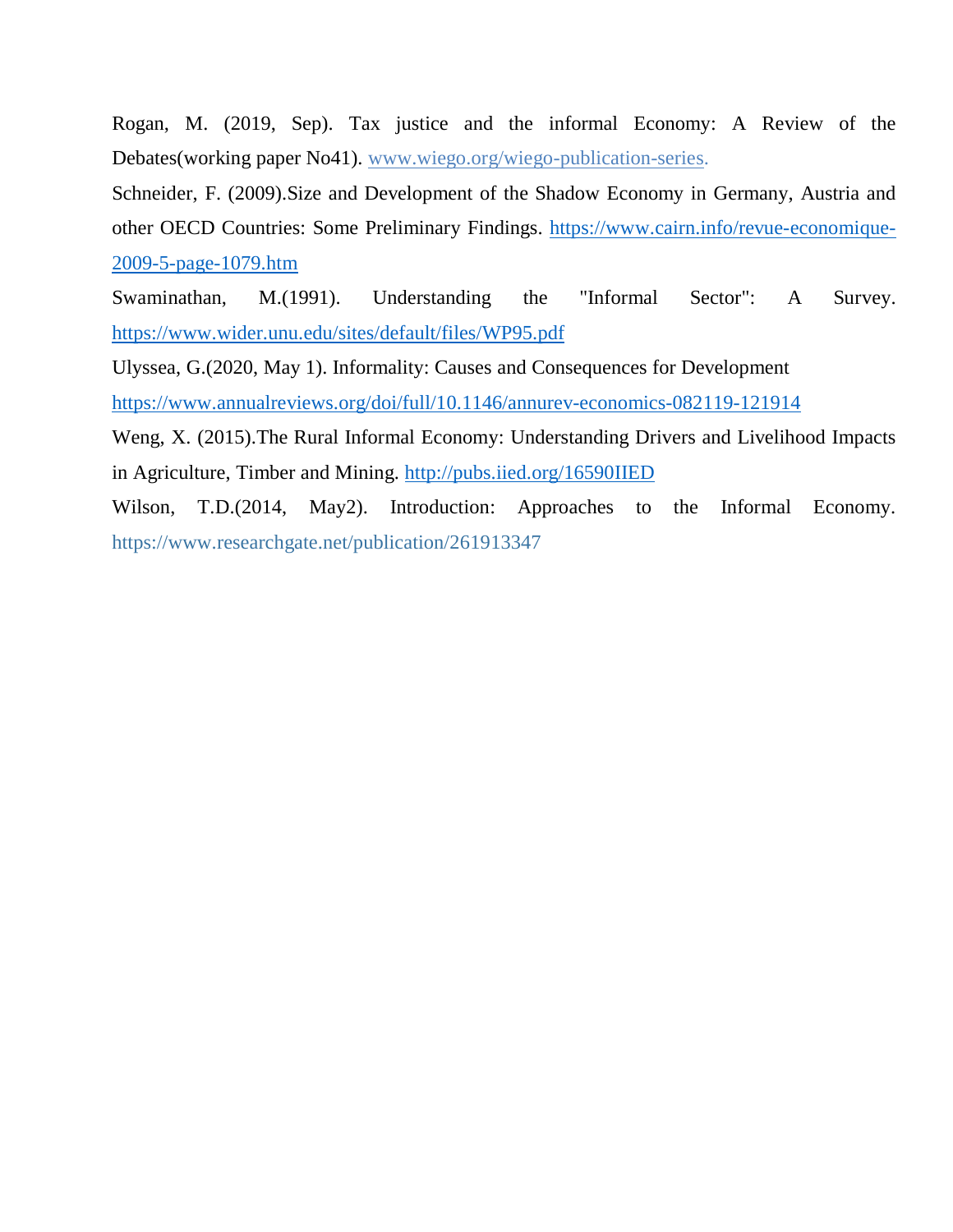# **Unit 3: Revenue Generating Capacity in Informal Economy**

# **CONTENT**

1.0 Introduction 2.0 Objectives 3.0 Main Content 3.1 Revenue Generating Capacity in Informal Economy 4.0 Conclusion 5.0 Summary 6.0 Tutor-Marked Assignment 7.0 References/ Further Readings

# **1.0 INTRODUCTION**

As explained in Unit 2, the revenue generating capacity in the informal economy is quite considerable despite lousy assessment, collection and social utilization. Consequently the potentials remain to be tapped since it has already been characterized by such negatives as "tax evasion"; "difficult to tax" ; and "unregulated." Therefore, all that you will learn in this unit is the policies that could facilitate the transition from potential to actual revenue generation.

# **2.0 OBJECTIVES**

At the end of this unit you are expected to able to:

- Discover the revenue potentials in informal economy.
- Suggest the best measures to realize the potentials.

# **3.0 MAIN CONTENT**

# **3.1 Revenue generating capacity in informal economy.**

According to Joshi et al (2014), the revenue yield in the informal economy is comparatively modest because individual incomes are low, and tax rates correspondingly low, while the costs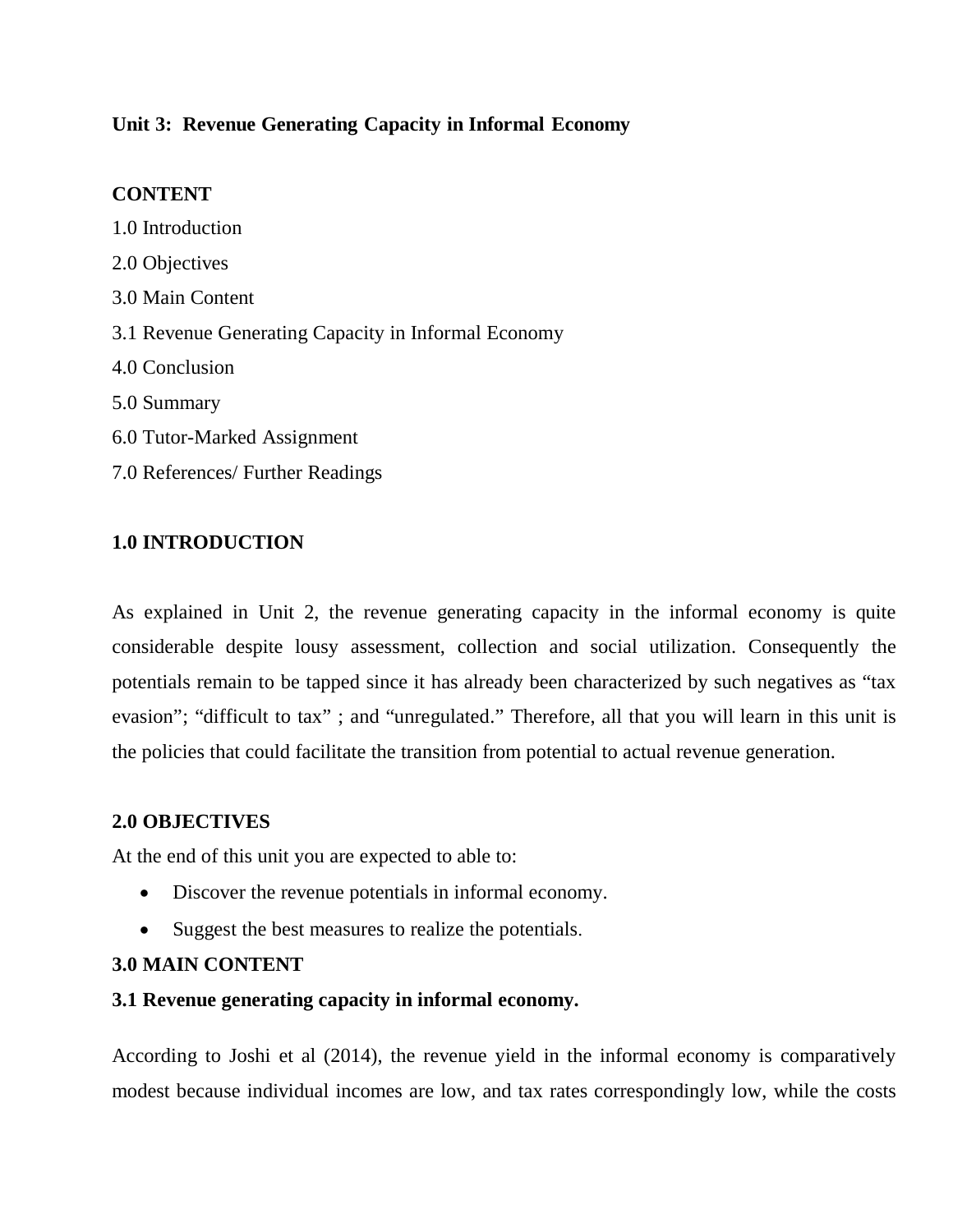of collection are very high, owing to the large number of individual firms and the difficulty of monitoring them. This pessimism derives from treating the economy independent of the formal economy with which it has reciprocal relationship exchanging inputs and out puts for its survival and at the same time enhancing the capacity of formal economy to generate more profits and yield relatively more revenue to the treasury. Moreover, the underestimation of the informal economy revenue yielding capacity has ignored the multiple burdens of formal as well as informal taxation borne by informal actors; the failure of existing tax burdens to deliver the promised improvements in governance; the generally monolithic view of the economy, which glosses over differences of class, gender, ethnicity, religion, age and occupation; and the differences in power and political leverage in relations between informal actors and the state (Meagher, 2016). With regard to class for instance, in a study on informal firms developing world economies, Farrell, (2004) found not only large supermarket chains, software distributors, auto-parts suppliers, consumer-electronics assemblers, but also large-scale labor-intensive industrial concerns operating in the gray economy. This contradicts the widely held assumption of the informal economy being dominated by poor in search of survival means or small firms hiding underground.

Similarly, disregard for religion has underrated the significance of Islamic compulsory Zakat tax as a vital source of revenue that is principally channeled towards alleviating poverty and distress which the principles of sustainable development endorse. As Johoora (2021) explained, Zakat management practices vary across the world: in Saudi Arabia, Pakistan, Sudan it is obliged by state law; in Indonesia, Iran, Kuwait, and Bangladesh the state administers voluntary Zakat funds; and many Muslims also contribute Zakat to non-governmental organisations, or donate directly to the needy in their own communities. Although the precise amount paid is difficult to ascertain since much of Zakat-giving is done informally direct from the donor to the recipient, Rehman and Pickup (2018) have cited sources in 2015/2016 which estimated the global Zakat pool to be between US\$200 billion and US\$1 trillion annually. In the Kingdom of Saudi Arabia, the birth place of Islam, the Department of Zakat and Income Tax (DZIT) charged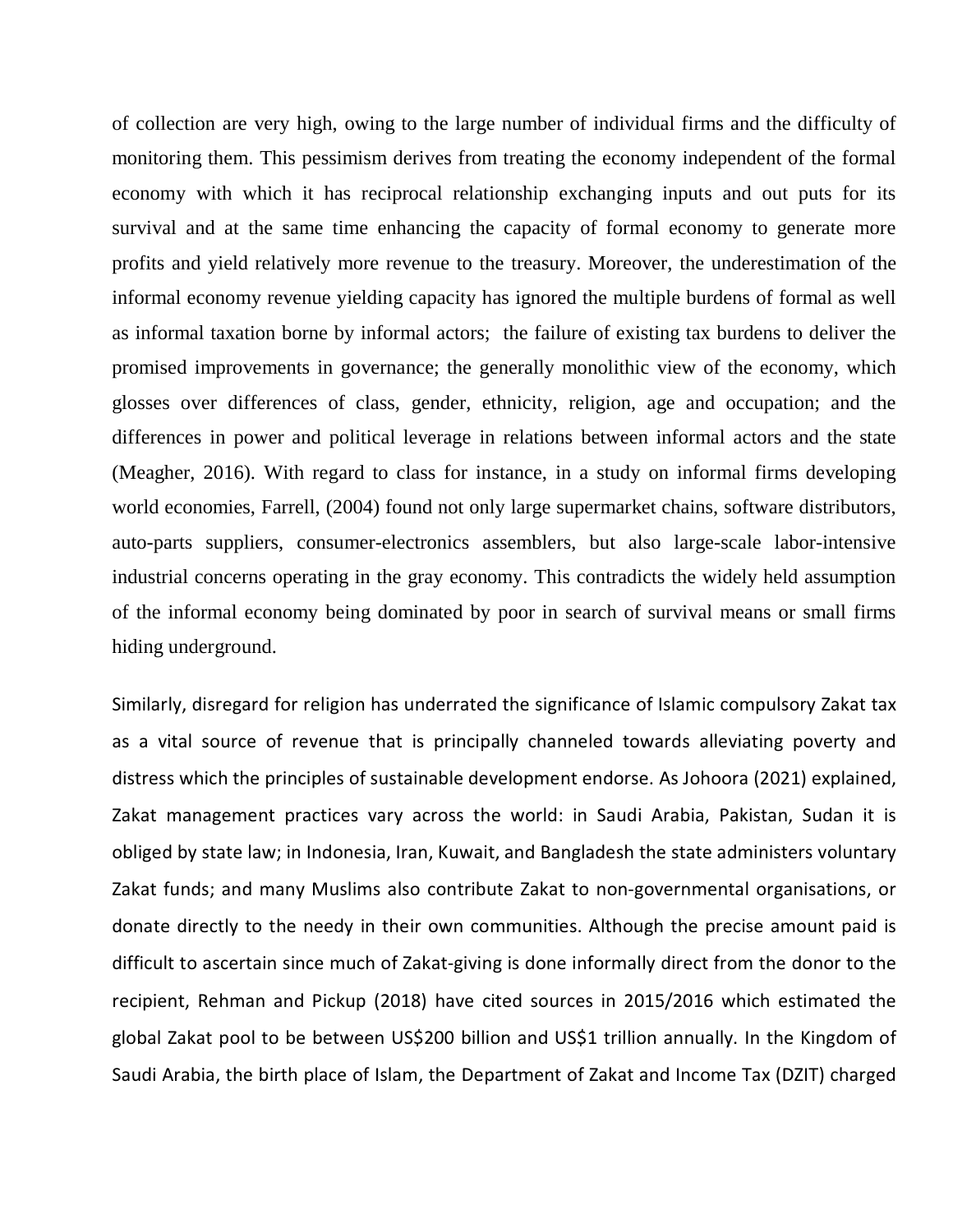with calculating and collecting zakat was established in1951, and in 2009 the it collected15 billion Saudi riyals (around \$4 billion) while in2013 the figure rose to 23.5 billion Saudi riyals (around \$6.26 billion), (Allami, 2015;197). The United Nations Development Programme having realized the potentials of Zakat revenue in the realization of Sustainable Development Goals programme particularly the no poverty goal (SDG 1), zero hunger (SDG 2), reduced inequalities (SDG 10) and partnership for the 16 goals (SDG 17) has already begun harnessing Zakat for SDG projects in the Republic of Indonesia is the world's most populous Muslim-majority country where a micro hydropower plants, which bring electricity to more than 4,500 people in four remote communities (Rehman and Pickup, 2018). In Bangladesh, where over 90% of the population is Muslim, both the government private Non-Governmental Organisations(NGOs) and individuals collect and distribute Zakat. The NGOs for instance undertake human development programmes, scholarships for underprivileged children, and emergency humanitarian assistance, while individuals distribute clothes to the needy, funds to maintain mosques and direct cash transfers within their local communities (Johoora, 2021). In the US Halil Demir founded Zakat Foundation of America in 2001 to collects Zakat payments and voluntary Sadaqah (charity) for distribution to the divinely decreed eight categories of deserving recipients. It focuses on Sustainable Development, Education, Health and Nutrition, Orphans and Child Welfare, Water and Sanitation, Emergency and Disaster Preparedness. Its revenue generation capacity shows that in the first half of the year 2020, it had collected the sum of \$12,914,856, which enabled it to provide Covid-19 relief support to millions of people in the US and globally (Zakat Foundation of America, 2020).

.Furthermore, the pessimistic view has ignored the asymmetric power relations between the developed countries and the powerful Trans-National Corporations on one hand, and the developing countries and the informal economy on the other hand. Here, most of the international policies favour the powerful to the neglect of the developing world largely treated as the underdog. Policy prescriptions by IMF, World Bank, WTO and neo-liberalism usually suffocate the informal economy thereby depressing profits and hence the capacity to remit more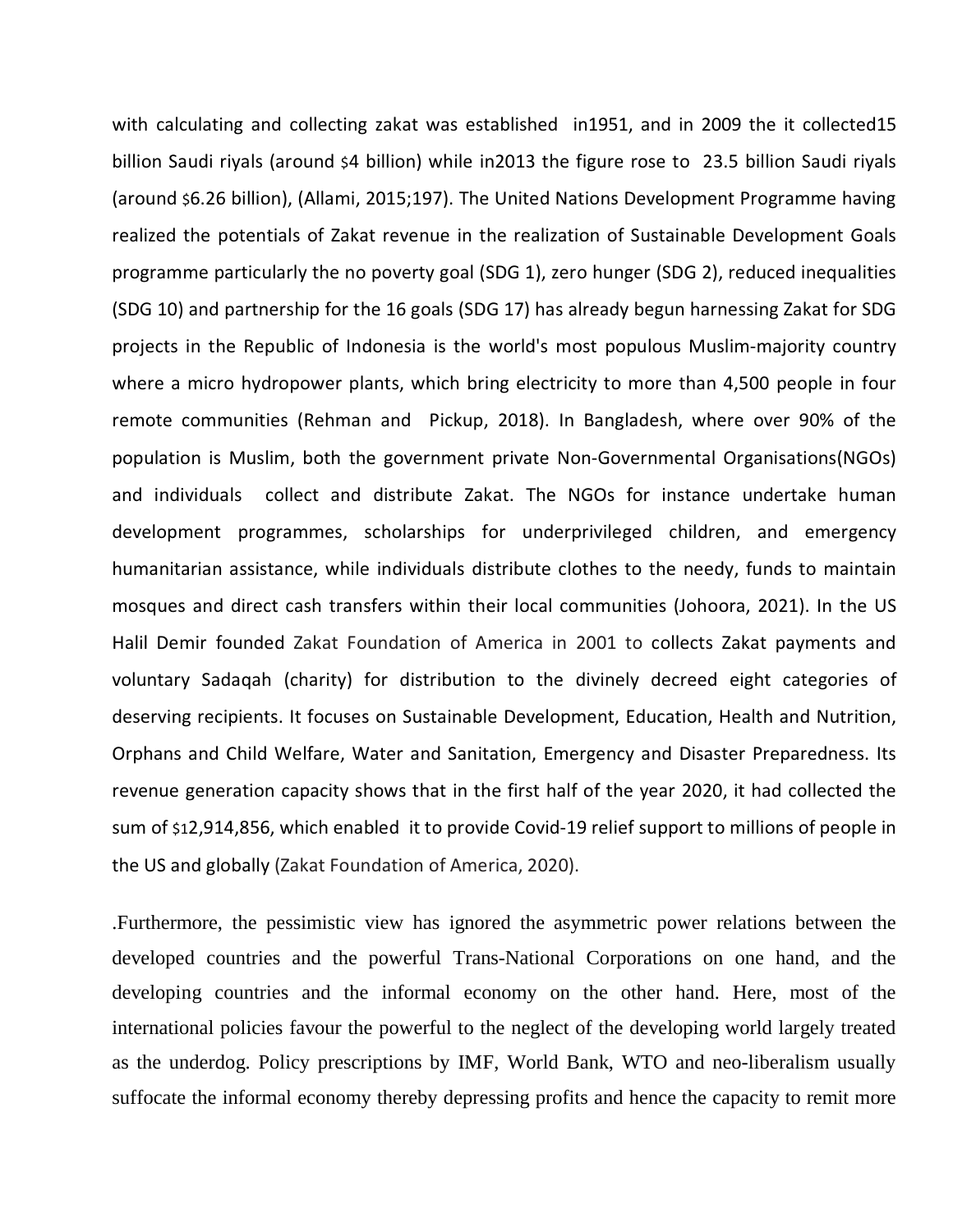revenue. In this regard, Gallien and Boogaard (2021) have observed how international and private sector actors (including accountancies and consultancies such as McKinsey Global Institute, the Institute for Liberty and Democracy (ILD), founded by Hernando de Soto, the UN High Level Commission on Legal Empowerment of the Poor) influence policies in low-income countries because they are often constrained in their capacity to engage in research as a result of limited time and resources which force them to depend on foreign technical expertise and aid, apart from the pressure put on them to be responsive to international organizations and donors.

These challenges notwithstanding, micro studies have under scored the capacity of the informal economy in developing countries to yield appreciable state revenue. In a study on the revenue generation capacity of the informal economy in Rivers State of Nigeria

Chukwuma and **Efeeloo** (2017) found that taxing the sector boosted revenue generation and impacted positively on the economic development of the State. Another study on Lagos metropolis by Olabisi, et al.(2020) revealed that tax collected from the associations, petty traders, and market men and women had a significant effect on capital development in the metropolis as evidenced from the monumental capital projects executed by the government. Thus in order to promote the informal economy, the OECD (2004) has recommended the

following:

1. Property rights are clearly recognized.

2. Contracts should be easily enforced.

3**.** A simple and transparent tax system with low compliance costs .

4**.** Businesses should be able to register with the authorities through a simple and inexpensive system, preferably via the internet.

5. Business licensing requirements are minimized, and when enforced they aim to safeguard the health and safety of consumers and labour rather than to serve as a source of revenue for local and/or central government.

6. Labour regulations should be balanced and flexible to protecting the rights of labour and the firms.

7. SMEs interact with a streamlined customs administration that is efficient, simple and transparent.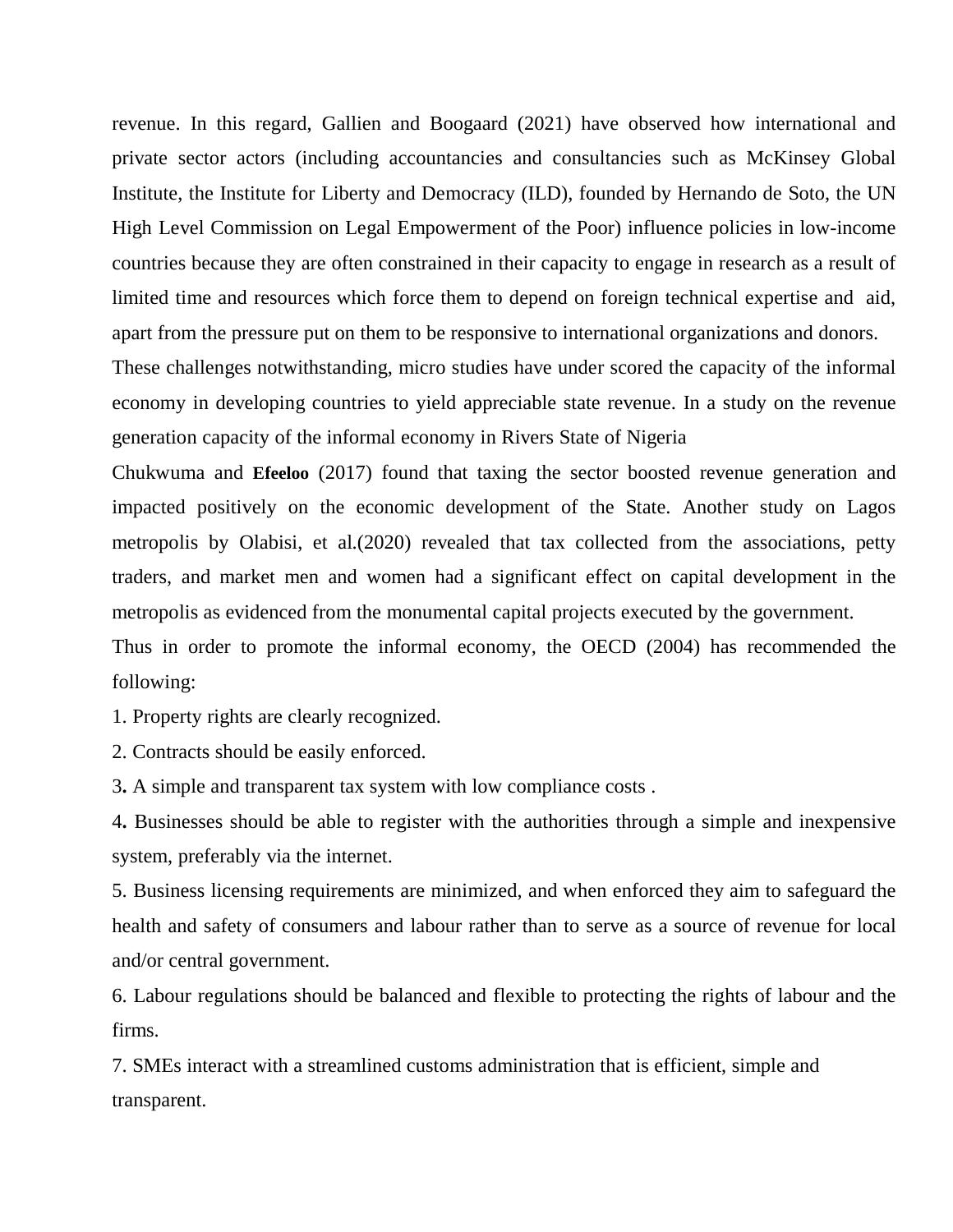8. Financial sector regulations (banking, insurance, leasing) should recognize SMEs constraints and include legal and regulatory instruments that enable SMEs assets as collateral.

9. Public administrators at the local level should appreciate entrepreneurs as contributors to economic growth, treat them fairly and be committed to limiting corruption.

10. Legislation and regulations should be gender blind, applicable equally to men and women.

11. SMEs should be able to easily set up and join membership organizations.

12. Bankruptcy legislation should not impose unduly high penalties on entrepreneurs or SMEs.

The soundness and palatability of the twelve recommendations hinges on three issues: first, the recognition of the powerlessness of the informal economy actors in the contemporary globalized world which deserves equitable treatment on the sector rather than the equity of "better to leave them alone" suggested by Kloeden (2011) and other critics cited in Joshi et al (2014) on the grounds that taxing them yields very little revenue and potentially regressive. Secondly, the recognition that the informal economy is an independent entity that deserves to be treated in its own terms to advance its journey to its peculiar formalization process. For instance, the fifth recommendation draws the attention of informal actors to value their workers and customers outside the context of revenue generation issue, which tallies with the argument Gallien and Boogaard (2021) that policies ought to usefully focus on ensuring the benefits of formalization, rather than only on the bureaucratic or punitive sides. The sixth recommendation recognizes mutual equity between labour and firms which enables the former to be efficient and the latter to derive maximum profits; the eighth recommendation recognizes the acceptance of commonly available SME assets as collateral to ease access to bank services etc. Thirdly, the transition to formality is made voluntary because there are apparent benefits for the change. This approach contrasts with the enforced formalization envisaged in modernization theory anchored on the conditional stimulus-response frame work which requires informal economy to change in order to access state and bank support services.

In this regard, Gallien and Boogaard (2021) have argued that despite policy enthusiasm in support of formalization, the outcomes of the policies have frequently been disappointing because of the narrow conception of formalization that is rooted in three conceptual fallacies: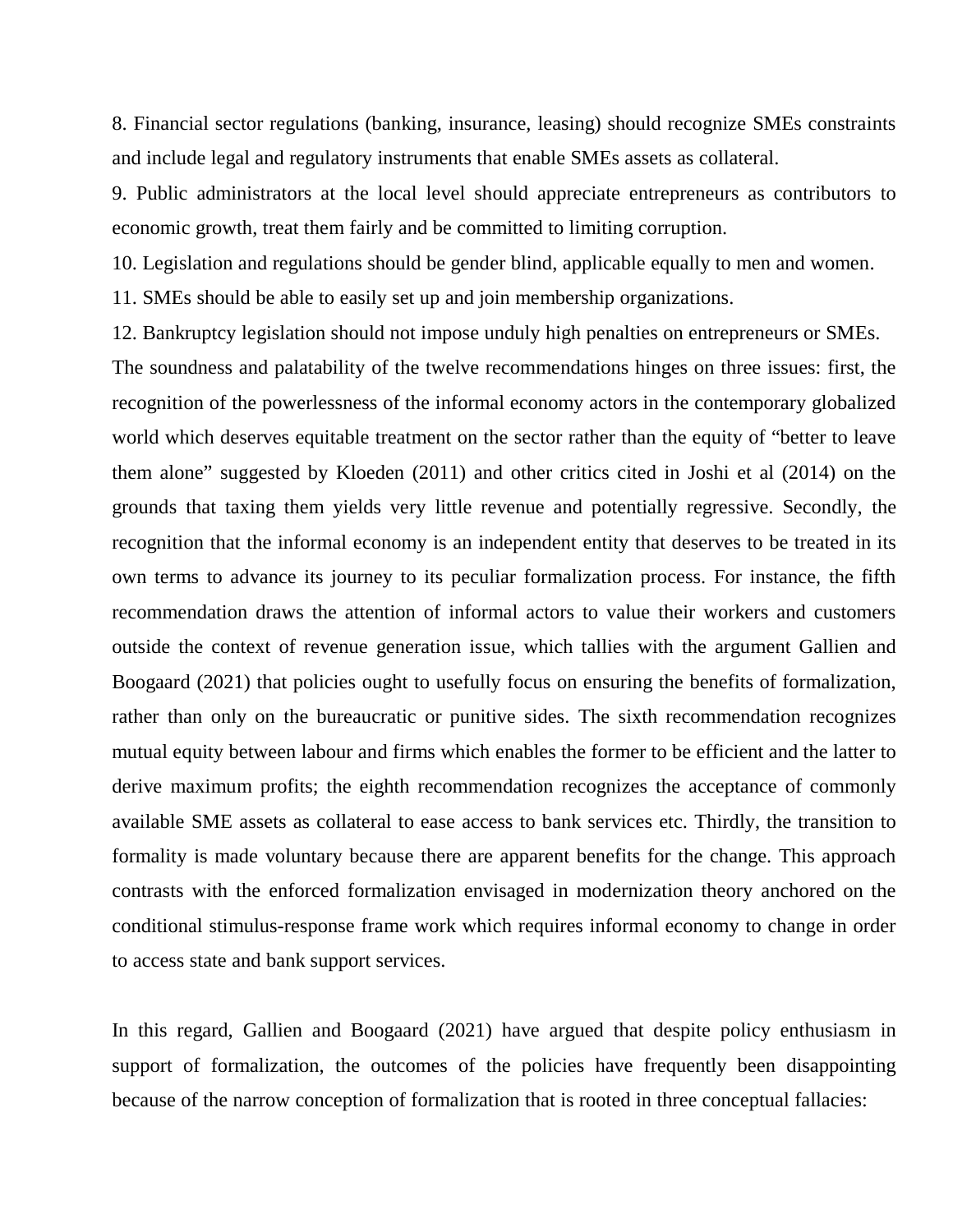(a) A binary fallacy based on a distinction between formal and informal economic actors which ignores the myriad ways in which firms straddle the formal–informal binary where by firms and individuals in the informal economy develop a 'formal' relationship with one state actor (e.g. a public service provider) but not with another (e.g. the business licensing department of a municipal government) or economic actors combining different activities through multiple jobs or seasonal labour that may straddle the formal and informal economy.

(b) An evolutionary fallacy arising from the binary view of informality which assumes that 'formalization' involves a switch-like change from an 'informal' status, with all the features usually associated with it (e.g. tax evasion, lack of access to public and financial services, avoidance of sanitary, health, and safety regulations, etc.) to a 'formal 'status, with all the ostensibly associated features (e.g. tax payment, access to public and financial services, compliance with regulations, etc.)

(c) A homogeneity fallacy by some policymakers, administrators, and analysts that what characterizes an informal firm are small size, poverty of funds or self-employed trader or vendor to the exclusion of large operators and their dependent contractors – for example, supermarket chains, software distributors etc.

Arising from these fallacies therefore, Gallien and Boogaard (2021) challenged the conventional and Western centric view of formality and called for a more robust understanding that could cater for the extremely diverse economic activities and diverse actors which they reasoned:

> No single formalization policy will fit all…As a consequence, Formalization needs to be understood as one aspect of a wider Set of policies that connects states and informal economies, Rather than as a 'rationalizing' silver bullet.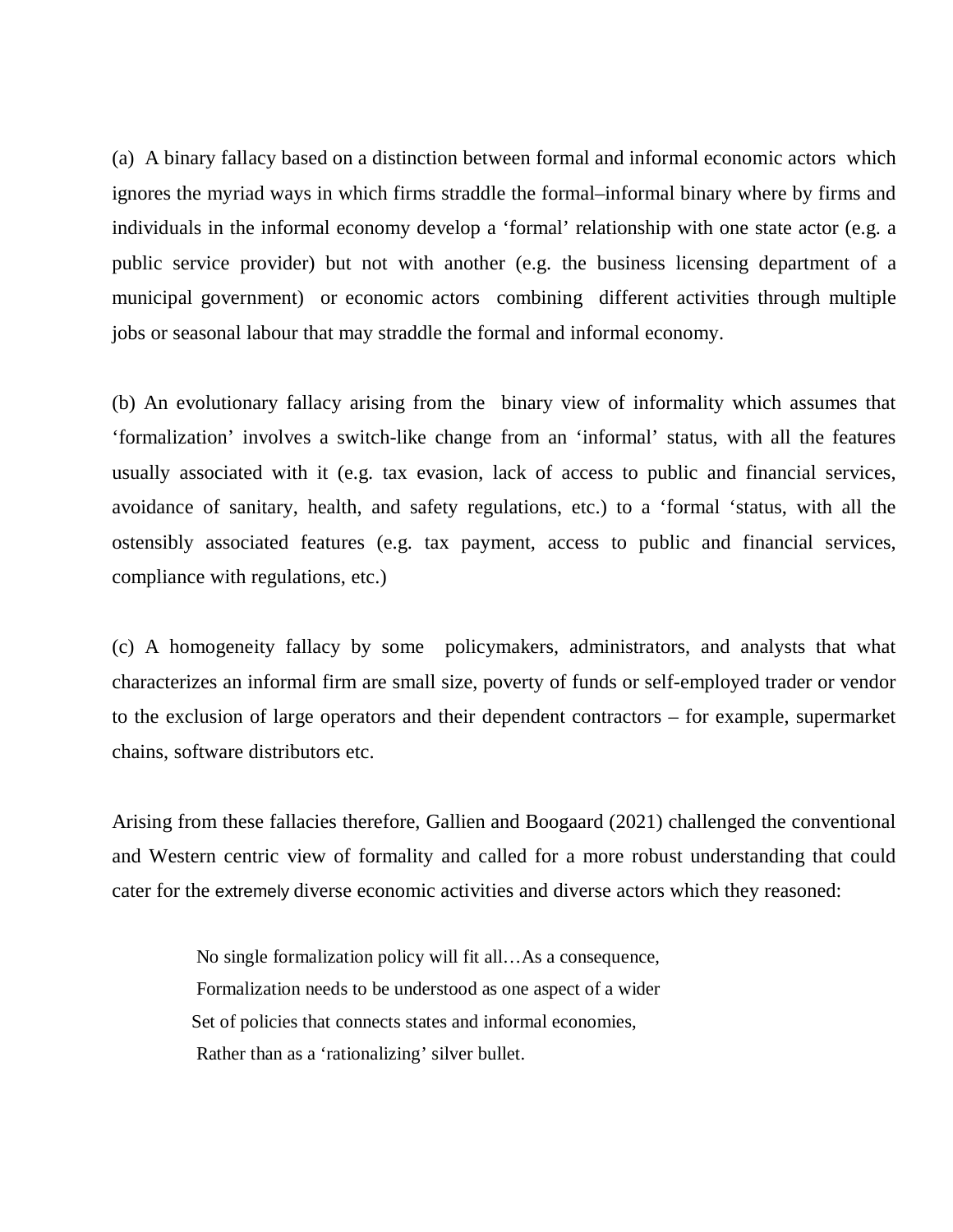#### **4.0 CONCLUSION**

Although the informal economy has been associated with low productivity and tax evasion, its revenue yielding capacity is yet to be realized. As you will learn in Module Four, the rebasing of Nigeria's GDP in 2014 by capturing the informal economy forth the first time shows the magnitude of informal economy contribution in elevating the countries ranking among the comity of nations. With appropriate policies as outlined in OECD strategy, the informal economy has the potentials and capacity to yield appreciable state revenue.

#### **5.0 SUMMARY**

The unit has explained that overwhelming pessimism over revenue generation in the informal economy, empirical evidence exists to the contrary. For instance the revenue yielding capacity of *Zakat* compulsory Islamic tax in Islamic countries often ignored in Western literature is quite considerable up to the tune of a US\$1 trillion annually and in Saudi Arabia, the Department of Zakat and Income Tax (DZIT) collected15 billion Saudi riyals (around \$4 billion) in in 2009 and 23.5 billion Saudi riyals (around \$6.26 billion)in 2013 The United Nations Development Programme(UNDP) has recently found the potentials of Zakat revenue relevant in the realization of Sustainable Development Goals programme particularly in reducing poverty (SDG 1); hunger (SDG 2), inequality (SDG 10); and in partnering with relevant stake holders for the realistion of the 16 goals (SDG 17) Similarly in Nigeria studies havefound that taxing the segment boosted revenue generation and impacted positively on the economic development in Rivers State of Nigeria, and in Lagos metropolis tax collected from the informal associations, petty traders, and market men and women had a significant effect on capital development in the metropolis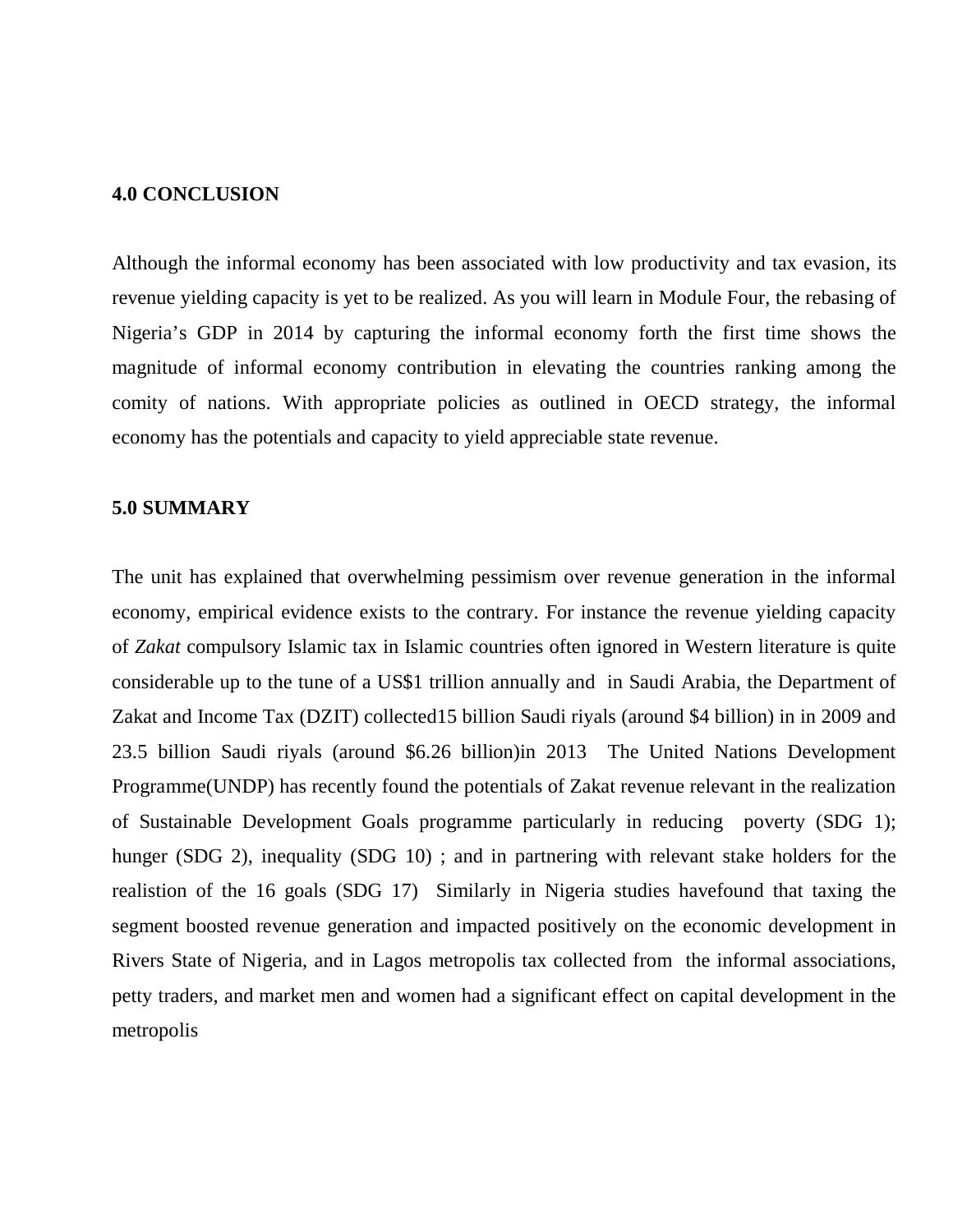## **6 TUTOR-MARKED ASSIGNMENT**

1.In what ways do you think the informal economy revenue yield can be efficiently realized? 2.Why is informal economy difficult to tax.

#### **7.0 REFERENCES/ FURTHER READINGS**

Allami, A. W.( 2015).*Principlizing Islamic Zakat as a System of Taxation.* (Doctoral dissertation). Retrieved from https://core.ac.uk/display/42131317?utm\_source= pdf &utm\_medium=banner&utm\_campaign=pdf-decoration-v1

Chukwuma, O. L. and Efeeloo, N.(2017). Taxing the Informal Sector and Revenue Generation in Developing Countries: An Empirical Investigation from Rivers State of Nigeria.https://iiardpub.org/get/JAFM/VOL.%203%20NO.%201%202017/TAXING%20THE% 20INFORMAL.pdf

Farrell, D.(2004).The hidden dangers of the informal economy. https://immagic.com/eLibrary/ARCHIVES/GENERAL/MCKNSYUS/M040413F.pdf

Gallien, M. and Boogaard, V. (2021).Rethinking Formalisation: A Conceptual Critique and Research Agenda (ICTD Working Paper 127). https://www.ictd.ac/publication/rethinkingformalisation-a-conceptual-critique-and-research-agenda/DOI: 10.19088/ICTD.2021.016

Johoora,F.(2021,May12).The Zakat as a means of wealth redistribution: What role for the state? https://www.ictd.ac/blog/zakat-wealth-redistribution-role-state/

Joshi, A., Prichard,W. and Heady, C. (2014). Taxing the Informal Economy: The Current State of Knowledge and Agendas for Future Research, The Journal of Development Studies, 50:10, 1325-1347, DOI: 10.1080/00220388.2014.940910

Meagher, K.(2016).Taxing times: taxation, divided societies and the informal economy in Northern Nigeria*.* http://eprints.lse.ac.uk/68064/. DOI: 10.1080/00220388.2016.1262026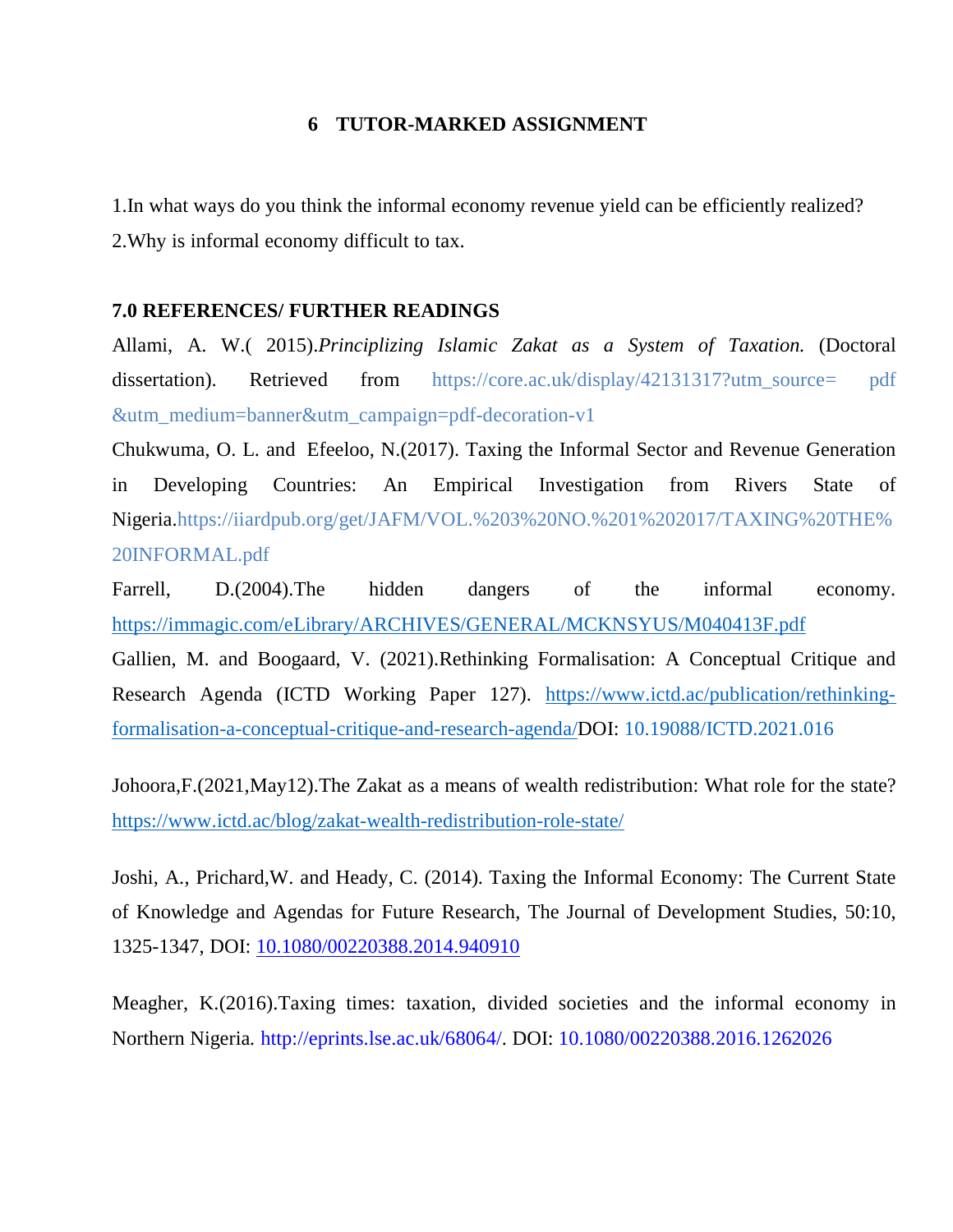Olabisi, J. Afolabi, A. Olagunju, A. and Madariola, F. A.(2020). Effect of Informal Sector Tax Revenue on Capital Development in Lagos Metropolis. https://content.sciendo.com Doi.10.2478/eb-2020-0001

OECD (2004). Promoting Entrepreneurship and Innovative SMEs in a Global Economy: Towards a More Responsible and Inclusive Globalisation https://www.oecd.org/cfe/smes/31919278.pdf.

Rehman, A. A. and Pickup, F.( 2018, Sept 7). Zakat for the SDGs. https://www.undp.org/blog/zakat-sdgs

Zakat Foundation of America.(2020).Annual Report. https://www.zakat.org/static/annual-report-2020/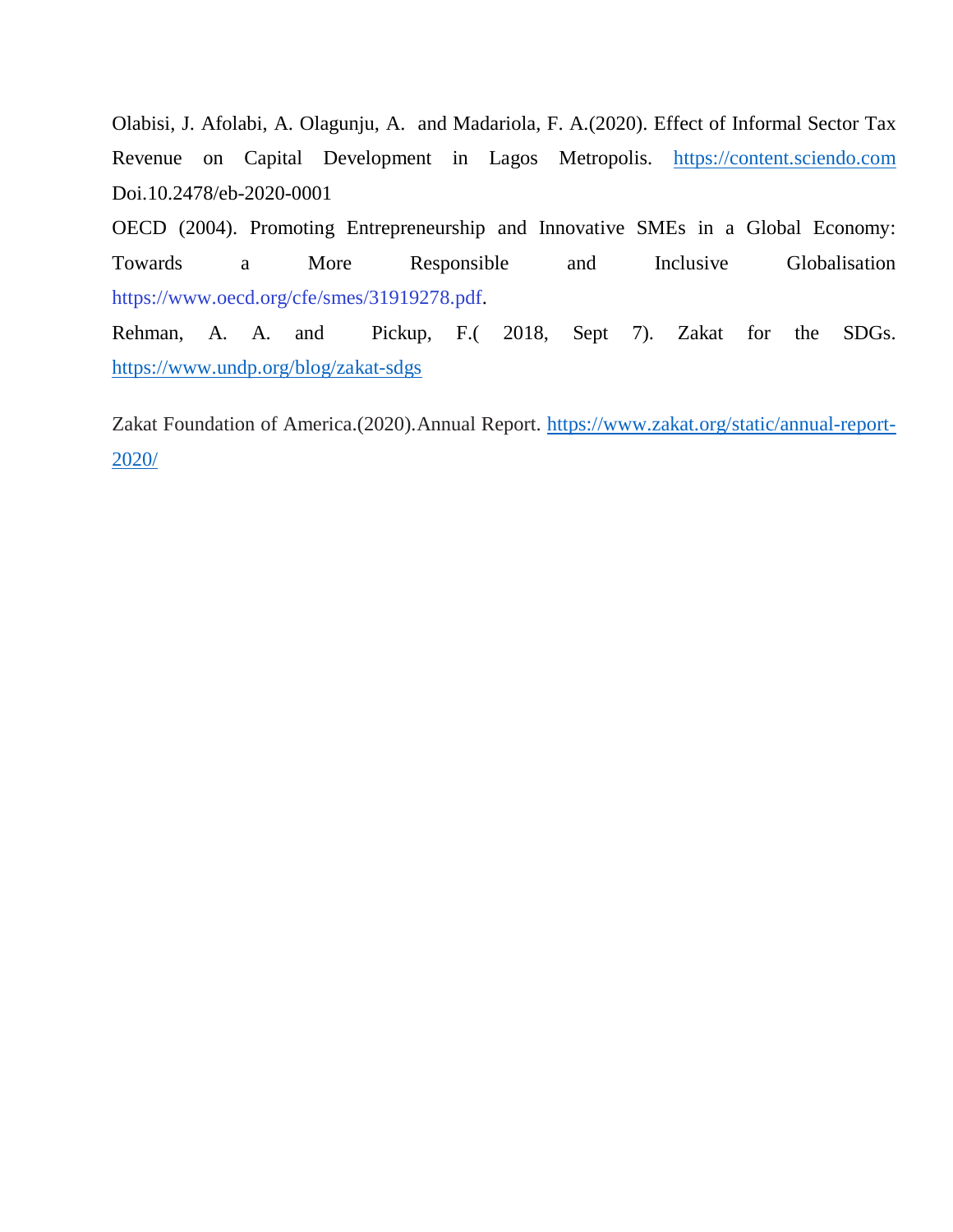## **MODULE THREE: INFORMAL ECONOMY AND DEVELOPMENT**

Unit 1: Dynamics of the Informal Economy.

Unit 2: Globalization and the informal Economy.

Unit 3: Advantages and Disadvantages of the informal Economy

# **Unit 1**: **Dynamics of the informal Economy.**

## **CONTENT**

1.0 Introduction 2.0 Objectives 3.0 Main Content 3.1.1. The Dynamics of the Informal Economy. 4.0 Conclusion 5.0 Summary 6.0 Tutor-Marked Assignment 7.0 References/ Further Readings

# **2.0 INTRODUCTION**

Despite the negative image with which the informal economy is perceived in development literature and in national and international policy making, the fact remains that outright formalization is yet to be achieved in both the developed and the developing countries as we have learnt in the previous Modules. For instance, in their studies of the structure and dynamics of the informal economy originally limited to Latin American and other Third World cities, Portes et al (1989) promptly discovered that informal activities in the Third World were also present and growing not only the US cities of New York, Miami, Los Angeles, and San Diego but also in a number of Western and Eastern European countries including the former Soviet Union. So, what is the dynamics behind this development which countered the modernization and neo-liberal theories predictions? Is it due to the persistence and resilience of pre-capitalist institutions as Wilson (2014) found in the surviving small-scale cottage industries in Cuba and dying out handicrafts in China; or the desire of contemporary capitalism to squeeze out higher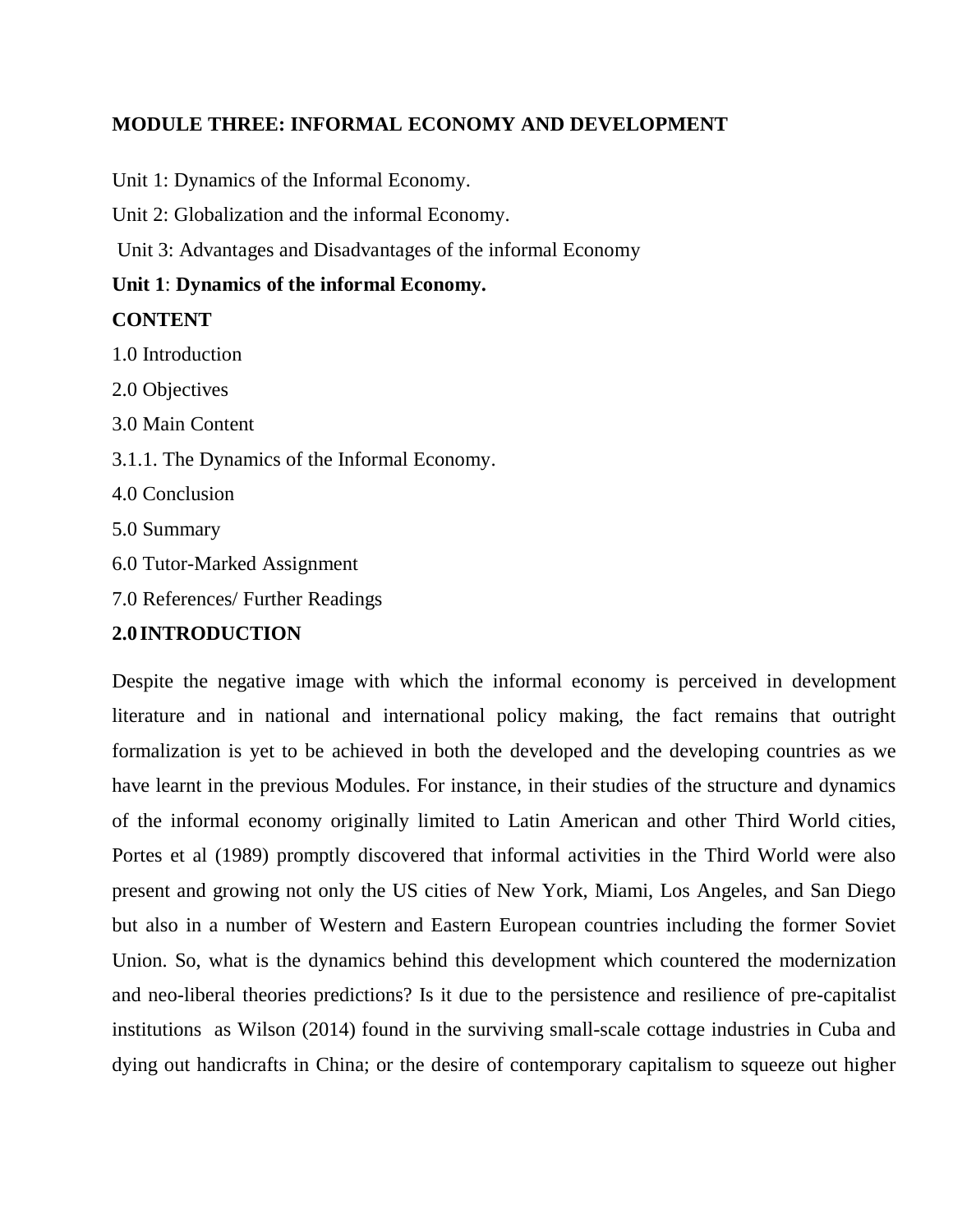profits regardless of the level of societal development across the globalized economic system as the neo-Marxist theory predicted

# **2.0 OBJECTIVE**

At the end of this unit you are expected to

 Be able to explain the factors behind the growth of informal economy particularly in the developing countries.

## **3.0 MAIN CONTENT**

3.1**.** The Dynamics of Informal Economy.

3.1.1 The views of Cling, Razafindrakoto and Roubaud.

In an article which derives from their book on informal economy in Asia, Africa and Latin America Cling, Razafindrakoto and Roubaud (2015) have posited four factors behind the growth of informal economy:

- 1. It serves as a temporary phase for workers seeking a formal job or leaving agriculture.
- 2. Economic, institutional and social constraints such as corruption, red tape and burdensome legislation prevent informal workers from integrating into the formal economy in developing countries.
- 3. Public policy such as structural adjustment policies and economic crises such as global financial crisis (e.g. 1973 oil shock and 2008 stock market crunch) contributed to a huge increase of employment in the informal sector.
- 4. A strong correlation between poverty and informality which inhibits the transition from informal to formal employment.

Thus on the first factor Cling et al (2015) discovered that majority of Vietnamese workers outside of the farming sector having realized that working informally is unrewarding due to lower benefits and poorer working conditions use it as a temporary phase for a formal jobs. Similarly, Williams (2014) reports that a YouGov survey of small businesses in the UK in 2012 found that trading in the informal sector was a necessary base when starting a business to test the viability of the business venture. As regards the second factor for example, Wilson, (2014) notes that both neoliberal de Soto and neo-Marxist Portes linked the growth of informal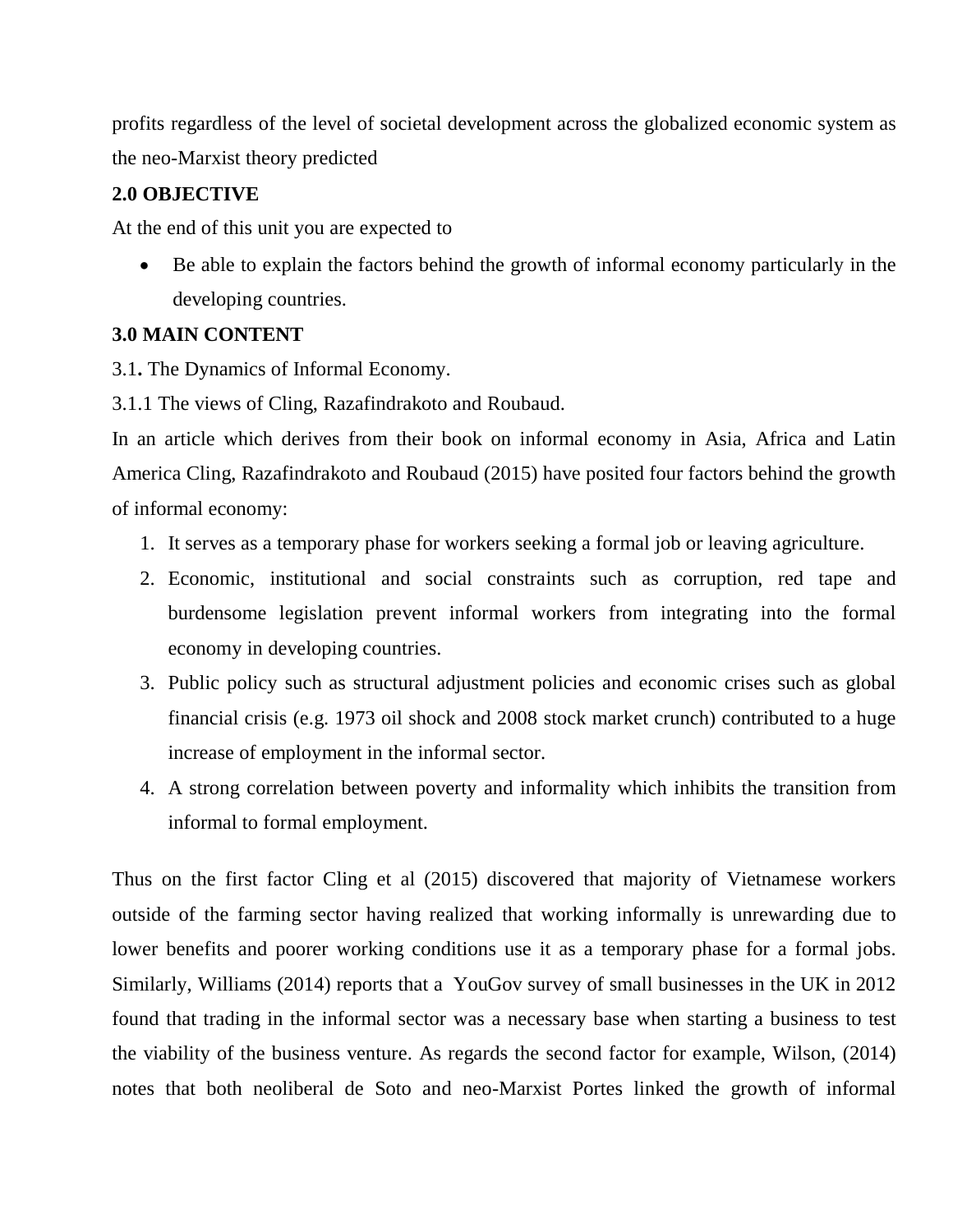economy to the state legislative policies in which the former based his position on the distorting effects of state legislations that favor elite groups, and the latter on the effects of labor legislations unsuited to the needs of the domestic economy. Nevertheless, on the fourth factor on the correlation between poverty and participation in the informal economy, Williams (2014), found a significant level of 99% confidence in a comparative study of the 27 European Union member states. He concludes that the greater the percentage of poverty level in a country, the larger is the informal economy.

#### **3.1.2 The views of Castells, Portes and Benton.**

According to Castells, et al (1989, 27-29) there are five dynamics in the growth of informal economy in both the developed and developing countries:

- 1. The idea that the expansion of the informal economy is part of the process of economic restructuring aimed at superseding the structural crisis of the 1970s.
- 2. The reaction against the state's regulation of the economy, both in terms of taxes and social legislation, health and environmental controls imposed during the 1960s and the tax increases necessary to pay for them
- 3. The growing integration of national economies into the international system resulting in a tendency in labor-intensive industries in developed countries to be outsourced to low labor cost regions and countries to manufacture such as garments and footwear. This international competition affects not only producers in the advanced countries but also those in the developing countries, as they compete to reduce labor costs in an endless downward spiral.
- 4. The process of industrialization in many developing countries requires the newly industrializing countries to informalize themselves, vis-à-vis their competitors as well as vis-à-vis their own formal laws, so as to obtain a comparative advantage for their production relative to the more regulated areas of the world economy.
- 5. The effects of the economic crisis since the mid-1970s throughout the world which force millions of people to accept whatever ways out of their misery they could find particularly in developing countries of the periphery which are heavily affected by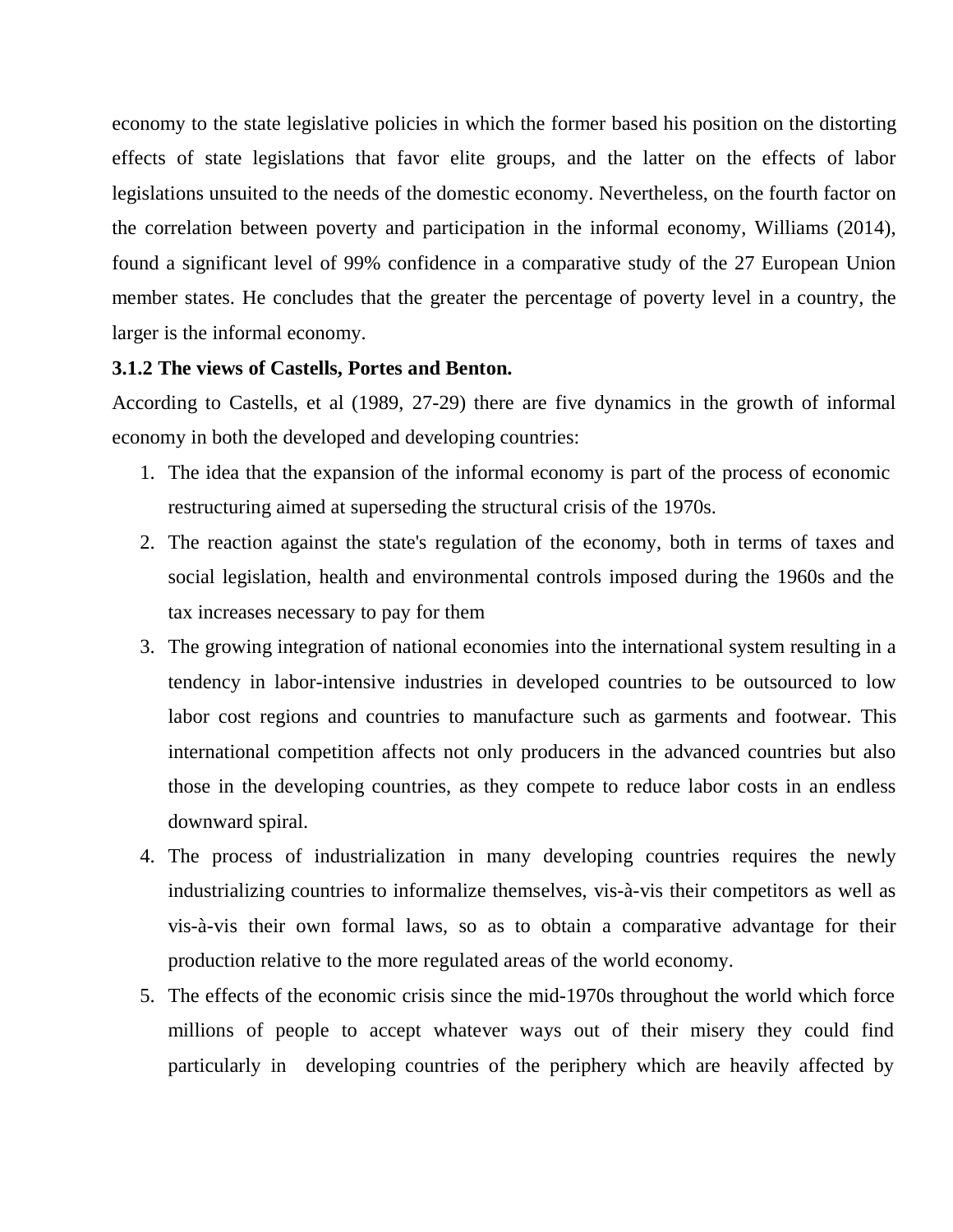global recession and the austerity policies promoted by international financial institutions. Under these conditions, formal employment has contracted significantly.

As regards the first factor on structural crisis, Robinson.(2004) contends that it was more than merely capitalism's cyclical crisis but part of the deeper cycles of expansion and contraction in world capitalism as posited in world system other Marxist-inspired theories. The crisis ushered in a new mode of global capital accumulation as espoused in neoliberalism and its consolidation in "Washington Consensus" which Lee (2003) cited in Mullard, (2004) dated to 1973 when President Richard Nixon abandoned the policy of fixed exchange rates. According to Robinson.(2004) it were the Reagan and Thatcher regimes of the 1980s that catapulted Washington Consensus paradigm to the center stage of world capitalism, and the eventual imposition of structural adjustment programs on much of the Third World in the 1980s and 1990s. Harvey, 2007, cited in Tobias, (n d) explained that the citizens of the US, Western and Southern Europe experienced economic security decline, loss of jobs, and decrease in welfare provisions under the neoliberal policies that have been implemented in these countries since the 1980s. U.S. workers in particular are said to have experienced higher rates of unemployment, declining real wages, higher costs of living, and longer work weeks, while the implementation of neo-liberal structural adjustment (SAP) programs devastated Latin America, Africa, Asia, and the Caribbean as a consequence of privatization, fiscal austerity, deregulation, trade liberalization, and government retrenchment leading to increased unemployment and poverty, labor migrations, informal labor arrangements, and extreme polarization of income throughout the world (Robinson, 2004).

The second factor concurs with no.2 in Cling et al above. Similarly the fifth factor concurs with no 3 in Cling et al, but both views have ignored two fundamental dynamics in informality growth: population growth and its implications on migration, urbanization and employment opportunities; and climate change-induced environmental challenges and its implications on migration, urbanization and poverty.

With regard to population growth and its nexus with migration, urbanization and employment in informal economy Cortez, (2012) notes that in contrast to many developed countries and some developing countries where populations are either stable or even declining, early marriage and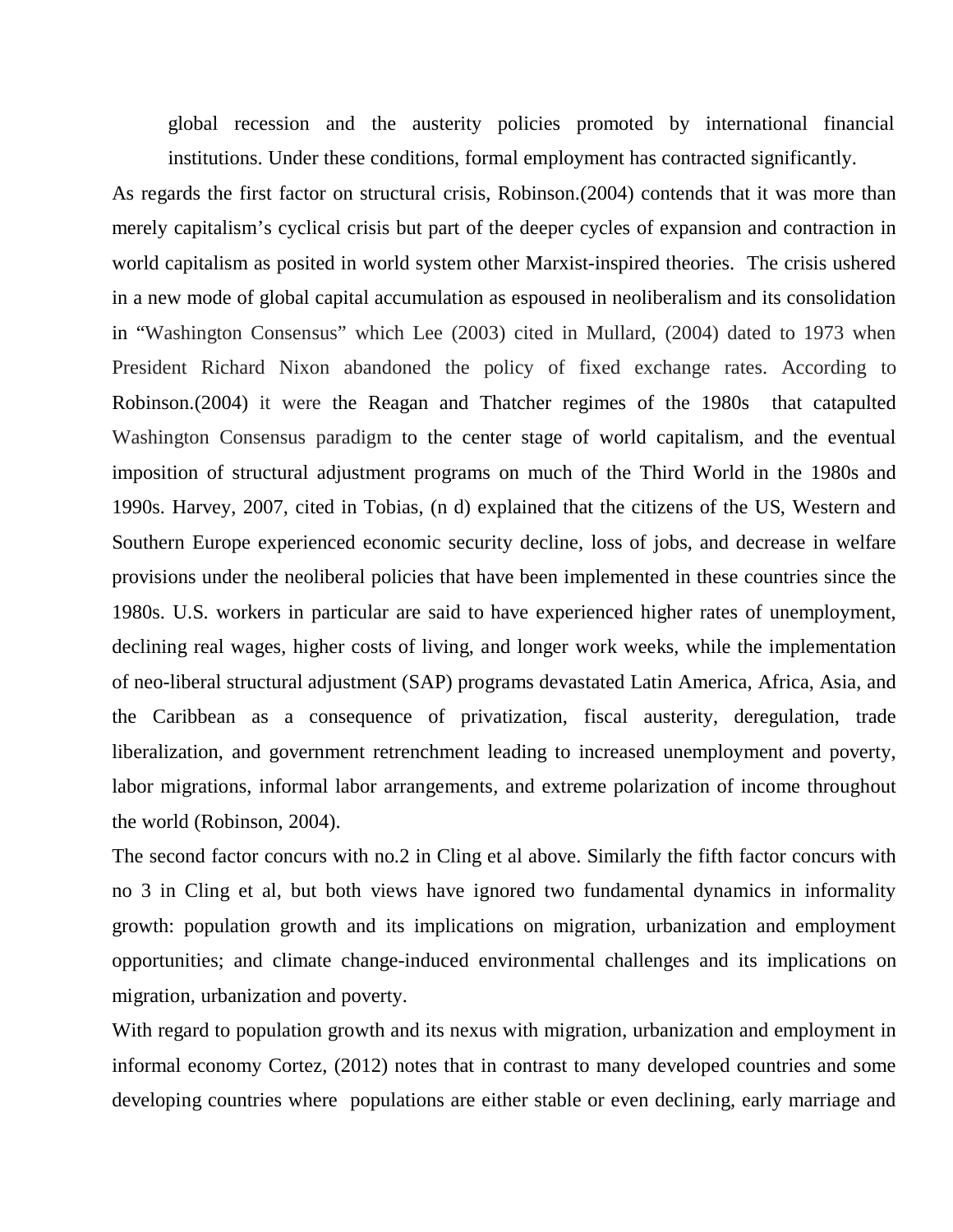weak family planning methods in a number of developing countries have resulted in population explosion particularly in low-income and some middle-income countries where a large proportion of the labour force is also engaged in the informal economy and low productivity agriculture. Also, citing (ILO, 2011) he points out that in 2009 the share of the working poor in total employment was 43.5% in South Asia and 58.5% in Sub Saharan Africa. In another vein, Benanav ( 2019), using a conceptual frame work that he called "demographic dispossession" which seeks to explain the autonomous role of demographic growth in the processes of proletarianization of global population and informalization of urban workforce, argued that since 1950, the world's urban labor force outside of China, has expanded dramatically as consequence of demographic expansion rather than rural-to-urban migration and that a large portion of the world's urban-born workforce ends up in informal employment. But Wilson's (2014), "surplus labor" thesis argued that rural-urban migration is one of the root causes of the expansion of the informal economy in opposition to neo-Marxist Portes who attributed the surplus labor to the dynamics of capitalist development. In China's vibrant urban informal economy, for instance, Xin (2001) cited in Wilson (2014) shows that most informal selfemployment is undertaken by rural-to-urban migrants.

Similarly, in sub-Saharan Africa as in most of the world, cities are the main destination of migrants from both rural and urban but increasingly becoming inter-urban and often between neighboring states in response to changing situations when the economy of one urban center declines and another improves (Tobias, n.d). Moreover, as rural-to-urban migration is no longer a vehicle for upward mobility because the migrants must compete with the growing number of urban unemployed for the poorest paying temporary jobs (Robinson, 2004, p.61), many migrants in in sub-Saharan Africa as in the industrialized north many of the migrants face particular difficulties in accessing the professional and formal labor markets predominate in the service sector such as in hotels and restaurants; domestic work, such as gardening, driving, or childcare for the professional and political elites; entrepreneurship(Tobias, n d).

On climate change-induced challenges which have implications on migration, urbanization and poverty however, the ILO (n.d) has identified droughts, heat waves, heavy precipitation, cyclones, sea level rise, rising temperatures and changing rainfall patterns as the most menacing.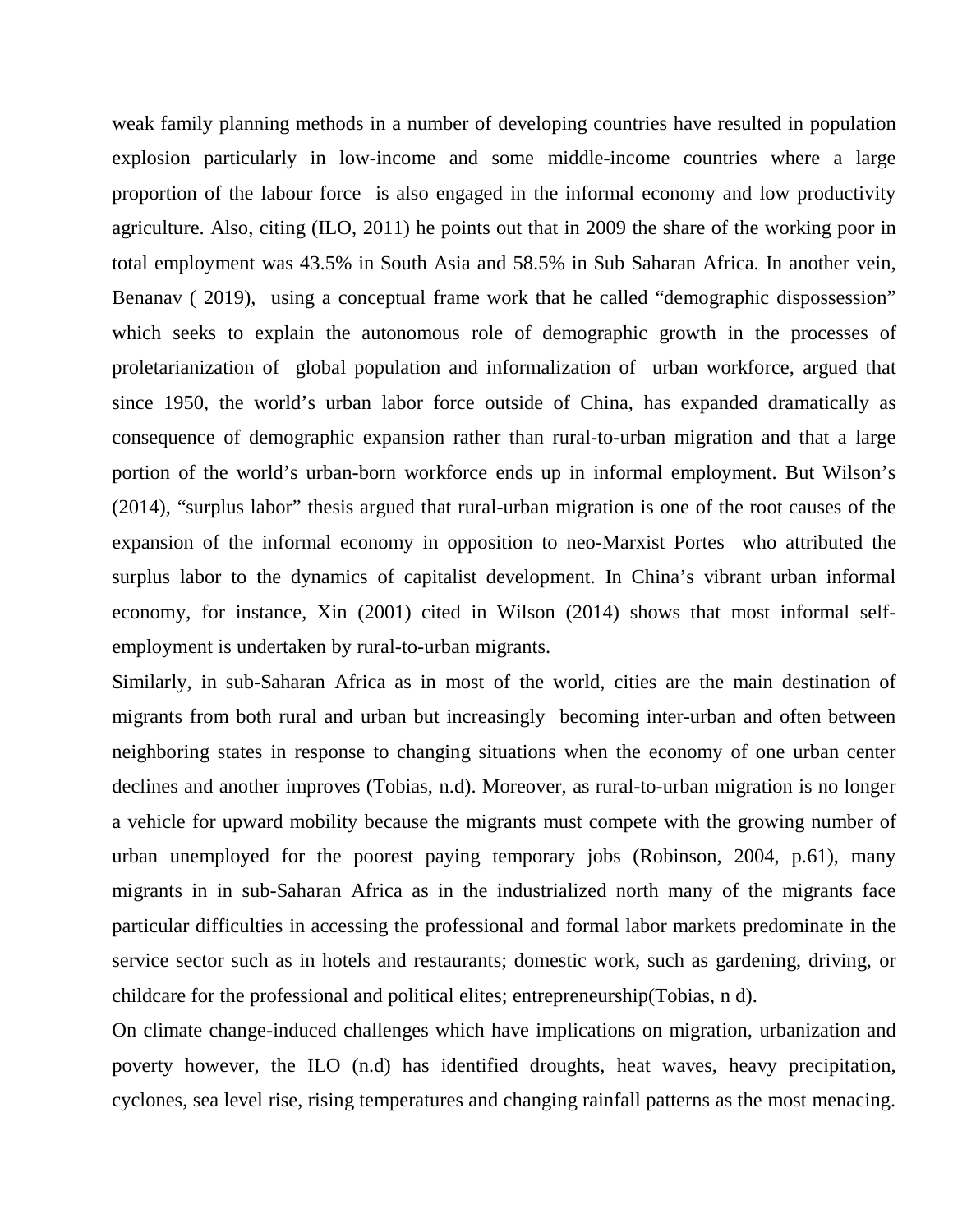These challenges singly or in combination cause income reduction, job losses and uninhabitable environment across regions which **force the victims to undertake short-term and long-term migration as coping strategy (ILO, n.d). For instance, in1982, devastating drought wrought havoc across five continents and damaged crops and livestock among others in Australia, Spain, Italy, Nicaragua, Thailand, Zimbabwe, Botswana and Morocco(**Grainger,1984). Lustgarten, (2020) reports that monsoon rainfall and drought have made farming more difficult in Southeast Asia there by forcing more than eight million people to move toward the Middle East, Europe and North America; in the African Sahel, millions of rural people have been streaming toward the coasts and the cities amid drought and widespread crop failures; and new projections on rising seas show that high tides could subsume much of Vietnam by 2050 — including most of the Mekong Delta, parts of China and Thailand, most of southern Iraq and nearly all of Egypt's Nile Delta and many coastal regions of the US.

**And as we have explained above most migrants end up in informal economy because of its advantages that are more suited to informal economy: low capital base, easy of entry and exit, weak state taxation and regulations etc. In this regard,** Wilson, (2014) reports that a research in the Kakuma Refugee camp on the Kenya-Sudan border discovered various types of informal economic activities that sustain and normalize the lives of its 90,000 refugees from a number of African countries while the Somali traders seized the opportunity provided by the camp to engage in retail and wholesale goods to small stores run by refugees. During the 1968 to 1973 drought that hit the Sahelian regions of Chad, Mali, Mauritania, Niger, Senegal and Upper Volta thousands of people and millions of livestock perished **(**Grainger,1984). In Guatemala, Lustgarten,.(2020) reports that hundreds of thousands of Guatemalans have been fleeing north to US in recent years to escape drought, flood and starvation, while Maria Waldinger and Fankhauser ( 2015) note similar significant emigrations of highly educated manpower from Kenya, Pakistan, Senegal and Tanzania in response to environmental challenges. While migration is the most easiest rational response to both environmental challenges and poverty, the two episodes reinforce each other and converge in informal economy. For instance, Lustgarten (2020) notes how an undocumented Guatemalan migrant, Jorge found steady work in a construction firm in US where he earned enough money to pay his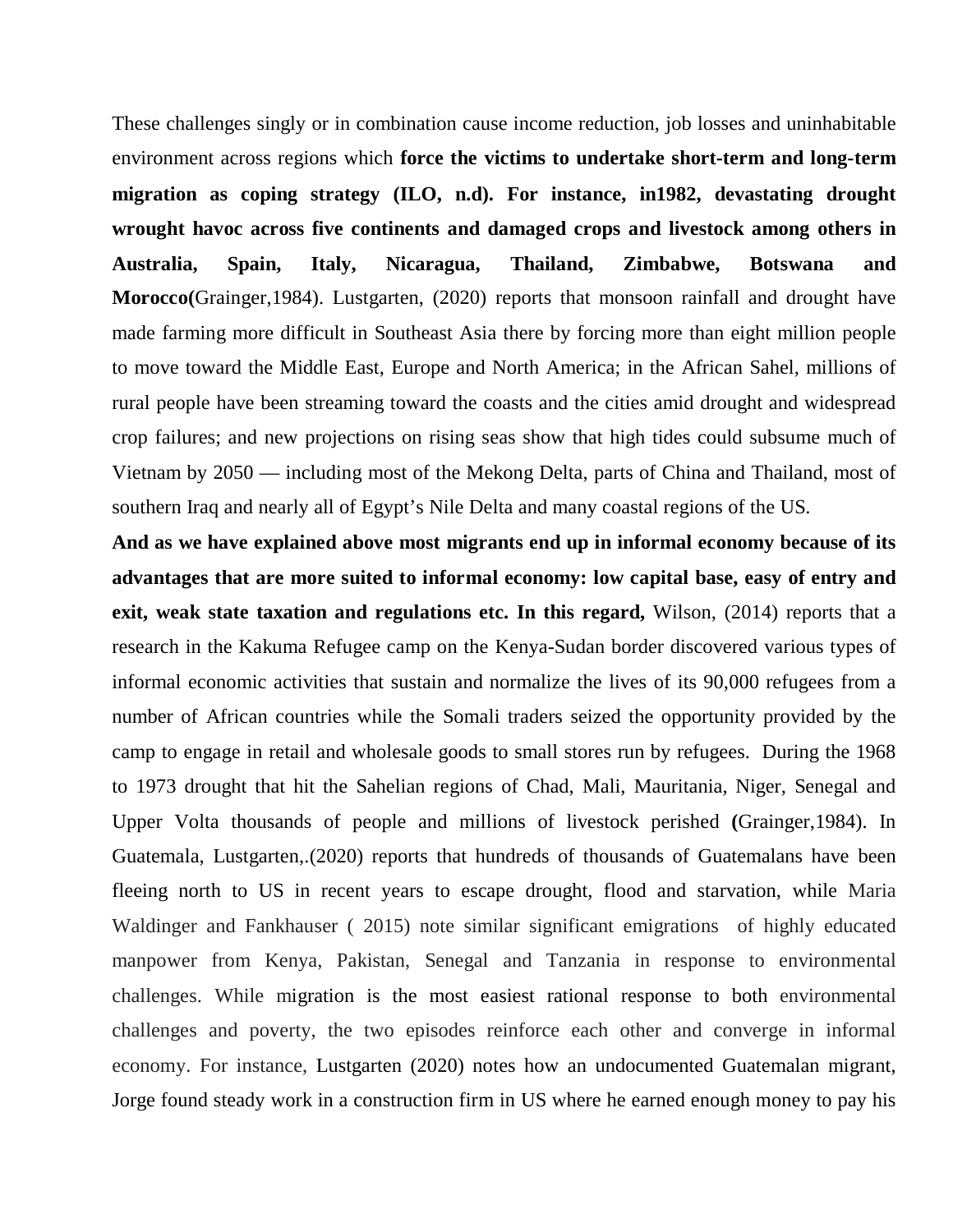debts and remit some home. Similarly, the hundreds of Nigerien Tuareg drought refugees that fled to Sokoto town in the peak of 1973 were easily absorbed socio-economically in varied ways: marriage, prostitution, begging, petty trading, house watchmen, bar attendants etc (Kwaire, 2014). The war in Syria has been linked partly to a drought that caused rural workers to migrate to urban areas in search of opportunity that were lacking which led to mass protests that eventually helped trigger the war (McCarthy,2020)**.** 

On the nexus between poverty and informality however, Cling et al., (2015) posited that poverty and informality are strongly correlated, and Williams, (2014) added that people in poverty are more likely to work informally, and because their pay rates and total income are lower than for other population groups, the informal economy reinforces their poverty. Accordingly Hallegatte, Fay, and Barbier **(2018) posit that the nexus between** poverty and informality is likely to run both ways: if people are unable to escape poverty because they are affected by challenges that make it more difficult to accumulate assets, poverty constrained them in terms of where they live and the occupations they pursue. According to Kishan Khoday and Ali (2018) over 2 billion people (one third of the global population) today are poor or near-poor and face persistent threats to their livelihoods, including from climate change and that by 2030 an estimated over 100 million people could fall back into extreme poverty due to climate change, while over 200 million people could be displaced due to more frequent and severe climatic disasters. Consequently, the likelihood of decline in informal economy is negative particularly in sub-Saharan Africa.

## **4.0 CONCLUSION**

In this unit you have learnt the diverse ways through which informal economy is produced and reproduced as a result of poverty; economic crises and restructuring; climate change challenges; migration and urbanization processes. It has explained the interaction of easy entry, poverty, state inaction, environmental challenges, and urbanization as basic dynamic ingredients in the reproduction of informal economy word wide.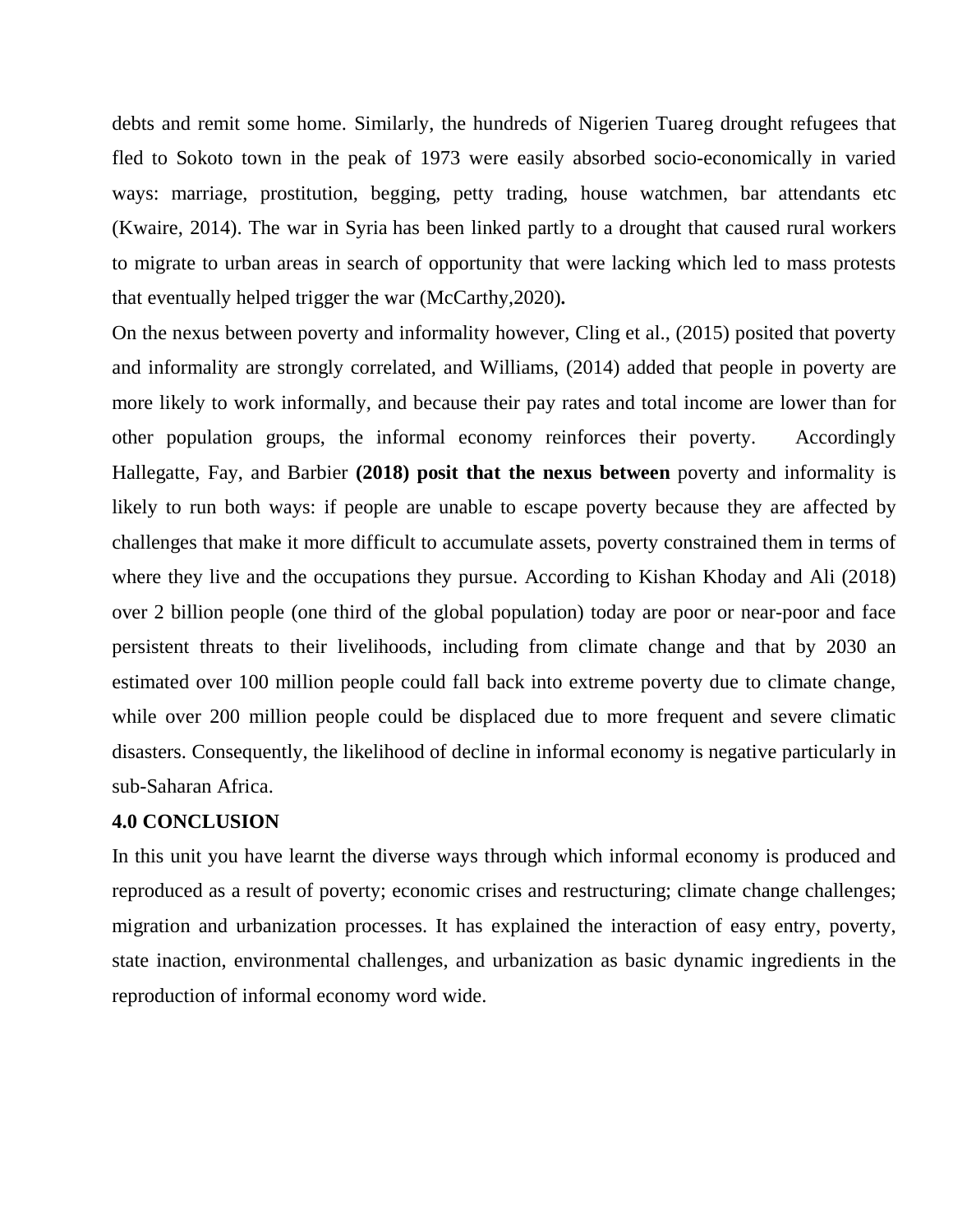#### **5.0 SUMMARY**

The dynamics of informal economy are many: weak implementation of state laws and regulations in the sector; Third World poverty and income inequality across and within nations; periodic unemployment due to global economic crises and reorganization of production in formal economy; social processes of migration and urbanisation; and climate change-induces challenges in form of droughts, floods, cyclones etc. and their association with poverty, migration and growth in urban informal economy.

## **6.0 TUTOR-MARKED ASSIGNMENT**

1. Compare and contrast the views of Castells et.al and those of Cling et.al on the dynamics of informal economy.

2. How does climate change cause growth in informal economy?

3. Discuss the relationship between urbanisation and growth in informal economic activities.

#### **7.0 REFERENCES/ FURTHER READINGS**

Benanav, A.( 2019). Demography and Dispossession: Explaining the Growth of the Global Informal Workforce, 1950-2000. cambridge.org

Cling, J., Razafindrakoto, M. and Roubaud, F. (2015, May12).Informality and Human Development. https://hdr.undp.org

Cortez, A. L.( 2012).The international Development Strategy Beyond 2015:Taking Demographic Dynamics into Account. https://www.un.org/en/file/71266/

Giovetti, O. (2019, Sept25).How the effects of climate change keep people in poverty https://www.concernusa.org/story/effects-of-climate-change-cycle-of-poverty/

Grainger, A.(1984). *Desertification.* London, Earthcan

Hallegatte, S., Fay, M. and Barbier, E. B. **(2018, May 16)**Poverty and climate change: introduction. cambridge.org

International Labour Organisation. (n.d).Frequently Asked Questions on Climate Change and Jobs . https://www.ilo.org/global/topics/green-jobs/WCMS\_371589/lang--en/index.htm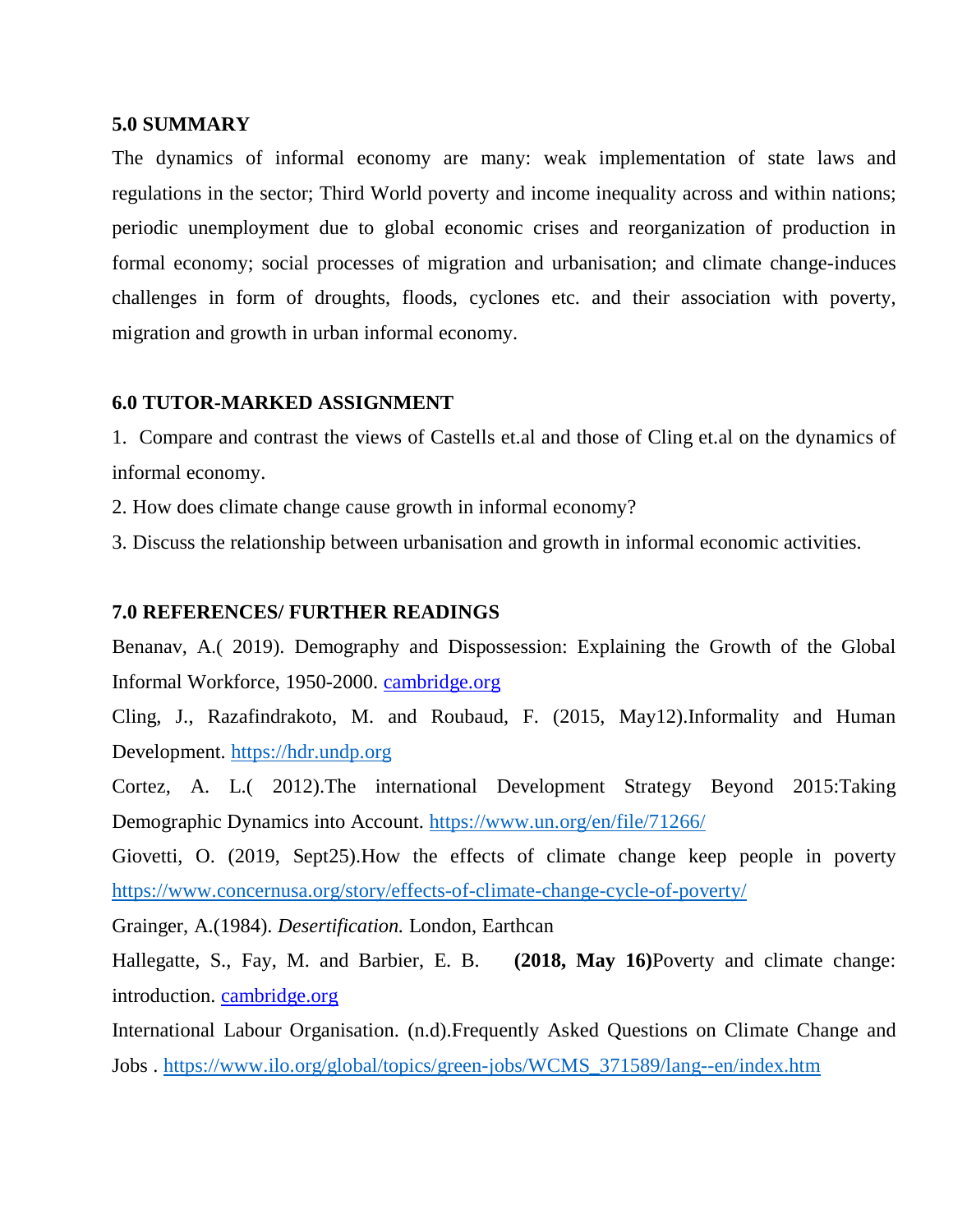Kishan Khoday, K. and Ali, W, (2018, Dec 19). Climate Change and the Rise of Poverty.undp.org

# **Kwaire, M. (2014).** *A History of Tuareg Migration from Niger Republic to Sokoto***. Ibadan, University Press.**

Lustgarten, A.(2020). The Great Climate Migration Has Begun. https://www.nytimes.com/interactive/2020/07/23/magazine/climate-migration.html

McCarthy, J. (2020, Feb 19).Why Climate Change and Poverty Are Inextricably Linked. https://www.globalcitizen.org/en/content/climate-change-is-connected-to-povert

Mullard, M.(2004).*The Politics of Globalisation and Polarisation* . United Kingdom, Edward Elgar.

Portes, A., Castells, M. and Benton, L. A. eds. (1989).*The Informal Economy: Studies in Advanced and Less Developed Countries.* London, Johns Hopkins Press.

Robinson, W.I.(2004).Latin America and the Empire of Global Capital. In G. Gonzalez, R. Fernandez, V. Price, D. Smith, and L. Trinh Võ, (Ed.). *Labor Versus Empire: Race, Gender, and Migration.* New York, Routledge

Williams, C. C.(2014). The Informal Economy and Poverty: Evidence and Policy Review. https://www.sheffield.ac.uk/polopoly\_fs/1.358671!/file/JRF-informal-economy-and-poverty.pdf Wilson, T.D.(2014, May2). Introduction: Approaches to the Informal Economy. https://www.researchgate.net/publication/261913347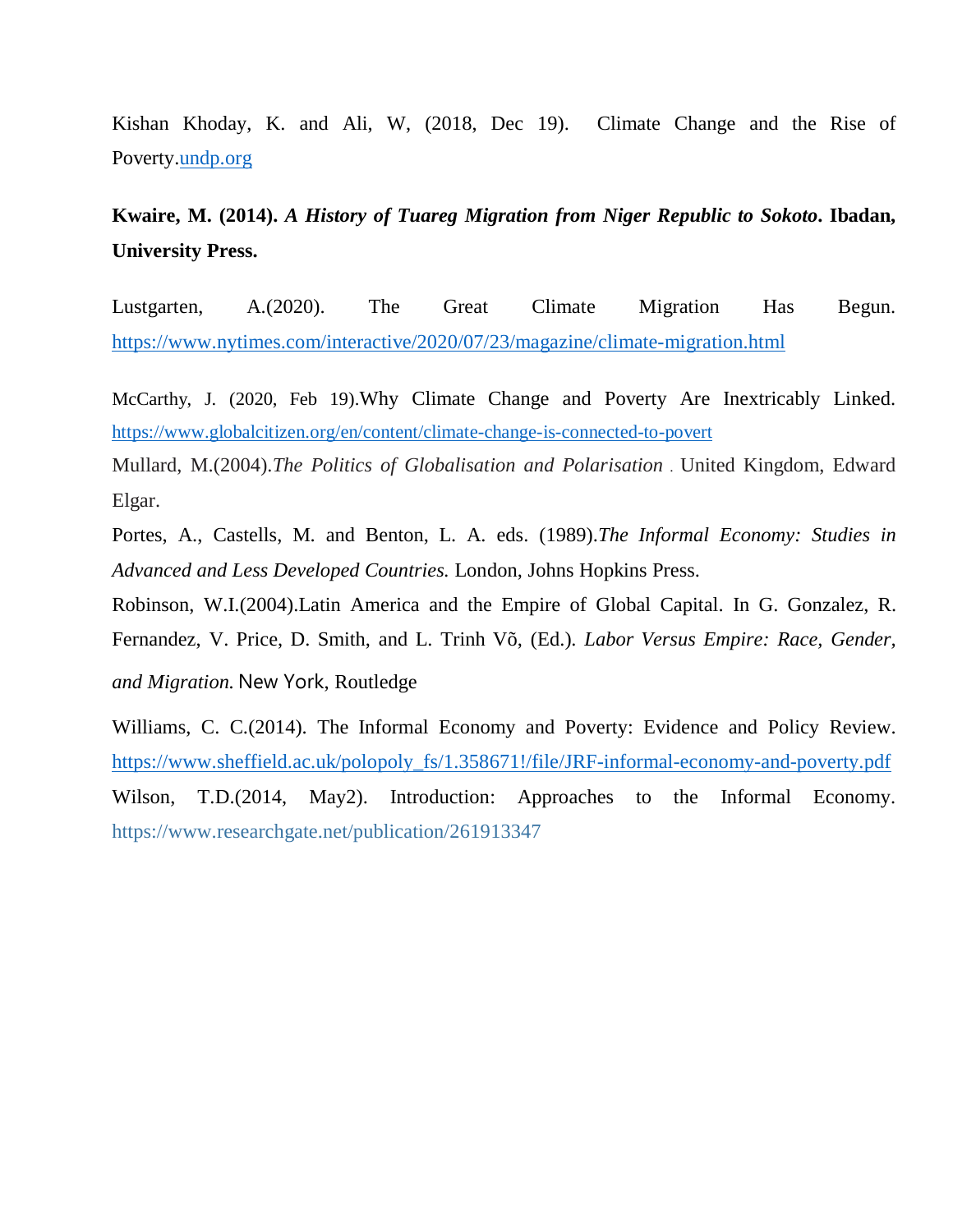#### Unit 2: **Globalisation and Informal Economy**

#### **CONTENT**

1.0 Introduction

2.0 Objectives 3.0 Main Content 3.1.1 Global Outsourcing and Informal Economy. 3.1.2 Global Subcontracting and the Informal Economy. 3.1.3 Global Migration and the Informal Economy. 4.0 Conclusion 5.0 Summary 6.0 Tutor-Marked Assignment

7.0 References/ Further Readings

## **1.0 INTRODUCTION**

Contemporary globalization which has political, economic, cultural and technological dimensions is generally associated with contraction of distance and time which facilitates the movement of capital, goods and labour across national boundaries. The informal economy benefits from the globalization process in a number of ways: capital investment through direct foreign investment (FDI) which generates employment and entrepreneurial opportunities in both formal and informal economies; supply-chains generate employment in physical labour and entrepreneurship; and transnational migration enables unemployed and underemployed labour to fill in labour factor vacuum across nations and enterprises in both formal and formal economies.

 The argument that some nations particularly the developed ones have gained from globalization while the developing ones have lost is empirically flawed because it has ignored the distinction that exists within nations and that between informal and formal economies in which there are gainers and losers as well. For instance, China's recent significant economic growth has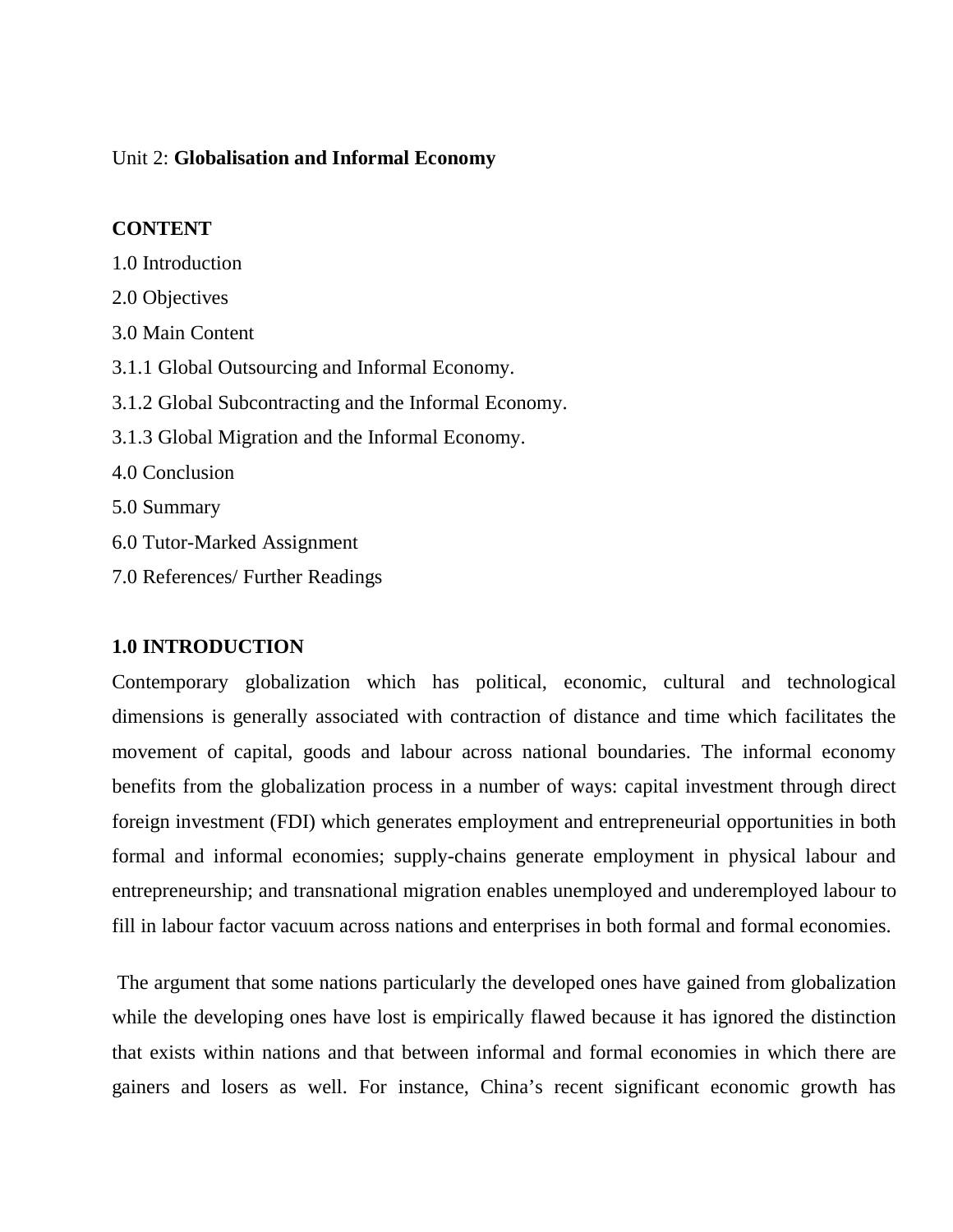elevated her to the position of the second largest economy behind US making critics such as Greer Meisels (2012) to question the validity of labeling her a developing country when she is now the world's largest exporter, accounting for over 10 percent of international commerce, and may soon surpass the US. Ignoring the Western global agenda of worldwide adoption of liberal democracy, China's adoption of state capitalism focused on exploiting the opportunities provided by economic globalization (free trade ideology): cultural globalization(spreading Confucius Institutes and Chinatowns); and technological globalization( construction of the New Silk Road to expand trade links between Asia, Africa, Europe and beyond). As Greer Meisels (2012) notes, China's economic development has made the world richer because it has created a huge and growing market for the exports of other countries and consumers around the world have benefited from cheap Chinese goods, but at the expense of unfair trade practices.

China's massive economic growth derives partly from the simultaneous exploitation of formal and informal economies and as regards the later it was efficiently deployed to exploite market opportunities in both developed and developing countries. For instance, Adekoya (2019), citing the World Bank trade statistics for 2017 showed that 88.2% of total footwear imports come from China, accounting for \$115 million, while the highest export for footwear valued at \$8,461.68 went to the US. Similarly, in Nigeria many informal shoe producing industries whose prices have been rendered uncompetitive by high cost of inputs and poor power supply resorted to designing the footwear and outsourcing them to China for mass production with made in Nigeria labels (ibid). In another vein, Chinese informal vendors have formed a China Town in Lagos from where Chinese products are distributed to major markets across Nigeria. At the Ariaria International Market, Aba, for instance, 70% of the shoes, bags and leathers currently sold are dominated by Chinese brands at the expense of over 70, 000 shoemakers and 250,000 artisans engaged in the production of shoes and garments (Effiong, 2017).

#### . **2.0 OBJECTIVES**

At the end of this unit you are expected to be able to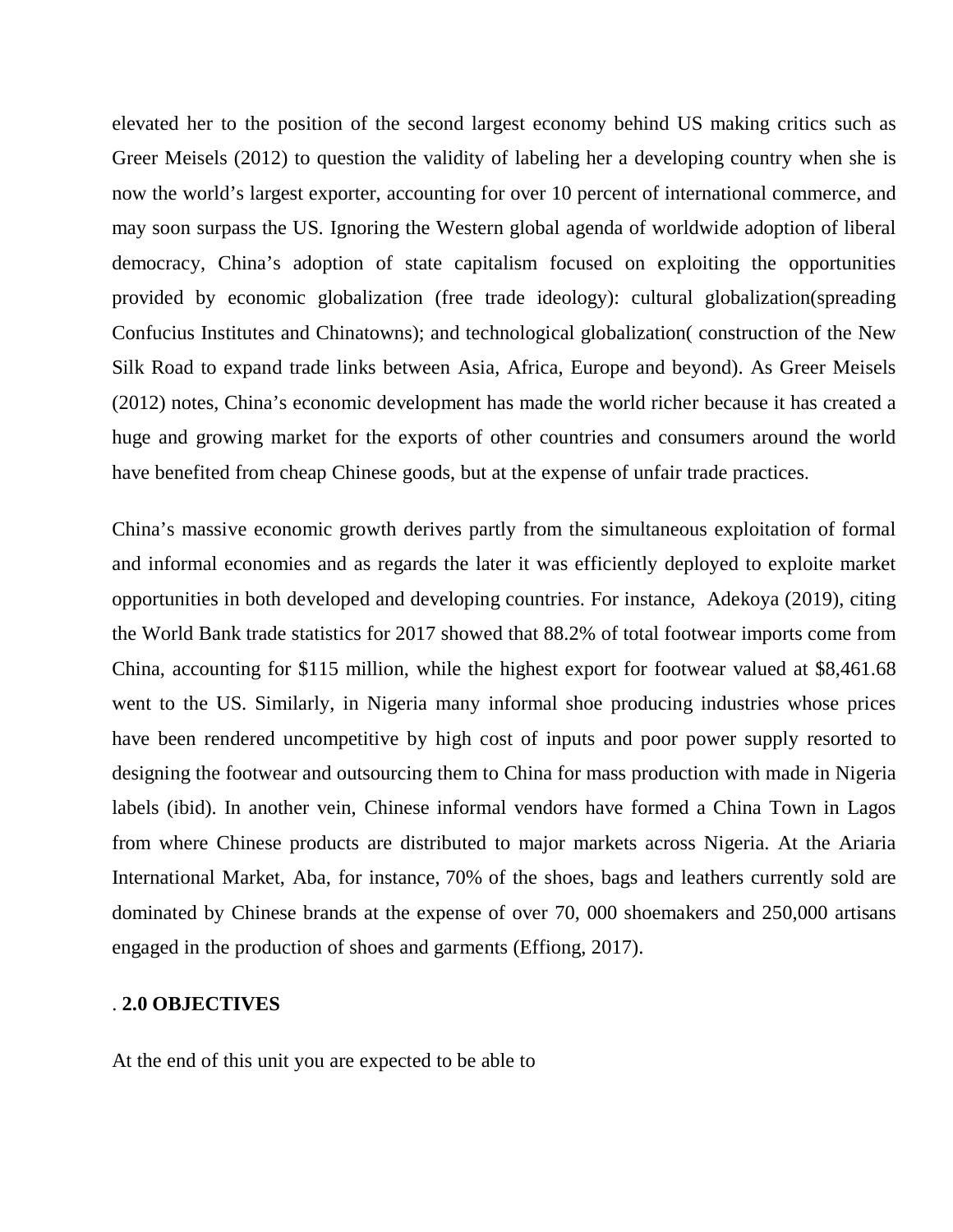- Explain how globalization impacted on informal economy.
- Explain how informal economy sustained globalization

#### **3.0 MAIN CONTENT**

## **3.1.1 Global Outsourcing and the Informal Economy.**

Outsourcing was first recognized as a business strategy in 1989 because of its cost-cutting advantage which enables in-house tasks to be carried by individuals or businesses outside of the firm and not affiliated with it. It permits a company to reduce labor costs in many areas within a firm by allocating out entire jobs or departments or a portion the labor component of production within a firm to an external firm permanently (Boyko, 2004; Drury, 2021).Thus, to achieve global competitiveness firms move any factory anywhere in the world where there are cheaper or better materials, labor, and vendors, and where laws and governments are more congenial (National Research Council,1988).There are three types of outsourcing according to Boyko (2004)- sovereign, surrogate, and structural:

**Sovereign outsourcing:** in which production is transferred to another country. For example, the relocation of the large Japanese automaker, Toyota Motor, to US to take advantage manufacturing the product close to the customer base and at the same time providing employment to 35,000 Americans and an investment capital worth \$14 billion to the national economy.

**Surrogate outsourcing:** in which production is transferred among political subdivisions within the same country such as the relocation of 40% of companies in California to Texas due to favorable regulatory climate in the state for high-value jobs.

**Structural outsourcing:** in which a slowdown in innovation and decline in profits in a firm triggers outsourcing experts to restore efficiency. Thus,when IBM faced such a challenge, it employment Louis Gerstner, a retailer who knew how to operate a company to be its new CEO.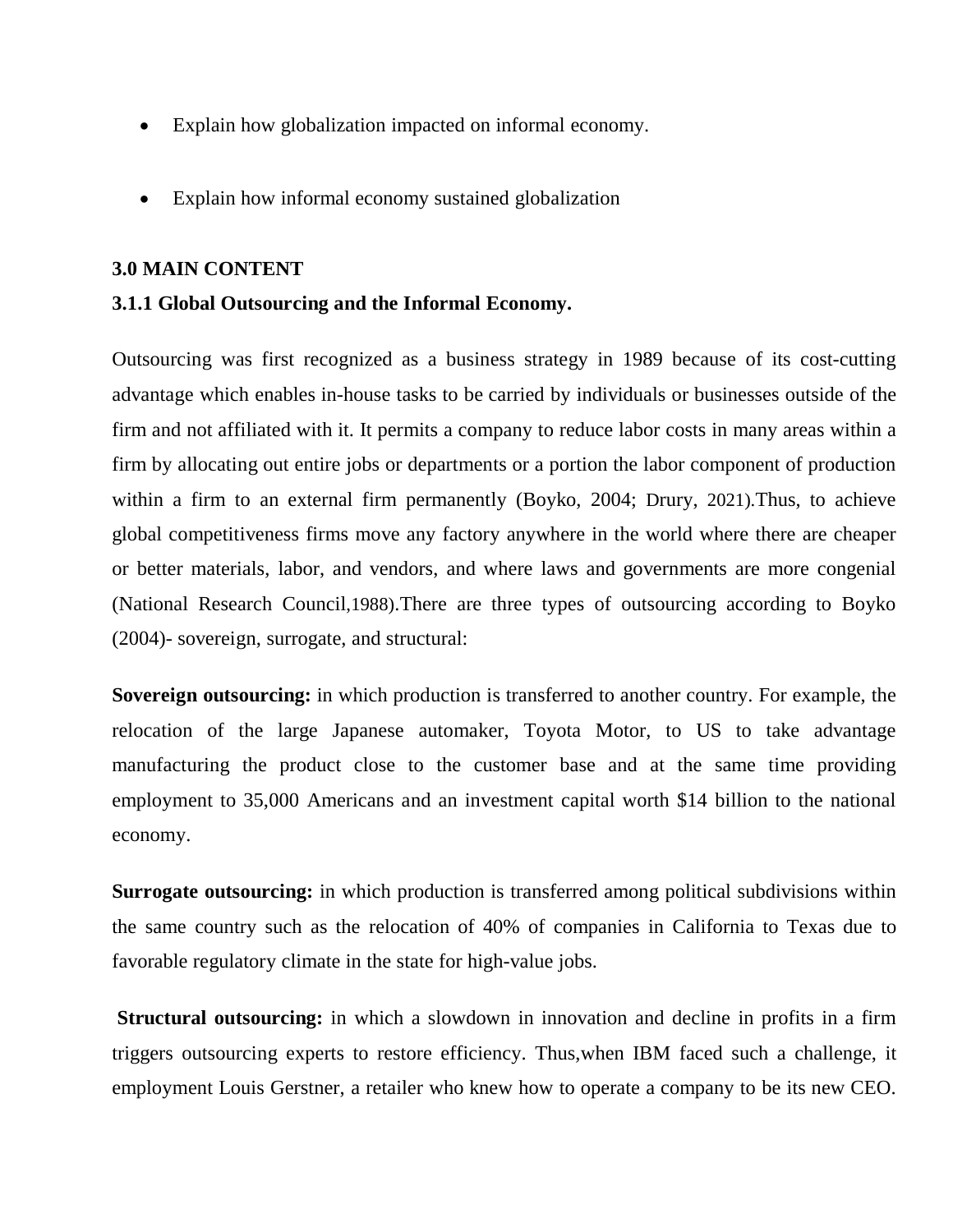He broke IBM's corporate culture, redesigned its products, and returned the company to profitability.

Out of the three, sovereign and surrogate outsourcing strategies are more pronounced in articulating the informal economy to formal firms in a globalized economic system. But scholars are divided over why formal firms outsource. Bacchetta, Ernst and Bustamante.(2004) citing Maloney's (1998) study on the integration of Mexico to the North American Free Trade Area (NAFTA) regional block argued, from a neo-Marxian perspective, that it was in response to increased global competition that the US firms outsourced in Mexico where labour costs are low relative to its domestic labour. But the National Research Council(1988) taking a neo-liberal position considered the US firms outsourcing of production to Mexico as "production sharing" as a result of the transition of the US economy to high-tech industries and the eventual relocation of traditional labor-intensive industries outside: electrical and electronic equipment and accessories, textiles, shoes, transportation equipment, food, services etc. Although the production sharing is said to have benefitted Mexico by providing jobs to its unemployed and underemployed labour, the study acknowledges that from 1975 to 1983:

 "…only1.5% of the total use of components and supplies of the materials used in these operations is of Mexican origin… most of the jobs created are for unskilled workers… receives little training… many of the assembly plants use sophisticated equipment and technology, there is a low level of technology transfer to the rest of the Mexican economy…only part of the wages paid to assembly workers are spent on Mexican goods and services, because the population near the border routinely shops across the frontier for a significant proportion of its requirements… the income generated by assembly production for foreign manufacturers…provide only a limited stimulus to the Mexican economy… women represent more than three quarters of the total ...the labor force… that national enterprise in Mexico has not gained as much as it could from assembly activities."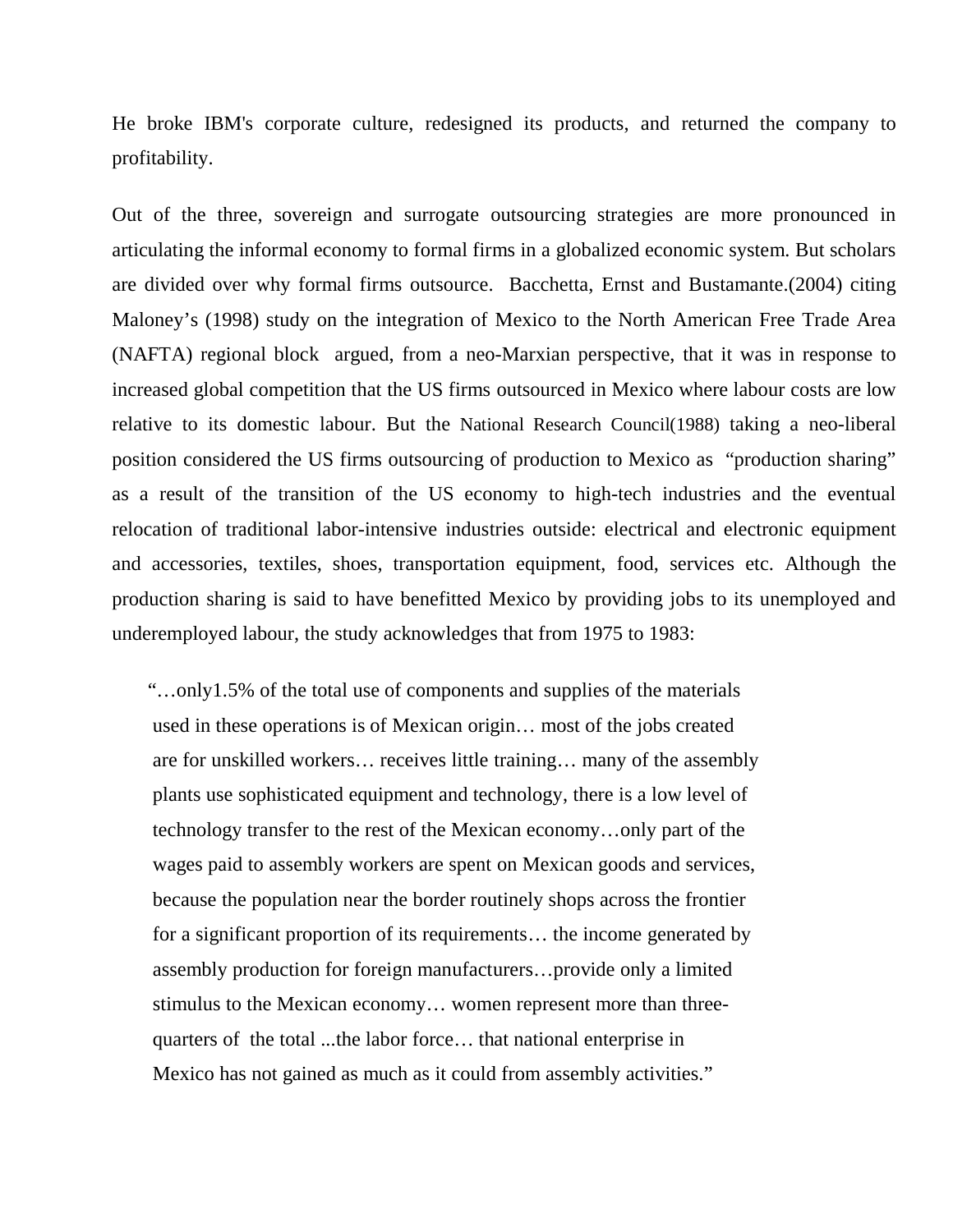This outcome and the conclusion of the study however vindicate the neo-Marxian exploitative outsourcing arrangement which positively rewarded capital over labour. Thus, Robinson (2004), notes that the implementation of. NAFTA and the resultant massive entrée of subsidized agricultural products from the U.S. and European Union ruined millions of peasant families (mostly small farmers and Indians) in Mexico, Brazil, Ecuador, while in Bolivia, Colombia and Peru the unemployed switched to growing alternative crops such as coca. Loss of jobs and poverty triggered large-scale emigration to urban slums or to overseas. For instance, Mullard (2004) explained how Mexican immigrant tomato pickers in South Florida were exploitatively employed (at about US\$7500 per annum) by a sub-contracting firm, Six Ls Packing Company under a contract with Taco Bell which is affiliated to Tricon Group, a transnational firm that has some 30 000 food outlets worldwide and an estimated turnover of US\$1.2 billion. By 2002, Reifer, (2004) contends that the manufacturing powerhouses of Mexico and China exported over \$100 billion each into the US market annually although Mexico and a host of other global investment and production centers are losing out to China (see table ten). As the data shows, despite the proximity of Mexico to the US and its comparative cost advantage in lower transport cost, the logic of china's cheap labour made it more attractive to the US multinationals.

#### **TABLE TEN**

| Activities of Foreign Affiliates of US Multinationals in Foreign Manufacturing Sectors in |
|-------------------------------------------------------------------------------------------|
| China, Mexico and India: 2010 and 2014 (million \$US)                                     |

| Country       | Year | <b>Total Assets</b> | Net Property, Plant | Research and | <b>Sales</b> |
|---------------|------|---------------------|---------------------|--------------|--------------|
|               |      |                     | and Equipment       | Development  |              |
| <b>CHINA</b>  | 2010 | 95,709              | 95,709              | n.a.         | 107,088      |
|               | 2014 | 171,794             | 37,659              | 1,494        | 204,328      |
| <b>MEXICO</b> | 2010 | 68,629              | 19,095              | 303          | 98,901       |
|               | 2014 | 95,082              | 24,197              | 332          | 135,965      |
| <b>INDIA</b>  | 2010 | 19,288              | 5,996               | 445          | 20,340       |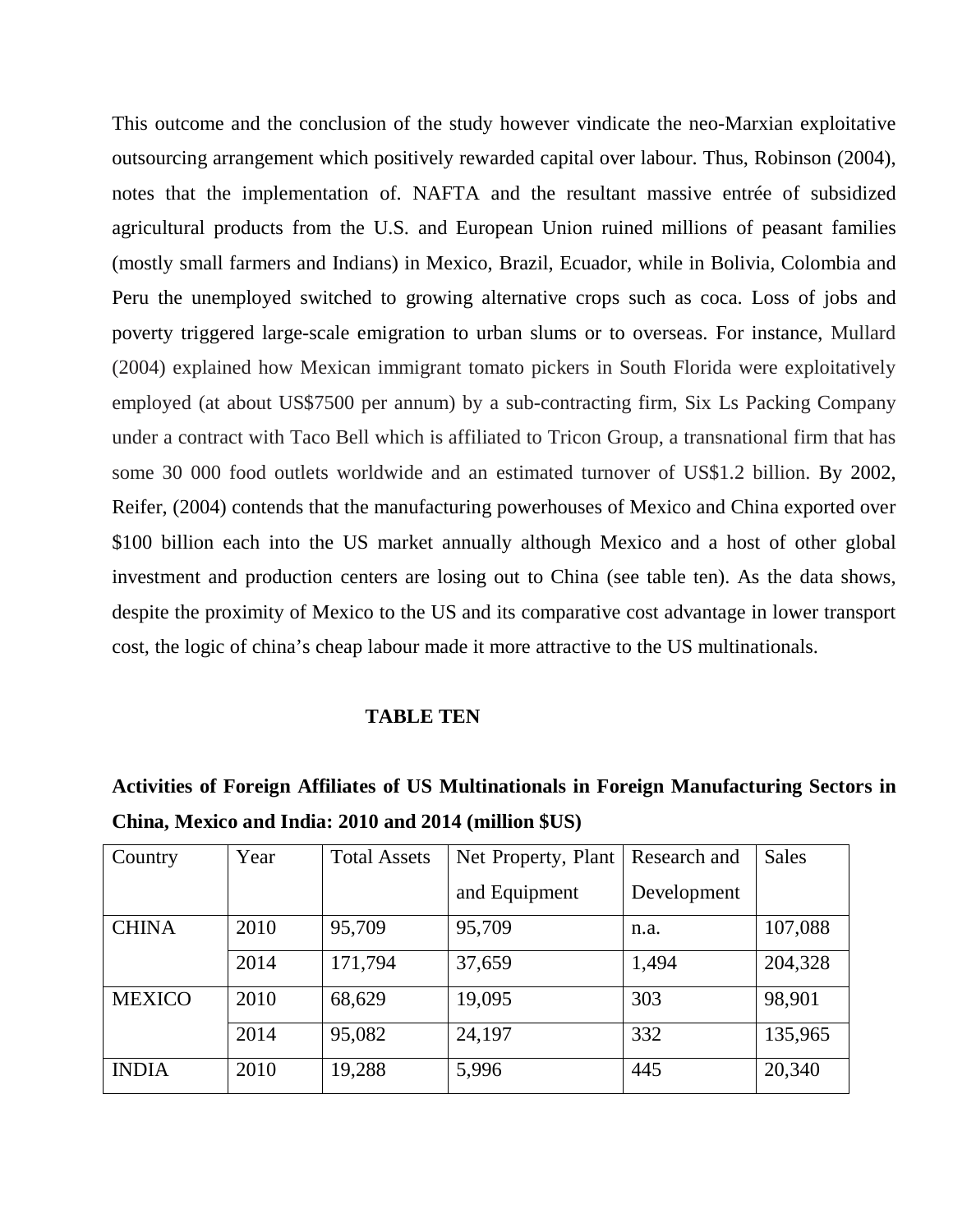|  | $\mathbf{A}$ $\mathbf{A}$<br>2014 | 295<br>J1, LJJ | , 540<br>$\sim$<br>്ധ | 909 | 30,577 |
|--|-----------------------------------|----------------|-----------------------|-----|--------|
|--|-----------------------------------|----------------|-----------------------|-----|--------|

**SOURCE:** Adapted from Hammer, A.(2017). The Size and Composition of U.S. Manufacturing Offshoring in China. https://www.usitc.gov/publications/332/

China's economic reforms in the 1980s and admission into the WTO in 2001 made her the most attractive developing country for capitalists of US, Asia, and Europe. What makes China better than the rest from a corporate perspective according to Rapoza, (2019) includes low corporate tax which was 25% compared to 35% in India and 30% in Mexico; and cheaper labour than Brazil's and Mexico's because, China's labor rights is one of the worst in the world similar to India's according to the International Trade Union Confederation.

US‐based multinationals have been heavily involved in China's manufacturing revolution, and as Hammer (2017) argued lower Chinese wages (paying 10‐25% of comparable U.S. salaries) have undoubtedly enticed some firms to offshore their production in China. For instance, in 2014 the U.S. affiliates (i e US firms that are at least 50% owned by U.S. multinationals) employed more than 1.7 million workers in China nearly half of which were in China's manufacturing sector (e.g., semiconductor firms) and that the affiliates sold more to the local market in China than the affiliates in Japan, Mexico, and India, combined (ibid). Also, in the same year, the affiliates employed local labour in a variety of areas: computer and electronic products sector which employed most of the workforce, followed by the machinery/ electrical equipment and chemical sub‐sectors (ibid). For instance, although Apple uses contract manufacturers in any country, yet the choice is determined by lowest possible labour and environmental standards which made China a juicy destination for outsourcing the manufacturing of its iPhone to surrogate Taiwanese Hon Hai Precision Ind Co LTD which runs the largest known sweatshop factories in the world (Snapp and Hosting.,2021). At one of the company's factories , over 600,000 employees drawn mostly from rural areas of China work in a single giant sweatshop, and with consent the Chinese Government because Apple dictates that its contract manufacturers must not follow labour or environmental regulations as part of its profit-maximizing strategy(ibid). According to The Economist (2009), China's rise to a global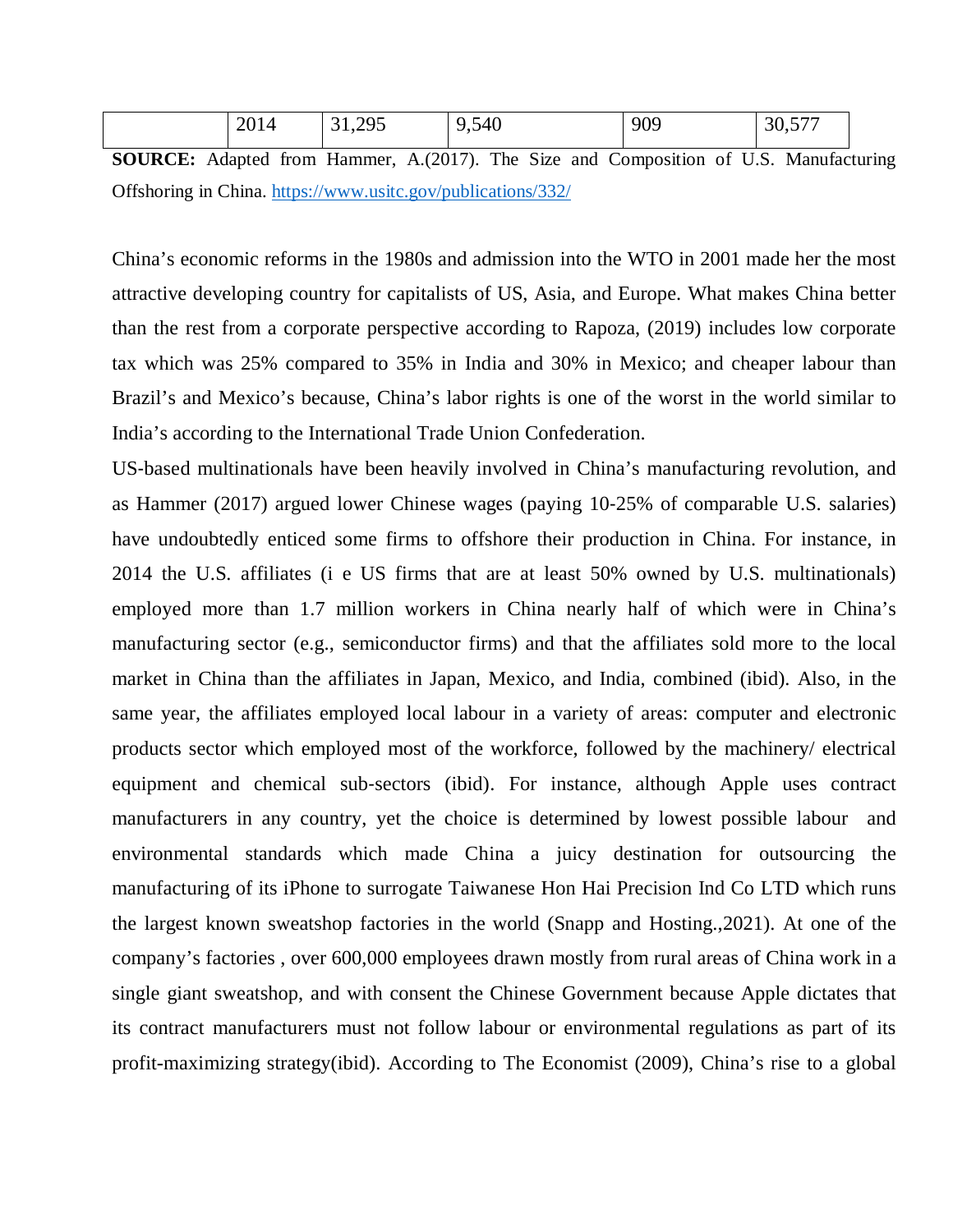manufacturing hub is built on the exploitation of tens of millions of cheap rural workforce which facilitated the production of cheap clothes, shoes and electronics for export.

 The economic miracle therefore is heavily anchored on the backbone of informal economy in which the state mediates between the State Owned Enterprises (SOEs) the multinational firms and the underpaid domestic labour. Nair, (2020) citing Cooke **(**2011) points out that despite the introduction of the first labour contract law in 1986 and subsequent amendments in 1994 and 2007 wages remained low until the2008 Law and its subsequent amendments when wages improved (ibid).As a consequence of increased labour costs firms that were unable to bear the new wages particularly the SMEs fled to other developing countries where wages are lower especially in Sub-Saharan Africa.

In another vein, Alfers, and Pryor (n.d) have described the convergence of outsourcing and subcontracting in global value chain in an episode in Canada where a Canadian trade union organizer in an attempt to help an immigrant Chinese garment worker get her unpaid wages. To his dismay, the whole value chain in the production and distribution of the garment at issue began and ended in a Canadian retail firm that outsourced the manufacturing to a Hong Kong firm. The Canadian intermediary who put out the work to the Chinese declined to pay the back wages due to the garment homeworker on the grounds that the Hong Kong manufacturer who sub-contracted the work to him did not pay him either.

#### **3.1.2 Global Subcontracting and the Informal Economy**.

 Subcontracting is an older business strategy than outsourcing. As Drury (2021) explained, it refers to the practice of bringing in an outside company or an individual to perform specific parts of a business, a project or a task that cannot be handled internally, and usually temporarily, but under the control of the hiring party. Ana, Pieters and Erumban (2012) have identified two theories on why formal firms adopt subcontracting strategy in India:

The first view which is associated with neo-Marxism such as Tokman, (1978); Portes, (1994) etc. contends that formal enterprises subcontract the most labor-intensive production activities to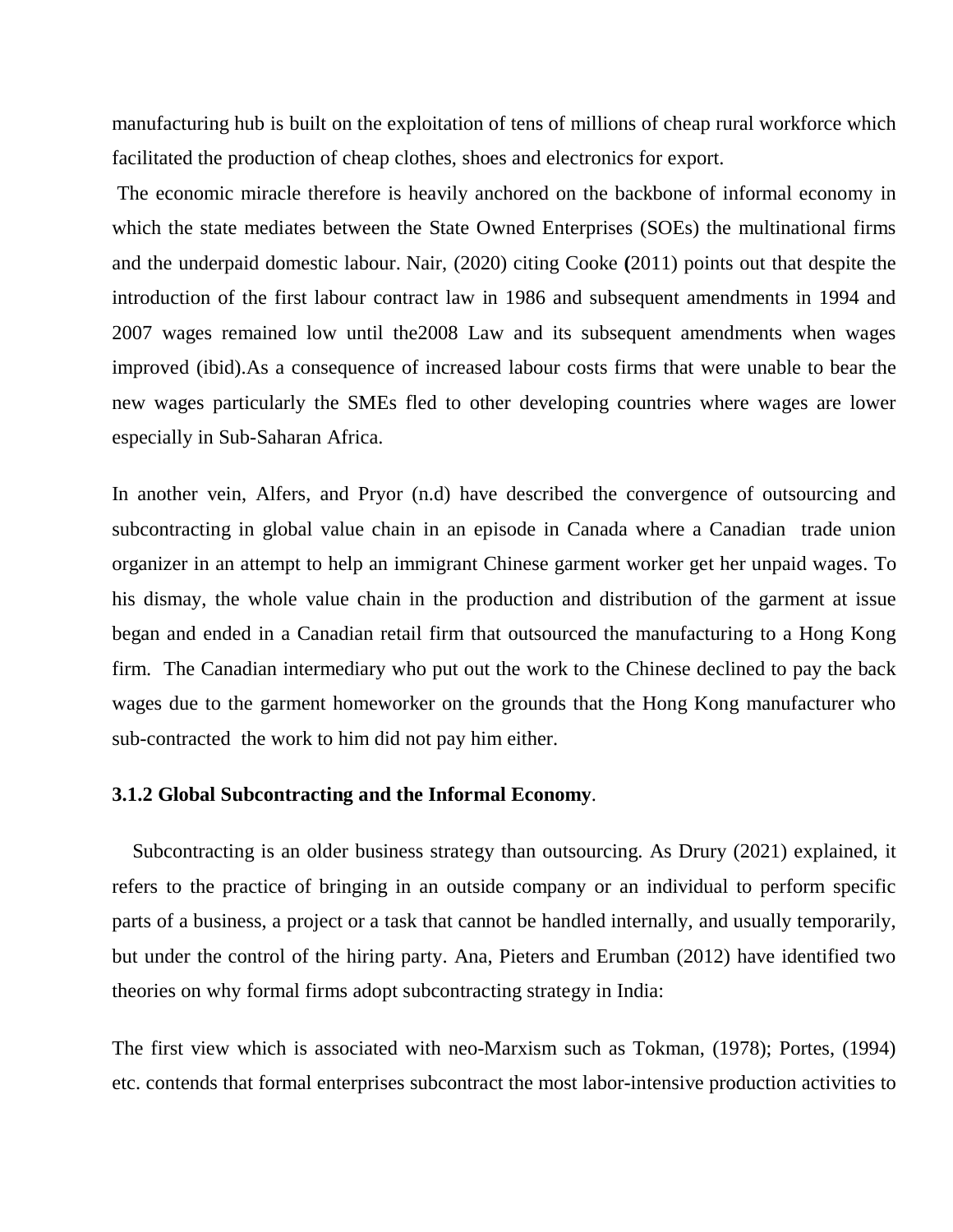traditional informal enterprises, in order to minimize labor costs. which nourishes traditional informal activities but contributing to stagnation of the informal sector. The second view associated with neo-liberalism holds that subcontracting is a means to the modernization process in the informal economy because formal enterprises subcontract only to the modern informal enterprises through which costs of production are reduced to the advantage of the formal economy, while simultaneously the informal economy gains from enhanced quality of output and delivery by observing standards required by formal enterprises.

Comparing the two views with regard to China's experience since its economic reforms began shows empirical evidences for both. The first view holds as regards informal labour rather than informal enterprises on which the hypothesis is built. In a comparative analysis of Foxconn electronics industry in Shenzhen which manufactures export oriented electronic goods for Apple, and the Shanghai IT industry which manufactures higher value-added goods for domestic market, Bieler and Lee( 2017) found the former to be characterised by strikes, incidence of suicides due to sever exploitation of the cheap informal labour by the Taiwanese Foxonn company under pressure from Apple, its main customer which sought to reduce costs and maximize profits. This contrasted with the latter which was regulated and its employees enjoy good working hours, higher salaries and better working condition including better benefits for the workers themselves as well as their families in order maintain stable workforce.

The second view is also empirically validated in Wang's (2006) study on China's consumer goods manufacturing modeled on Italian cluster system in which rural households set up small and medium enterprises (SMEs) to produce food, clothes, shoes, ball-pen etc particularly in towns located in between large cities and the deep countryside. The most promising however are the shoe-related enterprises clustered mainly in the east coastal provinces of Guangdong Fujian Zhejiang and Shandong and few others scattered in the west which employ modern machinery and technology to produce high quality products that pulled world brand names such as Reebok, Nike, Riddell, Wilson and Wal-Mart which integrated them in their respective global value chains through subcontracting.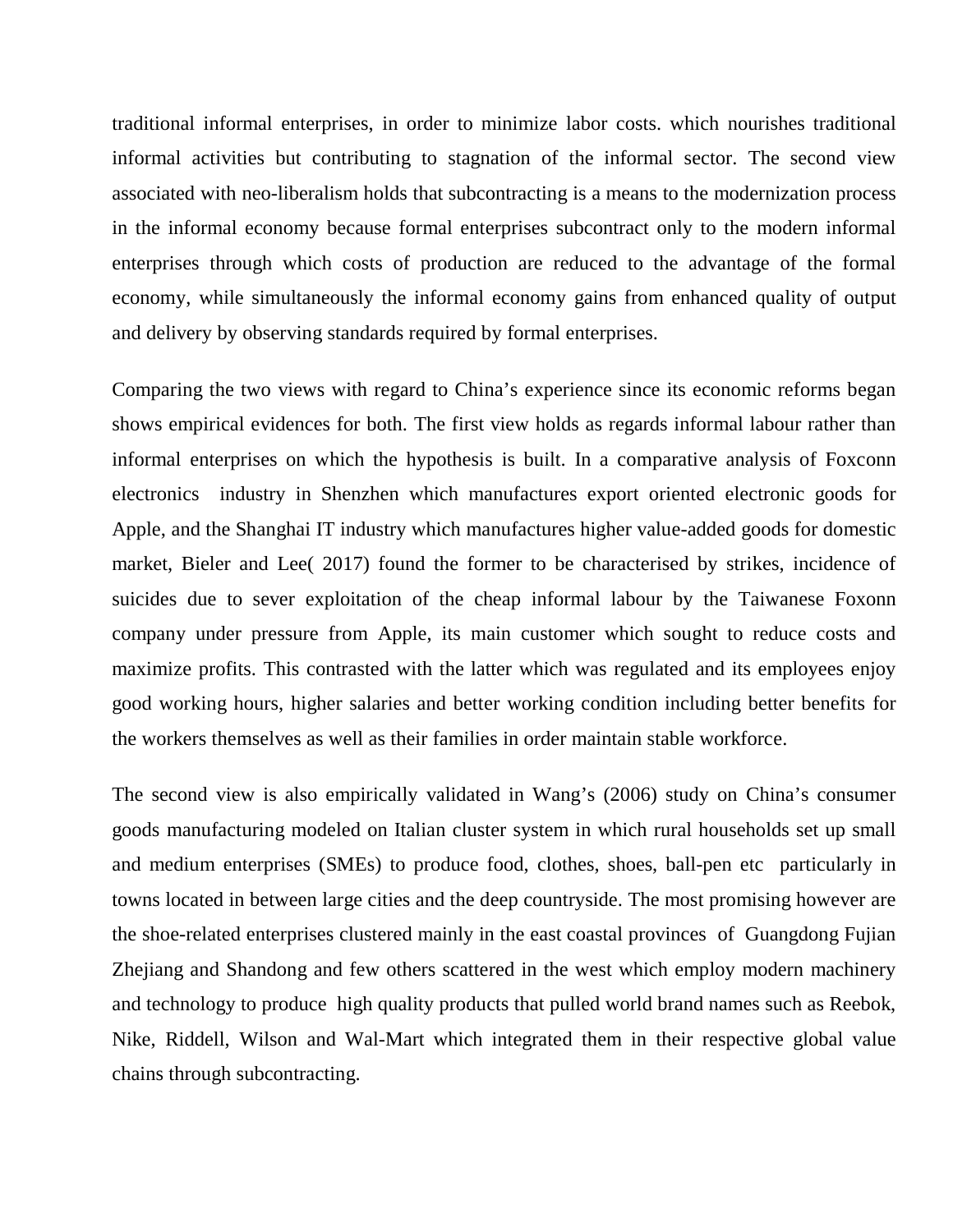Chen and Sinha (2016) cited in von Broembsen (2018) have identified some main drivers for suppliers to subcontract work outside the factory:

- Transferring the risk of fluctuating demand.
- Downloading non-wage costs onto workers, including the costs of workspace and electricity; equipment (such as sewing machines), and supplies (such as thread and glue), equipment
- Avoiding employer responsibility for worker benefits, social protection contributions and occupational health and safety.
- Tasks that cannot be mechanised such as embroidery and work of art.

In this regard therefore, the construction industry in India and China exemplifies how the need to transform their respective capital cities to tally with their new positions as hubs of global manufacturing triggered the maximum use of subcontracting informal econnmy sector to reduce costs and avoid employer responsibility for worker benefits, social protection and safety. In the India's construction industry which is said to be the biggest non-agricultural industry, Praveen (2013),found that most big government projects in Delhi are contracted to big private construction companies which subcontracted the supply of unskilled and semi-skilled labour to small contractors who also depended on ethnic middlemen for the supply of cheap migrant labourers mostly male including children below the age of 18 from their villages, districts or states. The majority of the workers were left vulnerable to poor working conditions and without any legal entitlements other than relatively lower wages from their subcontractors in contrast to their counterparts, the *chowks* (literally, roadside squares) who worked in smaller jobs breaking down old houses, small renovation projects, and building new houses. Similarly, in China where 90% of the migrant workforce is absorbed in the construction industry, and despite provisions under Chinese law that migrant workers receive a legal minimum wage, monthly wage payments, medical and accident insurance, and paid overtime, migrant construction workers in Beijing hardly receive these HRW (2008). Describing the subcontracting system in a Beijing construction project which is akin to Delhi scenario Brown(2006) notes that: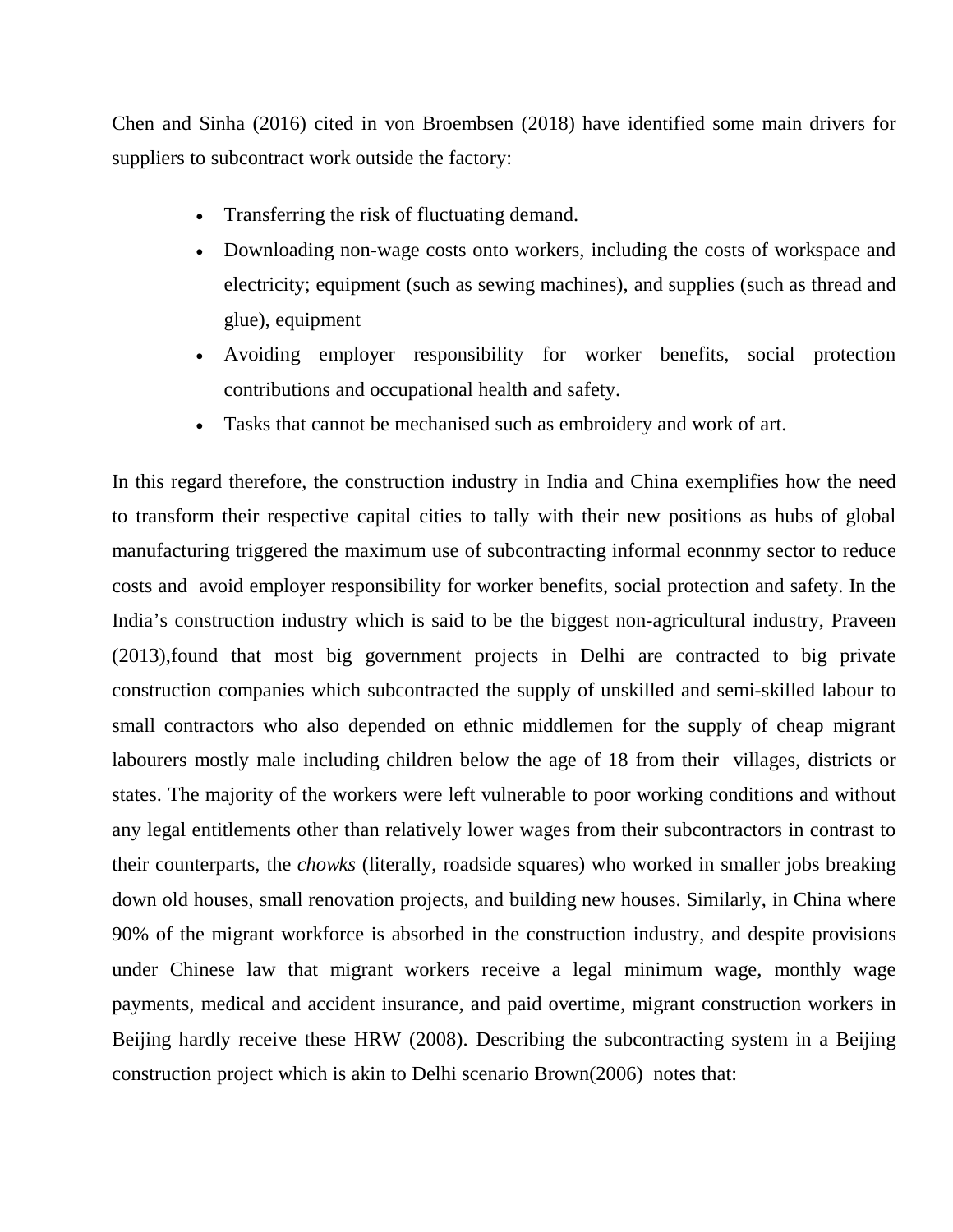"The subcontracting system began with a property developer who was responsible for land reclamation and the design of a villa project. Responsibility for the construction was shifted down the chain through a bidding process to a state-owned construction company, which… relied on three "big contractors"**…** from Jiangsu, Hebei and Guangdong … responsible for providing raw materials and labor for the project. Two of them set up a labor service company to help recruit rural laborers, but in reality they relied on labor-supplier subcontractors to recruit the labor, manage the daily division of work and pay out wages on completion of the project…these labor-supplier subcontractors depended on labor-use facilitators *(daigongiiL),* usually relatives or co-villagers, to look for workers in their own or surrounding villages. Surveys also revealed that wage levels for construction workers were often significantly lower than reported in the Chinese media."

#### **3.1.3 Global Migration and the Informal Economy.**

As global labor market becomes more open in response to demand for formal and informal workers, and improved transportation and communication facilities more people are relocating across nation-states in all directions and along the rural-urban-international continuum. For instance, China's global infrastructure building by Chinese construction companies triggered by the Belt and Road Initiative planned to link more than 65 countries along a modern Silk Road has hugely expanded state-funded infrastructure projects abroad, apart from a real estate boom in south-east Asia's Malaysia and Indonesia which stimulated large scale migration of contracted labour and to some extent domestic workers from informal economy in response to the development projects (Feng, 2019). In 2017 alone, China is said to have committed to more than \$23bn to infrastructure projects in Africa forcing those eager to work abroad to turn to informal network of subcontractors who charge rates as high as Rmb30,000 to match workers with construction projects abroad (ibid). According to Politzer (2008), there are 800 Chinese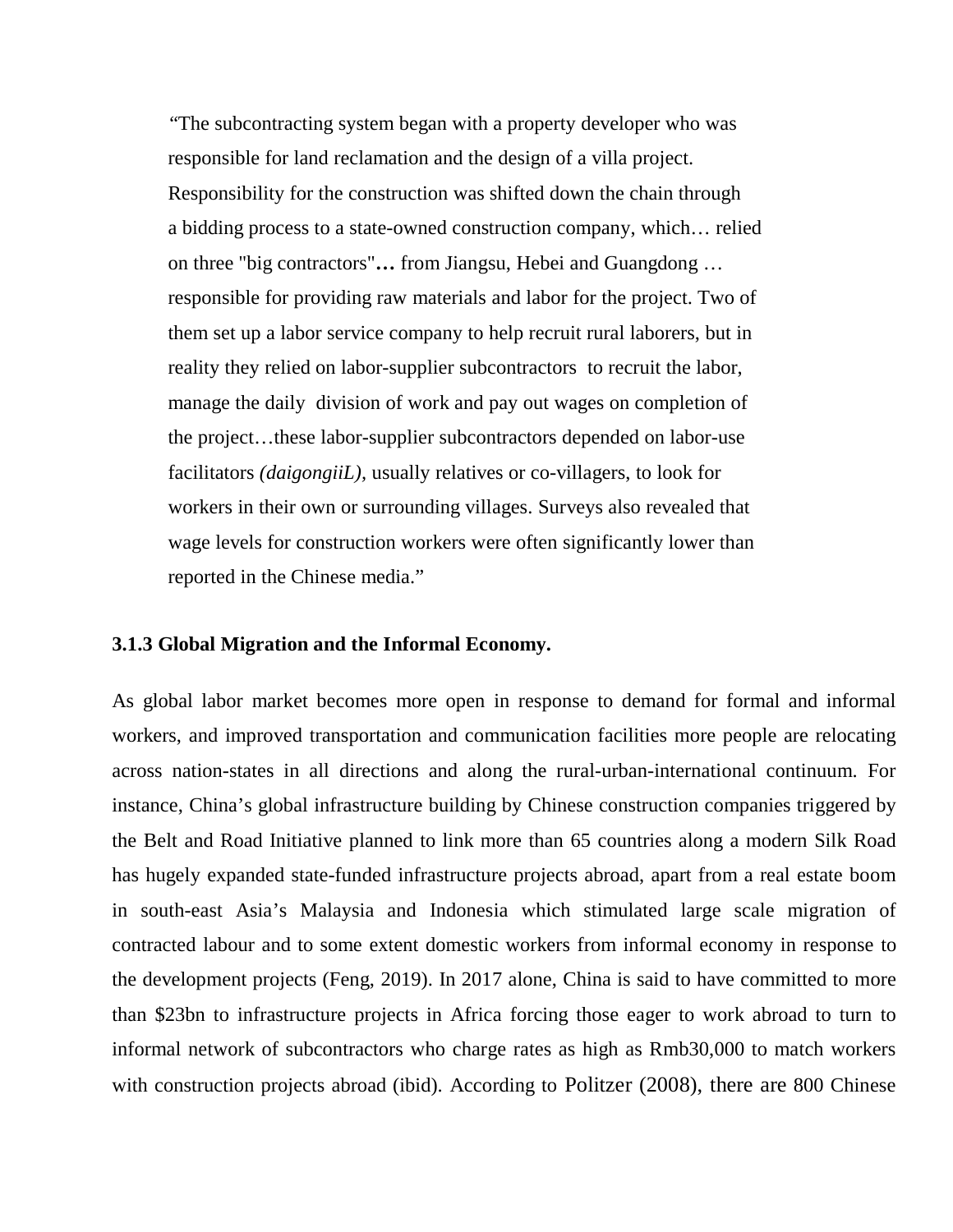companies in 49 African countries which relied heavily on migrant labour although they also hired Africans to work not only in infrastructure and public works, but also in oil and mining operations. Since most of the informal migrant workers drawn from rural areas lacked travel documents except those contracted by the formal companies, the undocumented migrants had to pay human smugglers or "snakeheads" to facilitate the illegal entry for which they charge as much as \$25,000 per worker going to Europe and \$30,000 to the US(ibid).

In another vein the high demands for low-wage domestic workers in richer nations for instance has fuelled a south-to-north flow of female domestic workers from Mexico and Central America to move to the US ; Indonesian women to richer nations in Asia and the Middle East; Sri Lankan women to Greece and the Middle East; Polish women to Western Europe; and Caribbean women to the U.S. and Canada; and Filipino women to more than 187 countries including Britain, France, the Netherlands, Italy, Spain, Greece, Hong Kong, Malaysia, Singapore, Taiwan, Kuwait, Saudi Arabia, United Arab Emirates, Canada and the US (Parreñas, 2004)..

Furthermore, the growths of entertainment and tourist industries have also fuelled the migration of informal sex workers across the globe. In this regard, Useche and Cabezas (2004) have argued that entertainment centers of cities such as Amsterdam, Barcelona, Frankfurt, Las Vegas, New York, Rome, San Francisco, and Tokyo have pulled migrant sex workers from Asia, Africa, Latin America, the Caribbean, and Eastern Europe to those destinations. Useche and Cabezas (2004) have reported the migration of female sex workers from Africa; Eastern Europe; Latin America and the Caribbean; and Southeast Asia to Western Europe and the US. The Nigerian newspaper, Punch **(**2019) reported on how sex traffickers deceitfully lured Nigerian women and girls to Europe with false promises of jobs as hairdressers or seamstresses, only to find themselves selling sex on arrival to repay their debts, while (O'Brien, n.d) notes the exploitation of the *Hajj* window by male and female prostitutes in Arabia. Similarly, in Latin America Cabezas, (2004) has delineated variety of informal jobs in the Cuban tourist industry in the 1990s consisting of *pinguero,* who are either gay or as straight who source male sex workers to gay tourists because male-to-male sexual practices are more lucrative than straight sex. Similarly in the Dominican Republic, men who work in the informal economy of the tourist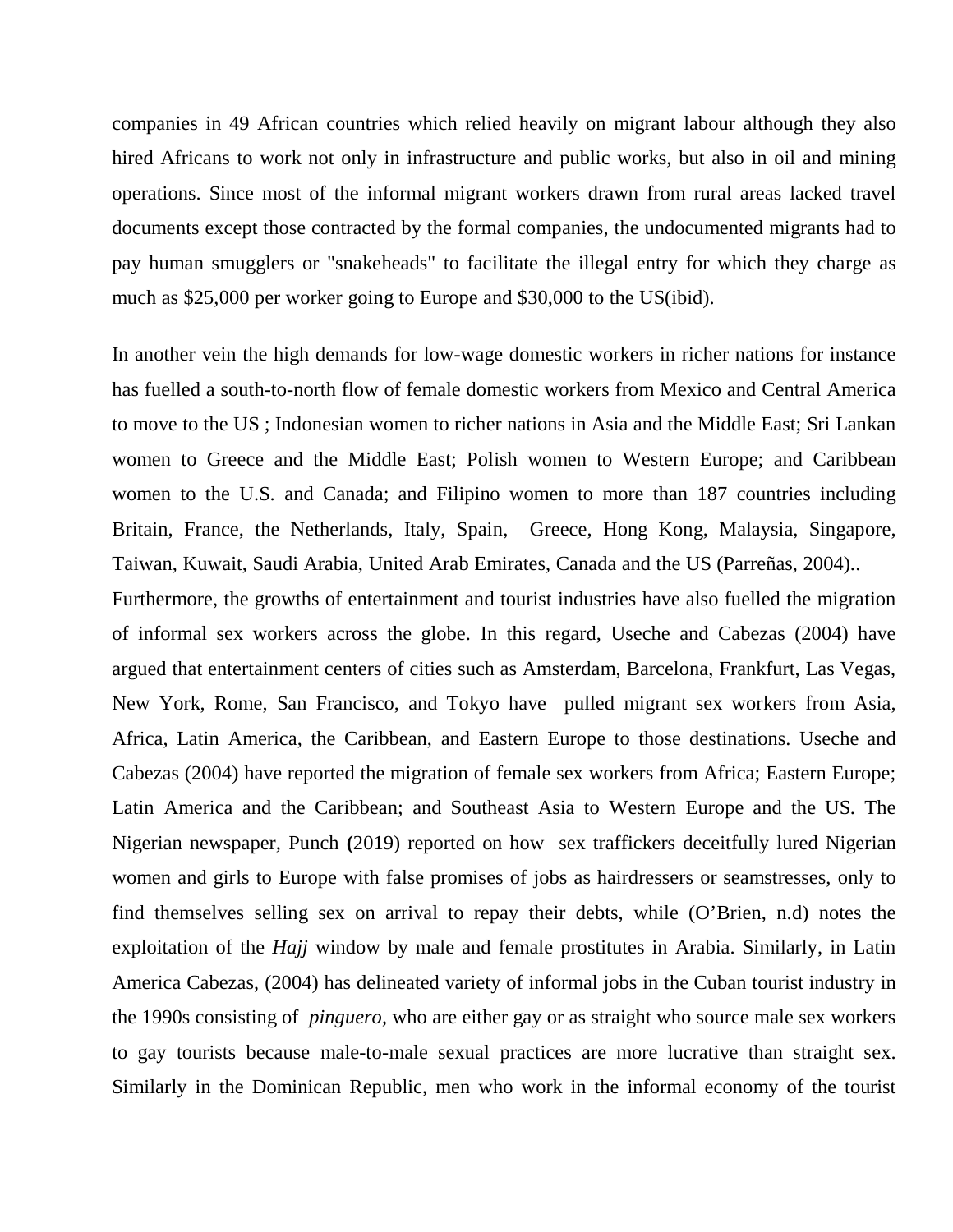sector are known as *sanky pankys* or beach boys who worked as gigolos exclusively to foreign tourists and provide sexual services and companionship to both men and women, straight and gay, for which the tourists reciprocate in long-lasting romance or even marriage and migration.(ibid). And in both countries hospitality workers complement their meager wages and earn foreign exchange in the sex sector either by facilitating sexual liaisons between tourists and locals or servicing the guests themselves in a secured environment free from the constant police harassments and incarceration of outside prostitutes(ibid). Also, as the training and distribution of informal work are organized along racial, sexual, and gender considerations most of the front desk workers are lighter skinned Cubans, entertainment dancing, games, and live shows) and kitchen workers are mainly black (ibid).

In spite of this ugly side of the tourists' migration, there are good sides as well. Mowforth and Munt (2009) have posited a number of such benefits: firstly, the pro-poor slum tourism exposes new middle class tourists to the 'reality' of informal urban settlements across developed and developing countries: 'Banglatown' in East London's Brick Lane; Toronto's Parkdale district; Rotterdam's southern inner city; Kibera, on the outskirts of Nairobi; Rocinha near Rio de Janeiro; and street children in and around Delhi's main railway stations. Secondly, it draws the attention of the world and high profile personalities about the plight of urban poor as evidence in the visit of UN Secretary-General Ban Ki-moon to Kibera. Thirdly, community members benefit from employment as tour guides, van drivers, policing security teams and in Delhi case part of the proceeds from the £2.50 (or 200 rupees) paid by both western and local tourists were expended on rehabilitating the street children; health and school projects in Kibera; and in Rocinha a number of artists depended on the tours to sell their work. And lastly it increases state revenue by expanding the range of tourist activities beyond the traditonal visits to parks and cultural heritage sites particularly in Kenya where tourism is the highest revenue earner.

As regards the significance of labour migration however, the most important is remittance which diasporas send to their families, and its contribution to national growth and development. Remittances whether from formal or informal employment have implications on the growth of informal economy in .destination countries because they sustain the reproduction of informality through consumption of informal economy goods and services, and the overall growth in the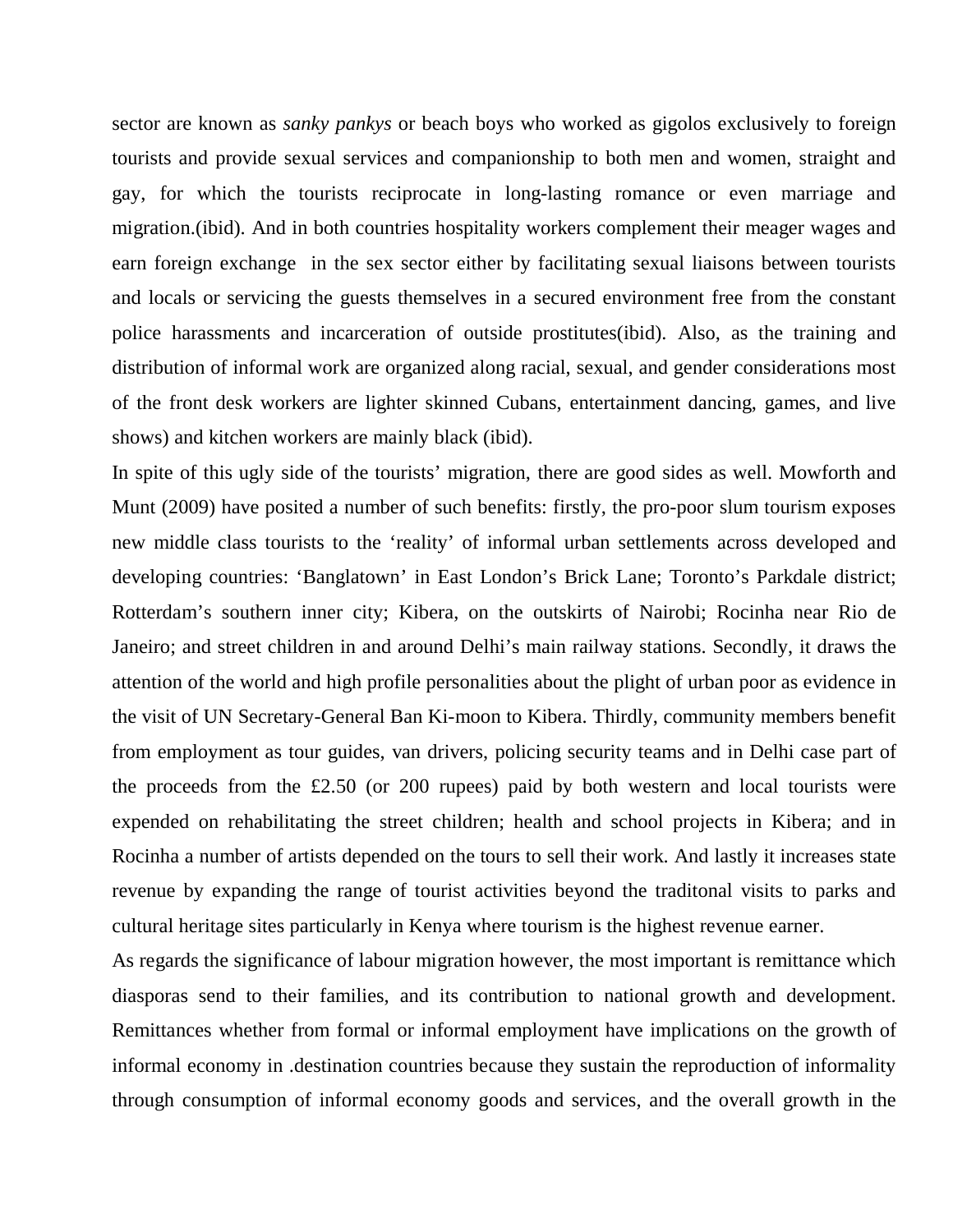economy through increased foreign exchange, new innovations and positive ideas. Mowforth and Munt (2009) citing World Bank (2006) report that diaspora remittance as a source of foreign exchange has outpaced private capital flow and official development assistance (ODA) over the last decade, and that in countries such as Morocco remittances were larger than tourism receipts. The bank calculated that remittances through formal banking channels alone amounted to a staggering US\$167 billion in 2005 and that informal remittances might amount to an additional 50% (or more) of that total(ibid). Thus, the bank and the United Nations Economic and Social Commission for Asia and the Pacific (UNESCAP,2006) have concurred in positing the following contributions of remittances on national development: improved creditworthiness of a country and ability to raise external financing; deficit reduction in the current account of many developing countries; improved welfare of individual migrants themselves; households poverty reduction and increased consumption; cushioning household consumption during adverse shocks (crop failure, job loss, or a health crisis); ease working capital constraints on farms and smallscale entrepreneurs; increased household expenditure in areas considered important for development, particularly education, entrepreneurship, and health(ibid).

Yet, other aspects of non-economic remittance not captured by Word Bank relate to good governance, cultural consciousness and innovation. Firstly, as regards good governance, Kushkush (2019) reports how the nearly 5 million Sudanese diaspora across the Middle East, Europe, North America, and Australia organized large solidarity protests in big cities in support of anti-government protests against high bread prices in Sudan, and called for an end to president Omar al-Bashir's 30-year reign. They provided funds to help the injured and assist medical teams, and the diaspora artists and musicians amplified event through political cartoons and music which were widely shared on social media. Similarly in the Philippines where nursing schools graduate hundreds of thousands of registered nurses, but only few remain in the country made the Philippine Women Centre (PWC) of British Columbia to condemn the policy of training nurses to work abroad rather than as a means to serve the needs of Filipinos as a "commodification of the nursing profession in the Philippines."**(**Chang,2004). Thus, as Baggio and Asis (2008) reported, Philippines is not only among the major recipients of remittances,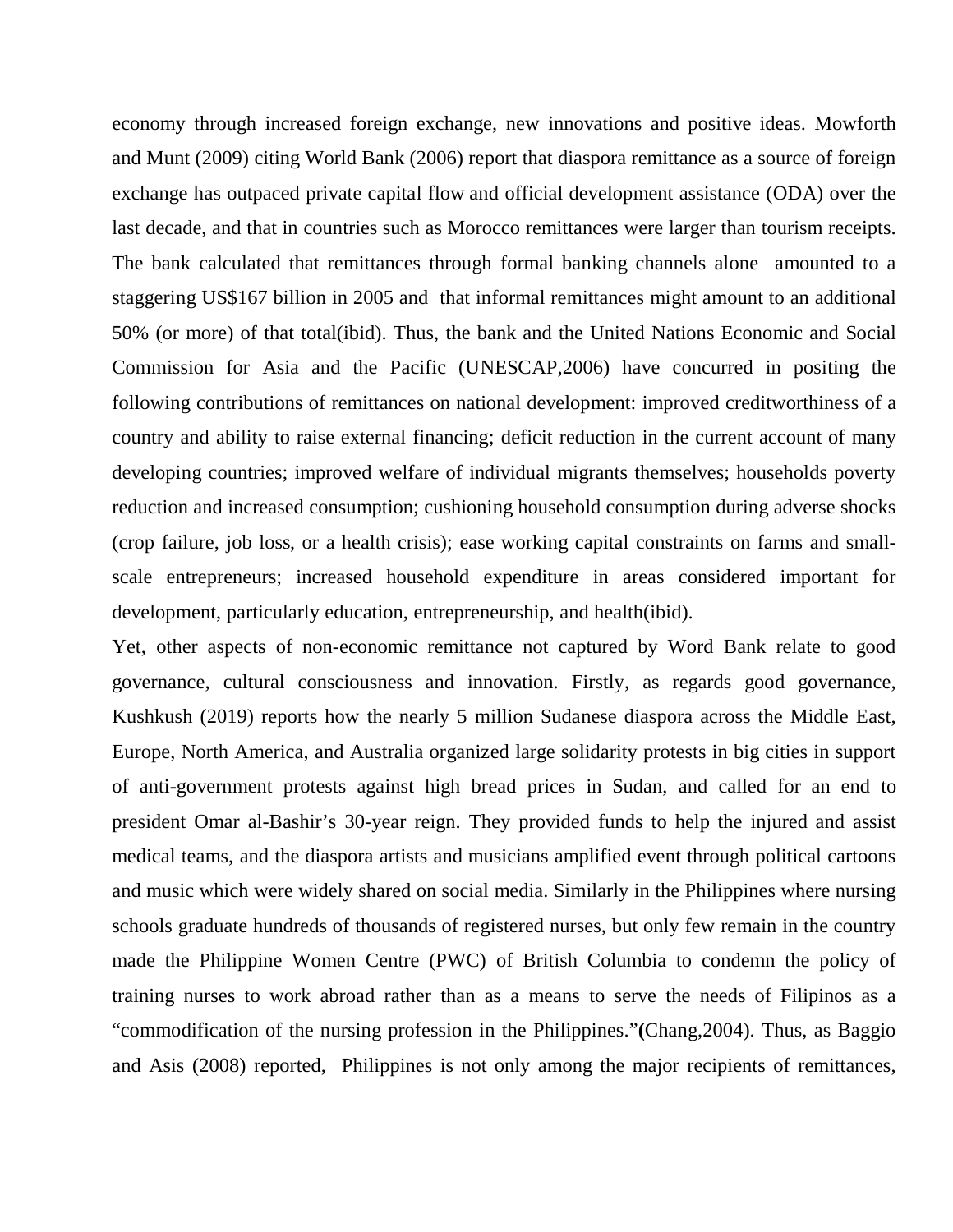butin 2004 it ranked fifth after India, China, Mexico, and France in terms of remittance receipts according to United Nations.

But in Mexico the diaspora collaborated with the state at federal, state and municipal levels to promote social development especially in the 1990s when Mexican migrants in the US formed hundreds of informal Home Town Associations (HTAs) according to Rivera-Salgado and Rabadán (2008). These HTAs promoted the well-being of their communities by collecting money to fund urban infrastructure and to support basic community projects in their hometowns of origin with special attention to the needs of the most vulnerable groups like children and the older people; financial support to key sectors like education and health; and by channeling a majority of their projects to smaller, more rural, that receive little government spending (ibid). In the Zacatecan state which has the most organised HTAs, funds raised by the associations are added to the government grants through a matching grant scheme to execute projects that are of interest to both parties.

Secondly, in the case cultural consciousness Baggio and Asis (2008) note that Filipino domestic workers in Italy which hosts the second largest population of overseas Filipinos in Europe,( next to the United Kingdom) used the opportunity provided by their increased incomes to exercise the traditional obligations of *bayanihan* (helping each other) *damayan* (empathy), and *pakikipagkapwa* (sharing) directed largely toward church-related and development-oriented projects in their hometowns. In China however, the "Chinatown model" seeks to preserve indigenous culture, solidify community bond, facilitate international migration and facilitate the entry of firms and entrepreneurs in to foreign markets. Indeed the model has promoted informal migration of workers and entrepreneurs across the globe. As Hernandez (2018) explained in his "dual entry" hypothesis citing the examples of Chinatown (informal) and California's Silicon Valley(formal)models in the US, that a firm usually enters a foreign location that has its ethnic population and operates either formally or informally according to the prevailing environment: if the location has weak courts, laws, and property rights it operates informally and if otherwise it operates formally. Most Chinatowns in Europe, North America, Africa and Oceania/Asia operate informally to facilitate informal migration and business activities in host destinations. In Italy for instance, Aloisi (2013) notes the formation a bustling Chinatown outside Prato's city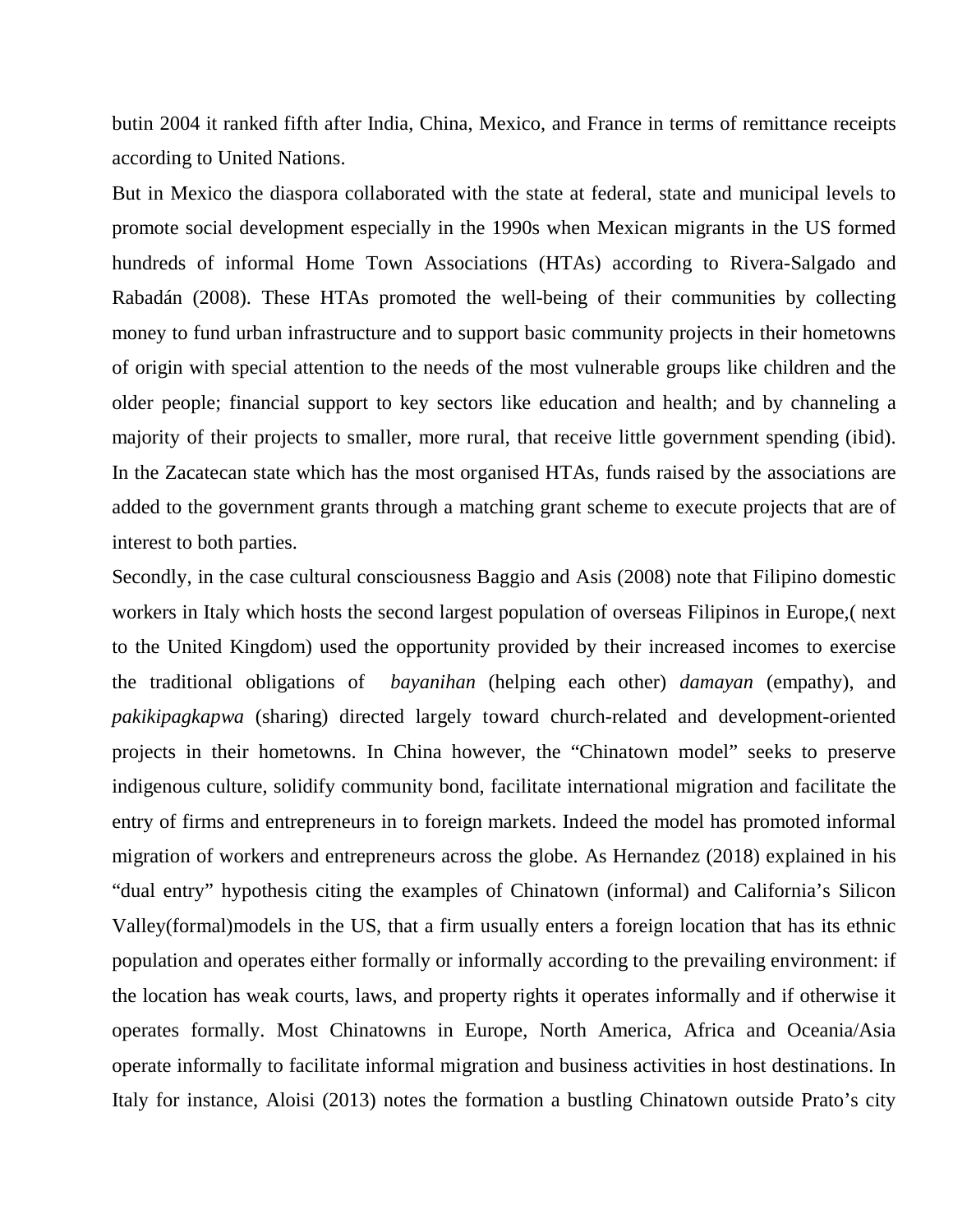walls filled with Chinese restaurants, hairdressers, schools, travel agents, and youths practicing the martial art of Tai Chi in the park, And even their own banks and police force (Max, 2018). Finally, with regard to innovation, whereas Hernandez (2018).contends that it one of the three factors that power growth in an economy apart from labour and capital, Heilmann (2006) citing Conway, (2004) have asserted that 'transnational practices' of migrants provide possibilities for achieving sustainable development through skill and knowledge transfer. In this regard, Kuznetsov and Sabel(2006) have reported on a Peruvian migrant Luis Miyashiro who worked for several years in a turkey firm in Japan returned to Lima and deployed the managerial skills he acquired to found Norkys, a chain of chicken restaurants, the first of its kind in the country, by combining Western standards of cleanliness and efficiency with the familiar corner foodstand concept common in Latin America. Similarly, in Nigeria Akinwotu (2021) reported on a 31 year Elégbèdé who was raised in US after his mother won visa lottery and relocated to Chicago and set up a restaurant and bakery in Illinois. Having been trained at the Culinary Institute of America and worked in a string of Michelin-starred restaurants, he was perturbed by the negative Western perceptions of Nigerian and African food abroad and the dominance of European, Middle Eastern and Asian food, and jollof rice and *suya* (roasted meat in Hausa) in commercial restaurants around Nigeria which offered a smaller range of choices despite the diversity of Nigerian local food . He consequently returned to Nigeria and set up Ìtàn (a Yoruba word for story) restaurant in Lagos in 2017 in which history and innovation found expression: the menu changes every six to eight weeks, often innovating popular dishes from across Nigeria – such as *tozo,*(ox hump in Hausa) a fairly tough, grilled meat dish from the north, to the southern eba (pounded grains of cassava) variety with egusi soup but in a new twist with t efo (spinach) crisp amaranth leaves added; the sitting is based on a singular table to facilitate "conversations around food, around memory, around their reality and history"; the clay plates were made by artisans in Ogun State; and the walls of the restaurant were adorned in Nigerian cultural masks and artworks.

Apart from international informal labour migrants, there are international informal firms and entrepreneurs that also exploited the opportunities which globalization unfolded particularly the Chinese in Europe and Sub-Saharan Africa. For instance, when the formal Italian companies and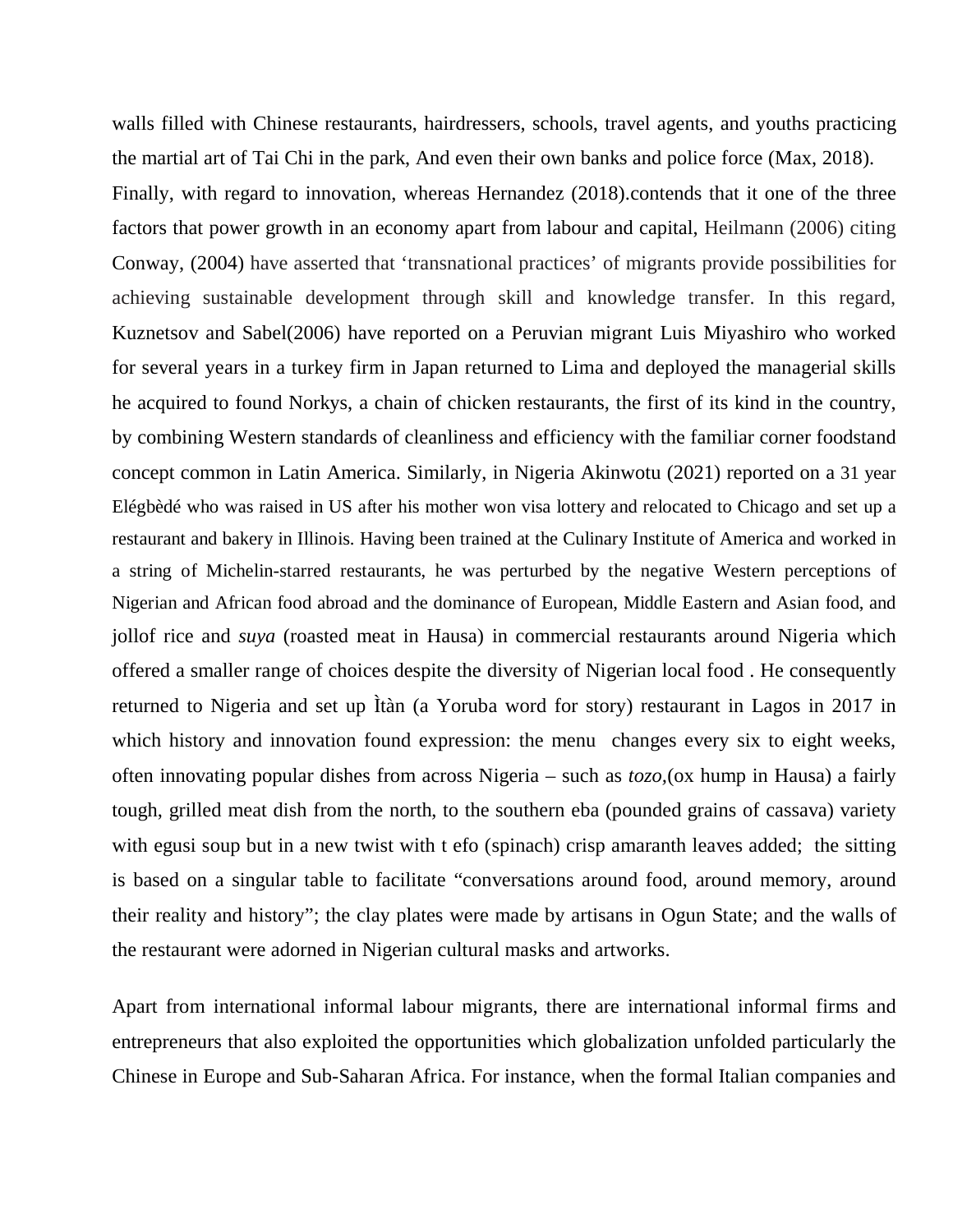many small manufacturers collapsed under the weight of global competition, Chinese migrants from the city of Wenzhou flocked to the famed textile Italian city of Prato in the mid-1990s and revived the city's textile firms first as workers in Italian-owned textile factories, and subsequently as owners when the entire production chain reverted to them. More than half of Italian-owned businesses in the industrial zone disappeared, and by 3013 there were approximately 4,000 Chinese-run clothing factories in Prato that imported far cheaper fabrics from China and exported millions of low-cost garments bearing the "Made in Italy" tag to shoppers in the major European markets within a day or two in swift trucks (Aloisi, 2013; Smith, 2013). Although some politicians had condemned the underground economy for destroying the city's economy due to unfair competition and profits repatriation to China instead of the Tuscan treasury (Max, 2018), such assertions had been ineffective to Prato's local government which derived benefits from the growing Chinese community because they brought in a lot of money that helped cushion the impact of the global financial crisis on the region (Aloisi, 2013). Also, a Chinese entrepreneur in Prato is said to have asserted that Italian companies cannot compete on price as their strength lies in the area of aesthetics, and added, "If the Chinese weren't in Prato and the clothes were made in mainland China instead, the Italians would be suffering far more…We have helped the Italians by ensuring the Made in Italy brand is ever more popular in China" (Smith, 2013).

Similar trend occurred in Sub-Saharan Africa, but even of a wider scale than that of Prato in which there was no exodus of poor rural farmers. Thus, when Li Ruogu, the head of China's Export-Import Bank urged the farmers to migrate to Africa in 2007 and promised to support them with investment, project development, and the sale of their products, thousands of Chinese farmers from Baoding in Hebei Province responded by emigrating to Kenya, Uganda, Ghana, and Senegal over few years to find work ( Politzer, 2008), while China's Chipata Cotton Company is said to have acquired its cotton from Zambia, Zimbabwe, Malawi, and Mozambique (Frey,2019). The development not only provided employment to the Chinese and African rural farmers but also increased the exports of raw materials to China, while in Sub-Saharan Africa the Chinese migrant entrepreneurs were able to start small and medium enterprises. China's state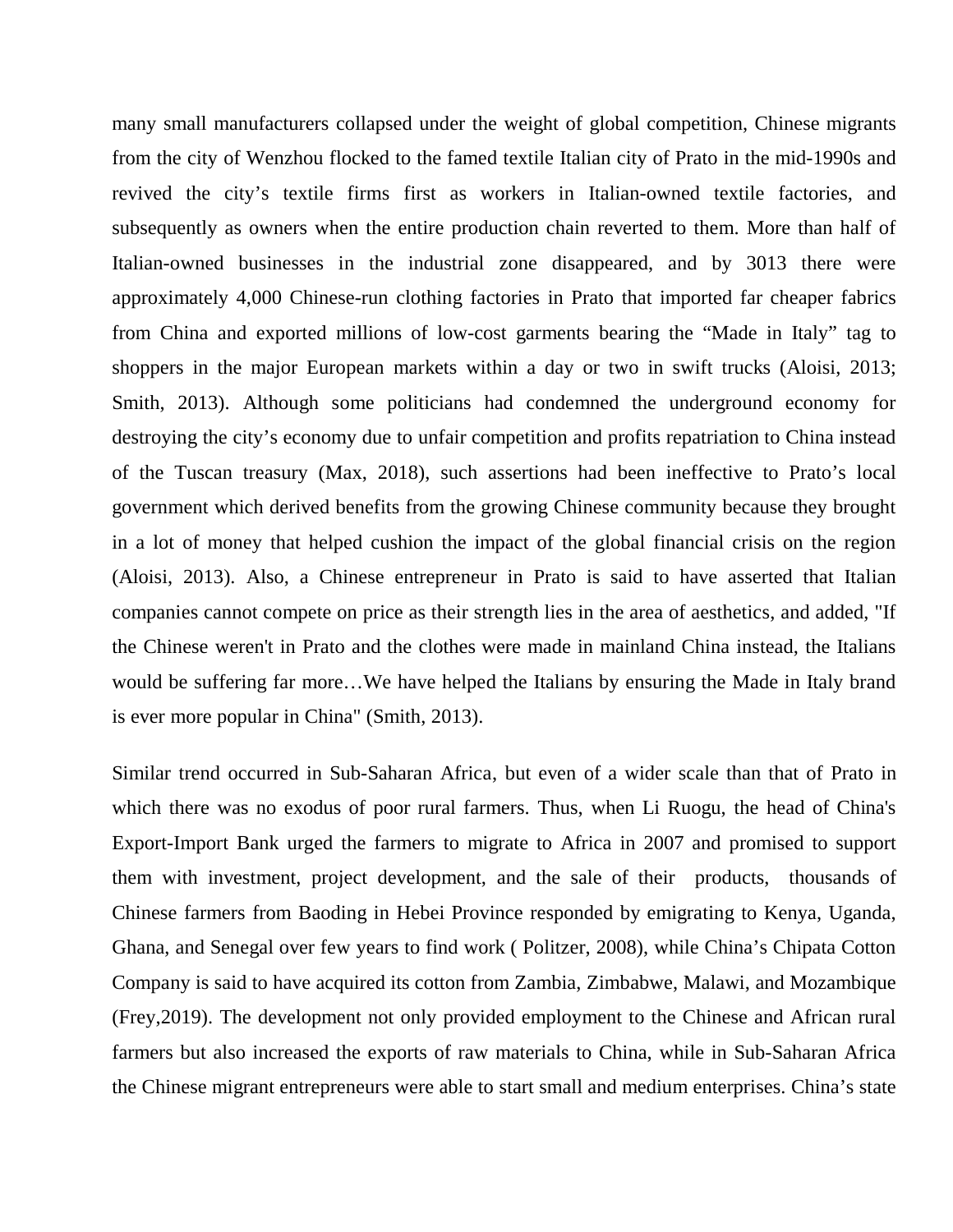firms, private sector industrialists and traders exploited the region's technological underdevelopment maximally through the exploitation of cheap labour and underpriced raw materials. As Yuan Sun (2017) notes Africa provides an appealing location for whatever business model a manufacturer has, and a widest array of market options: Nigeria has an enormous domestic market with high margins and relatively little competition for a variety of consumer goods ; Lesotho enjoys tariff-free access to the US market and proximity to excellent South African infrastructure and logistics services for shipping time-sensitive fashions to American customers such as Kohl's yoga pants, Levi's jeans, and Reebok athletic wear ; and Ethiopia offers attractive tax breaks along with cheap power and proximity to lucrative Middle Eastern markets.

In addition to large markets and strategic location, there are also varieties of mineral resources which the multinationals have been scrambling for since the 19 century. As oil lost its international market due environmental concern, new commodities relevant to green technology replaced it. Also, global urban growth rates especially in the developing countries where it is fastest and fast fashion craze across the globe have fuelled high demand for consumer goods which the industrialists of developed economies no longer find economically rewarding, but still relevant in the developing world where China and India in particular have arisen to fill the vacuum. With regard to China for example, Shepard (2019) has argued that, China needs Africa for its long-term economic and political stability because over a third of its oil and 20% of its cotton are sourced from Africa apart from such strategic resources as manganese, cobalt, coltan. Whereas manganese is vital ingredient in steel making for deployment in the New Silk Road physical infrastructure, cobalt and coltan are vital in the production of electric vehicles and the booming mobile phones market which China aspires to dominate among others.

Therefore, it was in order to exploit cheap labour and commodities that China took measures to boost industrial cooperation with Africa so as to offshore labour-intensive and dirty industries to address rising labour costs triggered by the series of improved labour laws from 1990s to 2008, saturated domestic market biting the small and medium-sized enterprises(SMEs), and secured raw materials for its global supply chains among others. For example in a study on the migration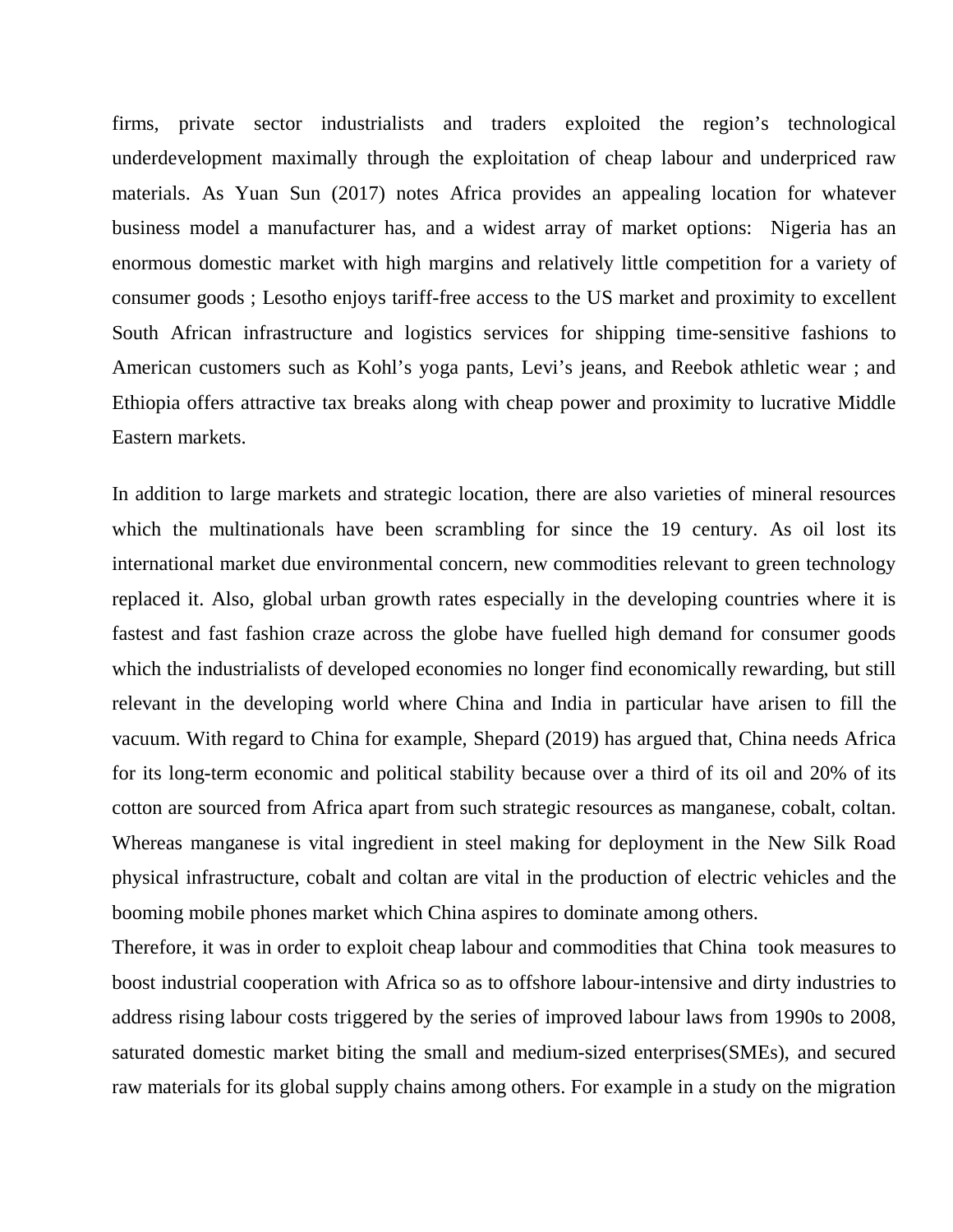of Chinese manufacturing investments to Ethiopia, Ghana, Nigeria, and Tanzania, Brautigam et al., using Akamatsu's 'flying geese' model identified four principal actors in this regard:

1. Geese seeking raw materials that are active in the agribusiness sector in which they add value to local agricultural raw materials for export to China for further value addition (sisal and honey in Tanzania and leather tanning and finishing in Ethiopia).

2. Large, global supply chain geese that relocated garment and shoe production to Tanzania and Ethiopia such as Tooku which manufactured garments and its US clients including Levi's and Russell Brands which relocated to Tanzania to exploit its lower labour costs and its access to the US market through the African Growth and Opportunity Act (AGOA). In Ethiopia, the two Chinese firms- New Wide and C&H relocated to the country from Kenya rather than China to produce garments for US and EU markets. Also the two large shoe factories, Huajian from China and New Wing from Hong Kong that invested in Ethiopia took advantage of the low labour costs, abundant leather supply, and incentives for duty-free entry into the United States under AGOA and the EU's 'Everything But Arms' window. Taiwan also opened a new production base in Addis Ababa in 2014 and joined the other two to export to the US through international shoe agents such Solano, Brown shoes and so on.

3 Strategic, local market-seeking geese: these are firms that have been formed largely by private traders who matured and began producing in Africa. For instance, Wang Nianyong, who had been a commodities trader in Nigeria since 2000, founded Viju Milk firm in 2004 which by 2014 had nearly 2,000 Nigerian workers; Hongda Steel in Nigeria employs some 3,500 Nigerians in its recycled steel factory; while in Ghana Rebecca Wig, manufactures artificial hair pieces using 900 local employees.

4. Small geese, travelling together: these are small-scale manufacturers who cluster together in the same sector or industrial zone, and are often related to each other or have similar regional origins. In Tanzania, for example, Weng a native of the coastal province of Fujian was a trader before transforming to an industrialist in plastic recycling and products in the year 2000. Having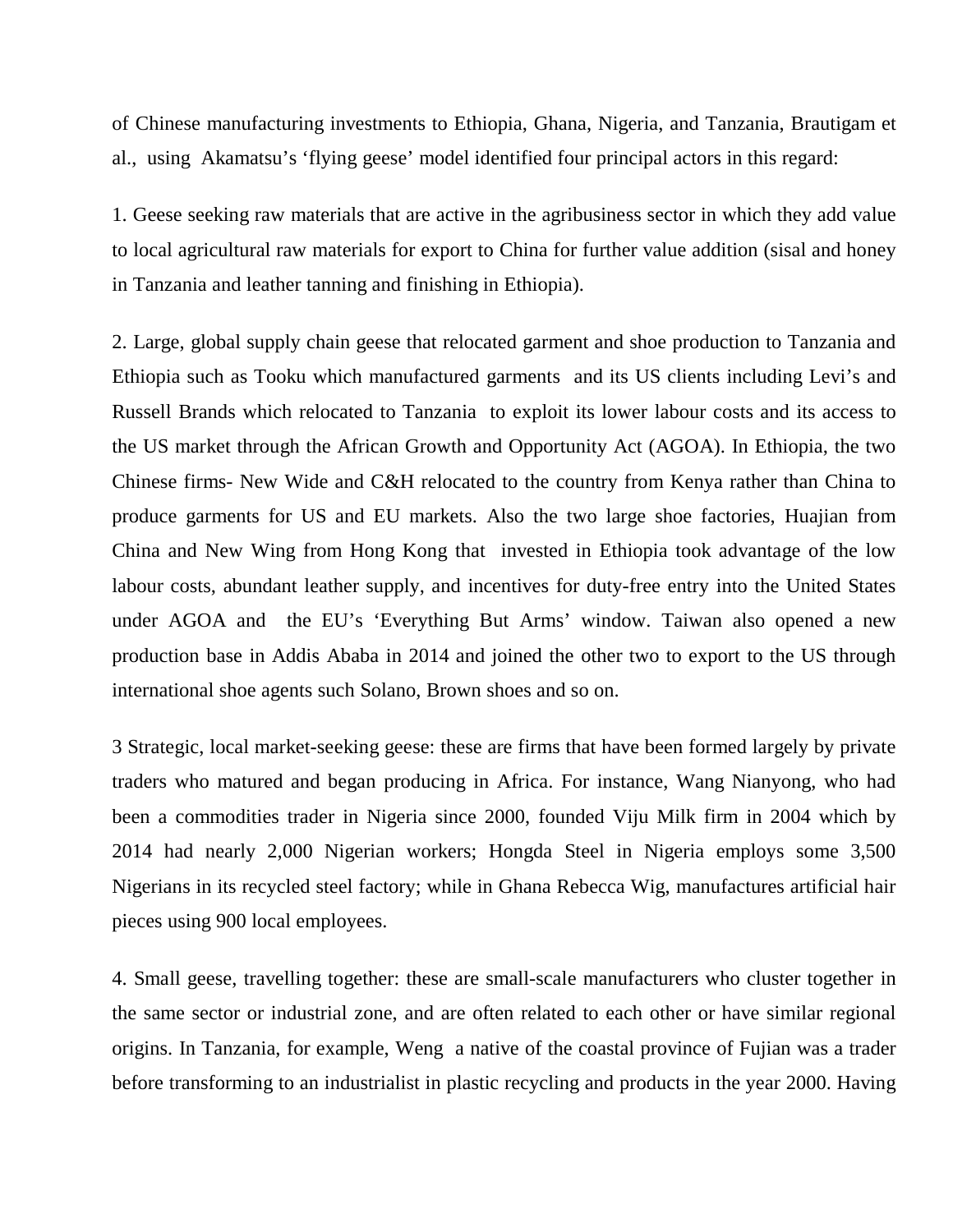opened the first of such a company he was joined by his younger sister and his elder brother who opened similar firms respectively while the friend of his cousin, the aunt of his son in law invested in plastic footwear production.

Unfortunately for Sub-Saharan Africa neither the prediction of modernization and neo-liberal theories that globalization would cause informal economy to wither away (Loayza, n.d) nor the actual relationship with China decelerated informality in the sub-region. Instead, it blossomed due to two main reasons: globalization caused expansion of informal economy worldwide; and engagement with China which promoted extractive industries, construction industry for the New Silk Road (or Belt and Road Initiative) and Chinese owned SMEs.

As regards globalization-induced informal economy growth, Neuwirth's book, *Stealth of Nations* which NPR.(2011) commented on, and Doe (2014) reviewed informed us about the author's field trips across selected nodes where he observed whole sale and retail trade in open markets of Lagos (Nigeria),Rio(Brazil) Cuidad (Paraguay) Guangzhou (China) and New York city (US) and his conclusion that globalization has accelerated the growth of informal economy because of two factors: first, the formal and informal economies are closely connected; and second, the informal economy is infiltrated by illicit business and organized crime. On the first factor, he argued that the informal economy relies on formal economy to copy, forge and invent cheap goods for distribution around the world at no profit to the original manufacturers manufacture goods.. And the formal economy, on the other hand, relies on the informal economy to largely handle the lower levels of their supply chain at an affordable enough rate to provide manufactured goods at reasonable prices to buyers in the "regulated world" even if this results in some loss through forged and stolen goods. In this regard Kawooya (2014) found that in Uganda, the undersupply of automobile spare parts for imported used cars and the high cost of new ones opened opportunities for the artisans affiliated with semi-formal Gatsby Garage to fabricate parts (via a mix of repairing old parts and creating new ones) not readily available on the Ugandan market. The second factor found expression in organized crime in Nigeria where thugs manned bridges and roads exploiting small traders in illegal fees and artificial taxes, a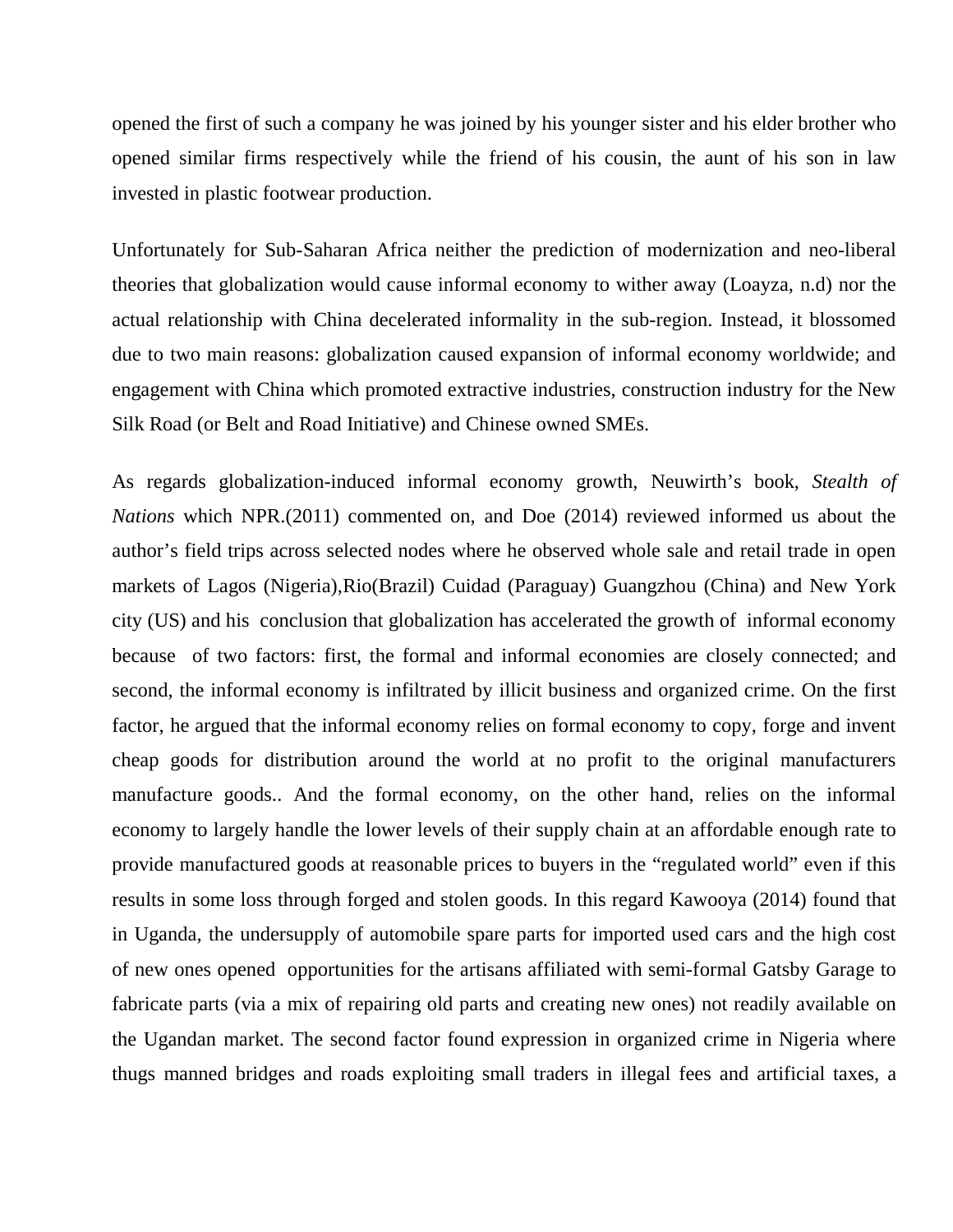phenomenon he describes as existing throughout history as far back as the Middle Ages. He therefore asserted that successful companies of the future in the developing world would be those that could harness the power of the informal economy and build-up or start-up large-scale production businesses because many of the major businesses in the US started out that way.

On the second issue on the role of China in the growth of informality in Sub-Saharan Africa however, they include, firstly, the preponderance of African labour being tied to low skilled jobs which prevents accumulation of capital and skills that could effect transition to formal economy. Ofosu and Sarpong (2021) report that both Chinese State Owned Enterprises (SOEs) and private firms reserved employment in highly skilled and top-level management positions to Chinese nationals, while Africans were generally confined to unskilled jobs. Secondly, most of SOEs invested in extractive industries and physical infrastructure tied to the long term realization of Belt and Road Initiative (BRI).

With regard to the extraction of cobalt in the Democratic Republic of Congo's five biggest cobalt mines for instance, Thomas (2021) cited a British NGO, Rights and Accountability in Development (RAID) which found that the large scale companies which accounted for 80% of Congo's cobalt exports (the artisanal miners produced the remaining 20%) subcontracted the supply of their workforce paid extremely low wages below the monthly local living wage of \$402. Similarly, Frankel (2016) report that artisanal miners not only produce more cobalt than any other nation apart from Congo's large companies, but also flood the domestic market with cheaper cobalt which some international traders preferred at the expense of company ores, and in Kolwezi town where Chinese buyers owned at least 70 small shops under paid the artisans by manipulating the Metorex machines that detects cobalt content per load. As regards infrastructure however, Runde, Savoy and Staguhn (2021) note that 21% of all the money pumped in to sub-Saharan Africa since 2013went in to physical infrastructure as 40 out of the 46 nations in the region signed a Memorandum of Understanding with China to join the BRI. In this regard, Chiyemura (2021) explained that Chinese companies not only dominated the financing and development of critical infrastructure in Africa, but African workers suffered from low wages and poor working and living conditions. For example, construction firms in DR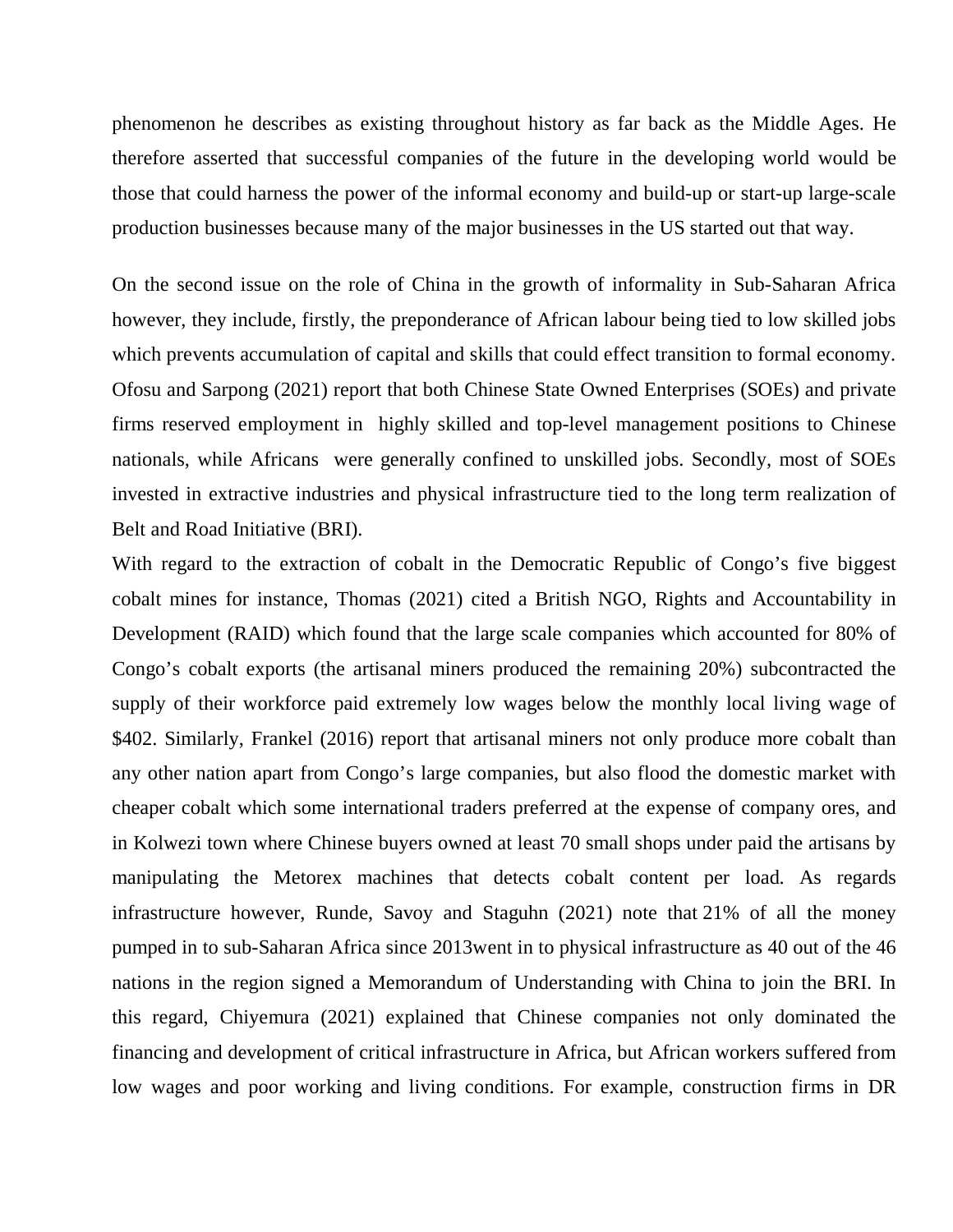Congo paid 3 dollars per day but at the end of the month in 2008, and the workers accepted without protest because it would result in to loss of jobs unlike the carbon miners of southern Zambia who protested against too low wages and in the process killed a Chinese official (Bruguière,2013).

On the private sector, however, the Chinese dominated the region's SMEs: leather, textile, plastics, construction materials, furniture, food and beverages, cardboard and plastic packaging etc. characterised by little technology sharing and knowledge transfer. Consequently most African industrialists were reduced to retail and petty trading in which they also compete with Chinese vendors. As Frey (2019) explained with regard to Lesotho where the textile and garment industry is the largest private-sector enterprise in which 82 % of the garment employees were single women who earned very little money and were subjected to gender violence, but remained to get the cash to build houses and send their children to school. Also, the domestic market has pulled Chinese immigrants who operated wholesale and small businesses in hardware, tailoring and restaurants causing natives' resentment because they sell similar goods at lower prices (ibid).

 Thirdly, wealthy African industrialists and merchants ventured in to China to engage in large scale importation of consumer goods due to the decline of native industries partly as a consequence of Chinese competition in domestic and global market space. For instance, according to Sandrey and Edinger (2011) US clothing imports from Africa stagnated after 2004 while that from China increased spectacularly from 2003 to 2007 before declining in 2009 due to recession. Moreover, China benefitted more than Sub-Saharan Africa from the AGOA window because it owed the resuscitated industries that exported to US as the

2008 statistics revealed: Lesotho (\$340m), Madagascar (\$280m), Kenya (\$247m), Swaziland (\$125m) and Mauritius (\$102m) in contrast to \$27 billion for China and Egypt \$742m (more than the combined totals of Egypt; Vietnam \$5 billion; \$4 billion each for Indonesia and Mexico; \$3 billion each for India Bangladesh and Honduras; and \$2 billion each for Cambodia and Thailand (ibid). As a consequent of China's global dominance in manufacturing which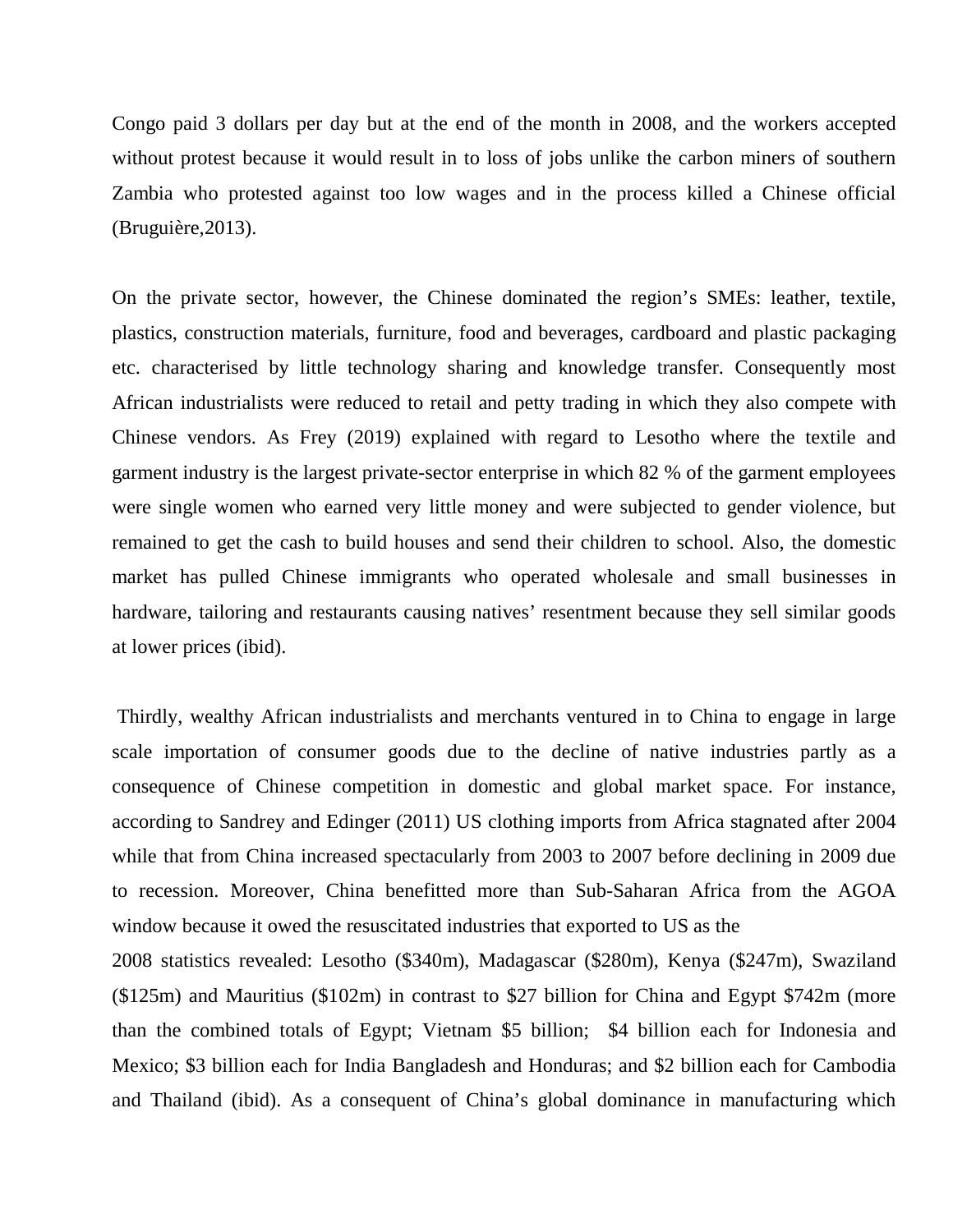partly suffocated Sub-Saharan Africa industries, the African industrialists who lost out were forced to join in the prevailing mercantilist mood by sourcing consumer goods directly from China. Politzer (2008) citing *Guangzhou Daily* report estimated that about 100,000 Africans were living in Guangzhou city and that the number increases annually at the rate of 30% to 40% since 2003. Some of African migrants buy cheap Chinese goods for retail in African markets; others exported raw oil and minerals etc. to China; and a small group of entrepreneurs worked in informal drugs markets (ibid).

Thus, in Nigeria where domestic textiles have not been resuscitated by Chinese investors to enable them exploit the huge domestic market for metropolitan manufactures and Chinese traders, investment was directed in to SMEs in ceramics, hair wigs, plastics etc. leading to considerable migration of Nigerian merchants to China to partake in the boom being enjoyed by Chinese merchants. According to Migration Policy (2008) there were 2000 or 3000 Nigerian businessmen in Guangdong in 2006 based on Nigerian Embassy estimate. Similarly, there was an estimated 10,000 Nigerian entrepreneurs in Guangzhou in 2014 majority of whom ran small, medium and large scale businesses in shipping of goods to Nigeria(and other parts of Africa) which is said to have grown from \$185 million 1996 to over \$10 billion 2014 (Olakpe, 2018). In another vein the *'yan Kano-Jiddah* business community in Kano in response to the collapse of manufacturing in the state have exploited the *Hajj* window to organise regular shuttle between Nigeria and Arabia to trade in consumer clothing, electronics etc.(which must be of Chinese origin), gold, drugs and *bori* healing services for patients inflicted with spirit-borne challenges in which modern scientific medicine proved ineffective (O'Brien, n.d)..

Finally the influx of Chinese informal immigrants in Sub-Saharan Africa has widened the scope of informal economy in the region. Although it is very difficult to estimate the total number of such migrants, Politzer (2008) contends that formal Chinese compatriots sheltered them while they survived as street vendors, delivery men, fritter-sellers, etc. before eventually becoming legally established as full-time workers, entrepreneurs or tradesmen.

#### **4.0 CONCLUSION**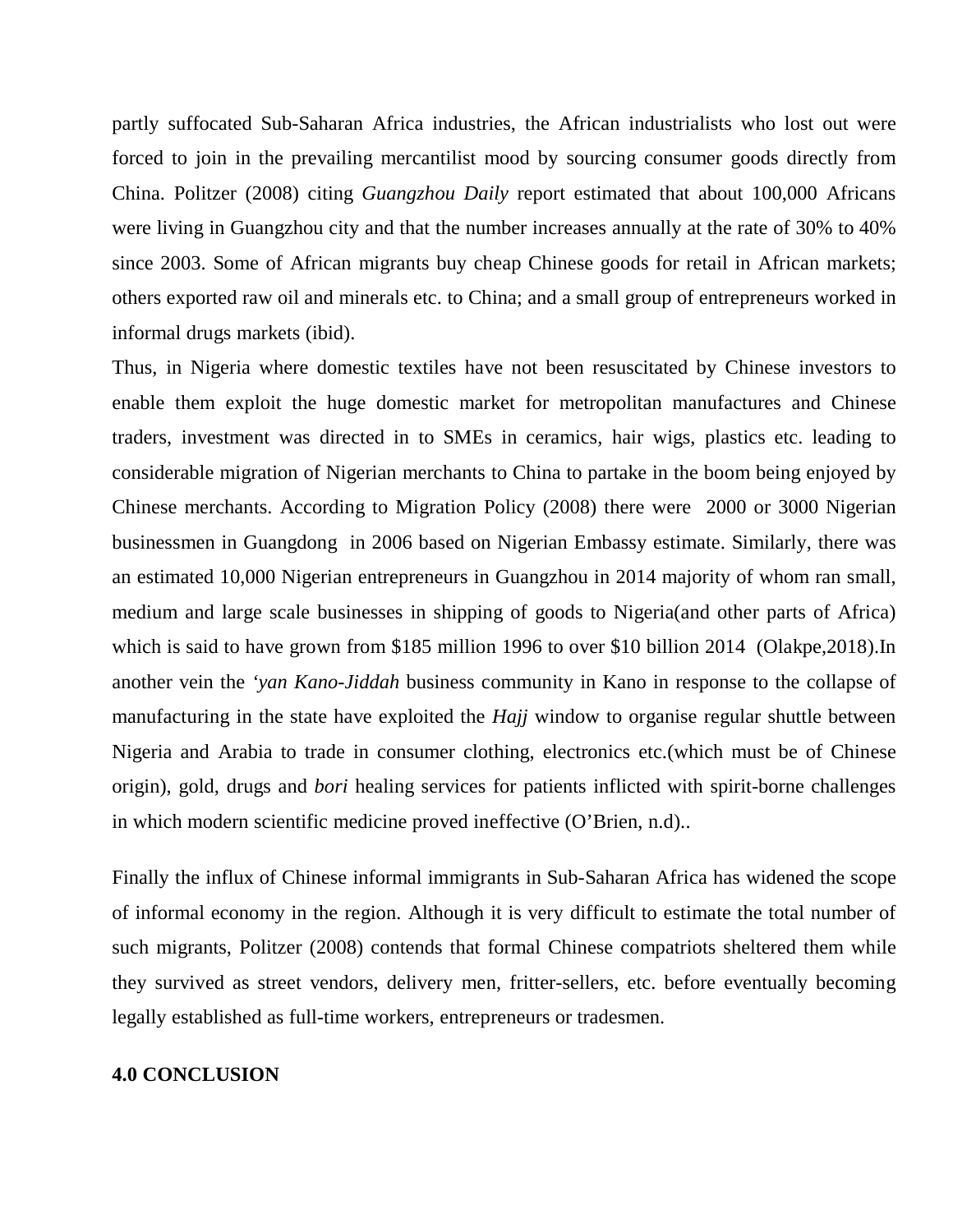This unit has demonstrated that globalization and informal economy growth are correlated positively. As global capital migrates in search of lower wages across the globe, informal economy responded by providing cheap labour in producing needed raw materials and in manufacturing of consumer goods demanded by rising urban-based middle classes globally. Labor too crossed borders in search of better wages and in the process reinforced informal economy growth either by engaging in informal jobs or businesses in host countries or through remittances which largely stimulate construction public utilities,, petty trading and increased access to consumer goods at home. This empirical evidence therefore, has challenged the proposition that the train of globalisation anchored on the universalisation of modernization and formal tenets would wither away the informal economy.

#### **5.0 SUMMARY**

The interaction between globalization and informal economy evidenced growth through outsourcing and subcontracting production from developed economies to the developing ones exemplified in US-China relationship and China-Africa relationship. As China exploited the US window to push cheap informal rural labour to the cities either as workers or as operators of SMEs urbanization was quickened and SMEs mushroomed in competition with one another, and when the 2008 labour law caused wages to rose, firms that were uncompetitive migrated to other developing countries with relative lower wages as in Sub-Saharan Africa. Similarly, communications revolution in internet and travel enhanced global migration among middle class tourists as well as workers in search of better wages and working condition. Consequently, remittances became important sources of Foreign Direct Investment in such developing countries as Philippines, while in other countries tourism revenue became vital to governments in Cuba, the Dominican Republic and Kenya etc. These developments caused growth in informal economy across the globe: foreign firms engaged in formal labour for cheapness; informal migration promoted informal labour work force and businesses; remittances promoted construction projects and consumption beneficial to informality: and tourism promoted informal businesses including local transportation and sex trade.

#### **6.0 TUTOR-MARKED ASSIGNMENT**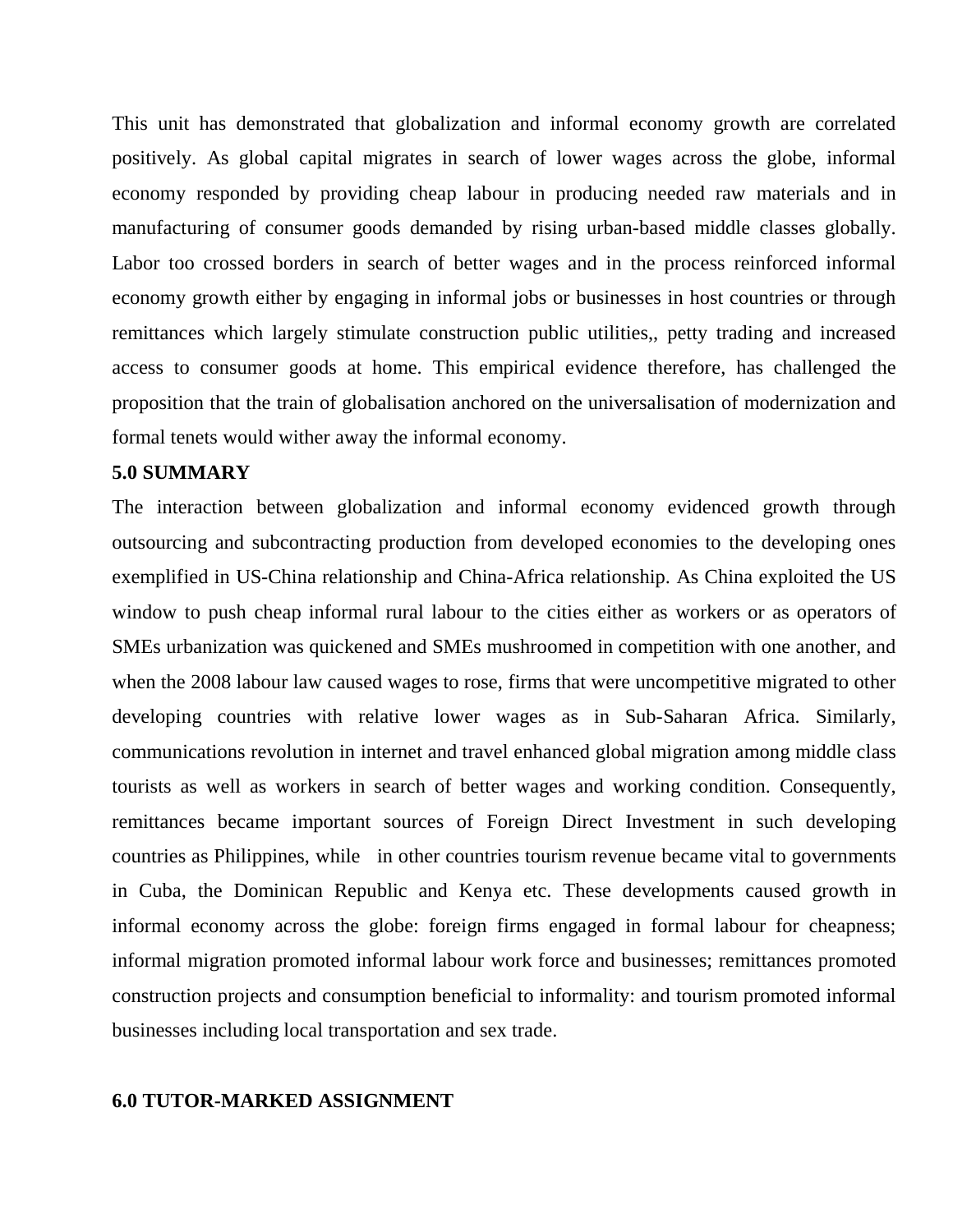1. With the use of any country or region, explain the link between globalisation and growth of informal economy.

2. In what ways did China promote reproduction of informal economy in Sub-Saharan Africa?

3. Discuss the role of tourism in the development of informality.

4. Analyse how China used informal economy to reduce rural poverty.

## **7.0 REFERENCES/ FURTHER READINGS**

Adekoya, F. (2019).Footwear, textile made in Nigeria, by Chinese companies.https://guardian.ng/business-services/g

Akinwotu, E.(2021, Aug20).'We need to stop talking about jollof rice': Lagos chef aims to 'conjure pride' in Nigerian food.theguardian.com

Alfers, L., and Pryor, N.(n.d).Home-Based Workers. wiego.org

Aloisi, S. (2013.Dec29). Insight: Italy's Chinese garment workshops boom as workers suffer. https://www.reuters.com/article/us-italy-sweatshop-insight idUSBRE9BS04D20131229

Ana, I. M., A.I., Pieters, J. and Erumban, A.A.(2012). Subcontracting and the Size and Composition of the Informal Sector: Evidence from Indian Manufacturing. https://ftp.iza.org/dp6785.pdf.

Bacchetta, M., Ernst. E. and Bustamante, J.P.(2004) Globalization and Informal Jobs in Developing Countries. https://www.wto.org/english/res\_e/booksp\_e/jobs\_devel\_countries\_e.pdf Baggio, F and Asis, M.B.(2008). Global Workers, Local Philanthropists :Filipinos in Italy and the Tug of Home. In Ton van Naerssen,, Ernst Spaan and Annelies Zoomers. (Ed). *Global* 

*Migration and Development.* New York London. Routledge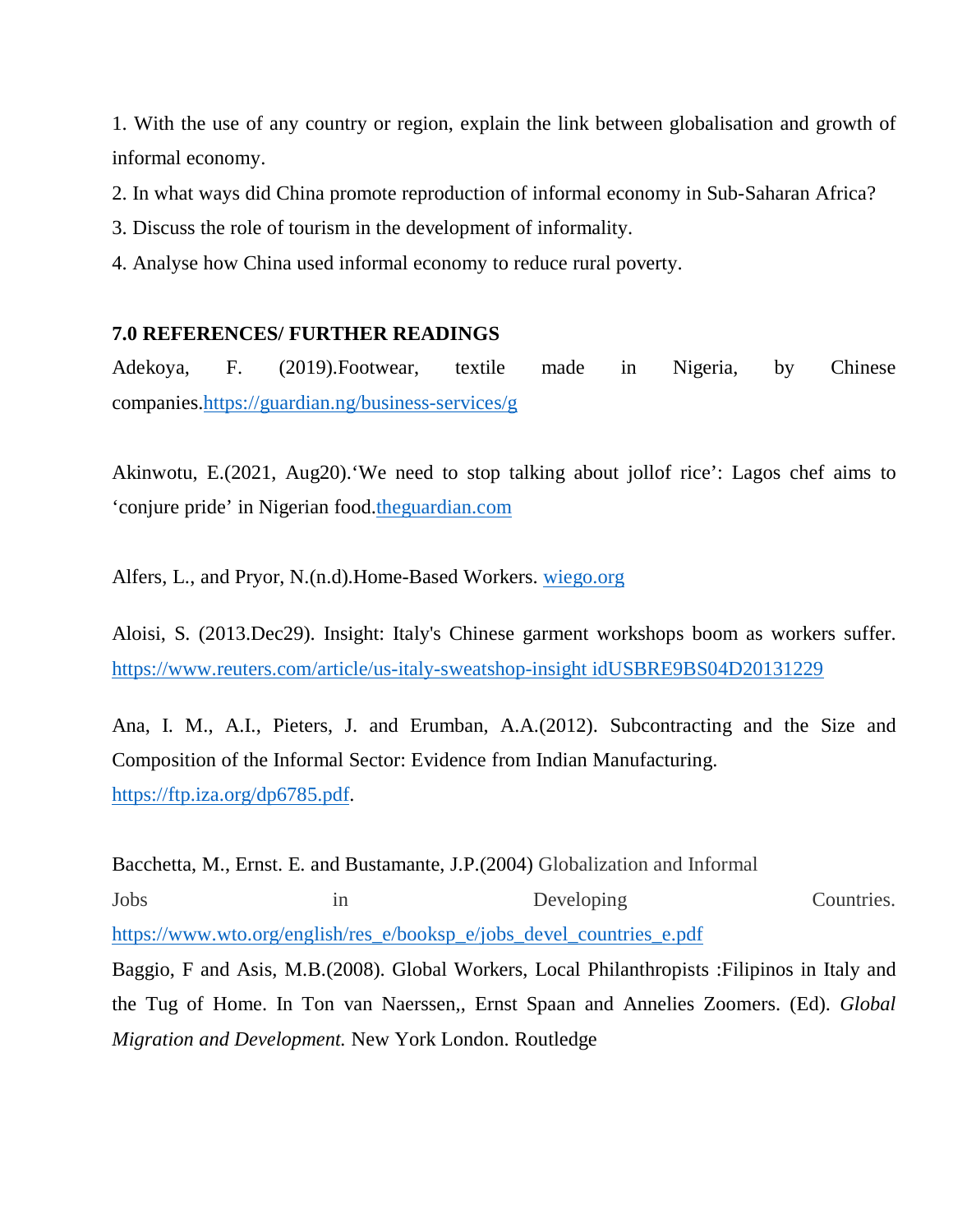Bieler, A. and Lee, C.( 2017).Exploitation and Resistance: A Comparative Analysis of the Chinese Cheap Labour Electronics and High-Value Added IT Sector. http://dx.doi.org/10.1080/14747731.2016.1204698.

Boyko, S.(2004). The Governance of Outsourcing. nationalinterest.org

Brautigam, Deborah, Xiaoyang, Tang, Xia, and Ying. (2018, Aug17). What Kinds of Chinese 'Geese' Are Flying to Africa? Evidence from Chinese Manufacturing Firms. https://doi.org/10.1093/jae/ejy013

Brown, R. (2016). Chinese "Workers Without Benefits. http://scholarship.richmond.edu/global/vol15/iss1/3

Bruguière, P.(2013, Mar,27). Chinafrica: African workers share experiences at Chinese factories https://observers.france24.com/en/20120822-chinafrica-african-observers-shareexperiences-working-chinese-companies-china-business-togo-cameroon-senegal

Cabezas, L.A.(2004). On the Border of Love and Money: Sex and Tourism in Cuba and the Dominican Republic. In G. G. Gonzalez, R. Fernandez, V. Price, D. Smith, and L. Trinh võ, (Ed.). *Labor Versus Empire: Race, Gender, and Migration.* New York, Routledge

Chiyemura, F.(2021, Apr 2). Chinese firms and African labor are building Africa's infrastructure. https://www.washingtonpost.com/politics/2021/04/02/chinese-firms-africanlabor-are-building-africas-infrastructure/

Doe, B. (2014).The Stealth of Nations: The Global Rise of the Informal Economy by Robert Neuwirth. https://www.wholeplanetfoundation.org/wp-content/uploads/2014/02/ The-Stealth-of-Nations-The-Global-Rise-of-the-Informal-Economy-by-Robert-Neuwirth.pdf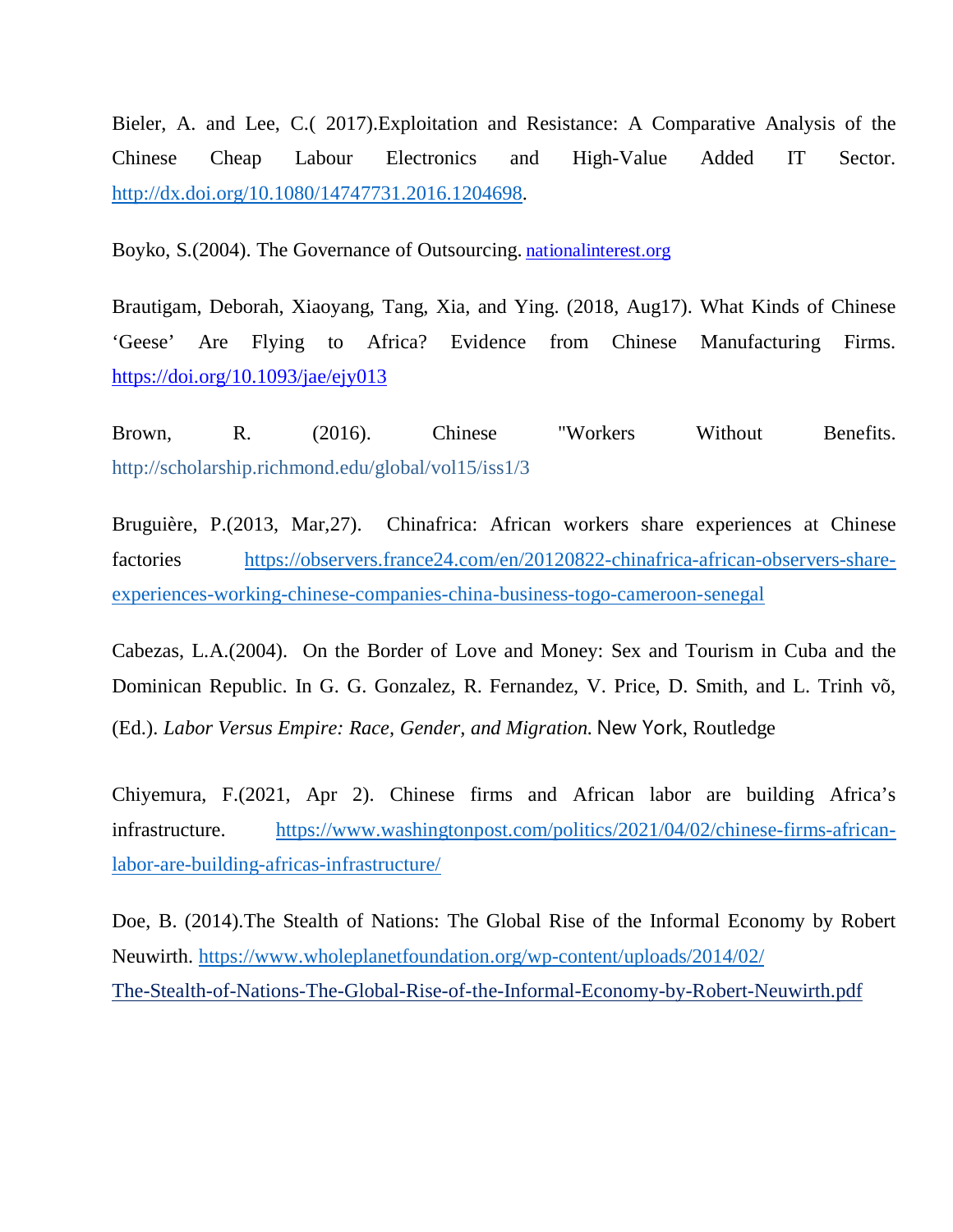Drury, A. (2021,May 31).Outsourcing vs. Subcontracting: What's the difference? https://www.investopedia.com/ask/answers/032415/whats-difference-between-outsourcing-andsubcontracting.asp

Effiong, L. (2017, Nov 19).How Chinese products are killing made in Aba shoes. http://www.dailytrust.com.ng/how-chinese-products-are-killing-made-in-aba-shoes.html

Feng, E. (2019, Jan 15**).** China's Globetrotting Labourers Face Dangers and Debt. https://www.ft.com/content/753279be-bd6e-11e8-94b2-17176fbf93f5?

Frankel, T.C. (2016,Sept 30). This is where your smartphone battery begins. washingtonpost.com

Frey, E,(2019, Dec 18).China's impact on Africa's textile industry. https://storymaps.arcgis.com/stories/91ea46aaae1f4744a61cdd586d36108b

Greer Meisels, A.(2012, Dec 21)Does China Belong in the WTO? nationalinterest.org Hammer, A.(2017).The Size and Composition of U.S. Manufacturing Offshoring in China.https://www.usitc.gov/publications/332/executive\_briefings/sizecompositionebot.pdf Heilmann, C. (2006, May22) Remittances and the migration–development nexus—Challenges for the sustainable governance of migration. www.sciencedirect.com

Hernandez, Z.(2018). How Ties to Expat Communities Impact International Firm Expansion.https://www.knowledge.wharton.upenn.edu

HRW. (2008,Mar11)."One year of my blood" Exploitation of Migrant Construction Workers in Beijing. https://www.hrw.org/report/2008/03/11/one-year-my-blood/exploitation-migrantconstruction-workers-beijing#

Kawooya, D.(2014). Informal–Formal Sector Interactions in Automotive Engineering ,in Kampala. In Jeremy De Beer, Chris Armstrong, Chidi Oguamanam and Tobias Schonwetter. (Eds). *Innovation & Intellectual Property Collaborative Dynamics in Africa.* Cape Town, University of Cape Town Press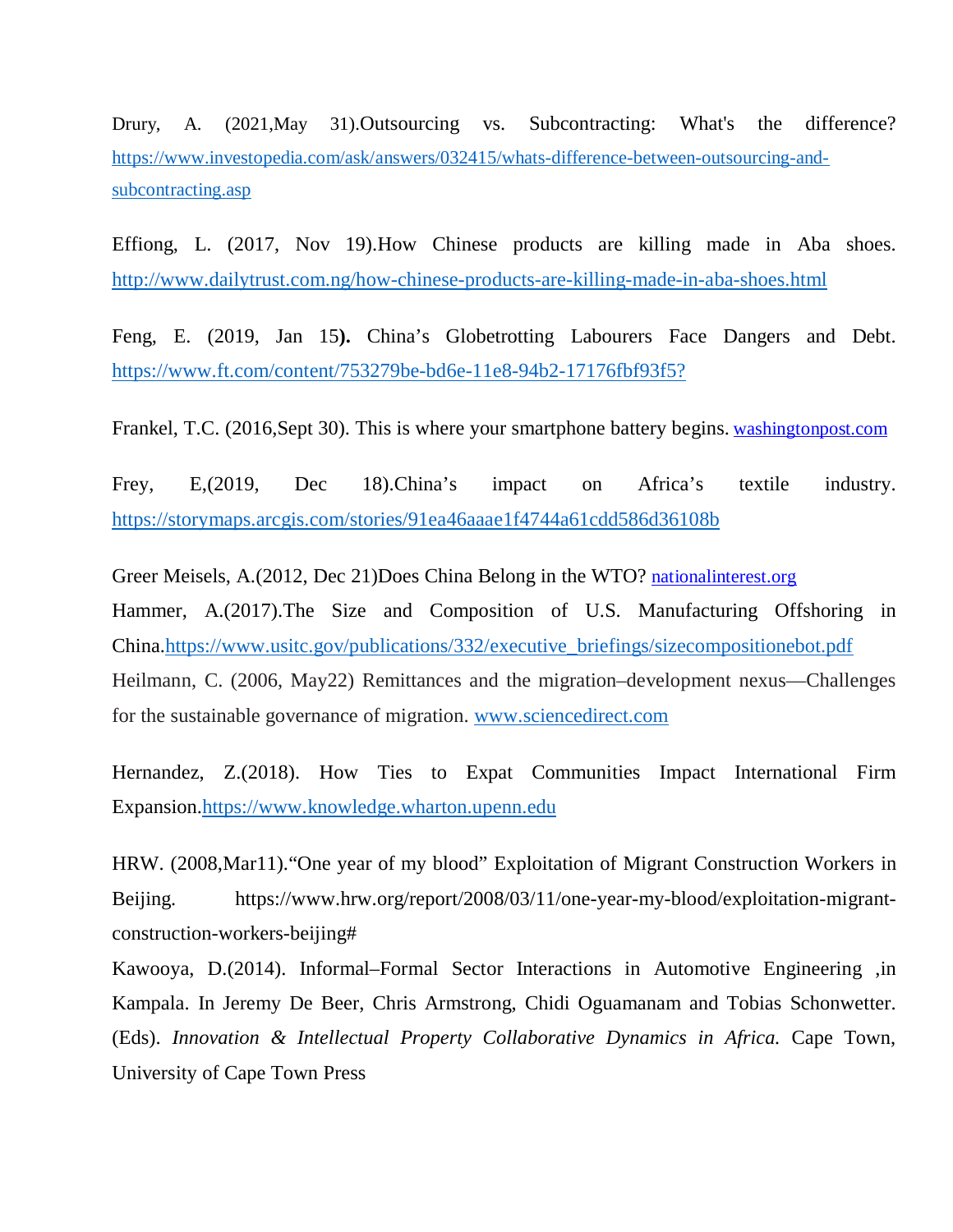Kushkush, I. (2019, Apr11). Sudan's diaspora has played a crucial role in supporting the anti-Bashir protest https://qz.com/africa/1591956/sudans-diaspora-helped-bring-bashirs-end-near/ Kuznetsov, Y. and Sabel, C. F.(2006).Work globally, develop locally: Diaspora networks as springboards of knowledge-based development. In Gu, S. and Dodgson, M. (Ed),.I*nnovation in China: Harmonious Transformation?*https://www.epdf.pub

Loayza, N.V. (n.d).Globalization and Informality: Two Challenges to Development and Integration. https://www.bbvaopenmind.com/en/articles/globalization-and-informality-twochallenges-to-development-and-integration/

Max,T.D.( 2018, April 9)The Chinese Workers Who Assemble Designer Bags in Tuscany. https://www.newyorker.com/magazine/2018/04/16/the-chinese-workers-who-assembledesigner-bags-in-tuscany

Migration Policy.Org (2008, Aug 6). China and Africa: Stronger Economic Ties Mean More Migration. https://www.migrationpolicy.org/programs/ migration-information-source Mowforth, M. and Munt, I. (2009). *Tourism and Sustainability: Development Globalisation and New Tourism in the Third World.* (Third edition).New York, Routledge.

Mullard, M.(2004).*The Politics of Globalisation and Polarisation* . United Kingdom, Edward Elgar.

Nair, R.(2020, April).Tracing the Informal: Analyzing Labour Legislation in China. https://images.hindustantimes.com/images/app-images/2021/8/analysing-labour-legislation-inchina.pdf

National Research Council.(1988).Globalization of Industry Through Production Sharing. In *Globalization of Technology: International Perspectives*. Washington, DC: The National Academies Press. doi: 10.17226/1101.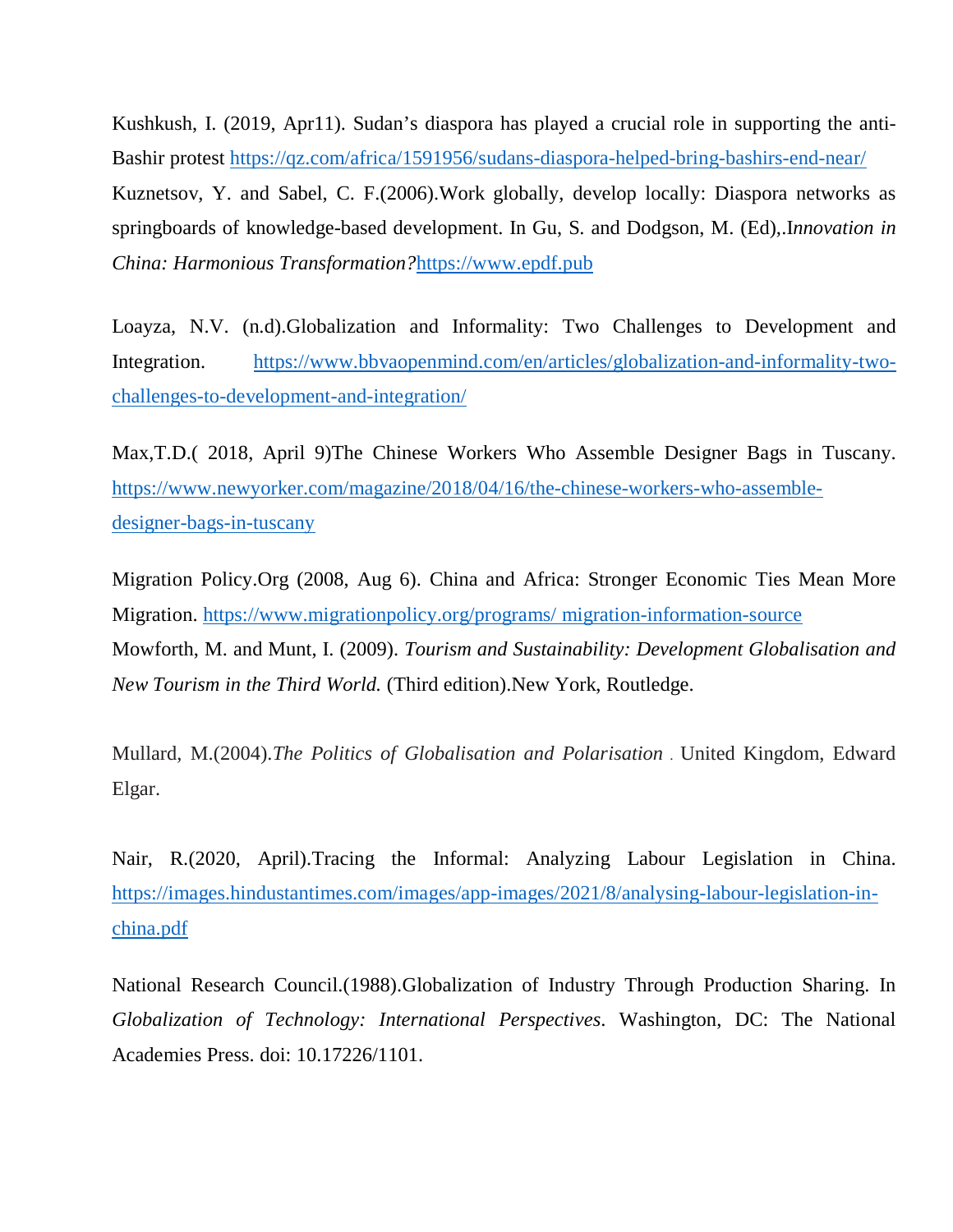NPR.( 2011, Oct 19).The 'Informal Economy' Driving World Business. https://www.npr.org/2011/10/26/141503411/the-informal-economy-driving-world-business

O'Brien,S.(n.d). Pilgrimage, Power, and Identity: The Role of the *Hajj* in the Lives of Nigerian Hausa *Bori* Adepts http://web.mnstate.edu/robertsb/445/anth%20445/Articles/ Pilgrimage%20Power%20Identity.pdf

Ofosu, G. and Sarpong, D.(2021).The evolving perspectives on the Chinese labour regime in Africa. https://journals.sagepub.com/doi/pdf/10.1177/0143831X211029382

Olakpe, O. (2018, Oct 9). Nigerian Migrants in China: Changing the Narrative. https://za.boel.org/en

Pathfinders Justice Initiative. (2020, Sep).Nigeria:Human Trafficking Factsheet. https://pathfindersji.org/nigeria-human-trafficking-factsheet/

Parreñas, R. S.(2004). Race, Labor, and the State: The Quasi-Citizenship of Migrant Filipina Domestic Workers. In G. Gonzalez, R. Fernandez, V. Price, D. Smith, and L. Trinh Võ, (Eds.). *Labor Versus Empire: Race, Gender, and Migration.* New York, Routledge(pp.95-107).

Politzer, M. (2008, Aug 6). China and Africa: Stronger Economic Ties Mean More Migration. https://www.migrationpolicy.org

Punch.**(**2019,Nov 6). Nigerian 'sex slavery' ring goes on trial Wednesday in France. punchng.com

Praveen, V.(2013,Jun12). Informal Labour and Dynamics of the Construction Sector in India.https://www.ritimo.org/Informal-Labour-and-Dynamics-of-the-Construction-Sector-in-India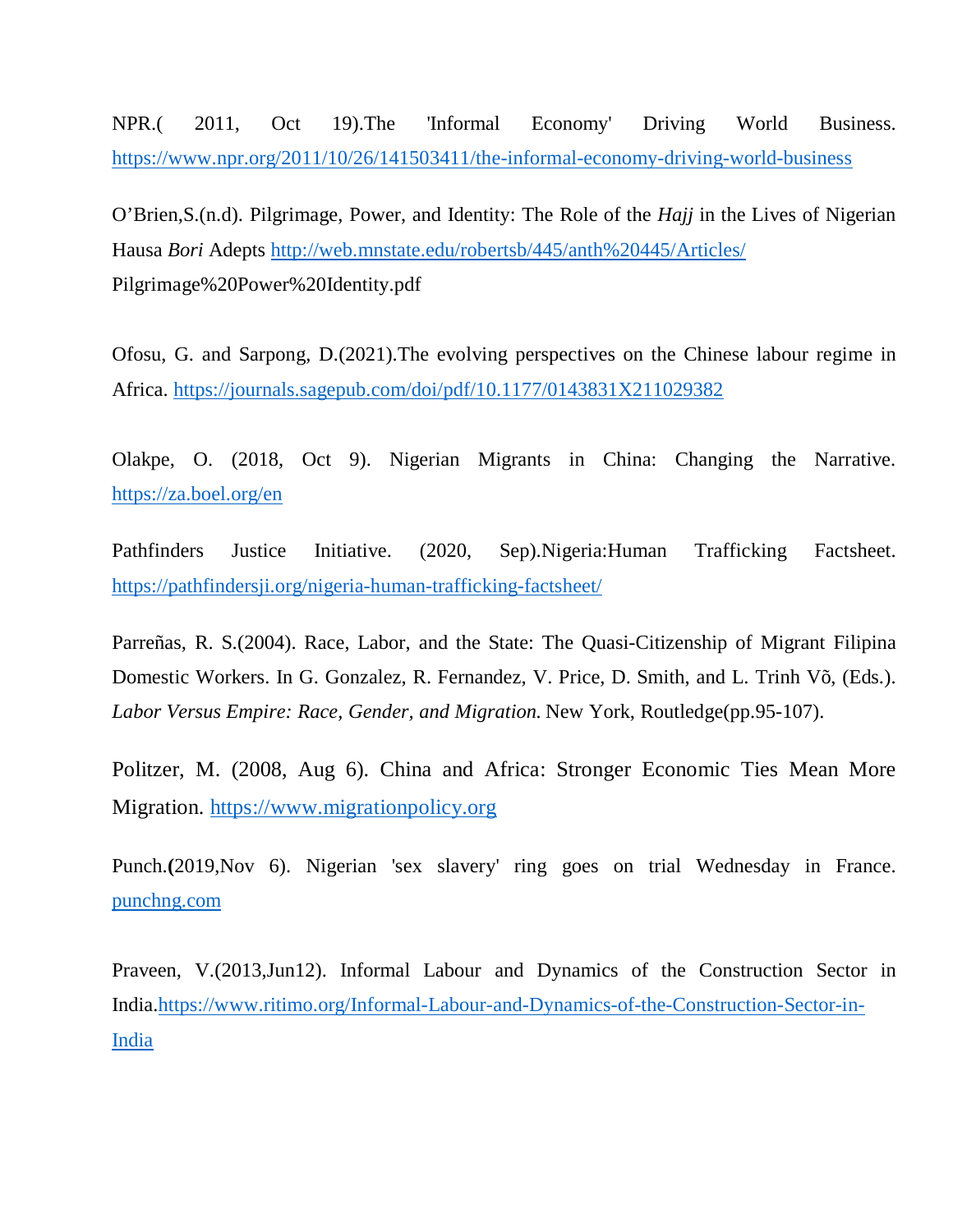Rapoza, K. (2019, Sep 3). Why American Companies Choose China over Everyone Else, https://www.forbes.com/sites/kenrapoza/2019/09/03/why-american-companies-choose-chinaover-everyone-else/?sh=781726ee71de

Reifer, T. E.( 2004). Labor, Race, and Empire: Transport Workers and Transnational Empires of Trade, Production, and Finance. In G. Gonzalez, R. Fernandez, V. Price, D. Smith, and L. Trinh Võ, (Eds.). *Labor Versus Empire: Race, Gender, and Migration.* New York, Routledge(pp.15- 32).

Sandrey, R. and Edinger, H. (2011). China's Manufacturing and Industrialization in Africa, Series N° 128, African Development Bank, Tunis, Tunisia.

https://www.afdb.org/fileadmin/uploads/afdb/Documents/Publications/Working%20128.pdf

Rivera-Salgado, G. and Rabadán, L.E.(2008). Migration, Collective Remittances, and Development Mexican Migrant Associations in the United States. In van Naerssen, T., Spaan, E. and Zoomers, A.(2008).Globalization, Migration, and Development. In Ton van Naerssen, Ernst Spaan and Annelies Zoomers, (Ed), *Global Migration and Development.* New York, Routledge(pp111-).

Robinson, W.I.(2004).Latin America and the Empire of Global Capital. In G. Gonzalez, R. Fernandez, V. Price, D. Smith, and L. Trinh Võ, (Eds.). *Labor Versus Empire: Race, Gender, and Migration.* New York, Routledge(pp.33-49).

Runde, D.F., Savoy, C.M. and Staguhn, J.(2021, Oct15)China and SMEs in Sub-Saharan Africa: A Window of Opportunity for the United States. https://www.csis.org/analysis/china-and-smessub-saharan-africa-window-opportunity-united-states

Si, Cheng.(2019, Dec 8). Low-skilled jobs top list of labor needs, https://www.chinadaily.com.cn/a/201912/08/WS5dece251a310cf3e3557ca5b.html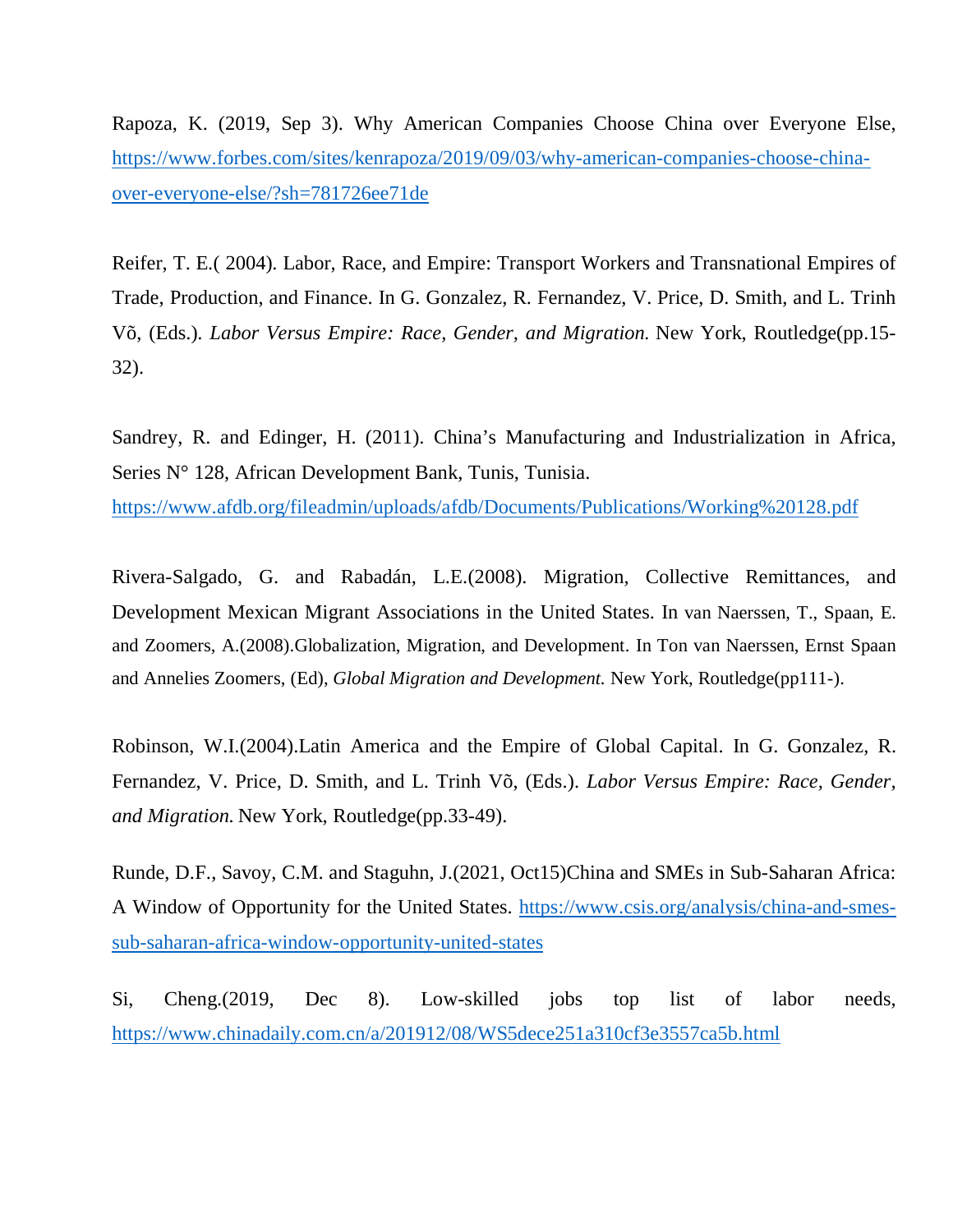Smith, S. (2013, Feb12).The Italian fashion capital being led by the Chinese. .https://www.bbc.com/news/business-21350013

Snapp, S. and Hosting.(2021, Apr14). How to Best Understand Subcontracting and Contract Manufacturing, https://www.brightworkresearch.com/subcontracting-supply-chain-definition/

The Economist.(2009). Time to Change the Act, *390* (8619).

Thomas, D. (2021, Nov 9). Workers report "colonial-era" abuse at Congolese cobalt mines - African Business. https://african.business/2021/11/energy-resources/workers-report-colonialera-abuse-at-congolese-cobalt-mines/

Useche, B. and Cabezas, A.(2004). Sexuality in the Marketplace. In G. Gonzalez, R. Fernandez, V. Price, D. Smith, and L. Trinh Võ, (Ed.). *Labor Versus Empire: Race, Gender, and Migration.* New York, Routledge

von Broembsen, M. (2018, Mar27).How can international brands ensure that homeworkers are treated fairly? ethicaltrade.org

Yuan Sun. I.( 2017)**.**The World's Next Great Manufacturing Center. https://hbr.org/2017/05/theworlds-next-great-manufacturing-center

# **Unit 3: Advantages and Disadvantages of Informal Economy CONTENT**

1.0 Introduction

2.0 Objectives

3.0 Main Content

3.1.1 The Advantages and Disadvantages of Informal Economy

4.0 Conclusion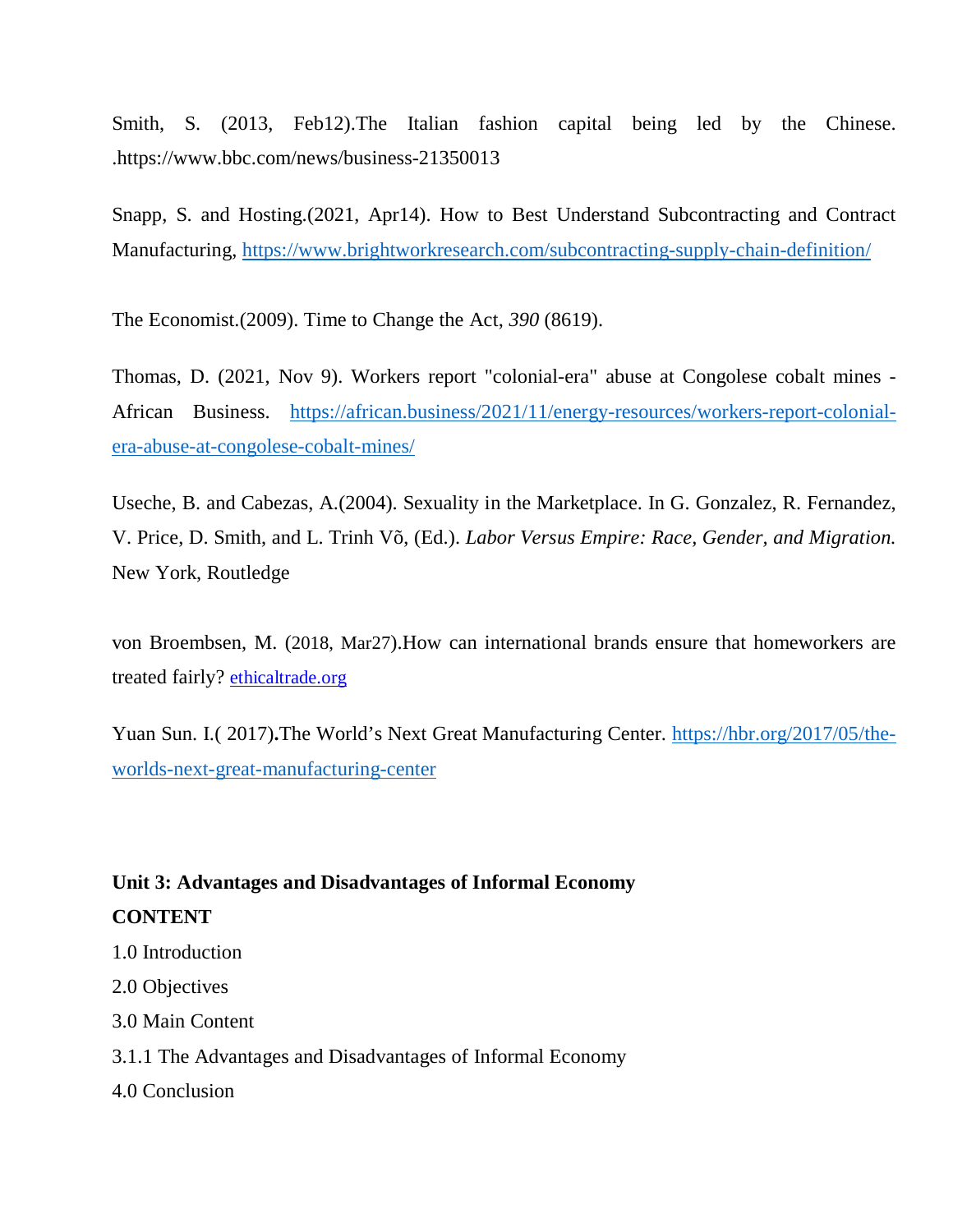5.0 Summary 6.0 Tutor-Marked Assignment 7.0 References/ Further Readings

## **1.0 INTRODUCTION**

Although academics and institutions have expressed differing views on the advantages and disadvantages of informality, the general position is that informal economy is a drag on economic growth and development. But contentious issues still haunt the position: is it morally feasible to formalize prostitution?; do maximum profit seeking multinationals support generalised formal markets?; can the poor survive without informal economy to access affordable goods and services and or employment?; are corrupt states interested in substituting informal economy with the formal one? Etc.

## **2.0 OBJECTIVE**

At the end of this unit you should be able to:

- To explain the positive and negative sides of informal economy in the developing countries.
- To decide on whether informal economy contributes to development as it is or to be transformed in to formal.

## **3.0 MAIN CONTENT**

## 3.1.1 **Advantages and Disadvantages of Informal Economy: A Sample of Views.**

**(i)** Loayza (n.d):

The positive aspects of informality are employment generation; creativity; ingenuity; and perseverance. And on the negative side, informality is associated with inefficient use of basic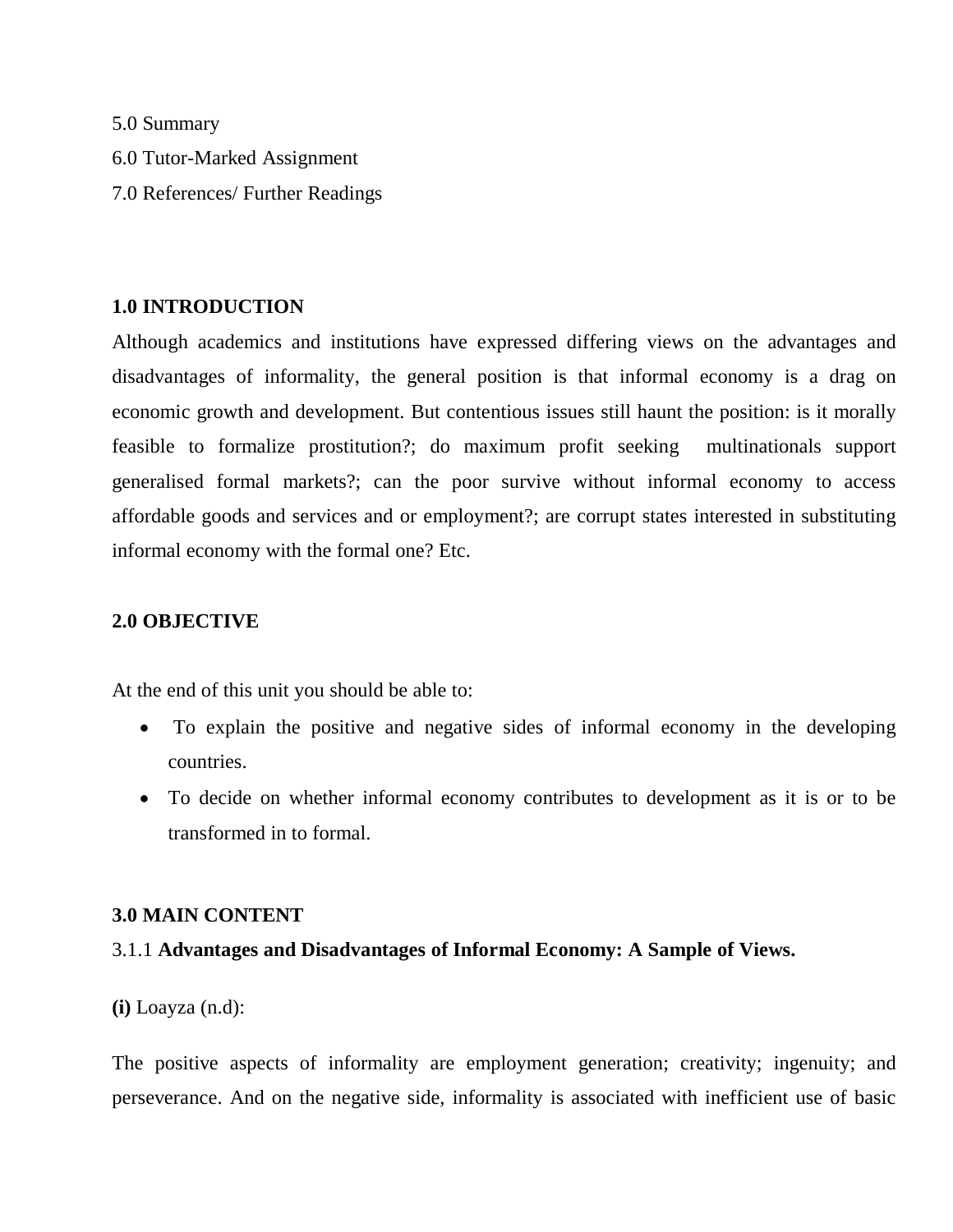public services such as police protection, the legal system, and social security; inability to attain sustained economic and social development; social dangers such as on-the-job injuries with no health insurance and major misfortunes due to lack of safety laws.

**(ii)** Pardo (2019):

The advantages of informal economy are: **easy access for less qualified workers; employment opportunity** in times of economic recession; workers **acquire skills and knowledge** which will serve them at a later date to change over to the formal economy.

The disadvantages are lack of protection to **workers** and their families; businesses do not pay taxes and are not subject to any tax system which **has a direct negative impact on a country's national budget; unfair competitive** advantage against formal economy; and it is a perfect breeding ground for criminal activities.

#### **(iii)**Slonimczyk (n.d.):

The advantages of informal economy are: it provides opportunities for upward social mobility through entrepreneurship; informal networks of family and friends could substitute for unreliable state welfare systems; firms could escape corruption by public officials and inspectors; and it provides employment opportunity of last resort for excluded workers. But its disadvantages are: informal firms congest infrastructure and other public services without contributing to finance them through taxes; informal workers are unprotected against ill-health.

**(iv)** ILO (n.d.):

 Informal economy workers across all economic sectors – agriculture, industry and services often work in the most hazardous jobs, undesirable living and working conditions; they lack access to good quality nutrition, housing, drinking water, sanitary facilities and basic health services; gender inequality is rampant as women are concentrated in the lower end and earn significantly less than men; and child and bonded labour allowed.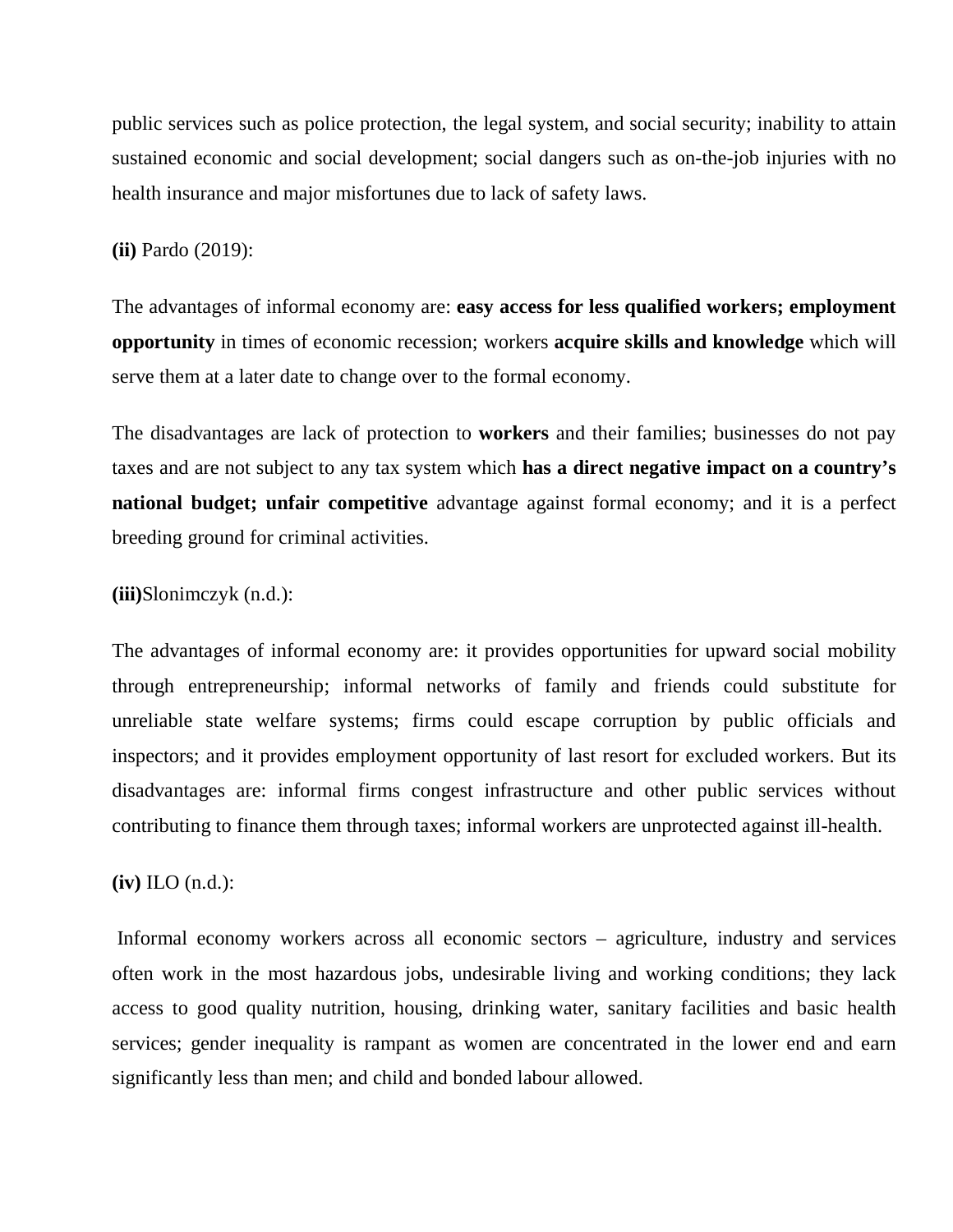Although the sampled views have enriched our understanding on the advantages and disadvantages of informal economy, yet its inherent heterogeneity and complex articulation with the formal economy have rendered the lump sum evaluation as unrepresentative compared to case by case approach. For instance, Chaudhuri, and Mukhopadhyay (2010) have argued that despite substantial research on the workings of informal wage employment, the self-employed in the informal economy are rarely studied. The self-employed street vendors most of whom are vital in the supply chain of formal firms especially the multinationals from which they source the goods they sell in developing countries. For instance, Eastleigh international market in the east of Nairobi's central business district owes much of its wealth to the trade in mass produced goods from China which thousands of wholesale and retail traders including South Africa's Shoprite sell to customers: clothing (jeans, suits, and polo shirts), electronics, fabrics etc. with an annual turnover worth \$28 million( Kuo, 2017).Similarly, Robert Neuwirth cited in NPR.(2011) reports that the electronics market in Lagos is a multimillion-dollar industry. The World Bank (2016) described the Otigba ICT cluster as the Silicon Valley of West Africa due to its 3,500 firms spanning the formal-informal continuum, which between them employed about 10,000 workers, and variety of activities from sole-traders dealing in laptop accessories, to retailers and small repair shops, and firms that make locally branded hardware products, including laptops and tablet computers, which are formally registered and even export internationally. Moreover, the Lagos State government even collects taxes from informal firms (ibid).

According to Alfers and Pryor (n. d.) apart from strong linkages to the formal economy street vendors create jobs not only for themselves but for porters, security guards, transport operators, storage providers; they keep the streets clean and safe for their customers and provide them with friendly personal service; they generate revenue for cities through payments for licenses and permits, fees and fines; and they add vibrancy to urban life through the sale or display of historical and cultural heritage, which Jimoh (2010) captured in his survey Masaka market in the neigbourhood of Abuja FCT: an elderly and 36 years experienced calabash carver and designer from Jigawa state who produces for Fulani women milk sellers, women in the villages, brewers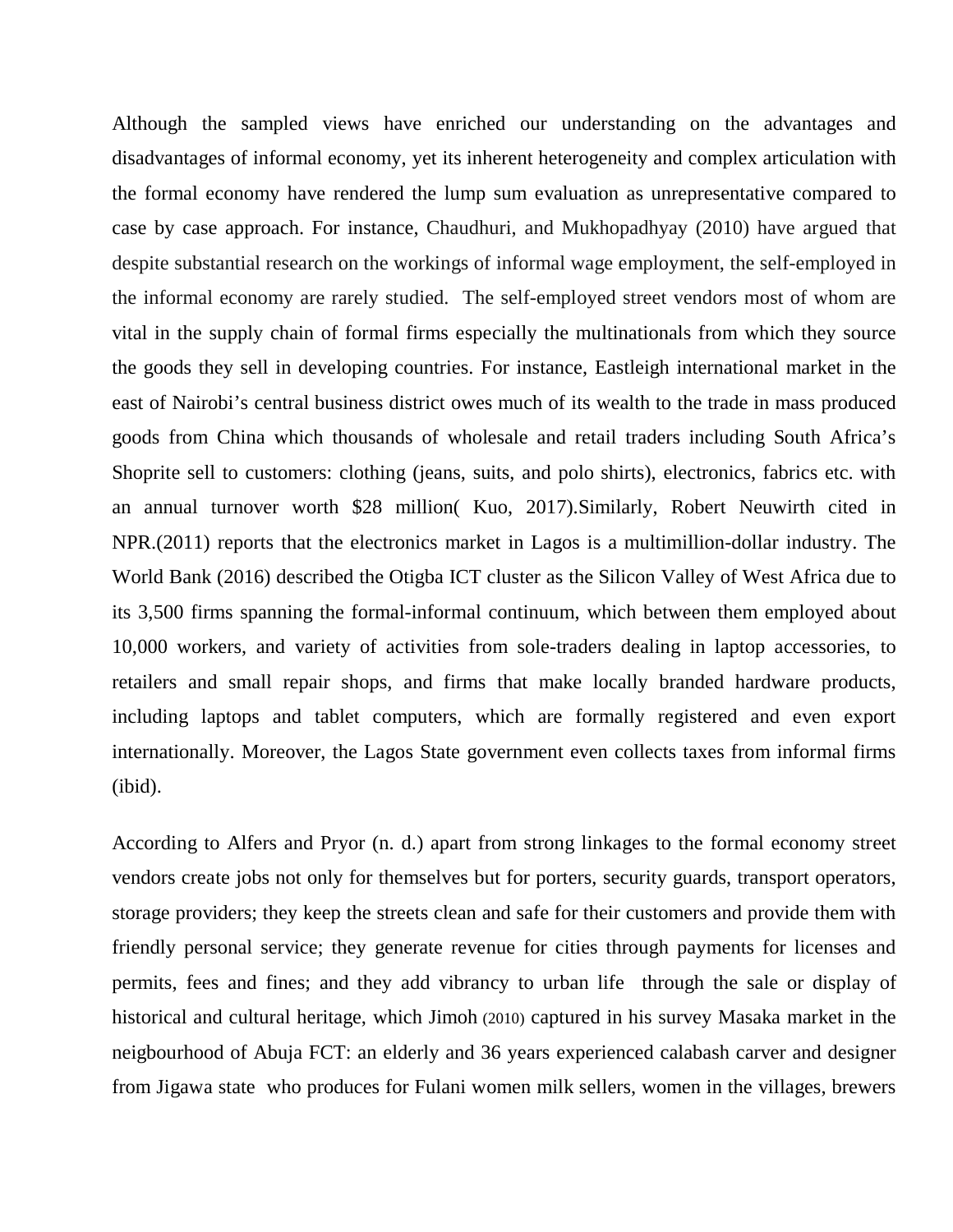and operators of local beer palm-wine and guinea corn made *Burukutu*. Similarly the Sokoto traditional leather industry associated with the 19 century Moroccan leather from Sokoto red goat still flourishes in a modernized form at Madunka leather workers cluster in Sokoto city, to serve elite taste for exotic brands such as decorative cushions for sitting rooms pictured below. There are about 10,000 tanners across twelve of the twenty three local governments in the state who still use the ancient methods of leather processing (Muhammad, 2018).



**Source:** Muhammad, R. A.(2018). Sokoto's waning leather works.dailytrust.com.ng

In another vein, the advantages or disadvantages of waste pickers are complex. Although the arguments of ILO and Loayza hold as regard hazardous job conditions, the position of Pardo on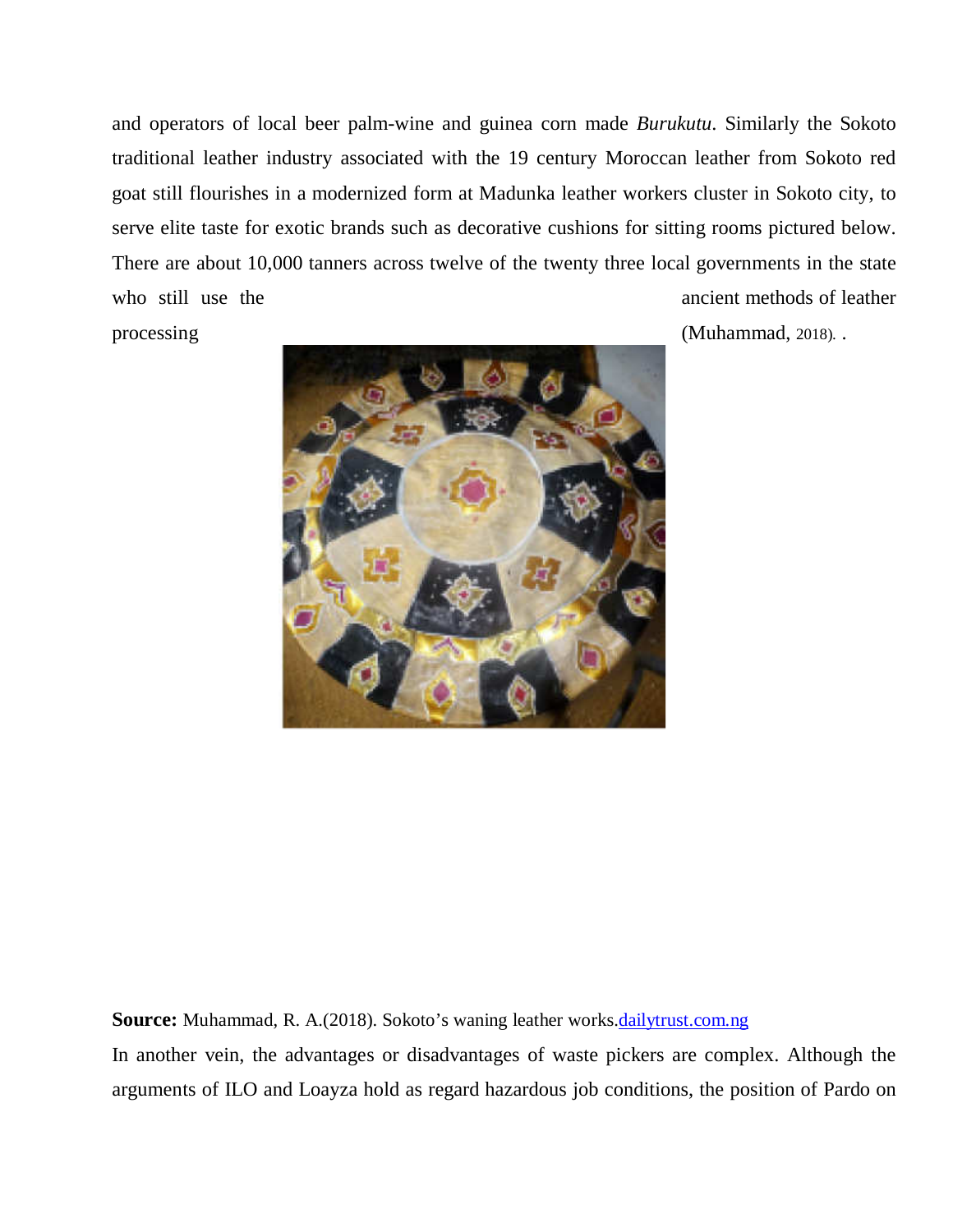**unfair competition** with formal economy and failure to pay taxes does not hold. Apart from providing recyclable materials to formal enterprises, private individuals and the general public Thaís and Fernandes (n.d.) citing Scheinberg, et al. (2010) who studied waste picking across Cairo in Egypt, Cluj-Napoca in Romania, Lima in Peru, Lusaka in Zambia, Pune in India, Quezon in Philippines) found that the more than 80,000 workers were responsible for recycling about 3 million tons of waste annually across the six cities. According to the Steel Recycling Institute, recycling of one ton in the steel industry can conserve about 1.1 ton of iron ore and 0.6 ton of coal which could yield at least 75 % savings in energy, and significant reduction in water and air pollution there by promoting environmental sustainability (Lee and Sohn, 2015). Scrap metals trade in an important global business for the countries that have the smelting technology. In 2020 the European Union is said to be the leading exporter of steel scraps(recycled steel) worth 22.6 million metric tons, seconded by the US which exported its largest share to Turkey, the leading steel scrap importer worldwide in the year (Statista Research Department,2021).

In Kenya's scrap metals businesses, **Jiwaji** (2014) notes that because of the small number of companies that smelt ferrous and non-ferrous metal which is reused in the domestic building, construction and hardware sectors, the bulk of the non-ferrous metal is exported to China, India and Barcelona in Spain, and that scrap metal export rose from \$11m in 2011 to \$32m in 2012. Due to the significance of the industry, Metal Merchants firm, one of six companies in Kenya authorised to export non-ferrous scrap sourced its scrap of copper, aluminum, brass and bronze not only in Kenya but also in Uganda, Tanzania, Rwanda and Burundi, and according to Honorable Irshadali Sumra who holds tripartite positions of a parliamentarian, a proprietor of Roma Metals, one of the six largest scrap metal dealerships in the country and the Secretary General of the politically powerful Kenya Scrap Metal Dealers Association (KSMDA), there were 800,000 dealers in the country, while in Nairobi county alone there were 800 *jua kali* **(**informal workers).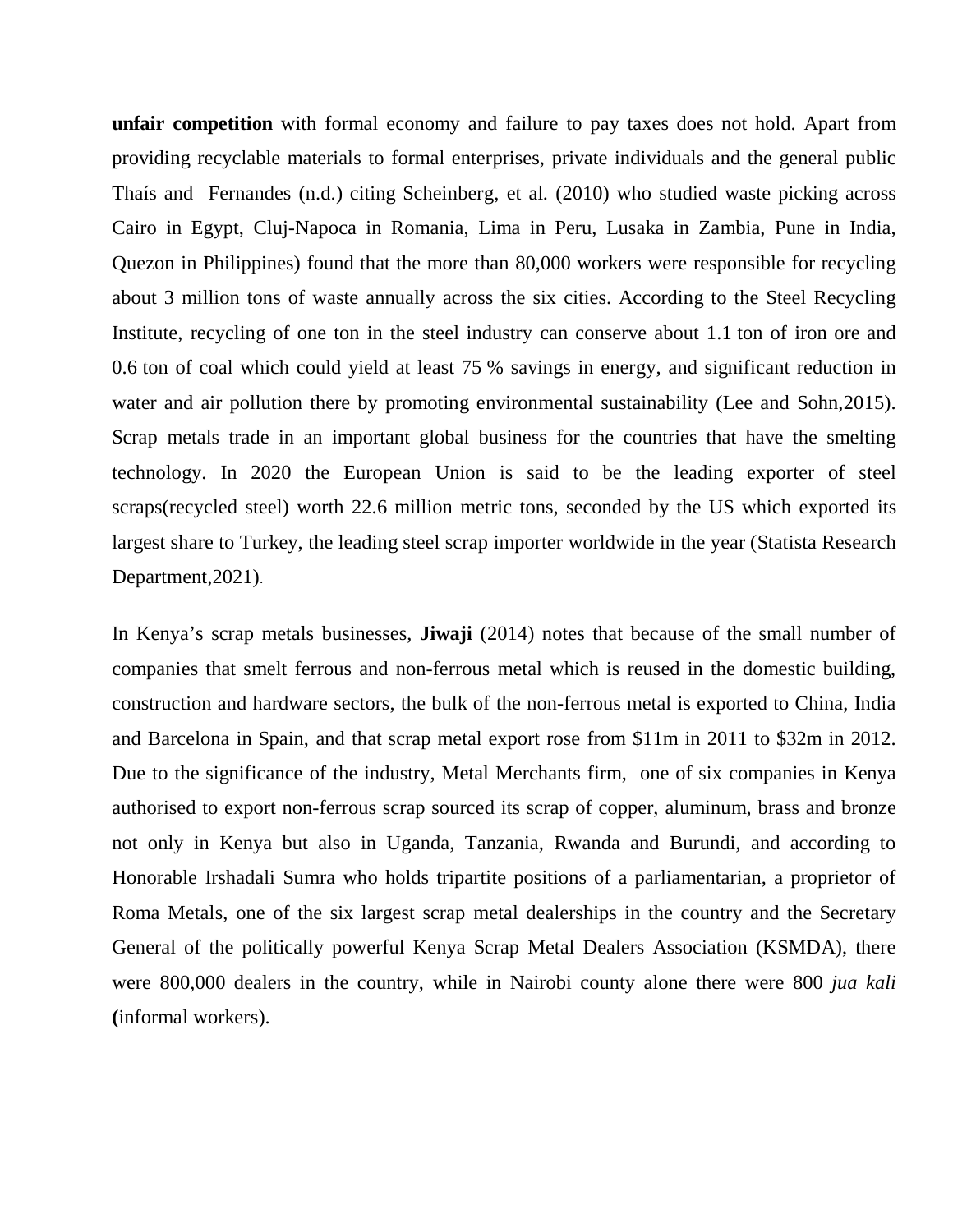The availability of raw materials facilitated the growth of informal metal working clusters in Kenya. Boyd (2017), in an interview with Erika Kraemer, Mbula and Sacha Wunsch, Vincent who researched on two Nairobi clusters reported that the Kamukunji cluster specialises in fabricating cheap wheelbarrows, boxes**,** stoves, pots and pans for low-income populations; and the Racecourse cluster specialises in art objects for middle and high-income consumers including luxury hotels as pictured in the beautiful metal giraffe below:





Similarly, in Nigeria, the underdeveloped mining industry and massive importation of secondhand automobiles including motorcycles and bicycles in response to rapid urbanization and low incomes have fuelled informal scrap metals trade and recycling. *Egwu (*2019) reports that the annual demand of an estimated 6.8 million metric tons of steel is met entirely from scraps. But whereas the Nigerian waste pickers and dealers supplied the commodity the Chinese, Indians and Lebanese investors dominated the scrap recycling and export businesses. Main sources of metals scraps are plea markets known as *Panteka*, mechanics' yards, and waste pickers. For instance, Badmus et.al(2017) report that in the Lagos Owode Onirin scrap metals market the Chinese, Indians and Lebanese buy directly from the dealers and convert them into steel pipes,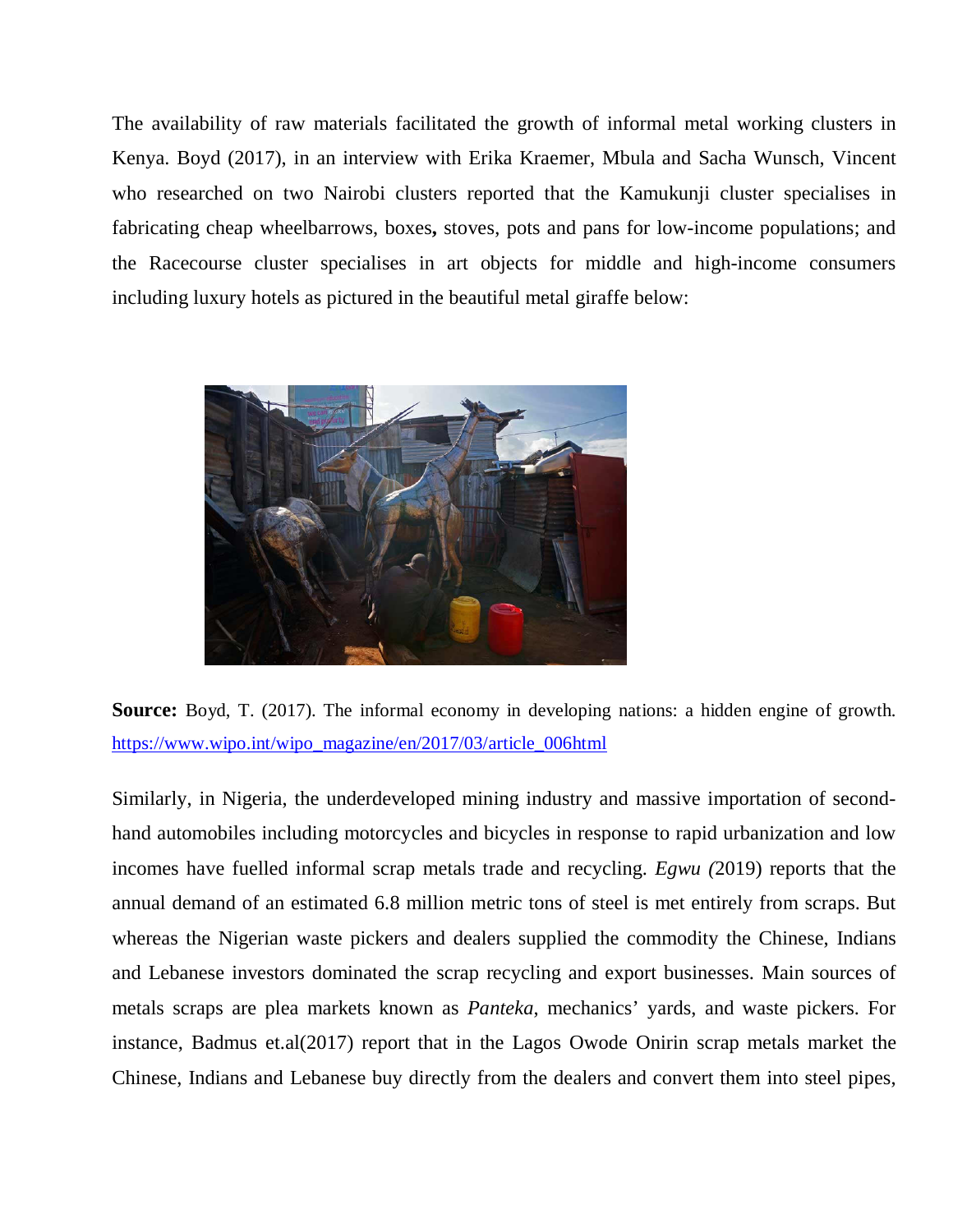aluminum and other metals in their milling companies; and at the Mechanic Village in Oke-Afa the mechanics buy unwanted vehicles and employ some young men to dismember them while the purchasing companies pay and pick them themselves at given prices: one ton of metal costs between N35,000-N40,000, 10 tons or trailer-load costs N350,000-N400,000, while one ton of aluminum costs N130,000 and 10 tons cost N1,300,000. In Abuja, Ogwueleka and Naveen (2021) note that the scrap dealers have three main sources of scraps: deployment of loyal waste pickers in groups of 5 to 15 members to scavenge for scraps raw materials which they would weigh on a scale and pay for the service; the Goza junkyard; and *Panteka* where the dealers go to collect the scraps in trucks or motorized cabs. A waste picker earns between N1000 (\$2.8) and N1500 (\$4.2) per day; itinerant dealers earn between N1500 (\$2.8) and N2000 (\$5.6) per day, and scrap dealers earn between N10, 000 (\$27.77) and N15, 000 (\$41.67) per day (ibid).Although there are more than 20 recycling companies operating in the country across Benin, Lagos, Ogun, Keffi Kano etc. to facilitate the scrap metals industry and promote local manufacturing which necessitated the ban on scrap metals export, only few are operational according Samuel Ekeoma, the chairman of the Scrap Dealers Association of Nigeria, expressing his disgust over the ban and the levies of between N4,000 to N6,000 collected by government agencies before allowing a scrap truck to move *(Egwu,* 2019).

By and large, despite the difficulty in macro delineation of the advantages and disadvantages of informal economy due to its complex diversity, table 12 below provides a much more robust characterization derived from micro analyses of variety of informal economic activities from the literature on the subject matter.

#### **TABLE TWELVE**

#### **Advantages and Disadvantages of the Informal Economy**

| <b>A</b> : Disadvantages                                                                          | <b>B:</b> Advantages |  |
|---------------------------------------------------------------------------------------------------|----------------------|--|
| TO THE INFORMAL ECONOMY                                                                           |                      |  |
| 1. Lack of access to credit and financial services. 1. A source of income to stay out of poverty. |                      |  |
| 2. No entitlement to labour rights: minimum 2. Acts as a test-bed for enterprise creation,        |                      |  |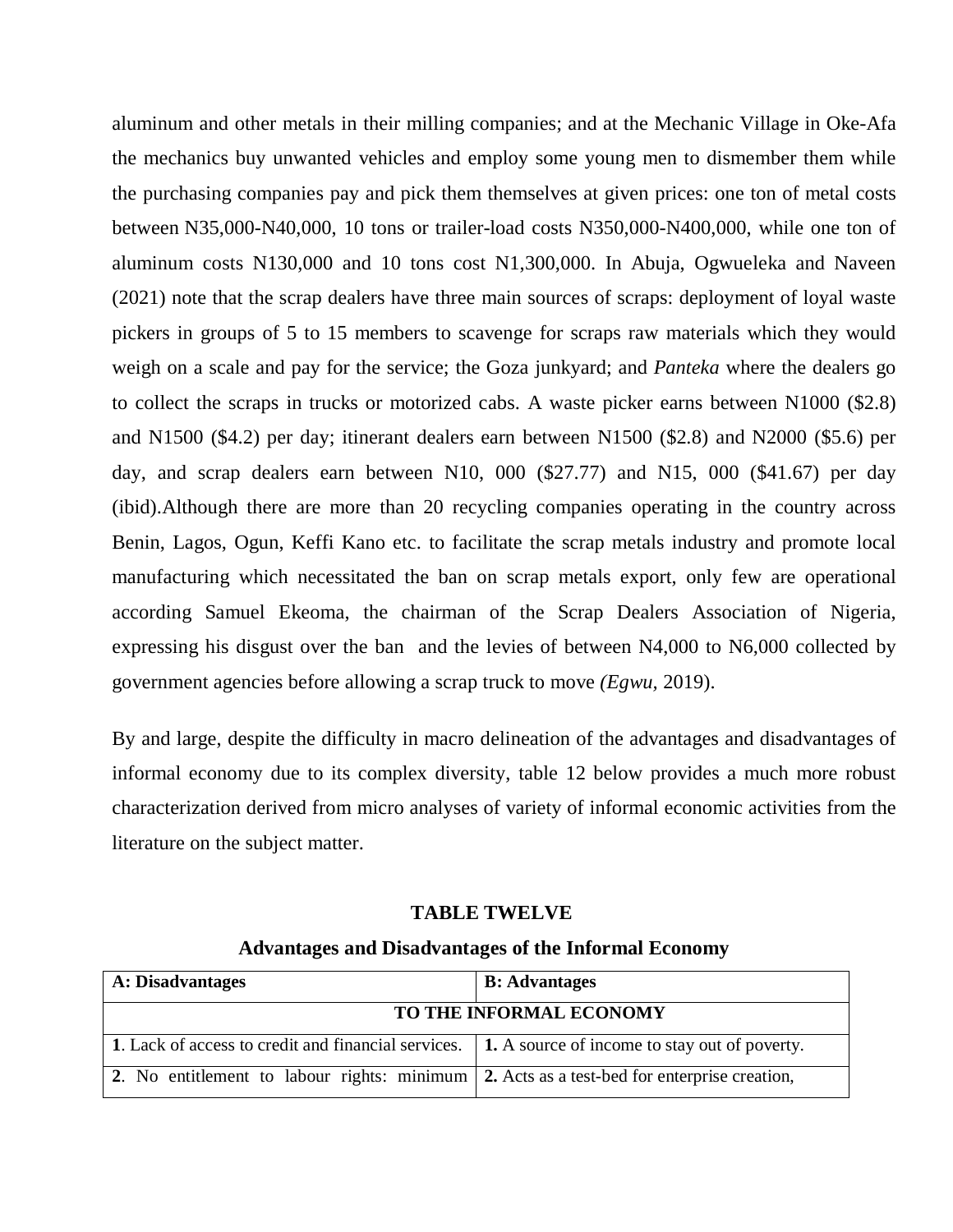| wage, sick pay, or redundancy rights etc.        |                                                     |  |  |
|--------------------------------------------------|-----------------------------------------------------|--|--|
| 3. Difficulty in expanding a business which      | 3. Flexibility in where, when and how to work       |  |  |
| cannot be openly advertised.                     |                                                     |  |  |
| May face higher barriers of entry due to<br>4.   | 4. Disregard for state taxes<br>labour<br>and       |  |  |
| inability to provide relevant documents          | regulations                                         |  |  |
| 5. No legal recourse for poor job, denial of     | 5. Resort to cheap customary dispute resolutions    |  |  |
| health and safety benefits                       | mechanisms                                          |  |  |
| 6. May provide substandard products or services. | 6. Accessibility to all categories of workers: male |  |  |
|                                                  | and female; youth, elderly and children; legal      |  |  |
|                                                  | and illegal migrants                                |  |  |
| 7. Harassments from law enforcement agencies     | 7. Suitable for illegal and criminal activities.    |  |  |
| and other state officials.                       |                                                     |  |  |
|                                                  | 8. Disregard for intellectual property rights; and  |  |  |
|                                                  | open access to skills acquisition.                  |  |  |
| TO THE FORMAL ENTREPRISES                        |                                                     |  |  |
| 1.Supply of cheaper alternative products and     | 1. Access to cheap labour, subcontracting,          |  |  |
| services                                         | outsourcing and raw materials.                      |  |  |
|                                                  | 2. Supply chain to remote and low income            |  |  |
|                                                  | customers.                                          |  |  |
|                                                  | 3. Avenue to evade regulations and taxes            |  |  |
| <b>TO THE STATE</b>                              |                                                     |  |  |
| 1. Tax base depression.                          | 1. Employment generation and poverty control.       |  |  |
| 2. Growth in crimes and slums                    | 2. Provision of basic infrastructure in remote and  |  |  |
|                                                  | other areas not captured by the state due to        |  |  |
|                                                  | politics or inadequate funds                        |  |  |
| 3. Vandalisation of public infrastructure.       | 3. Orderly market organisation for smooth           |  |  |
|                                                  | operations through informal associations.           |  |  |
| 4. Promotes official corruption.                 |                                                     |  |  |
|                                                  |                                                     |  |  |
| TO THE CUSTOMER                                  |                                                     |  |  |
| 1. Probability of low quality products and       | 1. Affordable products and services at home or      |  |  |
| services.                                        | market spaces.                                      |  |  |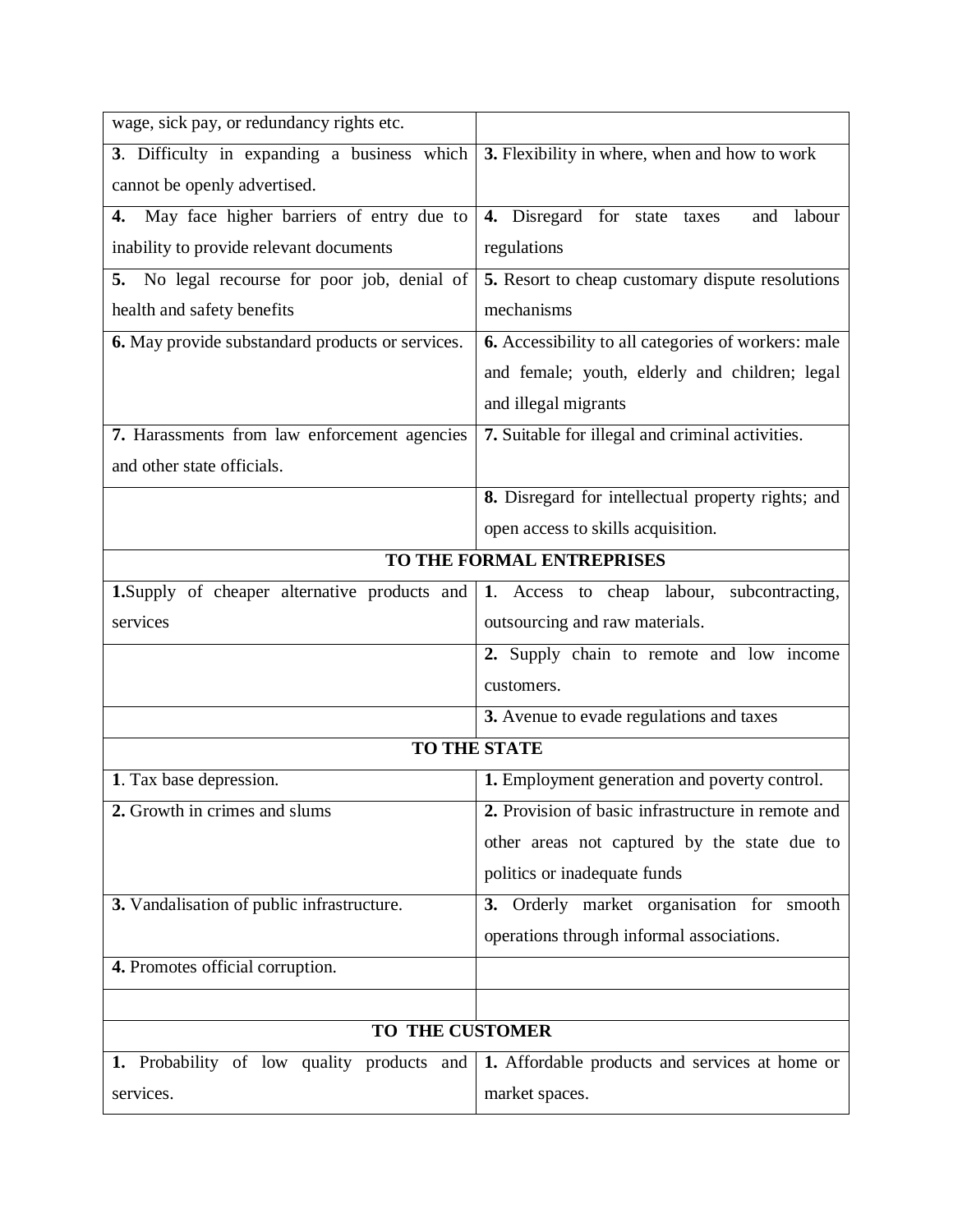| 2. Lack of product warranty.                                                                           | 2. Flexibility to negotiate price                 |  |
|--------------------------------------------------------------------------------------------------------|---------------------------------------------------|--|
| 3. Susceptibility to being cheated.                                                                    |                                                   |  |
| <b>TO THE SOCIETY</b>                                                                                  |                                                   |  |
| <b>1.</b> Promotes pollution through the use of charcoal 1. Improved sanitation through waste picking. |                                                   |  |
| or plastics in processing; disregard for work                                                          |                                                   |  |
| place toilets access and roper waste disposal.                                                         |                                                   |  |
| 2. Land degradation through poor agricultural                                                          | 2. Preservation of culture in building, clothing, |  |
| practices.                                                                                             | foods, hair styles, medication, art works etc.    |  |

**Source:** Compiled from reviewed literature.

## **4.0 CONCLUSION**

The diversity of informal economy and its complex relationship with formal economy preclude accurate macro delineation of its advantages and disadvantages. But table twelve characterisation deduced from micro analyses of informal firms and self-employed workers provides a broader picture, although neither sides claims supremacy. However, in relation to national development the disadvantages of informality outweigh the advantages for the informal firms, labour and the state itself..

## **5.0 SUMMARY**

The informal economy has diverse relationships across different stake holders: the formal economy; the state; the society; the customer; and the informal firms and informal labour.In either case the advantages and disadvantages overlap

## **6.0 TUTOR-MARKED ASSIGNMENT**

1. Critically examine the impacts of informal economic activities on any local environment of your choice

2. What are the disadvantages of scrap metals sector to the development of Nigeria's steel industry?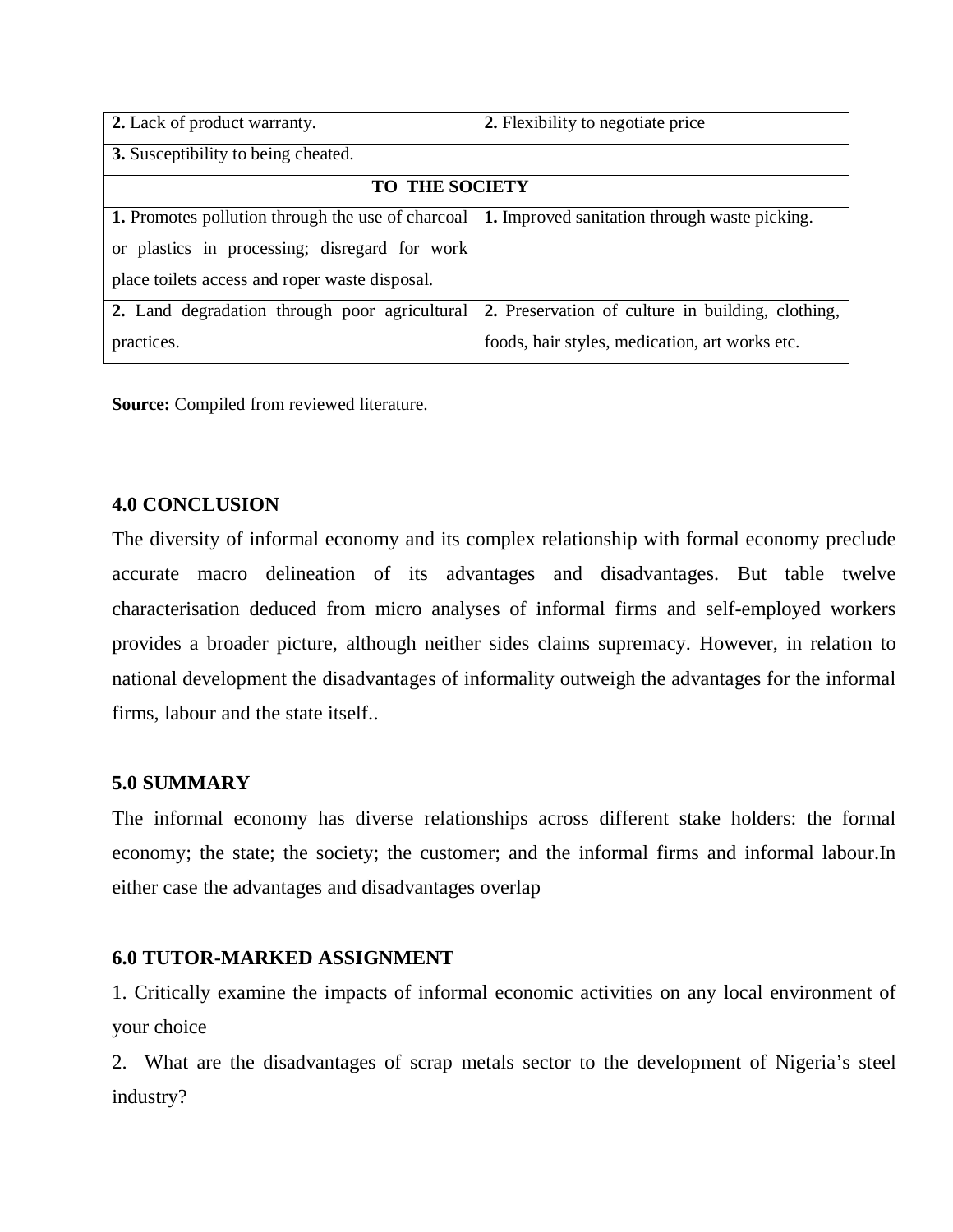3. The disadvantages of informal economy far outweigh its advantages: Discuss.

## **7.0 REFERENCES/ FURTHER READINGS**

Alfers, L. and Pryor, N.(n. d.).Street Vendors. wiego.org

Badmus, B., Dodondawa, O., Nwokoji, C. and Okoruwa, S. (2017, Feb18). How scraps are turning scavengers to overnight millionaires. https://tribuneonlineng.com/scraps-turningscavengers-overnight-millionaires/

Boyd, T. (2017). The informal economy in developing nations: a hidden engine of growth. https://www.wipo.int/wipo\_magazine/en/2017/03/article\_006html

Chaudhuri, S. and Mukhopadhyay, U.( 2010).Revisiting the Informal Sector: A General Equilibrium Approach. Doi: 10.1007/978-1-4419-1194-0

*Egwu, P. (*2019, Jul 30). SPECIAL REPORT... A peep into Nigeria's booming recycling industry. https://www.ripplesnigeria.com/special-report-a-peep-into-nigerias-boomingrecycling-industry/

ILO.(n.d.). Informal economy: a hazardous activity. https://www.ilo.org/safework/areasofwork/hazardous-work/WCMS\_110305/lang--en/index.htm

Jiwaji, A. (2014, March). Punch-up over scrap metal - African Business. https://african.business/2014/03/economy/punch-up-over-scrap-metal/

Kuo, L. (2017, May 3). The best days of selling cheap Chinese goods in Africa are over https://qz.com/africa/950377/the-best-days-of-selling-cheap-chinese-goods-in-africa-are-over/

Loayza, N.V. (n.d).Globalization and Informality: Two Challenges to Development and Integration. https://www.bbvaopenmind.com/en/articles/globalization-and-informality-twochallenges-to-development-and-integration/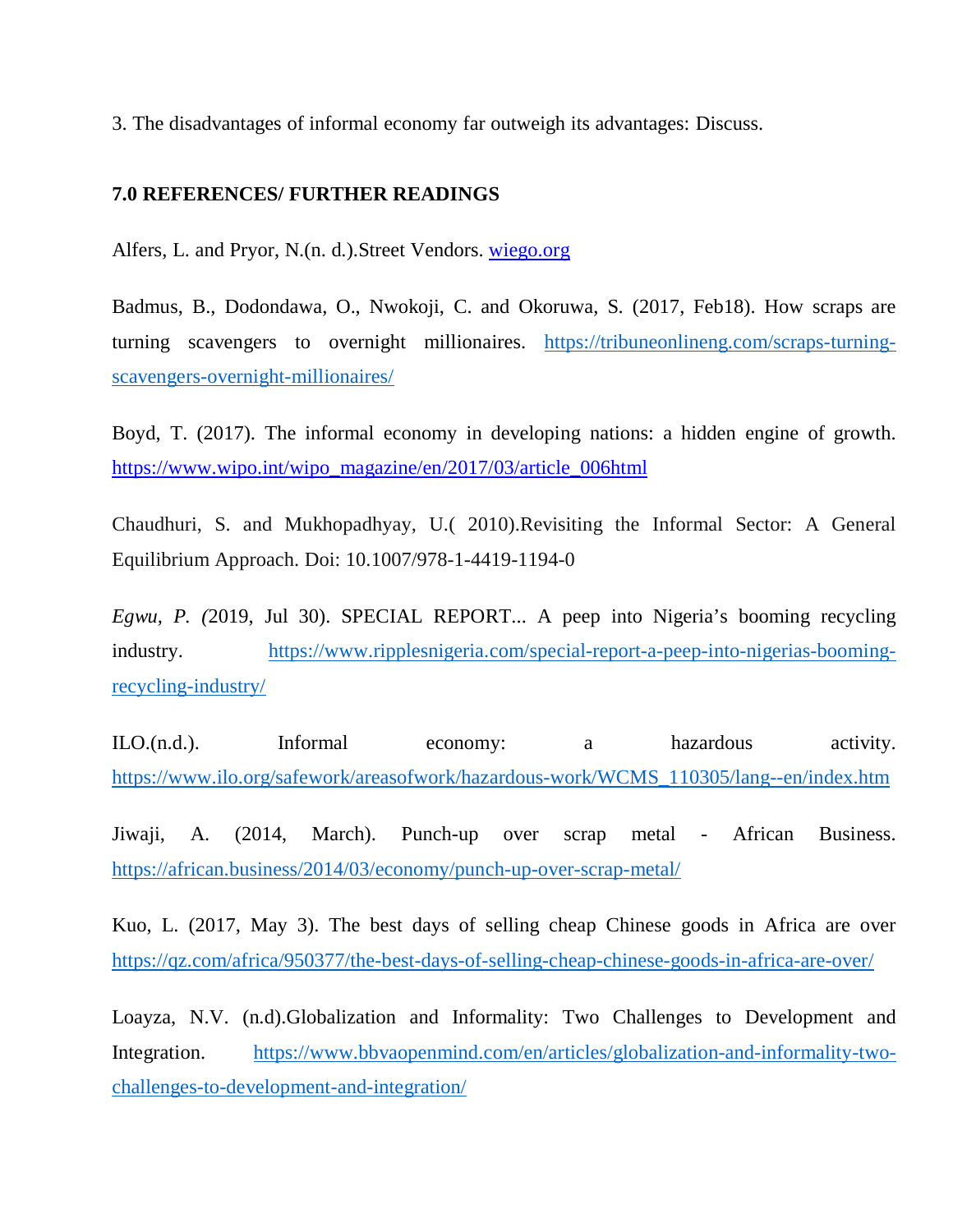Muhammad, R. A.(2018). Sokoto's waning leather works.dailytrust.com.ng

NPR.(2011, Oct19). The 'Informal Economy' Driving World Business. https://www.npr.org/2011/10/26/141503411/the-informal-economy-driving-world-business Ogwueleka, T.C. and Naveen, B. P.(2021). Activities of informal recycling sector in North-Central, Nigeria. https://doi.org/10.1016/j.nexus.2021.100003

Pardo, D. (2019, Oct 30). The informal economy and developing countries: an engine of growth and a source of abuse. https://tomorrow.city/a/informal-economy-in-developing-countries Slonimczyk, F.(n.d.).Informal employment in emerging and transition economies.

https://wol.iza.org/articles/informal-employment-in-emerging-and-transition-economies/long

Statista Research Department.(**2021, Oct 18**).World's major steel scrap exporting markets based on volume 2020. https://www.statista.com/statistics/281051/major-exporting-countries-of-steelscrap/**10.1596/978-1-4648-0792-3**

## **MODULE FOUR: THE INFORMAL ECONOMY IN NIGERIA**

Unit 1: The Determinants and Structure of Informal Economy in Nigeria

Unit 2: Informal Economy in Nigeria's Development process.

Unit 3: Problems and Prospects of the Informal Economy in Nigeria.

**Unit 1**: **The Determinants and Structure of Informal Economy in Nigeria.** 

## **CONTENT**

- 1.0 Introduction.
- 2.0 Objectives.
- 3.0 Main Content.
- 3.1.1. The Determinants of Informal Economy in Nigeria.
- 3.1.2. The Structure of Informal Economy in Nigeria.
- 4.0 Conclusion.
- 5.0 Summary.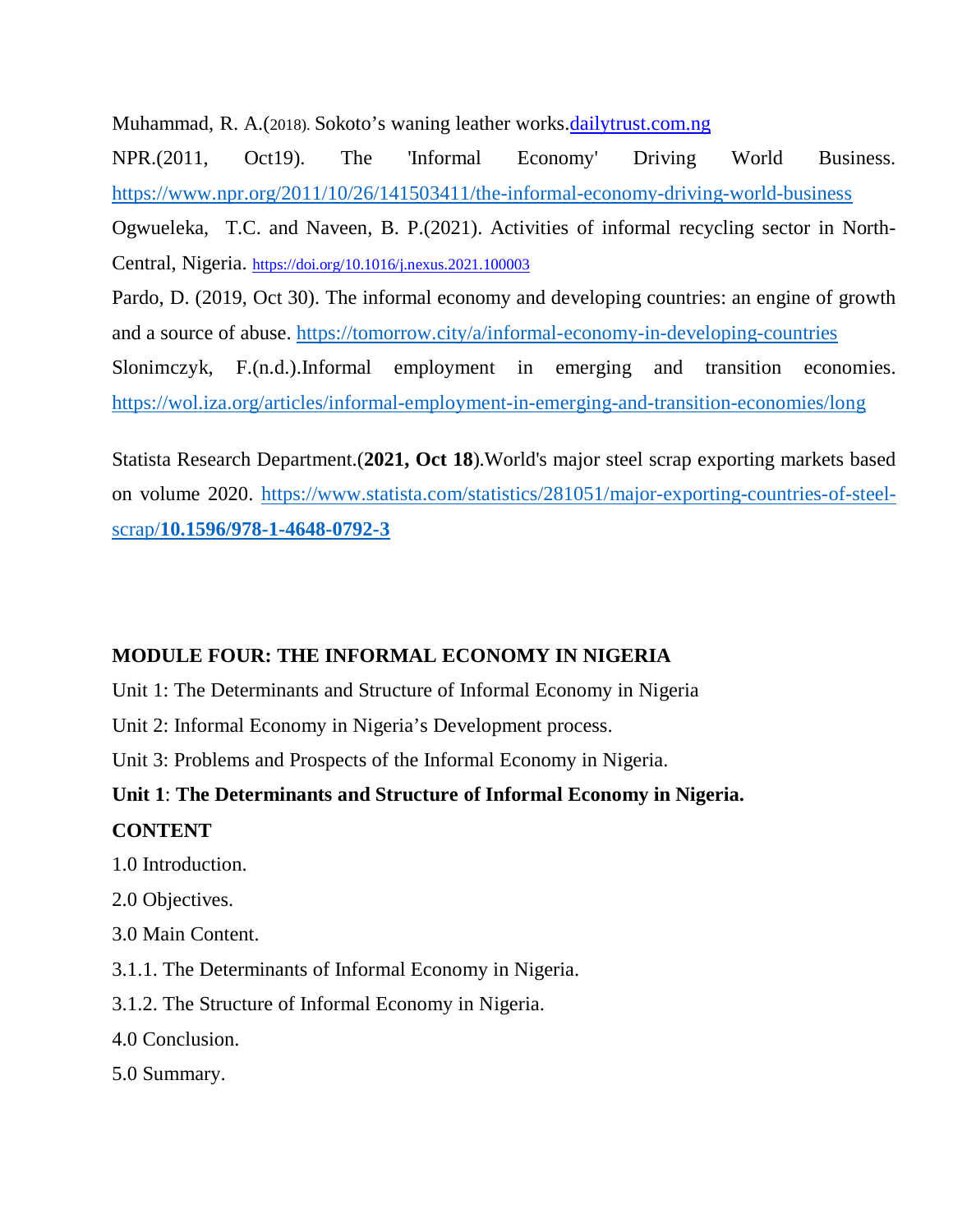- 6.0 Tutor-Marked Assignment.
- 7.0 References/ Further Readings.

#### **3.0 INTRODUCTION**

Although the idea of "informal economy" in Nigeria has its roots in British colonialism, the development of productive enterprises and exchange relations among Nigerians had been in existence since the rise of urban centres and long distance trade in historical times. As already noted neither the European colonial civilization mission in Africa nor the contemporary modernisation programmes in the continent halted the growth of informal economy in Sub-Saharan Africa. In Nigeria the informal economy is said to be expanding instead (Ogbuabor and Malaolu, 2013; Igudia, 2014) largely due to collapse of modern manufacturing industries which should have promoted the growth of formal economy. Thus, although the informal economy grew, it was in response to its complementary functions in servicing the formal sector, supply of cheap goods and services for low income earners and niche markets producing traditional goods and services which have stubbornly resisted modernization.

## **2.0 OBJECTIVE**

At the end of this unit you are expected to

- Be able to explain the factors behind the growth of informal economy in Nigeria.
- Describe the structure of informal economic activities in Nigeria including gender orientation.

#### **3.0 MAIN CONTENT**

#### **3.1.1 The Determinants of Informal Economy in Nigeria**.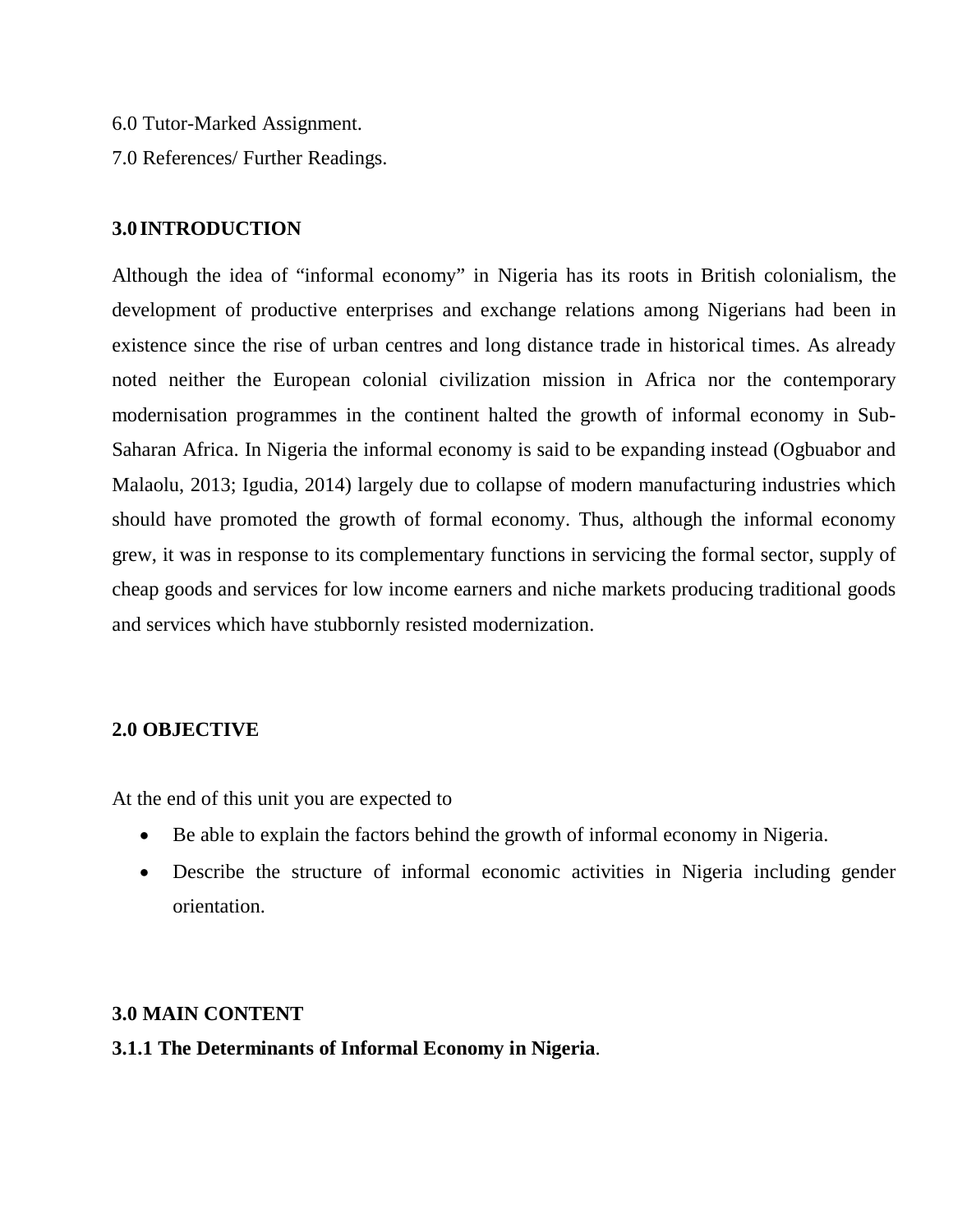In a study on the informal economy in Nigeria, Igudia (2014) notes that its main determinants are population growth, corruption, unemployment, and survival factors, and that it is more prevalent in the north-west and south-west regions of the country. Although the determinants have ignored other factors which we shall explore subsequently, yet the regional distribution confirms the historicity of manufacturing, commerce and long distance in Hausa land and Yoruba land where the development of urban centres took off earlier than in south-east region. In another vein, Hoffmann and Melly(2015) who analysed Nigeria's trade with her West African neighbours from a neo-liberal frame work found the predominance of informality which they attributed to: slow, complex and expensive formal processes for customs clearing (nine documents in order to send an export shipment and at least 13 documents in order to bring in an import consignment); rigid and dysfunctional foreign-exchange and banking regulations which push most smaller traders into the incompletely regulated parallel exchange market; and burdensome corruption and unofficial taxation. But as Ademola et al (2015) discovered in a study on the factors that motivate informal entrepreneurship in Ibadan in South West Nigeria, the disregard for formal rules, principles and regulations by the business operators derived not from the high costs of taxes and other unofficial dues but the general perception that they were imposed legacies of British colonial masters.

However, the arguments of Igudia; and Hoffmann and Melly have ignored and underestimated four other significant determinants of Nigeria's informal economy: de-industrialisation; urbanisation; globalisation; and culture. Firstly, on de-industrialisation, the process originates with the 19 century European colonialism as already hinted at the beginning. As industrialisation was not part of the colonial economic policy since the colonies were meant to produce primary raw materials to feed foreign industries and to import their manufactured goods from Europe; and to produce not what they consumed or needed but what the Western industries required, the native industries lost out due to lack of state support and influx of cheaper Western manufactured goods under the British free trade policy (Isola, 2016; and Falola, et.al 2003).Those that lost out eventually relocated in to petty trading, migrant labour or other informal activities. But not all the traditional manufactures declined because some are culturally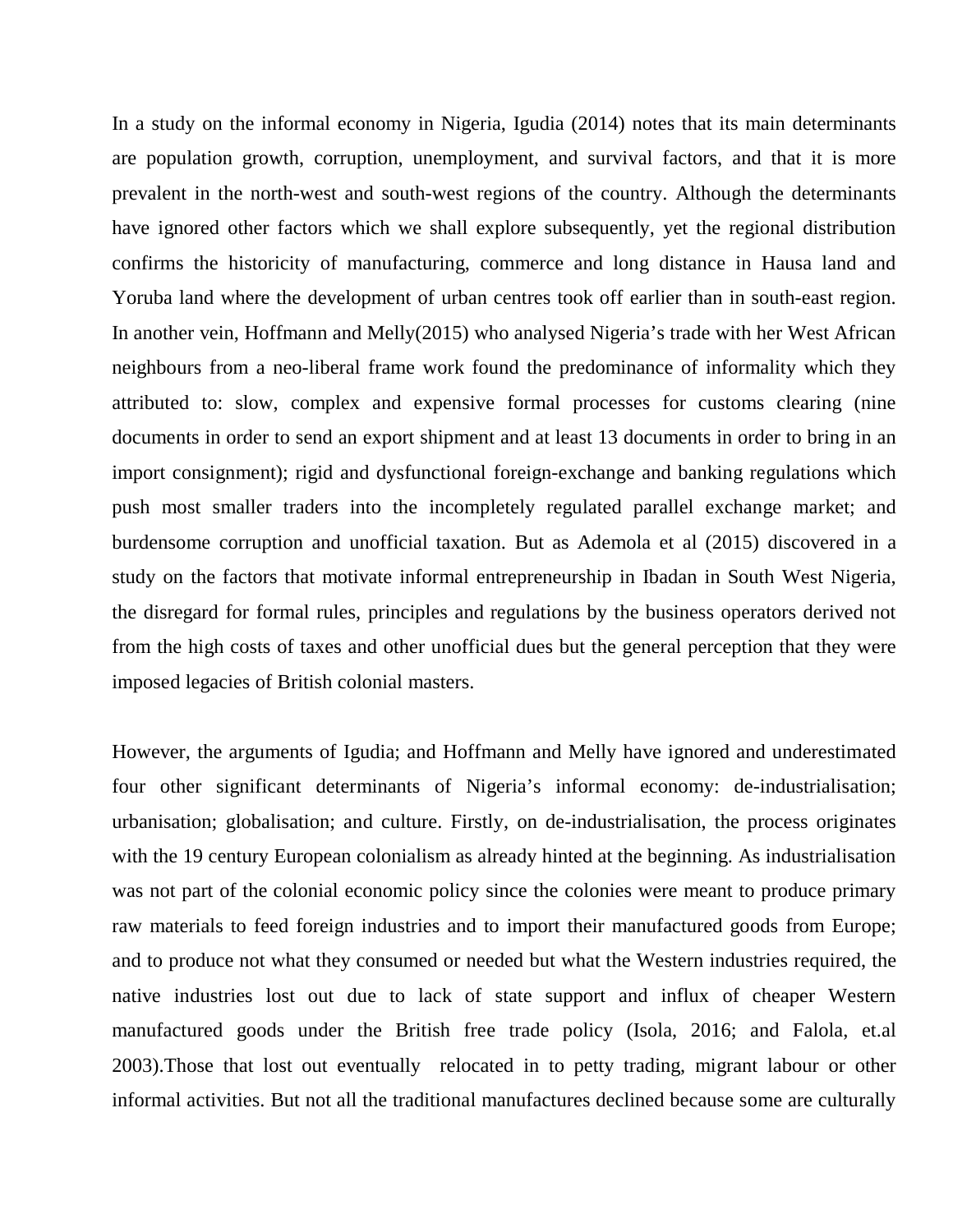valued such as Adire textiles in Western Nigeria, Bornu potash needed for snuff production in Eastern Nigeria etc., while others survived to cater for the needs of low income earners such as hoe-blade black smiths who continue to produce for peasant farmers. The next major wave in the de-industrialisation process was that caused by the implementation of neo-liberal Structural Adjustment Programme(SAP) economic reforms in the 1980s in which the imposition of free trade principle led to the virtual collapse of the manufacturing sector in Nigeria (Isola, 2016), and massive retrenchment of private and public sector workers. For instance trade liberalisation led to the dumping of cheap and highly subsidized foreign goods (electronics, automobiles, textiles, and beverages etc.) on the Nigerian market and caused mass closures of factories and sacking of workers: about 20,000 by February 1990, while the Nigerian Labor Congress is quoted to have stated that about 2 million workers were retrenched between 1985 and1987 (Okolie, n.d). This undoubtedly expanded the size of the informal economy which has traditionally been the alternative abode for retrenched formal workers and uncompetitive enterprises.

As SAP failed to halt de-industrialisation in Nigeria retrenchment and unemployment continued and the informal economy continues to swell. For example, Chete, et al (n.d) note how the Nigerian textile industry which at its peak employed close to 700,000 people (making it the second largest employer after the government) declined from 175 firms in the mid-1980s to just 10 factories in 2004, while employment in the industry plunged from 350,000 direct workers to 40,000 direct workers in the same period. Similarly, Bloch, et al (2015) commented on the growth of informal organisations that provided basic public services such as housing, water supply, security, waste management and the movement of urban inhabitants to informal settlements due to high costs of housing.

Secondly, the rate of urbanisation in Nigeria is as high as 5%–10% per annum according to Egunjobi (1999) cited in Amadu (2017) .This has implication in the growth of Nigeria's informal economy because urban centres have traditionally been associated with job opportunities for both the urbanites and immigrants: rural, urban and international. In Lagos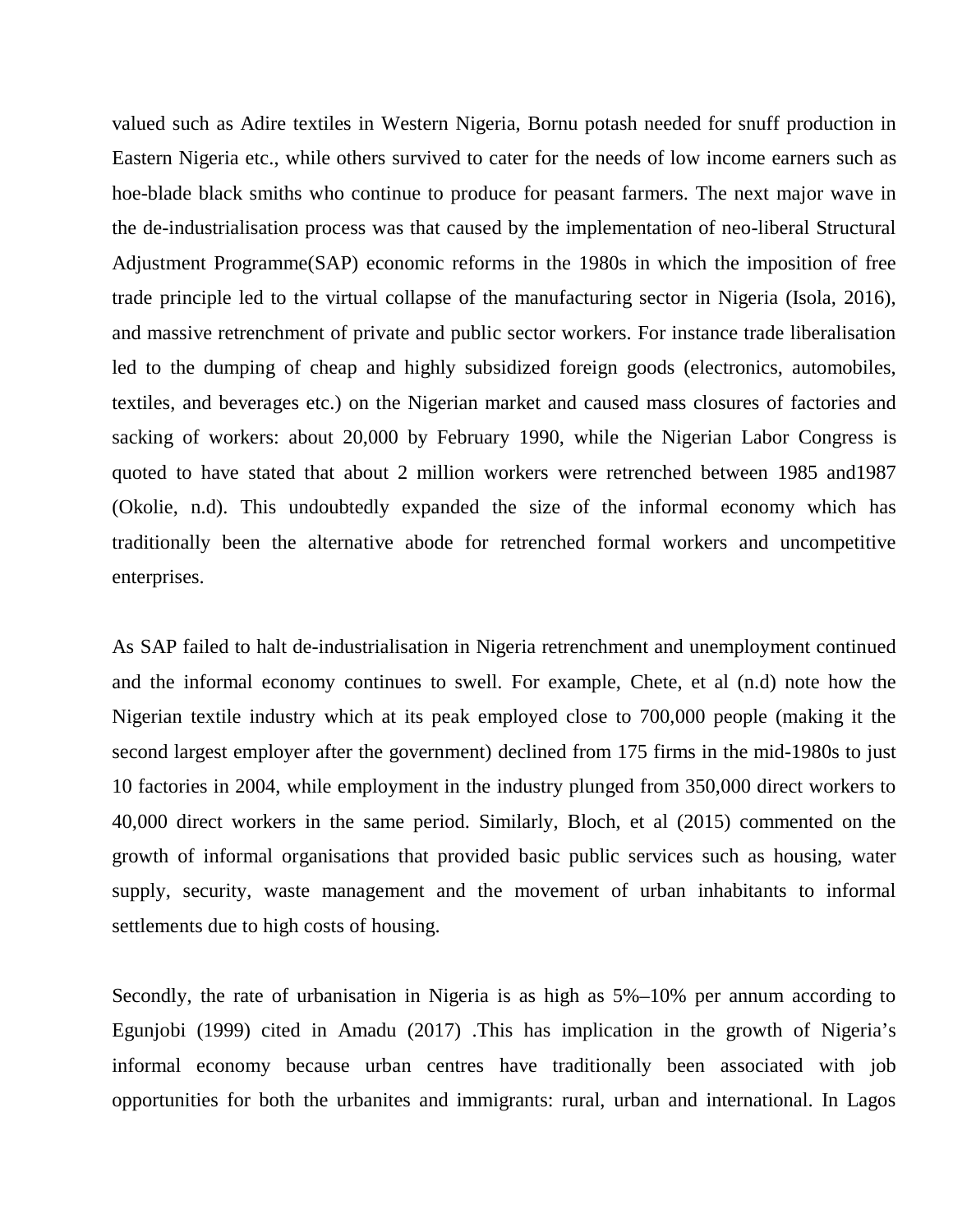State alone, the informal economy is said to employ about 5.5 million people (three-quarters of the State's 7.5 million labor force) currently (Olubiyi, 2021). Also**,** in Kano city more than four million tricycle operators are said to be on the road at any moment with adverse implication on air pollution (Ngbokai, 2019). Kano city is also a major destination for Igbo rural-urban migrants from South-eastern Nigeria including young and unmarried rural women (Smith, 2003).Migrants' remittances to their homes tend to stimulate informal economic activities. Black, et al. (2006) citing the International Institute for Environment and Development (IIED) report that migrants' remittances in South-eastern Nigeria were invested in housing, land acquisition and livestock breeding. In housing for instance informal masons, carpenters, water sellers, laboueres, building materials traders etc. benefitted, while livestock breeding increased the size of peasant farmers and benefitted livestock feeds merchants and butchers among others. Furthermore, in Ado-Ekiti in South-eastern Nigeria, Olaosebikan, et al(2019) have explained how the immigration of Hausa entrepreneurs, workers and Fulani herders to the ares stimulated informal economic pursuits: cattle herding and sale of cows; roasted meat *(Suya),*edible hide *(Ponmo)*and milk cheese *(Wara)***;** leather products which include belts, slippers, purse, bags etc; Islamic paraphernalia such as Prayer mat, *Tesibyu* (rosary), Quran cover, Islamic decorations; Bureau-de-Change operators who buy and sell foreign currencies (ranging from the Saudi Riyadh, the German Dutch Mark, the Japanese Yen, the French Francs, the French West African CFA, the British Pound Sterling to the American Dollar), buying new and old gold chains, bangles, earings etc, and buying and selling of used iron rods; digging of well, pit latrine and soak- away digging of well, pit latrine and soak- away; splitting and breaking of planks and wood for homes and restaurants food; tailoring and fashion designing in Hausa apparels- gowns (*Babariga)* and caftan; perishables such as tomatoes, , onions and peppers; and legumes such as carrots, water melon, lettuce, cucumber, and green pepper, among others.

Thirdly, globalisation induced the growth of informal economy in Nigeria in two ways: the influx of Nigerian entrepreneurs to China where they ran SMEs and large scale shipping of manufactured goods to Nigeria(and other parts of Africa) whose population is estimated to be 10,000 in 2014 majority of whom lived in Guangzhou (Olakpe,2018). The other is the influx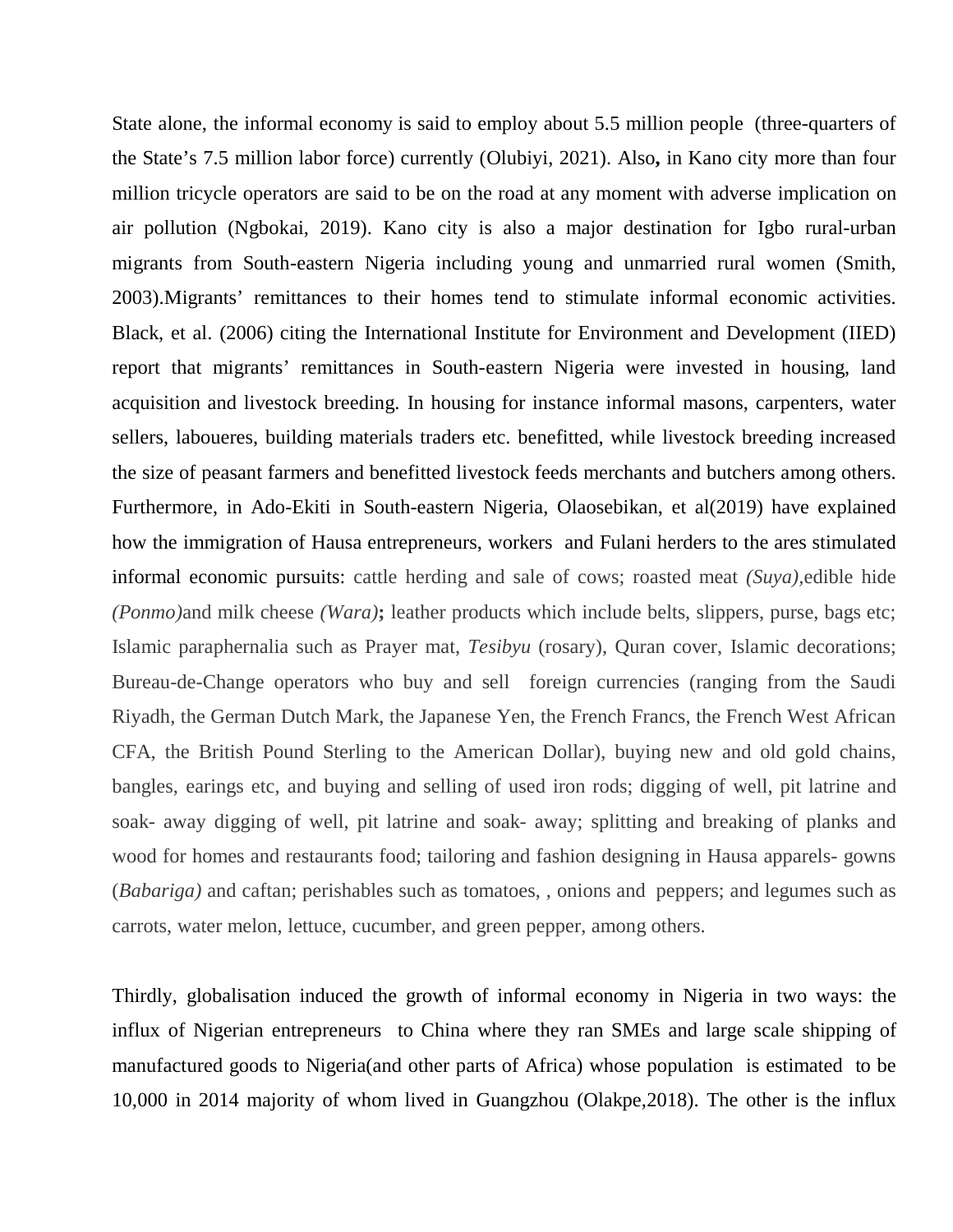foreign entrepreneurs particularly the Indians and Chinese who displaced the traditional sway that the Lebanese enjoyed since colonial period. However, the state in China, entrepreneurs and SMEs are the most predominant players in Nigeria's informal economy in several ways. In agriculture for instance, although Chin's agricultural investment in Nigeria is meager in comparison to her investment in other sectors of the Nigerian economy (David and Metumara,2021), yet the injection of \$25b Chinese investment in to the sector (Ailemen, 2019) has contributed to agricultural growth and the informal economy, because agriculture is the largest employer of labour in the country, with crop production as the largest segment which accounts for about 87.6% of the sector's total output; followed by livestock 8.1%; fishing 3.2%; and forestry 1.1% (Oyaniran, 2020). Also, Chinese experts have helped Nigeria's peasant farmers in new agricultural techniques to achieve higher production and incomes. At the Wara Agricultural Park in the North-Western state of Kebbi more than 1,000 local farmers and agricultural machinery management staffers have studied in the training programs and many of them have left Wara to grow rice on their own, or get jobs at major farms in their hometowns (Xinhua, 2021). China also provided out let for Nigeria's new exports such as Sesamum seeds and donkey hide. In the former, it has become Nigeria's biggest agricultural export earner for some years with top destinations to Japan, China, Turkey, India, and Vietnam (Adesoji,2020). In the former however, a surge in demand by China's booming middle class for *Ejiao*,( a substance derived from the boiled hide of donkey) an ancient medicament in the treatment of miscarriage, circulatory issues, and premature aging (Lesté-Lasserre,2019) has fuelled the importation of donkeys to which Nigeria benefitted. The Nigerian Donkey Skin Processors Marketers and Export Association (DSPMEA) in collaboration with the Earthwheel Logistics Ltd, a private company have invested billions of Naira in ranches in Bauchi, Jigawa and other states in the north, and Anambra AND distributed donkeys to villagers for them to breed to massively increase the population of donkeys in Nigeria (Elebeke, 2019). According to Orjiude and Olatunji(2021) agricultural import and export trade have maintained an upward trajectory in 2020, although exports amounted to N320.7bn compared with the import bill which was N1.7tn, which indicates the underdeveloped nature of the sector dominated by peasant production and the use of outdated techniques of hoes and cutlasses among others.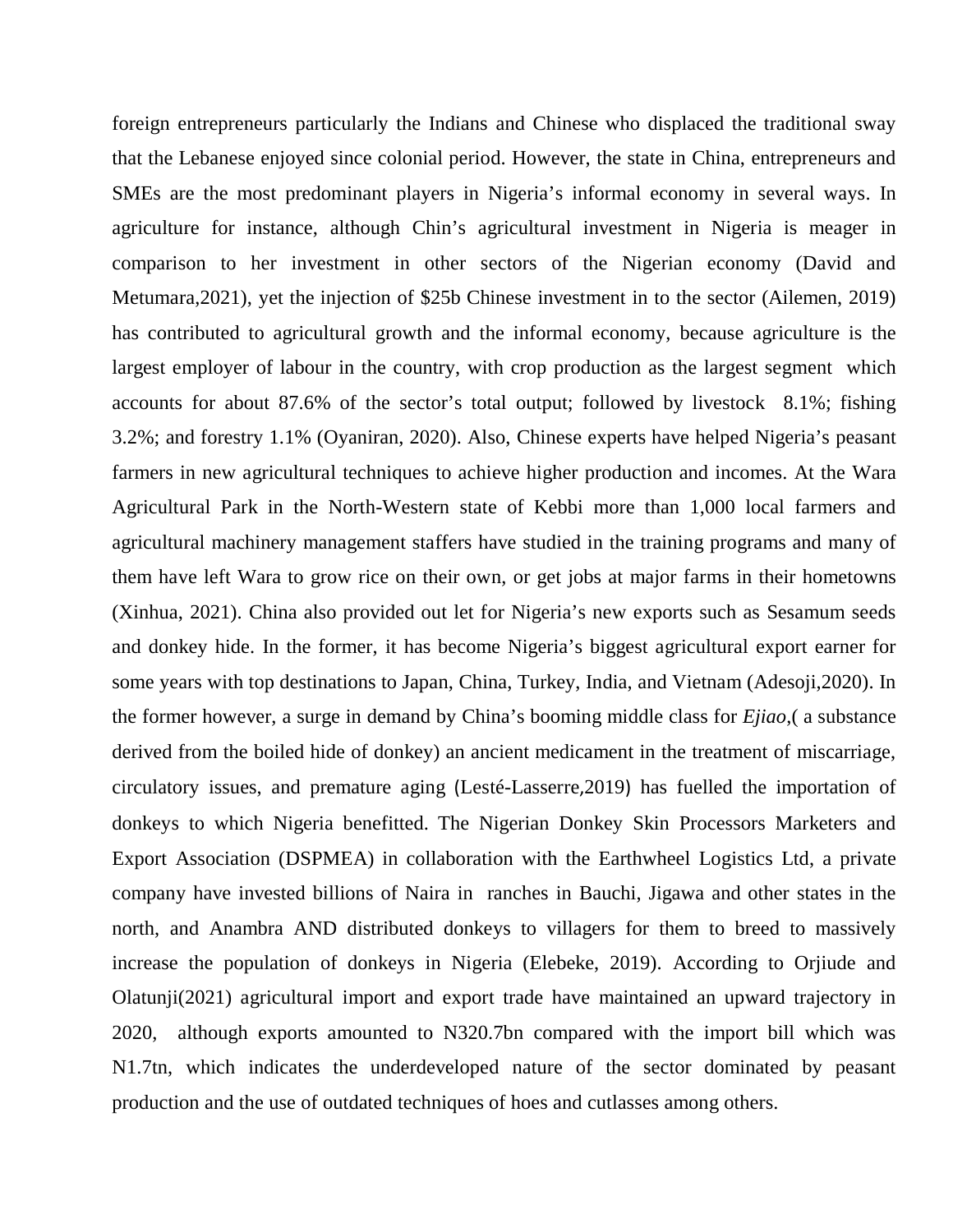China's entrepreneurs and SMEs have also boosted informal economic activities in Nigeria. Pushed by China's domestic economic slowdown, domestic overcapacity, rising wages and enforcement of environmental regulations thousands of manufacturing jobs were offshored to developing countries including Nigeria which welcomed the development to foster industrialisation, create jobs and reduce dependence on oil (Chen, 2020). As Ogbonna (2021) notes, it was in order to offshore low-technology aspects of the value chain abroad and to encourage the internationalisation of Chinese SMEs that the Chinese state promoted the development of Chinese Special Economic Zones (SEZs) in Africa in 2006, although the process had already been on course in Nigeria since 1992 when the Calabar Free Trade Zone in Cross Rivers State was established by the state government for steel manufacturing; the production of white goods and household appliances; and the SKD assembly plant owned by Chinese truck manufacturer F.A.W.(Chen, 2020).Promoted by the United Nations Conference on Trade and Development (UNCTAD) the Special Economic Zones (SEZs) variously termed Export Processing Zones(EPZs) or Industrial Development Zones (IDZs) (Toussaint et al,2019) they are primarily export oriented (Rudolf and Herbert, 2006) for which they enjoy relief from Value Added Taxes, import duties, corporate taxes, lower environmental or social standards, exclusion from labour laws etc. not only to incentivise investors but also to make their products competitive. But in Nigeria, the primary motive for the Chinese SME firms was to capture the country's large domestic market rather than as an export platform (Ogbonna, 2021). Accordingly, the Chinese SMEs(see table 13) whether located in the SEZs or privately owned spaces concentrated in assembling consumer goods made in China or manufactured in Nigeria with imported inputs and locally sourced raw materials: ceramics tiles and plates; paper and cardboard; freezers,; furniture; Viju milk and beverages; water containers and dispensers; plastic shoes and slippers; suitcase and bags; sheet glass; aluminum doors; cutlery; corrugated plastics; medicine; steel-pipe; tomato sauce; printing; plastic and metal recycling; construction materials etc. (Feng and Pilling,2019; Odutola , 2019; Chen, 2020). According to the President, China Chambers of Commerce in Nigeria, Ye Shuijin, t*here are 160 Chinese firms operating in the country which invested about \$20billion and employed over 200,000 Nigerians (*Odutola , 2019)*.*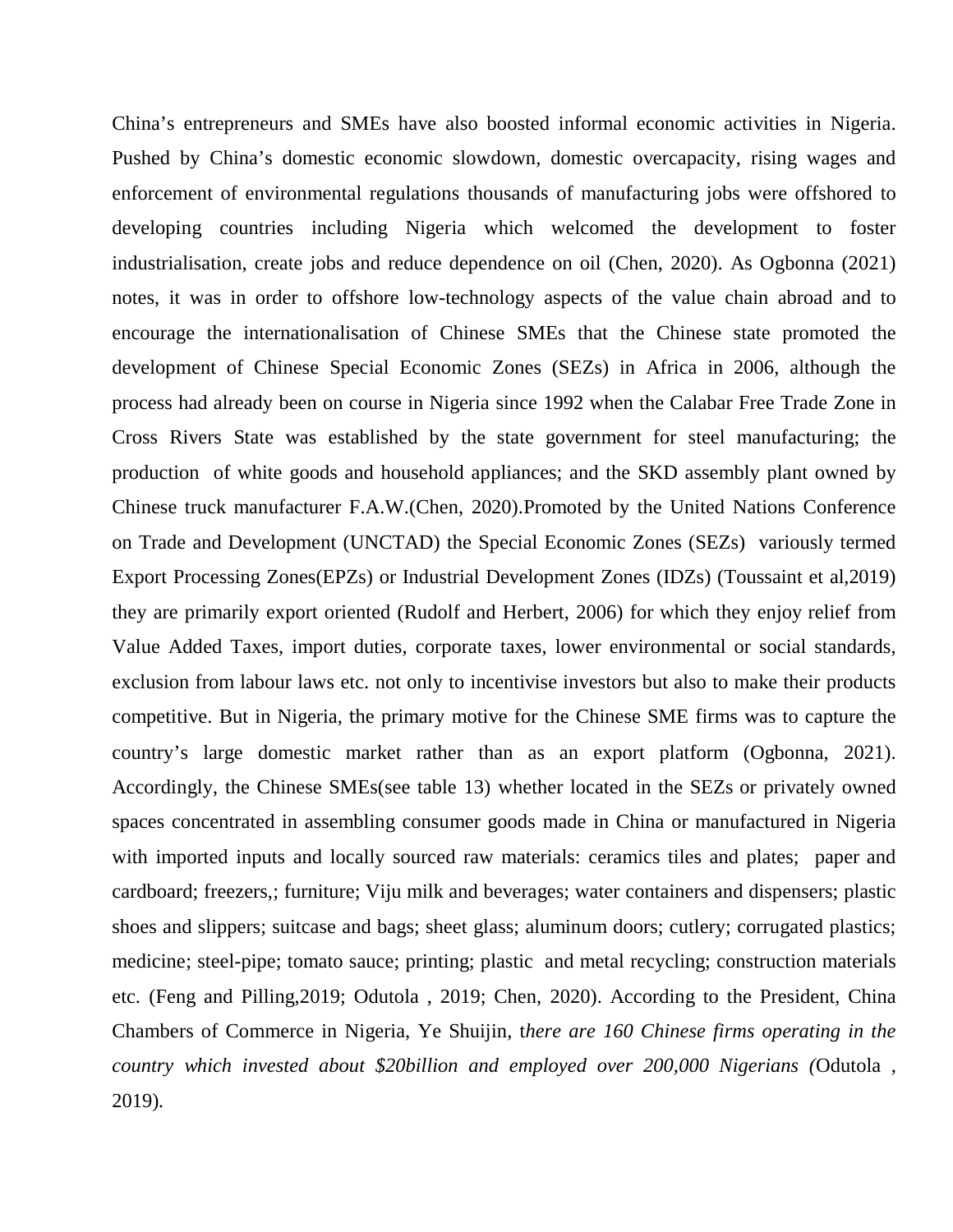## **TABLE THIRTEEN**

## **Aspects of Chinese Manufacturing Investment s in Nigeria**

| <b>Sector</b>    | <b>Sub-Sector</b>    | <b>Observations</b>               | <b>Select Firms &amp; Location</b>     |
|------------------|----------------------|-----------------------------------|----------------------------------------|
| Construction     | Ceramics             | Mostly tiling, 7-8 firms.         | <b>WEMPCO</b><br>Tung<br>(owned)<br>by |
| Materials        |                      |                                   | Group)                                 |
|                  |                      |                                   | Goodwill Ceramics (Ogun FTZ)           |
|                  |                      |                                   | Time Ceramics (Benin City)             |
|                  | <b>Steel</b>         | Steel bars, pipes, rods,          | Far East Steel (Ogun FTZ)              |
|                  |                      | and beams                         | Pannda Steel (Ogun FTZ)                |
|                  |                      |                                   | Baoyao Steel (Calabar FTZ)             |
|                  |                      |                                   | Yongxing Steel (Benin City)            |
| <b>Furniture</b> |                      | $10 - 20$<br>firms,<br>most       | Discovery Furniture (Ogun FTZ)         |
|                  |                      | factories in Ogun State           | Winghan Furniture (Ogun FTZ)           |
|                  |                      |                                   | Lifemate Furniture (Ikeja)             |
| Food<br>$\&$     | <b>Drink</b><br>$\&$ |                                   | Viju Milk (Ogun State)                 |
| Beverage         | Beverage             |                                   | CWay (Ogun State)                      |
|                  | Food                 | <b>Snack</b> cakes                | <b>Gudy Foods</b>                      |
| <b>Beauty</b>    | Hair<br>$\&$<br>Wig  | Chinese<br>20<br>least<br>At      | Rebecca Hair                           |
| <b>Market</b>    | Products             | artificial<br>hair<br>$\&$<br>wig |                                        |
|                  |                      | firms, make up 80% of             |                                        |
|                  |                      | Nigerian market                   |                                        |
|                  |                      |                                   |                                        |
| Cardboard &      |                      | 10-20 Chinese firms               | Hexing Packaging (Ogun FTZ)            |
| <b>Plastic</b>   |                      |                                   | Hewang Cardboard (Ogun FTZ)            |
| Packaging        |                      |                                   |                                        |
| Assembly Line    | Household            | White goods $\&$                  | International<br>Skyrun<br>(Calabar)   |
| Plants           | Appliances           | small electronics                 | FTZ)                                   |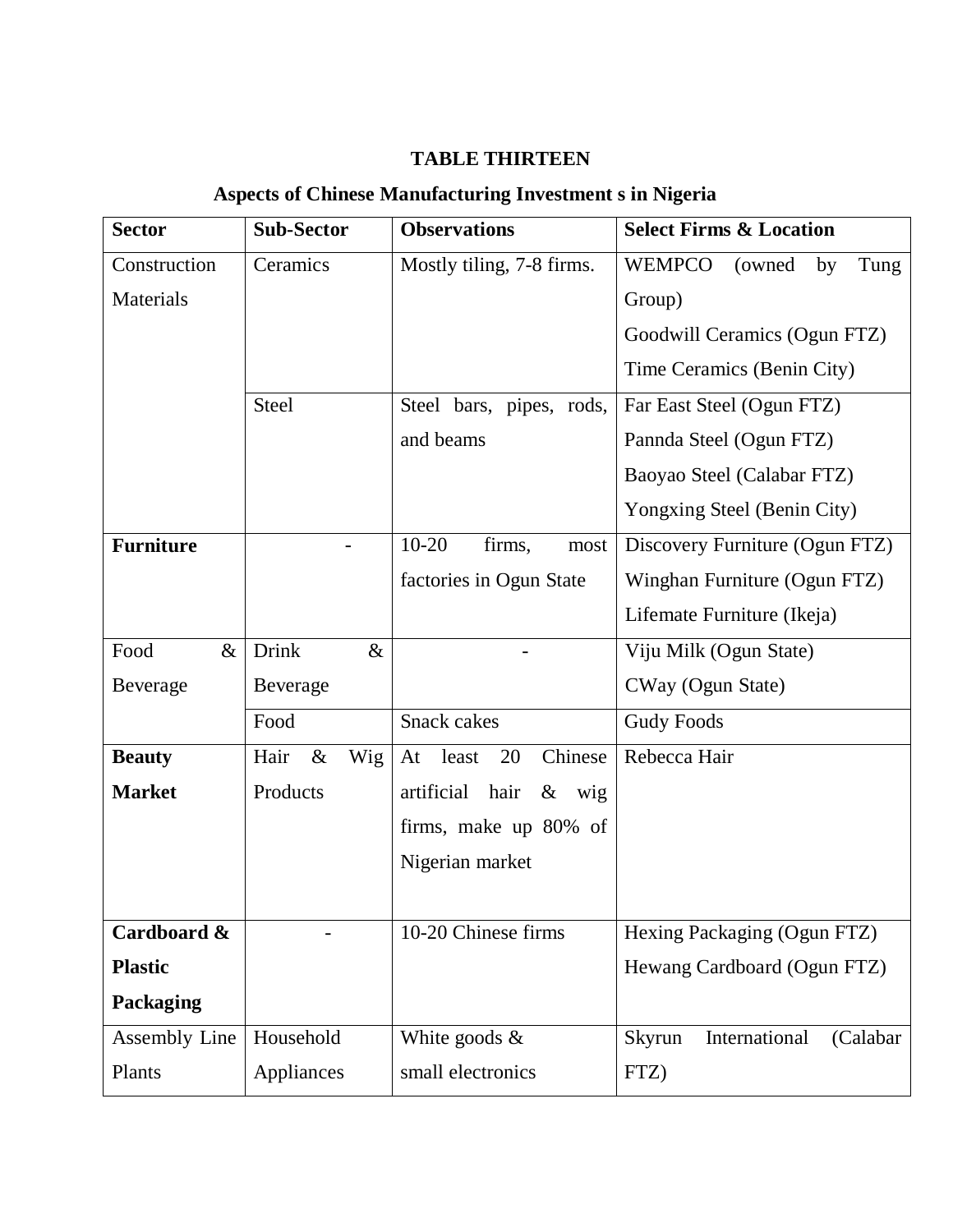|          | Freezer assembly             | Snowsea (Ogun FTZ)          |
|----------|------------------------------|-----------------------------|
|          |                              |                             |
|          | <b>SKD</b> trucks & vehicles | Sinotruck - 20% of Nigerian |
| Vehicles |                              | market (Lekki Zone)         |
|          |                              | Yafei Trucks (Lekki Zone)   |
|          |                              | FAW (Calabar FTZ)           |

## **Source:** Chen, Y. (2020).**"Africa's China": Chinese Manufacturing Investments in Nigeria in the Post-Oil Boom Era and Channels for Technology Transfer.** www.saiscari.org/publications.

As the SMEs are predominantly involved in the assembly of already manufactured parts from China, there are limited opportunities for domestic firms benefitting from backward linkages other than in raw materials supply such as kerosene for insecticides, lumber, cotton, synthetic stuffing, and fabrics for furniture makers, kaolin quarry for ceramics (Chen, 2020;Ogbonna, 2021) and scraps from waste pickers for recycling iron and plastics. Similarly, forward linkages are limited to wholesale and local distribution by Nigerians because in the Chinese marketing strategy it is better to "present… a Nigerian face to Nigerian customers" Chen, 2020. Apart from agriculture and manufacturing, Chinese are also involved in distribution through the agency of China Town had its debut in Nigeria **in the Ojota area of Lagos** in 2001 **to** facilitate foreign direct investment between China and Nigeria through wholesale markets, leisure, shopping and dining facilities; training of competent sales teams to develop distribution networks in major cities in Nigeria and to spread Chinese culture among others (Uba, 2019). The Lagos China **Town has** 180 shops which sell everything from blue jeans to ceramic coffee cups (Langfitt, 2011)**, and as a centre of diffusion of Chinese retail entrepreneurs to various urban markets in Nigeria from Lagos in the south as far as Sokoto in the north. In Lagos for instance,** Huang who was inspired by the presence in Nigeria of Africa's largest Chinese population, and a huge for Chinese goods arrived China Town in 2002 as a vendor importing suits, and door parts to build doors in his factory, but eventually left Nigeria because of poor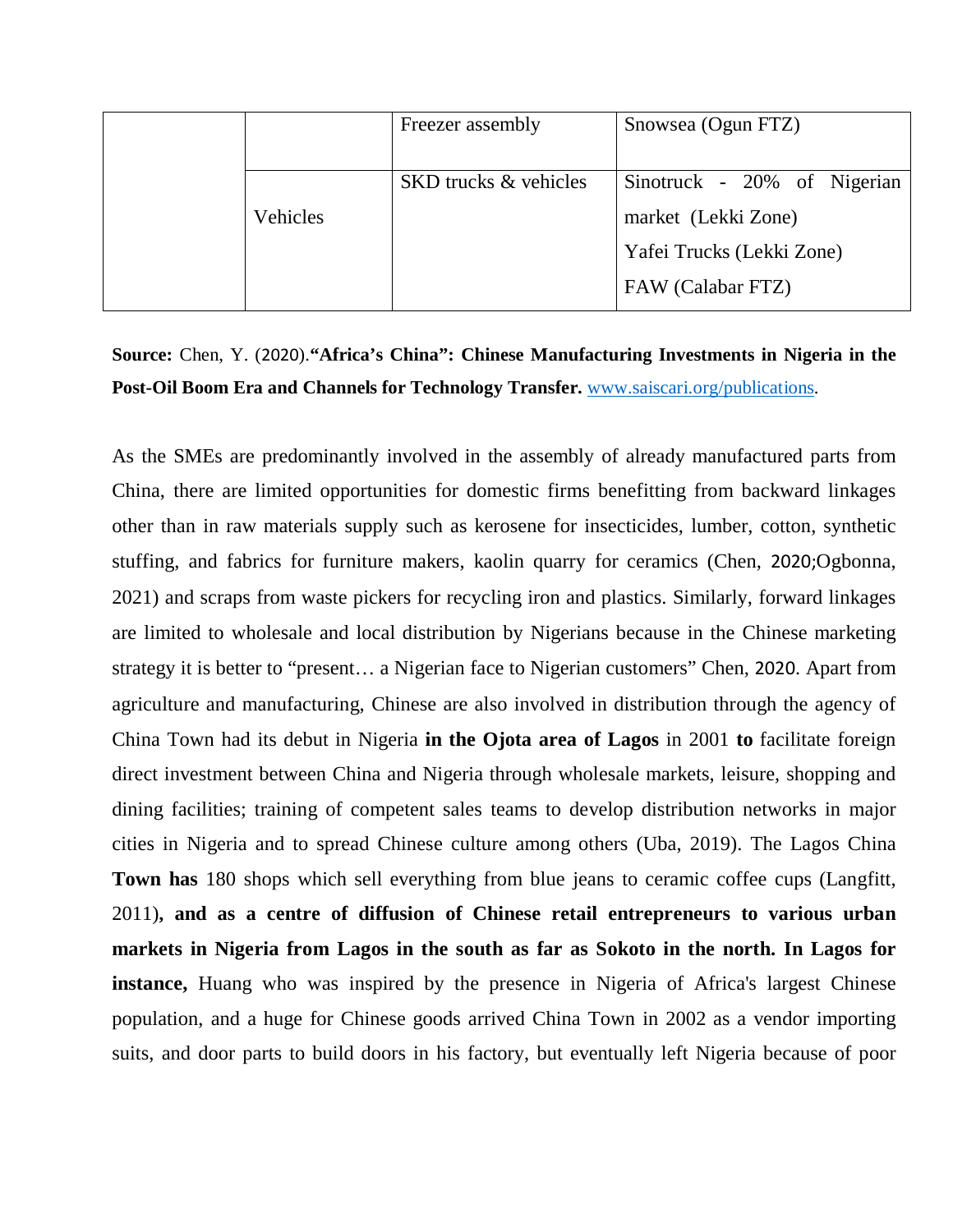power supply, poor quality engineers, unstable exchange rates and theft of his suits at a point of Nigerian Customs (ibid).

The Chinese entrepreneurs have also provided outlet for Nigeria's artisanal gold miners in Osun and Zamfara states, and according to the Secretary, Board of Trustees of the Small-scale and Artisanal Miners Association of Nigeria, Saleh Katsina, the presence of the Chinese was good for the artisanal miners, whose activities make up about 90 per cent of the operations in the mining sector Chiedozie, 2020. The artisanal miners are equally delighted because they have no any market for their products other than the Chinese buyers, who however smuggled out the gold unprocessed there by depriving the federal and the state governments of large revenues **(**ibid). Arising from the forgoing therefore, China exploited the window from globalization to foster informal economy in Nigeria through the adoption of informal employment of Nigerians including teenagers as found in a wig factory in Lagos(Norbrook, 2010); promotion of informal raw materials production: kaolin, cotton, timber, scrap metals and plastics, solid minerals, and retail trading of consumer goods.

And lastly, cultural norms and tastes have also contributed to the growth of informal economy in several ways. For instance, the production of *Adire* (tie and dye) and *Aso Oke* (traditional weave) in South Western Nigeria derives from socio-cultural values of Yoruba ethnic group rather than pure economic motivation because according to Ogunsade and Obembe (n.d) the producers most of whom are women saw no need to register their business or trade in the formal economy, but the need to maintain an ancient inherited tradition. Similarly, *kayan mata,* a traditional sex enhancer still enjoys its niche market. The herbal preparations (aphrodisiacs) have varied preparations such as the chicken type which costs N45, 000 per dose while the one prepared with coke sells for N65, 000;cow tail prepared costs N25, 000 ;and liquid the *Zum* sells for N8, 500 for four litres. Each preparation is to be consumed by one person (Olaitan, 2015). K*ayan mata* is also part of the commodities that Nigerien Tuareg female migrants bring to Sokoto in about twenty six varieties to sell in the town(Kwaire,2014).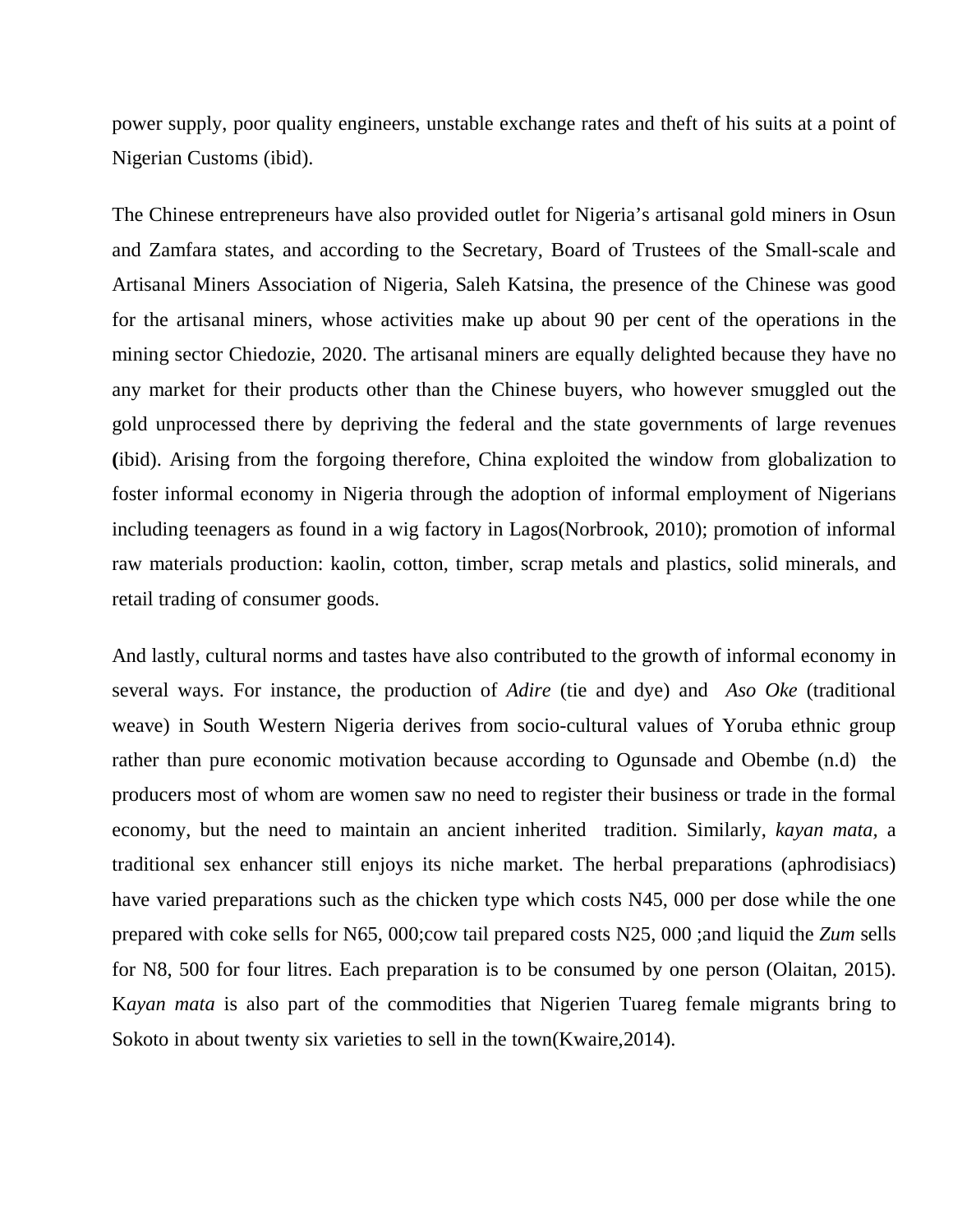#### **3.1.2 The Structure of Informal Economy in Nigeria.**

In the absence of a strong modern formal manufacturing, the informal economy constitutes the main pillar of the national economy in employment and income generation as well as the supply of essential goods and services to the society. As Becker (2004) quoted in Onwe (2013) argues, since it contributes substantially to the Nigerian economy it should be encouraged and facilitated. Despite inaccurate statistics on the proportion of its labour force, Bloch et al. (2015) posit that there are approximately 54.6 million informal workers compared to 48.5 million formal workers based on National Bureau of Statistics data. As regards its structure, it depicts the following features:

#### **(i) Distribution of Informal Economic Activities by Sectors**

Agriculture including forestry has the highest number of informal workers, followed by wholesale and retail trade while the manufacturing sector occupies the third position as shown in the diagram two below. The preponderance of agriculture not only symbolises the extent of Nigeria's economic underdevelopment, but also the high rates of poverty, youth unemployment, rural-urban drift caused by the impact of climate change on agriculture, and high incidence of crime as a consequence of limited employment opportunities. The high proportion of wholesale and retail trade shows the extent of weak modern manufacturing which has its genesis in the colonial economy before the contemporary neo-liberal free trade principle sustained it to reproduce Nigeria as a dumping ground for foreign goods and services including second hand automobiles, electronics, clothing and leather goods among others.

#### **DIAGRAM TWO**

 **Distribution of Informal Economic Activities by Sectors**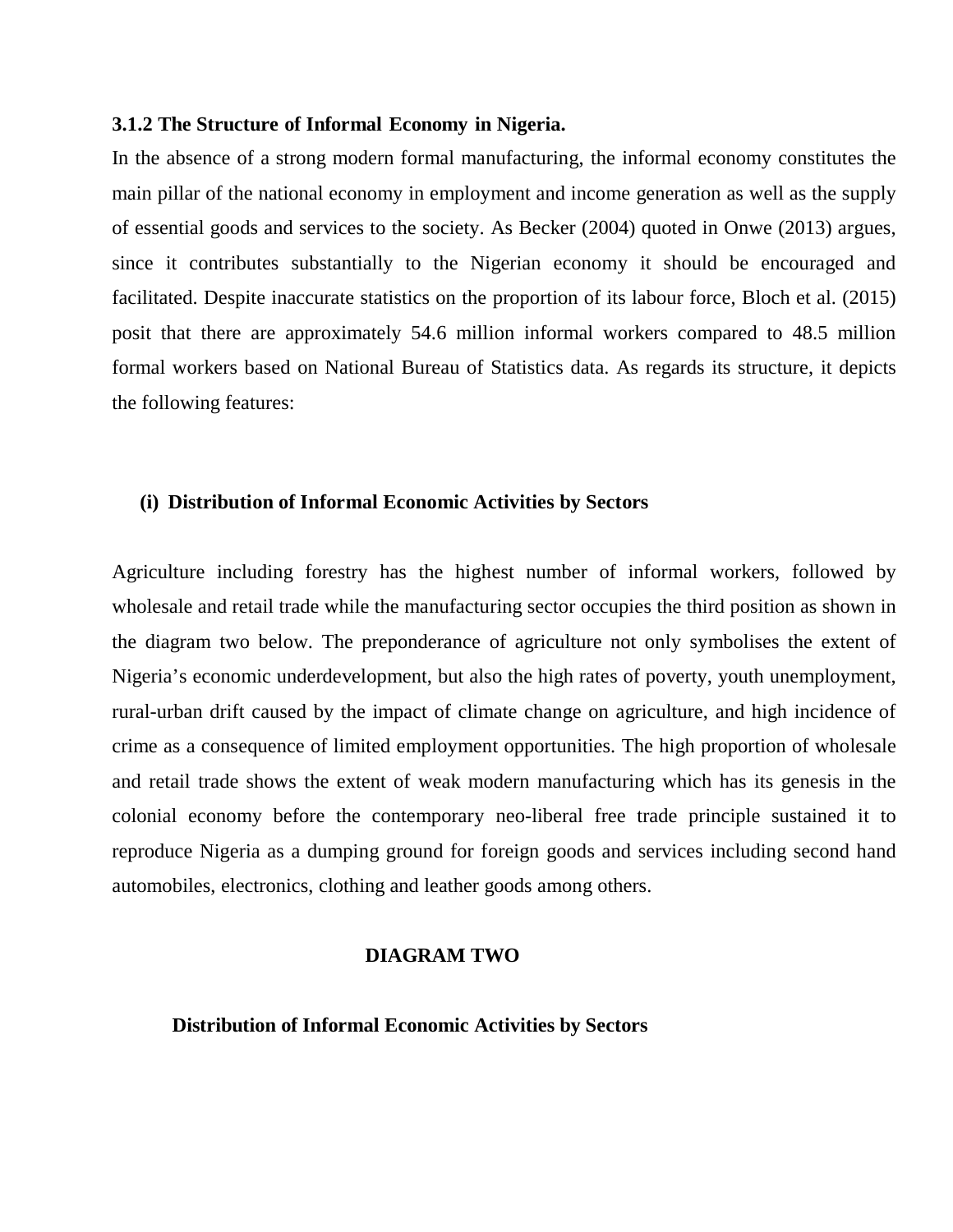

**Source:** Aremu, Y.S.(2014). Informal Sector and Employment Generation in Nigeria https://mpra.ub.uni-muenchen.de/55538/1/MPRA\_paper\_55538.pdf

The structure of contemporary informal manufacturing presents a dualistic image along traditional and modern lines, with the former depicted in the continuity of smithing, handloom weaving, wooden and clay production etc. dominated by Nigerians, while the latter is represented in automobile workshops, furniture making, shoes manufacturing etc in which the Chinese SMEs dominated the technology-based sector and the Nigerians in manually operated ones As at 1998,(See table fourteen) Nigeria had on record over two million informal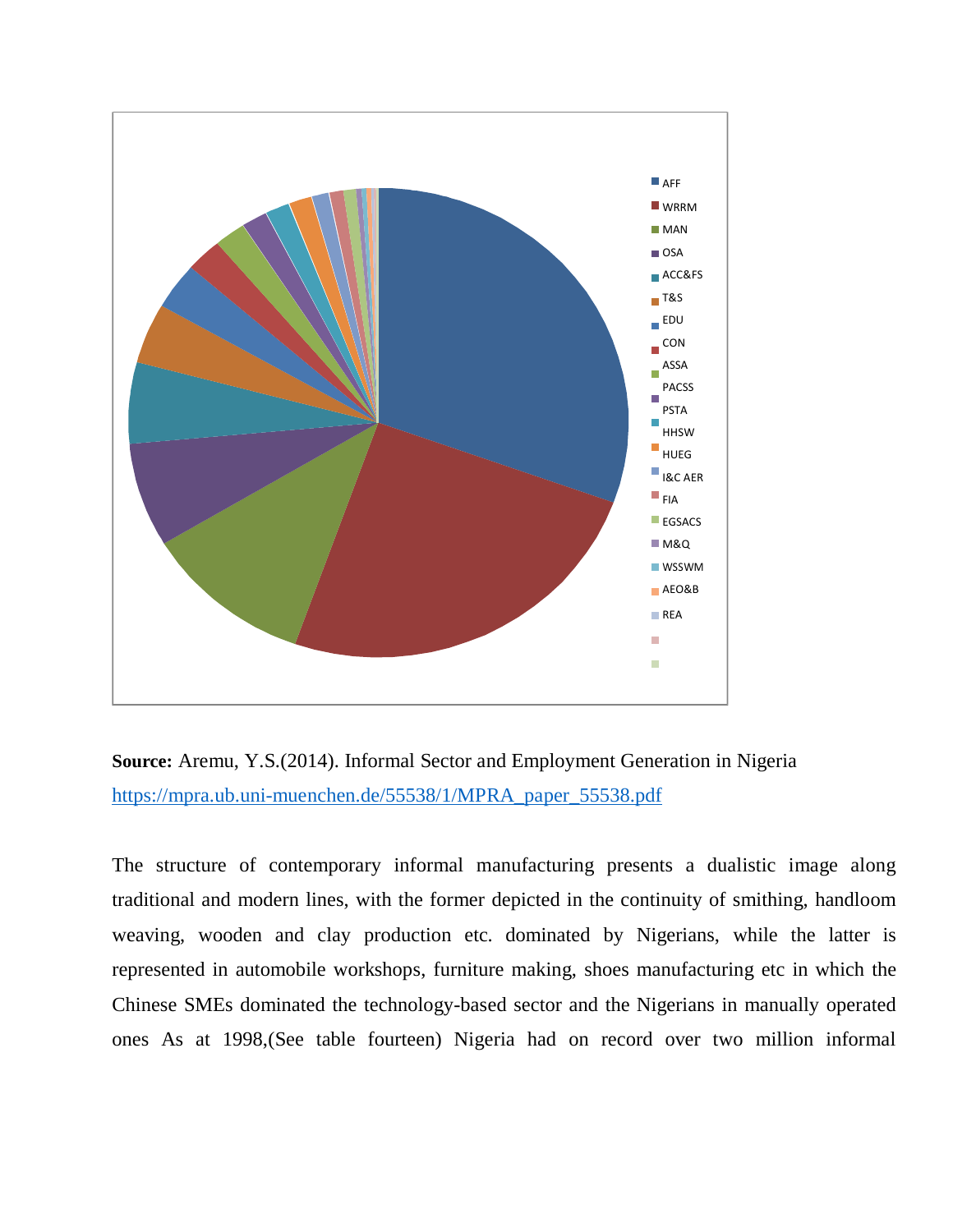manufacturing enterprises, with the majority in food, beverages and tobacco, followed by textile and wearing apparel(Onwe, 2013).

#### **TABLE FOURTEEN**

## **Distribution of Informal Manufacturing Enterprises by Activity**

| <b>ACTIVITY UNIT</b>                             | <b>PERCENTAGE</b> |
|--------------------------------------------------|-------------------|
| Food, Beverages and Tobacco                      | 69.1              |
| <b>Textile and Wearing Apparel</b>               | 11.2              |
| Wood and Wood Products                           | 8.8               |
| Paper and Paper Products                         | 0.6               |
| Chemical, Petroleum, etc.                        | 0.5               |
| Non-metallic Mineral Products                    | 0.8               |
| <b>Basic Metal Industries</b>                    | 1.6               |
| Fabricated Metal Products, Machinery & Equipment | 2.2               |
| Others (including home-based manufacturing)      | 5.2               |
| Total                                            | 100               |

 **(1998)** 

**Source:** Adapted from Onwe, O.J.(2013). Role of the Informal Sector in Development of the Nigerian Economy: Output and Employment Approach. www.aripd.org/jeds

Another feature of the informal manufacturing subsector is predominance of women (58.5%) over men (41.5%) in food, beverage and tobacco; wears and leather works; metal fabrication; paper and paper products, but in the non-manufacturing (water supply; building and construction; wholesale and retail trade; repair works) men constituted 65.2% of the population compared to 34.8% against women (Onyebueke and Geyer, 2014). Impliedly therefore, there are more women in the Nigerian informal economy than men since food, beverage and tobacco (69.1%) and textile and wearing apparel(11.2%) are the predominant in the informal manufacturing subsector.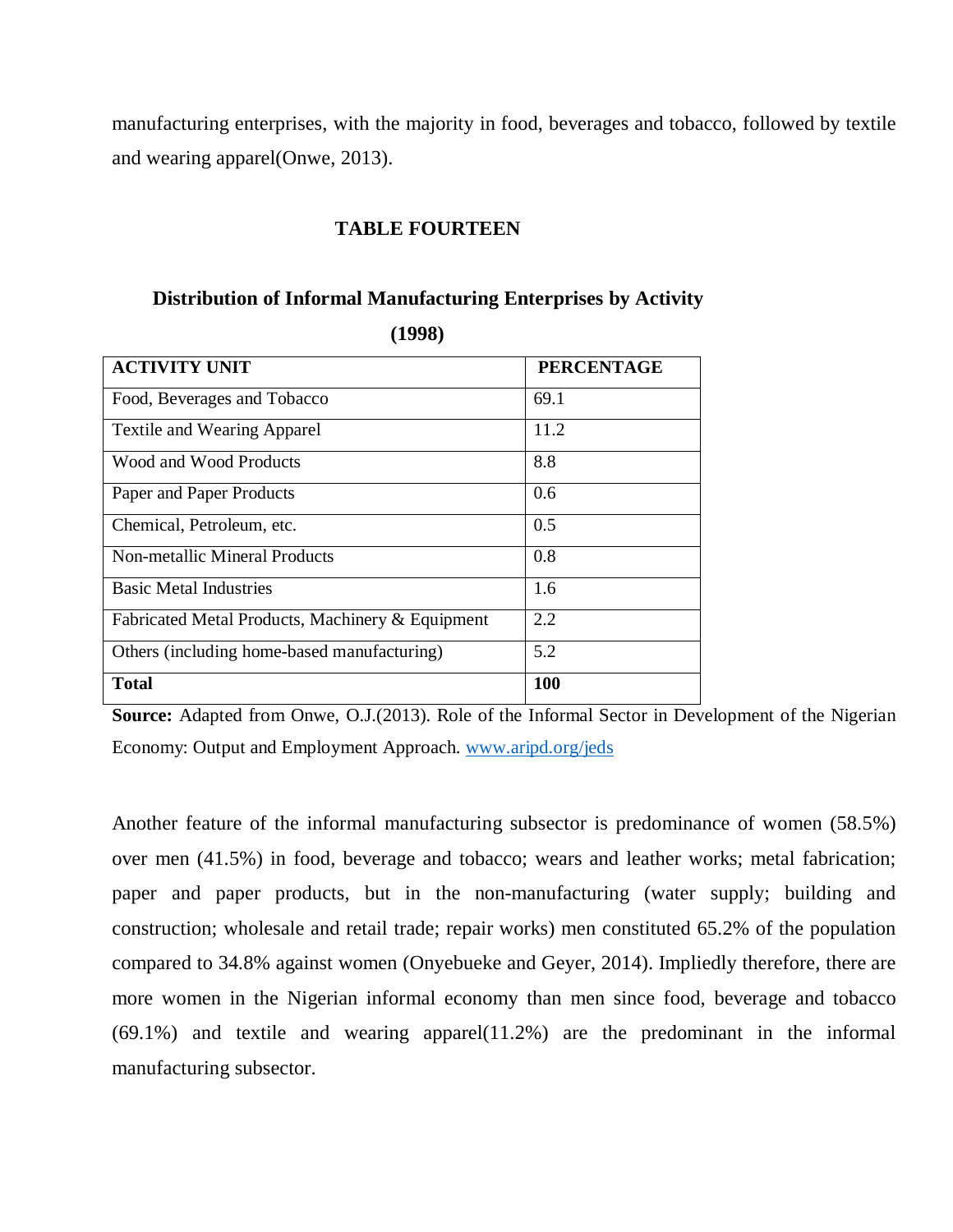#### **(ii) Distribution of Informal Economic Activities by State**

According to Aremu (2014) Kano state had the highest employment of informal sector workers and followed by Rivers and Jigawa while Cross River and Delta states had the least employment in the informal sector as shown in diagram three below. Thus despite Lagos's significance in commerce, Kano has more informal workers of lower level of industrialisation relative to Lagos.

#### **DIAGRAM THREE**



 **Distributions of Informal Econo my Workers by State**

**Source:** Aremu, Y.S.(2014). Informal Sector and Employment Generation in Nigeria https://mpra.ub.uni-muenchen.de/55538/1/MPRA\_paper\_55538.pdf

#### **(iii) Distribution of Informal Economic Activities by Ownership**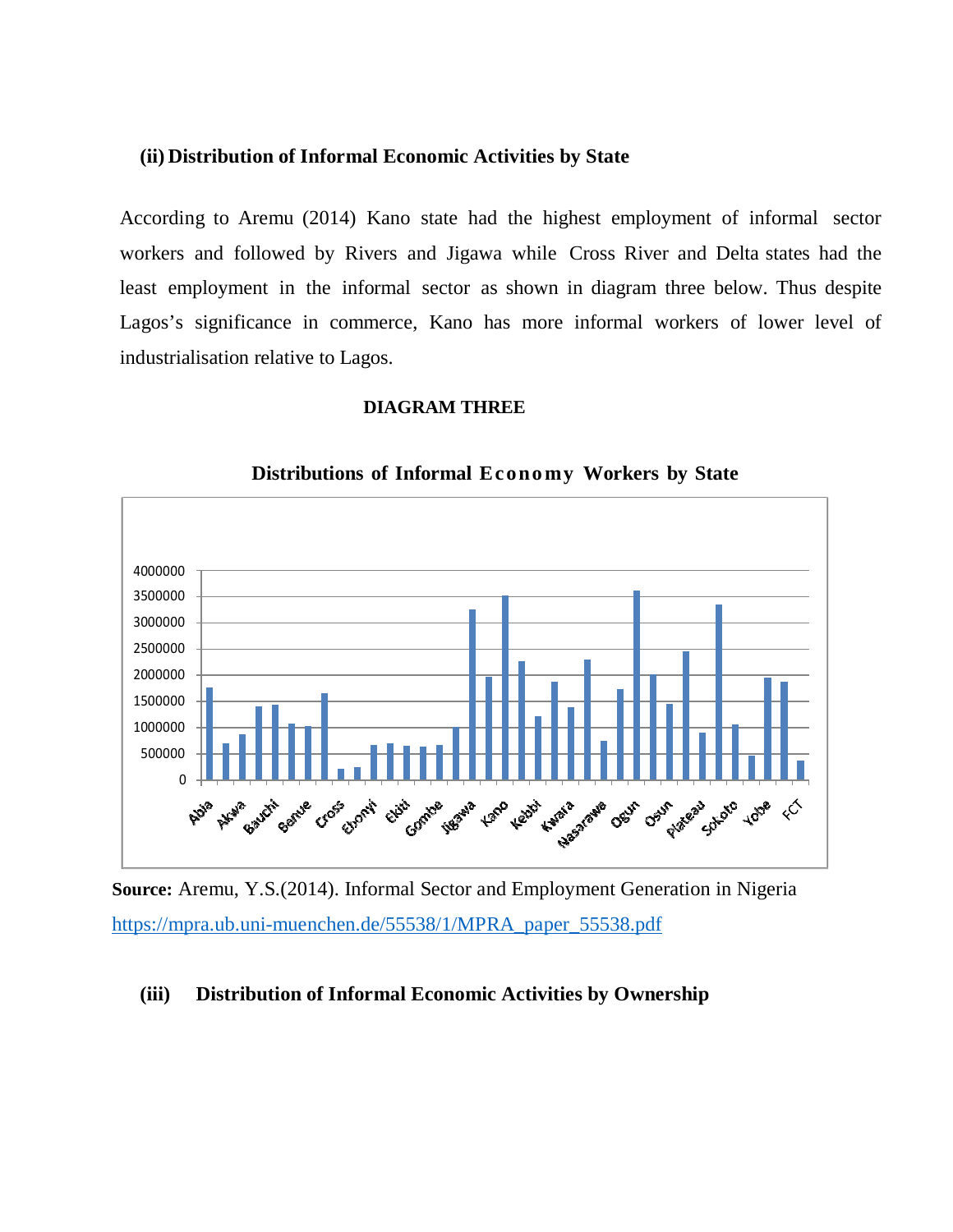Decomposing the Nigerian informal economy into different categories of workers, Aremu (2014) found that 56% were proprietors and 22% were unpaid workers (self- employed) as shown in the diagram below:

#### **DIAGRAM FOUR**



#### **Distribution of Informal Economy by Designation**



Moreover, Onyebueke and Geyer(2014) found that male-headed enterprises are much more capital-intensive and as such reported much more profit than their female-headed counterparts.

#### **(iv) Structure of Informal Economic Activities by Gender**

The gender segmentation in Nigeria's total informal economy shows preponderance of women over in most sectors. In a 2010 Nigeria's National Bureau of Statistics(NBS) for instance, there were more females (27,483,577) working in the informal sector than males (27,160,099), and that more females were working as proprietors/active partners, unpaid workers, hired labour/casual workers/operatives, and clerical and related office workers in the informal sector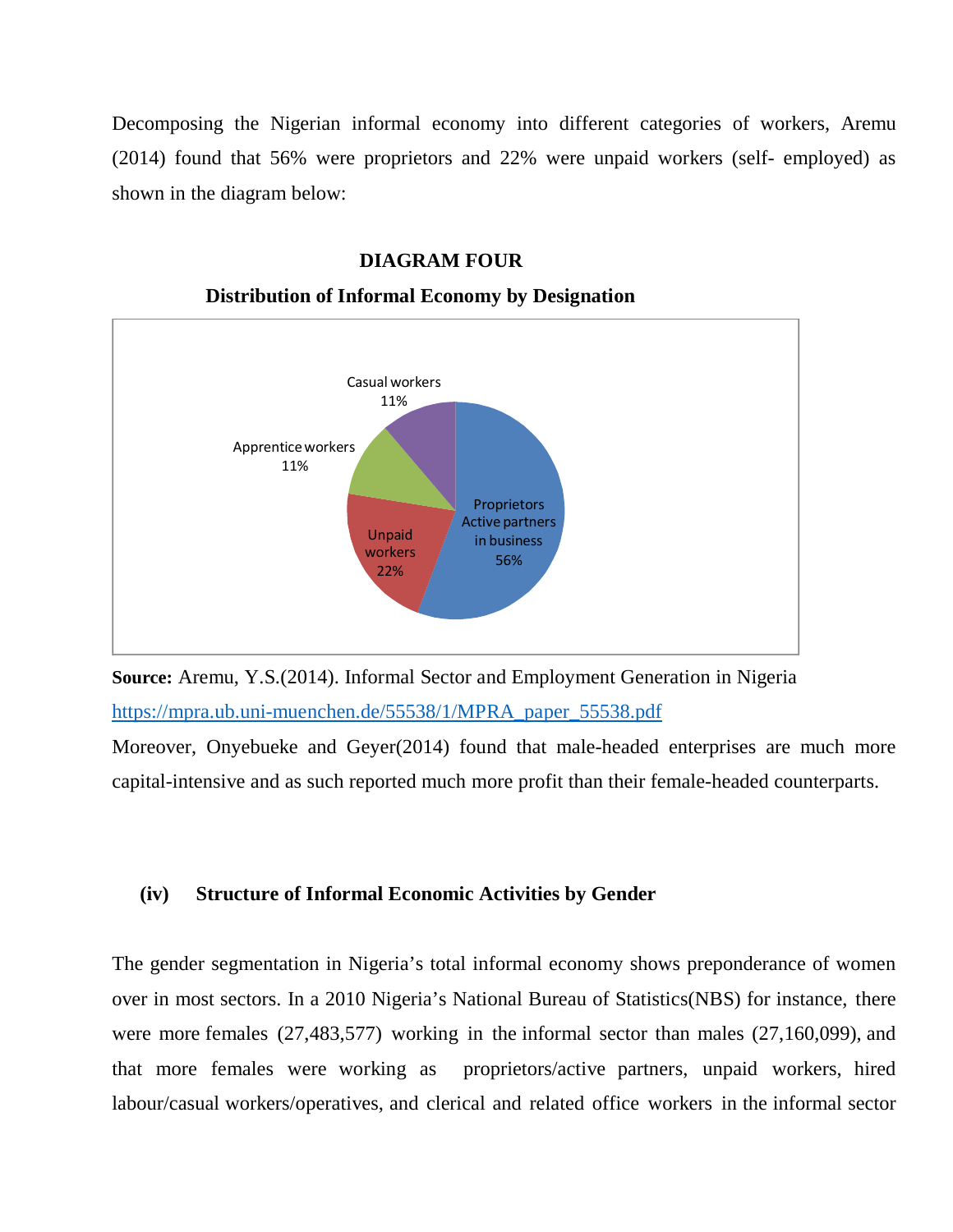relative to their male counterparts (NBS,2010). Further disaggregation showed that more females were engaged in manufacturing (1,505,868), wholesale and retail trade (3,510,573); and accommodation and food services activities (1,123,693) than their male counterparts(ibid).

As regards informal economy distribution along urban and rural regions Dauda (2002) points out that more females 14.5 % in urban centres compared to 13.9% for males, while in the rural areas 37.8 % females relative to 34% males. But generally the male informal operators were more literate (54.2%) than their female counterparts with 45.8 %. Also, although women are heavily involved in the agricultural sector, constituting 60-80 % of rural agricultural labour force (Ogunlela and Aisha, 2009), they earn and produce much less than men, and have limited access to land, inputs, labor, and extension services( Oseni, Goldstein and Utah,2013). But in nonfarm activities among farming households, 70% were females with heavy concentration in retail trade, manufacture of food products, and apparel in contrast to79% for males who largely work in food and beverage service, wholesale/ retail trade, and repair (Oseni, Goldstein, and Utah,(2013)

#### **4.0 CONCLUSION.**

In this unit, there are two conclusions that you have learnt: first, the multidimensional determinants of informal economy in Nigeria beyond the propositions of neo-liberal explanation of excessive taxes and over-regulation. Among the factors, globalization has played a key role through the perpetuation of structures and institutions that keep Nigeria unindustrialised which British colonialism and post-colonial neo-liberalism sustained, and which China is noe exploiting. Second, the predominance of informal economy, and the preponderance of women in it have implications on the high levels of poverty, informality, social exclusion of women in the development process, youth unemployment, and crimes in the country.

#### **5.0 SUMMARY.**

The determinants of Nigeria's informal economy cut across population growth, corruption, unemployment, and survival means for the poor, de-industrialisation, urbanization, globalisation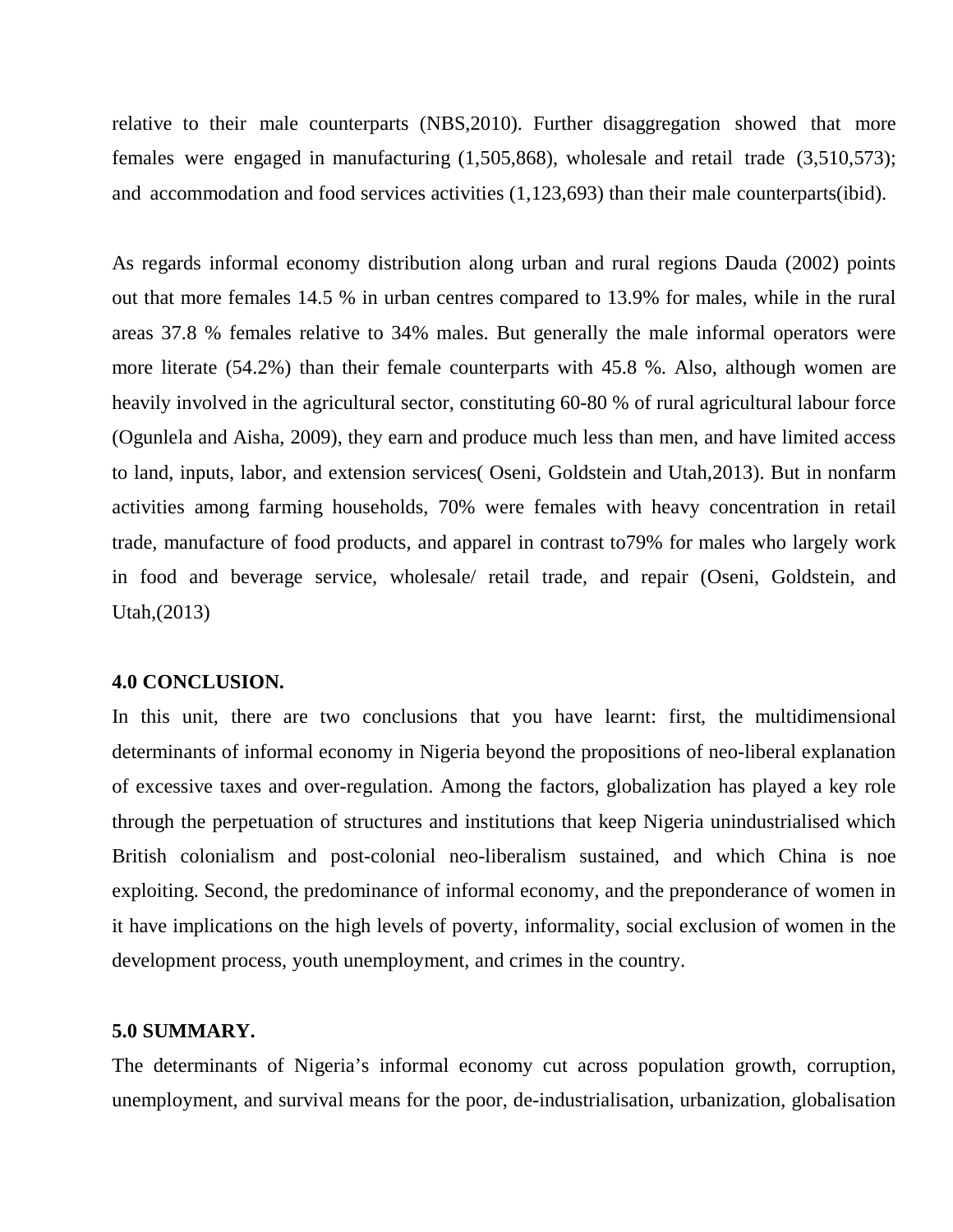and cultural factors. Structurally, agriculture, whole sale and retail trade, as well as manufacturing are the most dominant sectors; women predominant over men; the north has more informality than the south with Kano as having the highest concentration of informal activities; and sole proprietors are the predominant segment

# **6.0 TUTOR-MARKED ASSIGNMENT.**

1. How did the Chinese SMEs promote informal economy in Nigeria?

2. Explain the nexus between de-industrialisation and growth in informal employment in Nigeria.

3. Why are women predominant in the Nigeria's informal economy?

# **7.0 REFERENCES/ FURTHER READINGS.**

Ademola, A. H., Akintunde, O. J., Oyerinde, A. J., and Ayodele, A.Y.(2015).An Examination of Factors Motivating Informal Entrepreneurship in Ibadan, South West Nigeria.https://citeseerx.ist.psu.edu/viewdoc/download?doi=10.1.1.734.7821&rep=rep1&type=p df

Adesoji, B. S.(2020). Nigeria's top 10 agricultural exports hit N289.3 billion, as Sesamum seeds, Cocoa top list https://nairametrics.com/2020/08/07/nigerias-top-10-agricultural-exportshit-n289-3-billion-as-sesamum-seeds-cocoa-top-list/

Ailemen, A. (2019 Aug 7). Nigeria's agric sector to benefit from \$25b Chinese investment. https://businessday.ng/agriculture/article/nigerias-agric-sector-to-benefit-from-25b-chineseinvestment/

Amadu, L.(2017).Urbanization, Cities, and Health: The Challenges to Nigeria – A Review. https://www.ncbi.nlm.nih.gov/pmc/articles/PMC5676403/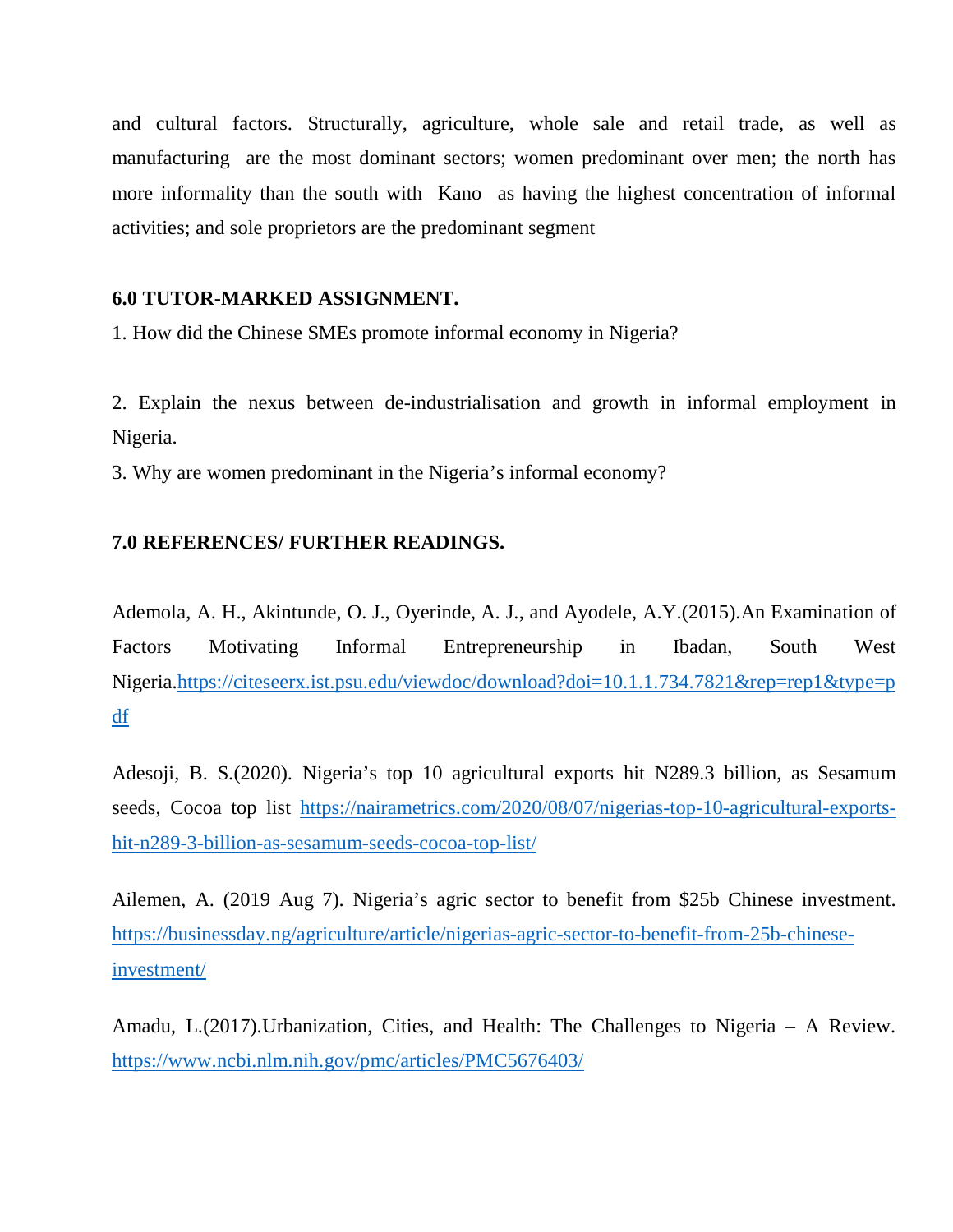Black, R., Crush, J., Pederby, S., Ammassari, S., McLean Hilken, L., Mouillesseux, S., Pooley, C., Rajkotia, R.(2006). Migration and Development in Africa: An Overview. https://scholars.wlu.ca/cgi/viewcontent.cgi?referer=https://www.google.com/&httpsredir=1&arti cle=1014&context=samp

Bloch, R., Monroy, J., Fox, S. and Ojo, A.(2015). Urbanisation and Urban Expansion in Nigeria. https://core.ac.uk/download/pdf/96701289.pdf

Chen, Y. (2020).**"Africa's China": Chinese Manufacturing Investments in Nigeria in the Post-Oil Boom Era and Channels for Technology Transfer.** Working Paper No. 2020/36. China Africa Research Initiative, School of Advanced International Studies, Johns Hopkins University, Washington, DC. Retrieved from www.saiscari.org/publications.

Chete, L.N., Adeoti, J.O., Adeyinka, C. M. and Ogundele, O.(n.d.)Industrial Development and Growth in Nigeria: Lessons and Challenges. https://www.brookings.edu/wpcontent/uploads/2016/07/l2c\_wp8\_chete-et-al-1.pdf

Chiedozie, I.(2020, May17). How Chinese prospectors exploit local miners to cash in on Nigeria's gold. https://punchng.com/how-chinese-prospectors-exploit-local-miners-to-cash-inon-nigerias-gold/

Dauda, R.O.S.(2002). Supporting Women's Productive Employment in the Informal Sector: Evidence Nigeria. https://ir.unilag.edu.ng/bitstream/handle/123456789/647/Supporting%20Women%27s%20Produ ctive%20Employment%20in%20the%20Informal.......pdf?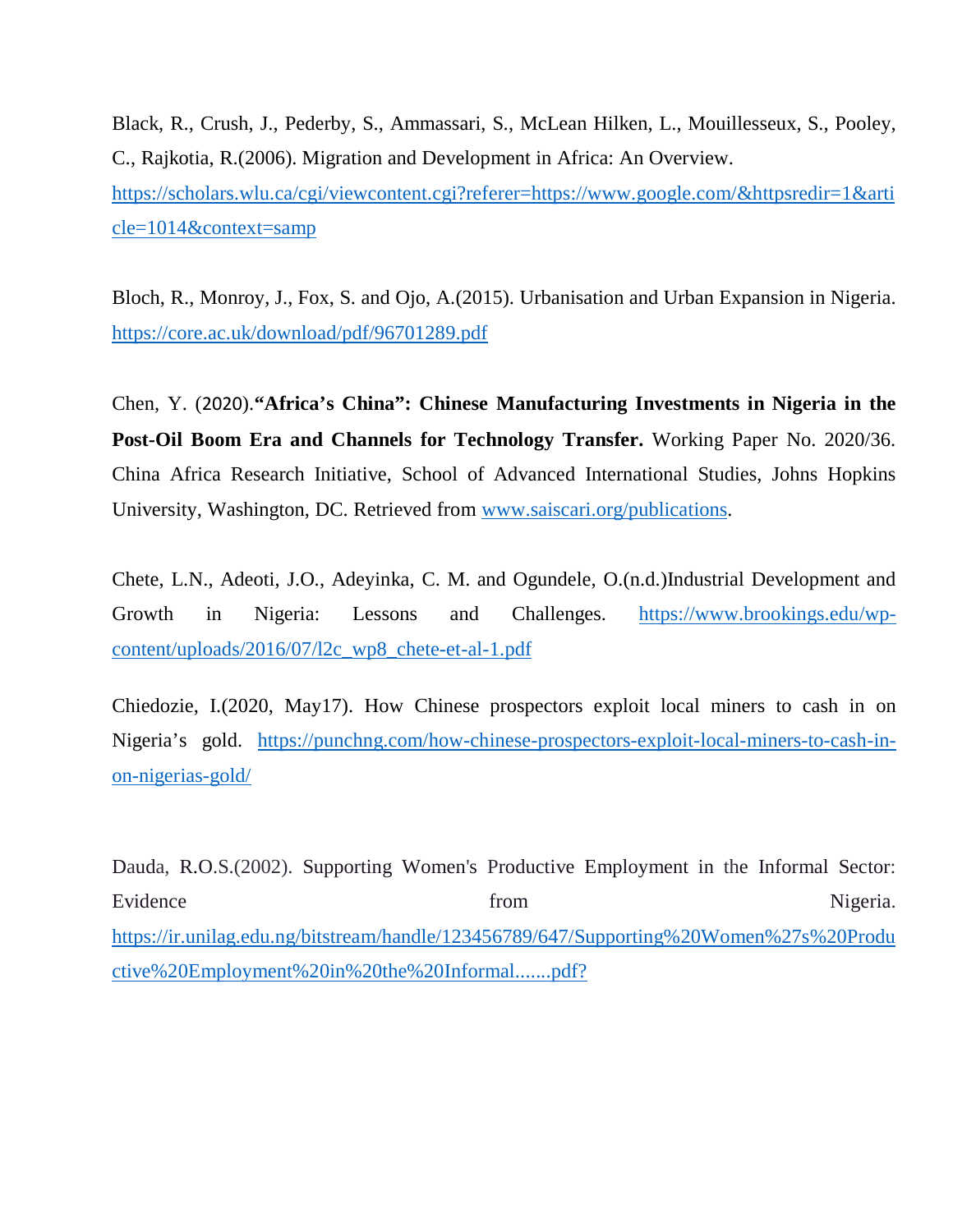David, O.A. and Metumara, D. M.(2021). The Implication of Nigeria-China Relations on the Actualization of Sustainable Food Security in Nigeria. https://dj.univ-index. danubius.ro/ php/AUDRI/article/download/1108/1378

Elebeke, E.(2019). Nigeria can generate \$2bn annually from donkeys - Investors - Vanguard News. vanguardngr.com

Falola, T. Uhomoibhi, M. Mahadi, A. and Anyanwu, U. (2003). *Nigeria in the Twentieth Century*, Ikeja, Longman.

Feng, E. and Pilling, D. (2019, Mar 27). The other side of Chinese investment in Africa. https://www.ft.com/content/9f5736d8-14e1-11e9-a581-4ff78404524e

Hoffmann, L.K. Melly, P.(2015).Nigeria's Booming Borders: The Drivers and Consequences of Unrecorded Trade. https://www.chathamhouse.org/sites/default/files /publications/research/20151207NigeriaBoomingBordersKoniHoffmannMellyExecSum.pdf

Igudia, E.O.( 2014). *The Nigerian Informal Economy: A Regional Analysis.* (Doctoral dissertation). Retrieved from https://irep.ntu.ac.uk/id/eprint/81/1/219391\_Eghosa.Igudia-2014.pdfhttps://irep.ntu.ac.uk/id/eprint/81/1/219391\_Eghosa.Igudia-2014.pdf

Isola, W. (2016). Economic Reforms and De-Industrialisation: Evidence from Nigeria and Ghana. In Ndubisi I. Nwokoma and Wakeel A. Isola (Ed). *Nigeria's Industrial Development, Corporate Governance and Public Policy*. Pp.267287. https://ir.unilag.edu.ng/bitstream/handle/123456789/2439/

Kwaire, M.(2014). *A History of Tuareg Migration from Niger Republic to Sokoto*, Ibadan, Ibadan University Press.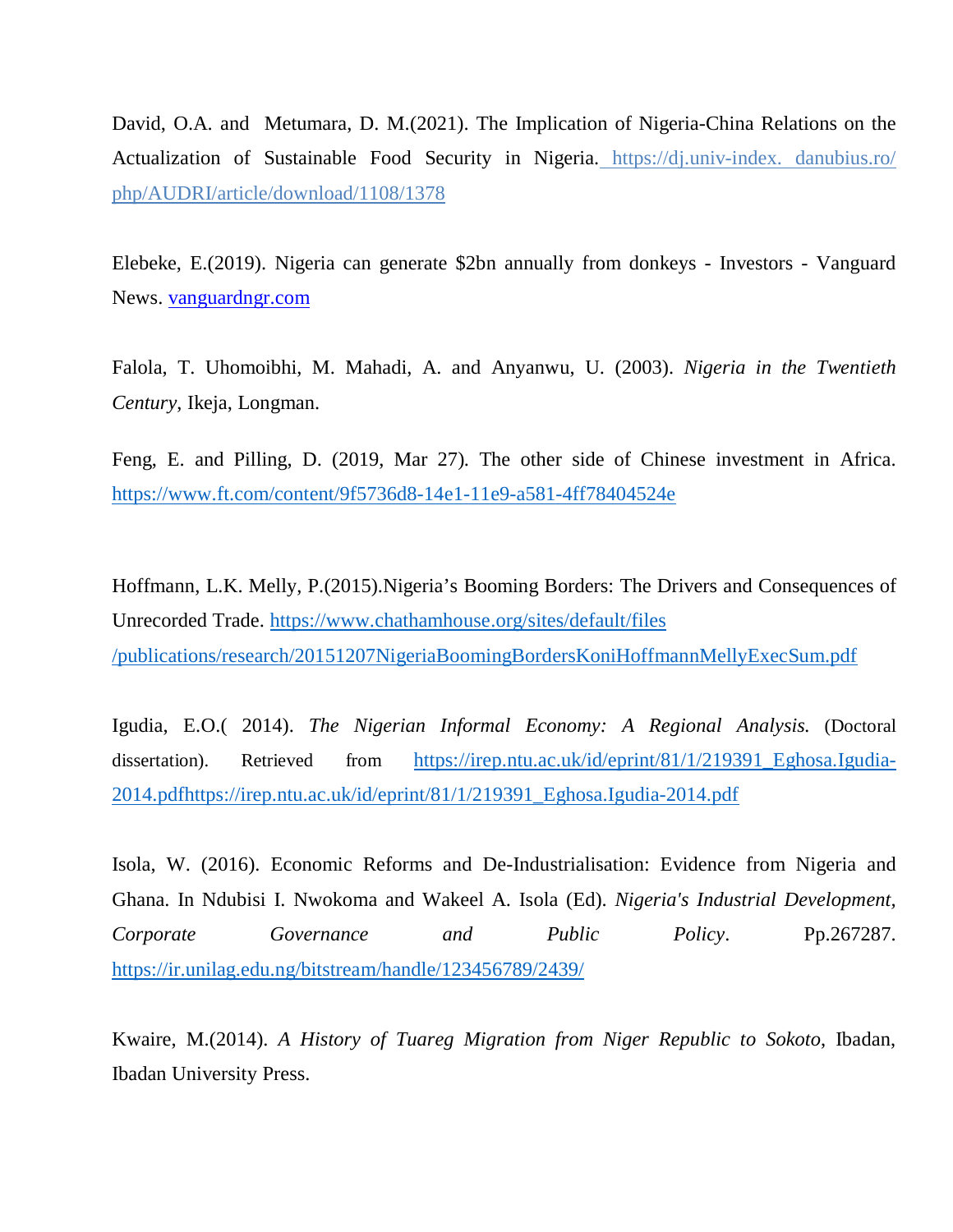Langfitt, F. (2011, June 15). In Nigeria, Chinatown Vendors Struggle for Profits. https://www.npr.org/2011/06/15/137045110/in-nigeria-chinatown-vendors-struggle-forprofitsnpr.org

Lesté-Lasserre, C.(2019, Dec 12). Chinese trade in hides has led to global donkey massacre. sciencemag.org

NBS.(2010).National Manpower Stock and Employment Generation Survey: Household and Micro Enterprise (informal sector). https://nigerianstat.gov.ng/download/41

Ngbokai, R.P. (2019, Jun 9). BUK launches 'one man one tree' project to curb air pollution. dailytrust.com.ng

Norbrook, N. (2010, Nov29). Manufacturing: Made in Africa. https://www.theafricareport.com/8932/manufacturing-made-in-africa/

Odutola , A.(2019).How the Chinese are taking over Nigeria's economy. https://nairametrics.com/2019/11/28/how-the-chinese-are-taking-over-nigerias-economy/

Ogbuabor, J. E. and Malaolu, V.A.(2013). Size and Causes of the Informal Sector of the Nigerian Economy: Evidence From Error Correction Mimic Model. https://iiste.org/Journals/index.php/JEDS/article/viewFile/4100/4128

Ogunlela, Yemisi I., and Aisha A. Mukhtar.(2009). Gender Issues in Agriculture and Rural Development in Nigeria: The Role of Women. *Humanity & Social Sciences Journal* 4 (1): 19– 30. https://genderandsecurity.org/projects-resources/research/gender-issues-agriculture-andrural-development-nigeria-role-women

Ogunsade, I.A. and Obembe, D. (n.d).The influence of informal institutions on informal sector entrepreneurship: A Study of Nigeria's Hand Woven Textile Industry https://core.ac.uk/download/pdf/228198552.pdf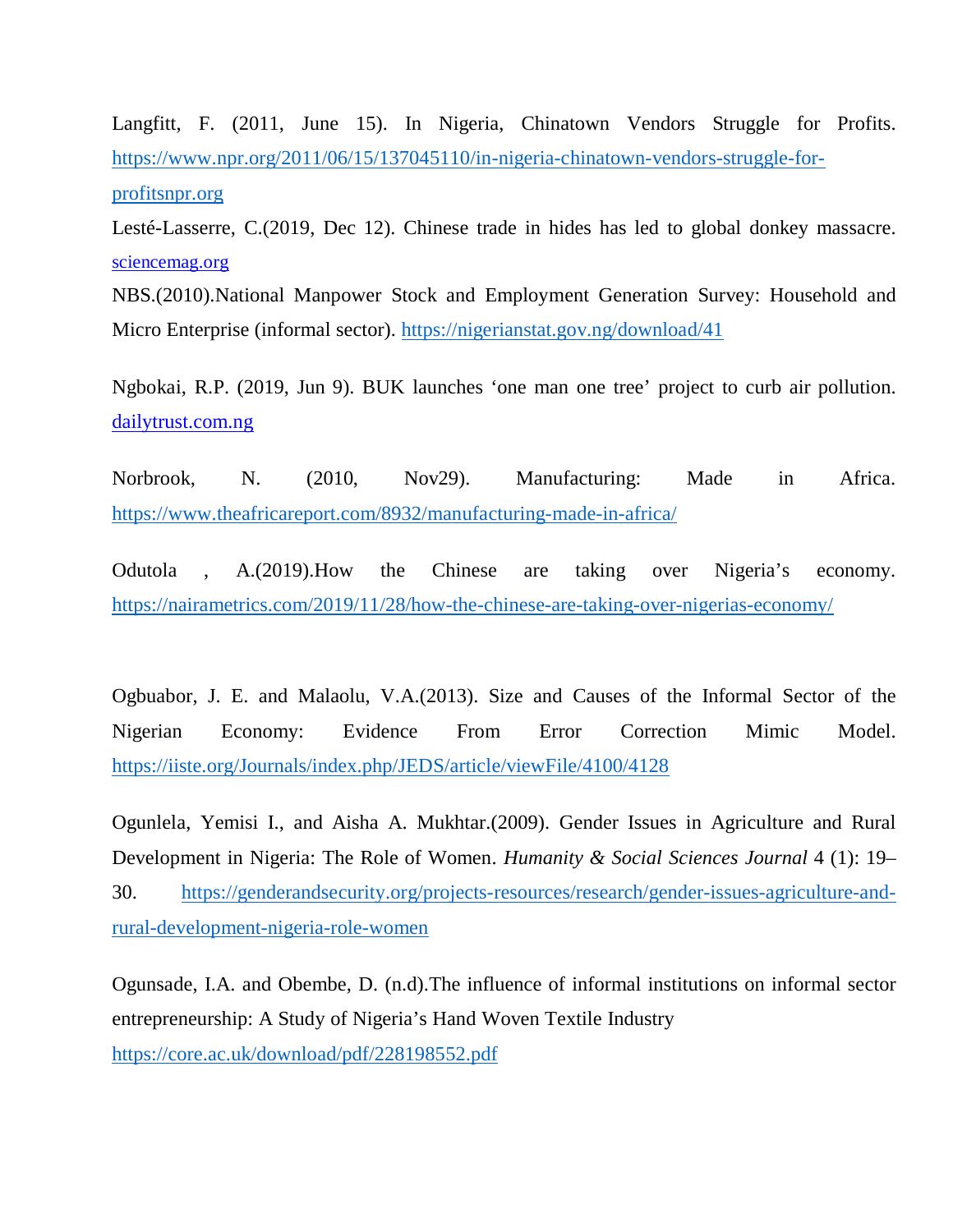Okolie, A.C.(n.d). Economic Crisis, Structural Adjustment, and Prospects for Political Stability in Nigeria's Third Republic. https://escholarship.org/content/qt78v7z/

Olaitan, K. (2015, April28). Kayan Mata: Tales of mythical age-long sex enhancer. https://www.vanguardngr.com/2021/04/kayan-mata-tales-of-mythical-age-long-sex-enhancer/

Olaosebikan, J., Stephen, O., Adeleye, O.S. and Adeleye, O.A.(2019).Hausa Migrant Settlers and their Involvement in the Trade and Service Sectors of Ado-Ekiti, Southwest Nigeria. https://journalspress.com/LJRHSS\_Volume19/572\_Hausa-Migrant-Settlers-and-their-Involvement-in-the-Trade-and-Service-Sectors-of-Ado-Ekiti-Southwest-Nigeria.pdf

Olubiyi, T.**(**2021, Feb15).Informal economy: A hidden engine of growth. guardian.ng

Onyebueke, V. and Geyer, M.(2014).The informal sector in urban Nigeria: Reflections from almost four decades of research. www.researchgate.net/publication/263619323

Onwe, O.J.(2013). Role of the Informal Sector in Development of the Nigerian Economy: Output and Employment Approach. www.aripd.org/jeds

Orjiude, A. and Olatunji, S.( 2021, Jul 18).Nigeria records N3.9tn agric trade deficit in four years. https://punchng.com/nigeria-records-n3-9tn-agric-trade-deficit-in-four-years/ Oseni, G., Goldstein, M. and Utah, A. (2013). Gender Dimensions in Nigerian Agriculture. Africa Region Gender Practice Policy Brief;No. 6. World Bank, Washington, DC. © World Bank. https://openknowledge.worldbank.org/handle/10986/25459 License: CC BY 3.0 IGO.

Oyaniran, T. (2020). Current State of Nigeria Agriculture and Agribusiness Sector https://www.pwc.com/ng/en/assets/pdf/afcfta-agribusiness-current-state-nigeria-agriculturesector.pdf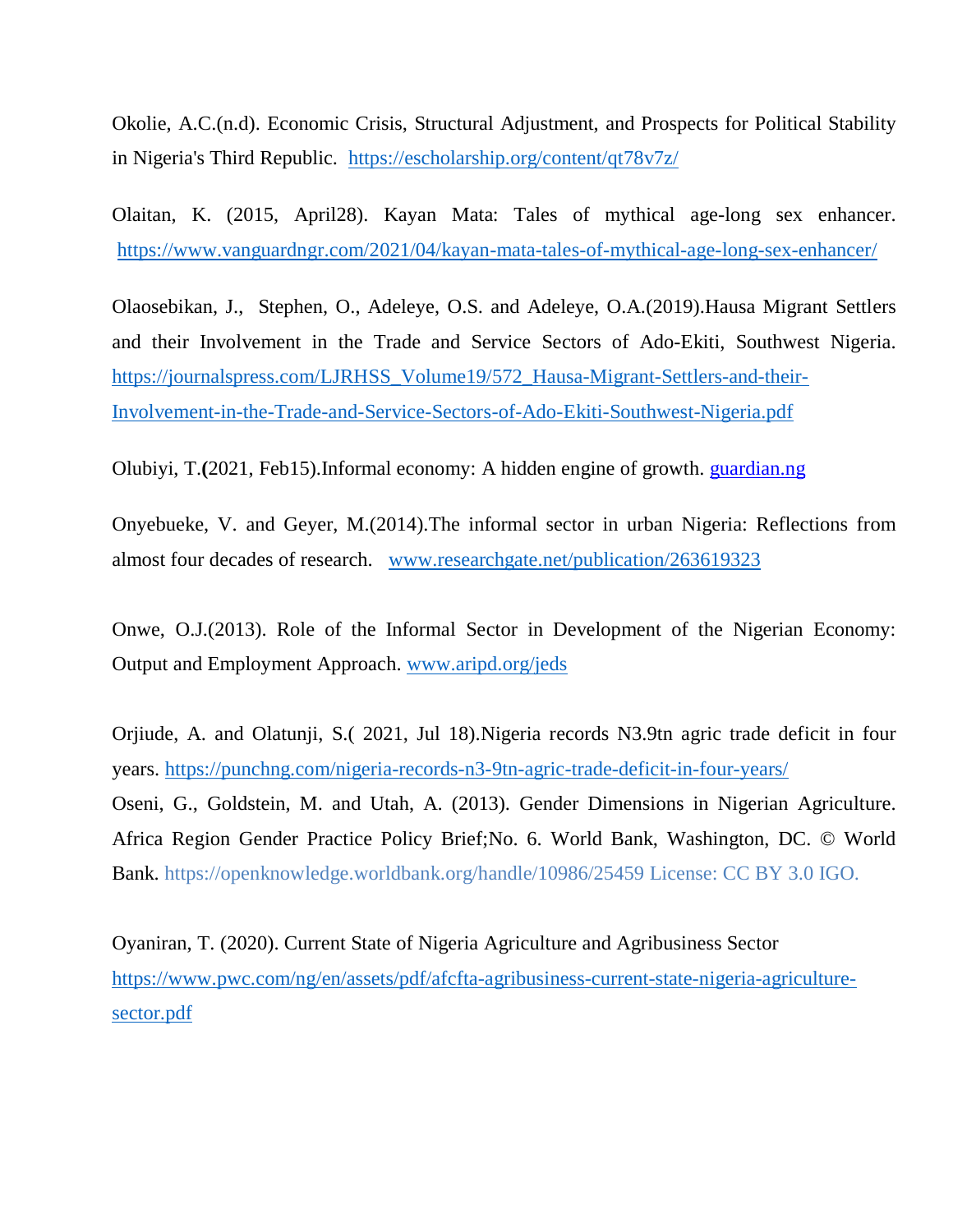Rudolf, T. an Herbert, J.(2006),The African Textile and Clothing Industry: From Import Substitution to Export Orientation. In Herbert Jauch and Rudolf Traub-Merz (Eds.), *The Future of the Textile and Clothing Industry in Sub-Saharan Africa,* Bonn, Friedrich-Ebert-Stiftung.

Smith, D.J.( 2003)). Migration, Gender, and Urban Sexual Economies in Nigeria https://uaps2011.princeton.edu/papers/110625

Toussaint, E., Bond, P., Lesufi,I., Thompson, L. (2019).South African Special Economic Zones : History of Limited Successes. cadtm.org

Uba, J.(2019,Jun 4).Beijing in Lagos: A walk through China Town. https://www.sunnewsonline.com/beijing-in-lagos-a-walk-through-china-town/

Xinhua, (May 6, 2021). Chinese rice farm trains talents to solve Nigeria's food problem. https://africa.cgtn.com/2021/05/06/chinese-rice-farm-trains-talents-to-solve-nigerias-foodproblem/

# **Unit 2: Informal Economy in Nigeria's Development process.**

# **CONTENT**

- 1.0 Introduction.
- 2.0 Objectives.
- 3.0 Main Content.
- 3.1.1. Informal Economy and Economic Growth in Nigeria.
- 3.1.2. Informal Economy and Development in Nigeria.
- 4.0 Conclusion.
- 5.0 Summary.
- 6.0 Tutor-Marked Assignment.
- 7.0References/ Further Readings.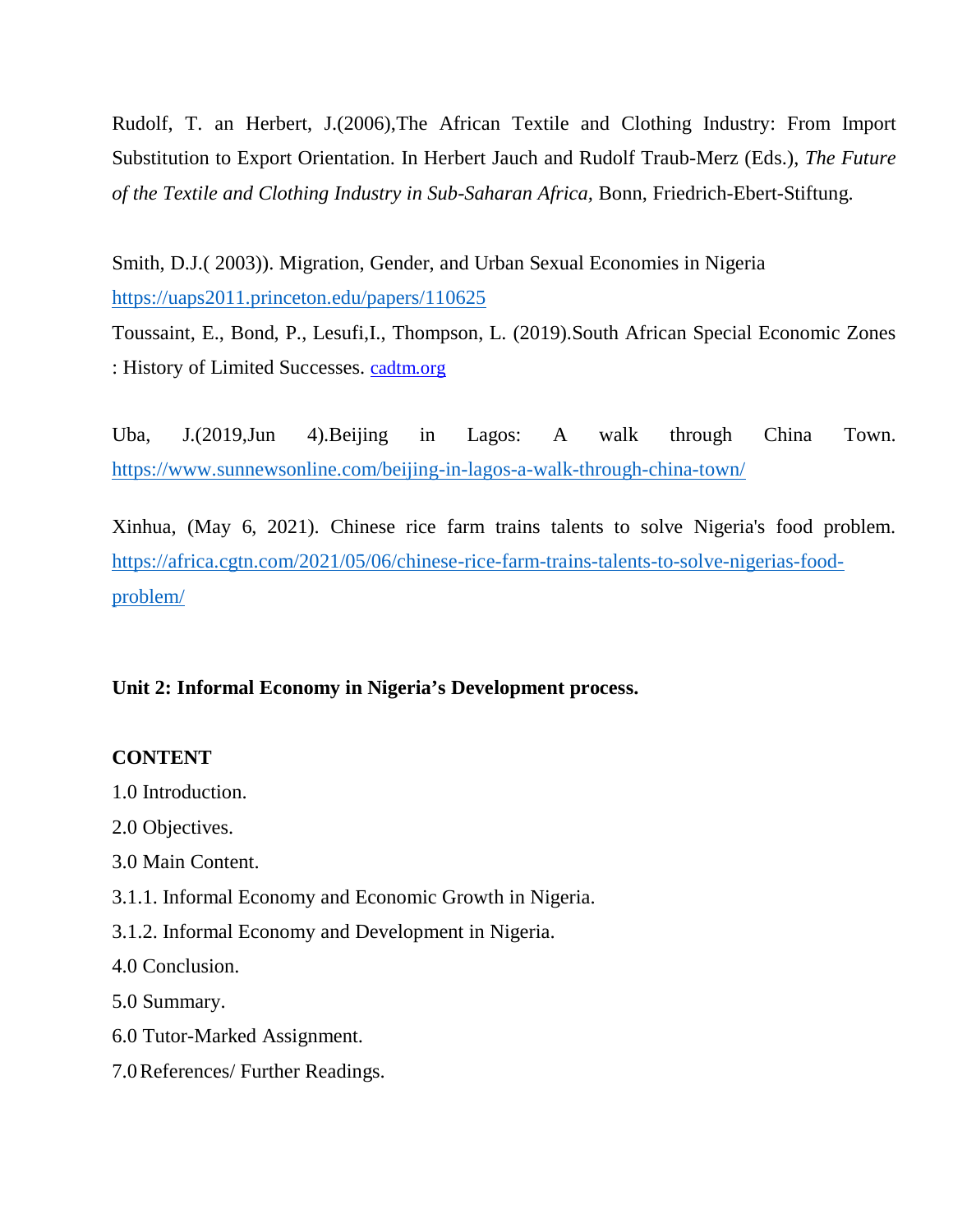### **1.0 INTRODUCTION**

According to ILO (2018) more than 61.2% (about 2 billion women and men) of the world's employed population aged 15 and over work informally, and although it exists in all countries regardless of the level of socio-economic development, it is more prevalent in developing countries. The World Bank cited in Adenuga (2021) says 80.4% of Nigerians work in informal economy, which ranks the country as having the largest informal sector in Africa. Moreover, Awojobi, Ayakpat and Adisa (2014) citing Osalor (2011) have revealed that an estimated over 90 % of workers work in the informal economy in Nigeria; 80 % of all non-agricultural employment; 60% of urban employment, and 65% Nigeria GDP because it contributed 57.9% to Nigerian GDP in 2013 relative to 42.1% from the formal economy, while Oduwole and Sanni(n.d) regarded it as the backbone of the formal economy. Do these statistics conjure up economic growth or development? This is what this unit explores.

### **2.0 OBJECTIVE**

At the end of the unit you are expected to

- Be able to distinguish between economic growth and socio-economic development.
- Explain whether the informal economy in Nigeria contributes to economic growth or development or both.

### **3.0 MAIN CONTENT**

### **3.1.1 Informal Economy and Economic Growth in Nigeria**.

According to Roser (2021) the term economic growth "**describes an increase in the quantity and quality of the economic goods and services that a society produces." Accordingly, the informal economy fits in to the definition because it is essentially concerned with the production of goods and services but outside state taxation and regulations.** The composition of Nigeria's informal economy is diverse: agricultural production; mining and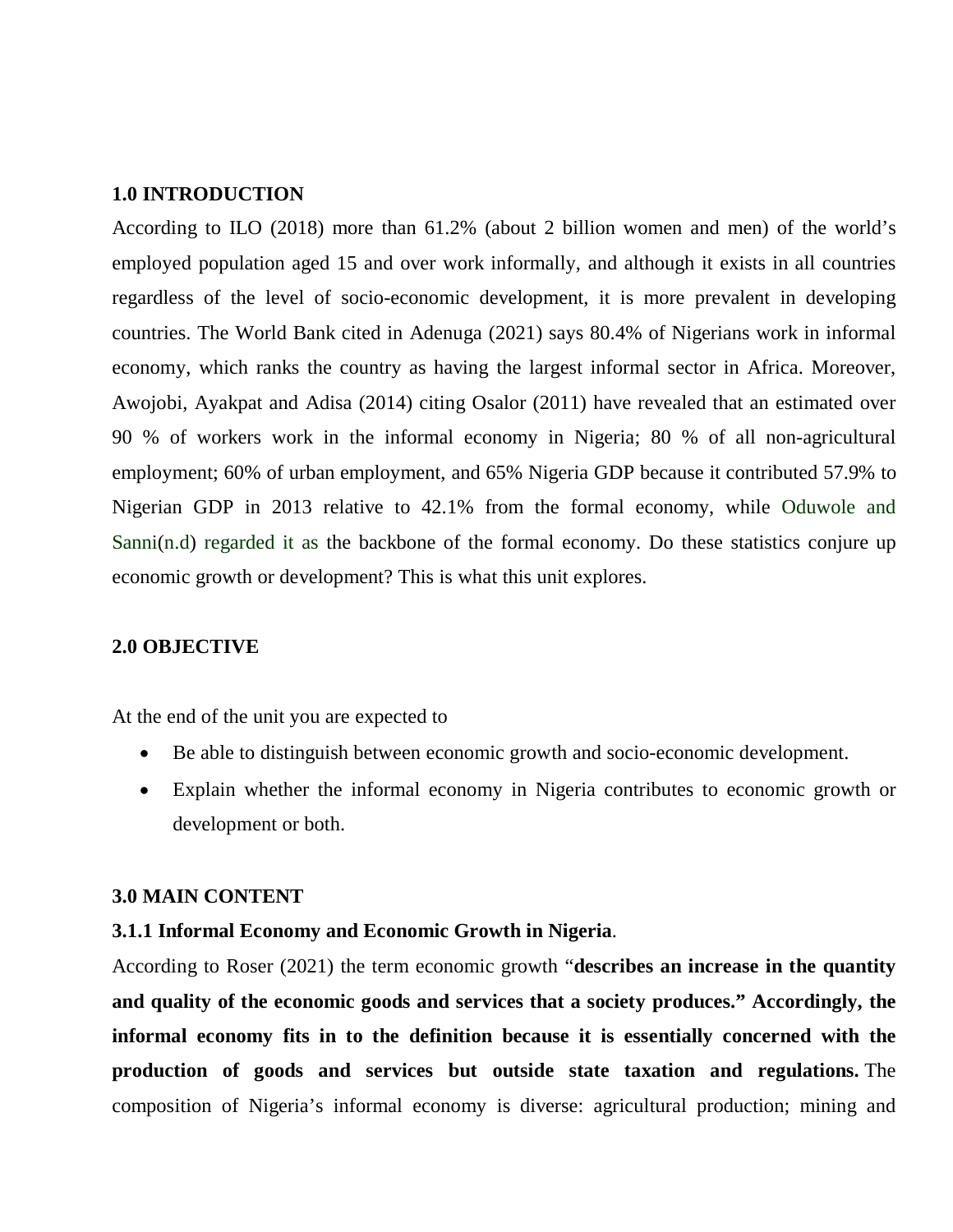quarrying; small-scale building and construction; machine-shop manufacturing; electrical work; traditional clothing, furniture, gold and silver smiting, and traditional healing; footwear; vehicle and mechanical repair; information technology and communication; credit services; and distilleries among others (Oduwole and Sanni, n.d). The economy is associated with economic growth because of the following:

- Supply of diverse affordable goods and services to the Nigerian society: farming tools (hoes, axes and cutlasses) knives, hair plaiting, shoe shining, local gins, aluminum wares, automobile repairs etc. .
- Increase in foreign exchange earnings through exports. Made in Nigeria goods and services re widely distributed: foodstuffs in China, India, US, and Western Europe; Aba shoes, in West Africa; Sokoto leather in West Africa and Italy; Bori traditional healers in Saudi Arabia etc.
- Provision of employment opportunities to unemployed persons irrespective of age, or gender and whether the person is under another formal or informal employment.
- Increase in the population of income earners triggers growth in informal activities from wheel barrow pushers in markets and motor parks to *Okada* motorcyclists on the streets of urban and rural areas and food vendors in schools, construction sites, mechanics workshops, hospitals, motor parks and highways.
- Promoting formal economic activities through distribution of goods and services directly to consumers: soft drinks, second hand automobiles imported largely from US and China, electronics, textiles, fast foods, books etc
- Export promotion of SMEs to attract foreign investors for improved technological and managerial inputs or to enlarge global supply chains. For instance, at the 15th edition of the China International Small and Medium Enterprises Fair (CISMEF) in 2018, twenty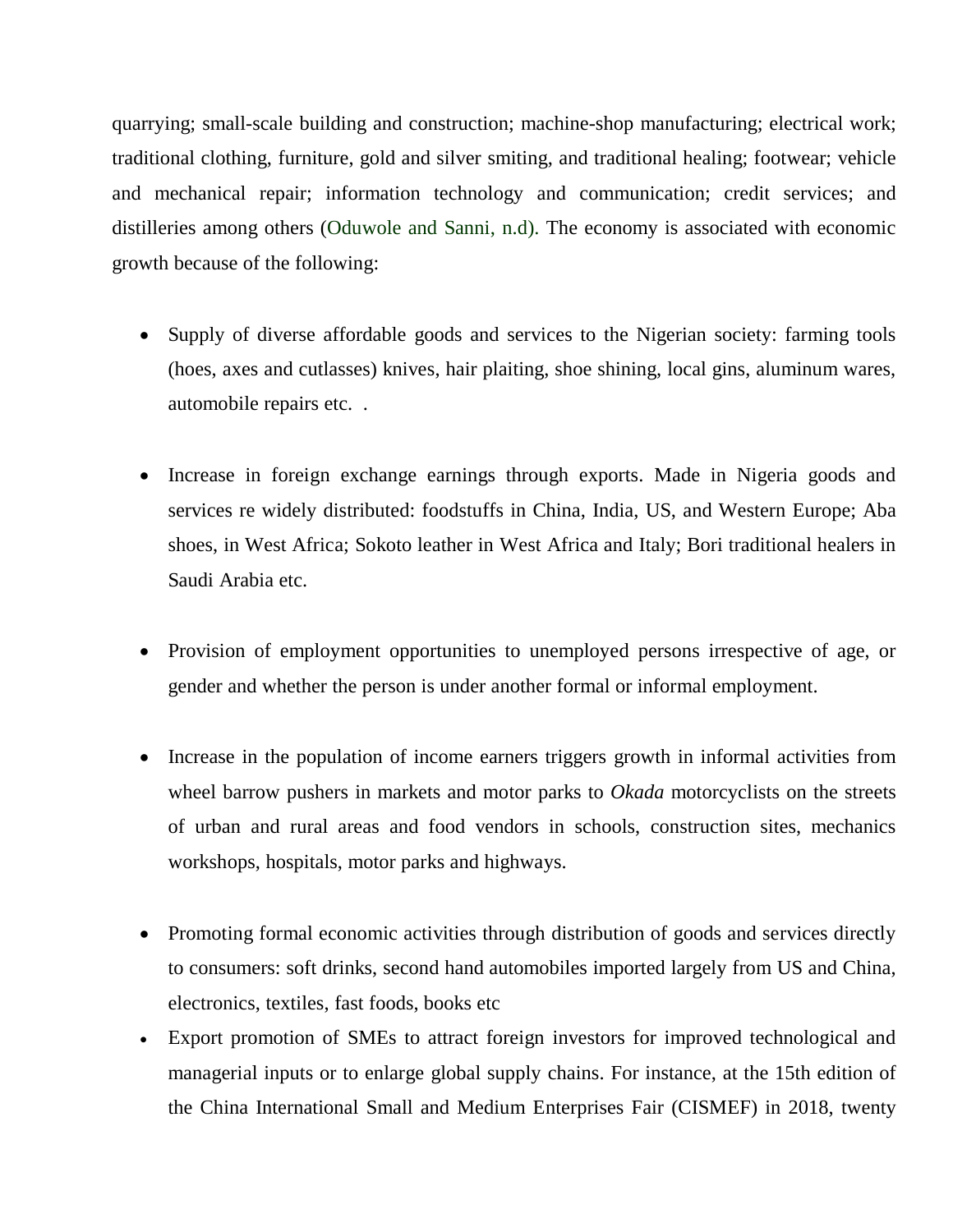one (21) Nigerian SMEs attended and displayed 25 Made-in-Nigeria products spanning foods, garments, agro-commodities(ginger, Shea butter, coconut oil, black seed and turmeric), arts/crafts and leather works; and the attendees were able to identify new markets and modern technology to improve their production, and niche markets in agrocommodities and solid minerals to focus on.

 Mass participation of Nigerians in the informal economy because of ease in entry has helped in reducing the share of people living in extreme poverty although many still lives on very low incomes. This has increased production of very cheap goods and services for the poor Nigerians: cassava flour, *wara* (fried cow milk cake), edible cow hide (*ponmo*) pictured below, hawking of second hand clothing etc.



A *ponmo* retailer in an open market.

**Source**: Oyesola, B.(2021)**.** As in many developing countries, masses of women are slaving away in Nigeria's informal sector https://www.dandc.eu/en/article/many-developing-countries-masses-womenare-slaving-away-nigerias-informal-sector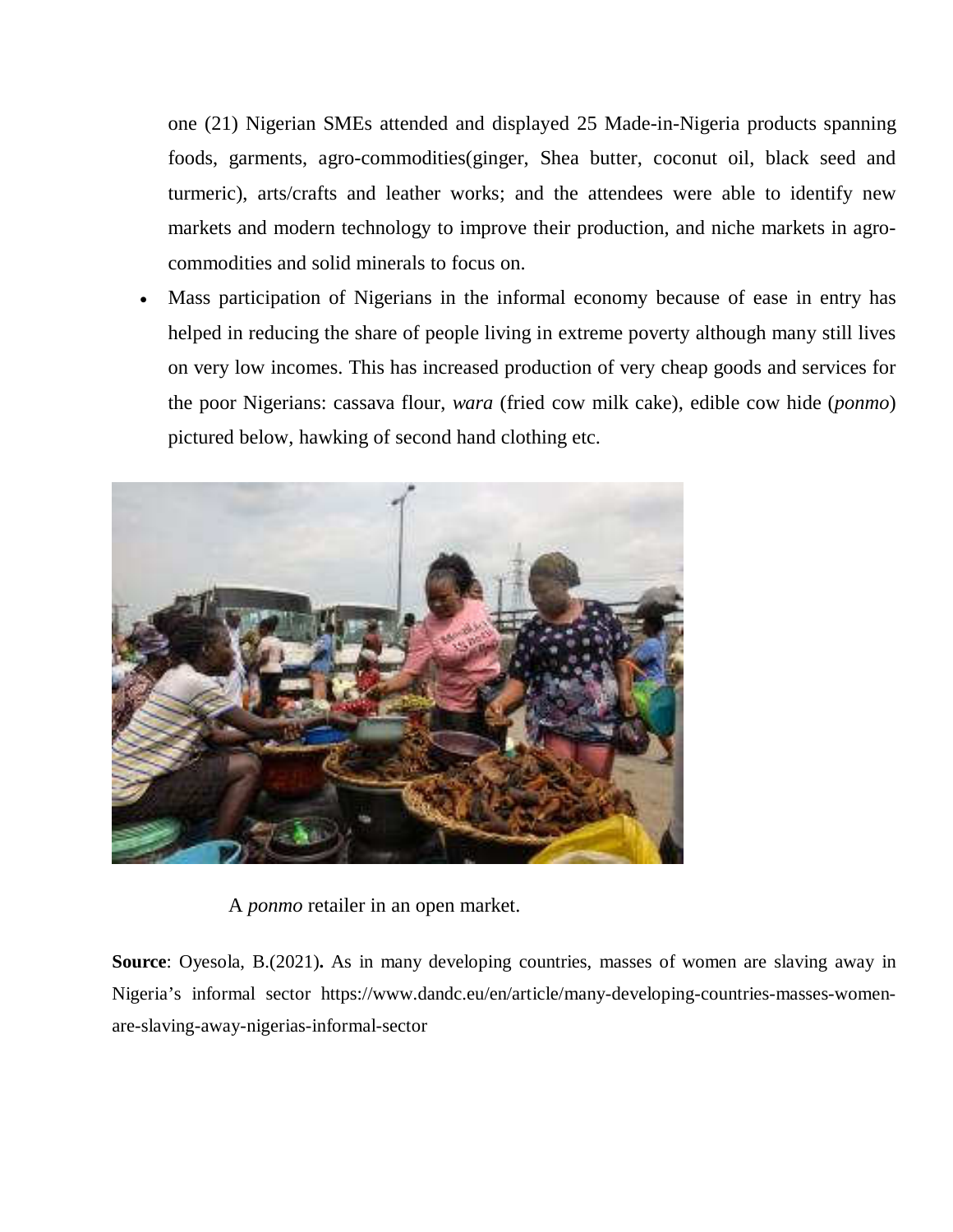## **3.1.2. Informal Economy and Development in Nigeria.**

Development is a complex process that is anchored in economic growth. Fritz (n.d) defined the concept as "a planned and comprehensive economic, social, cultural and political process, in a defined geographic area, that is rights-based and ecologically oriented and aims to continually improve the well-being of the entire population and all of its individuals", and posited the purpose of economic development in particular to be the improvement of the social and material well-being of all individuals and social institutions to achieve the highest possible level of human development. Stockbridge (n.d) identified the typical characteristics associated with economic development as follows:

- low levels of poverty, of hunger and malnutrition, of serious infectious diseases, of homelessness, of crime, of corruption;
- high levels of income, of consumption, of saving and investment, of employment;
- universal access to social safety nets for the unemployed and people on low incomes, to primary and secondary education, to healthcare services, to good public services (policing, fire service, refuse collection etc) ; and
- widespread access to good housing infrastructure, road and transport infrastructure, public utilities (power, water and sanitation, telephones)

Although the Nigerian informal economy has not fostered development directly, yet some of its ingredients provide positive support to the process particularly the SMEs which have more potential to easily migrate to formal statuses and export orientation. In this way, they could provide more state revenue for infrastructural development; their workers earn more to invest in formal economy; and produce standard goods and services that could be exported to earn foreign exchange that could enhance the value of the Naira and contribute to lower inflation. In China for instance, informal township and village enterprise clusters in small urban regions generated local scale economies that played a critical role in China's economic development (World Bank, 2016).The capacity of Nigeria's SMEs to replicate China's experience derives from the existence successful informal enterprise clusters such as the Otigba ICT cluster already noted. The others noted by the World Bank (2016) include the Nnewi Automotive Parts Industrial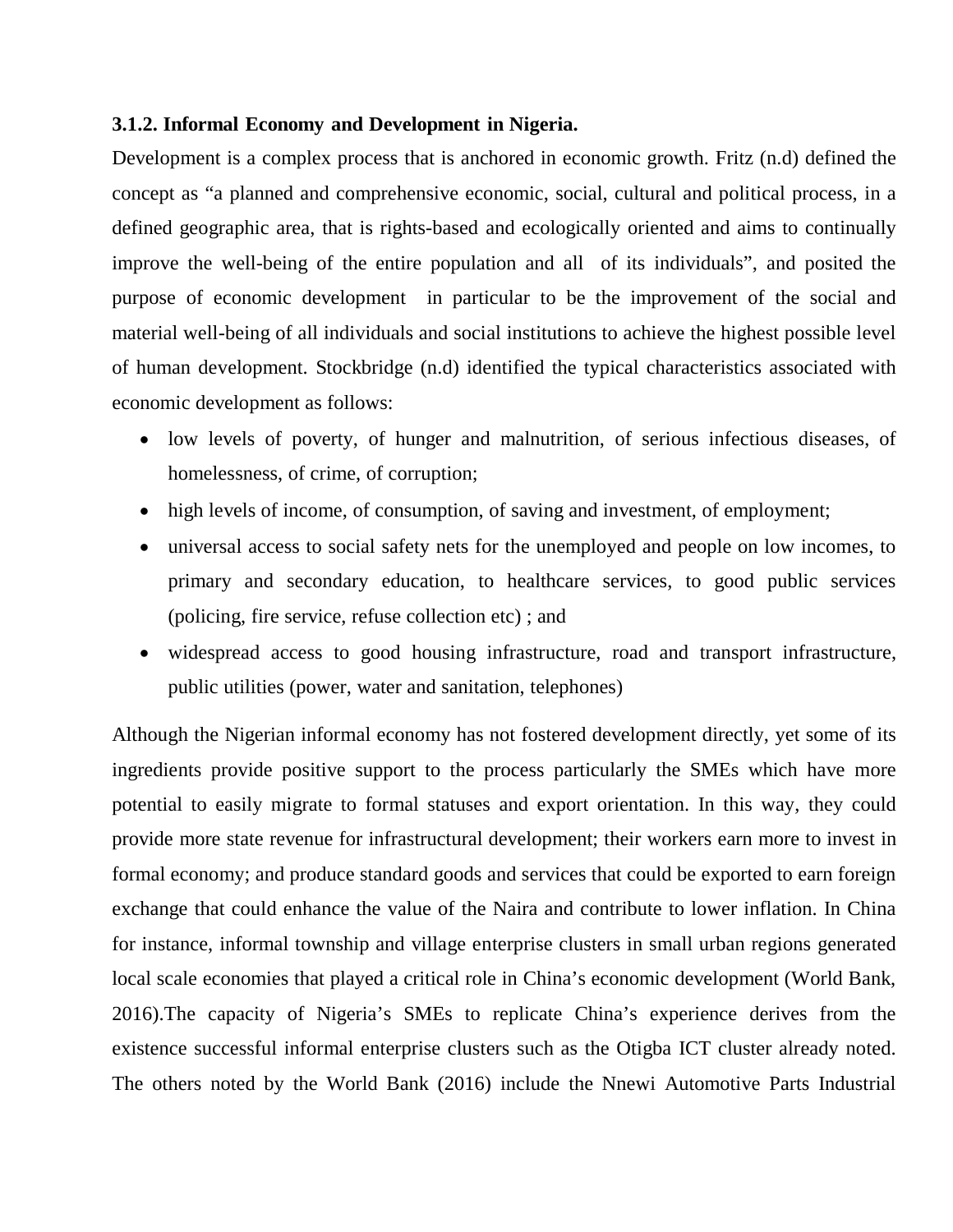Cluster, the Aba shoe and garment clusters, the Ilorin weaving cluster, the Kano leather tanneries, and the Onitsha Plastic Cluster which have the potential to foster development because they share relevant distinct characteristics that enhance their cohesion and enabled them to survive market challenges and expand.

- I. The establishment of active business associations and social and popular networks;
- II. Innovation through skills, learning spillovers, and entrepreneurship;
- III. A significant interfirm links with large firms;
- IV. Specialization and division of labor among individual firms, which enhances productivity;
- V. Engagement in workplace apprenticeships training ;
- VI. A shared sociocultural identity provides a basis for trust and reciprocity in an informal setting (World Bank,2016).

The harnessing of the aforementioned features coupled with the entrepreneurial spirit of Nigerians, access to affordable finance, provision of basic infrastructure and business friendly regulations and taxation, these SMEs can replicate China's experience in Nigeria. For instance, the Nnewi Automotive Parts Industrial Cluster in Nnewi town in Anambra, four Nigerian manufacturing firms employed 58 Chinese experts and 8,297 Nigerian workers (Brautigam et al,2018) there by transforming the town from a hub for automobile spare part dealers to that manufacturing auto parts, while Innoson firm has become Nigeria's first indigenous car assembly plant.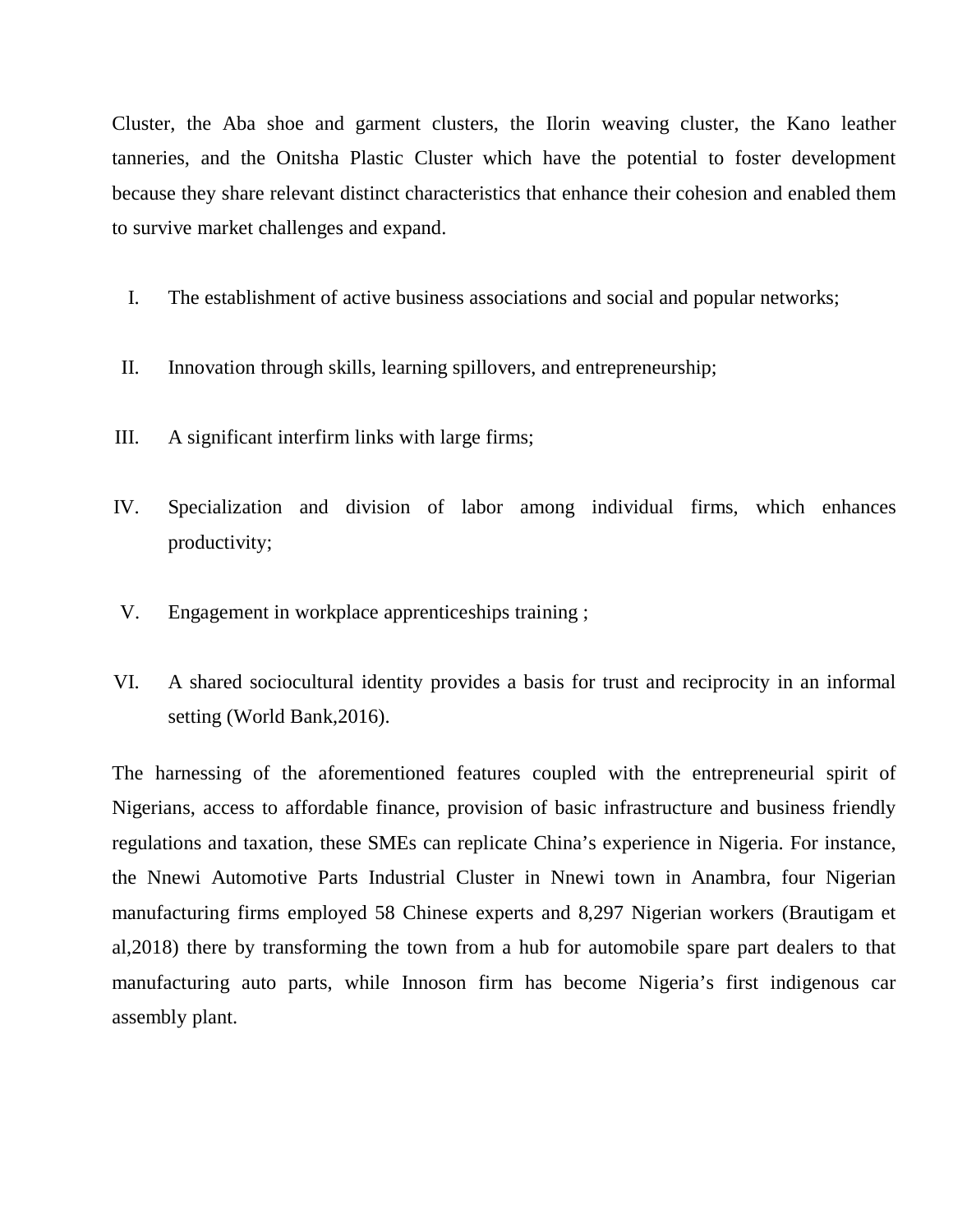Apart from their potential prowess to spur economic development, the Nigerian SMEs also nurture political consciousness among their members for a better deal from the Nigerian state. For instance, in a study on taxation and the informal economy in Northern Nigeria, Meagher (2016) found that informal firms with strong associations, resources and the education such as the Kano tailors and Igbo tyre traders who defended themselves fairly effectively against illicit taxation by state officials, and when the state government attempted to increase revenue collection from informal enterprises the chairman of the Kano Auto Parts Dealers Association threatened to argue it out with the government and even challenge it in court. Similarly the national textile union which educated tailors about their rights effectively shielded them against extortion from state officials because possessing a national labour union identity card was often enough to deter the officials from attempts at illicit extraction (ibid).

As regards the role of SMEs in the social development of Nigeria, this was achieved in stimulating rapid urbanisation in the absence of a strong formal manufacturing in Nigeria's urban centres. The location of SMEs and numerous opportunities in commerce largely pulled national and international migrants to the urban centres whose presence swelled most of them: Lagos transformed in to a megacity while the populations of Kano, Abuja, Ibadan, Nnewi, and Aba grew considerably. By 2030, World Bank (2016) predicts that the number of cities with more than 1 million inhabitants would be 23, against just 41 in all of Sub-Saharan Africa. Another contribution of the informal economy is in community development projects. For instance, Meagher(2016) notes how **t**he Igbo tyre traders association in Kano mobilized their own resources to clear the gutters against serious flooding problems in the tyre market, and also imposed levies on themselves to donate N85,000 to local orphans, prisoners and the disabled in the state. Similarly, in Benue state rural settlements that receive little government-financed projects despite tax payment resort to communal measures such as the Nyiev community fundraising project to build the Keleke bridge connecting Udei town to other communities of economic importance in 2017(Iormbagah, 2021).

Another developmental contribution of the Nigeria's SMEs relates to preservation of cultural products such as the *Adire* and *Asoke* clothing already noted, the Ilorin weaving cluster and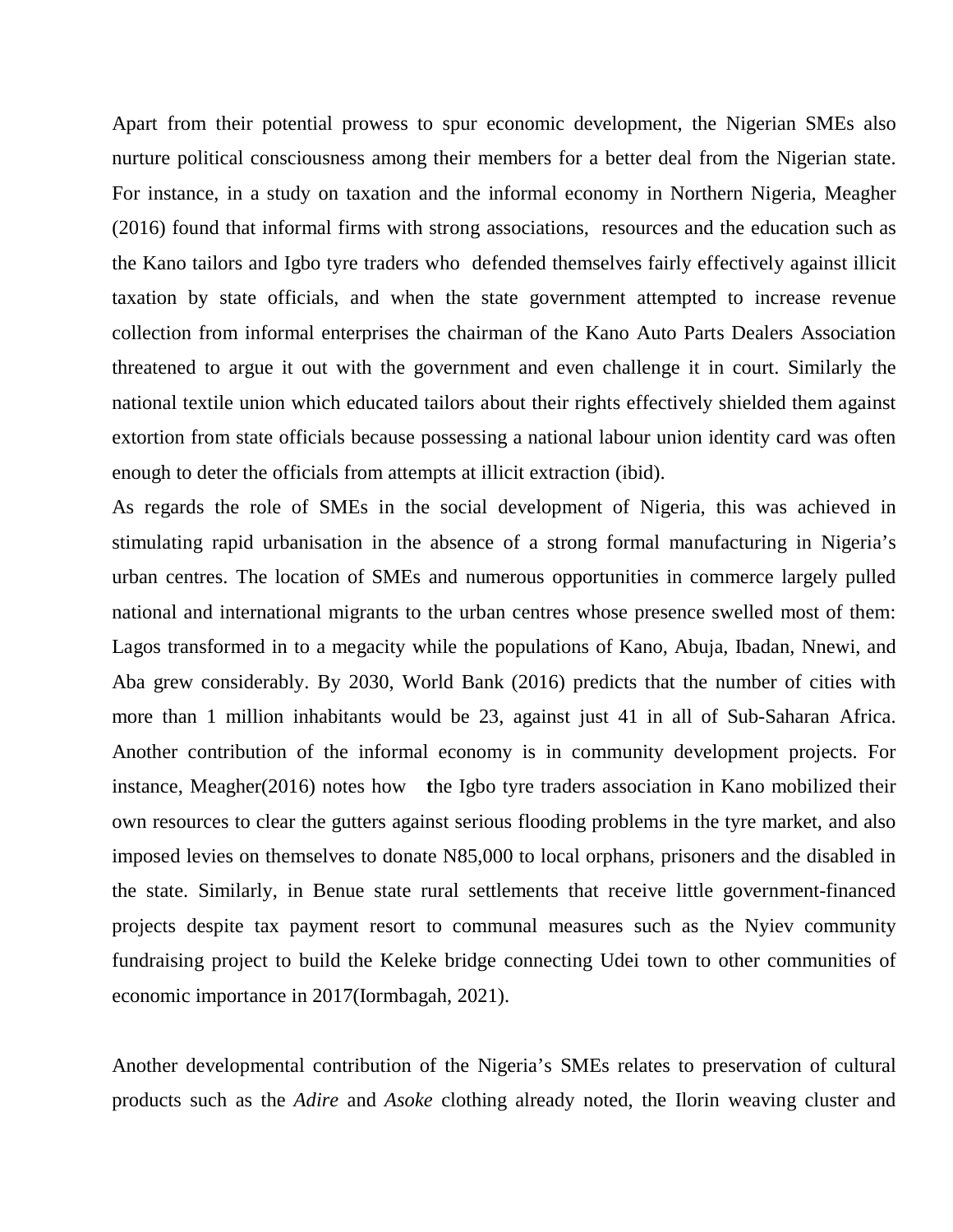traditional medications such as the Kano *bori* cultists(Jinn assisted treatment) have gained a niche market not only in Africa but also in Saudi Arabia where they treat illnesses that defy effective modern medications such as Indian hemp-induced mental disorder, women who were unable to menstruate, or unable to husbands among others (O'Brien, n.d).

# **4.0 CONCLUSION.**

This unit has demonstrated that the Nigerian informal economy is very large and complex; it is the largest employer of labour and the biggest contributor to GDP; but it contributed more to economic growth than to national development.

## **5.0 SUMMARY.**

Although economic growth and development have different meanings, yet they complement each other, and the former is usually a precondition for the realisation of the latter. The Nigeria's informal economy has stimulated both processes and although growth performance is greater, but it did not spur positive development of the economy and raise the living standard of most Nigerians other than the supply of low quality cheaper goods and services. The informal SMEs are the most active in the economy and largely contributed not only in the recent upward review of Nigeria's GDP measurement but also in the reclassification of Nigeria as the largest economy in Africa despite high poverty, inflation and unemployment rates.

## **6.0 TUTOR-MARKED ASSIGNMENT.**

1. Although the Nigerian SMEs have stimulated economic growth, they fail to usher in development. Discuss

- 2. Distinguish between economic growth and economic development.
- 3.Analyse the impacts of globalization on Nigeria's informal economy.

## **7.0 REFERENCES/ FURTHER READINGS**

Adenuga, A. (2021, 12 May).80.4% of Nigerian employment in informal sector, says W'Bank. punchng.com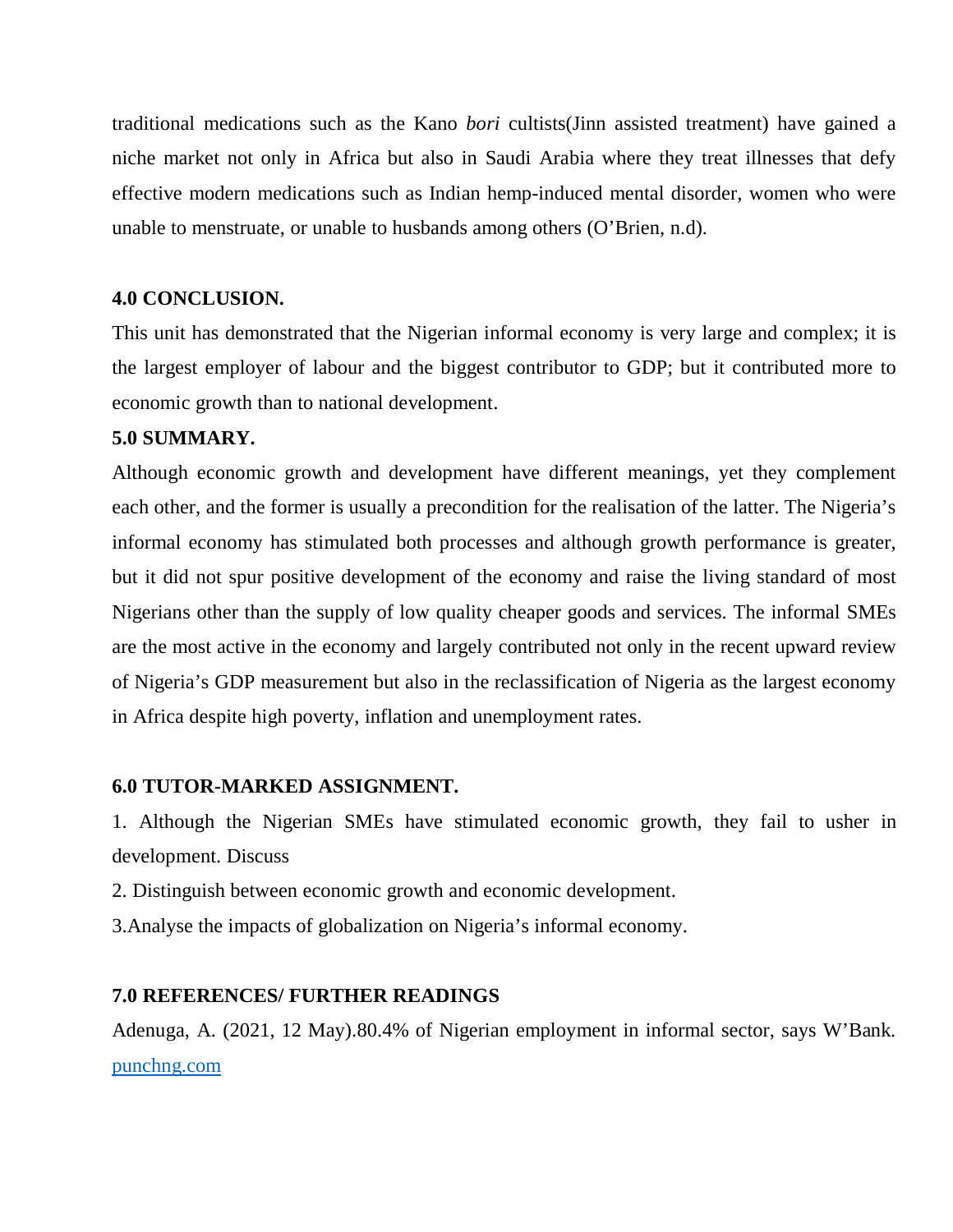Brautigam, Deborah, Xiaoyang, Tang, Xia, and Ying. (2018, Aug17). What Kinds of Chinese 'Geese' Are Flying to Africa? Evidence from Chinese Manufacturing Firms. https://doi.org/10.1093/jae/ejy013

Fritz, J.(n.d). Socioeconomic Developmental Social Work. https://www.eolss.net/sample-chapters/c13/E1-20-01.pdf

I.L.O.(2018).Women and Men in the Informal Economy: A Statistical Picture. (Third Edition). https://www.ilo.org/wcmsp5/groups/public/---626831.pdf Iormbagah, J.A.(2021, July27). Informal taxation in Nigeria: Significance, benefits and challenges – ICTD. httos://www.ictd.ac

O'Brien,S.(nd) Pilgrimage, Power, and Identity: The Role of the *Hajj* in the Lives of Nigerian Hausa *Bori* Adepts http://web.mnstate.edu/robertsb/445/anth%20445/Articles/ Pilgrimage%20Power%20Identity.pdf

Oduwole, J. and Sanni , A.(n.d). Expanding the Tax Base in Informal Sector in Nigeria. https://www.maketaxfair.net/assets/policy-brief-on-informal-sector.pdf

Olakpe, O. (2018, Oct 9). Nigerian Migrants in China: Changing the Narrative. https://za.boel.org/en

Meagher, K.(2016) Taxing times: taxation, divided societies and the informal economy in Northern Nigeria*.* http://eprints.lse.ac.uk/68064/. DOI: 10.1080/00220388.2016.1262026

Onyebueke, V. and Geyer, M.(2014).The informal sector in urban Nigeria: Reflections from almost four decades of research. www.researchgate.net/publication/263619323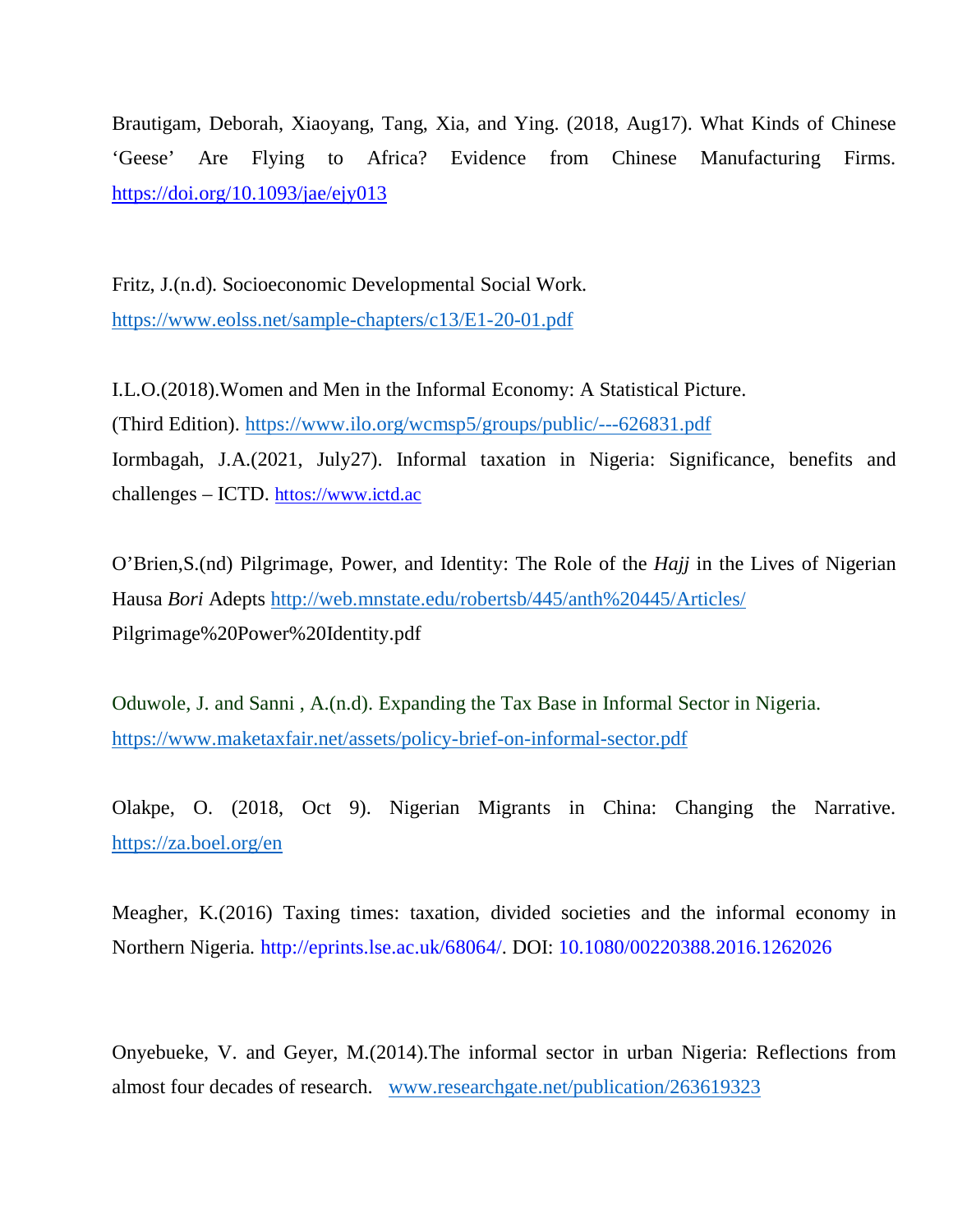Roser, M.( 2021, Jun23). What is economic growth? And why is it so important? https://ourworldindata.org/what-is-economic-growth.

Stockbridge, S.(n.d). Economic growth and development. https://www.soas.ac.uk/cedepdemos/000\_P516\_EID\_K3736-Demo/unit1/page\_10.htm

World Bank . (2016). From Oil to Cities: Nigeria's Next Transformation. Directions in Development. Washington, DC: World Bank. Doi:10.1596/978-1-4648-0792-3.

# **Unit 3: Problems and Prospects of the Informal Economy in Nigeria.**

## **CONTENT**

- 1.0 Introduction.
- 2.0 Objectives.
- 3.0 Main Content.
- 3.1.1. The Problems of Informal Economy in Nigeria.
- 3.1.2. The Prospects of Informal Economy in Nigeria.
- 4.0 Conclusion.
- 5.0 Summary.
- 6.0 Tutor-Marked Assignment.
- 7.0 References/ Further Readings.

### **4.0 INTRODUCTION**

Generally, the informal economy is beset by problems that inhibit its performance and adversely affects the economic growth and overall development of a nation. In Nigeria, the World Bank (2016)) notes that despite impressive growth and diversification, the economy failed to reduce unemployment, underemployment or an increase in formal employment. This is partly attributable to the predominance of informal economy which is usually associated with fewer employment opportunities relative to the formal manufacturing which generates more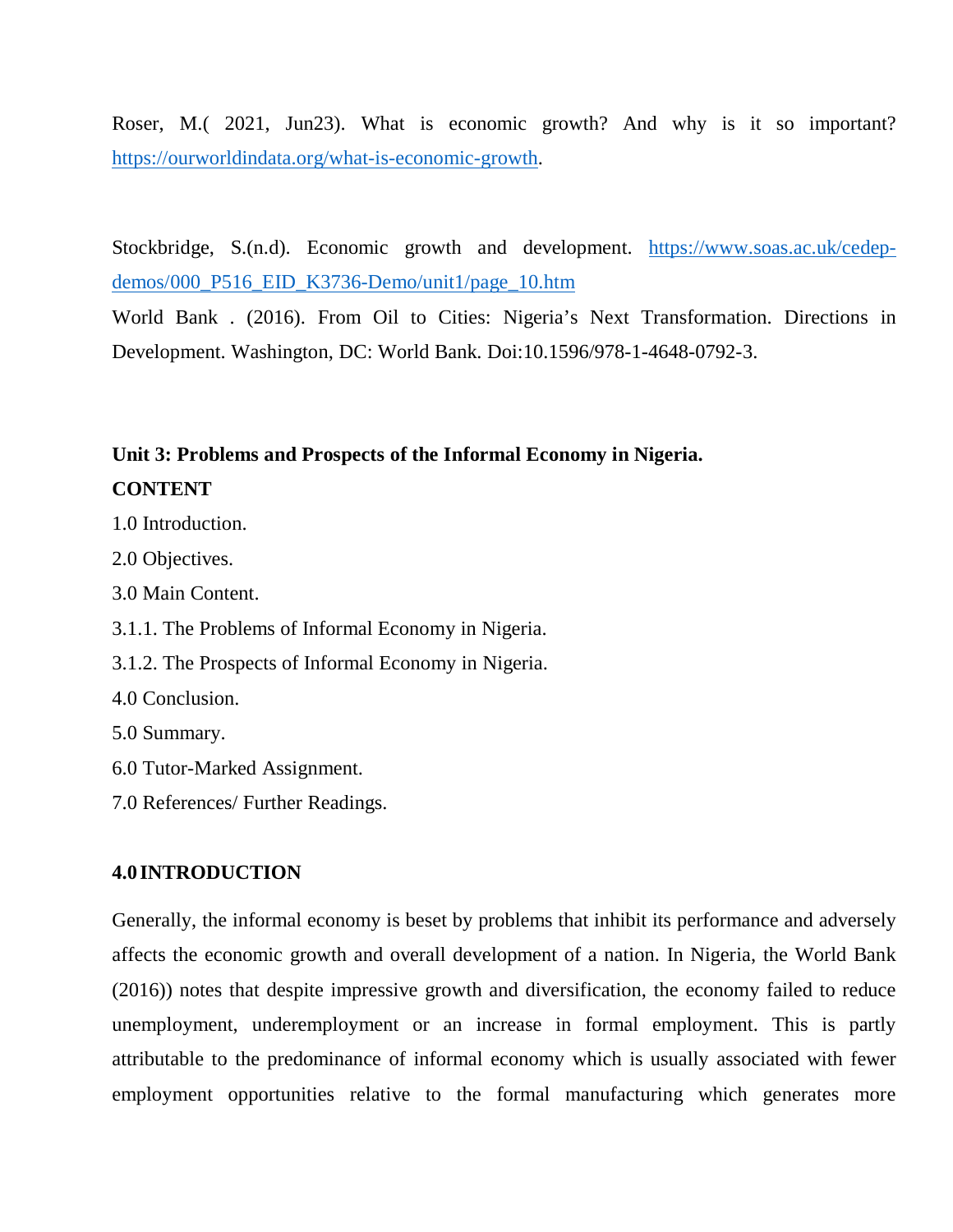employment opportunities. Also, the SMEs which should have generated more employment failed to do so because they catered for a narrow but large domestic market which the mainland Chinese SMEs avoided by catering for external markets in the supply of shoes, toys, ceramics etc some of which offshored their activities to Nigeria to eliminate transport costs.

Despite its shortcomings, the informal economy is vital to national economic growth and development. As the World Bank (2016) warned in relation to Nigeria, that "rather than focusing on reducing informality, it is more important to raise productivity across all sectors, in formal as well as informal enterprises." Raising productivity in the informal economy not only ensures a smooth transition to formality but also preserves and improves the culturally oriented economic activities such as traditional medication which Ghana successfully integrated in to its modern healthcare system through the inclusion of a degree programme in herbal medicine in its university curriculum. and the prescription of traditional herbal treatments in some of its hospitals (Boyd, 2017)..

### **2.0 OBJECTIVE**

At the end of the unit you are expected to

- Aquent yourself with the problems bedeviling informal economy in Nigeria.
- Explain the prospects of informal economic activities in Nigeria.

### **3.0 MAIN CONTENT**

#### **3.1.1. The Problems of Informal Economy in Nigeria.**

Generally, the Nigerian economy both formal and informal is characterized by various problems. Which have impeded development: inadequate power supply, deficient transportation infrastructure, a slow and ineffective judicial system, endemic public sector corruption, pervasive insecurity, non-inclusive growth, poverty, poor maternal and infant mortality indices, underachieving education services, underperforming healthcare sector, and poor distribution of wealth amongst its citizens (International Trade Administration,2021).On the informal economy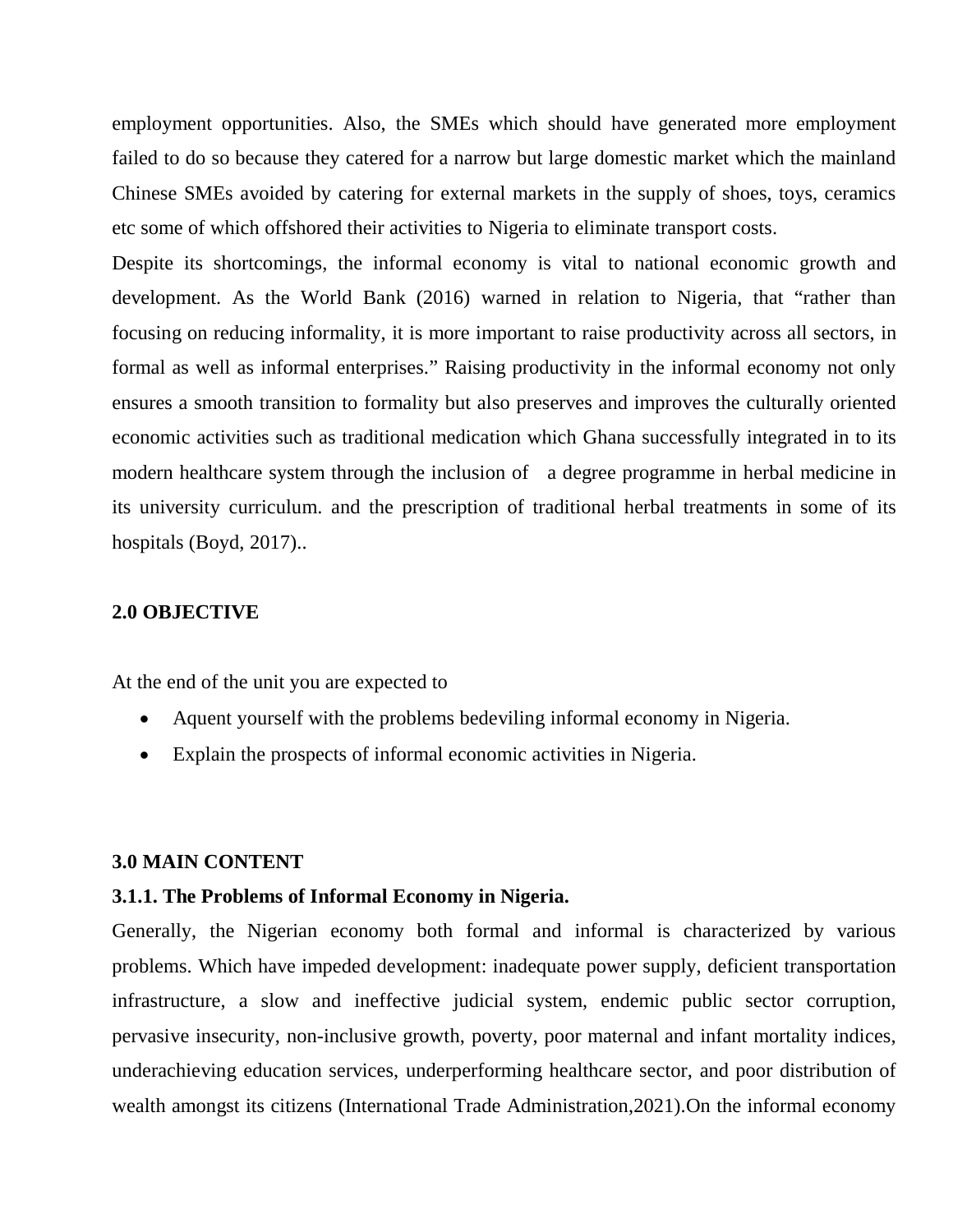however, most studies have identified the following problems as the most serious in the negative performance of informal firms:

- **(i)** Multiple taxes: Ojekunle (2021) reports that SBM Intelligence, a research firm surveyed informal activities in nine states across Nigeria, including the Federal Capital, Abuja, Anambra, Bauchi, Cross River, Delta, Oyo, Kano, Lagos and Rivers and discovered that 98% of businesses in Nigeria's informal sector paid their taxes — but to nonstate regulated actors. The report added that most of the tax payments were made to tax groups in state governments, local governments, market organisations and unions. They paid the taxes either daily, weekly or monthly.
- **(ii)** Inconsistency in policy formulation and poor implementation. For instance, the administration of President Obasanjo launched the Vision 2020, but it achieved none of its goals such as the expected target of 35,000 MW of electricity because supply never exceeded 5000MW (Abayomi, 2020). Similarly, President Buhari's Economic Recovery and Growth Plan (ERGP) which focused on achieving economic growth but without the aim of placing the country among the largest 20 economies in the world was abandoned and replaced with Agenda 2050 which according to the President replaced both the Nigeria Vision 20:2020 and the ERGP which have lapsed in December 2020 (Daka et al, 2020). At the Agenda 2050 inauguration, President Buhari promised to lift 100 million Nigerians out of poverty within the next 10 years but Abayomi (2020) asked whether the plans would continue if a new government came on board.
- **(iii)** Power supply. For instance, Proshareng. (2018) notes that informal economy electricity requirements are huge in areas such as laundry services, printing and hairdressing, while it is moderate for photography and catering.
- **(iv)** Corruption, (World Bank, 2016). For instance, Chen (2020) reports that Chinese businessmen also have to negotiate for permits and licences for which the government officials have to be settled with US \$6,000 to \$10,000.
- **(v)** Low productivity (World Bank, 2016).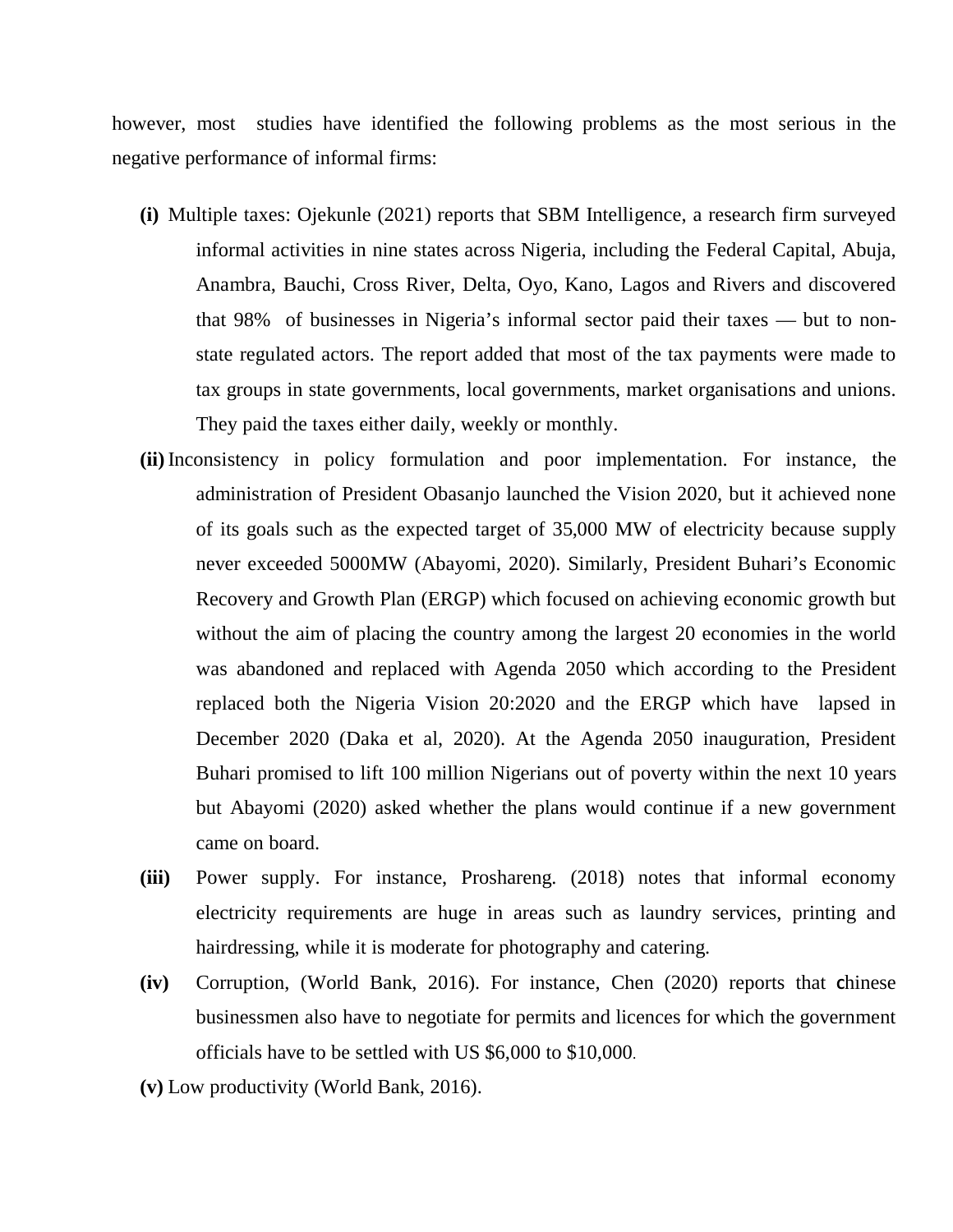- **(vi)** Low access to bank finance (World Bank,2016; Proshareng,2018).
- **(vii)** Low skills (Proshareng, 2018; Adeniji, 2020)

Similarly, the informal enterprises operators such as the Nigerian Shoe manufacturers for example have enumerated the problems of sector to be those of electricity supply; out-dated technology; smuggling of foreign shoes from China and neighbouring African countries; lack of domestic patronage; competition with imported second-hand shoes; and lack of funds to re-tool and upgrade their machines, which according to the president of Leather Products Manufacturers Association of Nigeria in Abia State, have given the Chinese producers a comparative advantage in technology and machinery compared to Nigerian local manufacturers (Effiong, 2017;Adekoya, 2019). With regard to the Chinese SME firms in Nigeria, Chen (2020) reports that their common complaints centred on low level of technology; **lack of inputs;**  scarcity of foreign exchange; poor skill quality of Nigerian workers which according one Chinese shoe factory manager made him to use the local labour in packaging the shoes by hand because they could not operate the machines.

With regard to informal labour however, studies show evidences of violation of employees' right and non-implementation of labour regulations such as decent work principle which requires fair and equal treatment, decent remuneration, fair conditions of employment, safety and social protection, opportunities for training and development, and collective bargaining (Ikeije, Akomolafe, and Onuba.2016). Also, Oyerinde, (2001) cited in (ibid) found that millions of children of both sexes were engaged in hawking in urban and semi-urban areas of Lagos, Ibadan, Oshogbo, Aba, Onitsha, Kano, Maiduguri and Abuja, while Ford Foundation and UNICEF found six categories of children in Nigeria working on the streets in urban areas: 64.3% were street vendors in mobile or stationary positions and were largely female; 3.9% shoeshine boys; 5.9% car washers/watchers; and7.6% head loaders/feet washers in markets (ibid).

### **3.1.2. The Prospects of Informal Economy in Nigeria.**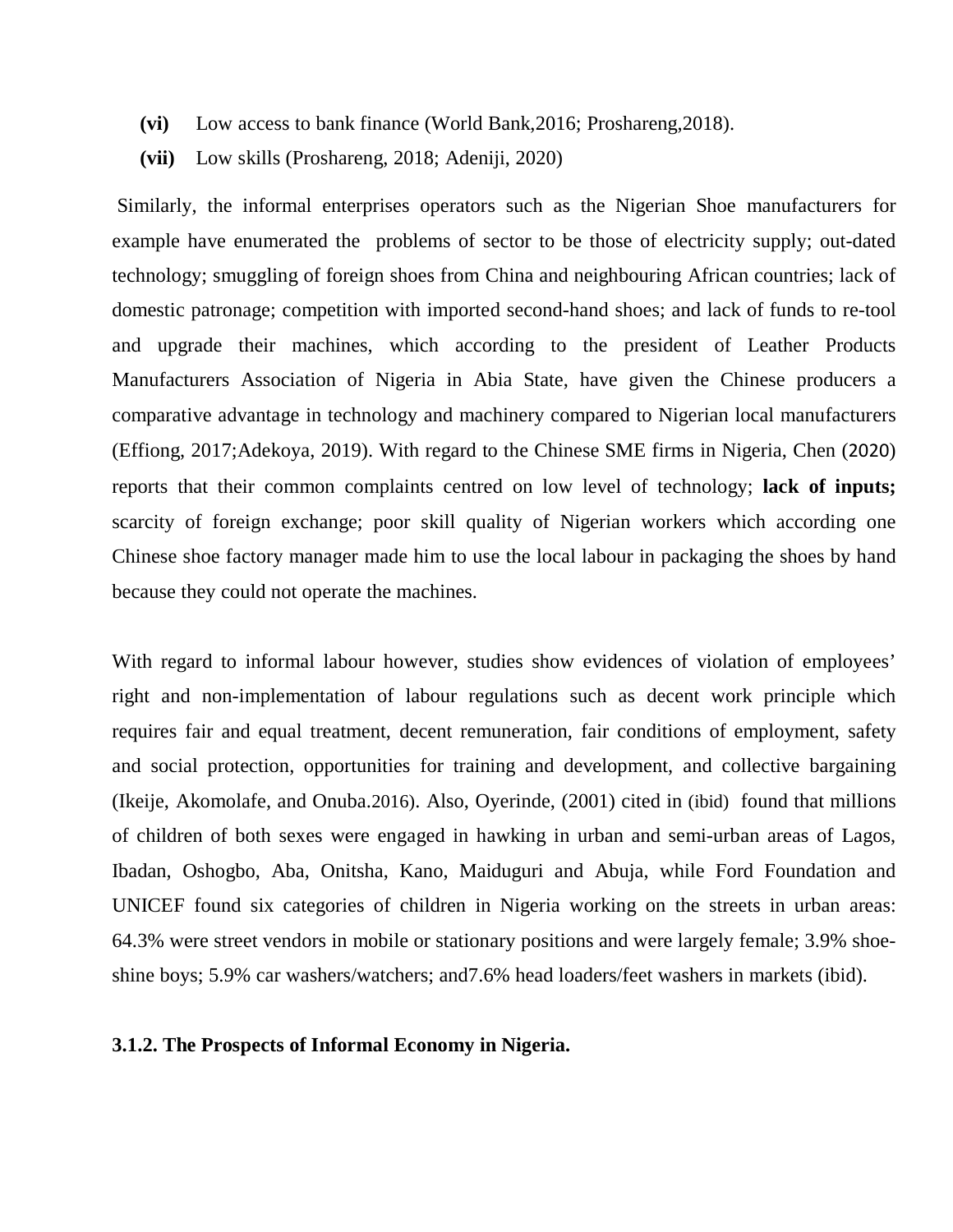The prospects of Nigeria's informal economy in the short term are predicated on the following three factors: employment generation, poverty reduction and contribution to national GDP. On the first factor, an estimate by the ILO (2018)shows that 93% of all employment in Nigeria is informal in which women predominated with 95% of the share as compared to 90% by men. Similarly, the United Nations.(2020) reports that youth unemployment surged from less than 15 per cent in 2015 to above 35 per cent in 2018, with more than half of the country's young people unemployed or underemployed. These statistics indicate that the informal economy is not only the largest employer of labour, but also provides a vent for surplus unemployed and underemployed Nigerian youths. Moreover, Nigeria's large and growing middle class estimated to be about 50 million, and its significance in the Economic Community of West African States (ECOWAS) regional market (International Trade Administration, 2021) provide large domestic and regional markets for informal economy products and services to thrive considering the high incidence of informality in West African trade and the poverty in Sub-Saharan Africa which predisposes low income earners to patronise cheaper goods and services that have been associated with informality.

 As regards the second factor of poverty reduction, the informal economy has been a key player in that direction as demonstrated in China's experience where millions of rural farmers living in the interior of the country moved to the industrialised coastal cities(Elliot,2005), and the informal SMEs and vendors to overseas which resulted in large scale movement of the poor out of poverty. In Nigeria however, although the contribution of the informal economy in poverty reduction is less significant than that of China, yet it has provided jobs to millions as already noted. Notwithstanding the World Bank prediction that the number of poor people would rise from 82.9 million in 2019 to 90.0 million in 2022 due to natural population growth and the effects of the COVID-19 pandemic, President Buhari not only asserted that his administration had lifted 10.5 million (farmers, small-scale traders, artisans, market women etc.) out of poverty in the last two years, but also pledged to pull 100 million of its current population out of poverty in 10 years (Bakare, 2021). In line with the pledge, the Minister of Industry, Trade and Investment, Adebayo Adeniyi, has initiated some reforms and a review of the President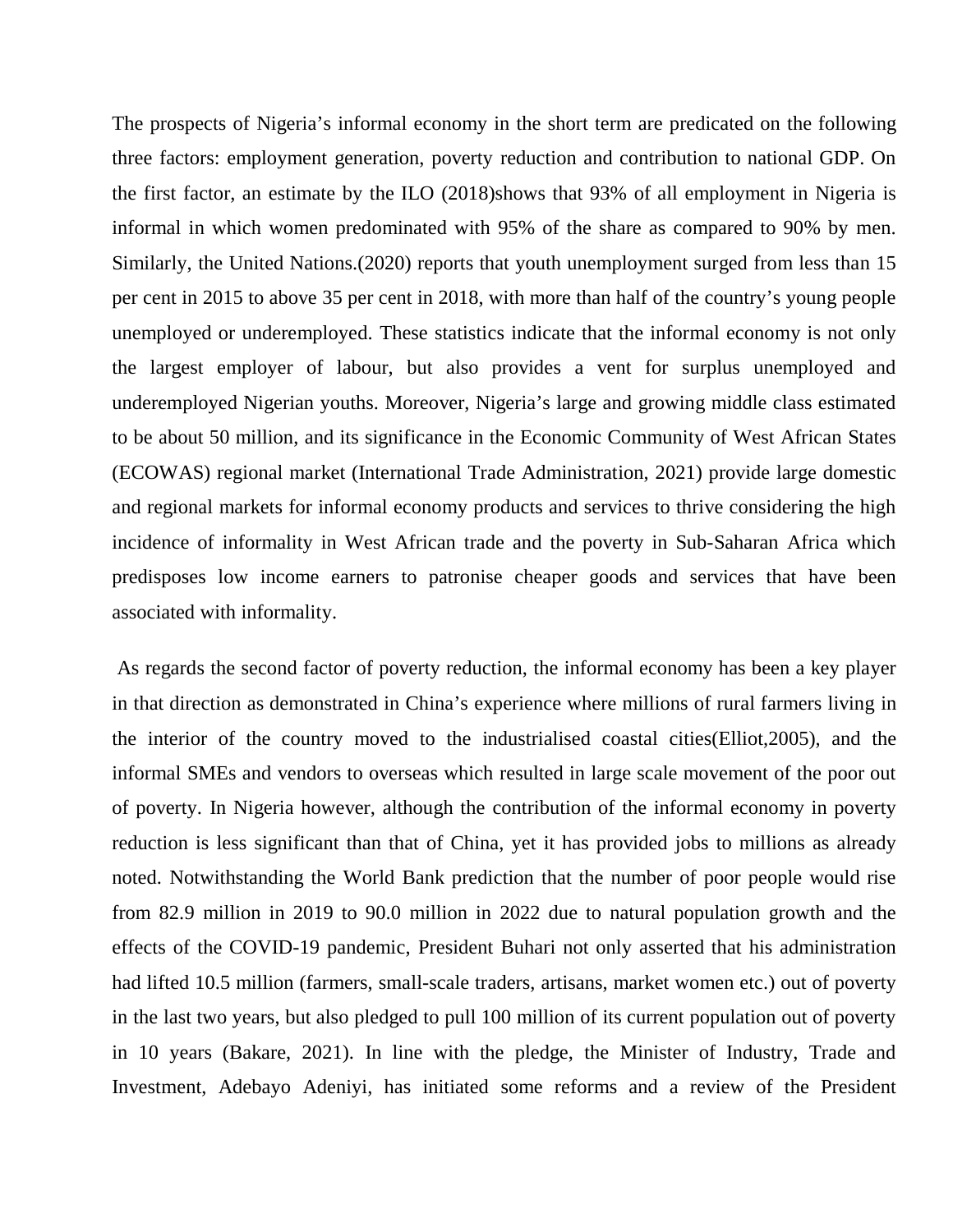Jonathan's Nigeria Industrial Revolution Plan (NIRP) which sought to transform the nation's industrial landscape, boost skills development, enhance job creation and conserve foreign exchange but failed to deliver. Accordingly the critical role of Micro, Small and Medium Enterprises(MSMEs) as the economy's growth engine was recognized and an MSME policy to drive their growth and competitiveness launched: a \$1 billion syndicated term loan through Bank of Industry to provide affordable loans of medium to long-term tenor, alongside moratorium benefits to MSMEs; and the establishment of MSMEs Innovation Portal to ensure that MSMEs have wider market access where they can be matched with customers and clients (Adekoya, 2021). Also to help the MSMEs respond to the shocks caused by the COVID-19 Pandemic the MSME Survival Fund Initiative was implemented as follows:

- Payroll Support Scheme disbursement to 460,000 beneficiaries of which 43% was female-owned businesses;
- General MSME Grants disbursement to about 45,000 beneficiaries of which 35 % female-owned businesses have benefited;
- Transport and Artisan Grant disbursement to about 120,000 artisans and 200,000 transporters;
- CAC Formalisation Scheme which provided free company registration for over 200,000 MSMEs;
- Established a N15 billion MSME Guaranteed Offtake Stimulus Scheme (GOSS)**,** to protect and sustain the income of vulnerable Micro and Small Enterprises by guaranteeing the offtake of their products(ibid).

Similarly, the World Bank prediction that natural population growth would cause the number of poor Nigerians to rise is not always an automatic relationship, but conditional. China's huge population and its capacity to massively reduce poverty in its territory shows that large population can be harnessed for development by using internal dynamics of a domestic market. Although the idea of using domestic consumption and demand for China's economic growth had been envisaged in the country's 11th Five-Year Plan (2006\_2010), it was on May 14, 2020, that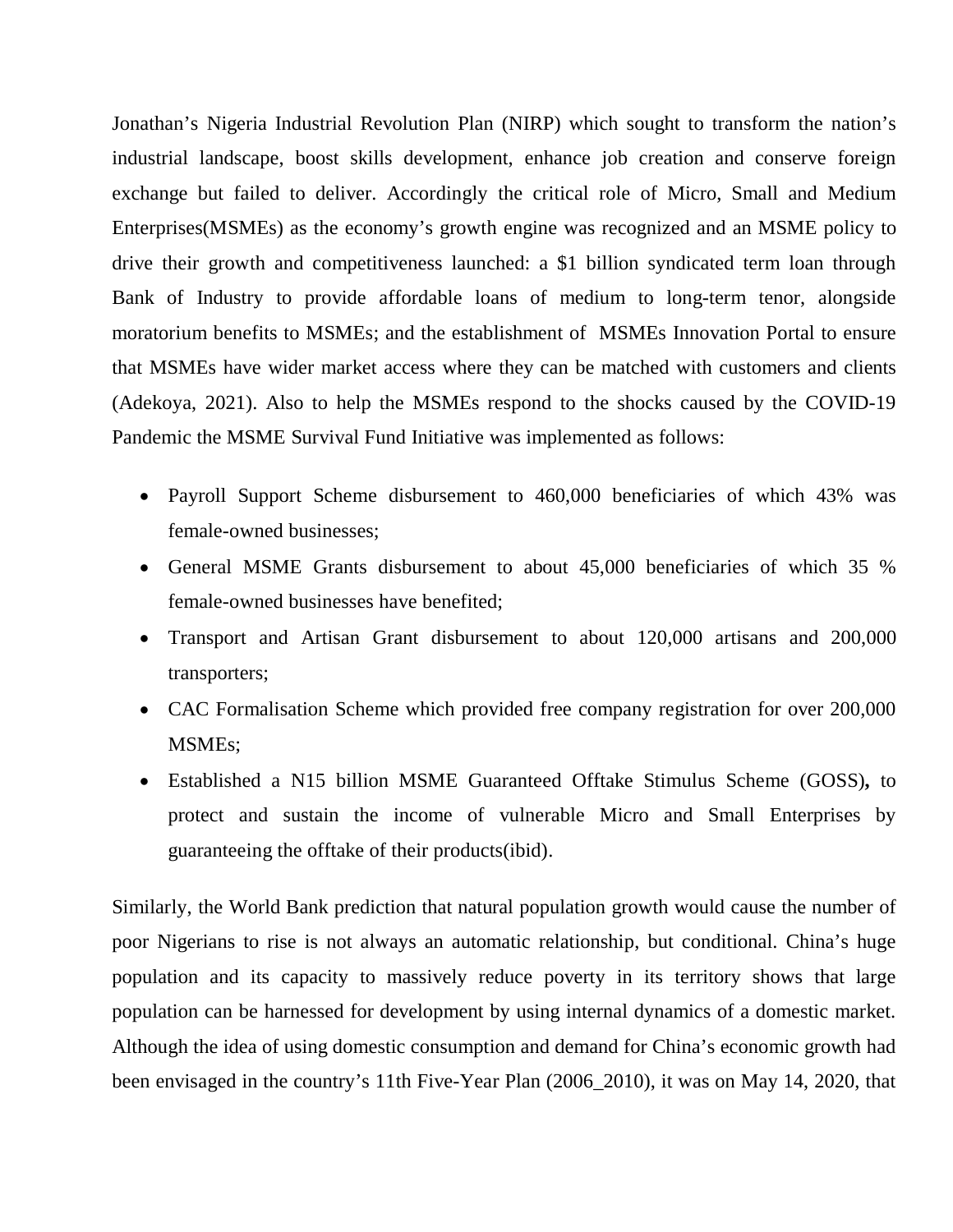President Xi proposed a new development model in that direction. Tagged "Dual Circulation", the strategy focuses on exploiting the opportunities in both the domestic and international economies in a complementary manner, but with an emphasis on the former to harness the advantages of China's super-large market to counter several negative challenges including the 2008 economic meltdown, severe flooding, food insecurity, Sino-US trade war and Covid19 pandemic (Javed, Bo, Tao and Dong, 2021). Nigeria too can deploy similar strategy because of shared historical experiences and factor similarity as Mr. Ye Shuijin, the President of China Chamber of Commerce in Nigeria (CCCN) observed in an interview in *Daily Trust* (2018) that Nigeria has a lot of advantages for economic development because its people are willing to work; it has a huge population; and it enjoys a strategic location, and then argued:

> … population is our market. We don't need to import. We make products in Nigeria, use them in Nigeria and export the surplus to other countries within Africa and by extension to the

> West and Asia. This is the target of the Belt and Road Initiative.

But for Nigeria to exploit its large domestic, poverty must be severely reduced for in China as poverty declines, people's per capita income increased and spurred the demand for products and services which enabled the Dual Circulation strategy to strengthen the domestic consumption market (Javed, Bo, Tao and Dong, 2021).

Another source for optimism in poverty reduction drive is provided by revitilisaton of agriculture, a renewed interest in solid mineral exploitation with a window for artisanal mining, and large scale emigration of Nigerian workers to overseas in search for higher wages part of which are remitted back home. On revitilisaton of agriculture for instance,, the fact that Nigeria's agricultural sector employs nearly 70% of the population coupled with abundance of arable land and a favorable climate for production of nuts, fruits, tubers, and grains(International Trade Administration., 2021) is a source for optimism in poverty reduction. Thus, apart from export of yam to the US market, about sixty-seven processed and semi-processed food products are being exported to the European Union market which included brown and white beans, melon seeds, palm oil, mushrooms, bitter leaf, Ugu leaves, shelled groundnut, smoked catfish and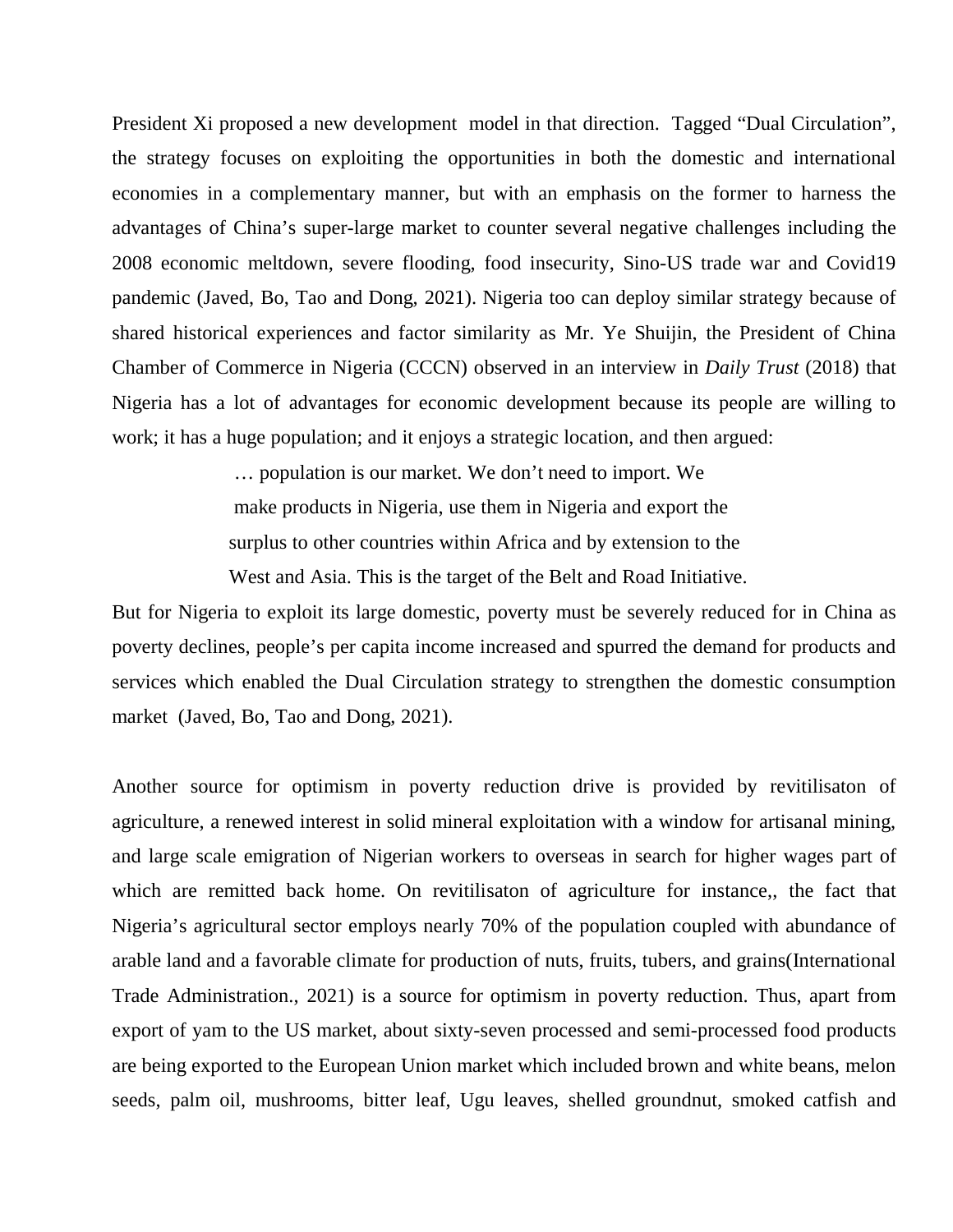crayfish despite problems of rejection of below standard ones (Joseph,2017). India and China are also significant importers of Nigeria's beans and other agricultural produce. With regard to large scale emigration of Nigerian workers to overseas however, it were the remittances that flowed back to the families of the emigrants that help reduce poverty. According to the International Fund for Agricultural Development (IFAD) remittance used primarily to meet immediate family needs (consumption) as well as investment is not only the world's largest poverty alleviation programme, but also effective grass roots economic development programme accessible to the rural dwellers (IFAD. n.d). Thus, in a study on the impacts of remittances on the welfare of recipients' households and on self-employment generation in Nigeria, Salman,(2016) reports a significantly increased per capita expenditure (welfare) and that in rural economies the monthly expenditures of remittance-receiving households increased by 41 percent and expenditures on food increased by 31 percent. But he found a negative impact on selfemployment decisions by remittance recipients. Also, although Latif and Ashfaq (2013) cited in Salman, K.K.(2016) posited that illegal migrants find it harder to send remittances back home which halts their ability to raise the income levels of their recipient families, Oke's (2008) study on remittance behaviour of Nigerian migrants to Europe found that majority were in blue collar jobs; they remained connected to their families in Nigeria; illegal migrants remit more than legal migrants; they invested in Nigeria for security purpose because they planned to come back; male migrants get more wages because they work longer hours and have less leisure and so remit more than females; and remittances were mostly sent home informally.

On the third factor pertaining to contribution to national GDP, it is noteworthy that until the April 2014 rebasing exercise the informal economy has never been included in the measurement despite its overwhelming weight in the national economy. With this holistic measurement, the significance of informal economy in the nation's economic growth and national development was officially recognised for the first time as it accounted for an estimated 57.9% of the country's rebased GDP (Awojobi, Ayakpat and Adisa, 2014). The GDP value rose from \$269.5 billion to \$510 billion (Eribake, 2015; Daka et al, 2020). The Statistician-General of the Federation, Dr. Kale highlighted the features of the new rebased GDP of Nigeria in his April 6, 2014 presentation as follows: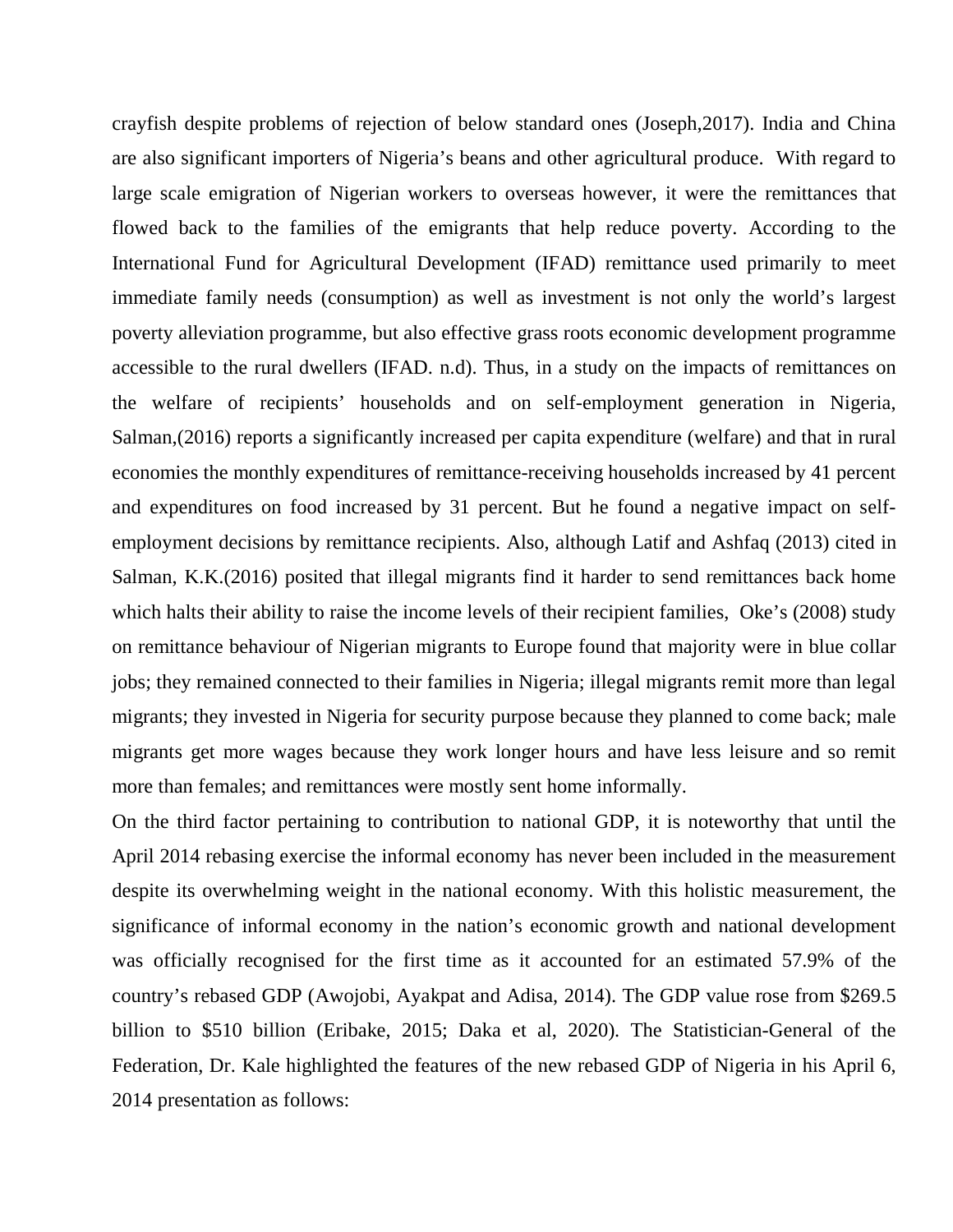- The revised GDP stood at N80.2 trillion (\$509.9 billion) which dramatically increased the GDP by 89%.
- Nigeria ranked 26th economy in the world and the largest economy in Africa.
- The structure of the economy changed: the contribution of agriculture sector hitherto 33% now represents 22%; the service sector(communication, Finance, Insurance, Arts and Entertainment, Real Estate, Public Administration, Education and Health Services) rose from 26% to 51% of GDP.
- Other vital sectors on the re-based GDP results are Oil and Gas 15%, Manufacturing 6.7%, Telecoms 8.7% and Nollywood 1.2% (Awojobi, Ayakpat and Adisa, 2014).

Finally, whereas the factors of employment generation, poverty reduction and contribution to national GDP are short term prospects, in the long term the sustainability of Nigeria's informal economy lies in formalization because sustainable development requires the gradual reduction in informality over time, as Deléchat and Medina (2021) rightly pointed out. Thus, the United Nations 2030 Agenda for Sustainable Development in its Goal 8.3 which targets the informal economy seeks to:

 Promote development-oriented policies that support productive activities, decent job creation, entrepreneurship, creativity and innovation, and encourage the formalization and growth of micro-, small- and medium-sized enterprises, including through access to financial services.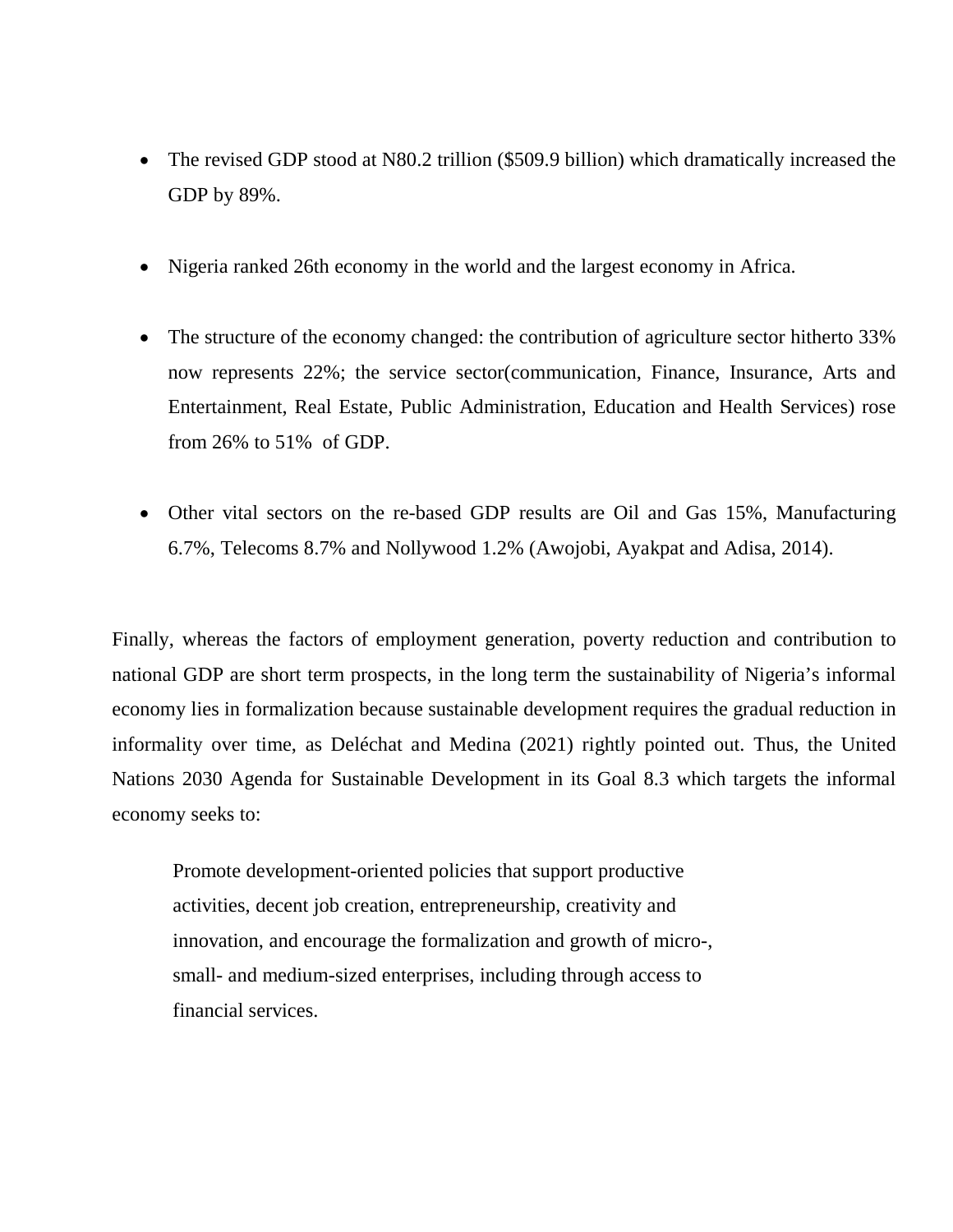Accordingly, the ILO Recommendation 204 focuses mainly on the Transition from the Informal to the Formal Economy because it contributes to the Sustainable Development Goal 8 target.3 on decent job creation and the formalization and growth of MSMEs (ILO, n.d). Similarly at the 11thAfrican Regional meeting in Addis Ababa in April 2007, the necessity of implementing policies aimed at moving informal economic units into the mainstream economy was affirmed as regards employment generation; a favorable regulatory environment; the extension of social protection and promotion of labour rights; entrepreneurial and skill support among others (ILO,2007). The formalization of Nigeria's informal economy would place the nation's development trajectory on a more solid basis because according to ILO.(n.d) formalization yields the following positive outcomes:

- It creates more and better jobs, reduce poverty and address marginalisation of those who are prone to indecent work in the informal economy such as women, youths, migrants, older people, indigenous and tribal peoples, persons living with HIV or affected by HIV or AIDS and persons with disabilities.
- Formalization of micro, small and medium-sized enterprises accords with conducive business environment, economic growth and better working conditions. It also increases tax revenues which in turn are needed to provide public goods and services. Formal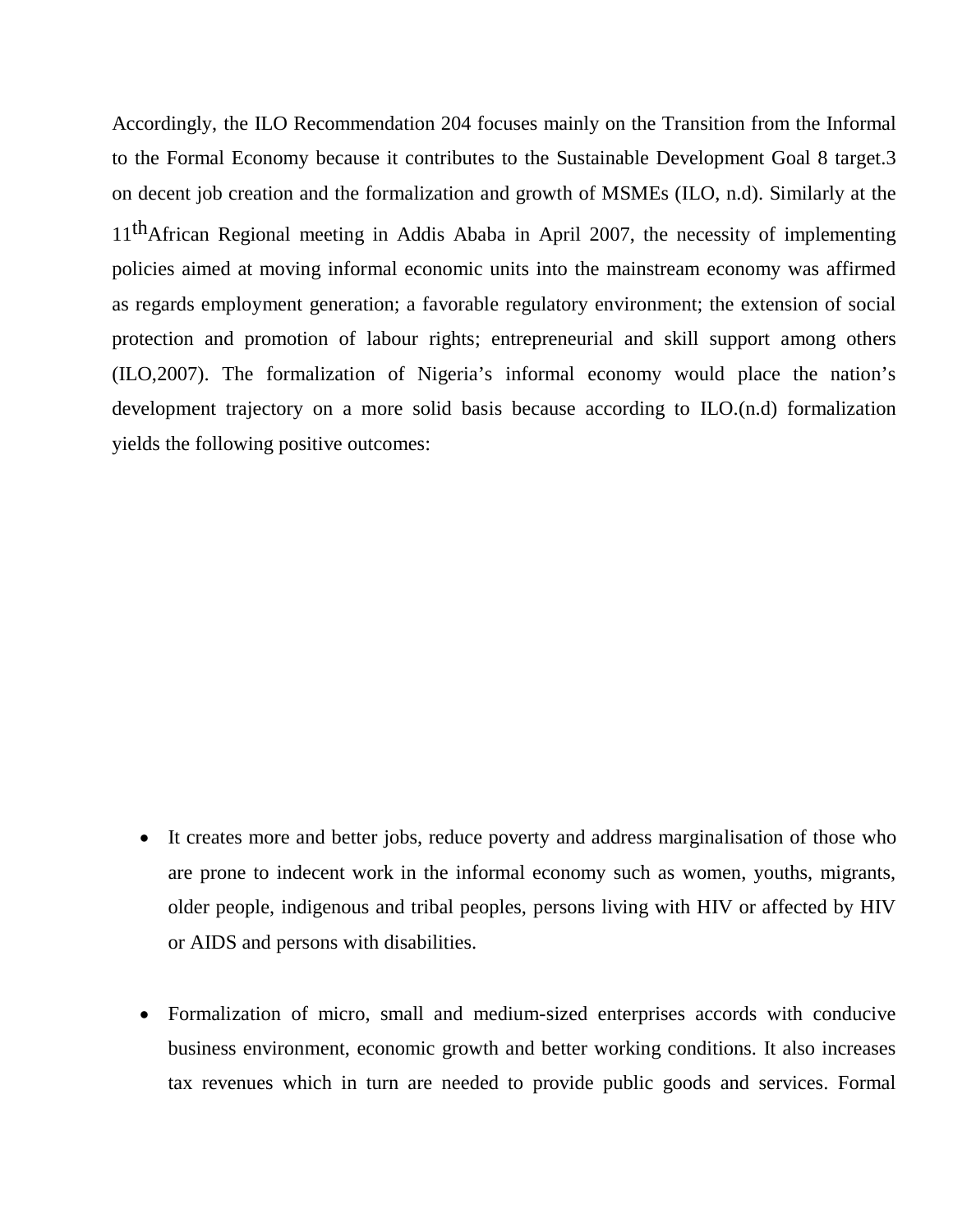businesses benefit from enterprise formalization in the sense that it reduces unfair competition by informal firms.

 Formalised enterprises gain access to finance, business development services and technologies and reduce their exposure to government fines. They can also participate in public biddings or act as suppliers or retailers of larger companies.

With this development Nigeria's informal economy will not only facilitate growth as it has been doing, but will facilitate national development because the formalized SMEs can replicate China's flying geese model as a substitute to current large scale emigration of Nigeria's labour force as raw materials to be exploited abroad despite the importance of remittance.

## **4.0 CONCLUSION.**

In this unit you have been exposed to the problems that the Nigeria's informal economy is facing which have hindered production efficiency and stymied the momentum to migrate to informality. But increased global attention to the predicaments of informal economy enterprises and workers and the urge formalize them to which Nigeria shows commitment means that the informal economy prospects are bright because it serves as a pillar in employment generation, poverty reduction and transition to formality.

### **5.0 SUMMARY.**

The problems of informal economy in Nigeria are many: multiple taxes; inconsistent government policies; poor power supply; corruption; low productivity; low access to bank finance and low skills among others. However, the prospects are equally bright and included the lifting of 10.5 million farmers, small-scale traders, artisans, market women etc.) out of poverty in the last two years; the commitment to pull anther 100 million out of poverty in the next 10 years; the formulation of an MSME policy to drive their growth and competitiveness launched; the \$1 billion Bank of Industry loan to provide affordable loans to MSMEs; the establishment of MSMEs Innovation Portal to facilitate wider market access for MSMEs; the MSME Survival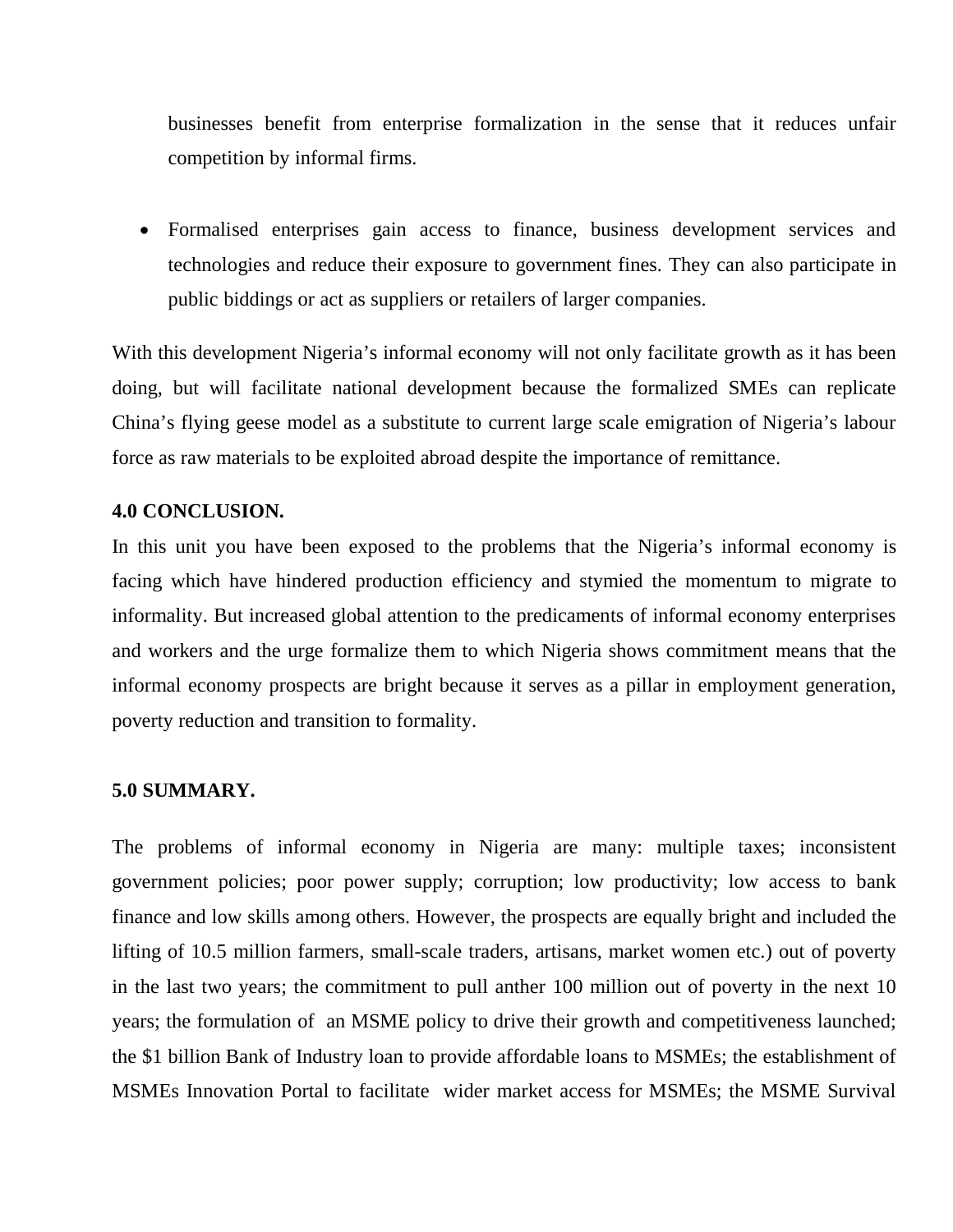Fund Initiative to help them respond to the shocks caused by the COVID-19 Pandemic; the inclusion of the informal economy in the GDP measurement; the revival of agriculture and solid minerals exploitation; and the increased promotion of Sino-Nigeria economic ties which positively impacted on the growth of SMEs, development of critical infrastructure, and a large market for Nigeria's agricultural and mineral exports

## **6.0 TUTOR-MARKED ASSIGNMENT.**

1. What do you consider to be the most serious problem of informal enterprises in Nigeria?

2. Compare and contrast President Buhari's current policies on SMEs with those of General Babangida in the 1980s.

3. Suggest and explain at least five ways through which Nigeria can successfully migrate from the preponderance of informal economy to a formal one.

## **7.0 REFERENCES/ FURTHER READINGS.**

Abayomi, O. (2020). Why Nigeria's Agenda 2050 May Fail. thisdaylive.com

Adekoya, F.(2021, Aug 4).Revisiting Nigeria's industrial policy for competitiveness. guardian.ng

Adekoya, F.(2019).Footwear, textile made in Nigeria, by Chinese companies. guardian.ng

Adeniji, T. (2020, May 25). Coronavirus: Nigeria's informal economy hit hard. theafricareport.com

Awojobi, O. N., Ayakpat, J. and Adisa, O.D.(2014). Rebased Nigerian Gross Domestic Product: The Role of the Informal Sector in the Development of the Nigerian Economy https://www.ijern.com/journal/July-2014/25.pdf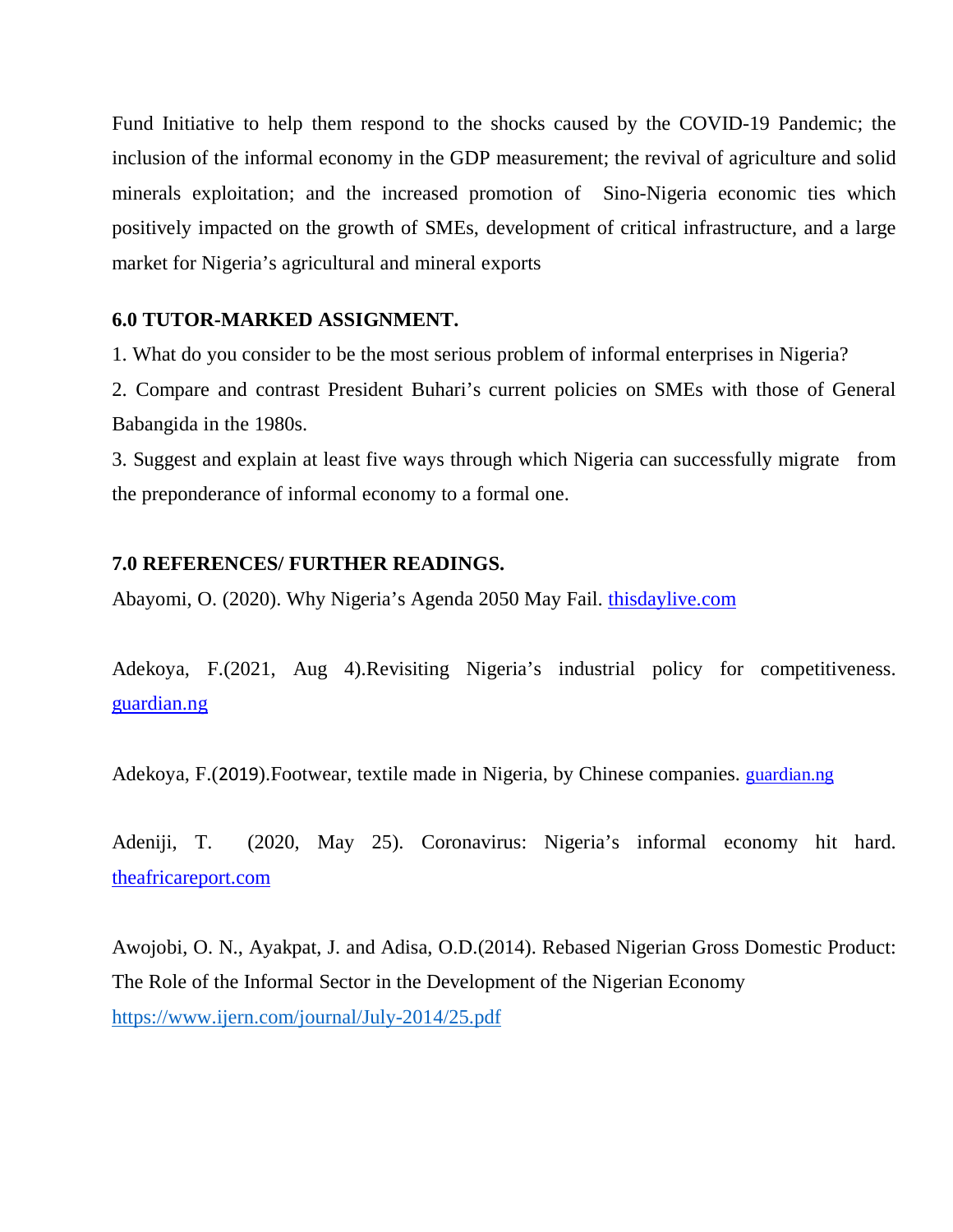Bakare, T.(2021, 12 Jun). Despite grime statistics, Buhari claims 10.5 million Nigerians lifted out of poverty in two years. guardian.ng

Boyd, T.(2017). The informal economy in developing nations: a hidden engine of growth. https://www.wipo.int/wipo\_magazine/en/2017/03/article\_006html

Chen, Y. (2020).**"Africa's China": Chinese Manufacturing Investments in Nigeria in the Post-Oil Boom Era and Channels for Technology Transfer.** Working Paper No. 2020/36. China Africa Research Initiative, School of Advanced International Studies, Johns Hopkins University, Washington, DC. Retrieved from www.saiscari.org/publications.

Daily Trust. (2018, Sept 29) China aims to export to other countries from Nigeria'. dailytrust.com.ng

Daka. T., Iyatse, G. and Adekoya, F. (2020,Sept10). Nigeria abandons Vision 20:2020, dreams Agenda 2050. guardian.ng

Deléchat, C. and Medina, L. (2021, Jan 17). Understanding the role of informal economy. thefinancialexpress.com.bd

Effiong, L. (2017, Nov 19).How Chinese products are killing made in Aba shoes. http://www.dailytrust.com.ng/how-chinese-products-are-killing-made-in-aba-shoes.html

Elliot, M.(2005, Jun).Small World, Big Stakes. *Time,165* (26), 22-26.

Eribake, A. (2015, Feb 29). "Catham House Buhari's Speech on Nigeria's Transition", *Vanguard*, https://www.vanguardngr.com/2015/02/catham-house-buharis-speech-on-nigeriastransition

IFAD. (n.d).Worldwide Remittance Flows to Developing Countries in 2006 https://downloadapi.paperflite.com/api/2.0/shared\_url/5d5c745b0b593a2b6eb3d71f/asset/5d5c7 45b0b593a2b6eb3d71e/download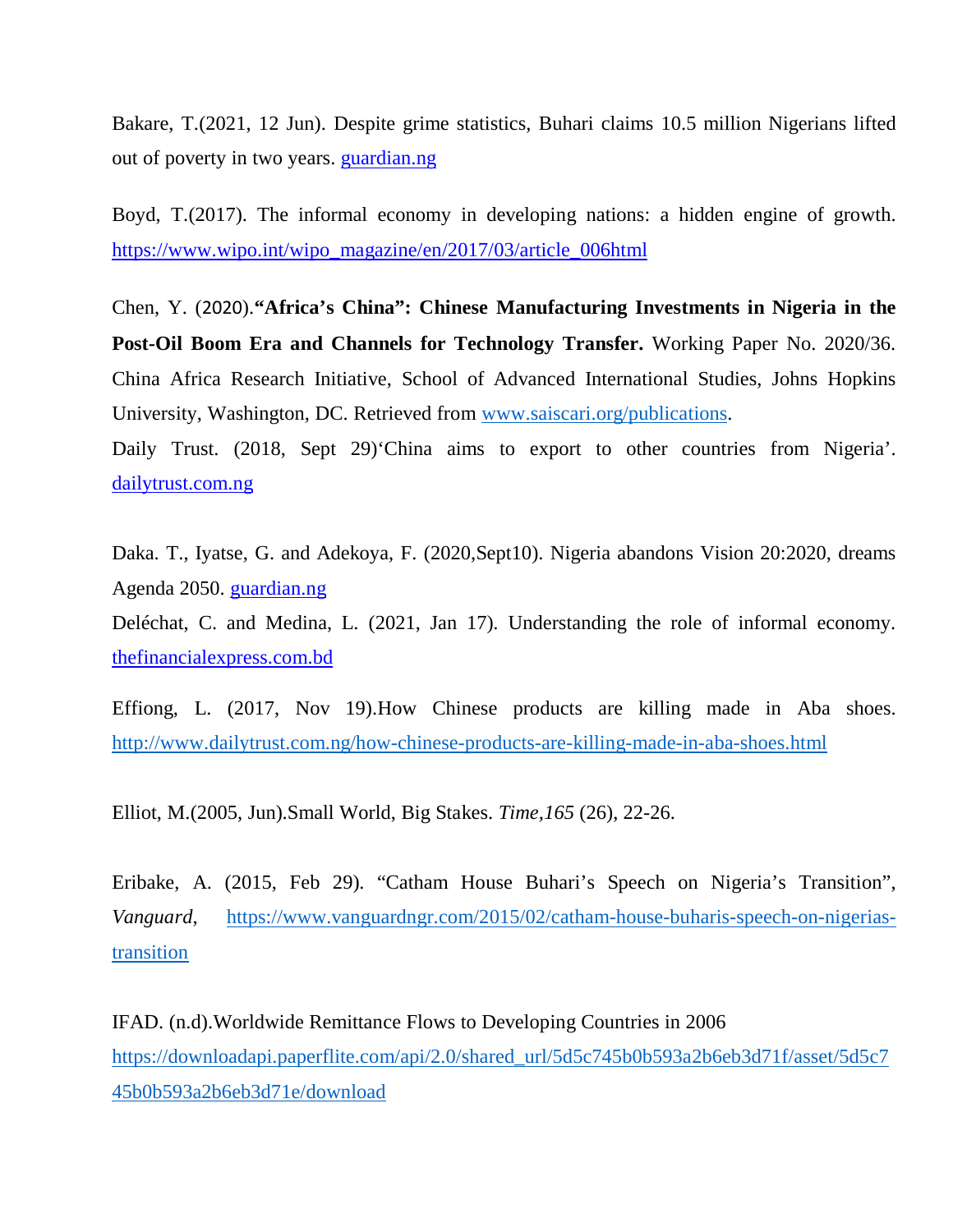Ikeije, U.U., Akomolafe,L. and Onuba, C.O.(2016). Labour Practices in the Informal Sector of Nigerian Economy: A Critical Analysis. https://www.eajournals.org/wpcontent/uploads/Labour-Practices-in-the-Informal-Sector-of-Nigerian-Economy-A-Critical-Analysis.pdf

ILO.(2007).The informal economy: enabling transition to formalization https://www.ilo.org/wcmsp5/groups/public/@ed\_emp/@emp\_policy/documents/meetingdocum ent/wcms\_125489.pdf

ILO.(2018) Women and men in the informal economy: A statistical picture, https://www.ilo.org/wcmsp5/groups/public/---dgreports/-- dcomm/documents/publication/wcms\_626831.pdf

ILO.(n.d).Enterprise Formalization. https://www.ilo.org/wcmsp5/groups/public/---ed\_emp/-- emp\_ent/---ifp\_seed/documents/publication/wcms\_544828.pdf

International Trade Administration. **(**2021). Nigeria - Market Overview. https://www.trade.gov/country-commercial-guides/nigeria-market-overview

Javed, S. A., Bo, Y.,Tao, L. and Dong, W.(2021). The 'Dual Circulation' development model of China: Background and insights. https://www.emerald.com/insight/0972-9968.htm

Joseph, T. (2017, Nov24).Logistics, infrastructure deficit, the bane of agro-export boom. dreamtime.com

Ojekunle (2021, Aug 08). Report: 98% of businesses in Nigeria's informal sector pay taxes -- but to non-state actors. https://www.thecable.ng/report-98-of-businesses-in-nigerias-informal-sector-paytaxes-but-to-non-state-actors